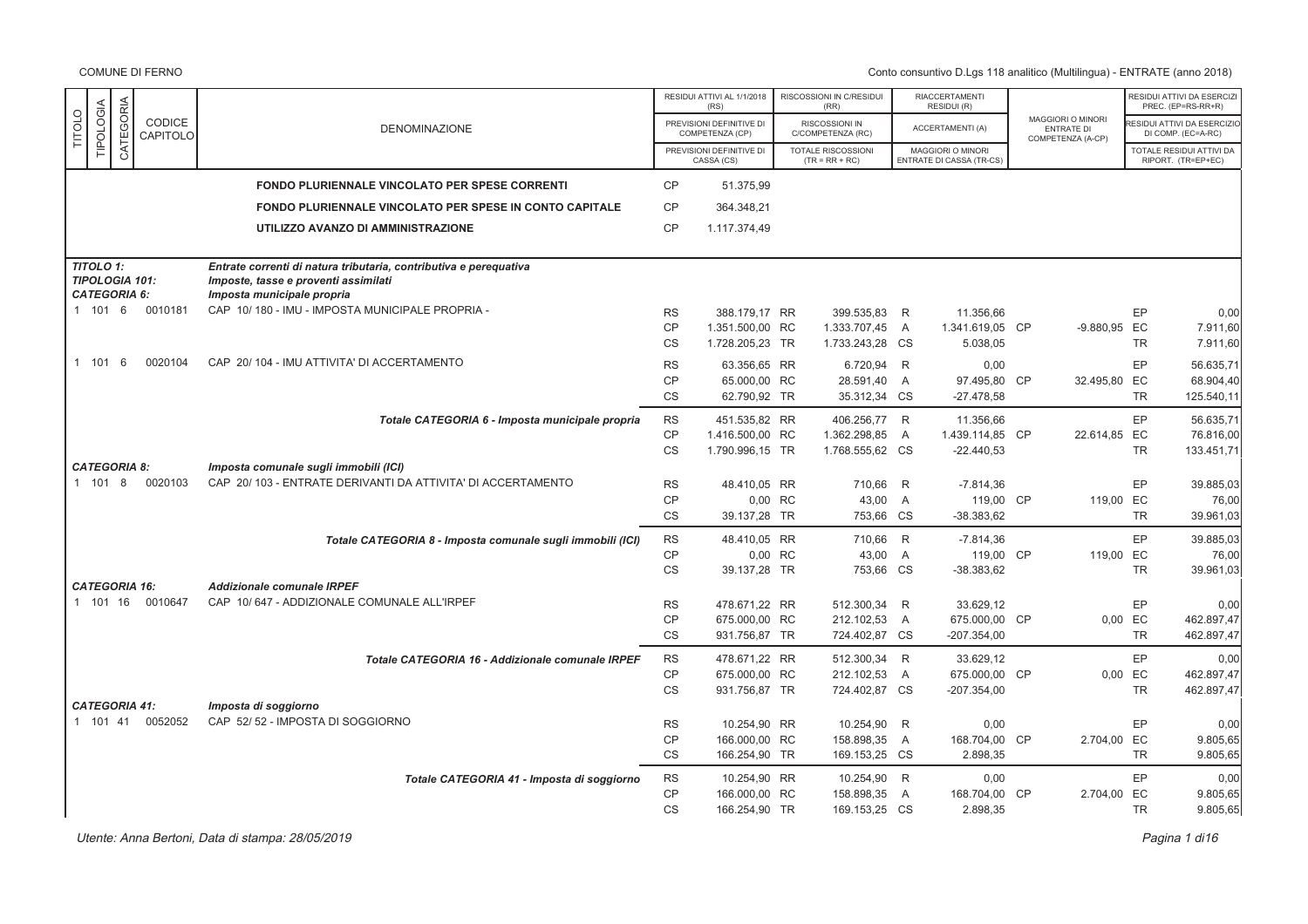Conto consuntivo D.Lgs 118 analitico (Multilingua) - ENTRATE (anno 2018)

|               |                      |           |                    |                                                                         |           | RESIDUI ATTIVI AL 1/1/2018<br>(RS)          | RISCOSSIONI IN C/RESIDUI<br>(RR)              |                | <b>RIACCERTAMENTI</b><br>RESIDUI (R)                 |                                                                    |           | RESIDUI ATTIVI DA ESERCIZI<br>PREC. (EP=RS-RR+R) |
|---------------|----------------------|-----------|--------------------|-------------------------------------------------------------------------|-----------|---------------------------------------------|-----------------------------------------------|----------------|------------------------------------------------------|--------------------------------------------------------------------|-----------|--------------------------------------------------|
| <b>TITOLO</b> | TIPOLOGIA            | CATEGORIA | CODICE<br>CAPITOLO | <b>DENOMINAZIONE</b>                                                    |           | PREVISIONI DEFINITIVE DI<br>COMPETENZA (CP) | RISCOSSIONI IN<br>C/COMPETENZA (RC)           |                | ACCERTAMENTI (A)                                     | <b>MAGGIORI O MINORI</b><br><b>ENTRATE DI</b><br>COMPETENZA (A-CP) |           | ESIDUI ATTIVI DA ESERCIZIO<br>DI COMP. (EC=A-RC) |
|               |                      |           |                    |                                                                         |           | PREVISIONI DEFINITIVE DI<br>CASSA (CS)      | <b>TOTALE RISCOSSIONI</b><br>$(TR = RR + RC)$ |                | MAGGIORI O MINORI<br><b>ENTRATE DI CASSA (TR-CS)</b> |                                                                    |           | TOTALE RESIDUI ATTIVI DA<br>RIPORT. (TR=EP+EC)   |
|               | <b>CATEGORIA 51:</b> |           |                    | Tassa smaltimento rifiuti solidi urbani                                 |           |                                             |                                               |                |                                                      |                                                                    |           |                                                  |
|               | 1 101 51             |           | 0010008            | CAP 10/8 - TASSA PER LO SMALTIMENTO DEI RIFIUTI SOLIDI URBANI           | <b>RS</b> | 104.979,39 RR                               | 2.434,20                                      | R              | $-63.388.36$                                         |                                                                    | EP        | 39.156,83                                        |
|               |                      |           |                    |                                                                         | <b>CP</b> | 0,00 RC                                     | 0,00                                          | A              | 0,00 CP                                              |                                                                    | 0,00 EC   | 0,00                                             |
|               |                      |           |                    |                                                                         | <b>CS</b> | 41.591,03 TR                                | 2.434,20 CS                                   |                | $-39.156.83$                                         |                                                                    | <b>TR</b> | 39.156,83                                        |
|               | 1 101 51             |           | 0010009            | CAP 10/9 - ADDIZIONALE ERARIALE SUL TRIBUTO PER SERVIZIO RIFIUTI SOLIDI | <b>RS</b> | 15.909,84 RR                                | 772,60                                        | R              | $-6.066,33$                                          |                                                                    | EP        | 9.070,91                                         |
|               |                      |           |                    | <b>URBANI</b>                                                           | CP        | 100,00 RC                                   | 0,00                                          | A              | 0,00 CP                                              | $-100,00$                                                          | EC        | 0,00                                             |
|               |                      |           |                    |                                                                         | <b>CS</b> | 9.943.51 TR                                 | 772,60 CS                                     |                | $-9.170.91$                                          |                                                                    | <b>TR</b> | 9.070,91                                         |
|               | 1 101 51             |           | 0020132            | CAP 20/132 - ENTRATE DERIVANTI DA ATTIVITA' DI ACCERTAMENTO TARSU E     | <b>RS</b> | 9.446,92 RR                                 | 1.905,59                                      | R              | 0,00                                                 |                                                                    | EP        | 7.541,33                                         |
|               |                      |           |                    | <b>TARI</b>                                                             | <b>CP</b> | 4.000,00 RC                                 | 9.428,11                                      | $\overline{A}$ | 10.126,12 CP                                         | 6.126,12 EC                                                        |           | 698,01                                           |
|               |                      |           |                    |                                                                         | <b>CS</b> | 13.050,77 TR                                | 11.333,70 CS                                  |                | $-1.717,07$                                          |                                                                    | <b>TR</b> | 8.239,34                                         |
|               |                      |           |                    |                                                                         |           |                                             |                                               |                |                                                      |                                                                    |           |                                                  |
|               | 1 101 51             |           | 0020133            | CAP 20/133 - ENTRATE DERIVANTI DA ATTIVITA' DI ACCERTAMENTO -           | <b>RS</b> | 288,82 RR                                   | 84,76                                         | - R            | 0,00                                                 |                                                                    | EP        | 204,06                                           |
|               |                      |           |                    | <b>ADDIZIONALE TARSU</b>                                                | <b>CP</b> | 260.00 RC                                   | 527,28                                        | A              | 577.74 CP                                            | 317.74 EC                                                          |           | 50,46                                            |
|               |                      |           |                    |                                                                         | <b>CS</b> | 548,82 TR                                   | 612,04 CS                                     |                | 63,22                                                |                                                                    | <b>TR</b> | 254,52                                           |
|               | 1 101 51             |           | 0021002            | CAP 21/2 - TRIBUTO PER IL SERVIZIO RIFIUTI SOLIDI URBANI                | <b>RS</b> | 44.960,25 RR                                | 4.778,03 R                                    |                | 886,10                                               |                                                                    | <b>EP</b> | 41.068,32                                        |
|               |                      |           |                    |                                                                         | <b>CP</b> | 0,00 RC                                     | 0,00                                          | A              | 0,00 CP                                              | 0,00                                                               | EC        | 0,00                                             |
|               |                      |           |                    |                                                                         | <b>CS</b> | 35.788,31 TR                                | 4.778,03 CS                                   |                | $-31.010,28$                                         |                                                                    | <b>TR</b> | 41.068,32                                        |
|               | 1 101 51             |           | 0021003            | CAP 21/3 - ENTRATE DA MIUR PER TRIBUTO SERVIZIO RIFIUTI SOLIDI URBANI   | <b>RS</b> | 0,00 RR                                     | 0,00                                          | $\mathsf{R}$   | 0,00                                                 |                                                                    | EP        | 0,00                                             |
|               |                      |           |                    | PER LE SCUOLE                                                           | <b>CP</b> | 2.300,00 RC                                 | 2.556,01                                      | A              | 2.556,01 CP                                          | 256,01 EC                                                          |           | 0,00                                             |
|               |                      |           |                    |                                                                         | <b>CS</b> | 2.300,00 TR                                 | 2.556,01 CS                                   |                | 256,01                                               |                                                                    | <b>TR</b> | 0.00                                             |
|               |                      |           |                    |                                                                         |           |                                             |                                               |                |                                                      |                                                                    |           |                                                  |
|               | 1 101 51             |           | 0050300            | CAP 50/300 - TARI                                                       | <b>RS</b> | 338.208,90 RR                               | 58.041,24 R                                   |                | $-8.594,91$                                          |                                                                    | EP        | 271.572,75                                       |
|               |                      |           |                    |                                                                         | <b>CP</b> | 670.000,00 RC                               | 554.873,53                                    | A              | 664.190,87 CP                                        | -5.809,13 EC                                                       |           | 109.317,34                                       |
|               |                      |           |                    |                                                                         | <b>CS</b> | 817.325,72 TR                               | 612.914,77 CS                                 |                | $-204.410,95$                                        |                                                                    | <b>TR</b> | 380.890,09                                       |
|               |                      |           |                    | Totale CATEGORIA 51 - Tassa smaltimento rifiuti solidi urbani           | <b>RS</b> | 513.794,12 RR                               | 68.016,42 R                                   |                | $-77.163,50$                                         |                                                                    | EP        | 368.614,20                                       |
|               |                      |           |                    |                                                                         | CP        | 676.660,00 RC                               | 567.384,93                                    | A              | 677.450,74 CP                                        | 790,74                                                             | EC        | 110.065,81                                       |
|               |                      |           |                    |                                                                         | <b>CS</b> | 920.548,16 TR                               | 635.401,35 CS                                 |                | -285.146,81                                          |                                                                    | <b>TR</b> | 478.680,01                                       |
|               | <b>CATEGORIA 52:</b> |           |                    | Tassa occupazione spazi e aree pubbliche                                |           |                                             |                                               |                |                                                      |                                                                    |           |                                                  |
|               | 1 101 52             |           | 0020001            | CAP 20/1 - TASSA PER L'OCCUPAZIONE DI SPAZI ED AREE PUBBLICHE           | <b>RS</b> | 6.795,38 RR                                 | 608,05 R                                      |                | 0,00                                                 |                                                                    | EP        | 6.187,33                                         |
|               |                      |           |                    | <b>TEMPORANEA</b>                                                       | <b>CP</b> | 0.00 RC                                     | 0,00                                          | A              | 0,00 CP                                              | 0.00                                                               | EC        | 0,00                                             |
|               |                      |           |                    |                                                                         | <b>CS</b> | 6.407,84 TR                                 | 608,05 CS                                     |                | $-5.799.79$                                          |                                                                    | <b>TR</b> | 6.187,33                                         |
|               | 1 101 52             |           | 0020002            | TASSA PER L'OCCUPAZIONE DI SPAZI ED AREE PUBBLICHE                      | <b>RS</b> | 459,00 RR                                   | 459,00                                        | R              | 0,00                                                 |                                                                    | EP        | 0,00                                             |
|               |                      |           |                    |                                                                         | <b>CP</b> | 27.000,00 RC                                | 26.505,00                                     | $\overline{A}$ | 27.425,00 CP                                         | 425,00 EC                                                          |           | 920,00                                           |
|               |                      |           |                    |                                                                         | <b>CS</b> | 27.459,00 TR                                | 26.964,00 CS                                  |                | $-495,00$                                            |                                                                    | <b>TR</b> | 920,00                                           |
|               |                      |           |                    |                                                                         |           |                                             |                                               |                |                                                      |                                                                    |           |                                                  |
|               |                      |           |                    | Totale CATEGORIA 52 - Tassa occupazione spazi e aree pubbliche          | <b>RS</b> | 7.254,38 RR                                 | 1.067,05 R                                    |                | 0,00                                                 |                                                                    | EP        | 6.187,33                                         |
|               |                      |           |                    |                                                                         | <b>CP</b> | 27.000,00 RC                                | 26.505,00                                     | A              | 27.425,00 CP                                         | 425,00                                                             | EC        | 920,00                                           |
|               |                      |           |                    |                                                                         | <b>CS</b> | 33.866,84 TR                                | 27.572,05 CS                                  |                | $-6.294,79$                                          |                                                                    | <b>TR</b> | 7.107,33                                         |
|               | <b>CATEGORIA 53:</b> |           |                    | Imposta comunale sulla pubblicità e diritto sulle pubbliche affissioni  |           |                                             |                                               |                |                                                      |                                                                    |           |                                                  |

Utente: Anna Bertoni, Data di stampa: 28/05/2019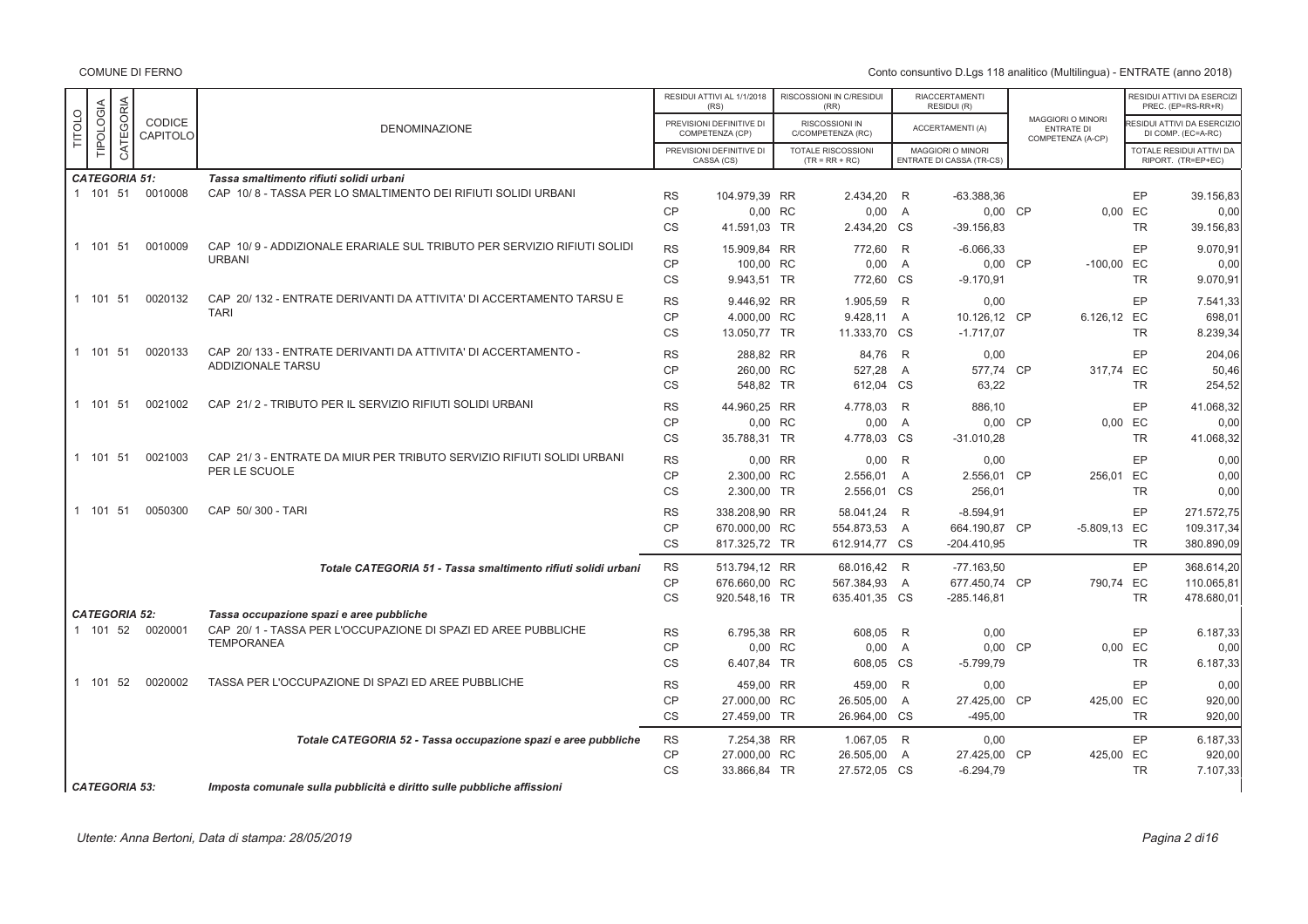|                                               |           |           |                    |                                                                                              |                        | RESIDUI ATTIVI AL 1/1/2018<br>(RS)          | RISCOSSIONI IN C/RESIDUI<br>(RR)       |   | <b>RIACCERTAMENTI</b><br>RESIDUI (R)          |                                                             |           | RESIDUI ATTIVI DA ESERCIZI<br>PREC. (EP=RS-RR+R) |
|-----------------------------------------------|-----------|-----------|--------------------|----------------------------------------------------------------------------------------------|------------------------|---------------------------------------------|----------------------------------------|---|-----------------------------------------------|-------------------------------------------------------------|-----------|--------------------------------------------------|
| <b>TITOLO</b>                                 | TIPOLOGIA | CATEGORIA | CODICE<br>CAPITOLO | <b>DENOMINAZIONE</b>                                                                         |                        | PREVISIONI DEFINITIVE DI<br>COMPETENZA (CP) | RISCOSSIONI IN<br>C/COMPETENZA (RC)    |   | ACCERTAMENTI (A)                              | MAGGIORI O MINORI<br><b>ENTRATE DI</b><br>COMPETENZA (A-CP) |           | ESIDUI ATTIVI DA ESERCIZIO<br>DI COMP. (EC=A-RC) |
|                                               |           |           |                    |                                                                                              |                        | PREVISIONI DEFINITIVE DI<br>CASSA (CS)      | TOTALE RISCOSSIONI<br>$(TR = RR + RC)$ |   | MAGGIORI O MINORI<br>ENTRATE DI CASSA (TR-CS) |                                                             |           | TOTALE RESIDUI ATTIVI DA<br>RIPORT. (TR=EP+EC)   |
| 1 101 53                                      |           |           | 0010002            | CAP 10/2 - IMPOSTA COMUNALE SULLA PUBBLICITA'                                                | <b>RS</b>              | 566,00 RR                                   | 566,00 R                               |   | 0,00                                          |                                                             | EP        | 0,00                                             |
|                                               |           |           |                    |                                                                                              | <b>CP</b>              | 372.000,00 RC                               | 393.820,25                             | A | 394.223,25 CP                                 | 22.223,25 EC                                                |           | 403,00                                           |
|                                               |           |           |                    |                                                                                              | CS                     | 372.566,00 TR                               | 394.386,25 CS                          |   | 21.820,25                                     |                                                             | <b>TR</b> | 403,00                                           |
| 1 101 53                                      |           |           | 0010013            | CAP 10/13 - DIRITTI SULLE PUBBLICHE AFFISSIONI                                               | <b>RS</b>              | 137,00 RR                                   | 137,00 R                               |   | 0,00                                          |                                                             | EP        | 0,00                                             |
|                                               |           |           |                    |                                                                                              | <b>CP</b>              | 2.676,00 RC                                 | 2.258,00 A                             |   | 2.258,00 CP                                   | -418,00 EC                                                  |           | 0,00                                             |
|                                               |           |           |                    |                                                                                              | <b>CS</b>              | 2.813,00 TR                                 | 2.395,00 CS                            |   | $-418,00$                                     |                                                             | <b>TR</b> | 0,00                                             |
|                                               |           |           |                    | Totale CATEGORIA 53 - Imposta comunale sulla pubblicità e diritto sulle pubbliche affissioni | <b>RS</b>              | 703,00 RR                                   | 703,00 R                               |   | 0.00                                          |                                                             | EP        | 0.00                                             |
|                                               |           |           |                    |                                                                                              | <b>CP</b>              | 374.676,00 RC                               | 396.078,25                             | A | 396.481,25 CP                                 | 21.805,25 EC                                                |           | 403,00                                           |
|                                               |           |           |                    |                                                                                              | <b>CS</b>              | 375.379,00 TR                               | 396.781,25 CS                          |   | 21.402,25                                     |                                                             | <b>TR</b> | 403,00                                           |
| <b>CATEGORIA 76:</b>                          |           |           |                    | Tassa sui servizi comunali (TASI)                                                            |                        |                                             |                                        |   |                                               |                                                             |           |                                                  |
| 1 101 76                                      |           |           | 0100200            | CAP 100/200 - TASI                                                                           | <b>RS</b>              | 326,00 RR                                   | 326,00 R                               |   | 0,00                                          |                                                             | EP        | 0,00                                             |
|                                               |           |           |                    |                                                                                              | <b>CP</b>              | 0,00 RC                                     | 2.287,00 A                             |   | 2.287,00 CP                                   | 2.287,00 EC                                                 |           | 0,00                                             |
|                                               |           |           |                    |                                                                                              | <b>CS</b>              | 326,00 TR                                   | 2.613,00 CS                            |   | 2.287,00                                      |                                                             | <b>TR</b> | 0,00                                             |
| 1 101 76                                      |           |           | 0100200            | CAP 100/200 - TASI ATTIVITA' DI ACCERTAMENTO                                                 | <b>RS</b>              | 662,00 RR                                   | 373,00 R                               |   | 0,00                                          |                                                             | EP        | 289.00                                           |
|                                               |           |           |                    |                                                                                              | <b>CP</b>              | 1.000,00 RC                                 | 1.651,00 A                             |   | 2.449,55 CP                                   | 1.449,55 EC                                                 |           | 798,55                                           |
|                                               |           |           |                    |                                                                                              | <b>CS</b>              | 1.662.00 TR                                 | 2.024,00 CS                            |   | 362.00                                        |                                                             | <b>TR</b> | 1.087,55                                         |
|                                               |           |           |                    |                                                                                              |                        | 988,00 RR                                   |                                        |   | 0,00                                          |                                                             | EP        | 289,00                                           |
|                                               |           |           |                    | Totale CATEGORIA 76 - Tassa sui servizi comunali (TASI)                                      | <b>RS</b><br>CP        | 1.000,00 RC                                 | 699,00 R<br>3.938,00                   | A | 4.736,55 CP                                   | 3.736,55 EC                                                 |           | 798,55                                           |
|                                               |           |           |                    |                                                                                              | <b>CS</b>              | 1.988,00 TR                                 | 4.637,00 CS                            |   | 2.649,00                                      |                                                             | <b>TR</b> | 1.087,55                                         |
| <b>CATEGORIA 99:</b>                          |           |           |                    | Altre imposte, tasse e proventi n.a.c.                                                       |                        |                                             |                                        |   |                                               |                                                             |           |                                                  |
| 1 101 99                                      |           |           | 0010003            | CAP 10/3 - IMPOSTA COMUNALE PER L'ESERCIZIO DI IMPRESE E DI ARTI E                           | <b>RS</b>              | 0,00 RR                                     | 64,89                                  | R | 64,89                                         |                                                             | EP        | 0,00                                             |
|                                               |           |           |                    | <b>PROFESSIONI</b>                                                                           | CP                     | 0,00 RC                                     | 0,00                                   | A | 0,00 CP                                       |                                                             | 0,00 EC   | 0,00                                             |
|                                               |           |           |                    |                                                                                              | CS                     | 0,00 TR                                     | 64,89 CS                               |   | 64,89                                         |                                                             | <b>TR</b> | 0,00                                             |
| 1 101 99                                      |           |           | 0010004            | SANZIONI SU RUOLI COATTIVI E ATTIVITA' DI ACCERTAMENTO ENTRATE                               | <b>RS</b>              | 0,00 RR                                     | 0,00                                   | R | 0,00                                          |                                                             | EP        | 0,00                                             |
|                                               |           |           |                    | TRIBUTARIE                                                                                   | <b>CP</b>              | 2.557,00 RC                                 | 5.741,57 A                             |   | 6.521,24 CP                                   | 3.964,24 EC                                                 |           | 779,67                                           |
|                                               |           |           |                    |                                                                                              | CS                     | 2.557,00 TR                                 | 5.741,57 CS                            |   | 3.184,57                                      |                                                             | <b>TR</b> | 779,67                                           |
|                                               |           |           |                    |                                                                                              |                        |                                             |                                        |   |                                               |                                                             |           |                                                  |
|                                               |           |           |                    | Totale CATEGORIA 99 - Altre imposte, tasse e proventi n.a.c.                                 | <b>RS</b>              | 0,00 RR                                     | 64,89 R                                |   | 64.89                                         |                                                             | EP        | 0,00                                             |
|                                               |           |           |                    |                                                                                              | <b>CP</b>              | 2.557,00 RC                                 | 5.741,57 A                             |   | 6.521,24 CP                                   | 3.964,24 EC                                                 |           | 779,67                                           |
|                                               |           |           |                    |                                                                                              | <b>CS</b>              | 2.557,00 TR                                 | 5.806,46 CS                            |   | 3.249,46                                      |                                                             | <b>TR</b> | 779,67                                           |
|                                               |           |           |                    | Totale TIPOLOGIA 101 - Imposte, tasse e proventi assimilati                                  | <b>RS</b>              | 1.511.611,49 RR                             | 1.000.073,03 R                         |   | $-39.927,19$                                  |                                                             | EP        | 471.611.27                                       |
|                                               |           |           |                    |                                                                                              | <b>CP</b>              | 3.339.393,00 RC                             | 2.732.990,48                           | A | 3.395.552,63 CP                               | 56.159,63 EC                                                |           | 662.562.15                                       |
|                                               |           |           |                    |                                                                                              | <b>CS</b>              | 4.262.484,20 TR                             | 3.733.063,51 CS                        |   | $-529.420.69$                                 |                                                             | <b>TR</b> | 1.134.173,42                                     |
| <b>TIPOLOGIA 104:</b><br><b>CATEGORIA 99:</b> |           |           |                    | Compartecipazioni di tributi<br>Altre compartecipazioni a comuni                             |                        |                                             |                                        |   |                                               |                                                             |           |                                                  |
| 1 104 99                                      |           |           | 0010870            | CAP 10/870 - ADDIZIONALE COMUNALE SUI DIRITTI DI IMBARCO PASSEGGERI                          |                        | 0,00 RR                                     |                                        | R |                                               |                                                             | EP        |                                                  |
|                                               |           |           |                    |                                                                                              | <b>RS</b><br><b>CP</b> | 311.926,21 RC                               | 0,00<br>311.926,21                     | A | 0,00<br>311.926,21 CP                         |                                                             | 0,00 EC   | 0,00<br>0,00                                     |
|                                               |           |           |                    |                                                                                              | CS                     | 311.926,21 TR                               | 311.926,21 CS                          |   | 0,00                                          |                                                             | <b>TR</b> | 0,00                                             |
|                                               |           |           |                    |                                                                                              |                        |                                             |                                        |   |                                               |                                                             |           |                                                  |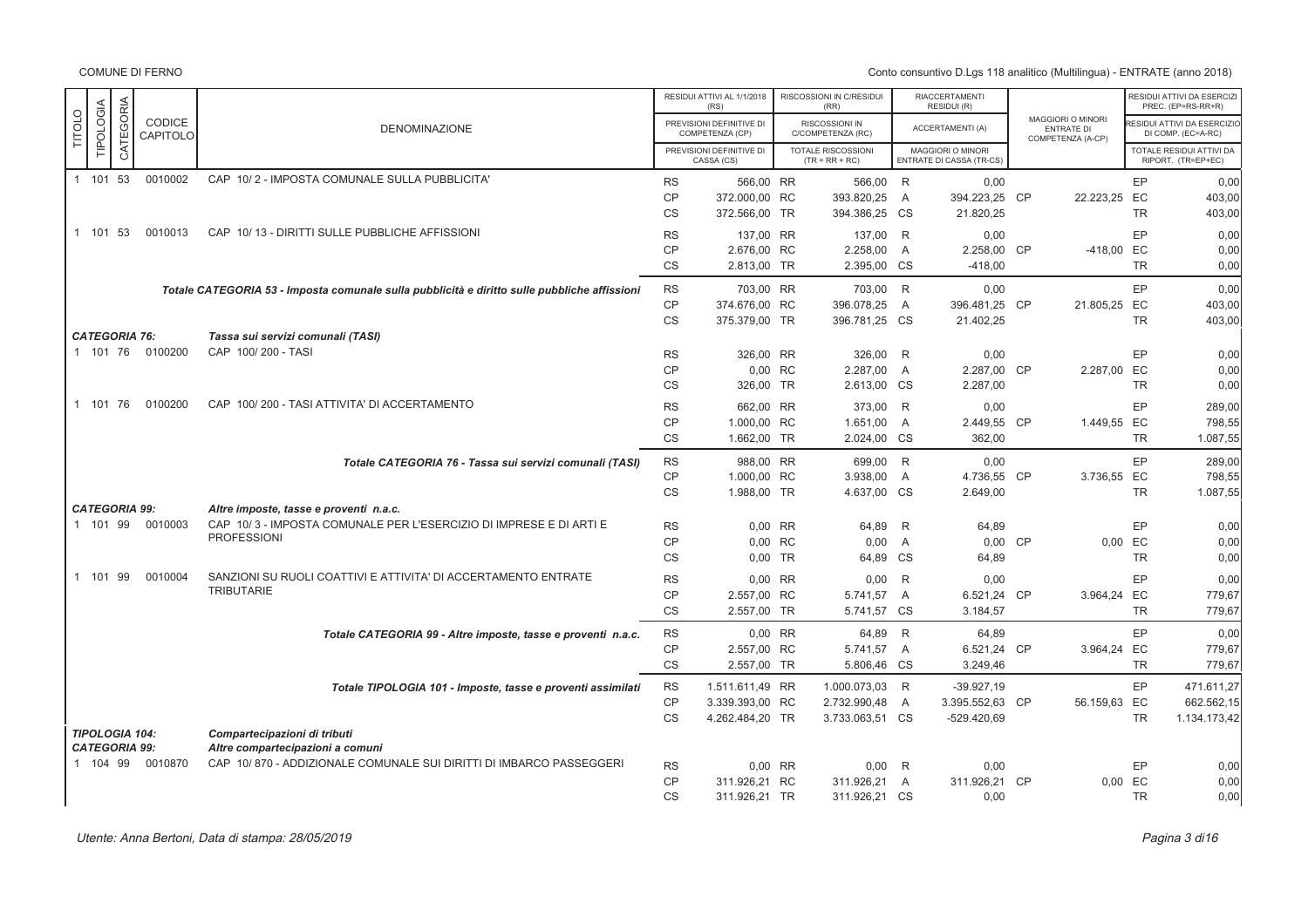|               |                                              |                |                    |                                                                                                           |                        | RESIDUI ATTIVI AL 1/1/2018<br>(RS)          | RISCOSSIONI IN C/RESIDUI<br>(RR)              |                | <b>RIACCERTAMENTI</b><br>RESIDUI (R)                 |                                                             |           | RESIDUI ATTIVI DA ESERCIZI<br>PREC. (EP=RS-RR+R)  |
|---------------|----------------------------------------------|----------------|--------------------|-----------------------------------------------------------------------------------------------------------|------------------------|---------------------------------------------|-----------------------------------------------|----------------|------------------------------------------------------|-------------------------------------------------------------|-----------|---------------------------------------------------|
| <b>TITOLO</b> | TIPOLOGIA                                    | CATEGORIA      | CODICE<br>CAPITOLO | <b>DENOMINAZIONE</b>                                                                                      |                        | PREVISIONI DEFINITIVE DI<br>COMPETENZA (CP) | RISCOSSIONI IN<br>C/COMPETENZA (RC)           |                | <b>ACCERTAMENTI (A)</b>                              | MAGGIORI O MINORI<br><b>ENTRATE DI</b><br>COMPETENZA (A-CP) |           | RESIDUI ATTIVI DA ESERCIZIO<br>DI COMP. (EC=A-RC) |
|               |                                              |                |                    |                                                                                                           |                        | PREVISIONI DEFINITIVE DI<br>CASSA (CS)      | <b>TOTALE RISCOSSIONI</b><br>$(TR = RR + RC)$ |                | <b>MAGGIORI O MINORI</b><br>ENTRATE DI CASSA (TR-CS) |                                                             |           | TOTALE RESIDUI ATTIVI DA<br>RIPORT. (TR=EP+EC)    |
|               |                                              |                |                    | Totale CATEGORIA 99 - Altre compartecipazioni a comuni                                                    | <b>RS</b>              | 0,00 RR                                     | $0,00$ R                                      |                | 0,00                                                 |                                                             | EP        | 0,00                                              |
|               |                                              |                |                    |                                                                                                           | <b>CP</b>              | 311.926.21 RC                               | 311.926.21                                    | $\overline{A}$ | 311.926,21 CP                                        | $0.00$ EC                                                   |           | 0,00                                              |
|               |                                              |                |                    |                                                                                                           | <b>CS</b>              | 311.926,21 TR                               | 311.926,21                                    | <b>CS</b>      | 0,00                                                 |                                                             | <b>TR</b> | 0,00                                              |
|               |                                              |                |                    | Totale TIPOLOGIA 104 - Compartecipazioni di tributi                                                       | <b>RS</b><br>CP        | 0,00 RR<br>311.926,21 RC                    | $0,00$ R<br>311.926,21                        | $\overline{A}$ | 0,00<br>311.926,21 CP                                | 0,00 EC                                                     | EP        | 0,00<br>0,00                                      |
|               |                                              |                |                    |                                                                                                           | <b>CS</b>              | 311.926,21 TR                               | 311.926,21 CS                                 |                | 0,00                                                 |                                                             | <b>TR</b> | 0,00                                              |
|               | <b>TIPOLOGIA 301:</b><br><b>CATEGORIA 1:</b> |                |                    | Fondi perequativi da Amministrazioni Centrali<br>Fondi perequativi dallo Stato                            |                        |                                             |                                               |                |                                                      |                                                             |           |                                                   |
|               | 1 301 1                                      |                | 0129129            | CAP 129/129 - FONDO DI SOLIDARIETA' COMUNALE                                                              | <b>RS</b>              | 8.919.74 RR                                 | 8.820,54 R                                    |                | $-99,20$                                             |                                                             | EP        | 0,00                                              |
|               |                                              |                |                    |                                                                                                           | CP                     | 314.151,79 RC                               | 314.148,96                                    | $\overline{A}$ | 314.148,96 CP                                        | $-2,83$ EC                                                  |           | 0,00                                              |
|               |                                              |                |                    |                                                                                                           | <b>CS</b>              | 318.457,22 TR                               | 322.969,50 CS                                 |                | 4.512.28                                             |                                                             | <b>TR</b> | 0,00                                              |
|               |                                              |                |                    | Totale CATEGORIA 1 - Fondi perequativi dallo Stato                                                        | <b>RS</b>              | 8.919.74 RR                                 | 8.820,54 R                                    |                | $-99,20$                                             |                                                             | EP        | 0,00                                              |
|               |                                              |                |                    |                                                                                                           | CP                     | 314.151,79 RC                               | 314.148,96                                    | $\overline{A}$ | 314.148,96 CP                                        | $-2,83$ EC                                                  |           | 0,00                                              |
|               |                                              |                |                    |                                                                                                           | <b>CS</b>              | 318.457,22 TR                               | 322.969,50 CS                                 |                | 4.512,28                                             |                                                             | <b>TR</b> | 0.00                                              |
|               |                                              |                |                    | Totale TIPOLOGIA 301 - Fondi perequativi da Amministrazioni Centrali                                      | <b>RS</b>              | 8.919,74 RR                                 | 8.820,54 R                                    |                | $-99,20$                                             |                                                             | EP        | 0,00                                              |
|               |                                              |                |                    |                                                                                                           | CP                     | 314.151,79 RC                               | 314.148,96                                    | $\overline{A}$ | 314.148,96 CP                                        | $-2,83$ EC                                                  | <b>TR</b> | 0,00                                              |
|               |                                              |                |                    |                                                                                                           | CS                     | 318.457,22 TR                               | 322.969,50 CS                                 |                | 4.512,28                                             |                                                             |           | 0,00                                              |
|               |                                              |                |                    | Totale TITOLO 1 - Entrate correnti di natura tributaria, contributiva e perequativa                       | <b>RS</b><br>CP        | 1.520.531,23 RR<br>3.965.471,00 RC          | 1.008.893,57 R<br>3.359.065,65 A              |                | $-40.026,39$<br>4.021.627,80 CP                      | 56.156,80 EC                                                | EP        | 471.611,27<br>662.562,15                          |
|               |                                              |                |                    |                                                                                                           | <b>CS</b>              | 4.892.867,63 TR                             | 4.367.959,22 CS                               |                | $-524.908,41$                                        |                                                             | <b>TR</b> | 1.134.173,42                                      |
|               | <b>TITOLO 2:</b>                             |                |                    | Trasferimenti correnti                                                                                    |                        |                                             |                                               |                |                                                      |                                                             |           |                                                   |
|               | <b>TIPOLOGIA 101:</b><br><b>CATEGORIA 1:</b> |                |                    | Trasferimenti correnti da Amministrazioni pubbliche<br>Trasferimenti correnti da Amministrazioni CENTRALI |                        |                                             |                                               |                |                                                      |                                                             |           |                                                   |
|               | 2 101 1                                      |                | 0050003            | CAP 50/3 - TRASFERIMENTI CORRENTI DALLO STATO: ALTRI CONTRIBUTI<br><b>DALLO STATO</b>                     | <b>RS</b>              | 0,00 RR                                     | 0,00                                          | R              | 0,00                                                 |                                                             | EP        | 0,00                                              |
|               |                                              |                |                    |                                                                                                           | <b>CP</b>              | 11.000.00 RC                                | 11.483,65                                     | $\overline{A}$ | 11.483.65 CP                                         | 483.65 EC                                                   |           | 0,00                                              |
|               |                                              |                |                    |                                                                                                           | <b>CS</b>              | 11.000,00 TR                                | 11.483,65 CS                                  |                | 483,65                                               |                                                             | <b>TR</b> | 0,00                                              |
|               | 2 101                                        | - 1            | 0050020            | CAP 50/20 - CONTRIBUTI SPETTANTI PER FATTISPECIE SPECIFICHE                                               | <b>RS</b><br><b>CP</b> | $0.00$ RR                                   | $0,00$ R                                      |                | 0,00                                                 |                                                             | EP        | 0,00                                              |
|               |                                              |                |                    |                                                                                                           | <b>CS</b>              | 10.502,86 RC<br>10.502,86 TR                | 10.502,86<br>10.502,86 CS                     | $\overline{A}$ | 10.502,86 CP<br>0,00                                 | 0,00 EC                                                     | <b>TR</b> | 0,00<br>0,00                                      |
|               | 2 101                                        | $\overline{1}$ | 0060021            | RIMBORSO SPESE PER CONSULTAZIONI ELETTORALI                                                               | <b>RS</b>              | 0,00 RR                                     | $0,00$ R                                      |                | 0,00                                                 |                                                             | EP        | 0,00                                              |
|               |                                              |                |                    |                                                                                                           | <b>CP</b>              | 12.102,60 RC                                | 10.892,34                                     | $\overline{A}$ | 12.102,60 CP                                         | $0,00$ EC                                                   |           | 1.210,26                                          |
|               |                                              |                |                    |                                                                                                           | CS                     | 12.102,60 TR                                | 10.892,34 CS                                  |                | $-1.210,26$                                          |                                                             | <b>TR</b> | 1.210,26                                          |
|               | 2 101 1                                      |                | 0060022            | CONTRIBUTO STATALE PER INDAGINI DIAGNOSTICHE ALLE SCUOLE - DM                                             | <b>RS</b>              | 0,00 RR                                     | 1.182,40 R                                    |                | 1.182,40                                             |                                                             | EP        | 0,00                                              |
|               |                                              |                |                    | $10.12.2015 -$                                                                                            | <b>CP</b>              | 0.00 RC                                     | 0,00                                          | $\overline{A}$ | 0,00 CP                                              | 0.00 EC                                                     |           | 0,00                                              |
|               |                                              |                |                    |                                                                                                           | <b>CS</b>              | $0.00$ TR                                   | 1.182,40 CS                                   |                | 1.182,40                                             |                                                             | <b>TR</b> | 0,00                                              |
|               | 2 101                                        | $\overline{1}$ | 0060024            | CONTRIBUTO STATALE PER L'ACCOGLIENZA PROFUGHI - DECRETO MINISTERO                                         | <b>RS</b>              | 0,00 RR                                     | 0,00                                          | R              | 0,00                                                 |                                                             | EP        | 0,00                                              |
|               |                                              |                |                    | DELL'INTERNO DEL 30/12/2016                                                                               | <b>CP</b>              | 16.500,00 RC                                | 16.500,00                                     | $\overline{A}$ | 16.500,00 CP                                         | $0.00$ EC                                                   |           | 0,00                                              |
|               |                                              |                |                    |                                                                                                           | <b>CS</b>              | 16.500,00 TR                                | 16.500,00 CS                                  |                | 0,00                                                 |                                                             | <b>TR</b> | 0,00                                              |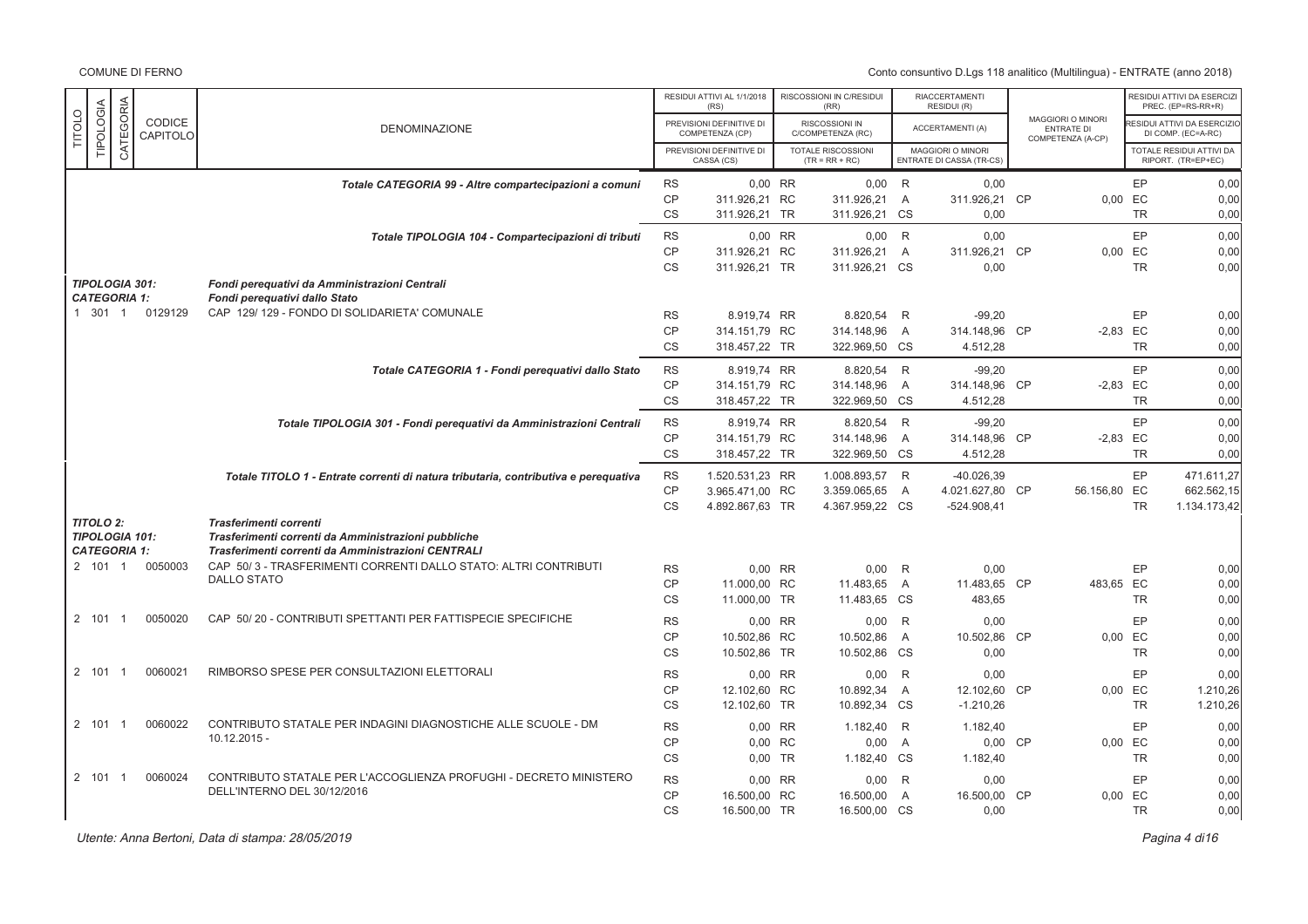COMUNE DI FERNO

|               |                     |                |                    |                                                                                                                         |                        | RESIDUI ATTIVI AL 1/1/2018<br>(RS)          | RISCOSSIONI IN C/RESIDUI<br>(RR)              |                | RIACCERTAMENTI<br>RESIDUI (R)                        |    |                                                             |           | RESIDUI ATTIVI DA ESERCIZI<br>PREC. (EP=RS-RR+R)        |
|---------------|---------------------|----------------|--------------------|-------------------------------------------------------------------------------------------------------------------------|------------------------|---------------------------------------------|-----------------------------------------------|----------------|------------------------------------------------------|----|-------------------------------------------------------------|-----------|---------------------------------------------------------|
| <b>TITOLO</b> | TIPOLOGIA           | CATEGORIA      | CODICE<br>CAPITOLO | <b>DENOMINAZIONE</b>                                                                                                    |                        | PREVISIONI DEFINITIVE DI<br>COMPETENZA (CP) | RISCOSSIONI IN<br>C/COMPETENZA (RC)           |                | <b>ACCERTAMENTI (A)</b>                              |    | MAGGIORI O MINORI<br><b>ENTRATE DI</b><br>COMPETENZA (A-CP) |           | <b>ESIDUI ATTIVI DA ESERCIZIO</b><br>DI COMP. (EC=A-RC) |
|               |                     |                |                    |                                                                                                                         |                        | PREVISIONI DEFINITIVE DI<br>CASSA (CS)      | <b>TOTALE RISCOSSIONI</b><br>$(TR = RR + RC)$ |                | <b>MAGGIORI O MINORI</b><br>ENTRATE DI CASSA (TR-CS) |    |                                                             |           | TOTALE RESIDUI ATTIVI DA<br>RIPORT. (TR=EP+EC)          |
|               | 2 101               | $\overline{1}$ | 0060025            | RIASSEGNAZIONE SOMME DAL MINISTERO PER RILASCIO CARTE IDENTITA'                                                         | <b>RS</b>              | 0.00 RR                                     | 0.00                                          | R              | 0.00                                                 |    |                                                             | EP        | 0,00                                                    |
|               |                     |                |                    | <b>ELETTRONICHE</b>                                                                                                     | <b>CP</b>              | 657,30 RC                                   | 191.10                                        | $\overline{A}$ | 569.10 CP                                            |    | $-88.20$                                                    | EC        | 378,00                                                  |
|               |                     |                |                    |                                                                                                                         | <b>CS</b>              | 657,30 TR                                   | 191,10 CS                                     |                | $-466,20$                                            |    |                                                             | <b>TR</b> | 378,00                                                  |
|               |                     |                |                    | Totale CATEGORIA 1 - Trasferimenti correnti da Amministrazioni CENTRALI                                                 | <b>RS</b>              | 0,00 RR                                     | 1.182.40                                      | R              | 1.182,40                                             |    |                                                             | EP        | 0,00                                                    |
|               |                     |                |                    |                                                                                                                         | <b>CP</b>              | 50.762.76 RC                                | 49.569,95                                     | $\overline{A}$ | 51.158,21 CP                                         |    | 395.45                                                      | EC        | 1.588,26                                                |
|               |                     |                |                    |                                                                                                                         | CS                     | 50.762,76 TR                                | 50.752,35 CS                                  |                | $-10,41$                                             |    |                                                             | <b>TR</b> | 1.588,26                                                |
|               | <b>CATEGORIA 2:</b> |                |                    | Trasferimenti correnti da Amministrazioni LOCALI                                                                        |                        |                                             |                                               |                |                                                      |    |                                                             |           |                                                         |
|               | 2 101 2             |                | 0010016            | CAP 10/16 - FUNZIONI GENERALI DI AMMINISTRAZIONE, DI GESTIONE, DI                                                       | <b>RS</b>              | 6.638,63 RR                                 | 6.638,63                                      | R              | 0,00                                                 |    |                                                             | EP        | 0,00                                                    |
|               |                     |                |                    | CONTROLLO                                                                                                               | <b>CP</b>              | 6.639,00 RC                                 | 6.638,63                                      | A              | 6.638,63 CP                                          |    | $-0,37$                                                     | EC        | 0,00                                                    |
|               |                     |                |                    |                                                                                                                         | CS                     | 6.638,63 TR                                 | 13.277,26                                     | CS             | 6.638,63                                             |    |                                                             | <b>TR</b> | 0.00                                                    |
|               | 2 101               | 2              | 0020078            | CAP 20/78 - FUNZIONI NEL SETTORE SOCIALE: ASSISTENZA DOMICILIARE ED                                                     | <b>RS</b>              | 2.463.00 RR                                 | 2.463,00                                      | R              | 0.00                                                 |    |                                                             | EP        | 0,00                                                    |
|               |                     |                |                    | <b>ASSISTENZA DISABILI</b>                                                                                              | <b>CP</b>              | 2.500,00 RC                                 | 0,00                                          | $\overline{A}$ | 2.283.00 CP                                          |    | $-217.00$                                                   | EC        | 2.283,00                                                |
|               |                     |                |                    |                                                                                                                         | CS                     | 3.989,20 TR                                 | 2.463,00                                      | <b>CS</b>      | $-1.526,20$                                          |    |                                                             | <b>TR</b> | 2.283,00                                                |
|               |                     |                |                    |                                                                                                                         |                        |                                             |                                               |                |                                                      |    |                                                             |           |                                                         |
|               | 2 101               | 2              | 0030002            | CAP 30/2 - FUNZIONI NEL SETTORE SOCIALE: ASILI NIDO                                                                     | <b>RS</b>              | 66.265,84 RR                                | 66.265,84                                     | R              | 0,00                                                 |    |                                                             | EP        | 0,00                                                    |
|               |                     |                |                    |                                                                                                                         | <b>CP</b>              | 62,000.00 RC                                | 38.917.92                                     | A              | 97.779.08 CP                                         |    | 35.779,08                                                   | EC        | 58.861.16                                               |
|               |                     |                |                    |                                                                                                                         | <b>CS</b>              | 107.500,75 TR                               | 105.183,76                                    | <b>CS</b>      | $-2.316,99$                                          |    |                                                             | <b>TR</b> | 58.861,16                                               |
|               | 2 101               | 2              | 0050004            | CAP 50/4 - CONTRIBUTO PER AFFIDI ED INSERIMENTI IN COMUNITA'                                                            | <b>RS</b>              | 7.823.00 RR                                 | 7.823,00                                      | R              | 0.00                                                 |    |                                                             | EP        | 0,00                                                    |
|               |                     |                |                    |                                                                                                                         | <b>CP</b>              | 6.000,00 RC                                 | 0,00                                          | A              | 5.801,00 CP                                          |    | $-199,00$                                                   | EC        | 5.801,00                                                |
|               |                     |                |                    |                                                                                                                         | CS                     | 11.058,40 TR                                | 7.823,00 CS                                   |                | $-3.235,40$                                          |    |                                                             | <b>TR</b> | 5.801,00                                                |
|               | 2 101               | 2              | 0050023            | CAP 50/23 - FONDO SOSTEGNO AFFITTI                                                                                      | <b>RS</b>              | 0.00 RR                                     | 0.00                                          | R              | 0.00                                                 |    |                                                             | EP        | 0,00                                                    |
|               |                     |                |                    |                                                                                                                         | <b>CP</b>              | 5.100,00 RC                                 | 5.100,00                                      | A              | 5.100,00 CP                                          |    | 0.00                                                        | EC        | 0,00                                                    |
|               |                     |                |                    |                                                                                                                         | <b>CS</b>              | 5.100,00 TR                                 | 5.100,00                                      | <b>CS</b>      | 0,00                                                 |    |                                                             | <b>TR</b> | 0,00                                                    |
|               | 2 101               | 2              | 0070011            | CAP 70/11 - PIANI DI ZONA                                                                                               |                        |                                             |                                               | R              |                                                      |    |                                                             | EP        |                                                         |
|               |                     |                |                    |                                                                                                                         | <b>RS</b><br><b>CP</b> | 0,00 RR<br>460,00 RC                        | 0,00<br>459,70                                | A              | 0,00<br>459,70 CP                                    |    | $-0,30$                                                     | EC        | 0,00<br>0,00                                            |
|               |                     |                |                    |                                                                                                                         | <b>CS</b>              | 460.00 TR                                   | 459.70                                        | <b>CS</b>      | $-0,30$                                              |    |                                                             | <b>TR</b> | 0,00                                                    |
|               |                     |                |                    |                                                                                                                         |                        |                                             |                                               |                |                                                      |    |                                                             |           |                                                         |
|               | 2 101               | 2              | 0100135            | CAP 100/135 - L.R. 13/89 - CONTRIBUTO REGIONALE PER IL SUPERAMENTO E<br>L'ELIMINAZIONE DELLE BARRIERE ARCHITETTONICHE - | <b>RS</b>              | 0.00 RR                                     | 0,00                                          | R              | 0,00                                                 |    |                                                             | EP        | 0,00                                                    |
|               |                     |                |                    |                                                                                                                         | <b>CP</b>              | 7.105.00 RC                                 | 3.136,71                                      | $\overline{A}$ | 3.136,71 CP                                          |    | $-3.968.29$                                                 | EC        | 0,00                                                    |
|               |                     |                |                    |                                                                                                                         | <b>CS</b>              | 7.105,00 TR                                 | 3.136,71 CS                                   |                | $-3.968,29$                                          |    |                                                             | <b>TR</b> | 0,00                                                    |
|               | 2 101               | 2              | 0255010            | CAP 255/10 - CONTRIBUTI ORDINARI DALLA PROVINCIA                                                                        | <b>RS</b>              | 4.000,00 RR                                 | 4.000,00                                      | R              | 0,00                                                 |    |                                                             | EP        | 0,00                                                    |
|               |                     |                |                    |                                                                                                                         | CP                     | 0.00 RC                                     | 0,00                                          | $\overline{A}$ | 0.00                                                 | CP | 0.00                                                        | EC        | 0,00                                                    |
|               |                     |                |                    |                                                                                                                         | CS                     | 4.000,00 TR                                 | 4.000,00                                      | <b>CS</b>      | 0,00                                                 |    |                                                             | <b>TR</b> | 0,00                                                    |
|               | 2 101               | 2              | 0500801            | CAP 500/801 - RIMBORSI PROVINCIALI A SOSTEGNO SCUOLE SUPERIORI                                                          | <b>RS</b>              | 11.186,00 RR                                | 11.186,00                                     | R              | 0,00                                                 |    |                                                             | EP        | 0,00                                                    |
|               |                     |                |                    |                                                                                                                         | <b>CP</b>              | 0,00 RC                                     | 0,00                                          | A              | 0,00 CP                                              |    | 0.00                                                        | EC        | 0,00                                                    |
|               |                     |                |                    |                                                                                                                         | <b>CS</b>              | 11.186,00 TR                                | 11.186,00                                     | CS             | 0,00                                                 |    |                                                             | <b>TR</b> | 0,00                                                    |
|               |                     |                |                    |                                                                                                                         |                        |                                             |                                               |                |                                                      |    |                                                             |           |                                                         |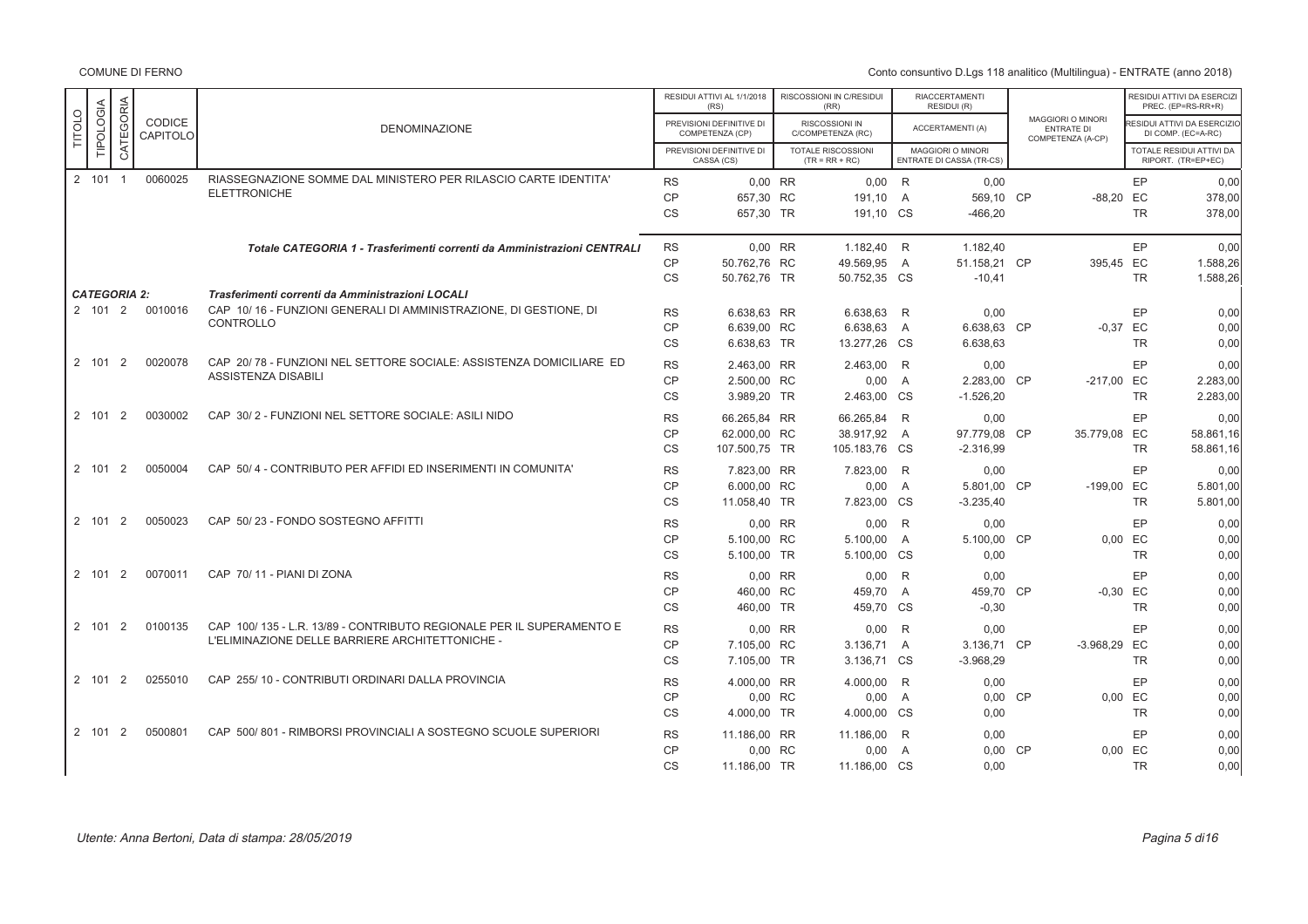|               |                                                           |                |                    |                                                                                                                             |           | RESIDUI ATTIVI AL 1/1/2018<br>(RS)          | RISCOSSIONI IN C/RESIDUI<br>(RR)       |                | <b>RIACCERTAMENTI</b><br>RESIDUI (R)          |                                                             |           | RESIDUI ATTIVI DA ESERCIZI<br>PREC. (EP=RS-RR+R) |
|---------------|-----------------------------------------------------------|----------------|--------------------|-----------------------------------------------------------------------------------------------------------------------------|-----------|---------------------------------------------|----------------------------------------|----------------|-----------------------------------------------|-------------------------------------------------------------|-----------|--------------------------------------------------|
| <b>TITOLO</b> | TIPOLOGIA                                                 | CATEGORIA      | CODICE<br>CAPITOLO | <b>DENOMINAZIONE</b>                                                                                                        |           | PREVISIONI DEFINITIVE DI<br>COMPETENZA (CP) | RISCOSSIONI IN<br>C/COMPETENZA (RC)    |                | <b>ACCERTAMENTI (A)</b>                       | MAGGIORI O MINORI<br><b>ENTRATE DI</b><br>COMPETENZA (A-CP) |           | ESIDUI ATTIVI DA ESERCIZIO<br>DI COMP. (EC=A-RC) |
|               |                                                           |                |                    |                                                                                                                             |           | PREVISIONI DEFINITIVE DI<br>CASSA (CS)      | TOTALE RISCOSSIONI<br>$(TR = RR + RC)$ |                | MAGGIORI O MINORI<br>ENTRATE DI CASSA (TR-CS) |                                                             |           | TOTALE RESIDUI ATTIVI DA<br>RIPORT. (TR=EP+EC)   |
|               | 2 101 2                                                   |                | 0500802            | <b>RIMBORSI DA ENTI TERZI</b>                                                                                               | <b>RS</b> | 260,54 RR                                   | 260.54 R                               |                | 0.00                                          |                                                             | EP        | 0,00                                             |
|               |                                                           |                |                    |                                                                                                                             | <b>CP</b> | 0,00 RC                                     | 0,00                                   | $\overline{A}$ | 0,00 CP                                       | 0,00 EC                                                     |           | 0,00                                             |
|               |                                                           |                |                    |                                                                                                                             | <b>CS</b> | 260,54 TR                                   | 260,54 CS                              |                | 0,00                                          |                                                             | <b>TR</b> | 0,00                                             |
|               | 2 101 2                                                   |                | 0500803            | RIMBORSO REGIONALE PER SOSTEGNI SCOLASTICI                                                                                  | <b>RS</b> | 0,00 RR                                     | 0,00                                   | R              | 0,00                                          |                                                             | EP        | 0,00                                             |
|               |                                                           |                |                    |                                                                                                                             | CP        | 23.456,00 RC                                | 23.456,60                              | $\overline{A}$ | 23.456,60 CP                                  | 0.60 EC                                                     |           | 0.00                                             |
|               |                                                           |                |                    |                                                                                                                             | <b>CS</b> | 23.456,00 TR                                | 23.456,60 CS                           |                | 0.60                                          |                                                             | <b>TR</b> | 0.00                                             |
|               | 2 101                                                     | $\overline{2}$ | 0500804            | RIMBORSO DA REGIONE PER SPESE PER CONSULTAZIONI ELETTORALI                                                                  | <b>RS</b> | 0,00 RR                                     | 0,00                                   | R              | 0,00                                          |                                                             | EP        | 0.00                                             |
|               |                                                           |                |                    |                                                                                                                             | CP        | 7.378,98 RC                                 | 5.446,17 A                             |                | 7.378.98 CP                                   | 0.00 EC                                                     |           | 1.932,81                                         |
|               |                                                           |                |                    |                                                                                                                             | <b>CS</b> | 7.378,98 TR                                 | 5.446,17 CS                            |                | $-1.932,81$                                   |                                                             | <b>TR</b> | 1.932,81                                         |
|               | 2 101                                                     | 2              | 0500805            | CONTRIBUTI DA CAMERA DI COMMERCIO                                                                                           | <b>RS</b> | 0.00 RR                                     | 0.00                                   | R              | 0.00                                          |                                                             | EP        | 0.00                                             |
|               |                                                           |                |                    |                                                                                                                             | CP        | 1.682,00 RC                                 | 1.681,95                               | A              | 1.681,95 CP                                   | $-0.05$ EC                                                  |           | 0,00                                             |
|               |                                                           |                |                    |                                                                                                                             | <b>CS</b> | 1.682,00 TR                                 | 1.681,95 CS                            |                | $-0,05$                                       |                                                             | <b>TR</b> | 0.00                                             |
|               |                                                           |                |                    | Totale CATEGORIA 2 - Trasferimenti correnti da Amministrazioni LOCALI                                                       | <b>RS</b> | 98.637.01 RR                                | 98.637,01 R                            |                | 0.00                                          |                                                             | EP        | 0.00                                             |
|               |                                                           |                |                    |                                                                                                                             | <b>CP</b> | 122.320,98 RC                               | 84.837,68                              | $\overline{A}$ | 153.715.65 CP                                 | 31.394,67 EC                                                |           | 68.877.97                                        |
|               |                                                           |                |                    |                                                                                                                             | <b>CS</b> | 189.815,50 TR                               | 183.474,69 CS                          |                | $-6.340,81$                                   |                                                             | <b>TR</b> | 68.877,97                                        |
|               |                                                           |                |                    | Totale TIPOLOGIA 101 - Trasferimenti correnti da Amministrazioni pubbliche                                                  | <b>RS</b> | 98.637.01 RR                                | 99.819,41 R                            |                | 1.182,40                                      |                                                             | EP        | 0.00                                             |
|               |                                                           |                |                    |                                                                                                                             | <b>CP</b> | 173.083,74 RC                               | 134.407,63                             | A              | 204.873,86 CP                                 | 31.790,12 EC                                                |           | 70.466,23                                        |
|               |                                                           |                |                    |                                                                                                                             | <b>CS</b> | 240.578,26 TR                               | 234.227,04 CS                          |                | $-6.351,22$                                   |                                                             | <b>TR</b> | 70.466,23                                        |
|               |                                                           |                |                    | Totale TITOLO 2 - Trasferimenti correnti                                                                                    | <b>RS</b> | 98.637,01 RR                                | 99.819,41 R                            |                | 1.182,40                                      |                                                             | EP        | 0,00                                             |
|               |                                                           |                |                    |                                                                                                                             | <b>CP</b> | 173.083,74 RC                               | 134.407,63                             | A              | 204.873,86 CP                                 | 31.790,12 EC                                                |           | 70.466,23                                        |
|               |                                                           |                |                    |                                                                                                                             | <b>CS</b> | 240.578,26 TR                               | 234.227,04 CS                          |                | $-6.351,22$                                   |                                                             | <b>TR</b> | 70.466,23                                        |
|               | TITOLO 3:<br><b>TIPOLOGIA 100:</b><br><b>CATEGORIA 1:</b> |                |                    | <b>Entrate extratributarie</b><br>Vendita di beni e servizi e proventi derivanti dalla gestione dei beni<br>Vendita di beni |           |                                             |                                        |                |                                               |                                                             |           |                                                  |
|               | 3 100 1                                                   |                | 0010051            | CAP 10/51 - SERVIZIO SMALTIMENTO RIFIUTI                                                                                    | <b>RS</b> | 38.036.72 RR                                | 0.00                                   | R              | 0.00                                          |                                                             | EP        | 38.036.72                                        |
|               |                                                           |                |                    |                                                                                                                             | <b>CP</b> | 35.000,00 RC                                | 0,00                                   | A              | 45.615,68 CP                                  | 10.615,68 EC                                                |           | 45.615,68                                        |
|               |                                                           |                |                    |                                                                                                                             | CS        | 38.036,72 TR                                | 0.00 CS                                |                | $-38.036,72$                                  |                                                             | <b>TR</b> | 83.652,40                                        |
|               | 3 100                                                     | $\overline{1}$ | 0010052            | CAP 10/587 - TARIFFE SERVIZIO FOGNATURA E DEPURAZIONE - SERVIZIO                                                            | <b>RS</b> | 169.164,59 RR                               | 69.304,11 R                            |                | 0,00                                          |                                                             | EP        | 99.860,48                                        |
|               |                                                           |                |                    | RILEVANTE AGLI EFFETTI DELL'IVA                                                                                             | <b>CP</b> | 180.000,00 RC                               | 0,00                                   | $\overline{A}$ | 88.549,74 CP                                  | -91.450,26 EC                                               |           | 88.549,74                                        |
|               |                                                           |                |                    |                                                                                                                             | <b>CS</b> | 279.331,67 TR                               | 69.304.11 CS                           |                | $-210.027,56$                                 |                                                             | <b>TR</b> | 188.410,22                                       |
|               | 3 100                                                     | $\overline{1}$ | 0010064            | CAP 10/756 - DISTRIBUZIONE GAS: CORRISPETTIVO DI SPETTANZA COMUNALE                                                         | <b>RS</b> | 0,00 RR                                     | 0.00                                   | -R             | 0.00                                          |                                                             | EP        | 0,00                                             |
|               |                                                           |                |                    | SU GESTIONE GAS - SERVIZIO RILEVANTE AGLI EFFETTI DELL'IVA -                                                                | <b>CP</b> | 150.000,00 RC                               | 0.00                                   | $\overline{A}$ | 0.00 CP                                       | -150.000,00 EC                                              |           | 0.00                                             |
|               |                                                           |                |                    |                                                                                                                             | <b>CS</b> | 150.000,00 TR                               | 0,00 CS                                |                | $-150.000,00$                                 |                                                             | <b>TR</b> | 0.00                                             |
|               | 3 100                                                     | $\overline{1}$ | 0050010            | CAP 50/10 - ULTERIORI PROVENTI DA VENDITA LIBRO SULLA CHIESA DI S.                                                          | <b>RS</b> | 0.00 RR                                     | 0.00                                   | R              | 0.00                                          |                                                             | EP        | 0.00                                             |
|               |                                                           |                |                    | <b>MARIA</b>                                                                                                                | <b>CP</b> | 50,00 RC                                    | 37,18                                  | $\overline{A}$ | 37,18 CP                                      | $-12,82$ EC                                                 |           | 0,00                                             |
|               |                                                           |                |                    |                                                                                                                             | <b>CS</b> | 40,00 TR                                    | 37,18 CS                               |                | $-2,82$                                       |                                                             | <b>TR</b> | 0,00                                             |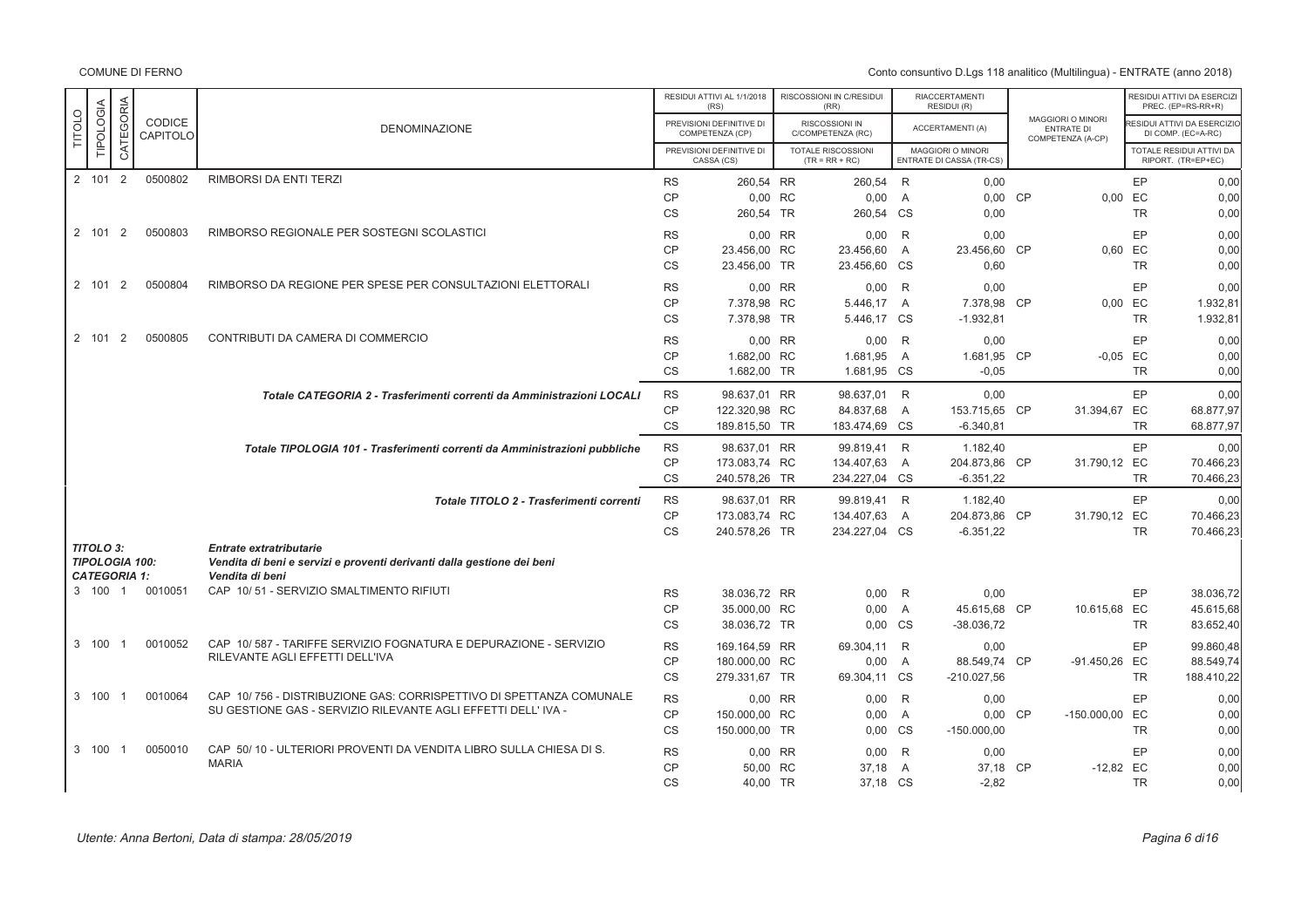Conto consuntivo D.Lgs 118 analitico (Multilingua) - ENTRATE (anno 2018)

|               |                     |                |                    |                                                                                                                           |                                     | RESIDUI ATTIVI AL 1/1/2018<br>(RS)             |           | RISCOSSIONI IN C/RESIDUI<br>(RR)         |                     | <b>RIACCERTAMENTI</b><br>RESIDUI (R)          |           |                                                                    |                            | RESIDUI ATTIVI DA ESERCIZ<br>PREC. (EP=RS-RR+R)   |
|---------------|---------------------|----------------|--------------------|---------------------------------------------------------------------------------------------------------------------------|-------------------------------------|------------------------------------------------|-----------|------------------------------------------|---------------------|-----------------------------------------------|-----------|--------------------------------------------------------------------|----------------------------|---------------------------------------------------|
| <b>TITOLO</b> | <b>TIPOLOGIA</b>    | CATEGORIA      | CODICE<br>CAPITOLO | <b>DENOMINAZIONE</b>                                                                                                      |                                     | PREVISIONI DEFINITIVE DI<br>COMPETENZA (CP)    |           | RISCOSSIONI IN<br>C/COMPETENZA (RC)      |                     | <b>ACCERTAMENTI (A)</b>                       |           | <b>MAGGIORI O MINORI</b><br><b>ENTRATE DI</b><br>COMPETENZA (A-CP) |                            | RESIDUI ATTIVI DA ESERCIZIO<br>DI COMP. (EC=A-RC) |
|               |                     |                |                    |                                                                                                                           |                                     | PREVISIONI DEFINITIVE DI<br>CASSA (CS)         |           | TOTALE RISCOSSIONI<br>$(TR = RR + RC)$   |                     | MAGGIORI O MINORI<br>ENTRATE DI CASSA (TR-CS) |           |                                                                    |                            | TOTALE RESIDUI ATTIVI DA<br>RIPORT. (TR=EP+EC)    |
|               |                     |                |                    | Totale CATEGORIA 1 - Vendita di beni                                                                                      | <b>RS</b><br><b>CP</b>              | 207.201,31 RR<br>365.050.00 RC                 |           | 69.304,11 R<br>37,18                     | $\overline{A}$      | 0,00<br>134.202,60 CP                         |           | -230.847.40 EC                                                     | EP<br><b>TR</b>            | 137.897,20<br>134.165,42                          |
|               | <b>CATEGORIA 2:</b> |                |                    | Entrate dalla vendita e dall'erogazione di servizi                                                                        | <b>CS</b>                           | 467.408,39 TR                                  |           | 69.341,29 CS                             |                     | $-398.067,10$                                 |           |                                                                    |                            | 272.062,62                                        |
|               | 3 100 2             |                | 0010027            | CAP 10/27 - SEGRETERIA GENERALE, PERSONALE E ORGANIZZAZIONE                                                               | <b>RS</b><br><b>CP</b><br><b>CS</b> | 0.00 RR<br>5.075,00 RC<br>5.075,00 TR          |           | 0.00<br>881,62 A<br>881,62 CS            | R                   | 0.00<br>881,62 CP<br>$-4.193,38$              |           | -4.193,38 EC                                                       | EP<br><b>TR</b>            | 0.00<br>0,00<br>0.00                              |
|               | 3 100               | $\overline{2}$ | 0010030            | CAP 10/30 - ALTRI SERVIZI GENERALI                                                                                        | <b>RS</b><br>CP<br>CS               | 1.110.00 RC<br>1.110,00 TR                     | $0.00$ RR | 0,00<br>1.124.10 A<br>1.124,10 CS        | – R                 | 0,00<br>1.252,90 CP<br>14,10                  |           | 142.90 EC                                                          | EP<br><b>TR</b>            | 0,00<br>128,80<br>128,80                          |
|               | 3 100               | 2              | 0010047            | CAP 10/47 - URBANISTICA E GESTIONE DEL TERRITORIO : DIRITTI SEGRETERIA                                                    | <b>RS</b><br>CP<br>CS               | 686,60 RR<br>15.000,00 RC<br>15.686,60 TR      |           | 686,60<br>16.872,47<br>17.559,07 CS      | R<br>$\overline{A}$ | 0,00<br>18.152,37 CP<br>1.872,47              |           | 3.152,37 EC                                                        | EP<br><b>TR</b>            | 0.00<br>1.279,90<br>1.279,90                      |
|               | 3 100               | $\overline{2}$ | 0010068            | CAP 50/31 - AFFITTO DI AZIENDA - SERVIZIO RILEVANTE AGLI EFFETTI DELL'IVA                                                 | <b>RS</b><br>CP<br><b>CS</b>        | 23.347,07 RR<br>171.926.58 RC<br>166.619,25 TR |           | 23.347,07<br>171.926.54<br>195.273,61 CS | R<br>$\overline{A}$ | 0,00<br>171.926.54 CP<br>28.654,36            |           | $-0.04$ EC                                                         | EP<br><b>TR</b>            | 0,00<br>0.00<br>0.00                              |
|               | 3 100               | $\overline{2}$ | 0010159            | CAP 10/159 - PROVENTI SERVIZI DI PREVENZIONE E RIABILITAZIONE: DA<br>FAMIGLIE DI HANDICAPPATI PRESSO CSE                  | <b>RS</b><br><b>CP</b><br>CS        | 3.241,31 RR<br>0,00 RC<br>3.241,31 TR          |           | 2.028,70 R<br>0,00<br>2.028,70 CS        | A                   | 0.00<br>0,00<br>$-1.212,61$                   | <b>CP</b> |                                                                    | EP<br>0,00 EC<br><b>TR</b> | 1.212,61<br>0,00<br>1.212,61                      |
|               | 3 100               | $\overline{2}$ | 0010253            | CAP 10/253 - PROVENTI USO PALESTRE - SERVIZIO RILEVANTE AGLI EFFETTI<br>DELL' IVA -                                       | <b>RS</b><br>CP<br><b>CS</b>        | 4.785,08 RR<br>12.500,00 RC<br>15.658.92 TR    |           | 4.785,08<br>5.814,51<br>10.599,59 CS     | R<br>A              | 0.00<br>11.442,36 CP<br>$-5.059.33$           |           | $-1.057,64$ EC                                                     | EP<br><b>TR</b>            | 0.00<br>5.627,85<br>5.627.85                      |
|               | 3 100 2             |                | 0010264            | CAP 10/264 - ASILI NIDO, SERVIZI PER L'INFANZIA E PER MINORI: RETTE NIDO -<br>SERVIZIO RILEVANTE AGLI EFFETTI DELL' IVA - | <b>RS</b><br><b>CP</b><br>CS        | 16.822.50 RR<br>40.000,00 RC<br>52.166,64 TR   |           | 14.638.98<br>26.247,92<br>40.886,90 CS   | R<br>A              | 0.00<br>34.780,07<br>$-11.279,74$             | <b>CP</b> | -5.219,93 EC                                                       | EP<br><b>TR</b>            | 2.183.52<br>8.532,15<br>10.715,67                 |
|               | 3 100               | 2              | 0010267            | CAP 10/267 - ASSISTENZA DOMICILIARE ANZIANI - SERVIZIO RILEVANTE AGLI<br>EFFETTI DELL' IVA -                              | <b>RS</b><br><b>CP</b><br>CS        | 967,55 RR<br>4.545,00 RC<br>4.656,90 TR        |           | 967,55<br>1.621,60<br>2.589,15 CS        | R<br>$\overline{A}$ | 0,00<br>2.636,99<br>$-2.067,75$               | <b>CP</b> | $-1.908,01$ EC                                                     | EP<br><b>TR</b>            | 0,00<br>1.015,39<br>1.015,39                      |
|               | 3 100               | $\overline{2}$ | 0010463            | CAP 10/463 - ISTRUZIONE ELEMENTARE - SERVIZIO PRE-SCUOLA - SERVIZIO<br>RILEVANTE AGLI EFFETTI DELL'IVA -                  | <b>RS</b><br><b>CP</b><br><b>CS</b> | 789,75 RR<br>3.585,00 RC<br>4.374,75 TR        |           | 505,75 R<br>2.443,90 A<br>2.949,65 CS    |                     | 0,00<br>3.010,11 CP<br>$-1.425, 10$           |           | -574.89 EC                                                         | EP<br><b>TR</b>            | 284,00<br>566,21<br>850,21                        |
|               | 3 100 2             |                | 0020004            | CAP 20/4 - ANAGRAFE, STATO CIVILE, ELETTORALE, LEVA E SERVIZIO<br>STATISTICO: DIRITTI CARTE DI IDENTITA'                  | <b>RS</b><br><b>CP</b><br>CS        | 954,60 RR<br>14.000,00 RC<br>14.954,60 TR      |           | 954,60<br>13.039,32<br>13.993,92 CS      | R<br>A              | 0,00<br>13.926,84<br>$-960,68$                | <b>CP</b> | $-73,16$ EC                                                        | EP<br><b>TR</b>            | 0,00<br>887,52<br>887,52                          |
|               | 3 100               | $\overline{2}$ | 0020081            | CAP 20/81 - UTILIZZO IMMOBILI COMUNALI PER ATTIVITA' VARIE - SERVIZIO<br>RILEVANTE AGLI EFFETTI DELL'IVA -                | <b>RS</b><br><b>CP</b><br><b>CS</b> | 163.48 RR<br>360,00 RC<br>520,42 TR            |           | 163,48 R<br>46,36<br>209,84 CS           | $\overline{A}$      | 0,00<br>46,36<br>$-310,58$                    | <b>CP</b> | $-313,64$ EC                                                       | EP<br><b>TR</b>            | 0.00<br>0,00<br>0.00                              |

Utente: Anna Bertoni, Data di stampa: 28/05/2019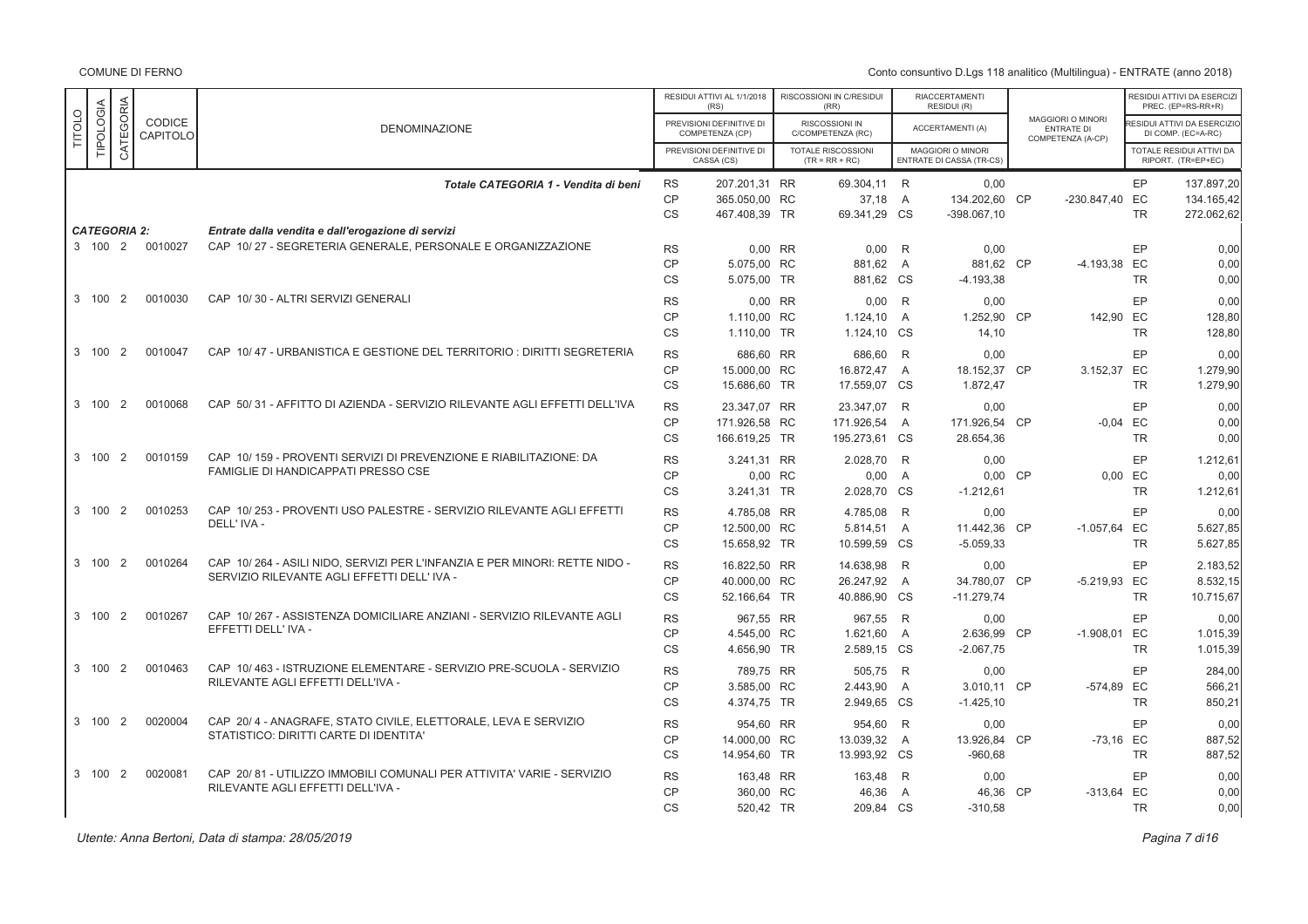Conto consuntivo D.Lgs 118 analitico (Multilingua) - ENTRATE (anno 2018)

|               |                                |                |                    |                                                                                                                                   |                                     | RESIDUI ATTIVI AL 1/1/2018<br>(RS)             | RISCOSSIONI IN C/RESIDUI<br>(RR)              |                           | RIACCERTAMENTI<br>RESIDUI (R)                 |           |                                                             |                            | RESIDUI ATTIVI DA ESERCIZI<br>PREC. (EP=RS-RR+R)        |
|---------------|--------------------------------|----------------|--------------------|-----------------------------------------------------------------------------------------------------------------------------------|-------------------------------------|------------------------------------------------|-----------------------------------------------|---------------------------|-----------------------------------------------|-----------|-------------------------------------------------------------|----------------------------|---------------------------------------------------------|
| <b>TITOLO</b> | TIPOLOGIA                      | CATEGORIA      | CODICE<br>CAPITOLO | <b>DENOMINAZIONE</b>                                                                                                              |                                     | PREVISIONI DEFINITIVE DI<br>COMPETENZA (CP)    | <b>RISCOSSIONI IN</b><br>C/COMPETENZA (RC)    |                           | <b>ACCERTAMENTI (A)</b>                       |           | MAGGIORI O MINORI<br><b>ENTRATE DI</b><br>COMPETENZA (A-CP) |                            | <b>ESIDUI ATTIVI DA ESERCIZIO</b><br>DI COMP. (EC=A-RC) |
|               |                                |                |                    |                                                                                                                                   |                                     | PREVISIONI DEFINITIVE DI<br>CASSA (CS)         | <b>TOTALE RISCOSSIONI</b><br>$(TR = RR + RC)$ |                           | MAGGIORI O MINORI<br>ENTRATE DI CASSA (TR-CS) |           |                                                             |                            | TOTALE RESIDUI ATTIVI DA<br>RIPORT. (TR=EP+EC)          |
|               | 3 100 2                        |                | 0020099            | CAP 20/99 - ISTRUZIONE ELEMENTARE - RIMBORSO DA ALUNNI PER SERVIZIO<br>MENSA - SERVIZIO RILEVANTE AGLI EFFETTI DELL'IVA -         | <b>RS</b><br>CP                     | 2.880,00 RR<br>0,00 RC                         | 287.85 R<br>$0,00$ A                          |                           | 0.00<br>0,00 CP                               |           |                                                             | EP<br>0,00 EC              | 2.592.15<br>0,00                                        |
|               |                                |                |                    |                                                                                                                                   | <b>CS</b>                           | 2.371,66 TR                                    | 287,85 CS                                     |                           | $-2.083,81$                                   |           |                                                             | <b>TR</b>                  | 2.592,15                                                |
|               | 3 100                          | $\overline{2}$ | 0020300            | CAP 20/300 - RIMBORSO SPESE PER CONSULTAZIONE PRATICHE EDILIZIE                                                                   | <b>RS</b><br><b>CP</b><br>CS        | 135,00 RR<br>2.100.00 RC<br>2.235,00 TR        | 135,00<br>2.696,30<br>2.831,30 CS             | R<br>$\overline{A}$       | 0.00<br>2.816,30 CP<br>596,30                 |           | 716,30 EC                                                   | EP<br><b>TR</b>            | 0.00<br>120.00<br>120,00                                |
|               | 3 100                          | 2              | 0030003            | CAP 30/3 - ANAGRAFE, STATO CIVILE, ELETTORALE, LEVA E SERVIZIO<br>STATISTICO: DIRITTI SEGRETERIA                                  | <b>RS</b><br><b>CP</b><br><b>CS</b> | 53,64 RR<br>800,00 RC<br>794,00 TR             | 53,64<br>812,89<br>866.53 CS                  | R<br>$\overline{A}$       | 0,00<br>870,50 CP<br>72,53                    |           | 70,50 EC                                                    | EP<br><b>TR</b>            | 0,00<br>57,61<br>57.61                                  |
|               | 3 100                          | $\overline{2}$ | 0040002            | CAP 40/2 - ANAGRAFE, STATO CIVILE, ELETTORALE, LEVA E SERVIZIO<br>STATISTICO: RIMBORSO SPESE                                      | <b>RS</b><br>CP<br><b>CS</b>        | 3.060.00 RR<br>42.500,00 RC<br>42.560,00 TR    | 3.060,00 R<br>41.640,00<br>44.700,00 CS       | $\overline{A}$            | 0.00<br>45.280,00 CP<br>2.140,00              |           | 2.780,00 EC                                                 | EP<br><b>TR</b>            | 0.00<br>3.640,00<br>3.640,00                            |
|               | 3 100                          | $\overline{2}$ | 0060035            | CAP 60/35 - QUOTE DI COMPENSI DESTINATE A FINANZIAMENTO<br><b>TRATTAMENTO ACCESSORIO</b>                                          | <b>RS</b><br><b>CP</b><br>CS        | 0,00 RR<br>1.874,30 RC<br>1.874,30 TR          | 0,00<br>0,00<br>0,00                          | R<br>$\overline{A}$<br>CS | 0,00<br>1.874,30 CP<br>$-1.874,30$            |           |                                                             | EP<br>0,00 EC<br><b>TR</b> | 0.00<br>1.874,30<br>1.874,30                            |
|               | 3 100                          | $\overline{2}$ | 0080090            | CAP 80/90 - DIRITTI FISSI PER DIVORZI                                                                                             | <b>RS</b><br><b>CP</b><br><b>CS</b> | 16.00 RR<br>160,00 RC<br>176,00 TR             | 16.00<br>48,00<br>64,00 CS                    | R<br>$\overline{A}$       | 0.00<br>112,00<br>$-112,00$                   | <b>CP</b> | -48,00 EC                                                   | EP<br><b>TR</b>            | 0.00<br>64,00<br>64,00                                  |
|               | 3 100                          | 2              | 0100101            | CAP 100/101 - DIRITTI ISTRUTTORIA PRATICHE SUAP                                                                                   | <b>RS</b><br><b>CP</b><br><b>CS</b> | 335,00 RR<br>3.000,00 RC<br>3.335,00 TR        | 335,00<br>3.520,00<br>3.855,00 CS             | R<br>$\overline{A}$       | 0,00<br>3.720,00 CP<br>520,00                 |           | 720.00 EC                                                   | EP<br><b>TR</b>            | 0.00<br>200,00<br>200,00                                |
|               |                                |                |                    | Totale CATEGORIA 2 - Entrate dalla vendita e dall'erogazione di servizi                                                           | <b>RS</b><br><b>CP</b><br><b>CS</b> | 58.237,58 RR<br>318.535,88 RC<br>337.410,35 TR | 51.965,30 R<br>288.735,53<br>340.700,83 CS    | $\overline{A}$            | 0,00<br>312.729,26 CP<br>3.290,48             |           | -5.806,62 EC                                                | EP<br><b>TR</b>            | 6.272,28<br>23.993,73<br>30.266,01                      |
|               | <b>CATEGORIA 3:</b><br>3 100 3 |                | 0010068            | Proventi derivanti dalla gestione dei beni<br>CAP 10/68 - GESTIONE DEI FABBRICATI - SERVIZIO RILEVANTE AGLI EFFETTI<br>DELL'IVA - | <b>RS</b><br><b>CP</b><br><b>CS</b> | 0.00 RR<br>5.050,00 RC<br>5.050,00 TR          | 0.00<br>0,00<br>0.00 CS                       | R<br>$\overline{A}$       | 0.00<br>0,00 CP<br>$-5.050,00$                |           | -5.050,00 EC                                                | EP<br><b>TR</b>            | 0.00<br>0,00<br>0,00                                    |
|               | 3 100 3                        |                | 0010071            | CAP 10/607 - PROVENTI E RENDITE PATRIMONIALI DIVERSE - CONCESSIONE DI<br>LOCULI ED AREE CIMITERIALI                               | <b>RS</b><br><b>CP</b><br><b>CS</b> | 700,00 RR<br>40,000,00 RC<br>40.700,00 TR      | 0.00<br>38.090,00<br>38.090,00 CS             | R<br>A                    | 0.00<br>38,090.00 CP<br>$-2.610,00$           |           | $-1.910,00$ EC                                              | EP<br><b>TR</b>            | 700,00<br>0.00<br>700,00                                |
|               | 3 100                          | -3             | 0020188            | CAP 20/188 - PROVENTI PATRIMONIALI DIVERSI                                                                                        | <b>RS</b><br><b>CP</b><br><b>CS</b> | 0,00 RR<br>5.782,00 RC<br>5.782,00 TR          | 0,00<br>5.651,50<br>5.651,50 CS               | R<br>$\overline{A}$       | 0,00<br>5.651,50 CP<br>$-130,50$              |           | $-130,50$ EC                                                | EP<br><b>TR</b>            | 0,00<br>0,00<br>0.00                                    |
|               | 3 100                          | - 3            | 0090000            | CAP 90/0 - CANONE PER INSTALLAZIONE ANTENNA TRASMITTENTE                                                                          | <b>RS</b><br>CP<br><b>CS</b>        | 0.00 RR<br>17.500,00 RC<br>17.500,00 TR        | 0.00<br>21.534,11<br>21.534,11 CS             | R<br>A                    | 0.00<br>21.534,11 CP<br>4.034,11              |           | 4.034,11 EC                                                 | EP<br><b>TR</b>            | 0,00<br>0,00<br>0,00                                    |

Pagina 8 di16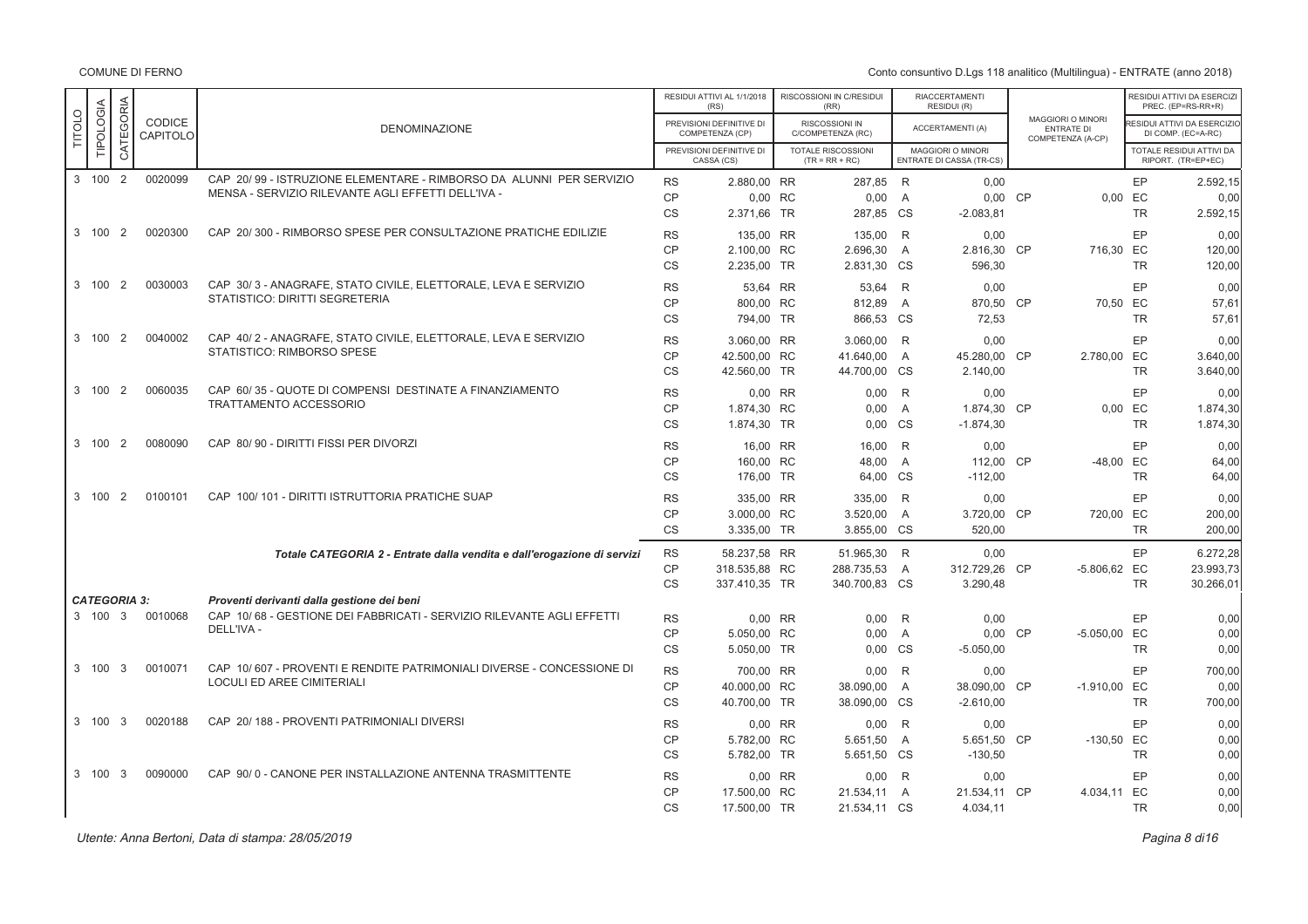|               |                                              |              |                    |                                                                                                                                                                                     |           | RESIDUI ATTIVI AL 1/1/2018<br>(RS)          | RISCOSSIONI IN C/RESIDUI<br>(RR)       |                | <b>RIACCERTAMENTI</b><br>RESIDUI (R)          |                                                                    |           | RESIDUI ATTIVI DA ESERCIZI<br>PREC. (EP=RS-RR+R)  |
|---------------|----------------------------------------------|--------------|--------------------|-------------------------------------------------------------------------------------------------------------------------------------------------------------------------------------|-----------|---------------------------------------------|----------------------------------------|----------------|-----------------------------------------------|--------------------------------------------------------------------|-----------|---------------------------------------------------|
| <b>TITOLO</b> | TIPOLOGIA                                    | CATEGORIA    | CODICE<br>CAPITOLO | <b>DENOMINAZIONE</b>                                                                                                                                                                |           | PREVISIONI DEFINITIVE DI<br>COMPETENZA (CP) | RISCOSSIONI IN<br>C/COMPETENZA (RC)    |                | <b>ACCERTAMENTI (A)</b>                       | <b>MAGGIORI O MINORI</b><br><b>ENTRATE DI</b><br>COMPETENZA (A-CP) |           | RESIDUI ATTIVI DA ESERCIZIO<br>DI COMP. (EC=A-RC) |
|               |                                              |              |                    |                                                                                                                                                                                     |           | PREVISIONI DEFINITIVE DI<br>CASSA (CS)      | TOTALE RISCOSSIONI<br>$(TR = RR + RC)$ |                | MAGGIORI O MINORI<br>ENTRATE DI CASSA (TR-CS) |                                                                    |           | TOTALE RESIDUI ATTIVI DA<br>RIPORT. (TR=EP+EC)    |
|               | 3 100                                        | $\mathbf{3}$ | 0880030            | CAP 880/30 - CANONE DI AFFIDAMENTO IN CONCESSIONE DELLA GESTIONE                                                                                                                    | <b>RS</b> | 36.867,86 RR                                | 0,00                                   | R              | 0,00                                          |                                                                    | EP        | 36.867,86                                         |
|               |                                              |              |                    | DEL PARCO COMUNALE                                                                                                                                                                  | CP        | 1.500,00 RC                                 | 1.848,30                               | $\overline{A}$ | 1.848,30 CP                                   | 348,30 EC                                                          |           | 0,00                                              |
|               |                                              |              |                    |                                                                                                                                                                                     | <b>CS</b> | 18.301,87 TR                                | 1.848,30                               | <b>CS</b>      | $-16.453,57$                                  |                                                                    | <b>TR</b> | 36.867,86                                         |
|               | 3 100                                        | - 3          | 0880031            | PROVENTI DERIVANTI DALLA PRE-VENDITA DI LOCULI ED AREE CIMITERIALI                                                                                                                  | <b>RS</b> | 0,00 RR                                     | 0,00                                   | R              | 0,00                                          |                                                                    | EP        | 0,00                                              |
|               |                                              |              |                    |                                                                                                                                                                                     | <b>CP</b> | 128.900,00 RC                               | 122.918,00                             | A              | 128.858,00 CP                                 | $-42,00$ EC                                                        |           | 5.940,00                                          |
|               |                                              |              |                    |                                                                                                                                                                                     | <b>CS</b> | 128.900,00 TR                               | 122.918,00 CS                          |                | $-5.982,00$                                   |                                                                    | <b>TR</b> | 5.940,00                                          |
|               |                                              |              |                    | Totale CATEGORIA 3 - Proventi derivanti dalla gestione dei beni                                                                                                                     | <b>RS</b> | 37.567,86 RR                                | 0,00                                   | R              | 0.00                                          |                                                                    | EP        | 37.567,86                                         |
|               |                                              |              |                    |                                                                                                                                                                                     | <b>CP</b> | 198.732.00 RC                               | 190.041,91                             | $\overline{A}$ | 195.981,91 CP                                 | $-2.750,09$                                                        | EC        | 5.940,00                                          |
|               |                                              |              |                    |                                                                                                                                                                                     | <b>CS</b> | 216.233,87 TR                               | 190.041,91 CS                          |                | $-26.191,96$                                  |                                                                    | <b>TR</b> | 43.507,86                                         |
|               |                                              |              |                    | Totale TIPOLOGIA 100 - Vendita di beni e servizi e proventi derivanti dalla gestione dei beni                                                                                       | <b>RS</b> | 303.006,75 RR                               | 121.269,41                             | R              | 0,00                                          |                                                                    | EP        | 181.737,34                                        |
|               |                                              |              |                    |                                                                                                                                                                                     | <b>CP</b> | 882.317,88 RC                               | 478.814,62                             | A              | 642.913,77 CP                                 | -239.404,11 EC                                                     |           | 164.099,15                                        |
|               |                                              |              |                    |                                                                                                                                                                                     | <b>CS</b> | 1.021.052,61 TR                             | 600.084,03 CS                          |                | -420.968,58                                   |                                                                    | <b>TR</b> | 345.836,49                                        |
|               | <b>TIPOLOGIA 200:</b><br><b>CATEGORIA 2:</b> |              |                    | Proventi derivanti dall'attività di controllo e repressione delle irregolarità e degli<br>Entrate da famiglie derivanti dall'attività di controllo e repressione delle irregolarità |           |                                             |                                        |                |                                               |                                                                    |           |                                                   |
|               | 3 200 2                                      |              | 0010034            | CAP 20/ 5 - POLIZIA MUNICIPALE-RISORSE FINALIZZATE CODICE DELLA STRADA:                                                                                                             | <b>RS</b> | 0,00 RR                                     | 0,00                                   | R              | 0,00                                          |                                                                    | EP        | 0,00                                              |
|               |                                              |              |                    | <b>RUOLO MULTE</b>                                                                                                                                                                  | <b>CP</b> | 100.00 RC                                   | 34,00                                  | $\overline{A}$ | 34,00 CP                                      | $-66,00$ EC                                                        |           | 0,00                                              |
|               |                                              |              |                    |                                                                                                                                                                                     | <b>CS</b> | 100.00 TR                                   | 34.00 CS                               |                | $-66.00$                                      |                                                                    | <b>TR</b> | 0,00                                              |
|               |                                              |              |                    | Totale CATEGORIA 2 - Entrate da famiglie derivanti dall'attività di controllo e repressione delle irregolarità e                                                                    | <b>RS</b> | 0.00 RR                                     | 0,00                                   | R <sup>1</sup> | 0.00                                          |                                                                    | EP        | 0,00                                              |
|               |                                              |              |                    | deali illeciti                                                                                                                                                                      | <b>CP</b> | 100.00 RC                                   | 34,00                                  | $\overline{A}$ | 34,00 CP                                      | $-66,00$ EC                                                        |           | 0,00                                              |
|               |                                              |              |                    |                                                                                                                                                                                     | <b>CS</b> | 100,00 TR                                   | 34,00 CS                               |                | $-66,00$                                      |                                                                    | <b>TR</b> | 0,00                                              |
|               |                                              |              |                    | Totale TIPOLOGIA 200 - Proventi derivanti dall'attività di controllo e repressione delle irregolarità e degli                                                                       | <b>RS</b> | 0,00 RR                                     | 0,00                                   | R              | 0,00                                          |                                                                    | EP        | 0,00                                              |
|               |                                              |              |                    | illeciti                                                                                                                                                                            | CP        | 100,00 RC                                   | 34,00                                  | $\overline{A}$ | 34,00 CP                                      | $-66,00$ EC                                                        |           | 0,00                                              |
|               |                                              |              |                    |                                                                                                                                                                                     | <b>CS</b> | 100,00 TR                                   | 34,00                                  | <b>CS</b>      | $-66,00$                                      |                                                                    | <b>TR</b> | 0,00                                              |
|               | <b>TIPOLOGIA 300:</b>                        |              |                    | Interessi attivi                                                                                                                                                                    |           |                                             |                                        |                |                                               |                                                                    |           |                                                   |
|               | <b>CATEGORIA 3:</b>                          |              |                    | Altri interessi attivi                                                                                                                                                              |           |                                             |                                        |                |                                               |                                                                    |           |                                                   |
|               | 3 300 3                                      |              | 0010073            | CAP 30/4 - INTERESSI SU GIACENZA DI CASSA                                                                                                                                           | <b>RS</b> | 1,20 RR                                     | 1,20                                   | $\mathsf{R}$   | 0,00                                          |                                                                    | EP        | 0,00                                              |
|               |                                              |              |                    |                                                                                                                                                                                     | CP        | 150.00 RC                                   | 0,00                                   | $\overline{A}$ | 3,49 CP                                       | $-146,51$ EC                                                       |           | 3,49                                              |
|               |                                              |              |                    |                                                                                                                                                                                     | <b>CS</b> | 128,00 TR                                   | 1,20                                   | <b>CS</b>      | $-126,80$                                     |                                                                    | <b>TR</b> | 3,49                                              |
|               | 3 300                                        | 3            | 0055056            | INTERESSI ATTIVI - SERVIZIO TRIBUTI -                                                                                                                                               | <b>RS</b> | 0.00 RR                                     | 0,00                                   | R              | 0,00                                          |                                                                    | EP        | 0,00                                              |
|               |                                              |              |                    |                                                                                                                                                                                     | <b>CP</b> | 0,00 RC                                     | 2.160,03                               | $\overline{A}$ | 2.353,27 CP                                   | 2.353,27                                                           | EC        | 193,24                                            |
|               |                                              |              |                    |                                                                                                                                                                                     | <b>CS</b> | 0,00 TR                                     | 2.160,03                               | <b>CS</b>      | 2.160,03                                      |                                                                    | <b>TR</b> | 193,24                                            |
|               | 3 300                                        | -3           | 0055057            | INTERESSI ATTIVI - SERVIZIO SOCIO CULTURALE -                                                                                                                                       | <b>RS</b> | 0,00 RR                                     | 0,00                                   | R              | 0,00                                          |                                                                    | EP        | 0,00                                              |
|               |                                              |              |                    |                                                                                                                                                                                     | CP        | 0,00 RC                                     | 0,75                                   | $\overline{A}$ | 0,75 CP                                       |                                                                    | 0,75 EC   | 0,00                                              |
|               |                                              |              |                    |                                                                                                                                                                                     | <b>CS</b> | 0,00 TR                                     | 0,75 CS                                |                | 0,75                                          |                                                                    | <b>TR</b> | 0,00                                              |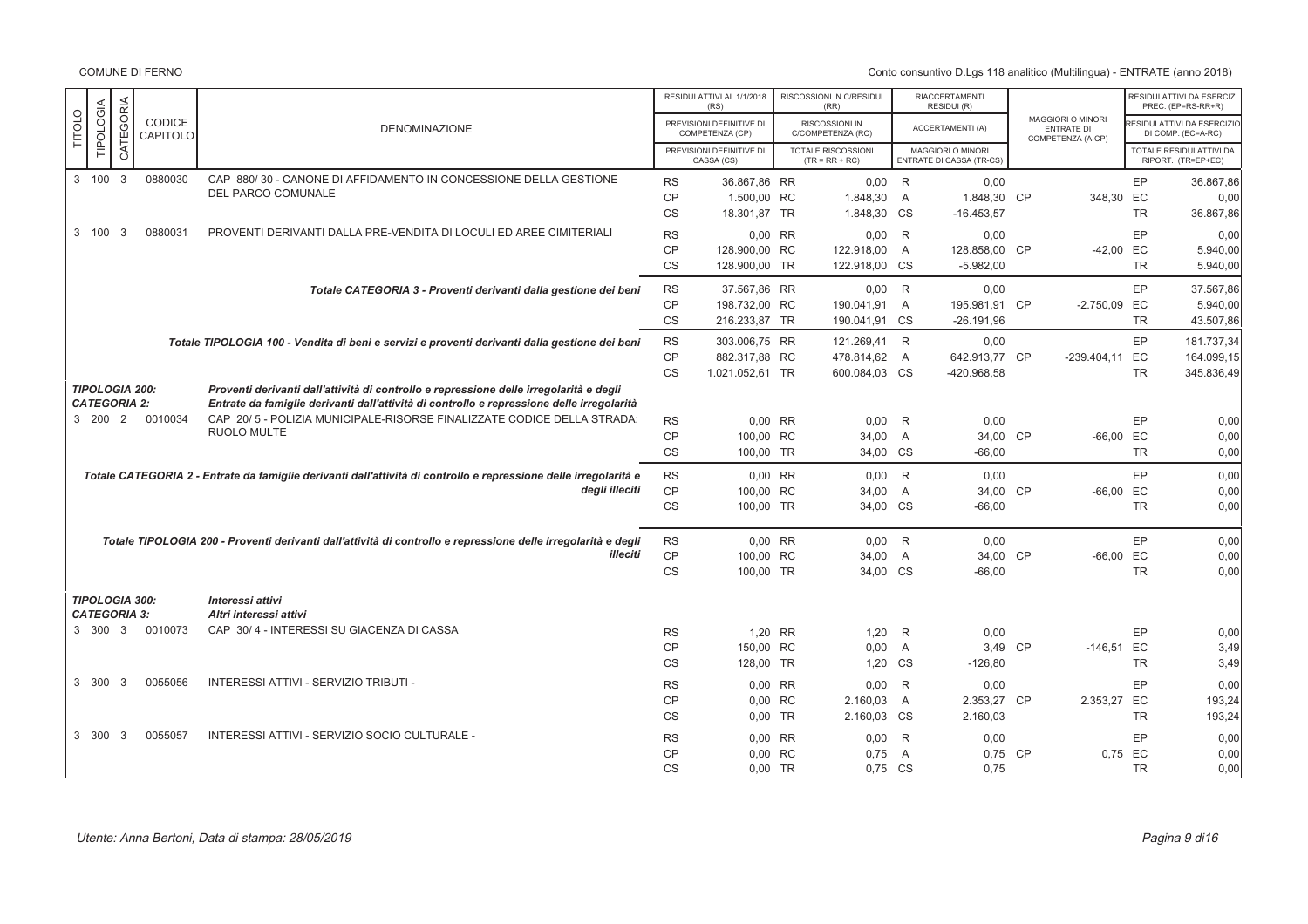Conto consuntivo D.Lgs 118 analitico (Multilingua) - ENTRATE (anno 2018)

| COMUNE DI FERNO |  |
|-----------------|--|
|-----------------|--|

|                                                                      |                                                                                                            |                        | RESIDUI ATTIVI AL 1/1/2018<br>(RS)          | RISCOSSIONI IN C/RESIDUI<br>(RR)              |                | <b>RIACCERTAMENTI</b><br>RESIDUI (R)          |                                                                    | RESIDUI ATTIVI DA ESERCIZI<br>PREC. (EP=RS-RR+R)      |
|----------------------------------------------------------------------|------------------------------------------------------------------------------------------------------------|------------------------|---------------------------------------------|-----------------------------------------------|----------------|-----------------------------------------------|--------------------------------------------------------------------|-------------------------------------------------------|
| CATEGORIA<br>TIPOLOGIA<br><b>TITOLO</b><br><b>CODICE</b><br>CAPITOLO | <b>DENOMINAZIONE</b>                                                                                       |                        | PREVISIONI DEFINITIVE DI<br>COMPETENZA (CP) | RISCOSSIONI IN<br>C/COMPETENZA (RC)           |                | <b>ACCERTAMENTI (A)</b>                       | <b>MAGGIORI O MINORI</b><br><b>ENTRATE DI</b><br>COMPETENZA (A-CP) | ESIDUI ATTIVI DA ESERCIZIO<br>DI COMP. (EC=A-RC)      |
|                                                                      |                                                                                                            |                        | PREVISIONI DEFINITIVE DI<br>CASSA (CS)      | <b>TOTALE RISCOSSIONI</b><br>$(TR = RR + RC)$ |                | MAGGIORI O MINORI<br>ENTRATE DI CASSA (TR-CS) |                                                                    | <b>TOTALE RESIDUI ATTIVI DA</b><br>RIPORT. (TR=EP+EC) |
| 3 300 3<br>0055058                                                   | INTERESSI ATTIVI - SERVIZIO SOCIO ASSISTENZIALE -                                                          | <b>RS</b>              | 0.00 RR                                     | $0,00$ R                                      |                | 0,00                                          |                                                                    | EP<br>0,00                                            |
|                                                                      |                                                                                                            | <b>CP</b>              | 0.00 RC                                     | 0.08                                          | $\overline{A}$ | 0.08 CP                                       | 0.08 EC                                                            | 0,00                                                  |
|                                                                      |                                                                                                            | <b>CS</b>              | 0.00 TR                                     | 0,08                                          | CS             | 0,08                                          |                                                                    | <b>TR</b><br>0,00                                     |
| 3 300<br>-3<br>0055059                                               | INTERESSI ATTIVI - SERVIZIO TECNICO-MANUTENTIVO -                                                          | <b>RS</b>              | 0.00 RR                                     | 0.00                                          | R              | 0.00                                          |                                                                    | EP<br>0,00                                            |
|                                                                      |                                                                                                            | <b>CP</b>              | 0,00 RC                                     | 142,86                                        | A              | 142,86 CP                                     | 142,86 EC                                                          | 0,00                                                  |
|                                                                      |                                                                                                            | CS                     | 0,00 TR                                     | 142,86 CS                                     |                | 142,86                                        |                                                                    | <b>TR</b><br>0,00                                     |
|                                                                      | Totale CATEGORIA 3 - Altri interessi attivi                                                                | <b>RS</b>              | 1,20 RR                                     | $1,20$ R                                      |                | 0.00                                          |                                                                    | EP<br>0,00                                            |
|                                                                      |                                                                                                            | CP                     | 150,00 RC                                   | 2.303,72                                      | A              | 2.500,45 CP                                   | 2.350,45 EC                                                        | 196,73                                                |
|                                                                      |                                                                                                            | <b>CS</b>              | 128,00 TR                                   | 2.304,92 CS                                   |                | 2.176,92                                      |                                                                    | <b>TR</b><br>196,73                                   |
|                                                                      | Totale TIPOLOGIA 300 - Interessi attivi                                                                    | <b>RS</b>              | 1,20 RR                                     | $1,20$ R                                      |                | 0.00                                          |                                                                    | EP<br>0,00                                            |
|                                                                      |                                                                                                            | CP                     | 150,00 RC                                   | 2.303,72 A                                    |                | 2.500,45 CP                                   | 2.350,45 EC                                                        | 196,73                                                |
|                                                                      |                                                                                                            | CS                     | 128,00 TR                                   | 2.304,92 CS                                   |                | 2.176,92                                      |                                                                    | <b>TR</b><br>196,73                                   |
| <b>TIPOLOGIA 400:</b>                                                | Altre entrate da redditi da capitale                                                                       |                        |                                             |                                               |                |                                               |                                                                    |                                                       |
| <b>CATEGORIA 2:</b>                                                  | Entrate derivanti dalla distribuzione di dividendi                                                         |                        |                                             |                                               |                |                                               |                                                                    |                                                       |
| 3 400 2<br>0010076                                                   | CAP 10/75 - DIVIDENDI DI SOCIETA'                                                                          | <b>RS</b>              | 0,00 RR                                     | 0,00                                          | R              | 0,00                                          |                                                                    | EP<br>0,00                                            |
|                                                                      |                                                                                                            | CP                     | 1.562,35 RC                                 | 1.562,35                                      | A              | 1.562,35 CP                                   | 0,00 EC                                                            | 0,00                                                  |
|                                                                      |                                                                                                            | CS                     | 1.562,35 TR                                 | 1.562,35 CS                                   |                | 0,00                                          |                                                                    | <b>TR</b><br>0,00                                     |
|                                                                      | Totale CATEGORIA 2 - Entrate derivanti dalla distribuzione di dividendi                                    | <b>RS</b>              | 0.00 RR                                     | $0,00$ R                                      |                | 0.00                                          |                                                                    | EP<br>0,00                                            |
|                                                                      |                                                                                                            | CP                     | 1.562,35 RC                                 | 1.562,35                                      | A              | 1.562,35 CP                                   | 0,00 EC                                                            | 0,00                                                  |
|                                                                      |                                                                                                            | CS                     | 1.562,35 TR                                 | 1.562,35 CS                                   |                | 0,00                                          |                                                                    | 0,00<br><b>TR</b>                                     |
| <b>CATEGORIA 3:</b><br>3 400 3<br>0010502                            | Entrate derivanti dalla distribuzione di utili e avanzi<br>UTILI NETTI DISTRIBUITI DA SOCIETA' PARTECIPATE |                        |                                             |                                               |                |                                               |                                                                    |                                                       |
|                                                                      |                                                                                                            | <b>RS</b>              | 0.00 RR                                     | 0,00                                          | R              | 0,00                                          |                                                                    | EP<br>0,00                                            |
|                                                                      |                                                                                                            | <b>CP</b><br><b>CS</b> | 51.000,00 RC<br>51.000,00 TR                | 51.000,00<br>51.000,00                        | A<br>CS        | 51.000,00 CP<br>0,00                          | $0,00$ EC                                                          | 0,00<br><b>TR</b><br>0,00                             |
|                                                                      |                                                                                                            |                        |                                             |                                               |                |                                               |                                                                    |                                                       |
| 3 400<br>-3<br>0010503                                               | CAP 10/503 - UTILE NETTO DA UNIONE FRA I COMUNI DI LONATE POZZOLO E<br><b>FERNO</b>                        | <b>RS</b>              | $0.00$ RR                                   | 0,00                                          | R              | 0,00                                          |                                                                    | EP<br>0,00                                            |
|                                                                      |                                                                                                            | <b>CP</b><br><b>CS</b> | 283.676.51 RC<br>283.676,51 TR              | 284.245,73<br>284.245,73 CS                   | $\overline{A}$ | 284.245,73 CP<br>569,22                       | 569,22 EC                                                          | 0,00<br><b>TR</b><br>0,00                             |
|                                                                      |                                                                                                            |                        |                                             |                                               |                |                                               |                                                                    |                                                       |
|                                                                      | Totale CATEGORIA 3 - Entrate derivanti dalla distribuzione di utili e avanzi                               | <b>RS</b>              | 0.00 RR                                     | $0,00$ R                                      |                | 0,00                                          |                                                                    | EP<br>0,00                                            |
|                                                                      |                                                                                                            | <b>CP</b>              | 334.676,51 RC                               | 335.245,73                                    | A              | 335.245,73 CP                                 | 569,22 EC                                                          | 0,00                                                  |
|                                                                      |                                                                                                            | <b>CS</b>              | 334.676,51 TR                               | 335.245,73                                    | CS             | 569,22                                        |                                                                    | <b>TR</b><br>0,00                                     |
|                                                                      | Totale TIPOLOGIA 400 - Altre entrate da redditi da capitale                                                | <b>RS</b>              | 0,00 RR                                     | 0,00                                          | R              | 0,00                                          |                                                                    | EP<br>0,00                                            |
|                                                                      |                                                                                                            | <b>CP</b>              | 336.238,86 RC                               | 336.808,08                                    | A              | 336.808,08 CP                                 | 569,22 EC                                                          | 0,00                                                  |
|                                                                      |                                                                                                            | CS                     | 336.238,86 TR                               | 336.808,08 CS                                 |                | 569,22                                        |                                                                    | <b>TR</b><br>0,00                                     |
| <b>TIPOLOGIA 500:</b><br><b>CATEGORIA 2:</b>                         | Rimborsi e altre entrate correnti<br>Rimborsi in entrata                                                   |                        |                                             |                                               |                |                                               |                                                                    |                                                       |
| 3 500 2<br>0010030                                                   | CAP 50/6 - CONVENZIONE PER APERTURA SPORTELLO ANAGRAFE PRESSO                                              | <b>RS</b>              | 0,00 RR                                     | 0,00                                          | R              | 0,00                                          |                                                                    | EP<br>0,00                                            |
|                                                                      | L'AEROSTAZIONE DI MALPENSA 2000                                                                            | <b>CP</b>              | 30,000.00 RC                                | 0,00                                          | $\overline{A}$ | 48.375,00 CP                                  | 18.375,00 EC                                                       | 48.375,00                                             |
|                                                                      |                                                                                                            | CS                     | 30.000,00 TR                                | 0,00 CS                                       |                | $-30.000,00$                                  |                                                                    | <b>TR</b><br>48.375,00                                |
|                                                                      |                                                                                                            |                        |                                             |                                               |                |                                               |                                                                    |                                                       |

Utente: Anna Bertoni, Data di stampa: 28/05/2019

er di secondo di Santo Carlo di Santo Carlo di Santo Carlo di Santo Carlo di Santo Carlo di Santo Carlo di 16<br>Pagina 10 di 16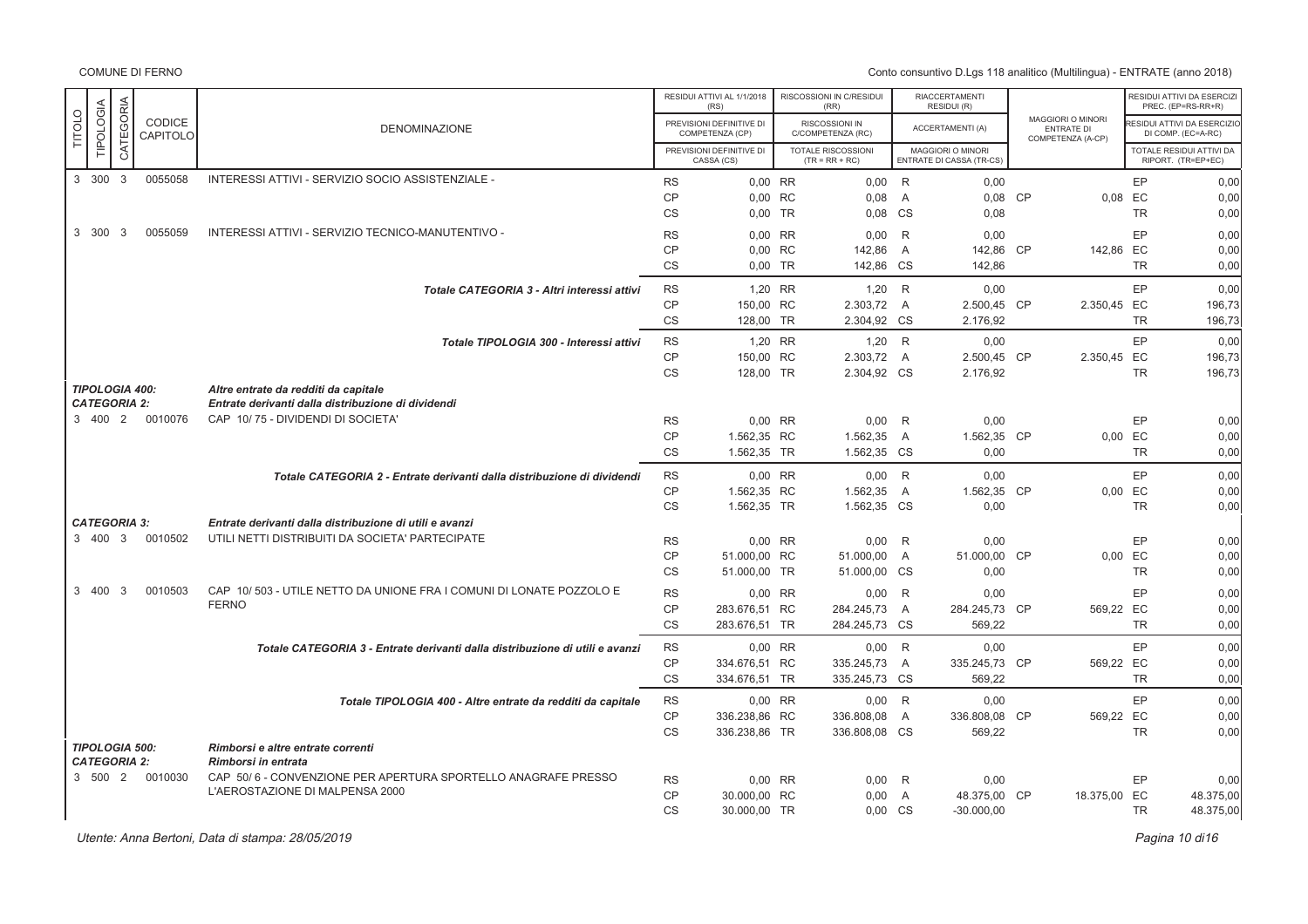|               |                                  |                |                    |                                                                                                                                           |                                     | RESIDUI ATTIVI AL 1/1/2018<br>(RS)             | RISCOSSIONI IN C/RESIDUI<br>(RR)              |                                  | <b>RIACCERTAMENTI</b><br>RESIDUI (R)                 |           |                                                             |                            | RESIDUI ATTIVI DA ESERCIZI<br>PREC. (EP=RS-RR+R)  |
|---------------|----------------------------------|----------------|--------------------|-------------------------------------------------------------------------------------------------------------------------------------------|-------------------------------------|------------------------------------------------|-----------------------------------------------|----------------------------------|------------------------------------------------------|-----------|-------------------------------------------------------------|----------------------------|---------------------------------------------------|
| <b>TITOLO</b> | TIPOLOGIA                        | CATEGORIA      | CODICE<br>CAPITOLO | <b>DENOMINAZIONE</b>                                                                                                                      |                                     | PREVISIONI DEFINITIVE DI<br>COMPETENZA (CP)    | RISCOSSIONI IN<br>C/COMPETENZA (RC)           |                                  | <b>ACCERTAMENTI (A)</b>                              |           | MAGGIORI O MINORI<br><b>ENTRATE DI</b><br>COMPETENZA (A-CP) |                            | RESIDUI ATTIVI DA ESERCIZIO<br>DI COMP. (EC=A-RC) |
|               |                                  |                |                    |                                                                                                                                           |                                     | PREVISIONI DEFINITIVE DI<br>CASSA (CS)         | <b>TOTALE RISCOSSIONI</b><br>$(TR = RR + RC)$ |                                  | <b>MAGGIORI O MINORI</b><br>ENTRATE DI CASSA (TR-CS) |           |                                                             |                            | TOTALE RESIDUI ATTIVI DA<br>RIPORT. (TR=EP+EC)    |
|               | 3 500 2                          |                | 0010036            | CAP 30/42 - RIMBORSO DALLO STATO PER SERVIZIO MENSA AGLI INSEGNANTI -<br>SERVIZIO RILEVANTE AGLI EFFETTI DELL'IVA -                       | <b>RS</b><br><b>CP</b><br>CS        | $0.00$ RR<br>4.212.63 RC<br>4.000,00 TR        | $0.00$ R<br>3.252.86<br>3.252,86              | $\overline{A}$<br><b>CS</b>      | 0.00<br>3.252.86<br>$-747,14$                        | <b>CP</b> | -959.77 EC                                                  | EP<br><b>TR</b>            | 0.00<br>0.00<br>0,00                              |
|               | 3 500                            | $\overline{2}$ | 0010037            | CAP 20/101 - RIMBORSO DALLO STATO SPESE PER SERVIZIO MENSA AGLI<br>INSEGNANTI - SERVIZIO RILEVANTE AGLI EFFETTI DELL'IVA -                | <b>RS</b><br>CP<br>CS               | 0.00 RR<br>400,00 RC<br>400,00 TR              | 0.00<br>361,43<br>361,43 CS                   | R<br>A                           | 0,00<br>361,43 CP<br>$-38,57$                        |           | $-38,57$ EC                                                 | EP<br><b>TR</b>            | 0,00<br>0,00<br>0,00                              |
|               | 3 500 2                          |                | 0020050            | CAP 20/50 - CONVENZIONI CON ALTRI COMUNI, SOCIETA'<br>COMUNALI/ORGANISMI PARTECIPATI E NON PER COLLABORAZIONI CON<br>PERSONALE DIPENDENTE | <b>RS</b><br>CP<br><b>CS</b>        | 19,804.58 RR<br>77.302.68 RC<br>97.107,26 TR   | 0.00<br>16.000,00<br>16.000,00 CS             | R<br>A                           | 0.00<br>61.057.94 CP<br>$-81.107,26$                 |           | $-16.244,74$ EC                                             | EP<br><b>TR</b>            | 19.804,58<br>45.057,94<br>64.862,52               |
|               | 3 500 2                          |                | 0030130            | CAP 30/130 - INCASSO PER AZIONE RIVALSA SU PRIVATO                                                                                        | <b>RS</b><br><b>CP</b><br><b>CS</b> | 1.830.00 RR<br>0,00 RC<br>1.464.00 TR          | 0.00<br>0,00<br>0.00 CS                       | R<br>A                           | 0.00<br>0,00 CP<br>$-1.464,00$                       |           |                                                             | EP<br>0,00 EC<br><b>TR</b> | 1.830,00<br>0,00<br>1.830,00                      |
|               | 3 500 2                          |                | 0050060            | CAP 50/60 - ENTRATE DA RIMBORSI, RECUPERI E RESTITUZIONE DI SOMME<br>NON DOVUTE O INCASSATE IN ECCESSO DA IMPRESE                         | <b>RS</b><br>CP<br><b>CS</b>        | 0.00 RR<br>1.000,00 RC<br>854,34 TR            | 0.00<br>0.00<br>0.00                          | R<br>$\overline{A}$<br><b>CS</b> | 0.00<br>$0.00$ CP<br>$-854,34$                       |           | $-1.000,00$ EC                                              | EP<br><b>TR</b>            | 0.00<br>0.00<br>0,00                              |
|               | 3 500                            | 2              | 0070003            | CAP 70/3 - RIMBORSO SPESE PER MATRIMONI CIVILI                                                                                            | <b>RS</b><br>CP<br><b>CS</b>        | 0,00 RR<br>500,00 RC<br>464.00 TR              | 0,00<br>640,00<br>640.00 CS                   | R<br>A                           | 0,00<br>640,00 CP<br>176.00                          |           | 140,00 EC                                                   | EP<br><b>TR</b>            | 0,00<br>0,00<br>0,00                              |
|               |                                  |                |                    | Totale CATEGORIA 2 - Rimborsi in entrata                                                                                                  | <b>RS</b><br><b>CP</b><br><b>CS</b> | 21.634,58 RR<br>113.415,31 RC<br>134.289,60 TR | $0.00$ R<br>20.254,29<br>20.254,29 CS         | $\overline{A}$                   | 0.00<br>113.687.23 CP<br>$-114.035,31$               |           | 271.92 EC                                                   | EP<br><b>TR</b>            | 21.634,58<br>93.432,94<br>115.067,52              |
|               | <b>CATEGORIA 99:</b><br>3 500 99 |                | 0010077            | Altre entrate correnti n.a.c.<br>CAP 10/77 - RECUPERO DIPENDENTI                                                                          | <b>RS</b><br>CP<br><b>CS</b>        | $0.00$ RR<br>0.00 RC<br>0.00 TR                | 0.00<br>808.91<br>808,91 CS                   | R<br>A                           | 0.00<br>808.91 CP<br>808,91                          |           | 808.91 EC                                                   | EP<br><b>TR</b>            | 0.00<br>0.00<br>0,00                              |
|               | 3 500 99                         |                | 0020044            | CAP 20/44 - RECUPERI E RIMBORSI DIVERSI - SERVIZIO PARZIALMENTE<br>RILEVANTE AGLI EFFETTI DELL'IVA -                                      | <b>RS</b><br><b>CP</b><br><b>CS</b> | 2.984,93 RR<br>3.500,00 RC<br>6.460,17 TR      | 1.653,24<br>4.060,05<br>5.713,29 CS           | R<br>$\overline{A}$              | $-24,76$<br>4.390,16 CP<br>$-746.88$                 |           | 890,16 EC                                                   | EP<br>TR                   | 1.306,93<br>330,11<br>1.637,04                    |
|               | 3 500                            | 99             | 0030019            | CAP 30/19 - RISARCIMENTO SPESE DI GIUDIZIO A SEGUITO DI RICORSI                                                                           | <b>RS</b><br>CP<br><b>CS</b>        | 764.79 RR<br>3.000.00 RC<br>3.011,83 TR        | 150.70<br>0,00<br>150,70 CS                   | R<br>A                           | 0.00<br>$0.00$ CP<br>$-2.861, 13$                    |           | $-3.000,00$ EC                                              | EP<br><b>TR</b>            | 614.09<br>0.00<br>614,09                          |
|               | 3 500 99                         |                | 0060200            | CAP 60/200 - RITENUTE SU SPLIT PAYMENT ATTIVITA' COMMERCIALI                                                                              | <b>RS</b><br>CP<br><b>CS</b>        | 0,00 RR<br>27.000,00 RC<br>27.000,00 TR        | 0,00<br>22.989,14<br>22.989,14 CS             | R<br>$\overline{A}$              | 0,00<br>22.989,14 CP<br>$-4.010,86$                  |           | -4.010,86 EC                                                | EP<br><b>TR</b>            | 0,00<br>0,00<br>0,00                              |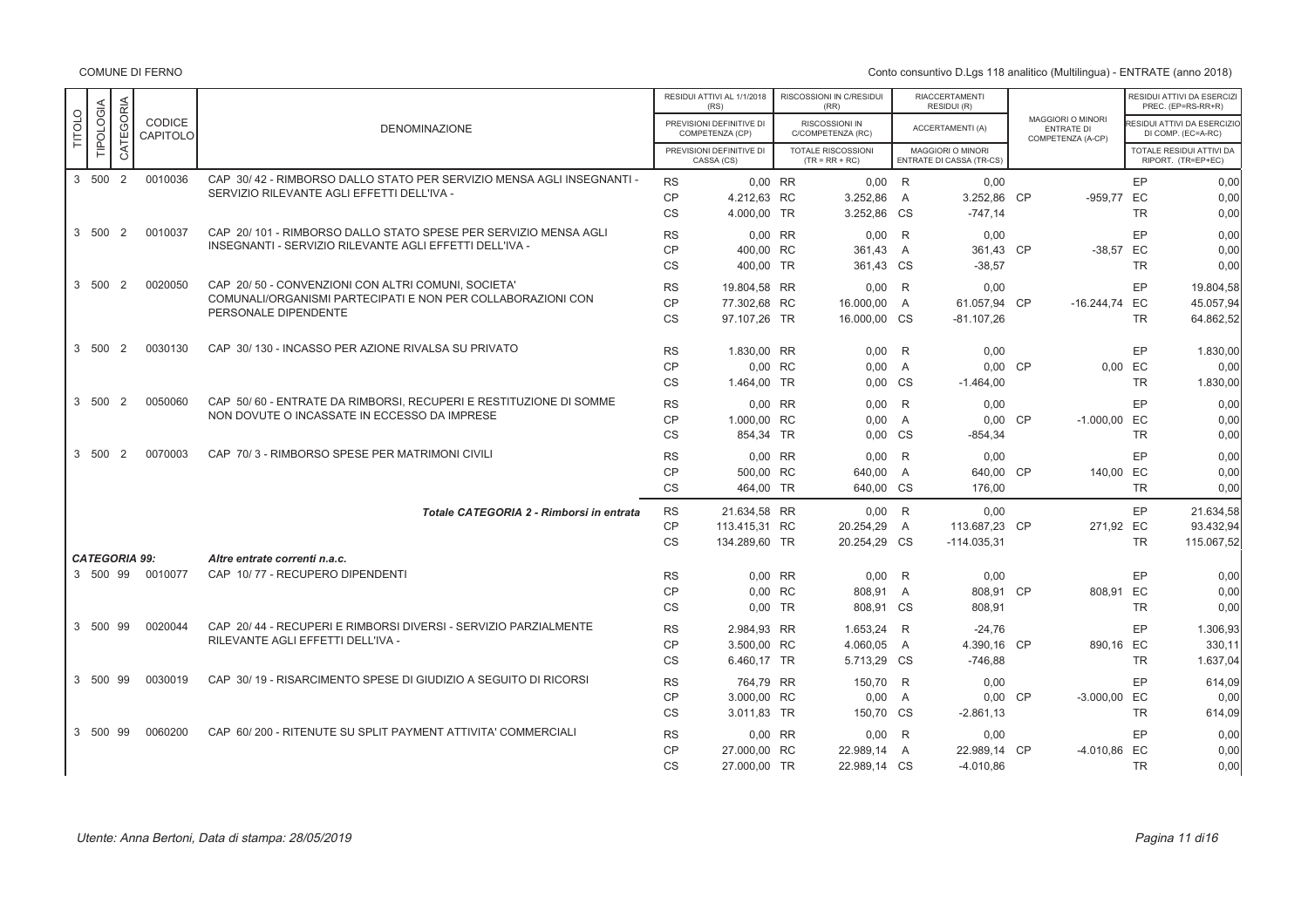|               |                                           |           |                    |                                                                                |           | RESIDUI ATTIVI AL 1/1/2018<br>(RS)          | RISCOSSIONI IN C/RESIDUI<br>(RR)       |                | <b>RIACCERTAMENTI</b><br>RESIDUI (R)          |                                                                    |           | RESIDUI ATTIVI DA ESERCIZI<br>PREC. (EP=RS-RR+R) |
|---------------|-------------------------------------------|-----------|--------------------|--------------------------------------------------------------------------------|-----------|---------------------------------------------|----------------------------------------|----------------|-----------------------------------------------|--------------------------------------------------------------------|-----------|--------------------------------------------------|
| <b>TITOLO</b> | TIPOLOGIA                                 | CATEGORIA | CODICE<br>CAPITOLO | <b>DENOMINAZIONE</b>                                                           |           | PREVISIONI DEFINITIVE DI<br>COMPETENZA (CP) | RISCOSSIONI IN<br>C/COMPETENZA (RC)    |                | ACCERTAMENTI (A)                              | <b>MAGGIORI O MINORI</b><br><b>ENTRATE DI</b><br>COMPETENZA (A-CP) |           | ESIDUI ATTIVI DA ESERCIZIO<br>DI COMP. (EC=A-RC) |
|               |                                           |           |                    |                                                                                |           | PREVISIONI DEFINITIVE DI<br>CASSA (CS)      | TOTALE RISCOSSIONI<br>$(TR = RR + RC)$ |                | MAGGIORI O MINORI<br>ENTRATE DI CASSA (TR-CS) |                                                                    |           | TOTALE RESIDUI ATTIVI DA<br>RIPORT. (TR=EP+EC)   |
|               | 3 500 99                                  |           | 0100121            | CAP 100/121 - ENTRATE PER STERILIZZAZIONE CONTABILE IVA (REVERSE               | <b>RS</b> | 0,00 RR                                     | $0,00$ R                               |                | 0,00                                          |                                                                    | EP        | 0,00                                             |
|               |                                           |           |                    | CHARGE)                                                                        | <b>CP</b> | 2.500,00 RC                                 | 832,56 A                               |                | 832,56 CP                                     | $-1.667,44$                                                        | EC        | 0,00                                             |
|               |                                           |           |                    |                                                                                | <b>CS</b> | 2.500,00 TR                                 | 832,56 CS                              |                | $-1.667,44$                                   |                                                                    | <b>TR</b> | 0,00                                             |
|               | 3 500 99                                  |           | 0100122            | RIMBORSO SPESE PER PROTOCOLLO CON AGENZIA ENTRATE PER                          | <b>RS</b> | 0.00 RR                                     | 0,00                                   | R              | 0.00                                          |                                                                    | EP        | 0,00                                             |
|               |                                           |           |                    | DETERMINAZIONE VALORI OPERE ABUSIVE                                            | CP        | 3.000.00 RC                                 | 500,00 A                               |                | 500,00 CP                                     | $-2.500,00$ EC                                                     |           | 0,00                                             |
|               |                                           |           |                    |                                                                                | <b>CS</b> | 3.000.00 TR                                 | 500,00 CS                              |                | $-2.500,00$                                   |                                                                    | <b>TR</b> | 0,00                                             |
|               | 3 500 99                                  |           | 0100124            | CONVENZIONE MANUTENZIONE IMMOBILI DELOCALIZZATI                                | <b>RS</b> | 0,00 RR                                     | 0,00                                   | R              | 0,00                                          |                                                                    | EP        | 0,00                                             |
|               |                                           |           |                    |                                                                                | <b>CP</b> | 44.319,00 RC                                | 0,00                                   | A              | 44.318,29 CP                                  | $-0.71$ EC                                                         |           | 44.318,29                                        |
|               |                                           |           |                    |                                                                                | <b>CS</b> | 44.319,00 TR                                | 0,00 CS                                |                | $-44.319,00$                                  |                                                                    | <b>TR</b> | 44.318,29                                        |
|               |                                           |           |                    | Totale CATEGORIA 99 - Altre entrate correnti n.a.c.                            | <b>RS</b> | 3.749,72 RR                                 | 1.803,94 R                             |                | $-24,76$                                      |                                                                    | EP        | 1.921,02                                         |
|               |                                           |           |                    |                                                                                | <b>CP</b> | 83.319,00 RC                                | 29.190,66                              | A              | 73.839,06 CP                                  | -9.479,94 EC                                                       |           | 44.648,40                                        |
|               |                                           |           |                    |                                                                                | CS        | 86.291,00 TR                                | 30.994,60 CS                           |                | $-55.296,40$                                  |                                                                    | <b>TR</b> | 46.569,42                                        |
|               |                                           |           |                    | Totale TIPOLOGIA 500 - Rimborsi e altre entrate correnti                       | <b>RS</b> | 25.384,30 RR                                | 1.803,94 R                             |                | $-24,76$                                      |                                                                    | EP        | 23.555,60                                        |
|               |                                           |           |                    |                                                                                | <b>CP</b> | 196.734,31 RC                               | 49.444,95 A                            |                | 187.526.29 CP                                 | -9.208,02 EC                                                       |           | 138.081,34                                       |
|               |                                           |           |                    |                                                                                | <b>CS</b> | 220.580,60 TR                               | 51.248,89 CS                           |                | $-169.331,71$                                 |                                                                    | <b>TR</b> | 161.636,94                                       |
|               |                                           |           |                    | Totale TITOLO 3 - Entrate extratributarie                                      | <b>RS</b> | 328.392,25 RR                               | 123.074,55 R                           |                | $-24,76$                                      |                                                                    | EP        | 205.292,94                                       |
|               |                                           |           |                    |                                                                                | <b>CP</b> | 1.415.541,05 RC                             | 867.405,37 A                           |                | 1.169.782,59 CP                               | -245.758,46 EC                                                     |           | 302.377,22                                       |
|               |                                           |           |                    |                                                                                | <b>CS</b> | 1.578.100,07 TR                             | 990.479,92 CS                          |                | $-587.620, 15$                                |                                                                    | <b>TR</b> | 507.670,16                                       |
|               | <b>TITOLO 4:</b><br><b>TIPOLOGIA 200:</b> |           |                    | Entrate in conto capitale<br>Contributi agli investimenti                      |           |                                             |                                        |                |                                               |                                                                    |           |                                                  |
|               | <b>CATEGORIA 1:</b>                       |           |                    | Contributi agli investimenti da amministrazioni pubbliche                      |           |                                             |                                        |                |                                               |                                                                    |           |                                                  |
|               | 4 200 1                                   |           | 0010401            | CAP 10/401 - CONTRIBUTO STRAORDINARIO PER L'EDILIZIA SCOLASTICA -              | <b>RS</b> | 0,00 RR                                     | 0,00                                   | R              | 0,00                                          |                                                                    | EP        | 0,00                                             |
|               |                                           |           |                    | <b>SCUOLE SICURE</b>                                                           | <b>CP</b> | 15.000,00 RC                                | 0,00                                   | $\overline{A}$ | 0,00 CP                                       | -15.000,00 EC                                                      |           | 0,00                                             |
|               |                                           |           |                    |                                                                                | CS        | 15.000,00 TR                                | 0,00 CS                                |                | $-15.000,00$                                  |                                                                    | <b>TR</b> | 0,00                                             |
|               | 4 200                                     |           | 0010402            | CAP 10/402 - CONTRIBUTO STRAORDINARIO PER L'EDILIZIA SCOLASTICA -              | <b>RS</b> | 13.343,04 RR                                | $0,00$ R                               |                | 0,00                                          |                                                                    | EP        | 13.343,04                                        |
|               |                                           |           |                    | <b>SCUOLE SICURE</b>                                                           | <b>CP</b> | 9.834,59 RC                                 | 0,00                                   | $\overline{A}$ | 0,00 CP                                       | -9.834,59 EC                                                       |           | 0,00                                             |
|               |                                           |           |                    |                                                                                | <b>CS</b> | 23.177,63 TR                                | 0.00 CS                                |                | $-23.177,63$                                  |                                                                    | <b>TR</b> | 13.343,04                                        |
|               |                                           |           |                    | Totale CATEGORIA 1 - Contributi agli investimenti da amministrazioni pubbliche | <b>RS</b> | 13.343.04 RR                                | 0.00 R                                 |                | 0.00                                          |                                                                    | EP        | 13.343.04                                        |
|               |                                           |           |                    |                                                                                | <b>CP</b> | 24.834,59 RC                                | 0.00                                   | $\overline{A}$ | 0,00 CP                                       | -24.834,59 EC                                                      |           | 0,00                                             |
|               |                                           |           |                    |                                                                                | <b>CS</b> | 38.177.63 TR                                | 0.00 CS                                |                | $-38.177.63$                                  |                                                                    | <b>TR</b> | 13.343,04                                        |
|               | <b>CATEGORIA 2:</b>                       |           |                    | Contributi agli investimenti da Famiglie                                       |           |                                             |                                        |                |                                               |                                                                    |           |                                                  |
|               | 4 200 2                                   |           | 0010090            | CAP 10/926 - PROVENTI DELLE CONCESSIONI EDILIZIE E SANZIONI                    | <b>RS</b> | 925.00 RR                                   | 925,00                                 | R              | 0,00                                          |                                                                    | EP        | 0,00                                             |
|               |                                           |           |                    | URBANISTICHE: PRATICHE EDILIZIE - MONETIZZAZIONI                               | <b>CP</b> | 4.705,00 RC                                 | 4.705,00 A                             |                | 4.705,00 CP                                   |                                                                    | 0,00 EC   | 0,00                                             |
|               |                                           |           |                    |                                                                                | <b>CS</b> | 5.630,00 TR                                 | 5.630,00 CS                            |                | 0,00                                          |                                                                    | <b>TR</b> | 0,00                                             |
|               |                                           |           |                    | Totale CATEGORIA 2 - Contributi agli investimenti da Famiglie                  | <b>RS</b> | 925,00 RR                                   | 925,00 R                               |                | 0,00                                          |                                                                    | EP        | 0,00                                             |
|               |                                           |           |                    |                                                                                | CP        | 4.705,00 RC                                 | 4.705,00                               | A              | 4.705,00 CP                                   |                                                                    | 0,00 EC   | 0,00                                             |
|               |                                           |           |                    |                                                                                | <b>CS</b> | 5.630,00 TR                                 | 5.630,00 CS                            |                | 0,00                                          |                                                                    | <b>TR</b> | 0,00                                             |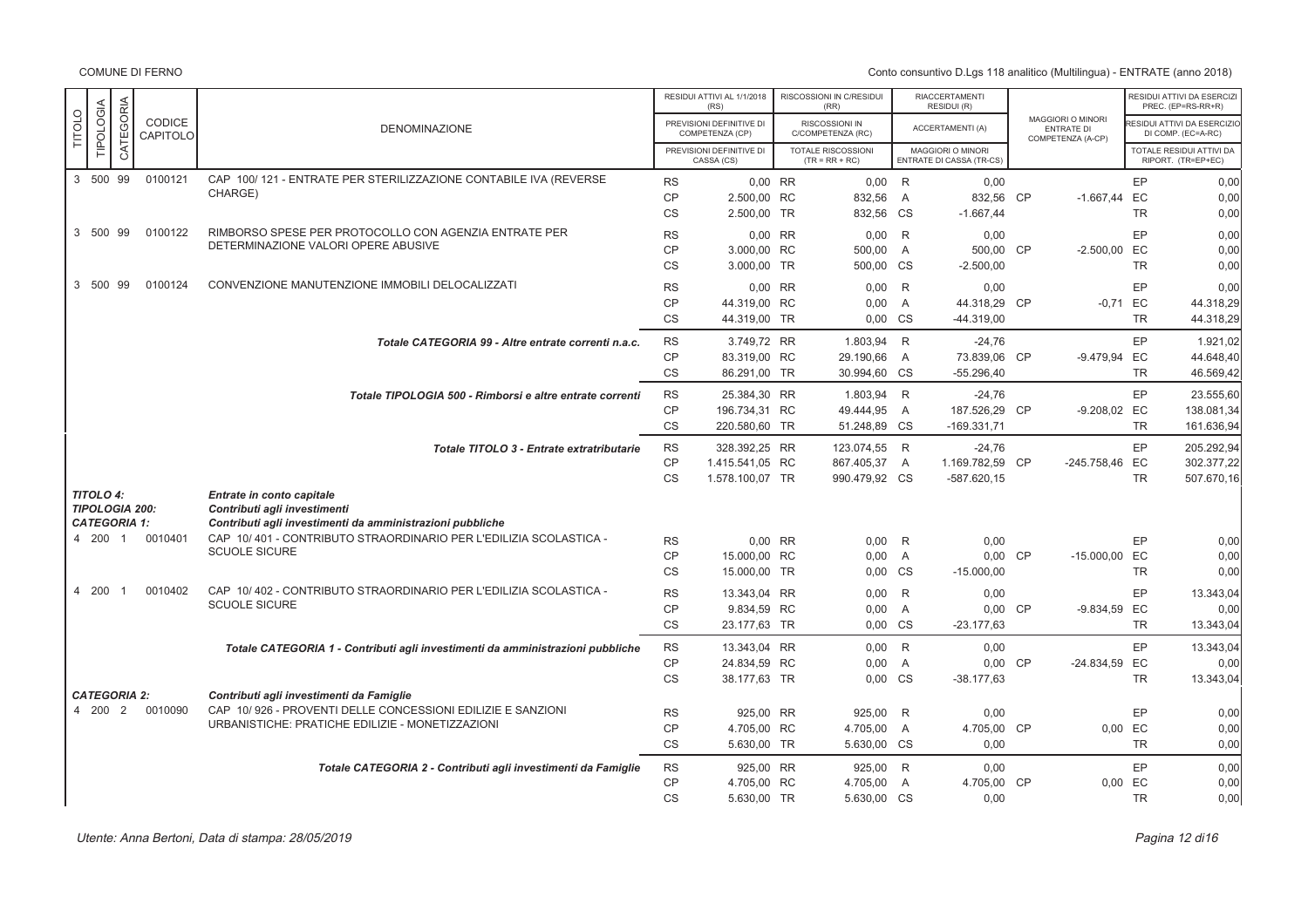|               |           |                       |                    |                                                                                       |                        | RESIDUI ATTIVI AL 1/1/2018<br>(RS)          | RISCOSSIONI IN C/RESIDUI<br>(RR)       |                | <b>RIACCERTAMENTI</b><br>RESIDUI (R)          |           |                                                      |           | RESIDUI ATTIVI DA ESERCIZI<br>PREC. (EP=RS-RR+R) |
|---------------|-----------|-----------------------|--------------------|---------------------------------------------------------------------------------------|------------------------|---------------------------------------------|----------------------------------------|----------------|-----------------------------------------------|-----------|------------------------------------------------------|-----------|--------------------------------------------------|
| <b>TITOLO</b> | TIPOLOGIA | CATEGORIA             | CODICE<br>CAPITOLO | <b>DENOMINAZIONE</b>                                                                  |                        | PREVISIONI DEFINITIVE DI<br>COMPETENZA (CP) | RISCOSSIONI IN<br>C/COMPETENZA (RC)    |                | <b>ACCERTAMENTI (A)</b>                       |           | MAGGIORI O MINORI<br>ENTRATE DI<br>COMPETENZA (A-CP) |           | ESIDUI ATTIVI DA ESERCIZIO<br>DI COMP. (EC=A-RC) |
|               |           |                       |                    |                                                                                       |                        | PREVISIONI DEFINITIVE DI<br>CASSA (CS)      | TOTALE RISCOSSIONI<br>$(TR = RR + RC)$ |                | MAGGIORI O MINORI<br>ENTRATE DI CASSA (TR-CS) |           |                                                      |           | TOTALE RESIDUI ATTIVI DA<br>RIPORT. (TR=EP+EC)   |
|               |           |                       |                    | Totale TIPOLOGIA 200 - Contributi agli investimenti                                   | <b>RS</b>              | 14.268,04 RR                                | 925,00                                 | R              | 0,00                                          |           |                                                      | EP        | 13.343,04                                        |
|               |           |                       |                    |                                                                                       | <b>CP</b>              | 29.539,59 RC                                | 4.705,00                               | A              | 4.705,00 CP                                   |           | $-24.834,59$                                         | EC        | 0.00                                             |
|               |           |                       |                    |                                                                                       | <b>CS</b>              | 43.807,63 TR                                | 5.630,00 CS                            |                | $-38.177,63$                                  |           |                                                      | <b>TR</b> | 13.343,04                                        |
|               |           | <b>TIPOLOGIA 500:</b> |                    | Altre entrate in conto capitale                                                       |                        |                                             |                                        |                |                                               |           |                                                      |           |                                                  |
|               | 4 500 1   | <b>CATEGORIA 1:</b>   | 0030009            | Permessi da costruire<br>CAP 30/9 - PROV.CONCESSIONI EDILIZIE E SANZIONI URBANISTICHE |                        |                                             |                                        |                |                                               |           |                                                      |           |                                                  |
|               |           |                       |                    |                                                                                       | <b>RS</b>              | 0,00 RR                                     | 0,00                                   | R              | 0,00                                          |           |                                                      | EP        | 0,00                                             |
|               |           |                       |                    |                                                                                       | <b>CP</b><br><b>CS</b> | 270.445,00 RC                               | 283.782,08                             | A              | 285.792,08 CP                                 |           | 15.347,08 EC                                         |           | 2.010,00                                         |
|               |           |                       |                    |                                                                                       |                        | 270.445,00 TR                               | 283.782,08 CS                          |                | 13.337,08                                     |           |                                                      | <b>TR</b> | 2.010,00                                         |
|               |           |                       |                    | Totale CATEGORIA 1 - Permessi da costruire                                            | <b>RS</b>              | 0,00 RR                                     | $0,00$ R                               |                | 0,00                                          |           |                                                      | EP        | 0,00                                             |
|               |           |                       |                    |                                                                                       | <b>CP</b>              | 270.445.00 RC                               | 283.782,08                             | $\overline{A}$ | 285.792,08 CP                                 |           | 15.347,08 EC                                         |           | 2.010,00                                         |
|               |           |                       |                    |                                                                                       | <b>CS</b>              | 270.445,00 TR                               | 283.782,08 CS                          |                | 13.337,08                                     |           |                                                      | <b>TR</b> | 2.010,00                                         |
|               |           |                       |                    | Totale TIPOLOGIA 500 - Altre entrate in conto capitale                                | <b>RS</b>              | 0,00 RR                                     | $0,00$ R                               |                | 0.00                                          |           |                                                      | EP        | 0.00                                             |
|               |           |                       |                    |                                                                                       | <b>CP</b>              | 270.445,00 RC                               | 283.782,08                             | A              | 285.792,08 CP                                 |           | 15.347,08 EC                                         |           | 2.010,00                                         |
|               |           |                       |                    |                                                                                       | <b>CS</b>              | 270.445,00 TR                               | 283.782,08 CS                          |                | 13.337,08                                     |           |                                                      | <b>TR</b> | 2.010,00                                         |
|               |           |                       |                    | Totale TITOLO 4 - Entrate in conto capitale                                           | <b>RS</b>              | 14.268,04 RR                                | 925,00 R                               |                | 0,00                                          |           |                                                      | EP        | 13.343,04                                        |
|               |           |                       |                    |                                                                                       | CP                     | 299.984,59 RC                               | 288.487,08                             | A              | 290.497,08 CP                                 |           | -9.487,51 EC                                         |           | 2.010,00                                         |
|               |           |                       |                    |                                                                                       | <b>CS</b>              | 314.252,63 TR                               | 289.412,08 CS                          |                | $-24.840,55$                                  |           |                                                      | <b>TR</b> | 15.353,04                                        |
|               | TITOLO 9: |                       |                    | Entrate per conto di terzi e partite di giro                                          |                        |                                             |                                        |                |                                               |           |                                                      |           |                                                  |
|               |           | <b>TIPOLOGIA 100:</b> |                    | Entrate per partite di giro                                                           |                        |                                             |                                        |                |                                               |           |                                                      |           |                                                  |
|               |           | <b>CATEGORIA 1:</b>   |                    | Altre ritenute                                                                        |                        |                                             |                                        |                |                                               |           |                                                      |           |                                                  |
|               | 9 100     | $\overline{1}$        | 0030090            | CAP 30/90 - RITENUTE ERARIALI PER SPLIT PAYMENT                                       | <b>RS</b>              | 0,00 RR                                     | 0,00                                   | R              | 0,00                                          |           |                                                      | EP        | 0,00                                             |
|               |           |                       |                    |                                                                                       | CP                     | 300.000,00 RC                               | 180.425.48                             | $\overline{A}$ | 180.425,48 CP                                 |           | -119.574,52 EC                                       |           | 0,00                                             |
|               |           |                       |                    |                                                                                       | <b>CS</b>              | 300.000,00 TR                               | 180.425,48 CS                          |                | $-119.574.52$                                 |           |                                                      | <b>TR</b> | 0,00                                             |
|               |           |                       |                    | Totale CATEGORIA 1 - Altre ritenute                                                   | <b>RS</b>              | 0,00 RR                                     | $0,00$ R                               |                | 0,00                                          |           |                                                      | EP        | 0,00                                             |
|               |           |                       |                    |                                                                                       | <b>CP</b>              | 300.000,00 RC                               | 180.425.48                             | $\overline{A}$ | 180.425.48 CP                                 |           | -119.574,52 EC                                       |           | 0,00                                             |
|               |           |                       |                    |                                                                                       | <b>CS</b>              | 300.000,00 TR                               | 180.425,48 CS                          |                | $-119.574.52$                                 |           |                                                      | <b>TR</b> | 0.00                                             |
|               |           | <b>CATEGORIA 2:</b>   |                    | Ritenute su redditi da lavoro dipendente                                              |                        |                                             |                                        |                |                                               |           |                                                      |           |                                                  |
|               | 9 100 2   |                       | 0010101            | CAP 10/100 - RITENUTE PREVIDENZIALI ED ASSISTENZIALI AL PERSONALE                     | <b>RS</b>              | 0,00 RR                                     | 0,00                                   | R              | 0,00                                          |           |                                                      | EP        | 0,00                                             |
|               |           |                       |                    |                                                                                       | <b>CP</b>              | 97.800,00 RC                                | 97.719,59                              | $\overline{A}$ | 97.723,89 CP                                  |           | $-76.11$ EC                                          |           | 4,30                                             |
|               |           |                       |                    |                                                                                       | <b>CS</b>              | 97.800,00 TR                                | 97.719,59 CS                           |                | $-80,41$                                      |           |                                                      | <b>TR</b> | 4,30                                             |
|               | 9 100     | $\overline{2}$        | 0010102            | CAP 10/101 - RITENUTE ERARIALI: DIPENDENTI                                            | <b>RS</b>              | 0,00 RR                                     | 0,00                                   | R              | 0,00                                          |           |                                                      | EP        | 0,00                                             |
|               |           |                       |                    |                                                                                       | <b>CP</b>              | 179.575,00 RC                               | 179.570,29                             | A              | 179.570,29                                    | <b>CP</b> | $-4.71$ EC                                           |           | 0.00                                             |
|               |           |                       |                    |                                                                                       | CS                     | 179.575,00 TR                               | 179.570,29 CS                          |                | $-4,71$                                       |           |                                                      | <b>TR</b> | 0,00                                             |
|               | 9 100     | 2                     | 0010103            | CAP 10/102 - ALTRE RITENUTE AL PERSONALE PER CONTO DI TERZI                           | <b>RS</b>              | 0,00 RR                                     | 0,00                                   | R              | 0.00                                          |           |                                                      | EP        | 0.00                                             |
|               |           |                       |                    |                                                                                       | CP                     | 10.112,00 RC                                | 7.888,87                               | $\overline{A}$ | 7.888,87                                      | <b>CP</b> | $-2.223,13$ EC                                       |           | 0,00                                             |
|               |           |                       |                    |                                                                                       | <b>CS</b>              | 10.112.00 TR                                | 7.888,87 CS                            |                | $-2.223, 13$                                  |           |                                                      | <b>TR</b> | 0.00                                             |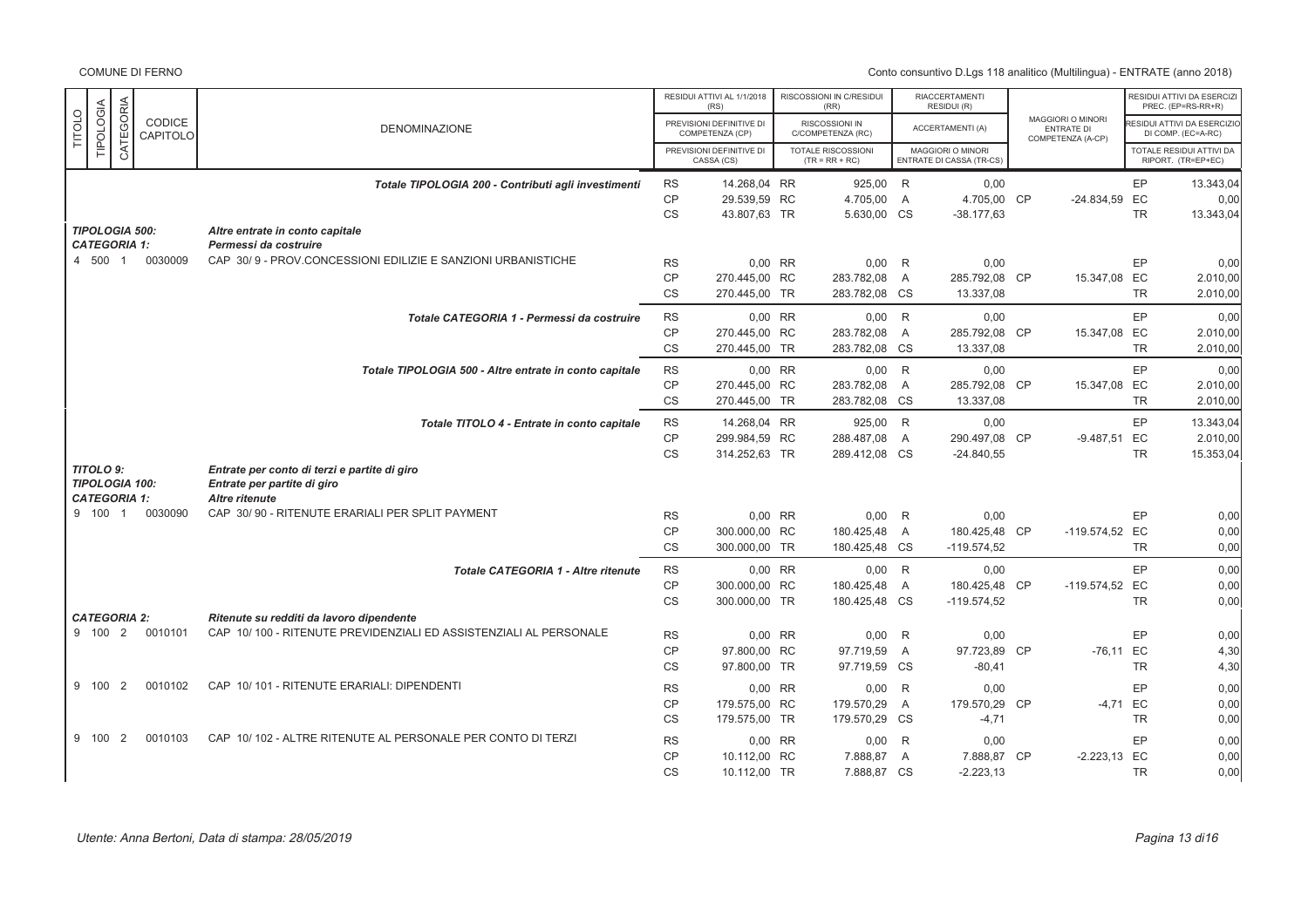|               |           |                       |                           |                                                               |               | RESIDUI ATTIVI AL 1/1/2018                          | RISCOSSIONI IN C/RESIDUI                           |                | <b>RIACCERTAMENTI</b>                         |           |                                 |           | RESIDUI ATTIVI DA ESERCIZI<br>PREC. (EP=RS-RR+R) |
|---------------|-----------|-----------------------|---------------------------|---------------------------------------------------------------|---------------|-----------------------------------------------------|----------------------------------------------------|----------------|-----------------------------------------------|-----------|---------------------------------|-----------|--------------------------------------------------|
| <b>TITOLO</b> | TIPOLOGIA | CATEGORIA             | <b>CODICE</b><br>CAPITOLO | <b>DENOMINAZIONE</b>                                          |               | (RS)<br>PREVISIONI DEFINITIVE DI<br>COMPETENZA (CP) | (RR)<br><b>RISCOSSIONI IN</b><br>C/COMPETENZA (RC) |                | RESIDUI (R)<br><b>ACCERTAMENTI (A)</b>        |           | MAGGIORI O MINORI<br>ENTRATE DI |           | ESIDUI ATTIVI DA ESERCIZIO<br>DI COMP. (EC=A-RC) |
|               |           |                       |                           |                                                               |               | PREVISIONI DEFINITIVE DI<br>CASSA (CS)              | TOTALE RISCOSSIONI<br>$(TR = RR + RC)$             |                | MAGGIORI O MINORI<br>ENTRATE DI CASSA (TR-CS) |           | COMPETENZA (A-CP)               |           | TOTALE RESIDUI ATTIVI DA<br>RIPORT. (TR=EP+EC)   |
|               |           |                       |                           | Totale CATEGORIA 2 - Ritenute su redditi da lavoro dipendente | <b>RS</b>     | 0,00 RR                                             | $0,00$ R                                           |                | 0,00                                          |           |                                 | EP        | 0,00                                             |
|               |           |                       |                           |                                                               | $\mathsf{CP}$ | 287.487,00 RC                                       | 285.178,75                                         | A              | 285.183,05 CP                                 |           | $-2.303,95$ EC                  |           | 4,30                                             |
|               |           |                       |                           |                                                               | <b>CS</b>     | 287.487,00 TR                                       | 285.178,75 CS                                      |                | $-2.308,25$                                   |           |                                 | <b>TR</b> | 4,30                                             |
|               |           | <b>CATEGORIA 3:</b>   |                           | Ritenute su redditi da lavoro autonomo                        |               |                                                     |                                                    |                |                                               |           |                                 |           |                                                  |
|               | 9 100 3   |                       | 0020014                   | CAP 20/14 - RITENUTE ERARIALI: NON DIPENDENTI                 | <b>RS</b>     | 0,00 RR                                             | 0,00                                               | R              | 0,00                                          |           |                                 | EP        | 0,00                                             |
|               |           |                       |                           |                                                               | CP            | 45.000,00 RC                                        | 34.617,81                                          | A              | 34.617,81 CP                                  |           | -10.382,19 EC                   |           | 0,00                                             |
|               |           |                       |                           |                                                               | <b>CS</b>     | 45.000,00 TR                                        | 34.617,81 CS                                       |                | $-10.382, 19$                                 |           |                                 | <b>TR</b> | 0,00                                             |
|               |           |                       |                           | Totale CATEGORIA 3 - Ritenute su redditi da lavoro autonomo   | <b>RS</b>     | 0,00 RR                                             | $0,00$ R                                           |                | 0.00                                          |           |                                 | EP        | 0,00                                             |
|               |           |                       |                           |                                                               | <b>CP</b>     | 45.000,00 RC                                        | 34.617.81                                          | $\overline{A}$ | 34.617.81 CP                                  |           | -10.382,19 EC                   |           | 0.00                                             |
|               |           |                       |                           |                                                               | CS            | 45.000,00 TR                                        | 34.617,81 CS                                       |                | $-10.382,19$                                  |           |                                 | <b>TR</b> | 0.00                                             |
|               |           | <b>CATEGORIA 99:</b>  |                           | Altre entrate per partite di giro                             |               |                                                     |                                                    |                |                                               |           |                                 |           |                                                  |
|               | 9 100 99  |                       | 0050051                   | RIMBORSO SPESE PER SERVIZI PER CONTO DI TERZI                 | <b>RS</b>     | 0,00 RR                                             | 0,00                                               | R              | 0,00                                          |           |                                 | EP        | 0,00                                             |
|               |           |                       |                           |                                                               | <b>CP</b>     | 20.000,00 RC                                        | 13.555,84                                          | A              | 13.555,84 CP                                  |           | $-6.444, 16$ EC                 |           | 0,00                                             |
|               |           |                       |                           |                                                               | <b>CS</b>     | 20.000,00 TR                                        | 13.555,84 CS                                       |                | $-6.444, 16$                                  |           |                                 | <b>TR</b> | 0,00                                             |
|               | 9 100     | 99                    | 0050052                   | RIMBORSO DI ANTICIPAZIONE DI FONDI PER SERVIZIO DI ECONOMATO  | <b>RS</b>     | 3.000.00 RR                                         | 3.000,00                                           | R              | 0,00                                          |           |                                 | EP        | 0.00                                             |
|               |           |                       |                           |                                                               | CP            | 12.000,00 RC                                        | 10.800,00                                          | A              | 11.700,00                                     | <b>CP</b> | -300,00 EC                      |           | 900,00                                           |
|               |           |                       |                           |                                                               | <b>CS</b>     | 15.000,00 TR                                        | 13.800,00 CS                                       |                | $-1.200,00$                                   |           |                                 | <b>TR</b> | 900.00                                           |
|               |           |                       |                           | Totale CATEGORIA 99 - Altre entrate per partite di giro       | <b>RS</b>     | 3.000,00 RR                                         | 3.000,00 R                                         |                | 0,00                                          |           |                                 | EP        | 0,00                                             |
|               |           |                       |                           |                                                               | CP            | 32.000,00 RC                                        | 24.355,84                                          | A              | 25.255,84 CP                                  |           | $-6.744, 16$ EC                 |           | 900,00                                           |
|               |           |                       |                           |                                                               | <b>CS</b>     | 35.000,00 TR                                        | 27.355,84 CS                                       |                | $-7.644, 16$                                  |           |                                 | <b>TR</b> | 900,00                                           |
|               |           |                       |                           | Totale TIPOLOGIA 100 - Entrate per partite di giro            | <b>RS</b>     | 3.000,00 RR                                         | 3.000,00 R                                         |                | 0,00                                          |           |                                 | EP        | 0.00                                             |
|               |           |                       |                           |                                                               | <b>CP</b>     | 664.487,00 RC                                       | 524.577,88                                         | $\overline{A}$ | 525.482,18 CP                                 |           | -139.004,82 EC                  |           | 904.30                                           |
|               |           |                       |                           |                                                               | <b>CS</b>     | 667.487,00 TR                                       | 527.577,88 CS                                      |                | $-139.909.12$                                 |           |                                 | <b>TR</b> | 904,30                                           |
|               |           | <b>TIPOLOGIA 200:</b> |                           | Entrate per conto terzi                                       |               |                                                     |                                                    |                |                                               |           |                                 |           |                                                  |
|               |           | <b>CATEGORIA 4:</b>   |                           | Depositi di/presso terzi                                      |               |                                                     |                                                    |                |                                               |           |                                 |           |                                                  |
|               | 9 200 4   |                       | 0000001                   | DEPOSITI CAUZIONALI - UFFICIO RAGIONERIA                      | <b>RS</b>     | 0,00 RR                                             | 0,00                                               | R              | 0,00                                          |           |                                 | EP        | 0,00                                             |
|               |           |                       |                           |                                                               | <b>CP</b>     | 500,00 RC                                           | 0,00                                               | A              | 0,00                                          | CP        | -500,00 EC                      |           | 0,00                                             |
|               |           |                       |                           |                                                               | <b>CS</b>     | 500,00 TR                                           | 0,00 CS                                            |                | $-500,00$                                     |           |                                 | <b>TR</b> | 0,00                                             |
|               | 9 200     | $\overline{4}$        | 0000002                   | DEPOSITI CAUZIONALI - SERVIZI SOCIO-CULTURALI                 | <b>RS</b>     | 0.00 RR                                             | 0,00                                               | R              | 0.00                                          |           |                                 | EP        | 0,00                                             |
|               |           |                       |                           |                                                               | CP            | 1.500,00 RC                                         | 1.139,32                                           | $\overline{A}$ | 1.139,32 CP                                   |           | -360,68 EC                      |           | 0,00                                             |
|               |           |                       |                           |                                                               | <b>CS</b>     | 1.500,00 TR                                         | 1.139,32 CS                                        |                | $-360,68$                                     |           |                                 | <b>TR</b> | 0,00                                             |
|               | 9 200     | $\overline{4}$        | 0000003                   | DEPOSITI CAUZIONALI - UFFICIO TECNICO                         | <b>RS</b>     | 0.00 RR                                             | 0,00                                               | R              | 0,00                                          |           |                                 | EP        | 0,00                                             |
|               |           |                       |                           |                                                               | CP            | 2.500,00 RC                                         | 2.286,27                                           | $\overline{A}$ | 2.286,27 CP                                   |           | -213,73 EC                      |           | 0,00                                             |
|               |           |                       |                           |                                                               | CS            | 2.500,00 TR                                         | 2.286,27 CS                                        |                | $-213,73$                                     |           |                                 | <b>TR</b> | 0,00                                             |
|               | 9 200     | $\overline{4}$        | 0000004                   | DEPOSITI CAUZIONALI - UFFICIO ANAGRAFE                        | <b>RS</b>     | 0,00 RR                                             | 0,00                                               | R              | 0,00                                          |           |                                 | EP        | 0,00                                             |
|               |           |                       |                           |                                                               | CP            | 1.000,00 RC                                         | 0,00                                               | $\overline{A}$ | 0,00 CP                                       |           | $-1.000,00$ EC                  |           | 0,00                                             |
|               |           |                       |                           |                                                               | <b>CS</b>     | 1.000,00 TR                                         | 0,00                                               | CS             | $-1.000,00$                                   |           |                                 | <b>TR</b> | 0,00                                             |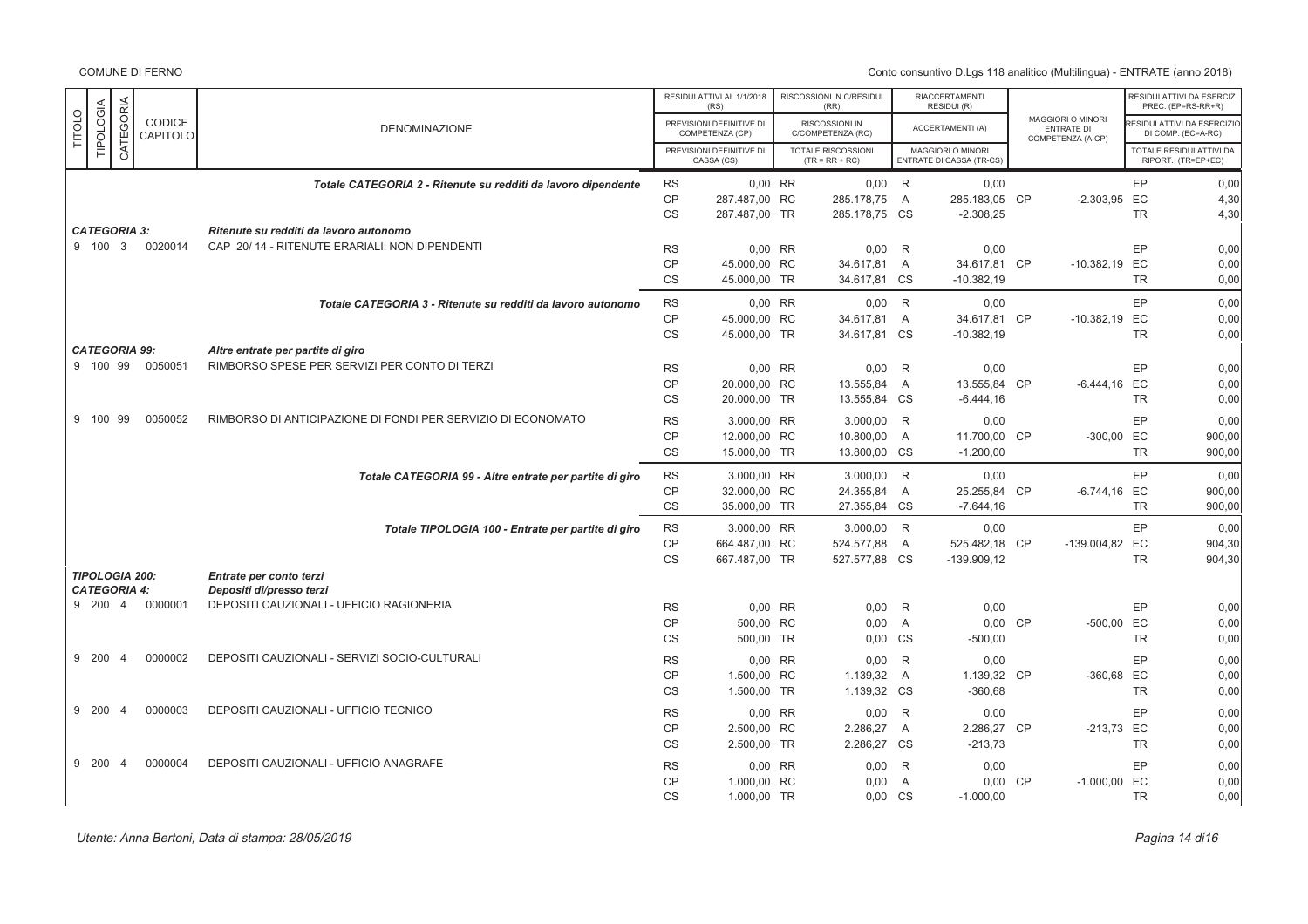|               |                      |           |                    |                                                                    |                                     | RESIDUI ATTIVI AL 1/1/2018<br>(RS)             | RISCOSSIONI IN C/RESIDUI<br>(RR)          |                     | <b>RIACCERTAMENTI</b><br>RESIDUI (R)          |                                                             |                       | RESIDUI ATTIVI DA ESERCIZI<br>PREC. (EP=RS-RR+R) |
|---------------|----------------------|-----------|--------------------|--------------------------------------------------------------------|-------------------------------------|------------------------------------------------|-------------------------------------------|---------------------|-----------------------------------------------|-------------------------------------------------------------|-----------------------|--------------------------------------------------|
| <b>TITOLO</b> | TIPOLOGIA            | CATEGORIA | CODICE<br>CAPITOLO | <b>DENOMINAZIONE</b>                                               |                                     | PREVISIONI DEFINITIVE DI<br>COMPETENZA (CP)    | RISCOSSIONI IN<br>C/COMPETENZA (RC)       |                     | ACCERTAMENTI (A)                              | MAGGIORI O MINORI<br><b>ENTRATE DI</b><br>COMPETENZA (A-CP) |                       | ESIDUI ATTIVI DA ESERCIZIO<br>DI COMP. (EC=A-RC) |
|               |                      |           |                    |                                                                    |                                     | PREVISIONI DEFINITIVE DI<br>CASSA (CS)         | TOTALE RISCOSSIONI<br>$(TR = RR + RC)$    |                     | MAGGIORI O MINORI<br>ENTRATE DI CASSA (TR-CS) |                                                             |                       | TOTALE RESIDUI ATTIVI DA<br>RIPORT. (TR=EP+EC)   |
|               | 9 200 4              |           | 0000005            | DEPOSITI CAUZIONALI - UFFICIO ATTIVITA' ECONOMICHE                 | <b>RS</b><br><b>CP</b>              | 0,00 RR<br>1.500,00 RC                         | $0,00$ R<br>0,00                          | $\overline{A}$      | 0,00<br>0,00 CP                               | $-1.500,00$ EC                                              | EP                    | 0,00<br>0,00                                     |
|               |                      |           |                    |                                                                    | <b>CS</b>                           | 1.500,00 TR                                    | 0,00 CS                                   |                     | $-1.500,00$                                   |                                                             | <b>TR</b>             | 0,00                                             |
|               |                      |           |                    | Totale CATEGORIA 4 - Depositi di/presso terzi                      | <b>RS</b><br><b>CP</b>              | 0,00 RR<br>7.000,00 RC                         | $0,00$ R<br>3.425,59                      | A                   | 0,00<br>3.425,59 CP                           | $-3.574,41$                                                 | EP<br>EC              | 0,00<br>0,00                                     |
|               | <b>CATEGORIA 5:</b>  |           |                    | Riscossione imposte e tributi per conto terzi                      | CS                                  | 7.000,00 TR                                    | 3.425,59 CS                               |                     | $-3.574,41$                                   |                                                             | <b>TR</b>             | 0,00                                             |
|               | 9 200 5              |           | 0021004            | CAP 21/4 - TRIBUTO PROVINCIALE SU SERVIZIO RIFIUTI SOLIDI URBANI   | <b>RS</b><br><b>CP</b>              | 1.893,74 RR<br>0,00 RC                         | 5,52<br>0,00                              | R<br>A              | $-8,46$<br>0,00 CP                            |                                                             | EP<br>0.00 EC         | 1.879,76<br>0,00                                 |
|               |                      |           |                    |                                                                    | CS                                  | 1.885,28 TR                                    | 5,52 CS                                   |                     | $-1.879,76$                                   |                                                             | <b>TR</b>             | 1.879,76                                         |
|               | 9 200                | 5         | 0050301            | CAP 50/301 - TRIBUTO PROVINCIALE SU TARI                           | <b>RS</b><br><b>CP</b><br><b>CS</b> | 17.642.96 RR<br>36.750,00 RC<br>49.527,88 TR   | 2.870,46<br>27.568,59<br>30.439,05 CS     | R<br>$\overline{A}$ | $-4.865,08$<br>33.370,81 CP<br>$-19.088,83$   | -3.379,19 EC                                                | EP<br><b>TR</b>       | 9.907,42<br>5.802,22<br>15.709,64                |
|               |                      |           |                    | Totale CATEGORIA 5 - Riscossione imposte e tributi per conto terzi | <b>RS</b><br><b>CP</b><br><b>CS</b> | 19.536,70 RR<br>36.750,00 RC<br>51.413,16 TR   | 2.875,98<br>27.568,59<br>30.444,57 CS     | R<br>A              | $-4.873,54$<br>33.370,81 CP<br>$-20.968,59$   | $-3.379,19$                                                 | EP<br>EC<br><b>TR</b> | 11.787,18<br>5.802,22<br>17.589,40               |
|               | <b>CATEGORIA 99:</b> |           |                    | Altre entrate per conto terzi                                      |                                     |                                                |                                           |                     |                                               |                                                             |                       |                                                  |
|               | 9 200 99             |           | 0010104            | CAP 10/104 - RIMBORSO SPESE PER SERVIZI PER CONTO DI TERZI         | <b>RS</b><br><b>CP</b>              | 1.977,28 RR<br>0,00 RC                         | 0,00<br>0,00                              | R<br>$\mathsf{A}$   | 0,00<br>0,00 CP                               | 0,00 EC                                                     | EP                    | 1.977,28<br>0,00                                 |
|               | 9 200 99             |           | 0010107            | CAP 10/106 - DEPOSITI PER SPESE CONTRATTUALI                       | <b>CS</b><br><b>RS</b>              | 1.977,28 TR<br>0,00 RR                         | 0,00                                      | CS<br>R             | $-1.977,28$                                   |                                                             | <b>TR</b><br>EP       | 1.977,28<br>0,00                                 |
|               |                      |           |                    |                                                                    | <b>CP</b><br><b>CS</b>              | 5.000,00 RC<br>5.000,00 TR                     | 0,00<br>673,50<br>673,50 CS               | A                   | 0,00<br>673,50 CP<br>$-4.326,50$              | -4.326,50 EC                                                | <b>TR</b>             | 0,00<br>0,00                                     |
|               | 9 200 99             |           | 0010108            | FONDI STATALI PER RILASCIO NUOVA C.I. ELETTRONICA                  | <b>RS</b><br><b>CP</b><br><b>CS</b> | 738,76 RR<br>14.700,00 RC<br>15.438,76 TR      | 738,76<br>13.751,01<br>14.489,77 CS       | R<br>$\overline{A}$ | 0,00<br>14.372,24 CP<br>$-948.99$             | -327,76 EC                                                  | EP<br><b>TR</b>       | 0,00<br>621,23<br>621,23                         |
|               |                      |           |                    | Totale CATEGORIA 99 - Altre entrate per conto terzi                | <b>RS</b><br><b>CP</b><br>CS        | 2.716,04 RR<br>19.700,00 RC<br>22.416,04 TR    | 738,76 R<br>14.424,51<br>15.163,27 CS     | $\overline{A}$      | 0,00<br>15.045,74 CP<br>$-7.252,77$           | -4.654,26                                                   | EP<br>EC<br><b>TR</b> | 1.977,28<br>621,23<br>2.598,51                   |
|               |                      |           |                    | Totale TIPOLOGIA 200 - Entrate per conto terzi                     | <b>RS</b><br><b>CP</b><br>CS        | 22.252,74 RR<br>63.450,00 RC<br>80.829,20 TR   | 3.614,74 R<br>45.418,69<br>49.033,43 CS   | A                   | $-4.873,54$<br>51.842,14 CP<br>$-31.795,77$   | -11.607,86 EC                                               | EP<br><b>TR</b>       | 13.764,46<br>6.423,45<br>20.187,91               |
|               |                      |           |                    | Totale TITOLO 9 - Entrate per conto di terzi e partite di giro     | <b>RS</b><br>CP<br><b>CS</b>        | 25.252,74 RR<br>727.937,00 RC<br>748.316,20 TR | 6.614,74 R<br>569.996,57<br>576.611,31 CS | A                   | $-4.873,54$<br>577.324,32 CP<br>$-171.704,89$ | -150.612,68 EC                                              | EP<br><b>TR</b>       | 13.764,46<br>7.327,75<br>21.092,21               |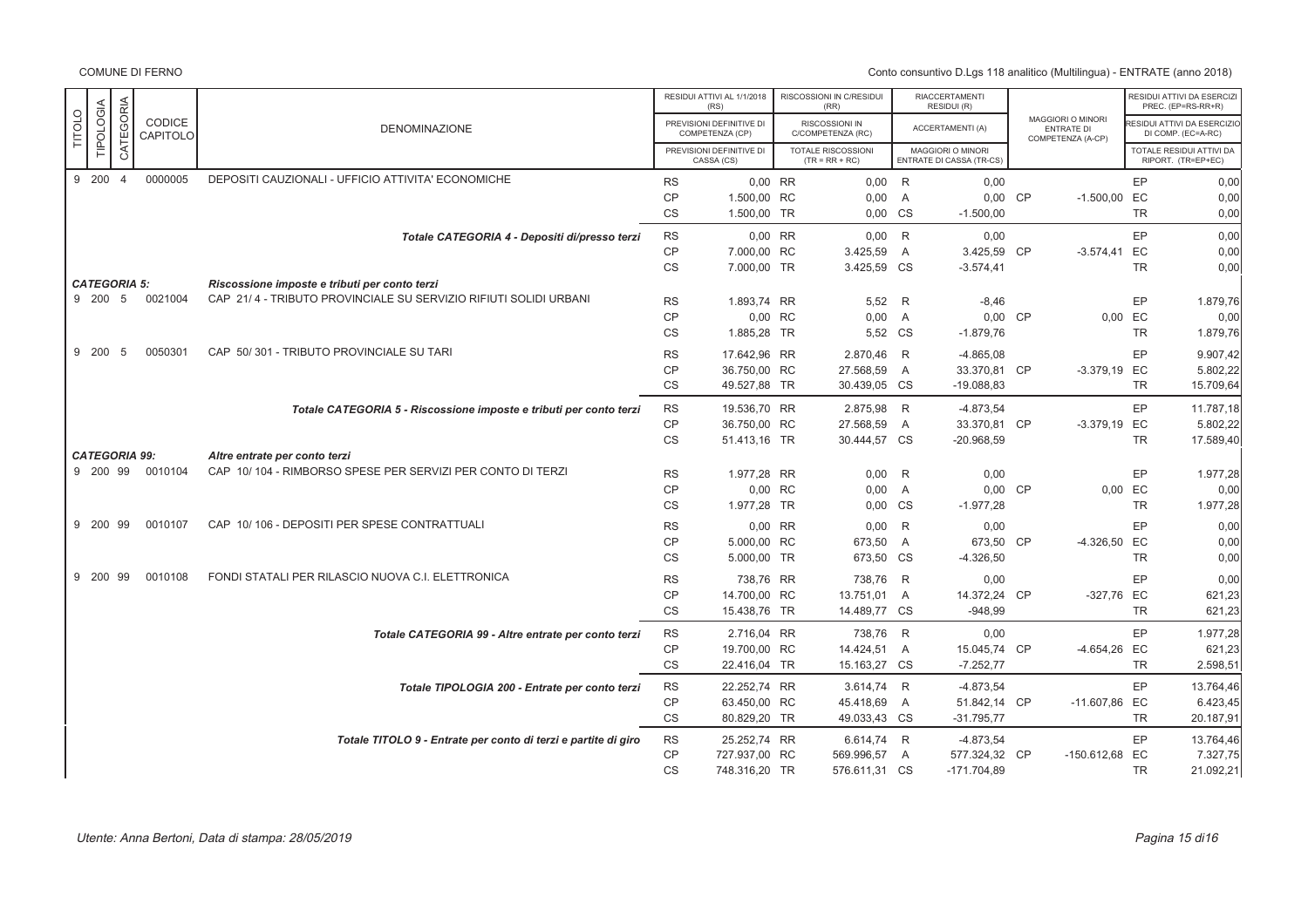| <b>TOTALE GENERALE DELLE ENTRATE</b> | <b>RS</b> | 1.987.081.27 RR | 1.239.327.27 R  | $-43.742.29$    | EP             | 704.011,71   |
|--------------------------------------|-----------|-----------------|-----------------|-----------------|----------------|--------------|
|                                      |           | 6.582.017.38 RC | 5.219.362.30 A  | 6.264.105.65 CP | -317.911.73 EC | 1.044.743,35 |
|                                      |           | 7.774.114.79 TR | 6.458.689.57 CS | $-1.315.425.22$ | TR.            | 1.748.755,06 |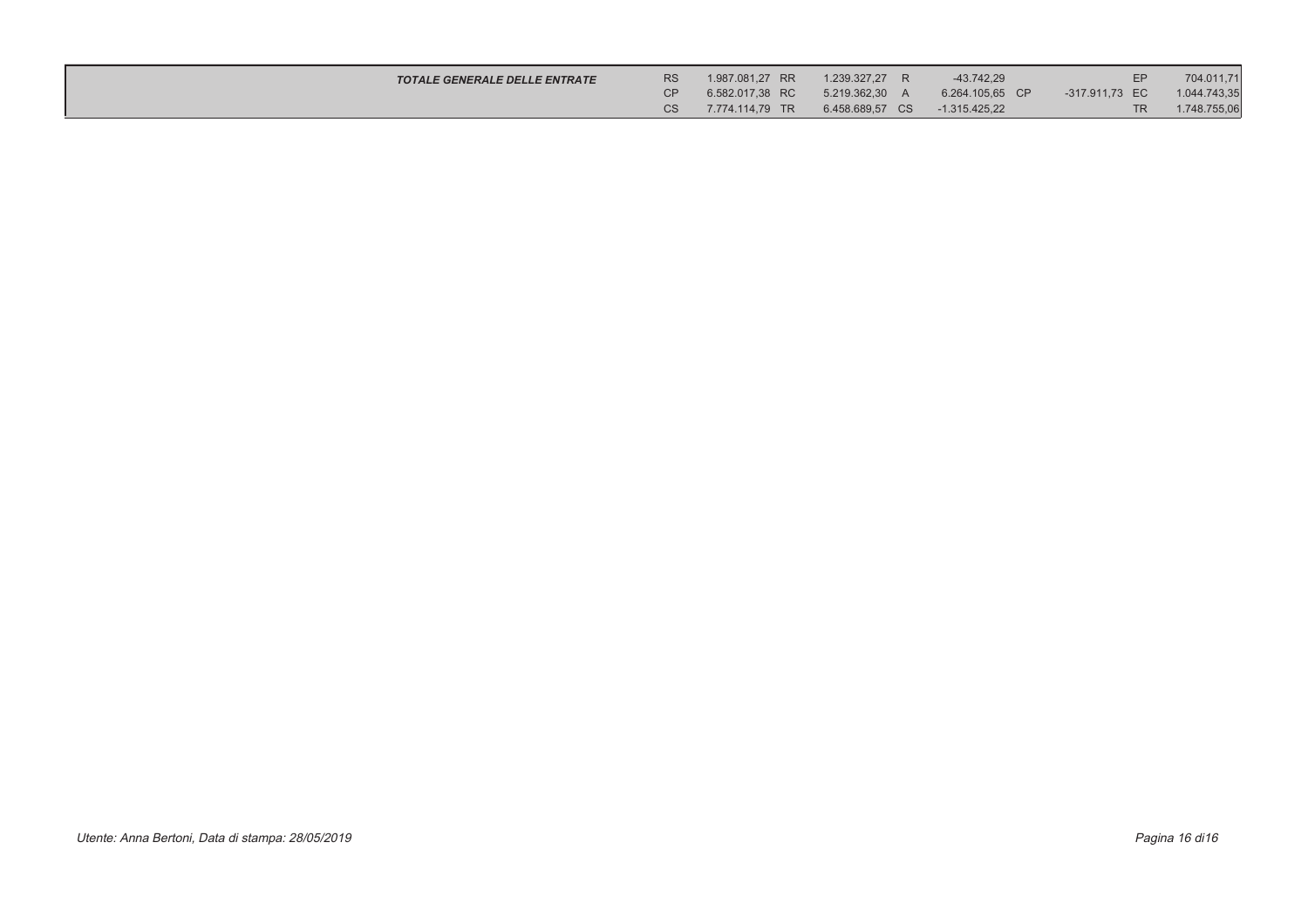# **CONTO DEL BILANCIO - RIEPILOGO GENERALE DELLE ENTRATE**

|                  |                                                                   |                        | <b>RESIDUI ATTIVI AL</b><br>1/1/2018 (RS)                    | <b>RISCOSSIONI IN</b><br>C/RESIDUI (RR)                 | <b>RIACCERTAMENTI</b><br>RESIDUI (R)                           |                                                                    |           | RESIDUI ATTIVI DA<br><b>ESERCIZI PREC.</b><br>$(EP=RS-RR+R)$         |
|------------------|-------------------------------------------------------------------|------------------------|--------------------------------------------------------------|---------------------------------------------------------|----------------------------------------------------------------|--------------------------------------------------------------------|-----------|----------------------------------------------------------------------|
| <b>TITOLO</b>    | <b>DENOMINAZIONE</b>                                              |                        | <b>PREVISIONI</b><br><b>DEFINITIVE DI</b><br>COMPETENZA (CP) | <b>RISCOSSIONI IN</b><br>C/COMPETENZA (RC)              | <b>ACCERTAMENTI (A)</b>                                        | <b>MAGGIORI O MINORI</b><br><b>ENTRATE DI</b><br>COMPETENZA (A-CP) |           | <b>RESIDUI ATTIVI DA</b><br><b>ESERCIZIO DI COMP.</b><br>$(EC=A-RC)$ |
|                  |                                                                   |                        | <b>PREVISIONI</b><br>DEFINITIVE DI CASSA<br>(CS)             | <b>TOTALE</b><br><b>RISCOSSIONI</b><br>$(TR = RR + RC)$ | <b>MAGGIORI O MINORI</b><br><b>ENTRATE DI</b><br>CASSA (TR-CS) |                                                                    |           | <b>TOTALE RESIDUI</b><br>ATTIVI DA RIPORT.<br>$(TR = EP + EC)$       |
|                  | <b>FONDO PLURIENNALE VINCOLATO PER SPESE CORRENTI</b>             | CP                     | 51.375,99                                                    |                                                         |                                                                |                                                                    |           |                                                                      |
|                  | FONDO PLURIENNALE VINCOLATO PER SPESE IN CONTO CAPITALE           | <b>CP</b>              | 364.348,21                                                   |                                                         |                                                                |                                                                    |           |                                                                      |
|                  | UTILIZZO AVANZO DI AMMINISTRAZIONE                                | <b>CP</b>              | 1.117.374,49                                                 |                                                         |                                                                |                                                                    |           |                                                                      |
| <b>TITOLO 1:</b> | Entrate correnti di natura tributaria, contributiva e perequativa | <b>RS</b>              | 1.520.531,23 RR                                              | 1.008.893,57 R                                          | $-40.026,39$                                                   |                                                                    | EP        | 471.611,27                                                           |
|                  |                                                                   | CP<br><b>CS</b>        | 3.965.471,00 RC<br>4.892.867,63 TR                           | 3.359.065,65 A<br>4.367.959,22 CS                       | 4.021.627,80 CP<br>$-524.908,41$                               | 56.156,80 EC                                                       | <b>TR</b> | 662.562,15<br>1.134.173,42                                           |
|                  |                                                                   |                        |                                                              |                                                         |                                                                |                                                                    |           |                                                                      |
| <b>TITOLO 2:</b> | Trasferimenti correnti                                            | <b>RS</b>              | 98.637,01 RR                                                 | 99.819,41 R                                             | 1.182,40                                                       |                                                                    | EP        | 0,00                                                                 |
|                  |                                                                   | <b>CP</b><br><b>CS</b> | 173.083,74 RC<br>240.578,26 TR                               | 134.407,63 A<br>234.227,04 CS                           | 204.873,86 CP<br>$-6.351,22$                                   | 31.790,12 EC                                                       | <b>TR</b> | 70.466,23<br>70.466,23                                               |
|                  |                                                                   |                        |                                                              |                                                         |                                                                |                                                                    |           |                                                                      |
| <b>TITOLO 3:</b> | Entrate extratributarie                                           | <b>RS</b>              | 328.392,25 RR                                                | 123.074,55 R                                            | $-24,76$                                                       |                                                                    | EP        | 205.292,94                                                           |
|                  |                                                                   | CP<br><b>CS</b>        | 1.415.541,05 RC<br>1.578.100,07 TR                           | 867.405,37 A<br>990.479,92 CS                           | 1.169.782,59 CP<br>$-587.620.15$                               | -245.758,46 EC                                                     | <b>TR</b> | 302.377,22<br>507.670,16                                             |
|                  |                                                                   |                        |                                                              |                                                         |                                                                |                                                                    |           |                                                                      |
| <b>TITOLO 4:</b> | Entrate in conto capitale                                         | <b>RS</b>              | 14.268,04 RR                                                 | 925,00 R                                                | 0,00                                                           |                                                                    | EP        | 13.343,04                                                            |
|                  |                                                                   | CP<br><b>CS</b>        | 299.984,59 RC<br>314.252,63 TR                               | 288.487,08 A<br>289.412,08 CS                           | 290.497,08 CP<br>$-24.840,55$                                  | -9.487,51 EC                                                       | <b>TR</b> | 2.010,00<br>15.353,04                                                |
|                  |                                                                   |                        |                                                              |                                                         |                                                                |                                                                    |           |                                                                      |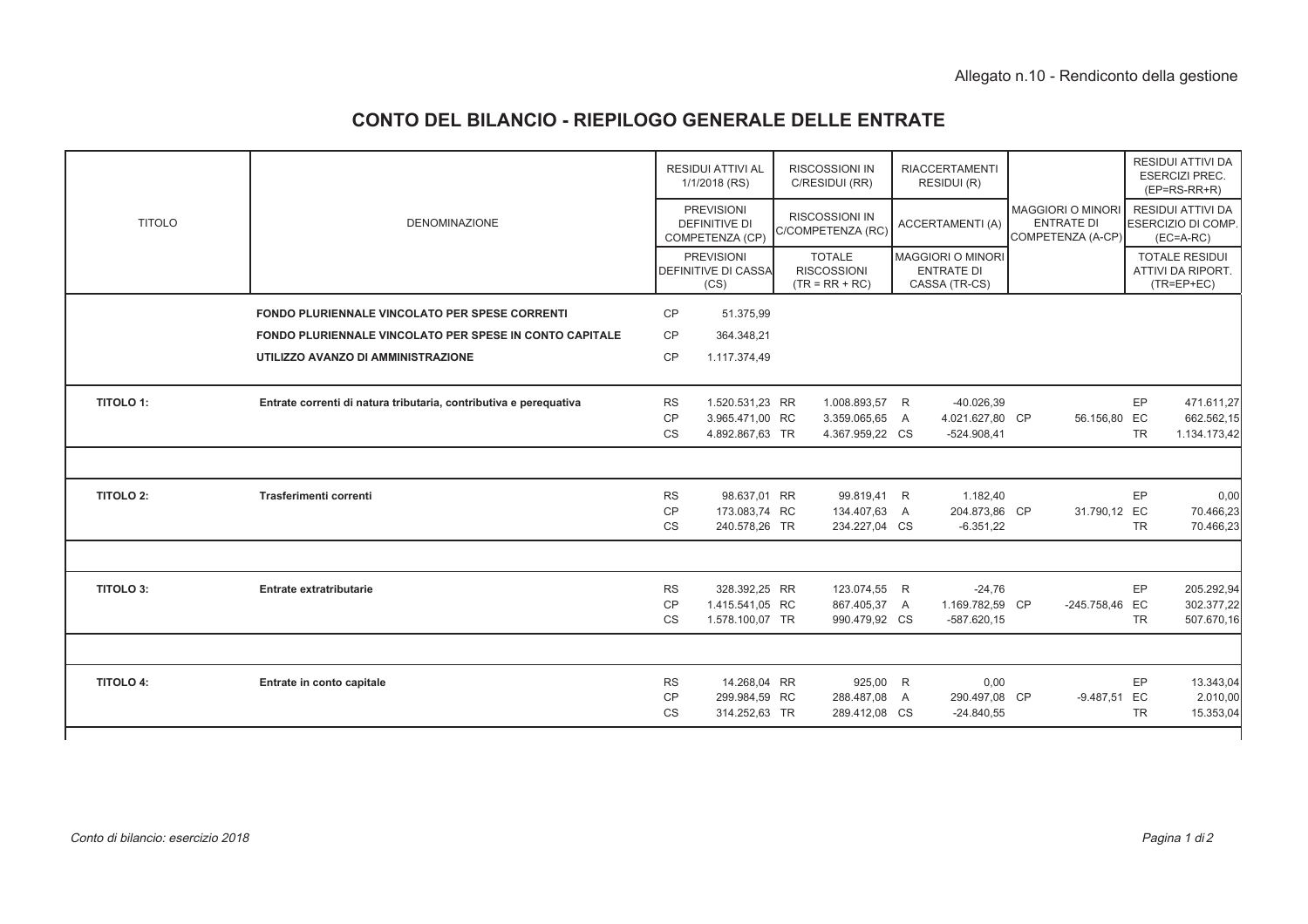# Allegato n.10 - Rendiconto della gestione

|                  |                                              |           | <b>RESIDUI ATTIVI AL</b><br>1/1/2018 (RS)                    | <b>RISCOSSIONI IN</b><br>C/RESIDUI (RR)                 |                | <b>RIACCERTAMENTI</b><br>RESIDUI (R)                    |                                                                    |           | RESIDUI ATTIVI DA<br><b>ESERCIZI PREC.</b><br>$(EP=RS-RR+R)$         |
|------------------|----------------------------------------------|-----------|--------------------------------------------------------------|---------------------------------------------------------|----------------|---------------------------------------------------------|--------------------------------------------------------------------|-----------|----------------------------------------------------------------------|
| <b>TITOLO</b>    | <b>DENOMINAZIONE</b>                         |           | <b>PREVISIONI</b><br><b>DEFINITIVE DI</b><br>COMPETENZA (CP) | <b>RISCOSSIONI IN</b><br>C/COMPETENZA (RC)              |                | <b>ACCERTAMENTI (A)</b>                                 | <b>MAGGIORI O MINORI</b><br><b>ENTRATE DI</b><br>COMPETENZA (A-CP) |           | <b>RESIDUI ATTIVI DA</b><br><b>ESERCIZIO DI COMP.</b><br>$(EC=A-RC)$ |
|                  |                                              |           | <b>PREVISIONI</b><br><b>DEFINITIVE DI CASSA</b><br>(CS)      | <b>TOTALE</b><br><b>RISCOSSIONI</b><br>$(TR = RR + RC)$ |                | MAGGIORI O MINORI<br><b>ENTRATE DI</b><br>CASSA (TR-CS) |                                                                    |           | <b>TOTALE RESIDUI</b><br>ATTIVI DA RIPORT.<br>$(TR = EP + EC)$       |
|                  |                                              |           |                                                              |                                                         |                |                                                         |                                                                    |           |                                                                      |
| <b>TITOLO 6:</b> | Accensione di prestiti                       | <b>RS</b> | $0.00$ RR                                                    | 0,00                                                    | <b>R</b>       | 0,00                                                    |                                                                    | EP        | 0,00                                                                 |
|                  |                                              | <b>CP</b> | 0.00 RC                                                      | 0,00                                                    | $\overline{A}$ | 0,00 CP                                                 | 0,00 EC                                                            |           | 0,00                                                                 |
|                  |                                              | CS        | $0.00$ TR                                                    | 0,00                                                    | <b>CS</b>      | 0,00                                                    |                                                                    | <b>TR</b> | 0,00                                                                 |
|                  |                                              |           |                                                              |                                                         |                |                                                         |                                                                    |           |                                                                      |
| <b>TITOLO 9:</b> | Entrate per conto di terzi e partite di giro | <b>RS</b> | 25.252,74 RR                                                 | 6.614,74 R                                              |                | $-4.873,54$                                             |                                                                    | EP        | 13.764,46                                                            |
|                  |                                              | <b>CP</b> | 727.937,00 RC                                                | 569.996,57                                              | A              | 577.324,32 CP                                           | -150.612,68 EC                                                     |           | 7.327,75                                                             |
|                  |                                              | CS        | 748.316,20 TR                                                | 576.611,31 CS                                           |                | $-171.704.89$                                           |                                                                    | TR        | 21.092,21                                                            |
|                  |                                              |           |                                                              |                                                         |                |                                                         |                                                                    |           |                                                                      |
|                  | <b>TOTALE DEI TITOLI</b>                     | <b>RS</b> | 1.987.081,27 RR                                              | 1.239.327,27 R                                          |                | $-43.742.29$                                            |                                                                    | EP        | 704.011,71                                                           |
|                  |                                              | <b>CP</b> | 6.582.017,38 RC                                              | 5.219.362,30 A                                          |                | 6.264.105,65 CP                                         | -317.911,73 EC                                                     |           | 1.044.743,35                                                         |
|                  |                                              | <b>CS</b> | 7.774.114,79 TR                                              | 6.458.689,57 CS                                         |                | $-1.315.425.22$                                         |                                                                    | <b>TR</b> | 1.748.755,06                                                         |
|                  | <b>TOTALE GENERALE DELLE ENTRATE</b>         | <b>RS</b> | 1.987.081,27 RR                                              | 1.239.327,27 R                                          |                | $-43.742.29$                                            |                                                                    | EP        | 704.011,71                                                           |
|                  |                                              | CP        | 8.115.116,07 RC                                              | 5.219.362,30 A                                          |                | 6.264.105,65 CP                                         | -317.911,73 EC                                                     |           | 1.044.743,35                                                         |
|                  |                                              | <b>CS</b> | 7.774.114,79 TR                                              | 6.458.689,57 CS                                         |                | $-1.315.425.22$                                         |                                                                    | <b>TR</b> | 1.748.755,06                                                         |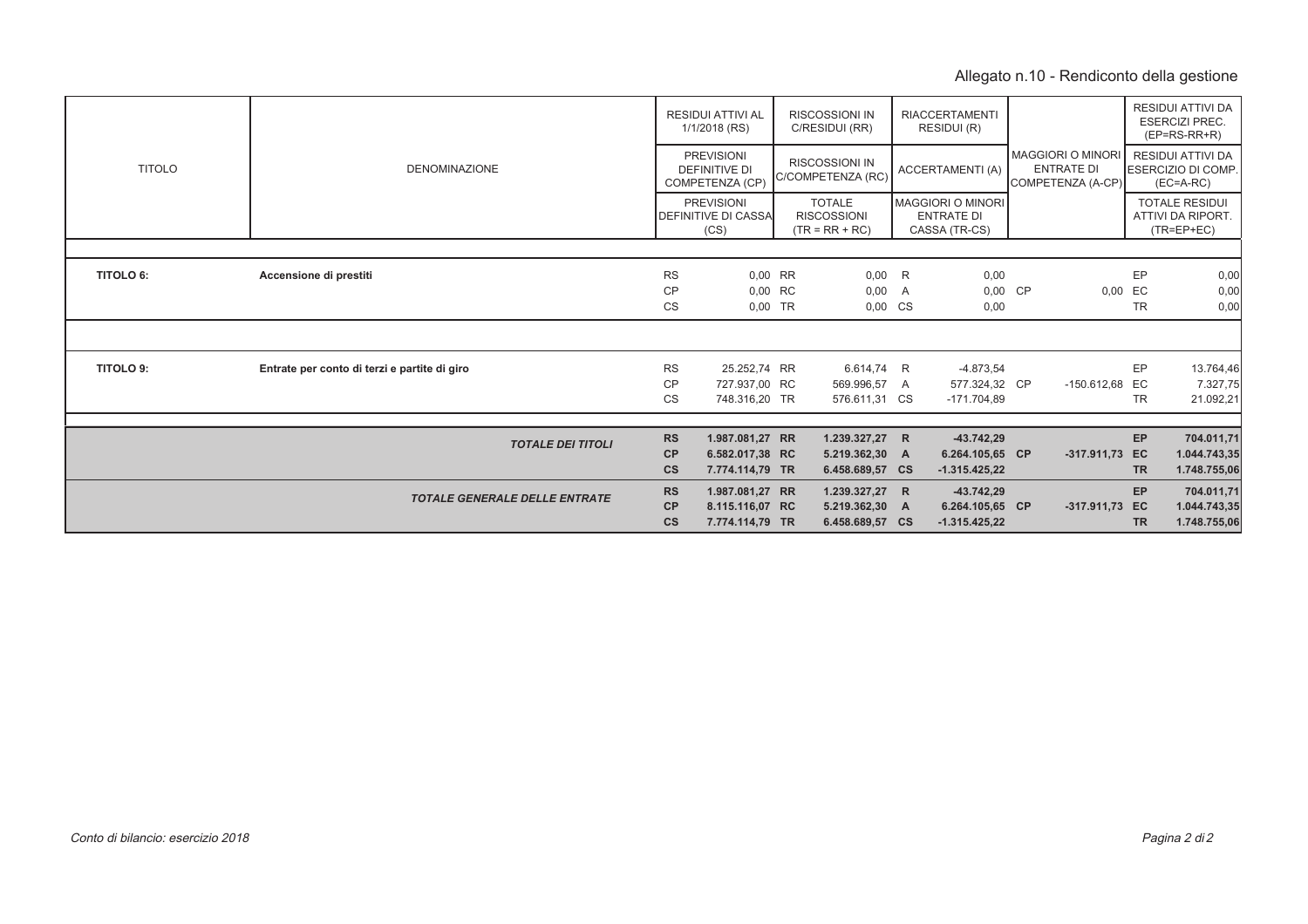|                       |                |                     |                          |                                                                        |                        | RESIDUI PASSIVI AL 1/1/2018                 |                                                      |                |                    |          |                                          |           | RESIDUI PASSIVI DA ESERC                       |
|-----------------------|----------------|---------------------|--------------------------|------------------------------------------------------------------------|------------------------|---------------------------------------------|------------------------------------------------------|----------------|--------------------|----------|------------------------------------------|-----------|------------------------------------------------|
|                       |                |                     |                          |                                                                        |                        | (RS)                                        | AGAMENTI IN C/RESIDUI (PR) RIACCERTAMENTI RESIDUI (R |                |                    |          |                                          |           | PREC. (EP=RS-PR+R+P)                           |
| PROGRAMMA<br>MISSIONE | TITOLO         | MACROAGGR           | CODICE<br>CAPITOLO       | <b>DENOMINAZIONE</b>                                                   |                        | PREVISIONI DEFINITIVE DI<br>COMPETENZA (CP) | PAGAMENTI IN<br>C/COMPETENZA (PC)                    |                | IMPEGNI(I)         |          | ECONOMIE DI COMPETENZA<br>(ECP=CP-I-FPV) |           | RESIDUI PASSIVI DA ESERC<br>DI COMP. (EC=I-PC) |
|                       |                |                     |                          |                                                                        |                        | PREVISIONI DEFINITIVE DI                    | TOTALE PAGAMENTI                                     |                | FONDO PLURIENNALE  |          |                                          |           | <b>TOTALE RESIDUI PASSIVI DA</b>               |
|                       |                |                     |                          |                                                                        |                        | CASSA (CS)                                  | $(TP=PR+PC)$                                         |                | VINCOLATO (FPV)    |          |                                          |           | RIPORT. (TR=EP+EC)                             |
|                       |                |                     |                          | <b>DISAVANZO DI AMMINISTRAZIONE</b>                                    | <b>CP</b>              | 0,00                                        |                                                      |                |                    |          |                                          |           |                                                |
| <b>MISSIONE 1:</b>    |                |                     |                          | Servizi istituzionali, generali e di gestione                          |                        |                                             |                                                      |                |                    |          |                                          |           |                                                |
| <b>TITOLO 1:</b>      |                | <b>PROGRAMMA 1:</b> |                          | Organi istituzionali                                                   |                        |                                             |                                                      |                |                    |          |                                          |           |                                                |
|                       |                |                     | <b>MACROAGGREGATO 1:</b> | Spese correnti<br>Redditi da lavoro dipendente                         |                        |                                             |                                                      |                |                    |          |                                          |           |                                                |
| $1 \quad 1$           | $\overline{1}$ | $\overline{1}$      | 0000001                  | CONTRIBUTI A CARICO ENTE PER ASPETTATIVA SINDACO                       | <b>RS</b>              | 0,00 PR                                     | $0,00$ R                                             |                | 0,00               |          |                                          | EP        | 0,00                                           |
|                       |                |                     |                          |                                                                        | <b>CP</b>              | 10.780,00 PC                                | 10.770,77                                            | $\blacksquare$ | 10.770,77 ECP      |          | 9,23 EC                                  |           | 0,00                                           |
|                       |                |                     |                          |                                                                        | CS                     | 10.780,00 TP                                | 10.770,77 FPV                                        |                | 0,00               |          |                                          | <b>TR</b> | 0,00                                           |
|                       |                |                     |                          |                                                                        |                        |                                             |                                                      |                |                    |          |                                          |           |                                                |
|                       |                |                     |                          | Totale MACROAGGREGATO 1 - Redditi da lavoro dipendente                 | <b>RS</b>              | 0,00 PR                                     | $0,00$ R                                             |                | 0,00               |          |                                          | EP        | 0,00                                           |
|                       |                |                     |                          |                                                                        | <b>CP</b>              | 10.780,00 PC                                | 10.770,77                                            | $\Box$         | 10.770,77 ECP      |          | 9,23 EC                                  |           | 0,00                                           |
|                       |                |                     |                          |                                                                        | CS                     | 10.780,00 TP                                | 10.770,77 FPV                                        |                | 0,00               |          |                                          | <b>TR</b> | 0,00                                           |
|                       |                |                     | <b>MACROAGGREGATO 2:</b> | Imposte e tasse a carico dell'ente                                     |                        |                                             |                                                      |                |                    |          |                                          |           |                                                |
| $1 \quad 1 \quad 1$   |                | 2                   | 0010731                  | CAP 10/731 - TASSE PER L'ORDINE DEI GIORNALISTI                        | <b>RS</b>              | 0.00 PR                                     | $0.00$ R                                             |                | 0.00               |          |                                          | EP        | 0,00                                           |
|                       |                |                     |                          |                                                                        | <b>CP</b>              | 553,00 PC                                   | 453,00                                               | $\blacksquare$ | 453,00 ECP         |          | 100,00 EC                                |           | 0,00                                           |
|                       |                |                     |                          |                                                                        | <b>CS</b>              | 553,00 TP                                   | 453,00 FPV                                           |                | 0,00               |          |                                          | <b>TR</b> | 0,00                                           |
| $1 \quad 1$           |                | 2                   | 0020436                  | CAP 20/ 435 - IRAP SU COMPENSI AGLI AMMINISTRATORI COMUNALI            | <b>RS</b>              | 142.44 PR                                   | 142,44                                               | R              | 0,00               |          |                                          | EP        | 0,00                                           |
|                       |                |                     |                          |                                                                        | <b>CP</b>              | 7.650,00 PC                                 | 7.296,25                                             | $\blacksquare$ | 7.539,65 ECP       |          | 110,35 EC                                |           | 243,40                                         |
|                       |                |                     |                          |                                                                        | CS                     | 7.792,44 TP                                 | 7.438,69 FPV                                         |                | 0,00               |          |                                          | <b>TR</b> | 243,40                                         |
| $1 \quad 1$           |                | 2                   | 0090035                  | CAP 90/35 - SPESE ECONOMALI - PRESTAZIONI DIVERSE INERENTI IL SERVIZIO | <b>RS</b>              | 0,00 PR                                     | $0,00$ R                                             |                | 0,00               |          |                                          | EP        | 0,00                                           |
|                       |                |                     |                          |                                                                        | CP                     | 120,00 PC                                   | 0,00                                                 | $\blacksquare$ |                    | 0,00 ECP | 120,00 EC                                |           | 0,00                                           |
|                       |                |                     |                          |                                                                        | CS                     | 114,00 TP                                   | 0,00 FPV                                             |                | 0,00               |          |                                          | <b>TR</b> | 0,00                                           |
| $1 \quad 1$           | $\overline{1}$ | 2                   | 0090036                  | ACQUISTO VALORI BOLLATI                                                |                        |                                             |                                                      |                |                    |          |                                          |           |                                                |
|                       |                |                     |                          |                                                                        | <b>RS</b><br><b>CP</b> | 0.00 PR<br>37,00 PC                         | 0.00<br>32,00                                        | R<br>$\Box$    | 0.00<br>32,00 ECP  |          | 5,00 EC                                  | EP        | 0,00<br>0,00                                   |
|                       |                |                     |                          |                                                                        | <b>CS</b>              | 37,00 TP                                    | 32,00 FPV                                            |                | 0,00               |          |                                          | <b>TR</b> | 0,00                                           |
|                       |                |                     |                          |                                                                        |                        |                                             |                                                      |                |                    |          |                                          |           |                                                |
| $\overline{1}$        | -1             | 2                   | 0090037                  | <b>IMPOSTE E TASSE</b>                                                 | <b>RS</b>              | 0,00 PR                                     | 0,00                                                 | R              | 0,00               |          |                                          | EP        | 0,00                                           |
|                       |                |                     |                          |                                                                        | <b>CP</b>              | 220.00 PC                                   | 217,50                                               | $\blacksquare$ | 217,50 ECP         |          | 2,50 EC                                  |           | 0,00                                           |
|                       |                |                     |                          |                                                                        | CS                     | 220,00 TP                                   | 217,50 FPV                                           |                | 0,00               |          |                                          | <b>TR</b> | 0,00                                           |
|                       |                |                     |                          | Totale MACROAGGREGATO 2 - Imposte e tasse a carico dell'ente           | <b>RS</b>              | 142,44 PR                                   | 142,44 R                                             |                | 0,00               |          |                                          | EP        | 0,00                                           |
|                       |                |                     |                          |                                                                        | <b>CP</b>              | 8.580,00 PC                                 | 7.998,75                                             | $\blacksquare$ | 8.242,15 ECP       |          | 337,85 EC                                |           | 243,40                                         |
|                       |                |                     |                          |                                                                        | CS                     | 8.716,44 TP                                 | 8.141,19 FPV                                         |                | 0,00               |          |                                          | <b>TR</b> | 243,40                                         |
|                       |                |                     | <b>MACROAGGREGATO 3:</b> | Acquisto di beni e servizi                                             |                        |                                             |                                                      |                |                    |          |                                          |           |                                                |
|                       | $1 \t1 \t1$    | 3                   | 0010343                  | CAP 10/343 - SPESE ECONOMALI - ORGANI ISTITUZIONALI - BENI PER         |                        |                                             |                                                      |                |                    |          |                                          |           |                                                |
|                       |                |                     |                          | RAPPRESENTANZA (TARGHE)                                                | <b>RS</b><br><b>CP</b> | 0,00 PR<br>175.00 PC                        | 0,00                                                 | R              | 0,00               |          |                                          | EP        | 0,00                                           |
|                       |                |                     |                          |                                                                        | <b>CS</b>              | 175,00 TP                                   | 171,64<br>171,64 FPV                                 | - 1            | 171,64 ECP<br>0,00 |          | 3,36 EC                                  | <b>TR</b> | 0,00<br>0,00                                   |
|                       |                |                     |                          |                                                                        |                        |                                             |                                                      |                |                    |          |                                          |           |                                                |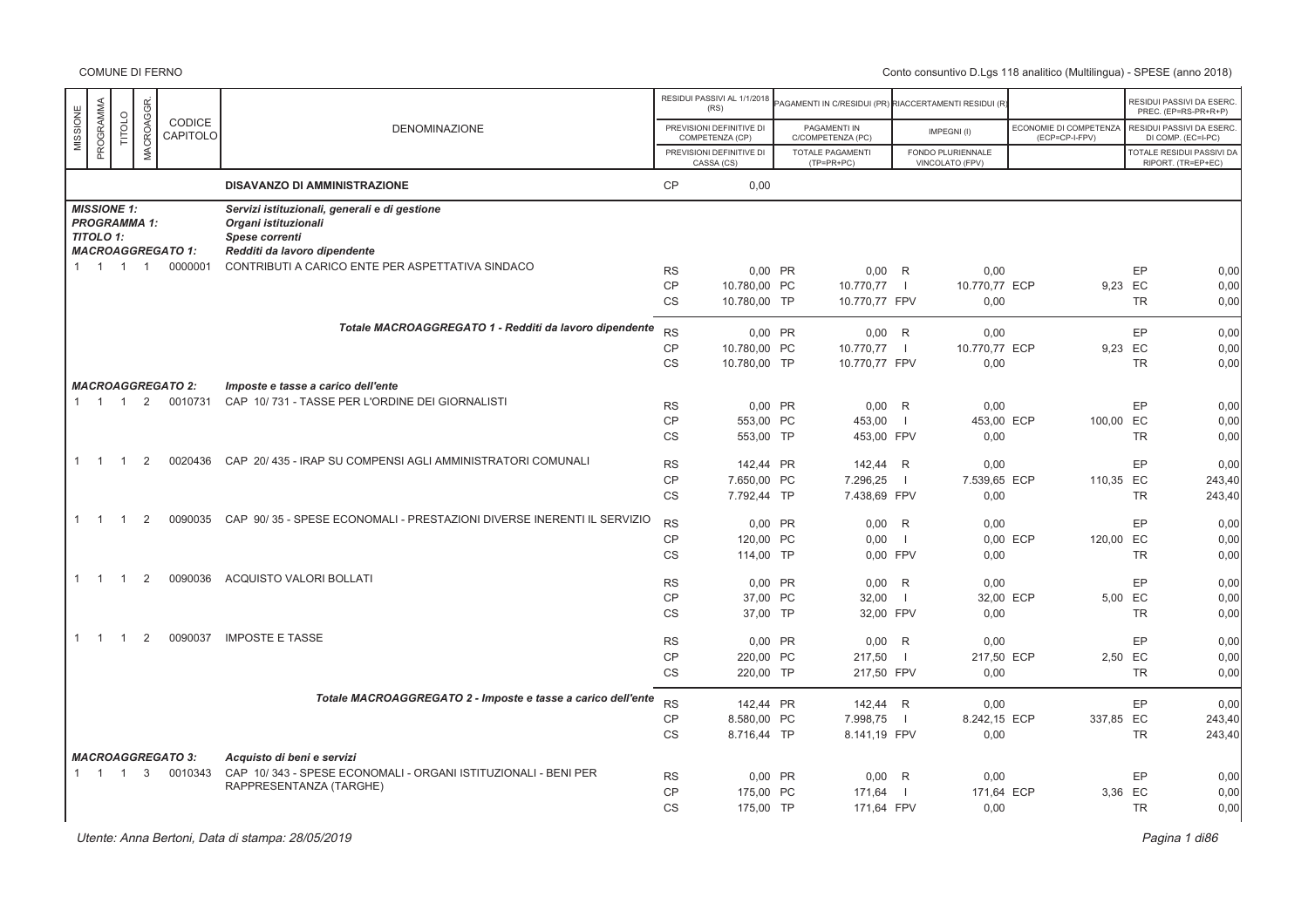COMUNE DI FERNO

|          |             |                |              |                           |                                                                             |                        | RESIDUI PASSIVI AL 1/1/2018<br>(RS)         | AGAMENTI IN C/RESIDUI (PR) RIACCERTAMENTI RESIDUI (R |                |                                      |                                          |          | RESIDUI PASSIVI DA ESERC.<br>PREC. (EP=RS-PR+R+P) |
|----------|-------------|----------------|--------------|---------------------------|-----------------------------------------------------------------------------|------------------------|---------------------------------------------|------------------------------------------------------|----------------|--------------------------------------|------------------------------------------|----------|---------------------------------------------------|
| MISSIONE | PROGRAMMA   | TITOLO         | MACROAGGR    | <b>CODICE</b><br>CAPITOLO | <b>DENOMINAZIONE</b>                                                        |                        | PREVISIONI DEFINITIVE DI<br>COMPETENZA (CP) | PAGAMENTI IN<br>C/COMPETENZA (PC)                    |                | IMPEGNI(I)                           | ECONOMIE DI COMPETENZA<br>(ECP=CP-I-FPV) |          | RESIDUI PASSIVI DA ESERC.<br>DI COMP. (EC=I-PC)   |
|          |             |                |              |                           |                                                                             |                        | PREVISIONI DEFINITIVE DI<br>CASSA (CS)      | <b>TOTALE PAGAMENTI</b><br>(TP=PR+PC)                |                | FONDO PLURIENNALE<br>VINCOLATO (FPV) |                                          |          | TOTALE RESIDUI PASSIVI DA<br>RIPORT. (TR=EP+EC)   |
|          | $1 \quad 1$ | $\overline{1}$ | $\mathbf{3}$ | 0010344                   | CAP 10/344 - SPESE ECONOMALI - ORGANI ISTITUZIONALI - ALTRI BENI E          | <b>RS</b>              | 85.00 PR                                    | 85,00 R                                              |                | 0.00                                 |                                          |          | EP<br>0,00                                        |
|          |             |                |              |                           | <b>MATERIALI DI CONSUMO</b>                                                 | <b>CP</b>              | 250,00 PC                                   | 148,90                                               | $\blacksquare$ | 148,90 ECP                           | 101,10 EC                                |          | 0,00                                              |
|          |             |                |              |                           |                                                                             | <b>CS</b>              | 335,00 TP                                   | 233,90 FPV                                           |                | 0,00                                 |                                          |          | <b>TR</b><br>0,00                                 |
|          | $1 \quad 1$ | $\overline{1}$ | 3            |                           | 0020002 CAP 20/2 - INDENNITA' AL SINDACO, ASSESSORI, CONSIGLIERI            | <b>RS</b>              | 1.675.81 PR                                 | 1.675.81 R                                           |                | 0.00                                 |                                          |          | EP<br>0.00                                        |
|          |             |                |              |                           |                                                                             | <b>CP</b>              | 90.000,00 PC                                | 86.339,86                                            | $\blacksquare$ | 89.203,38 ECP                        | 796,62 EC                                |          | 2.863,52                                          |
|          |             |                |              |                           |                                                                             | <b>CS</b>              | 91.675,81 TP                                | 88.015,67 FPV                                        |                | 0,00                                 |                                          |          | <b>TR</b><br>2.863,52                             |
|          | $1 \quad 1$ | $\overline{1}$ | 3            | 0030001                   | CAP 30/1 - BENI PER FESTE NAZIONALI E SOLENNITA' CIVILI                     |                        |                                             |                                                      |                |                                      |                                          |          | EP                                                |
|          |             |                |              |                           |                                                                             | <b>RS</b>              | 0.00 PR                                     | $0.00$ R                                             |                | 0.00                                 |                                          |          | 0.00                                              |
|          |             |                |              |                           |                                                                             | <b>CP</b><br><b>CS</b> | 700.00 PC<br>700.00 TP                      | 270,00<br>270,00 FPV                                 | $\blacksquare$ | 450,00 ECP<br>0.00                   | 250,00 EC                                |          | 180,00<br><b>TR</b><br>180,00                     |
|          |             |                |              |                           |                                                                             |                        |                                             |                                                      |                |                                      |                                          |          |                                                   |
|          | $1 \quad 1$ | $\overline{1}$ | 3            |                           | 0030002 CAP 30/2 - SPESE PER TRASFERTE E PARTECIPAZIONE A CONVEGNI DA PARTE | <b>RS</b>              | 0.00 PR                                     | $0.00$ R                                             |                | 0.00                                 |                                          |          | EP<br>0.00                                        |
|          |             |                |              |                           | DEGLI ORGANI ISTITUZIONALI                                                  | <b>CP</b>              | 1.500.00 PC                                 | 835,48                                               | $\blacksquare$ | 835,48 ECP                           | 664,52 EC                                |          | 0,00                                              |
|          |             |                |              |                           |                                                                             | <b>CS</b>              | 1.500,00 TP                                 | 835,48 FPV                                           |                | 0,00                                 |                                          |          | <b>TR</b><br>0,00                                 |
|          | $1 \quad 1$ | $\overline{1}$ | 3            |                           | 0180011 CAP 180/11 - PRESTAZIONE DIVERSE INERENTI IL SERVIZIO               | <b>RS</b>              | 138,35 PR                                   | 138,35 R                                             |                | 0,00                                 |                                          |          | EP<br>0,00                                        |
|          |             |                |              |                           |                                                                             | <b>CP</b>              | 800.00 PC                                   | 0,00                                                 | - 1            |                                      | 0.00 ECP<br>800,00 EC                    |          | 0,00                                              |
|          |             |                |              |                           |                                                                             | <b>CS</b>              | 938,35 TP                                   | 138,35 FPV                                           |                | 0.00                                 |                                          |          | <b>TR</b><br>0,00                                 |
|          | $1 \quad 1$ | $\overline{1}$ | 3            | 0190015                   | CAP 190/15 - MANUTENZIONE IMPIANTO ANTINTRUSIONE SALA CONSIGLIO -           | <b>RS</b>              | 0,00 PR                                     | $0,00$ R                                             |                | 0,00                                 |                                          |          | EP<br>0,00                                        |
|          |             |                |              |                           | servizio parzialmente rilevante ai fini iva -                               | CP                     | 828.00 PC                                   | 410,00                                               | $\blacksquare$ | 410,00 ECP                           | 418,00 EC                                |          | 0,00                                              |
|          |             |                |              |                           |                                                                             | <b>CS</b>              | 828,00 TP                                   | 410,00 FPV                                           |                | 0,00                                 |                                          |          | <b>TR</b><br>0,00                                 |
|          | $1 \quad 1$ | $\overline{1}$ | 3            | 0700001                   | CAP 700/1 - UTENZE E CANONI - TELEFONIA FISSA                               | <b>RS</b>              | 80,20 PR                                    | 80,20                                                | R              | 0,00                                 |                                          |          | EP<br>0,00                                        |
|          |             |                |              |                           |                                                                             | <b>CP</b>              | 610.00 PC                                   | 294,60                                               | $\blacksquare$ | 380,72 ECP                           | 229,28 EC                                |          | 86,12                                             |
|          |             |                |              |                           |                                                                             | <b>CS</b>              | 690,20 TP                                   | 374,80 FPV                                           |                | 0.00                                 |                                          |          | <b>TR</b><br>86,12                                |
|          |             |                |              |                           |                                                                             |                        |                                             |                                                      |                |                                      |                                          |          |                                                   |
|          | $1 \quad 1$ | $\overline{1}$ | 3            | 0700002                   | CAP 700/2 - UTENZE E CANONI - TELEFONIA FISSA - SERVIZIO RILEVANTE AGLI     | <b>RS</b>              | 8.91 PR                                     | 8,91                                                 | R              | 0.00                                 |                                          |          | EP<br>0,00                                        |
|          |             |                |              |                           | EFFETTI DELL'IVA -                                                          | <b>CP</b>              | 95.00 PC                                    | 30,92                                                | $\blacksquare$ | 40,48 ECP                            |                                          | 54,52 EC | 9,56                                              |
|          |             |                |              |                           |                                                                             | <b>CS</b>              | 103,91 TP                                   | 39,83 FPV                                            |                | 0.00                                 |                                          |          | <b>TR</b><br>9,56                                 |
|          | $1 \quad 1$ | $\overline{1}$ | 3            | 0700003                   | CAP 700/3 - UTENZE E CANONI - TELEFONIA MOBILE                              | <b>RS</b>              | 437,35 PR                                   | 437,35 R                                             |                | 0.00                                 |                                          |          | EP<br>0,00                                        |
|          |             |                |              |                           |                                                                             | <b>CP</b>              | 2.223,05 PC                                 | 921,18                                               | $\blacksquare$ | 1.300,00 ECP                         | 923,05 EC                                |          | 378,82                                            |
|          |             |                |              |                           |                                                                             | <b>CS</b>              | 2.660,40 TP                                 | 1.358,53 FPV                                         |                | 0.00                                 |                                          |          | <b>TR</b><br>378,82                               |
|          | $1 \quad 1$ | $\overline{1}$ | 3            | 0700005                   | CAP 700/5 - UTENZE E CANONI - ENERGIA ELETTRICA                             | <b>RS</b>              | 299.74 PR                                   | 299,74 R                                             |                | 0.00                                 |                                          |          | EP<br>0.00                                        |
|          |             |                |              |                           |                                                                             | <b>CP</b>              | 1.985.00 PC                                 | 1.637,80                                             | $\blacksquare$ | 1.956,89 ECP                         |                                          | 28.11 EC | 319,09                                            |
|          |             |                |              |                           |                                                                             | CS                     | 2.284,74 TP                                 | 1.937,54 FPV                                         |                | 0,00                                 |                                          |          | <b>TR</b><br>319,09                               |
|          | $1 \quad 1$ | $\overline{1}$ | 3            | 0700006                   | CAP 700/6 - UTENZE E CANONI - ENERGIA ELETTRICA - SERVIZIO RILEVANTE        | <b>RS</b>              | 33.30 PR                                    |                                                      |                |                                      |                                          |          | EP<br>0.00                                        |
|          |             |                |              |                           | AGLI EFFETTI DELL'IVA -                                                     | <b>CP</b>              | 217.00 PC                                   | 33,30 R<br>181,89                                    | - 1            | 0,00<br>217,00 ECP                   |                                          | 0,00 EC  | 35,11                                             |
|          |             |                |              |                           |                                                                             | <b>CS</b>              | 250,30 TP                                   | 215,19 FPV                                           |                | 0,00                                 |                                          |          | 35,11<br><b>TR</b>                                |
|          |             |                |              |                           |                                                                             |                        |                                             |                                                      |                |                                      |                                          |          |                                                   |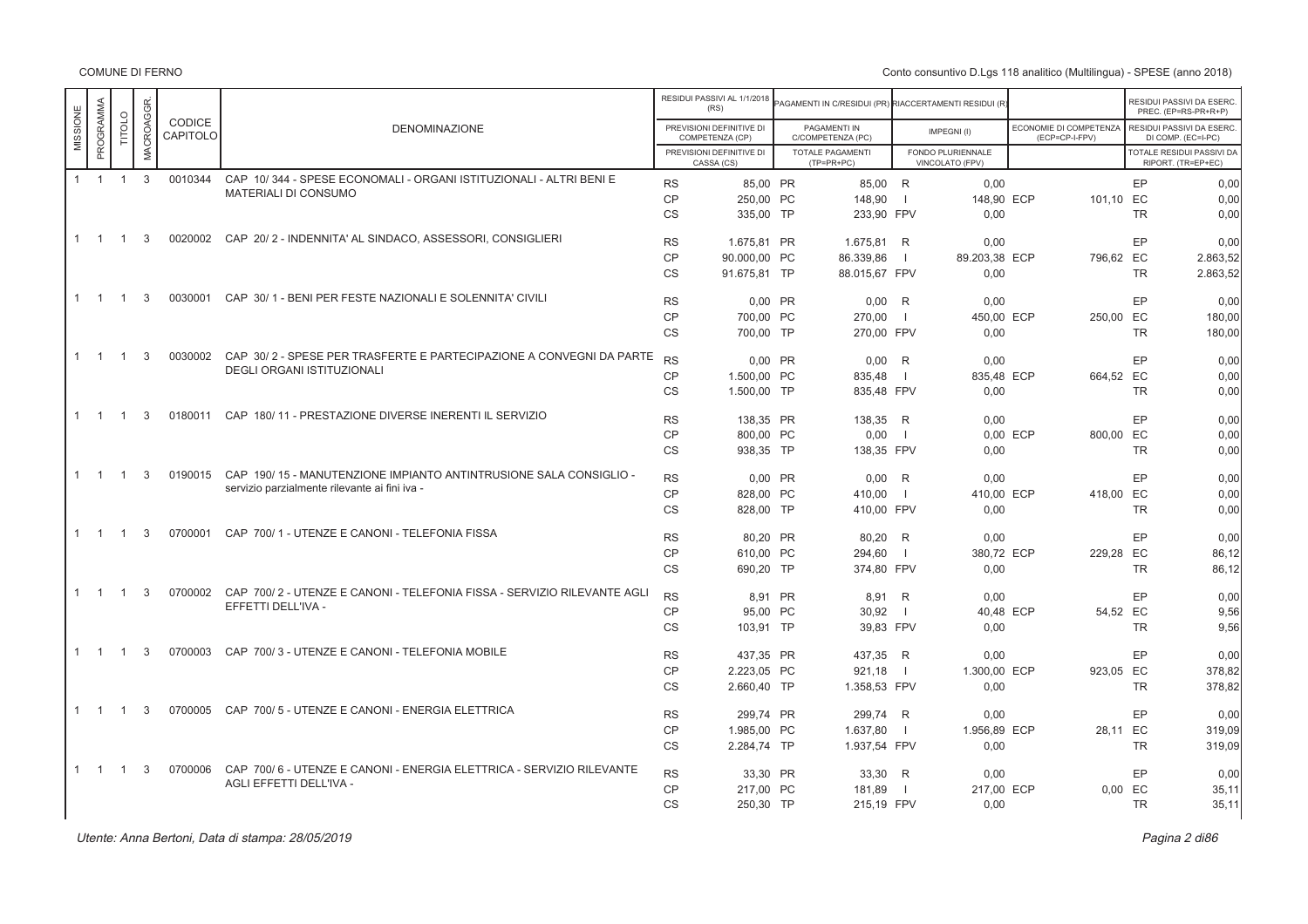|          |             |                |                |                           |                                                                      |           | RESIDUI PASSIVI AL 1/1/2018<br>(RS)         | PAGAMENTI IN C/RESIDUI (PR) RIACCERTAMENTI RESIDUI (R |                          |                                      |                                          |           | RESIDUI PASSIVI DA ESERC<br>PREC. (EP=RS-PR+R+P) |
|----------|-------------|----------------|----------------|---------------------------|----------------------------------------------------------------------|-----------|---------------------------------------------|-------------------------------------------------------|--------------------------|--------------------------------------|------------------------------------------|-----------|--------------------------------------------------|
| MISSIONE | PROGRAMMA   | TITOLO         | MACROAGGR.     | CODICE<br>CAPITOLO        | <b>DENOMINAZIONE</b>                                                 |           | PREVISIONI DEFINITIVE DI<br>COMPETENZA (CP) | PAGAMENTI IN<br>C/COMPETENZA (PC)                     |                          | IMPEGNI(I)                           | ECONOMIE DI COMPETENZA<br>(ECP=CP-I-FPV) |           | RESIDUI PASSIVI DA ESERC<br>DI COMP. (EC=I-PC)   |
|          |             |                |                |                           |                                                                      |           | PREVISIONI DEFINITIVE DI<br>CASSA (CS)      | <b>TOTALE PAGAMENTI</b><br>$(TP=PR+PC)$               |                          | FONDO PLURIENNALE<br>VINCOLATO (FPV) |                                          |           | TOTALE RESIDUI PASSIVI DA<br>RIPORT. (TR=EP+EC)  |
|          | $1 \quad 1$ | $\overline{1}$ | $\mathbf{3}$   | 0700009                   | CAP 700/9 - UTENZE E CANONI - GAS                                    | <b>RS</b> | 303,52 PR                                   | 303,52 R                                              |                          | 0,00                                 |                                          | EP        | 0.00                                             |
|          |             |                |                |                           |                                                                      | <b>CP</b> | 2.800,00 PC                                 | 1.808,68                                              |                          | 2.337,68 ECP                         | 462,32 EC                                |           | 529,00                                           |
|          |             |                |                |                           |                                                                      | CS        | 3.103,52 TP                                 | 2.112,20 FPV                                          |                          | 0,00                                 |                                          | <b>TR</b> | 529,00                                           |
|          | $1 \quad 1$ | $\overline{1}$ | 3              | 0700010                   | CAP 700/10 - UTENZE E CANONI - GAS - SERVIZIO RILEVANTE AGLI EFFETTI | <b>RS</b> | 33,72 PR                                    | 33,72 R                                               |                          | 0,00                                 |                                          | EP        | 0,00                                             |
|          |             |                |                |                           | DELL'IVA -                                                           | CP        | 360,00 PC                                   | 201,57                                                |                          | 260,35 ECP                           | 99,65 EC                                 |           | 58,78                                            |
|          |             |                |                |                           |                                                                      | <b>CS</b> | 393.72 TP                                   | 235.29 FPV                                            |                          | 0.00                                 |                                          | <b>TR</b> | 58,78                                            |
|          | $1 \quad 1$ | $\overline{1}$ | 3              | 0700011                   | CAP 140/61 - MANUTENZIONE IMPIANTO ASCENSORE                         | <b>RS</b> | 208.59 PR                                   | 208.59                                                | R                        | 0.00                                 |                                          | EP        | 0.00                                             |
|          |             |                |                |                           |                                                                      | <b>CP</b> | 1.936,00 PC                                 | 32,26                                                 | $\overline{\phantom{0}}$ | 567,51 ECP                           | 1.368,49 EC                              |           | 535,25                                           |
|          |             |                |                |                           |                                                                      | <b>CS</b> | 2.144,59 TP                                 | 240.85 FPV                                            |                          | 0.00                                 |                                          | <b>TR</b> | 535.25                                           |
|          | $1 \quad 1$ | $\overline{1}$ | 3              | 0700014                   | ACQUISTI VARI PER SALA CIVICA                                        | <b>RS</b> | 0,00 PR                                     | 0,00                                                  | R                        | 0,00                                 |                                          | EP        | 0.00                                             |
|          |             |                |                |                           |                                                                      | <b>CP</b> | 240,00 PC                                   | 237,90                                                | $\blacksquare$           | 237,90 ECP                           |                                          | 2,10 EC   | 0,00                                             |
|          |             |                |                |                           |                                                                      | <b>CS</b> | 240.00 TP                                   | 237,90 FPV                                            |                          | 0.00                                 |                                          | <b>TR</b> | 0.00                                             |
|          |             |                |                |                           | Totale MACROAGGREGATO 3 - Acquisto di beni e servizi                 | <b>RS</b> | 3.304,49 PR                                 | 3.304,49 R                                            |                          | 0,00                                 |                                          | EP        | 0.00                                             |
|          |             |                |                |                           |                                                                      | CP        | 104.719,05 PC                               | 93.522,68                                             | $\overline{\phantom{0}}$ | 98.517,93 ECP                        | 6.201,12 EC                              |           | 4.995,25                                         |
|          |             |                |                |                           |                                                                      | <b>CS</b> | 108.023,54 TP                               | 96.827,17 FPV                                         |                          | 0,00                                 |                                          | <b>TR</b> | 4.995,25                                         |
|          |             |                |                | <b>MACROAGGREGATO 4:</b>  | Trasferimenti correnti                                               |           |                                             |                                                       |                          |                                      |                                          |           |                                                  |
|          | $1 \t1 \t1$ |                | $\overline{4}$ | 0020330                   | CAP 20/330 - CONTRIBUTI ASSOCIATIVI (UPEL - CUV - ANCAI)             | <b>RS</b> | 0,00 PR                                     | 0,00                                                  | R                        | 0.00                                 |                                          | EP        | 0.00                                             |
|          |             |                |                |                           |                                                                      | <b>CP</b> | 8.300,00 PC                                 | 8.071,39                                              | $\blacksquare$           | 8.071,39 ECP                         | 228,61 EC                                |           | 0,00                                             |
|          |             |                |                |                           |                                                                      | CS        | 8.300.00 TP                                 | 8.071,39 FPV                                          |                          | 0.00                                 |                                          | <b>TR</b> | 0.00                                             |
|          | $1 \quad 1$ | $\overline{1}$ | $\overline{4}$ | 0020332                   | CAP 20/332 - CONTRIBUTI ECONOMICI VARI                               | <b>RS</b> | 0,00 PR                                     | $0.00$ R                                              |                          | 0,00                                 |                                          | EP        | 0,00                                             |
|          |             |                |                |                           |                                                                      | <b>CP</b> | 100,00 PC                                   | 100,00                                                | $\blacksquare$           | 100,00 ECP                           |                                          | 0,00 EC   | 0,00                                             |
|          |             |                |                |                           |                                                                      | CS        | 100,00 TP                                   | 100,00 FPV                                            |                          | 0.00                                 |                                          | <b>TR</b> | 0,00                                             |
|          | $1 \quad 1$ | $\overline{1}$ | $\overline{4}$ | 0020368                   | CAP 20/329 - CONTRIBUTI ASSOCIATIVI ANCI-CONORD                      | <b>RS</b> | 0,00 PR                                     | 0,00                                                  | R                        | 0,00                                 |                                          | EP        | 0,00                                             |
|          |             |                |                |                           |                                                                      | CP        | 2.365,00 PC                                 | 2.363,88                                              | $\blacksquare$           | 2.363,88 ECP                         |                                          | 1,12 EC   | 0.00                                             |
|          |             |                |                |                           |                                                                      | CS        | 2.365,00 TP                                 | 2.363,88 FPV                                          |                          | 0,00                                 |                                          | <b>TR</b> | 0,00                                             |
|          |             |                |                |                           | Totale MACROAGGREGATO 4 - Trasferimenti correnti                     | <b>RS</b> | 0,00 PR                                     | $0,00$ R                                              |                          | 0,00                                 |                                          | EP        | 0,00                                             |
|          |             |                |                |                           |                                                                      | <b>CP</b> | 10.765.00 PC                                | 10.535,27                                             | $\Box$                   | 10.535,27 ECP                        | 229,73 EC                                |           | 0.00                                             |
|          |             |                |                |                           |                                                                      | <b>CS</b> | 10.765,00 TP                                | 10.535,27 FPV                                         |                          | 0,00                                 |                                          | <b>TR</b> | 0,00                                             |
|          |             |                |                | <b>MACROAGGREGATO 10:</b> | Altre spese correnti                                                 |           |                                             |                                                       |                          |                                      |                                          |           |                                                  |
|          |             |                |                | 1 1 1 10 0060001          | CAP 60/1 - ASSICURAZIONE R.C. ED INFORTUNI AMMINISTRATORI            | <b>RS</b> | 0,00 PR                                     | 0,00                                                  | R                        | 0,00                                 |                                          | EP        | 0,00                                             |
|          |             |                |                |                           |                                                                      | <b>CP</b> | 410.00 PC                                   | 390,00                                                | $\overline{1}$           | 390,00 ECP                           | 20,00 EC                                 |           | 0,00                                             |
|          |             |                |                |                           |                                                                      | <b>CS</b> | 390,00 TP                                   | 390,00 FPV                                            |                          | 0,00                                 |                                          | <b>TR</b> | 0.00                                             |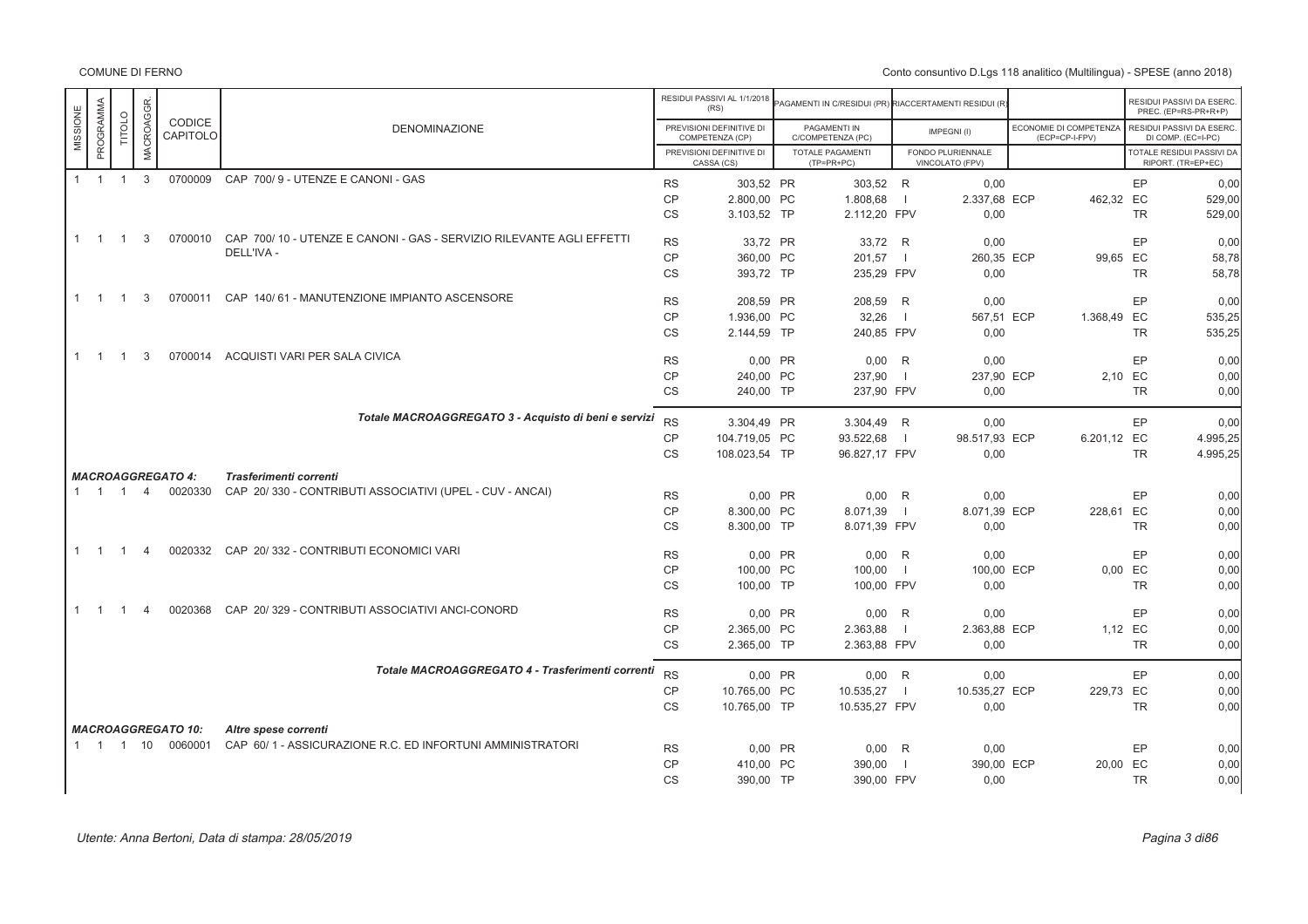|              |                  |                |           |                                     |                                                                                                                   |                 | RESIDUI PASSIVI AL 1/1/2018<br>(RS)         | PAGAMENTI IN C/RESIDUI (PR) RIACCERTAMENTI RESIDUI (R |                |                                      |          |                                          |                      | RESIDUI PASSIVI DA ESERC<br>PREC. (EP=RS-PR+R+P) |
|--------------|------------------|----------------|-----------|-------------------------------------|-------------------------------------------------------------------------------------------------------------------|-----------------|---------------------------------------------|-------------------------------------------------------|----------------|--------------------------------------|----------|------------------------------------------|----------------------|--------------------------------------------------|
| MISSIONE     | PROGRAMMA        | TITOLO         | MACROAGGR | CODICE<br>CAPITOLO                  | <b>DENOMINAZIONE</b>                                                                                              |                 | PREVISIONI DEFINITIVE DI<br>COMPETENZA (CP) | PAGAMENTI IN<br>C/COMPETENZA (PC)                     |                | IMPEGNI(I)                           |          | ECONOMIE DI COMPETENZA<br>(ECP=CP-I-FPV) |                      | RESIDUI PASSIVI DA ESERC<br>DI COMP. (EC=I-PC)   |
|              |                  |                |           |                                     |                                                                                                                   |                 | PREVISIONI DEFINITIVE DI<br>CASSA (CS)      | <b>TOTALE PAGAMENTI</b><br>$(TP=PR+PC)$               |                | FONDO PLURIENNALE<br>VINCOLATO (FPV) |          |                                          |                      | TOTALE RESIDUI PASSIVI DA<br>RIPORT. (TR=EP+EC)  |
|              |                  |                |           |                                     | Totale MACROAGGREGATO 10 - Altre spese correnti                                                                   | <b>RS</b>       | 0.00 PR                                     | $0,00$ R                                              |                | 0,00                                 |          |                                          | EP                   | 0,00                                             |
|              |                  |                |           |                                     |                                                                                                                   | CP              | 410,00 PC                                   | 390,00                                                | $\overline{1}$ | 390,00 ECP                           |          | 20,00 EC                                 |                      | 0,00                                             |
|              |                  |                |           |                                     |                                                                                                                   | <b>CS</b>       | 390,00 TP                                   | 390.00 FPV                                            |                | 0.00                                 |          |                                          | <b>TR</b>            | 0,00                                             |
|              |                  |                |           |                                     | Totale TITOLO 1 - Spese correnti                                                                                  | <b>RS</b>       | 3.446.93 PR                                 | 3.446.93 R                                            |                | 0.00                                 |          |                                          | EP                   | 0,00                                             |
|              |                  |                |           |                                     |                                                                                                                   | CP<br><b>CS</b> | 135.254,05 PC<br>138.674,98 TP              | 123.217,47<br>126.664,40 FPV                          | $\blacksquare$ | 128.456,12 ECP<br>0,00               |          | 6.797,93 EC                              | <b>TR</b>            | 5.238,65<br>5.238,65                             |
|              | <b>TITOLO 2:</b> |                |           |                                     | Spese in conto capitale                                                                                           |                 |                                             |                                                       |                |                                      |          |                                          |                      |                                                  |
|              |                  | 2              | 2         | <b>MACROAGGREGATO 2:</b><br>0050703 | Investimenti fissi lordi                                                                                          |                 |                                             |                                                       |                |                                      |          |                                          |                      |                                                  |
|              | $1 \quad 1$      |                |           |                                     | INCARICO DI PROGETTAZIONE CONDIZIONAMENTO EX SEDE CIVICA - Finanziato<br>con avanzo economico di parte corrente - | <b>RS</b>       | 0,00 PR                                     | 0,00                                                  | R<br>$\Box$    | 0,00                                 |          |                                          | EP                   | 0,00                                             |
|              |                  |                |           |                                     |                                                                                                                   | CP<br><b>CS</b> | 4.299,19 PC<br>4.299.19 TP                  | 0.00<br>0.00 FPV                                      |                | 3.200,82 ECP<br>3.200,81             |          | $-2.102,44$ EC                           | <b>TR</b>            | 3.200,82<br>3.200,82                             |
|              |                  |                |           |                                     |                                                                                                                   |                 |                                             |                                                       |                |                                      |          |                                          |                      |                                                  |
| $\mathbf{1}$ | $\overline{1}$   | 2              | 2         | 0050704                             | PROGETTAZIONE ESTERNA RIQUALIFICAZIONE IMMOBILE EX SEDE CIVICA -<br>Finanziato con avanzo di amministrazione -    | <b>RS</b>       | 0,00 PR                                     | $0,00$ R                                              |                | 0,00                                 |          |                                          | EP                   | 0,00                                             |
|              |                  |                |           |                                     |                                                                                                                   | CP<br><b>CS</b> | 9.950,75 PC<br>9.950,75 TP                  | 0.00<br>0,00 FPV                                      | $\mathbf{I}$   | 20.049,25                            | 0,00 ECP | -10.098,50 EC                            | TR                   | 0,00<br>0,00                                     |
|              |                  |                |           |                                     |                                                                                                                   |                 |                                             |                                                       |                |                                      |          |                                          |                      |                                                  |
| $\mathbf{1}$ | $\overline{1}$   | 2              | 2         | 0050705                             | ACQUISTO ATTREZZATURE PER SALA CONSIGLIO - Finanziato con avanzo di<br>amministrazione -                          | <b>RS</b>       | 0,00 PR                                     | 0,00                                                  | R              | 0,00                                 |          |                                          | EP                   | 0,00                                             |
|              |                  |                |           |                                     |                                                                                                                   | CP<br><b>CS</b> | 1.586,00 PC<br>1.586,00 TP                  | 0,00<br>0,00 FPV                                      | $\Box$         | 1.586,00 ECP<br>0,00                 |          |                                          | 0,00 EC<br><b>TR</b> | 1.586,00<br>1.586,00                             |
|              |                  |                |           |                                     | Totale MACROAGGREGATO 2 - Investimenti fissi lordi                                                                | RS              | 0.00 PR                                     | 0.00 R                                                |                | 0,00                                 |          |                                          | EP                   | 0,00                                             |
|              |                  |                |           |                                     |                                                                                                                   | <b>CP</b>       | 15.835,94 PC                                | 0,00                                                  | $\mathbf{I}$   | 4.786,82 ECP                         |          | $-12.200,94$                             | EC                   | 4.786,82                                         |
|              |                  |                |           |                                     |                                                                                                                   | <b>CS</b>       | 15.835,94 TP                                | 0,00 FPV                                              |                | 23.250,06                            |          |                                          | <b>TR</b>            | 4.786,82                                         |
|              |                  |                |           | <b>MACROAGGREGATO 5:</b>            | Altre spese in conto capitale                                                                                     |                 |                                             |                                                       |                |                                      |          |                                          |                      |                                                  |
|              | $\overline{1}$   | $\overline{2}$ | 5         | 0050705                             | FPV - PROGETTAZIONE ESTERNA RIQUALIFICAZIONE IMMOBILE EX SEDE CIVICA                                              | <b>RS</b>       | 0.00 PR                                     | $0,00$ R                                              |                | 0,00                                 |          |                                          | EP                   | 0,00                                             |
|              |                  |                |           |                                     | -Finanziato con avanzo di amministrazione -                                                                       | CP              | 20.049,25 PC                                | 0,00                                                  | $\overline{1}$ |                                      | 0,00 ECP | 20.049,25 EC                             |                      | 0,00                                             |
|              |                  |                |           |                                     |                                                                                                                   | <b>CS</b>       | $0.00$ TP                                   | 0.00 FPV                                              |                | 0,00                                 |          |                                          | <b>TR</b>            | 0,00                                             |
| $\mathbf{1}$ | $\overline{1}$   | 2              | 5         | 0050706                             | FPV - INCARICO DI PROGETTAZIONE CONDIZIONAMENTO EX SEDE CIVICA -                                                  | <b>RS</b>       | 0,00 PR                                     | 0.00                                                  | R              | 0,00                                 |          |                                          | EP                   | 0,00                                             |
|              |                  |                |           |                                     | Finanziato con avanzo economico di parte corrente -                                                               | CP              | 3.200,81 PC                                 | 0,00                                                  | $\overline{1}$ |                                      | 0,00 ECP | 3.200,81 EC                              |                      | 0,00                                             |
|              |                  |                |           |                                     |                                                                                                                   | CS              | $0,00$ TP                                   | 0,00 FPV                                              |                | 0,00                                 |          |                                          | TR                   | 0,00                                             |
|              |                  |                |           |                                     | Totale MACROAGGREGATO 5 - Altre spese in conto capitale                                                           | <b>RS</b>       | 0,00 PR                                     | $0,00$ R                                              |                | 0.00                                 |          |                                          | <b>EP</b>            | 0,00                                             |
|              |                  |                |           |                                     |                                                                                                                   | CP              | 23.250,06 PC                                | 0,00                                                  | $\overline{1}$ |                                      | 0,00 ECP | 23.250,06 EC                             |                      | 0,00                                             |
|              |                  |                |           |                                     |                                                                                                                   | <b>CS</b>       | $0.00$ TP                                   | 0,00 FPV                                              |                | 0.00                                 |          |                                          | <b>TR</b>            | 0,00                                             |
|              |                  |                |           |                                     | Totale TITOLO 2 - Spese in conto capitale                                                                         | <b>RS</b>       | 0,00 PR                                     | $0,00$ R                                              |                | 0,00                                 |          |                                          | EP                   | 0,00                                             |
|              |                  |                |           |                                     |                                                                                                                   | <b>CP</b>       | 39.086,00 PC                                | 0.00                                                  | $\mathbf{I}$   | 4.786,82 ECP                         |          | 11.049,12 EC                             |                      | 4.786,82                                         |
|              |                  |                |           |                                     |                                                                                                                   | <b>CS</b>       | 15.835,94 TP                                | 0.00 FPV                                              |                | 23.250,06                            |          |                                          | <b>TR</b>            | 4.786,82                                         |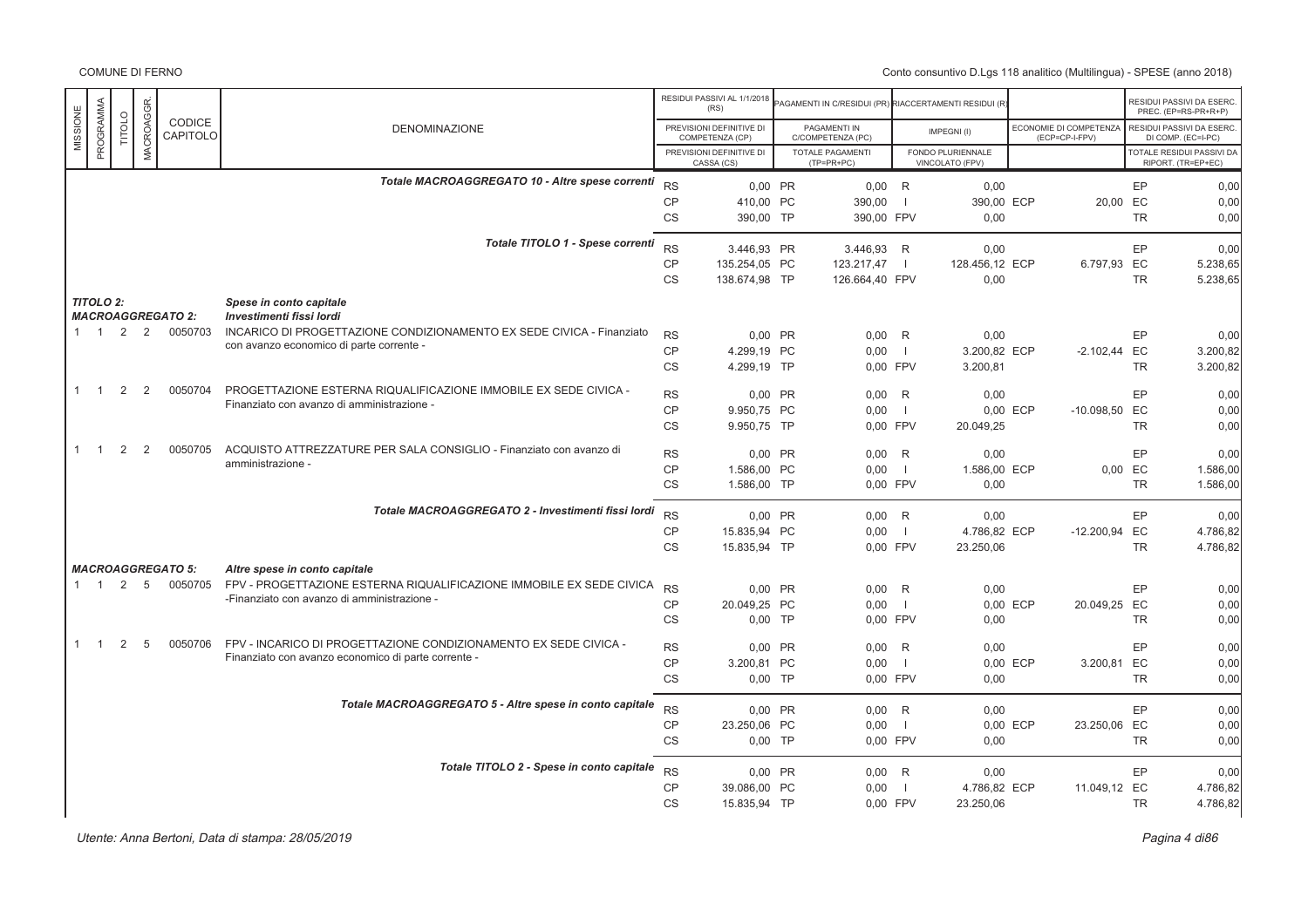|                                |                            |                     |                           |                                                                    |           | RESIDUI PASSIVI AL 1/1/2018<br>(RS)         | PAGAMENTI IN C/RESIDUI (PR) RIACCERTAMENTI RESIDUI (R |                |                                      |                                          |         | RESIDUI PASSIVI DA ESERC<br>PREC. (EP=RS-PR+R+P)       |
|--------------------------------|----------------------------|---------------------|---------------------------|--------------------------------------------------------------------|-----------|---------------------------------------------|-------------------------------------------------------|----------------|--------------------------------------|------------------------------------------|---------|--------------------------------------------------------|
| MISSIONE                       | PROGRAMMA<br><b>TITOLO</b> | <b>MACROAGGR</b>    | CODICE<br><b>CAPITOLO</b> | <b>DENOMINAZIONE</b>                                               |           | PREVISIONI DEFINITIVE DI<br>COMPETENZA (CP) | PAGAMENTI IN<br>C/COMPETENZA (PC)                     |                | IMPEGNI(I)                           | ECONOMIE DI COMPETENZA<br>(ECP=CP-I-FPV) |         | RESIDUI PASSIVI DA ESERC<br>DI COMP. (EC=I-PC)         |
|                                |                            |                     |                           |                                                                    |           | PREVISIONI DEFINITIVE DI<br>CASSA (CS)      | <b>TOTALE PAGAMENTI</b><br>$(TP=PR+PC)$               |                | FONDO PLURIENNALE<br>VINCOLATO (FPV) |                                          |         | <b>TOTALE RESIDUI PASSIVI DA</b><br>RIPORT. (TR=EP+EC) |
|                                |                            |                     |                           | Totale PROGRAMMA 1 - Organi istituzionali                          | <b>RS</b> | 3.446,93 PR                                 | 3.446,93 R                                            |                | 0,00                                 |                                          |         | EP<br>0,00                                             |
|                                |                            |                     |                           |                                                                    | CP        | 174.340,05 PC                               | 123.217,47                                            | $\blacksquare$ | 133.242,94 ECP                       | 17.847,05 EC                             |         | 10.025,47                                              |
|                                |                            |                     |                           |                                                                    | <b>CS</b> | 154.510,92 TP                               | 126.664,40 FPV                                        |                | 23.250,06                            |                                          |         | <b>TR</b><br>10.025,47                                 |
|                                |                            | <b>PROGRAMMA 2:</b> |                           | Segreteria generale                                                |           |                                             |                                                       |                |                                      |                                          |         |                                                        |
| <b>TITOLO 1:</b>               |                            |                     | <b>MACROAGGREGATO 1:</b>  | Spese correnti<br>Redditi da lavoro dipendente                     |           |                                             |                                                       |                |                                      |                                          |         |                                                        |
|                                |                            |                     |                           |                                                                    |           |                                             |                                                       |                |                                      |                                          |         |                                                        |
|                                | $1 \t2 \t1 \t1$            |                     | 0010004                   | CAP 10/4 - VOCI STIPENDIALI AL PERSONALE A TEMPO INDETERMINATO     | <b>RS</b> | 865,05 PR                                   | 865,05 R                                              |                | 0,00                                 |                                          |         | EP<br>0.00                                             |
|                                |                            |                     |                           |                                                                    | <b>CP</b> | 144.631.89 PC                               | 130.641,17                                            | $\blacksquare$ | 131.817.80 ECP                       | 10.492,14 EC                             |         | 1.176,63                                               |
|                                |                            |                     |                           |                                                                    | <b>CS</b> | 145.496,94 TP                               | 131.506,22 FPV                                        |                | 2.321,95                             |                                          |         | <b>TR</b><br>1.176,63                                  |
| 2<br>$\mathbf{1}$              | $\overline{1}$             | - 1                 | 0020004                   | CAP 20/4 - CONTRIBUTI OBBLIGATORI PER IL PERSONALE                 | <b>RS</b> | 1.463.58 PR                                 | 1.234,13 R                                            |                | $-229.45$                            |                                          |         | EP<br>0.00                                             |
|                                |                            |                     |                           |                                                                    | <b>CP</b> | 36.214,28 PC                                | 32.137,57                                             | $\blacksquare$ | 32.508,84 ECP                        | 3.152,82 EC                              |         | 371,27                                                 |
|                                |                            |                     |                           |                                                                    | <b>CS</b> | 37.448,41 TP                                | 33.371,70 FPV                                         |                | 552,62                               |                                          |         | <b>TR</b><br>371,27                                    |
| $\overline{2}$<br>$\mathbf{1}$ | $\overline{1}$             |                     | 0030060                   | CAP 30/60 - CONTRIBUTI PER INDENNITA' DI FINE RAPPORTO             | <b>RS</b> | 0.00 PR                                     | $0,00$ R                                              |                | 0,00                                 |                                          |         | EP<br>0,00                                             |
|                                |                            |                     |                           |                                                                    | CP        | 4.764,57 PC                                 | 4.282,15                                              | $\blacksquare$ | 4.282,15 ECP                         | 482,42 EC                                |         | 0.00                                                   |
|                                |                            |                     |                           |                                                                    | <b>CS</b> | 4.764,57 TP                                 | 4.282,15 FPV                                          |                | 0.00                                 |                                          |         | <b>TR</b><br>0,00                                      |
| $1 \quad 2$                    | $\overline{1}$             |                     |                           | 0060002 CAP 60/2 - QUOTA DIRITTI SEGRETERIA AL SEGRETARIO COMUNALE | <b>RS</b> | 5.284,45 PR                                 | 4.320,36                                              | R              | $-964,09$                            |                                          |         | EP<br>0.00                                             |
|                                |                            |                     |                           |                                                                    | CP        | 5.075.00 PC                                 | 498.30                                                | - 1            | 881.62 ECP                           | 4.193,38 EC                              |         | 383.32                                                 |
|                                |                            |                     |                           |                                                                    | CS        | 9.395,36 TP                                 | 4.818,66 FPV                                          |                | 0,00                                 |                                          |         | <b>TR</b><br>383,32                                    |
| 2<br>$\mathbf{1}$              | $\overline{1}$             | -1                  | 0060003                   | <b>ARRETRATI STIPENDI</b>                                          | <b>RS</b> | 0.00 PR                                     | $0.00$ R                                              |                | 0.00                                 |                                          |         | EP<br>0.00                                             |
|                                |                            |                     |                           |                                                                    |           |                                             |                                                       |                |                                      |                                          |         |                                                        |
|                                |                            |                     |                           |                                                                    | CP        | 1.977,60 PC                                 | 1.977,60                                              | $\Box$         | 1.977,60 ECP                         |                                          | 0,00 EC | 0,00<br><b>TR</b>                                      |
|                                |                            |                     |                           |                                                                    | <b>CS</b> | 1.977,60 TP                                 | 1.977,60 FPV                                          |                | 0,00                                 |                                          |         | 0,00                                                   |
|                                |                            |                     |                           | Totale MACROAGGREGATO 1 - Redditi da lavoro dipendente             | <b>RS</b> | 7.613,08 PR                                 | 6.419,54 R                                            |                | $-1.193,54$                          |                                          |         | EP<br>0.00                                             |
|                                |                            |                     |                           |                                                                    | CP        | 192.663,34 PC                               | 169.536,79                                            | $\blacksquare$ | 171.468,01 ECP                       | 18.320,76 EC                             |         | 1.931,22                                               |
|                                |                            |                     |                           |                                                                    | <b>CS</b> | 199.082.88 TP                               | 175.956,33 FPV                                        |                | 2.874,57                             |                                          |         | <b>TR</b><br>1.931,22                                  |
|                                |                            |                     | <b>MACROAGGREGATO 2:</b>  | Imposte e tasse a carico dell'ente                                 |           |                                             |                                                       |                |                                      |                                          |         |                                                        |
|                                | $1 \quad 2 \quad 1$        | 2                   | 0010349                   | CAP 10/349 - SPESE ECONOMALI - TASSE PROPRIETA' AUTOVEICOLI        | <b>RS</b> | 0,00 PR                                     | 0,00                                                  | R              | 0,00                                 |                                          |         | EP<br>0,00                                             |
|                                |                            |                     |                           |                                                                    | <b>CP</b> | 270,00 PC                                   | 268,80                                                | $\blacksquare$ | 268,80 ECP                           |                                          | 1.20 EC | 0,00                                                   |
|                                |                            |                     |                           |                                                                    | <b>CS</b> | 270,00 TP                                   | 268,80 FPV                                            |                |                                      |                                          |         | <b>TR</b>                                              |
|                                |                            |                     |                           |                                                                    |           |                                             |                                                       |                | 0,00                                 |                                          |         | 0,00                                                   |
| $1 \quad 2$                    | $\overline{1}$             | 2                   | 0020536                   | CAP 20/ 536 - IMPOSTA REGIONALE SULLE ATTIVITA' PRODUTTIVE         | <b>RS</b> | 508.41 PR                                   | 440.76 R                                              |                | $-67.65$                             |                                          |         | EP<br>0.00                                             |
|                                |                            |                     |                           |                                                                    | CP        | 8.865,73 PC                                 | 7.728,55                                              | - 1            | 7.861,14 ECP                         | 807,23 EC                                |         | 132,59                                                 |
|                                |                            |                     |                           |                                                                    | <b>CS</b> | 9.306,49 TP                                 | 8.169,31 FPV                                          |                | 197,36                               |                                          |         | 132,59<br><b>TR</b>                                    |
|                                |                            |                     |                           |                                                                    |           |                                             |                                                       |                |                                      |                                          |         |                                                        |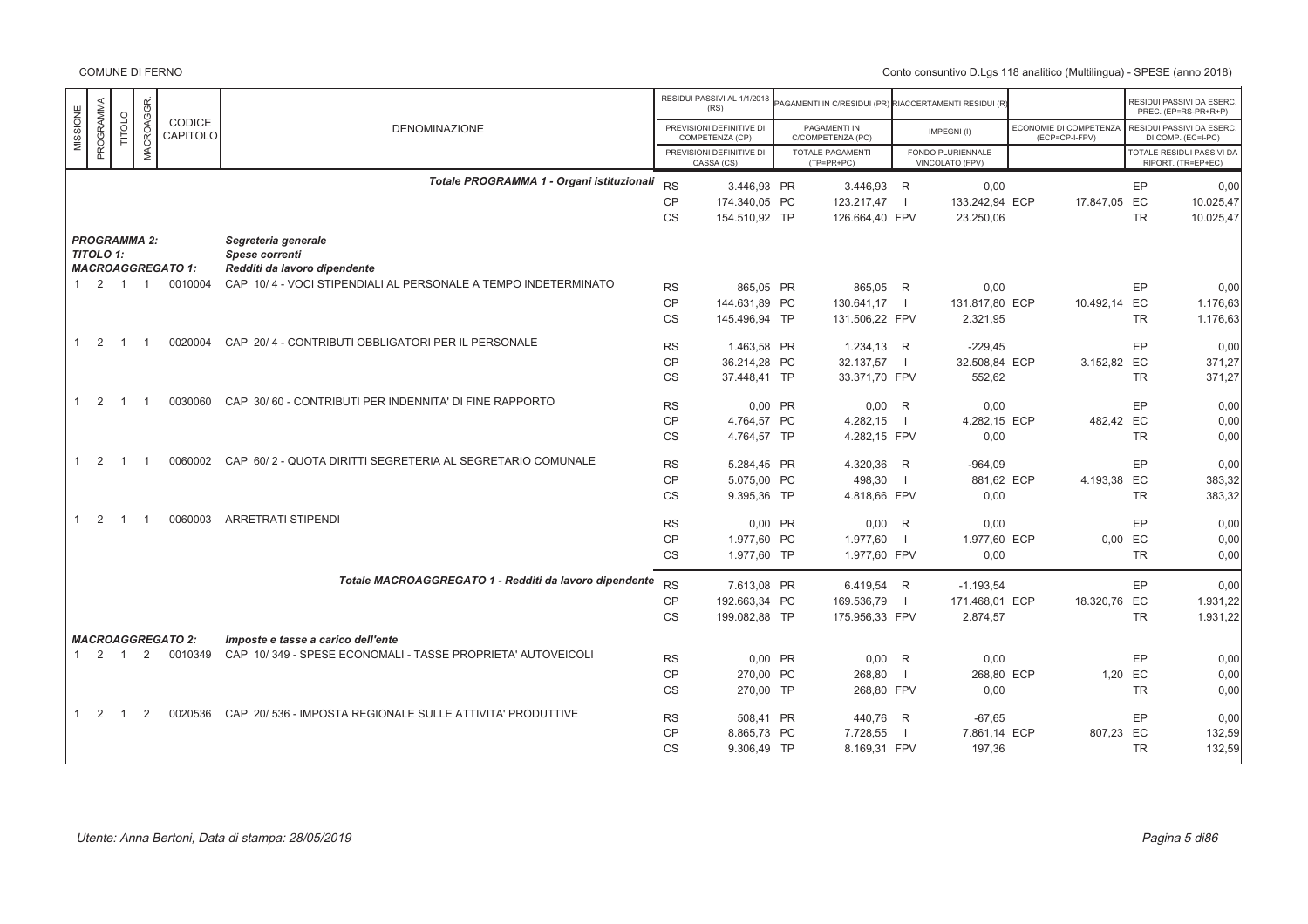|              |                   |                |           |                           |                                                                    |                        | RESIDUI PASSIVI AL 1/1/2018<br>(RS)         | AGAMENTI IN C/RESIDUI (PR) RIACCERTAMENTI RESIDUI (R) |                     |                                      |                                          |           | RESIDUI PASSIVI DA ESERC.<br>PREC. (EP=RS-PR+R+P) |
|--------------|-------------------|----------------|-----------|---------------------------|--------------------------------------------------------------------|------------------------|---------------------------------------------|-------------------------------------------------------|---------------------|--------------------------------------|------------------------------------------|-----------|---------------------------------------------------|
| MISSIONE     | PROGRAMMA         | <b>TITOLO</b>  | MACROAGGR | <b>CODICE</b><br>CAPITOLO | <b>DENOMINAZIONE</b>                                               |                        | PREVISIONI DEFINITIVE DI<br>COMPETENZA (CP) | PAGAMENTI IN<br>C/COMPETENZA (PC)                     |                     | IMPEGNI(I)                           | ECONOMIE DI COMPETENZA<br>(ECP=CP-I-FPV) |           | RESIDUI PASSIVI DA ESERC.<br>DI COMP. (EC=I-PC)   |
|              |                   |                |           |                           |                                                                    |                        | PREVISIONI DEFINITIVE DI<br>CASSA (CS)      | <b>TOTALE PAGAMENTI</b><br>$(TP=PR+PC)$               |                     | FONDO PLURIENNALE<br>VINCOLATO (FPV) |                                          |           | TOTALE RESIDUI PASSIVI DA<br>RIPORT. (TR=EP+EC)   |
|              |                   |                |           |                           | Totale MACROAGGREGATO 2 - Imposte e tasse a carico dell'ente       | <b>RS</b>              | 508,41 PR                                   | 440,76 R                                              |                     | $-67.65$                             |                                          | EP        | 0.00                                              |
|              |                   |                |           |                           |                                                                    | <b>CP</b>              | 9.135,73 PC                                 | 7.997,35                                              |                     | 8.129,94 ECP                         | 808,43 EC                                |           | 132,59                                            |
|              |                   |                |           |                           |                                                                    | <b>CS</b>              | 9.576,49 TP                                 | 8.438,11 FPV                                          |                     | 197,36                               |                                          | <b>TR</b> | 132,59                                            |
|              |                   |                |           | <b>MACROAGGREGATO 3:</b>  | Acquisto di beni e servizi                                         |                        |                                             |                                                       |                     |                                      |                                          |           |                                                   |
|              | $1\quad 2\quad 1$ |                | 3         | 0010010                   | ABBONAMENTI A GIORNALI E RIVISTE                                   | <b>RS</b>              | $0.00$ PR                                   | $0.00$ R                                              |                     |                                      |                                          | EP        | 0.00                                              |
|              |                   |                |           |                           |                                                                    | <b>CP</b>              | 400.00 PC                                   | 374,00                                                |                     | 0,00<br>374,00 ECP                   | 26,00 EC                                 |           | 0,00                                              |
|              |                   |                |           |                           |                                                                    | CS                     | 400.00 TP                                   | 374,00 FPV                                            |                     | 0,00                                 |                                          | <b>TR</b> | 0,00                                              |
|              |                   |                |           |                           |                                                                    |                        |                                             |                                                       |                     |                                      |                                          |           |                                                   |
|              | $\overline{2}$    | $\overline{1}$ | 3         | 0010011                   | CAP 10/11 - CORSI DI AGGIORNAMENTO                                 | <b>RS</b>              | 0,00 PR                                     | $0.00$ R                                              |                     | 0,00                                 |                                          | EP        | 0,00                                              |
|              |                   |                |           |                           |                                                                    | <b>CP</b>              | 150,00 PC                                   | 75,00                                                 | $\perp$             | 75,00 ECP                            | 75,00 EC                                 |           | 0,00                                              |
|              |                   |                |           |                           |                                                                    | CS                     | 150.00 TP                                   | 75.00 FPV                                             |                     | 0,00                                 |                                          | <b>TR</b> | 0,00                                              |
| $\mathbf{1}$ | 2                 | $\overline{1}$ | 3         | 0010348                   | CAP 10/348 - SPESE ECONOMALI - SERVIZIO SEGRETERIA - CANCELLERIA E |                        |                                             |                                                       |                     |                                      |                                          |           |                                                   |
|              |                   |                |           |                           | <b>STAMPATI</b>                                                    | <b>RS</b><br><b>CP</b> | 0,00 PR<br>100,00 PC                        | 0.00<br>47,05                                         | R<br>$\overline{1}$ | 0,00<br>47,05 ECP                    | 52,95 EC                                 | EP        | 0,00<br>0,00                                      |
|              |                   |                |           |                           |                                                                    | CS                     | 100,00 TP                                   | 47,05 FPV                                             |                     | 0,00                                 |                                          | <b>TR</b> | 0,00                                              |
|              |                   |                |           |                           |                                                                    |                        |                                             |                                                       |                     |                                      |                                          |           |                                                   |
|              | $1 \quad 2$       | $\overline{1}$ | 3         | 0020027                   | CAP 20/27 - ASSISTENZA HARDWARE, SOFTWARE, MACCHINE ELETTRONICHE,  | <b>RS</b>              | 0.00 PR                                     | $0.00$ R                                              |                     | 0.00                                 |                                          | EP        | 0.00                                              |
|              |                   |                |           |                           | MECCANICHE E RETE CABLATA                                          | <b>CP</b>              | 460.00 PC                                   | 335,50                                                | $\Box$              | 402.60 ECP                           | 57.40 EC                                 |           | 67.10                                             |
|              |                   |                |           |                           |                                                                    | <b>CS</b>              | 460,00 TP                                   | 335,50 FPV                                            |                     | 0,00                                 |                                          | <b>TR</b> | 67,10                                             |
| 1            | 2                 | $\overline{1}$ | 3         | 0040109                   | CAP 40/109 - CARBURANTE AUTOMEZZI                                  | <b>RS</b>              | 0,00 PR                                     | $0,00$ R                                              |                     | 0,00                                 |                                          | EP        | 0,00                                              |
|              |                   |                |           |                           |                                                                    | <b>CP</b>              | 280,00 PC                                   | 280,00                                                |                     | 280,00 ECP                           |                                          | $0,00$ EC | 0,00                                              |
|              |                   |                |           |                           |                                                                    | <b>CS</b>              | 280,00 TP                                   | 280,00 FPV                                            |                     | 0,00                                 |                                          | <b>TR</b> | 0,00                                              |
|              |                   |                | 3         | 0040167                   |                                                                    |                        |                                             |                                                       |                     |                                      |                                          |           |                                                   |
| $\mathbf{1}$ | 2                 | $\overline{1}$ |           |                           | CAP 40/167 - ACQUISTI VARI INERENTI IL SERVIZIO                    | <b>RS</b>              | 0.00 PR                                     | 0.00                                                  | R                   | 0,00                                 |                                          | EP        | 0,00                                              |
|              |                   |                |           |                           |                                                                    | <b>CP</b>              | 1.015,00 PC                                 | 0,00                                                  | $\blacksquare$      | 1.014,14 ECP                         |                                          | 0,86 EC   | 1.014, 14                                         |
|              |                   |                |           |                           |                                                                    | CS                     | 1.015,00 TP                                 | 0,00 FPV                                              |                     | 0,00                                 |                                          | TR        | 1.014, 14                                         |
| $\mathbf{1}$ | 2                 | $\overline{1}$ | 3         | 0060009                   | CAP 60/9 - SPEDIZIONE CORRISPONDENZA CON AFFRANCATRICE             | <b>RS</b>              | 0,00 PR                                     | 0.00                                                  | R                   | 0.00                                 |                                          | EP        | 0,00                                              |
|              |                   |                |           |                           |                                                                    | <b>CP</b>              | 15.000,00 PC                                | 6.689,99                                              |                     | 6.689,99 ECP                         | 8.310,01 EC                              |           | 0,00                                              |
|              |                   |                |           |                           |                                                                    | CS                     | 15.000,00 TP                                | 6.689,99 FPV                                          |                     | 0,00                                 |                                          | <b>TR</b> | 0,00                                              |
| $\mathbf{1}$ | 2                 | -1             | 3         | 0075004                   | CAP 75/4 - RIPARAZIONE ATTREZZATURE VARIE ED AUTOMEZZI             | <b>RS</b>              | 221,30 PR                                   | $0.00$ R                                              |                     | 0,00                                 |                                          | EP        | 221,30                                            |
|              |                   |                |           |                           |                                                                    | CP                     | 500.00 PC                                   | 0.00                                                  | $\blacksquare$      | 374,54 ECP                           | 125.46 EC                                |           | 374.54                                            |
|              |                   |                |           |                           |                                                                    | <b>CS</b>              | 721,30 TP                                   | 0.00 FPV                                              |                     | 0,00                                 |                                          | <b>TR</b> | 595,84                                            |
|              |                   |                |           |                           |                                                                    |                        |                                             |                                                       |                     |                                      |                                          |           |                                                   |
|              | $1\quad 2$        | $\overline{1}$ | 3         |                           | 0090003 CAP 90/3 - PRESTAZIONI DIVERSE INERENTI IL SERVIZIO        | <b>RS</b>              | 23,38 PR                                    | 23,38 R                                               |                     | 0,00                                 |                                          | EP        | 0,00                                              |
|              |                   |                |           |                           |                                                                    | <b>CP</b>              | 160,00 PC                                   | 106,25                                                |                     | 124,77 ECP                           | 35,23 EC                                 |           | 18,52                                             |
|              |                   |                |           |                           |                                                                    | CS                     | 183,38 TP                                   | 129,63 FPV                                            |                     | 0,00                                 |                                          | <b>TR</b> | 18,52                                             |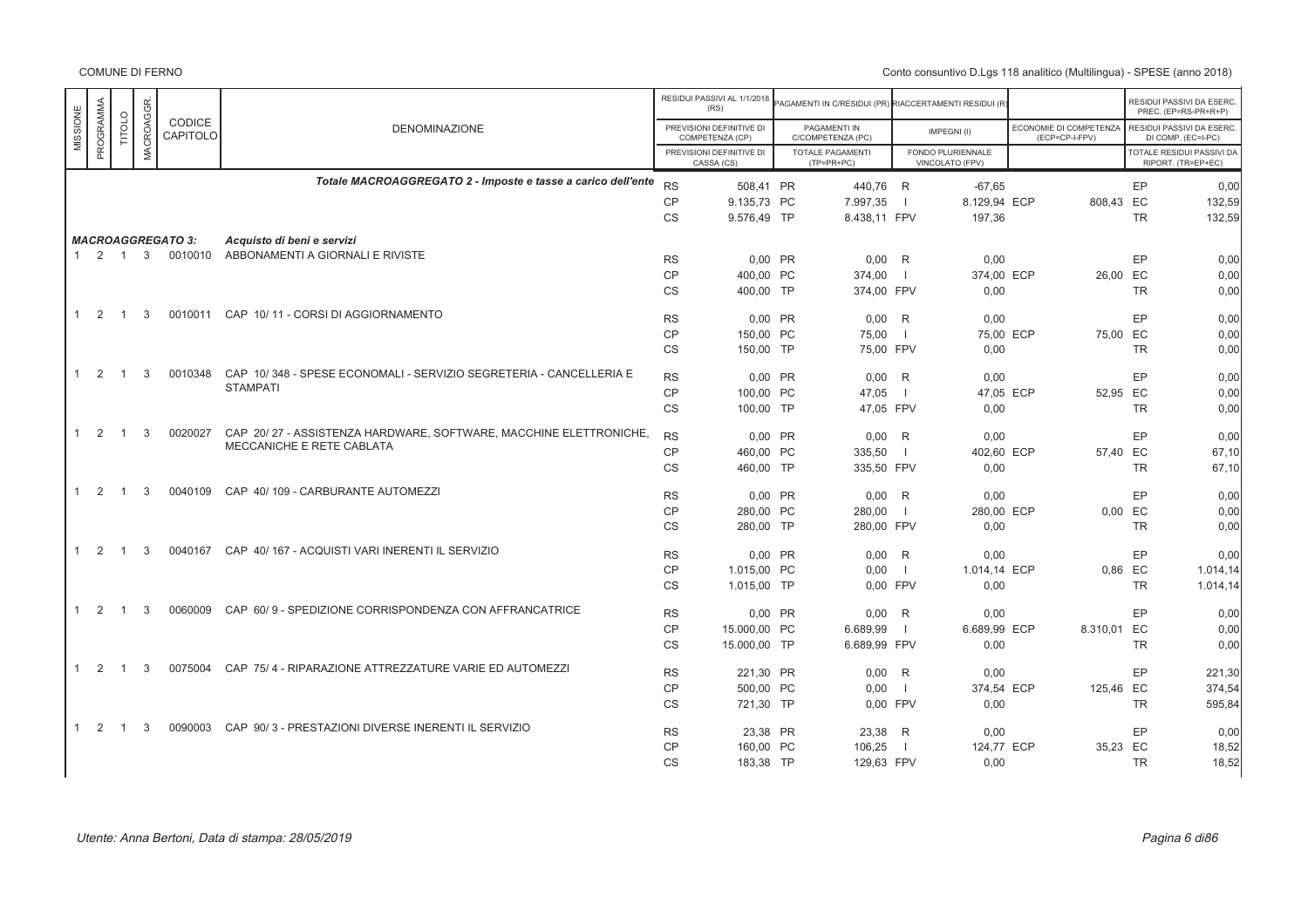COMUNE DI FERNO

|                                |                     |              |                           |                                                                     |           | RESIDUI PASSIVI AL 1/1/2018<br>(RS)         | AGAMENTI IN C/RESIDUI (PR) RIACCERTAMENTI RESIDUI (R' |                |                                      |                                          |           | RESIDUI PASSIVI DA ESERC<br>PREC. (EP=RS-PR+R+P) |
|--------------------------------|---------------------|--------------|---------------------------|---------------------------------------------------------------------|-----------|---------------------------------------------|-------------------------------------------------------|----------------|--------------------------------------|------------------------------------------|-----------|--------------------------------------------------|
| PROGRAMMA<br>MISSIONE          | TITOLO              | MACROAGGR.   | CODICE<br>CAPITOLO        | <b>DENOMINAZIONE</b>                                                |           | PREVISIONI DEFINITIVE DI<br>COMPETENZA (CP) | PAGAMENTI IN<br>C/COMPETENZA (PC)                     |                | IMPEGNI(I)                           | ECONOMIE DI COMPETENZA<br>(ECP=CP-I-FPV) |           | RESIDUI PASSIVI DA ESERC.<br>DI COMP. (EC=I-PC)  |
|                                |                     |              |                           |                                                                     |           | PREVISIONI DEFINITIVE DI<br>CASSA (CS)      | <b>TOTALE PAGAMENTI</b><br>$(TP=PR+PC)$               |                | FONDO PLURIENNALE<br>VINCOLATO (FPV) |                                          |           | TOTALE RESIDUI PASSIVI DA<br>RIPORT. (TR=EP+EC)  |
| $\mathbf{1}$                   | $2 \quad 1$         | $\mathbf{3}$ | 0400001                   | CAP 400/1 - ACQUISTI CENTRALIZZATI - ACQUISTO DI TONER PER SERVIZIO | <b>RS</b> | 0.00 PR                                     | $0,00$ R                                              |                | 0,00                                 |                                          | EP        | 0,00                                             |
|                                |                     |              |                           | SEGRETERIA E AAGG                                                   | <b>CP</b> | 205.00 PC                                   | 192.76                                                | $\blacksquare$ | 192.76 ECP                           | 12.24 EC                                 |           | 0.00                                             |
|                                |                     |              |                           |                                                                     | <b>CS</b> | 205,00 TP                                   | 192,76 FPV                                            |                | 0,00                                 |                                          | <b>TR</b> | 0,00                                             |
| $1\quad 2$                     | $\overline{1}$      | 3            | 0700001                   | CAP 700/1 - UTENZE E CANONI - TELEFONIA FISSA                       | <b>RS</b> | 33,56 PR                                    | 33,56 R                                               |                | 0,00                                 |                                          | EP        | 0,00                                             |
|                                |                     |              |                           |                                                                     | <b>CP</b> | 390,00 PC                                   | 390,00                                                | $\blacksquare$ | 390,00 ECP                           |                                          | 0,00 EC   | 0,00                                             |
|                                |                     |              |                           |                                                                     | <b>CS</b> | 423,56 TP                                   | 423,56 FPV                                            |                | 0,00                                 |                                          | <b>TR</b> | 0,00                                             |
| $\overline{2}$<br>$\mathbf{1}$ | $\overline{1}$      | 3            | 0700003                   | CANONE PER NOLEGGIO AFFRANCATRICE                                   | <b>RS</b> | 0.00 PR                                     | $0.00$ R                                              |                | 0,00                                 |                                          | EP        | 0,00                                             |
|                                |                     |              |                           |                                                                     | CP        | 220.00 PC                                   | 145.79                                                | $\blacksquare$ | 145,79 ECP                           | 74,21 EC                                 |           | 0,00                                             |
|                                |                     |              |                           |                                                                     |           |                                             |                                                       |                |                                      |                                          |           |                                                  |
|                                |                     |              |                           |                                                                     | <b>CS</b> | 220,00 TP                                   | 145,79 FPV                                            |                | 0,00                                 |                                          | <b>TR</b> | 0,00                                             |
| 2<br>1                         | $\overline{1}$      | 3            | 0700004                   | RIMBORSO SPESE DI VIAGGIO AL SEGRETARIO COMUNALE                    | <b>RS</b> | 0,00 PR                                     | $0,00$ R                                              |                | 0,00                                 |                                          | EP        | 0,00                                             |
|                                |                     |              |                           |                                                                     | <b>CP</b> | 1.500,00 PC                                 | 1.166,78                                              |                | 1.166,78 ECP                         | 333,22 EC                                |           | 0,00                                             |
|                                |                     |              |                           |                                                                     | <b>CS</b> | 1.500,00 TP                                 | 1.166,78 FPV                                          |                | 0,00                                 |                                          | <b>TR</b> | 0,00                                             |
| 2<br>$\mathbf{1}$              | $\overline{1}$      | 3            | 0700005                   | ABBONAMENTO ANNUALE A RIVISTE, QUOTIDIANI E PUBBLICAZIONI ON LINE   | <b>RS</b> | 0,00 PR                                     | $0,00$ R                                              |                | 0,00                                 |                                          | EP        | 0,00                                             |
|                                |                     |              |                           |                                                                     | <b>CP</b> | 520,00 PC                                   | 317,20                                                | $\blacksquare$ | 317,20 ECP                           | 202,80 EC                                |           | 0,00                                             |
|                                |                     |              |                           |                                                                     | <b>CS</b> | 520.00 TP                                   | 317.20 FPV                                            |                | 0.00                                 |                                          | <b>TR</b> | 0.00                                             |
|                                |                     |              |                           | Totale MACROAGGREGATO 3 - Acquisto di beni e servizi                |           |                                             |                                                       |                |                                      |                                          |           |                                                  |
|                                |                     |              |                           |                                                                     | <b>RS</b> | 278.24 PR                                   | 56.94 R                                               |                | 0.00                                 |                                          | EP        | 221,30                                           |
|                                |                     |              |                           |                                                                     | CP        | 20.900,00 PC                                | 10.120,32                                             | $\blacksquare$ | 11.594,62 ECP                        | 9.305,38 EC                              |           | 1.474,30                                         |
|                                |                     |              |                           |                                                                     | <b>CS</b> | 21.178,24 TP                                | 10.177,26 FPV                                         |                | 0,00                                 |                                          | <b>TR</b> | 1.695,60                                         |
|                                |                     |              | <b>MACROAGGREGATO 9:</b>  | Rimborsi e poste correttive delle entrate                           |           |                                             |                                                       |                |                                      |                                          |           |                                                  |
|                                | $1 \quad 2 \quad 1$ | 9            | 0090055                   | CAP 90/55 - CONVENZIONE CON LONATE POZZOLO PER SERVIZI DI           | <b>RS</b> | 22.038,61 PR                                | 19.353,16 R                                           |                | $-2.685,45$                          |                                          | EP        | 0,00                                             |
|                                |                     |              |                           | <b>SEGRETERIA</b>                                                   | CP        | 0,00 PC                                     | 0,00                                                  | $\Box$         |                                      | 0,00 ECP                                 | 0,00 EC   | 0.00                                             |
|                                |                     |              |                           |                                                                     | <b>CS</b> | 19.353,16 TP                                | 19.353,16 FPV                                         |                | 0,00                                 |                                          | <b>TR</b> | 0,00                                             |
|                                |                     |              |                           | Totale MACROAGGREGATO 9 - Rimborsi e poste correttive delle entrate |           |                                             |                                                       |                |                                      |                                          |           |                                                  |
|                                |                     |              |                           |                                                                     | <b>RS</b> | 22.038,61 PR                                | 19.353,16 R                                           |                | $-2.685,45$                          |                                          | EP        | 0,00                                             |
|                                |                     |              |                           |                                                                     | <b>CP</b> | 0,00 PC                                     | 0,00                                                  | $\blacksquare$ |                                      | 0,00 ECP                                 | 0,00 EC   | 0,00                                             |
|                                |                     |              |                           |                                                                     | <b>CS</b> | 19.353,16 TP                                | 19.353,16 FPV                                         |                | 0,00                                 |                                          | <b>TR</b> | 0,00                                             |
|                                |                     |              | <b>MACROAGGREGATO 10:</b> | Altre spese correnti                                                |           |                                             |                                                       |                |                                      |                                          |           |                                                  |
|                                |                     |              | 1 2 1 10 0030702          | FPV - CAP 20/ 536 - IMPOSTA REGIONALE SULLE ATTIVITA' PRODUTTIVE    | <b>RS</b> | 0,00 PR                                     | 0.00 R                                                |                | 0.00                                 |                                          | EP        | 0,00                                             |
|                                |                     |              |                           |                                                                     | <b>CP</b> | 197,36 PC                                   | 0,00                                                  | $\Box$         |                                      | 0,00 ECP<br>197,36 EC                    |           | 0,00                                             |
|                                |                     |              |                           |                                                                     | <b>CS</b> | $0.00$ TP                                   | 0.00 FPV                                              |                | 0.00                                 |                                          | <b>TR</b> | 0,00                                             |
| 2<br>1                         | $\overline{1}$      | 10           | 0040225                   | CAP 40/225 - RISARCIMENTO SPESE PER DANNI A SEGUITO SINISTRI        | <b>RS</b> | 0,00 PR                                     | $0,00$ R                                              |                | 0,00                                 |                                          | EP        | 0,00                                             |
|                                |                     |              |                           |                                                                     |           |                                             |                                                       |                |                                      |                                          |           |                                                  |
|                                |                     |              |                           |                                                                     | <b>CP</b> | 2.500,00 PC                                 | 1.000,00                                              | $\Box$         | 2.467,00 ECP                         | 33,00 EC                                 |           | 1.467,00                                         |
|                                |                     |              |                           |                                                                     | <b>CS</b> | 2.500,00 TP                                 | 1.000,00 FPV                                          |                | 0,00                                 |                                          | <b>TR</b> | 1.467,00                                         |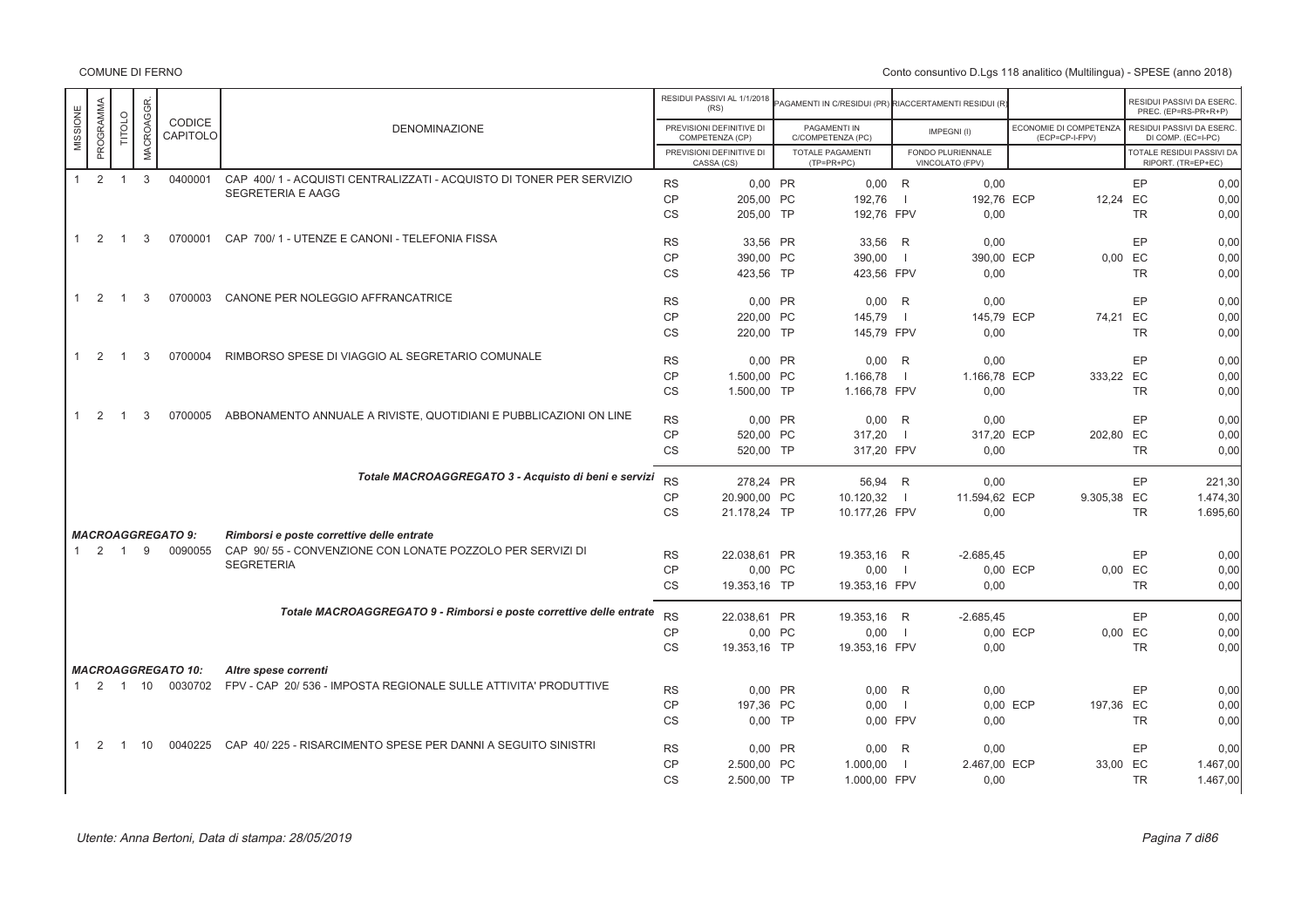|              |                                  |                |                |                          |                                                                                    |                        | RESIDUI PASSIVI AL 1/1/2018<br>(RS)         | PAGAMENTI IN C/RESIDUI (PR) RIACCERTAMENTI RESIDUI (R |                |                                      |                                          |           | RESIDUI PASSIVI DA ESERC<br>PREC. (EP=RS-PR+R+P) |
|--------------|----------------------------------|----------------|----------------|--------------------------|------------------------------------------------------------------------------------|------------------------|---------------------------------------------|-------------------------------------------------------|----------------|--------------------------------------|------------------------------------------|-----------|--------------------------------------------------|
| MISSIONE     | PROGRAMMA                        | <b>TITOLO</b>  | MACROAGGR.     | CODICE<br>CAPITOLO       | <b>DENOMINAZIONE</b>                                                               |                        | PREVISIONI DEFINITIVE DI<br>COMPETENZA (CP) | PAGAMENTI IN<br>C/COMPETENZA (PC)                     |                | IMPEGNI(I)                           | ECONOMIE DI COMPETENZA<br>(ECP=CP-I-FPV) |           | RESIDUI PASSIVI DA ESERC<br>DI COMP. (EC=I-PC)   |
|              |                                  |                |                |                          |                                                                                    |                        | PREVISIONI DEFINITIVE DI<br>CASSA (CS)      | TOTALE PAGAMENTI<br>$(TP=PR+PC)$                      |                | FONDO PLURIENNALE<br>VINCOLATO (FPV) |                                          |           | TOTALE RESIDUI PASSIVI DA<br>RIPORT. (TR=EP+EC)  |
| $\mathbf{1}$ | 2                                | $\overline{1}$ | 10             | 0050070                  | CAP 50/70 - PREMI ASSICURATIVI PER RESPONSABILITA' CIVILE (R.C.T.O.)               | <b>RS</b>              | 0,00 PR                                     | $0,00$ R                                              |                | 0,00                                 |                                          | EP        | 0,00                                             |
|              |                                  |                |                |                          |                                                                                    | <b>CP</b>              | 25.000,00 PC                                | 25.000,00                                             | - 11           | 25.000,00 ECP                        |                                          | 0,00 EC   | 0,00                                             |
|              |                                  |                |                |                          |                                                                                    | <b>CS</b>              | 25.000,00 TP                                | 25.000,00 FPV                                         |                | 0,00                                 |                                          | <b>TR</b> | 0,00                                             |
|              | 2                                | $\overline{1}$ | 10             | 0050071                  | CAP 50/71 - ALTRI PREMI DI ASSICURAZIONE CONTRO DANNI DIVERSI                      | <b>RS</b>              | 0,00 PR                                     | 0,00                                                  | R              | 0,00                                 |                                          | EP        | 0,00                                             |
|              |                                  |                |                |                          |                                                                                    | <b>CP</b>              | 12.845,00 PC                                | 12.508,54                                             | $\blacksquare$ | 12.508,54 ECP                        | 336,46 EC                                |           | 0,00                                             |
|              |                                  |                |                |                          |                                                                                    | CS                     | 12.828,54 TP                                | 12.508,54 FPV                                         |                | 0,00                                 |                                          | <b>TR</b> | 0,00                                             |
|              | $\overline{2}$                   | $\overline{1}$ | 10             | 0080002                  | CAP 80/2 - ASSICURAZIONE AUTOMEZZI                                                 |                        |                                             |                                                       |                |                                      |                                          |           |                                                  |
|              |                                  |                |                |                          |                                                                                    | <b>RS</b>              | 0,00 PR                                     | 0,00                                                  | R              | 0,00                                 |                                          | EP        | 0,00                                             |
|              |                                  |                |                |                          |                                                                                    | CP<br><b>CS</b>        | 328,00 PC<br>310,00 TP                      | 298,55                                                | $\blacksquare$ | 298,55 ECP                           | 29,45 EC                                 | <b>TR</b> | 0,00                                             |
|              |                                  |                |                |                          |                                                                                    |                        |                                             | 298,55 FPV                                            |                | 0,00                                 |                                          |           | 0,00                                             |
| $\mathbf{1}$ | 2                                | $\overline{1}$ | 10             | 0100028                  | FPV - CAP 10/4 - VOCI STIPENDIALI AL PERSONALE A TEMPO INDETERMINATO               | <b>RS</b>              | 0,00 PR                                     | 0,00                                                  | R              | 0,00                                 |                                          | EP        | 0,00                                             |
|              |                                  |                |                |                          |                                                                                    | CP                     | 2.321,95 PC                                 | 0,00                                                  | - 11           |                                      | 2.321,95 EC<br>0.00 ECP                  |           | 0,00                                             |
|              |                                  |                |                |                          |                                                                                    | <b>CS</b>              | $0.00$ TP                                   | 0.00 FPV                                              |                | 0,00                                 |                                          | <b>TR</b> | 0,00                                             |
|              | 2                                | -1             | 10             | 0100029                  | FPV - CAP 20/4 - CONTRIBUTI OBBLIGATORI PER IL PERSONALE                           |                        |                                             |                                                       |                |                                      |                                          |           |                                                  |
|              |                                  |                |                |                          |                                                                                    | <b>RS</b><br><b>CP</b> | 0.00 PR<br>552.62 PC                        | 0,00<br>0.00                                          | R<br>- 11      | 0,00                                 | 0.00 ECP<br>552.62 EC                    | EP        | 0,00<br>0,00                                     |
|              |                                  |                |                |                          |                                                                                    | CS                     | $0,00$ TP                                   | 0,00 FPV                                              |                | 0,00                                 |                                          | <b>TR</b> | 0,00                                             |
|              |                                  |                |                |                          | Totale MACROAGGREGATO 10 - Altre spese correnti                                    |                        |                                             |                                                       |                |                                      |                                          |           |                                                  |
|              |                                  |                |                |                          |                                                                                    | <b>RS</b>              | 0,00 PR                                     | $0,00$ R                                              |                | 0,00                                 |                                          | EP        | 0,00                                             |
|              |                                  |                |                |                          |                                                                                    | CP                     | 43.744,93 PC                                | 38.807,09                                             | $\overline{1}$ | 40.274,09 ECP                        | 3.470,84                                 | EC        | 1.467,00                                         |
|              |                                  |                |                |                          |                                                                                    | CS                     | 40.638,54 TP                                | 38.807,09 FPV                                         |                | 0,00                                 |                                          | <b>TR</b> | 1.467,00                                         |
|              |                                  |                |                |                          | Totale TITOLO 1 - Spese correnti                                                   | <b>RS</b>              | 30.438,34 PR                                | 26.270,40 R                                           |                | $-3.946,64$                          |                                          | EP        | 221,30                                           |
|              |                                  |                |                |                          |                                                                                    | CP                     | 266.444,00 PC                               | 226.461,55                                            | - 1            | 231.466,66 ECP                       | 31.905,41                                | EC        | 5.005,11                                         |
|              |                                  |                |                |                          |                                                                                    | CS                     | 289.829,31 TP                               | 252.731,95 FPV                                        |                | 3.071,93                             |                                          | <b>TR</b> | 5.226,41                                         |
|              |                                  |                |                |                          | Totale PROGRAMMA 2 - Segreteria generale                                           | <b>RS</b>              | 30.438,34 PR                                | 26.270,40 R                                           |                | $-3.946.64$                          |                                          | EP        | 221,30                                           |
|              |                                  |                |                |                          |                                                                                    | <b>CP</b>              | 266.444,00 PC                               | 226.461,55                                            | $\blacksquare$ | 231.466,66 ECP                       | 31.905,41 EC                             |           | 5.005,11                                         |
|              |                                  |                |                |                          |                                                                                    | CS                     | 289.829,31 TP                               | 252.731,95 FPV                                        |                | 3.071,93                             |                                          | <b>TR</b> | 5.226,41                                         |
|              | <b>PROGRAMMA 3:</b><br>TITOLO 1: |                |                |                          | Gestione economica, finanziaria, programmazione e provveditorato<br>Spese correnti |                        |                                             |                                                       |                |                                      |                                          |           |                                                  |
|              |                                  |                |                | <b>MACROAGGREGATO 1:</b> | Redditi da lavoro dipendente                                                       |                        |                                             |                                                       |                |                                      |                                          |           |                                                  |
|              | $1 \quad 3$                      | $\overline{1}$ | $\overline{1}$ | 0010004                  | CAP 10/4 - VOCI STIPENDIALI AL PERSONALE A TEMPO INDETERMINATO                     | <b>RS</b>              | 0.00 PR                                     | 0.00 R                                                |                | 0.00                                 |                                          | EP        | 0,00                                             |
|              |                                  |                |                |                          |                                                                                    | CP                     | 101.599,93 PC                               | 99.516,19                                             | - 1            | 99.516,19 ECP                        | 2.083,74 EC                              |           | 0,00                                             |
|              |                                  |                |                |                          |                                                                                    | CS                     | 101.599,93 TP                               | 99.516,19 FPV                                         |                | 0,00                                 |                                          | <b>TR</b> | 0,00                                             |
| $\mathbf{1}$ | 3                                | $\overline{1}$ | $\overline{1}$ | 0020004                  | CAP 20/4 - CONTRIBUTI OBBLIGATORI PER IL PERSONALE                                 | <b>RS</b>              | 497,33 PR                                   | 488,35 R                                              |                | 0,00                                 |                                          | EP        | 8,98                                             |
|              |                                  |                |                |                          |                                                                                    | <b>CP</b>              | 29.084,52 PC                                | 27.920,58                                             | - 1            | 27.985,78 ECP                        | 234,50 EC                                |           | 65,20                                            |
|              |                                  |                |                |                          |                                                                                    | <b>CS</b>              | 29.581,85 TP                                | 28.408,93 FPV                                         |                | 864,24                               |                                          | <b>TR</b> | 74,18                                            |
|              |                                  |                |                |                          |                                                                                    |                        |                                             |                                                       |                |                                      |                                          |           |                                                  |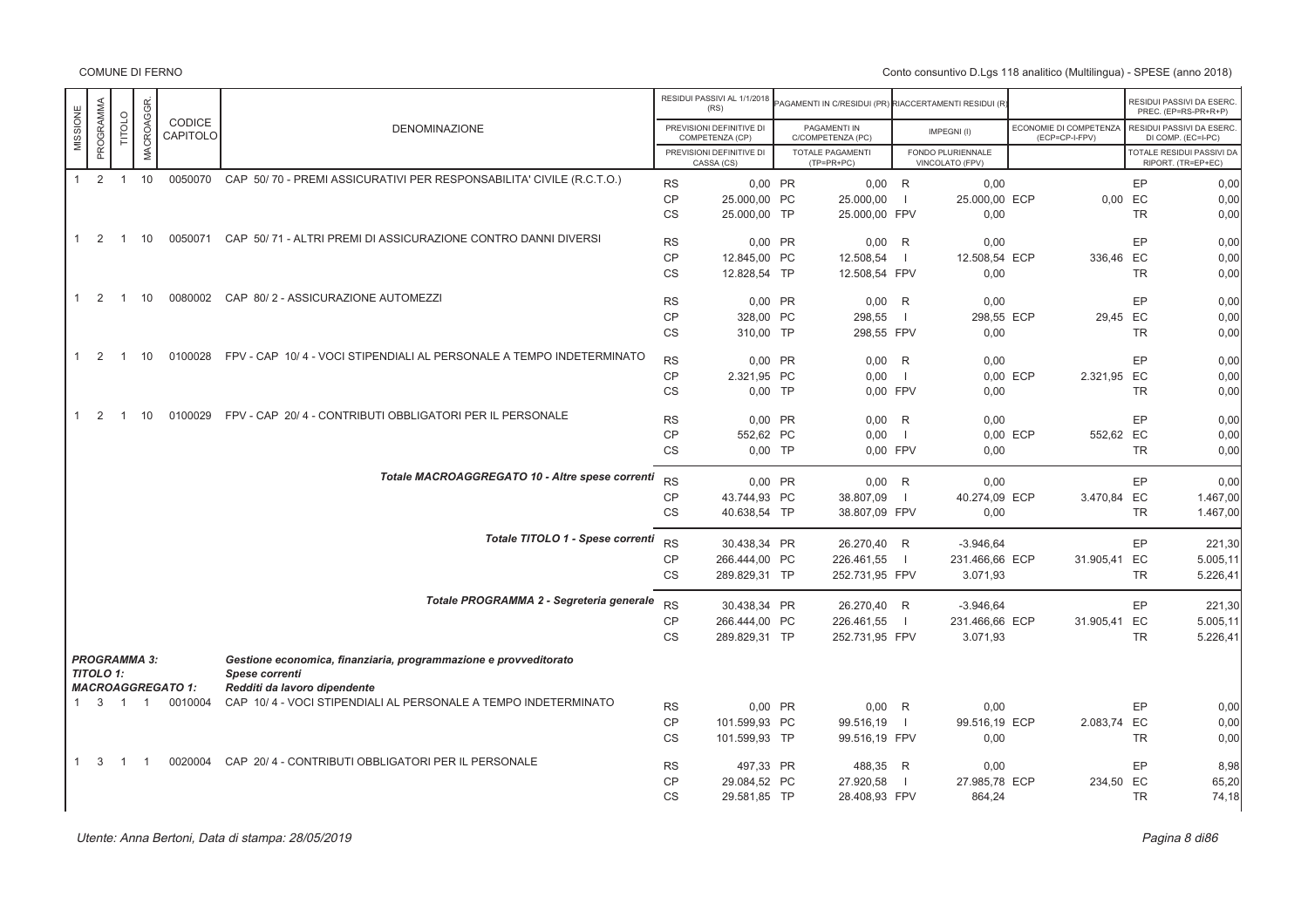|                              |                     |                |                          |                                                                   |                        | RESIDUI PASSIVI AL 1/1/2018<br>(RS)         | AGAMENTI IN C/RESIDUI (PR) RIACCERTAMENTI RESIDUI (R |                |                                      |                                          |           | RESIDUI PASSIVI DA ESERC<br>PREC. (EP=RS-PR+R+P) |
|------------------------------|---------------------|----------------|--------------------------|-------------------------------------------------------------------|------------------------|---------------------------------------------|------------------------------------------------------|----------------|--------------------------------------|------------------------------------------|-----------|--------------------------------------------------|
| PROGRAMMA<br>MISSIONE        | TITOLO              | MACROAGGR.     | CODICE<br>CAPITOLO       | <b>DENOMINAZIONE</b>                                              |                        | PREVISIONI DEFINITIVE DI<br>COMPETENZA (CP) | PAGAMENTI IN<br>C/COMPETENZA (PC)                    |                | IMPEGNI(I)                           | ECONOMIE DI COMPETENZA<br>(ECP=CP-I-FPV) |           | RESIDUI PASSIVI DA ESERC.<br>DI COMP. (EC=I-PC)  |
|                              |                     |                |                          |                                                                   |                        | PREVISIONI DEFINITIVE DI<br>CASSA (CS)      | <b>TOTALE PAGAMENTI</b><br>$(TP=PR+PC)$              |                | FONDO PLURIENNALE<br>VINCOLATO (FPV) |                                          |           | TOTALE RESIDUI PASSIVI DA<br>RIPORT. (TR=EP+EC)  |
| $\mathbf{3}$<br>1            | $\overline{1}$      | $\overline{1}$ | 0030060                  | CAP 30/60 - CONTRIBUTI PER INDENNITA' DI FINE RAPPORTO            | <b>RS</b>              | 0.00 PR                                     | $0,00$ R                                             |                | 0,00                                 |                                          | EP        | 0,00                                             |
|                              |                     |                |                          |                                                                   | <b>CP</b>              | 3.473,43 PC                                 | 3.444,14                                             | $\blacksquare$ | 3.444,14 ECP                         | 29,29 EC                                 |           | 0,00                                             |
|                              |                     |                |                          |                                                                   | CS                     | 3.473,43 TP                                 | 3.444,14 FPV                                         |                | 0,00                                 |                                          | <b>TR</b> | 0,00                                             |
| $1 \quad 3$                  | $\overline{1}$      | $\overline{1}$ | 0040020                  | CAP 40/20 - ASSEGNI FAMILIARI                                     | <b>RS</b>              | 0.00 PR                                     | $0,00$ R                                             |                | 0.00                                 |                                          | EP        | 0,00                                             |
|                              |                     |                |                          |                                                                   | <b>CP</b>              | 1.041,60 PC                                 | 1.040,88                                             | $\overline{1}$ | 1.040,88 ECP                         |                                          | 0,72 EC   | 0,00                                             |
|                              |                     |                |                          |                                                                   | <b>CS</b>              | 1.041.60 TP                                 | 1.040.88 FPV                                         |                | 0.00                                 |                                          | <b>TR</b> | 0,00                                             |
| $1 \quad 3$                  | $\overline{1}$      | $\overline{1}$ | 0040460                  | CAP 40/460 - INDENNITA' AL RESPONSABILE DEL SERVIZIO RAGIONERIA - | <b>RS</b>              | 1.777.89 PR                                 | 1.777.89 R                                           |                | 0.00                                 |                                          | EP        | 0,00                                             |
|                              |                     |                |                          | <b>ECONOMATO</b>                                                  | <b>CP</b>              | 12.911,32 PC                                | 12.758,62                                            | $\Box$         | 12.758,62 ECP                        | $-3.403,10$ EC                           |           | 0,00                                             |
|                              |                     |                |                          |                                                                   | <b>CS</b>              | 14.689,21 TP                                | 14.536,51 FPV                                        |                | 3.555,80                             |                                          | <b>TR</b> | 0,00                                             |
| $\mathbf{3}$<br>$\mathbf{1}$ | $\overline{1}$      | - 1            | 0040461                  | <b>ARRETRATI STIPENDI</b>                                         | <b>RS</b>              | 0,00 PR                                     | $0,00$ R                                             |                | 0,00                                 |                                          | EP        | 0,00                                             |
|                              |                     |                |                          |                                                                   | <b>CP</b>              | 2.918,81 PC                                 | 2.918,81                                             |                | 2.918,81 ECP                         |                                          | 0,00 EC   | 0,00                                             |
|                              |                     |                |                          |                                                                   | <b>CS</b>              | 2.918,81 TP                                 | 2.918,81 FPV                                         |                | 0,00                                 |                                          | <b>TR</b> | 0,00                                             |
|                              |                     |                |                          | Totale MACROAGGREGATO 1 - Redditi da lavoro dipendente            | <b>RS</b>              | 2.275.22 PR                                 | 2.266.24 R                                           |                | 0.00                                 |                                          | EP        | 8.98                                             |
|                              |                     |                |                          |                                                                   |                        |                                             |                                                      |                |                                      |                                          |           |                                                  |
|                              |                     |                |                          |                                                                   | <b>CP</b><br><b>CS</b> | 151.029,61 PC                               | 147.599,22                                           | $\blacksquare$ | 147.664,42 ECP                       | $-1.054,85$ EC                           | <b>TR</b> | 65,20<br>74,18                                   |
|                              |                     |                |                          |                                                                   |                        | 153.304,83 TP                               | 149.865,46 FPV                                       |                | 4.420,04                             |                                          |           |                                                  |
|                              |                     |                | <b>MACROAGGREGATO 2:</b> | Imposte e tasse a carico dell'ente                                |                        |                                             |                                                      |                |                                      |                                          |           |                                                  |
|                              | $1 \quad 3 \quad 1$ | 2              | 0010909                  | CAP 10/909 - IMPOSTA REGIONALE SULLE ATTIVITA' PRODUTTIVE         | <b>RS</b>              | 151,12 PR                                   | 151,12 R                                             |                | 0.00                                 |                                          | EP        | 0,00                                             |
|                              |                     |                |                          |                                                                   | CP                     | 10.020,38 PC                                | 9.934,98                                             |                | 9.934,98 ECP                         | $-216,84$ EC                             |           | 0,00                                             |
|                              |                     |                |                          |                                                                   | <b>CS</b>              | 10.171.50 TP                                | 10.086,10 FPV                                        |                | 302,24                               |                                          | <b>TR</b> | 0,00                                             |
| 3<br>1                       | $\overline{1}$      | 2              | 0070182                  | SPESE ECONOMALI - ACQUISTO VALORI BOLLATI                         | <b>RS</b>              | 0.00 PR                                     | $0,00$ R                                             |                | 0.00                                 |                                          | EP        | 0,00                                             |
|                              |                     |                |                          |                                                                   | <b>CP</b>              | 400,00 PC                                   | 280,00                                               | $\Box$         | 400,00 ECP                           |                                          | 0,00 EC   | 120,00                                           |
|                              |                     |                |                          |                                                                   | <b>CS</b>              | 400,00 TP                                   | 280,00 FPV                                           |                | 0.00                                 |                                          | <b>TR</b> | 120,00                                           |
|                              |                     |                |                          | Totale MACROAGGREGATO 2 - Imposte e tasse a carico dell'ente      | <b>RS</b>              | 151,12 PR                                   | 151,12 R                                             |                | 0,00                                 |                                          | EP        | 0,00                                             |
|                              |                     |                |                          |                                                                   | <b>CP</b>              | 10.420,38 PC                                | 10.214,98                                            | $\blacksquare$ | 10.334,98 ECP                        | $-216,84$ EC                             |           | 120,00                                           |
|                              |                     |                |                          |                                                                   | <b>CS</b>              | 10.571,50 TP                                | 10.366,10 FPV                                        |                | 302,24                               |                                          | <b>TR</b> | 120,00                                           |
|                              |                     |                | <b>MACROAGGREGATO 3:</b> | Acquisto di beni e servizi                                        |                        |                                             |                                                      |                |                                      |                                          |           |                                                  |
|                              | $1 \quad 3 \quad 1$ |                |                          | 3 0010011 CAP 10/11 - CORSI DI AGGIORNAMENTO                      | <b>RS</b>              | 0.00 PR                                     | $0.00$ R                                             |                | 0.00                                 |                                          | EP        | 0,00                                             |
|                              |                     |                |                          |                                                                   | <b>CP</b>              | 697,00 PC                                   | 631,00                                               | $\Box$         | 631,00 ECP                           | 66,00 EC                                 |           | 0,00                                             |
|                              |                     |                |                          |                                                                   | <b>CS</b>              | 697.00 TP                                   | 631,00 FPV                                           |                | 0.00                                 |                                          | <b>TR</b> | 0,00                                             |
| $1 \quad 3$                  | $\overline{1}$      | 3              |                          | 0010051 CAP 10/51 - INTERVENTI STRAORDINARI INERENTI IL SERVIZIO  | <b>RS</b>              | 5.565,25 PR                                 | 0,00                                                 | R              | 0,00                                 |                                          | EP        | 5.565,25                                         |
|                              |                     |                |                          |                                                                   | <b>CP</b>              | 0,00 PC                                     | 0,00                                                 | $\Box$         |                                      | 0,00 ECP                                 | 0,00 EC   | 0,00                                             |
|                              |                     |                |                          |                                                                   | <b>CS</b>              | 5.098,73 TP                                 | 0,00 FPV                                             |                | 0,00                                 |                                          | <b>TR</b> | 5.565,25                                         |
|                              |                     |                |                          |                                                                   |                        |                                             |                                                      |                |                                      |                                          |           |                                                  |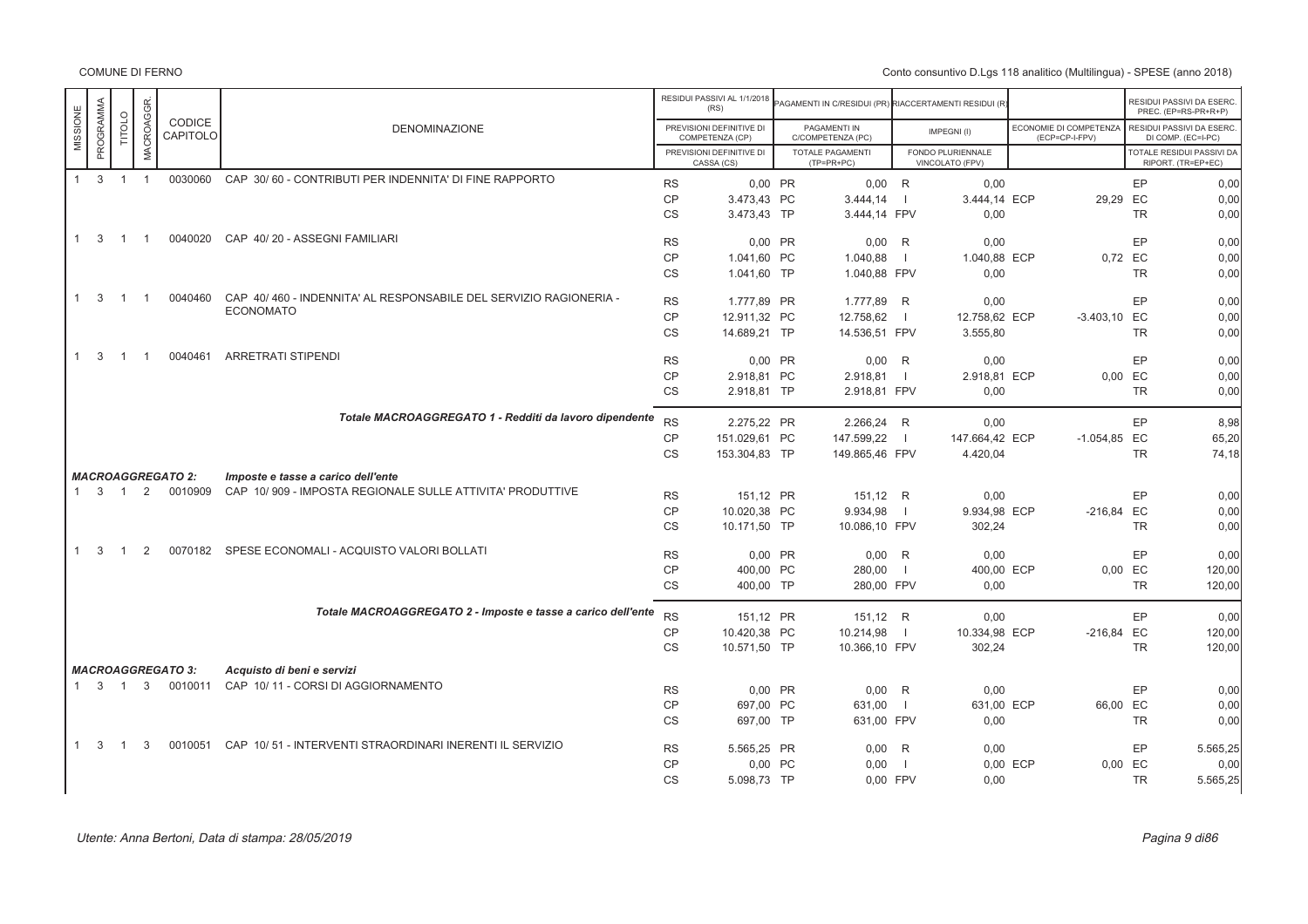|                              |                |               |                           |                                                                                |           | RESIDUI PASSIVI AL 1/1/2018<br>(RS)         | PAGAMENTI IN C/RESIDUI (PR) RIACCERTAMENTI RESIDUI (R |                |                                      |                                          |           | RESIDUI PASSIVI DA ESERC.<br>PREC. (EP=RS-PR+R+P) |
|------------------------------|----------------|---------------|---------------------------|--------------------------------------------------------------------------------|-----------|---------------------------------------------|-------------------------------------------------------|----------------|--------------------------------------|------------------------------------------|-----------|---------------------------------------------------|
| PROGRAMMA<br>MISSIONE        | <b>TITOLO</b>  | MACROAGGR.    | CODICE<br>CAPITOLO        | <b>DENOMINAZIONE</b>                                                           |           | PREVISIONI DEFINITIVE DI<br>COMPETENZA (CP) | PAGAMENTI IN<br>C/COMPETENZA (PC)                     |                | IMPEGNI(I)                           | ECONOMIE DI COMPETENZA<br>(ECP=CP-I-FPV) |           | RESIDUI PASSIVI DA ESERC.<br>DI COMP. (EC=I-PC)   |
|                              |                |               |                           |                                                                                |           | PREVISIONI DEFINITIVE DI<br>CASSA (CS)      | <b>TOTALE PAGAMENTI</b><br>$(TP=PR+PC)$               |                | FONDO PLURIENNALE<br>VINCOLATO (FPV) |                                          |           | TOTALE RESIDUI PASSIVI DA<br>RIPORT. (TR=EP+EC)   |
| $\mathbf{3}$<br>$\mathbf{1}$ | $\overline{1}$ | $\mathbf{3}$  |                           | 0010352 CAP 10/352 - SPESE ECONOMALI - FORNITURE DIVERSE INERENTI IL SERVIZIO. | <b>RS</b> | 100.00 PR                                   | 100.00 R                                              |                | 0.00                                 |                                          | EP        | 0,00                                              |
|                              |                |               |                           | ACQ. STAMPATI E CANCELLERIA E ABBONAMENTI A RIVISTE                            | <b>CP</b> | 600,00 PC                                   | 183,00                                                |                | 183,00 ECP                           | 417,00 EC                                |           | 0,00                                              |
|                              |                |               |                           |                                                                                | <b>CS</b> | 700,00 TP                                   | 283,00 FPV                                            |                | 0,00                                 |                                          | <b>TR</b> | 0,00                                              |
| 3<br>$\mathbf{1}$            | $\overline{1}$ | 3             | 0020010                   | CAP 20/10 - COMPENSO PER IL SERVIZIO DI TESORERIA                              | <b>RS</b> | 1.003.22 PR                                 | 1.003.22 R                                            |                | 0.00                                 |                                          | EP        | 0.00                                              |
|                              |                |               |                           |                                                                                | CP        | 4.100.00 PC                                 | 3.025,09                                              |                | 4.025,09 ECP                         | 74.91 EC                                 |           | 1.000,00                                          |
|                              |                |               |                           |                                                                                | <b>CS</b> | 4.243,85 TP                                 | 4.028,31 FPV                                          |                | 0,00                                 |                                          | <b>TR</b> | 1.000,00                                          |
| 3                            | $\overline{1}$ | 3             | 0030605                   | CAP 30/605 - ACQUISTI VARI INERENTI IL SERVIZIO                                | <b>RS</b> | 0,00 PR                                     | $0,00$ R                                              |                | 0,00                                 |                                          | EP        | 0,00                                              |
|                              |                |               |                           |                                                                                | CP        | 918.00 PC                                   | 917.44                                                | $\blacksquare$ | 917.44 ECP                           |                                          | 0.56 EC   | 0.00                                              |
|                              |                |               |                           |                                                                                | <b>CS</b> | 918.00 TP                                   | 917.44 FPV                                            |                | 0,00                                 |                                          | <b>TR</b> | 0,00                                              |
| $1 \quad 3$                  | $\overline{1}$ | 3             | 0050001                   | CAP 50/1 - COMPENSO AI REVISORI                                                | <b>RS</b> | 4.443,30 PR                                 | 4.443,30 R                                            |                | 0,00                                 |                                          | EP        | 0,00                                              |
|                              |                |               |                           |                                                                                | CP        | 8.300,00 PC                                 | 3.298,88                                              |                | 8.242,70 ECP                         | 57,30 EC                                 |           | 4.943,82                                          |
|                              |                |               |                           |                                                                                | <b>CS</b> | 10.639.30 TP                                | 7.742,18 FPV                                          |                | 0.00                                 |                                          | <b>TR</b> | 4.943.82                                          |
|                              |                |               |                           |                                                                                |           |                                             |                                                       |                |                                      |                                          |           |                                                   |
| 3<br>1                       | $\overline{1}$ | 3             | 0050270                   | CAP 50/270 - SPESE PER ACCERTAMENTI, VERIFICHE, CONSULENZE FISCALI -           | <b>RS</b> | 0.00 PR                                     | $0.00$ R                                              |                | 0.00                                 |                                          | EP        | 0.00                                              |
|                              |                |               |                           | SERVIZIO RILEVANTE AGLI EFFETTI DELL'IVA                                       | <b>CP</b> | 4.880,00 PC                                 | 4.880,00                                              | - 1            | 4.880,00 ECP                         |                                          | $0,00$ EC | 0,00                                              |
|                              |                |               |                           |                                                                                | <b>CS</b> | 4.880,00 TP                                 | 4.880,00 FPV                                          |                | 0,00                                 |                                          | <b>TR</b> | 0,00                                              |
| 3<br>$\mathbf{1}$            | $\mathbf{1}$   | $\mathcal{S}$ | 0060318                   | CAP 60/318 - DIRITTI E SPESE DI TENUTA CONTO CORRENTE POSTALE                  | <b>RS</b> | 29.02 PR                                    | 29.02 R                                               |                | 0.00                                 |                                          | EP        | 0.00                                              |
|                              |                |               |                           |                                                                                | <b>CP</b> | 582,00 PC                                   | 359,94                                                |                | 373,60 ECP                           | 208,40 EC                                |           | 13,66                                             |
|                              |                |               |                           |                                                                                | <b>CS</b> | 601.40 TP                                   | 388,96 FPV                                            |                | 0,00                                 |                                          | <b>TR</b> | 13,66                                             |
|                              |                |               |                           | Totale MACROAGGREGATO 3 - Acquisto di beni e servizi                           | <b>RS</b> | 11.140,79 PR                                | 5.575,54 R                                            |                | 0,00                                 |                                          | EP        | 5.565,25                                          |
|                              |                |               |                           |                                                                                | <b>CP</b> | 20.077.00 PC                                | 13.295,35                                             | $\blacksquare$ | 19.252.83 ECP                        | 824.17 EC                                |           | 5.957.48                                          |
|                              |                |               |                           |                                                                                | <b>CS</b> | 27.778.28 TP                                | 18.870,89 FPV                                         |                | 0.00                                 |                                          | <b>TR</b> | 11.522,73                                         |
|                              |                |               | <b>MACROAGGREGATO 10:</b> | Altre spese correnti                                                           |           |                                             |                                                       |                |                                      |                                          |           |                                                   |
| $1 \quad 3$                  |                | 1 10          | 0060160                   | FPV - INDENNITA' DI RISULTATO AL RESPONSABILE DEL SERVIZIO                     | <b>RS</b> | 0,00 PR                                     | 0,00                                                  | R              | 0,00                                 |                                          | EP        | 0,00                                              |
|                              |                |               |                           |                                                                                | CP        | 3.555.80 PC                                 | 0.00                                                  | - 11           |                                      | 0.00 ECP<br>3.555,80 EC                  |           | 0,00                                              |
|                              |                |               |                           |                                                                                | <b>CS</b> | $0,00$ TP                                   | 0.00 FPV                                              |                | 0,00                                 |                                          | <b>TR</b> | 0,00                                              |
| -3<br>1                      | $\mathbf{1}$   | 10            | 0060161                   | FPV - CONTRIBUTI OBBLIGATORI PER IL PERSONALE                                  | <b>RS</b> | 0,00 PR                                     | $0,00$ R                                              |                | 0,00                                 |                                          | EP        | 0,00                                              |
|                              |                |               |                           |                                                                                | <b>CP</b> | 864,24 PC                                   | 0,00                                                  |                |                                      | 864,24 EC<br>0,00 ECP                    |           | 0,00                                              |
|                              |                |               |                           |                                                                                | <b>CS</b> | $0.00$ TP                                   | 0.00 FPV                                              |                | 0,00                                 |                                          | <b>TR</b> | 0,00                                              |
| $\mathbf{3}$<br>$\mathbf{1}$ | $\overline{1}$ | 10            |                           | 0060162 FPV - IMPOSTA REGIONALE SULLE ATTIVITA' PRODUTTIVE                     | <b>RS</b> | 0.00 PR                                     | 0.00                                                  | R              | 0,00                                 |                                          | EP        | 0,00                                              |
|                              |                |               |                           |                                                                                | <b>CP</b> | 302,24 PC                                   | 0,00                                                  | -11            |                                      | 302,24 EC<br>0,00 ECP                    |           | 0,00                                              |
|                              |                |               |                           |                                                                                | <b>CS</b> | $0,00$ TP                                   | 0,00 FPV                                              |                | 0,00                                 |                                          | <b>TR</b> | 0,00                                              |
|                              |                |               |                           |                                                                                |           |                                             |                                                       |                |                                      |                                          |           |                                                   |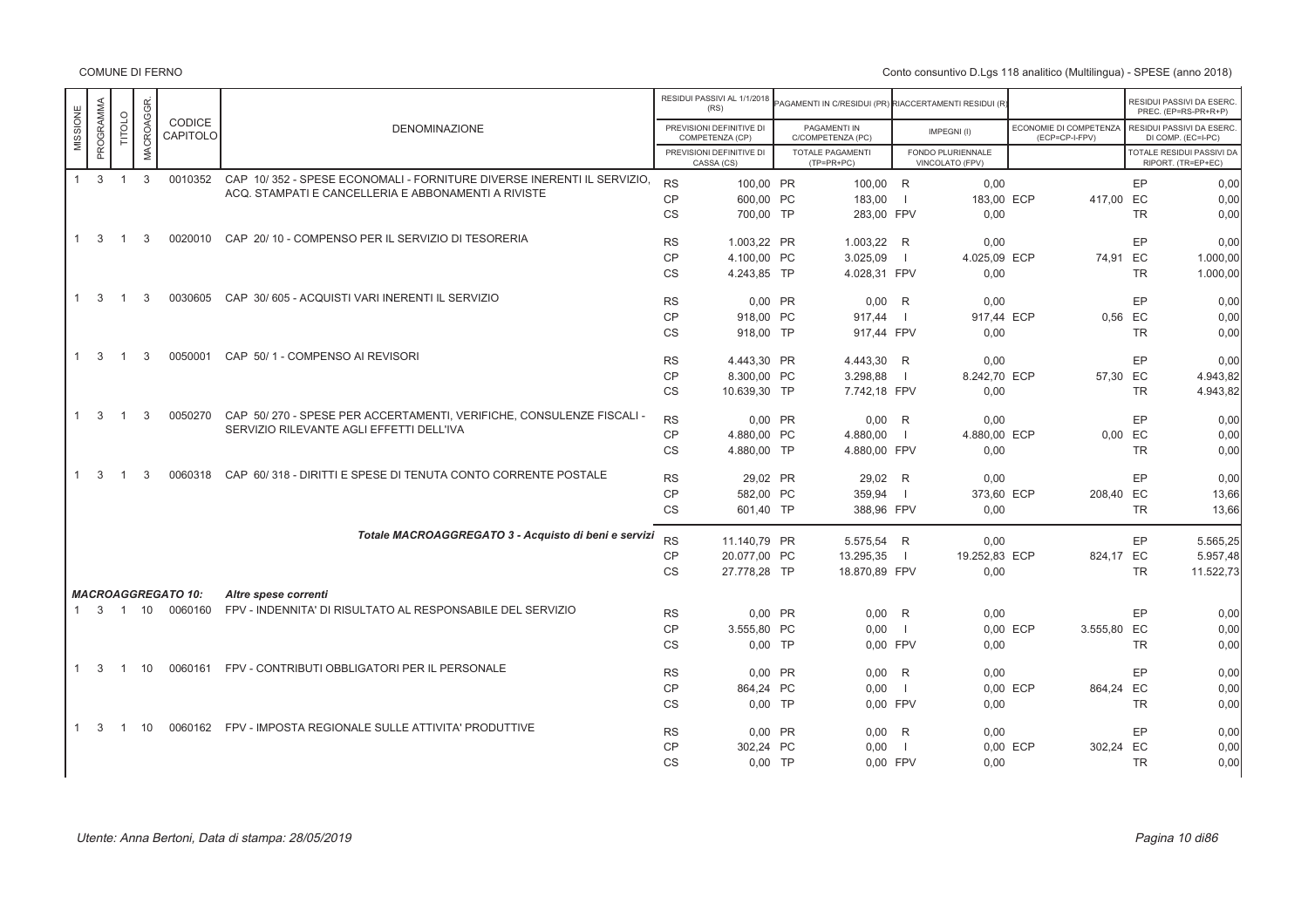|                                |                |                  |                          |                                                                                       |                 | RESIDUI PASSIVI AL 1/1/2018                 | <b>PAGAMENTI IN C/RESIDUI (PR) RIACCERTAMENTI RESIDUI (R</b> |                          |                                      |          |                                          |           | RESIDUI PASSIVI DA ESERC                               |
|--------------------------------|----------------|------------------|--------------------------|---------------------------------------------------------------------------------------|-----------------|---------------------------------------------|--------------------------------------------------------------|--------------------------|--------------------------------------|----------|------------------------------------------|-----------|--------------------------------------------------------|
|                                |                |                  | CODICE                   |                                                                                       |                 | (RS)                                        |                                                              |                          |                                      |          |                                          |           | PREC. (EP=RS-PR+R+P)                                   |
| PROGRAMMA<br>MISSIONE          | TITOLO         |                  | CAPITOLO                 | <b>DENOMINAZIONE</b>                                                                  |                 | PREVISIONI DEFINITIVE DI<br>COMPETENZA (CP) | PAGAMENTI IN<br>C/COMPETENZA (PC)                            |                          | IMPEGNI(I)                           |          | ECONOMIE DI COMPETENZA<br>(ECP=CP-I-FPV) |           | RESIDUI PASSIVI DA ESERC<br>DI COMP. (EC=I-PC)         |
|                                |                | <b>MACROAGGR</b> |                          |                                                                                       |                 | PREVISIONI DEFINITIVE DI<br>CASSA (CS)      | <b>TOTALE PAGAMENTI</b><br>$(TP=PR+PC)$                      |                          | FONDO PLURIENNALE<br>VINCOLATO (FPV) |          |                                          |           | <b>TOTALE RESIDUI PASSIVI DA</b><br>RIPORT. (TR=EP+EC) |
|                                |                |                  |                          | Totale MACROAGGREGATO 10 - Altre spese correnti                                       |                 |                                             |                                                              |                          |                                      |          |                                          |           |                                                        |
|                                |                |                  |                          |                                                                                       | <b>RS</b><br>CP | 0,00 PR<br>4.722,28 PC                      | $0,00$ R<br>0,00                                             | $\overline{\phantom{0}}$ | 0,00                                 | 0,00 ECP |                                          | EP        | 0,00<br>0,00                                           |
|                                |                |                  |                          |                                                                                       | <b>CS</b>       | $0.00$ TP                                   | 0.00 FPV                                                     |                          | 0.00                                 |          | 4.722,28 EC                              | <b>TR</b> | 0.00                                                   |
|                                |                |                  |                          | Totale TITOLO 1 - Spese correnti                                                      |                 |                                             |                                                              |                          |                                      |          |                                          |           |                                                        |
|                                |                |                  |                          |                                                                                       | <b>RS</b>       | 13.567,13 PR                                | 7.992,90                                                     | R                        | 0,00                                 |          |                                          | EP        | 5.574,23                                               |
|                                |                |                  |                          |                                                                                       | <b>CP</b><br>CS | 186.249,27 PC<br>191.654,61 TP              | 171.109,55<br>179.102,45 FPV                                 | $\blacksquare$           | 177.252,23 ECP<br>4.722,28           |          | 4.274,76 EC                              | <b>TR</b> | 6.142,68<br>11.716,91                                  |
|                                |                |                  |                          |                                                                                       |                 |                                             |                                                              |                          |                                      |          |                                          |           |                                                        |
|                                |                |                  |                          | Totale PROGRAMMA 3 - Gestione economica, finanziaria, programmazione e provveditorato | <b>RS</b>       | 13.567,13 PR                                | 7.992,90 R                                                   |                          | 0.00                                 |          |                                          | EP        | 5.574,23                                               |
|                                |                |                  |                          |                                                                                       | CP              | 186.249,27 PC                               | 171.109,55                                                   | $\blacksquare$           | 177.252,23 ECP                       |          | 4.274,76 EC                              |           | 6.142,68                                               |
|                                |                |                  |                          |                                                                                       | <b>CS</b>       | 191.654,61 TP                               | 179.102,45 FPV                                               |                          | 4.722,28                             |          |                                          | <b>TR</b> | 11.716,91                                              |
| <b>PROGRAMMA 4:</b>            |                |                  |                          | Gestione delle entrate tributarie e servizi fiscali                                   |                 |                                             |                                                              |                          |                                      |          |                                          |           |                                                        |
| <b>TITOLO 1:</b>               |                |                  |                          | Spese correnti                                                                        |                 |                                             |                                                              |                          |                                      |          |                                          |           |                                                        |
|                                |                |                  | <b>MACROAGGREGATO 1:</b> | Redditi da lavoro dipendente                                                          |                 |                                             |                                                              |                          |                                      |          |                                          |           |                                                        |
| 1 4 1 1                        |                |                  | 0010004                  | CAP 10/4 - VOCI STIPENDIALI AL PERSONALE A TEMPO INDETERMINATO                        | <b>RS</b>       | 0,00 PR                                     | 0,00                                                         | R                        | 0,00                                 |          |                                          | EP        | 0,00                                                   |
|                                |                |                  |                          |                                                                                       | <b>CP</b>       | 52.311,89 PC                                | 51.859,56                                                    | $\Box$                   | 51.859,56 ECP                        |          | 452,33 EC                                |           | 0,00                                                   |
|                                |                |                  |                          |                                                                                       | <b>CS</b>       | 52.311.89 TP                                | 51.859.56 FPV                                                |                          | 0.00                                 |          |                                          | <b>TR</b> | 0,00                                                   |
| $\overline{4}$<br>1.           | $\overline{1}$ | $\overline{1}$   | 0020004                  | CAP 20/4 - CONTRIBUTI OBBLIGATORI PER IL PERSONALE                                    | <b>RS</b>       | 348.20 PR                                   | 312,29                                                       | R                        | $-29.62$                             |          |                                          | EP        | 6.29                                                   |
|                                |                |                  |                          |                                                                                       | <b>CP</b>       | 15.477,91 PC                                | 15.036,59                                                    | $\overline{1}$           | 15.082,24 ECP                        |          | -209,43 EC                               |           | 45,65                                                  |
|                                |                |                  |                          |                                                                                       | <b>CS</b>       | 15.796,49 TP                                | 15.348,88 FPV                                                |                          | 605,10                               |          |                                          | <b>TR</b> | 51,94                                                  |
| $\overline{4}$                 | $\overline{1}$ | $\overline{1}$   | 0030060                  | CAP 30/60 - CONTRIBUTI PER INDENNITA' DI FINE RAPPORTO                                |                 |                                             |                                                              |                          |                                      |          |                                          |           |                                                        |
|                                |                |                  |                          |                                                                                       | <b>RS</b>       | 0,00 PR                                     | $0,00$ R                                                     |                          | 0,00                                 |          |                                          | EP        | 0,00                                                   |
|                                |                |                  |                          |                                                                                       | CP<br><b>CS</b> | 1.551,28 PC<br>1.551,28 TP                  | 1.519,35<br>1.519,35 FPV                                     | $\blacksquare$           | 1.519,35 ECP<br>0,00                 |          | 31.93 EC                                 | <b>TR</b> | 0.00<br>0,00                                           |
|                                |                |                  |                          |                                                                                       |                 |                                             |                                                              |                          |                                      |          |                                          |           |                                                        |
| $\mathbf{1}$<br>$\overline{4}$ | $\overline{1}$ | $\overline{1}$   | 0040020                  | CAP 40/20 - ASSEGNI FAMILIARI                                                         | <b>RS</b>       | 0,00 PR                                     | 0,00                                                         | R                        | 0,00                                 |          |                                          | EP        | 0,00                                                   |
|                                |                |                  |                          |                                                                                       | <b>CP</b>       | 888,38 PC                                   | 887,46                                                       | $\blacksquare$           | 887,46 ECP                           |          | 0,92 EC                                  |           | 0,00                                                   |
|                                |                |                  |                          |                                                                                       | CS              | 888,38 TP                                   | 887,46 FPV                                                   |                          | 0.00                                 |          |                                          | <b>TR</b> | 0,00                                                   |
| $\overline{4}$<br>1.           | $\overline{1}$ | $\overline{1}$   | 0040461                  | CAP 40/461 - INDENNITA' AL RESPONSABILE DEL SERVIZIO COMMERCIO E                      | <b>RS</b>       | 1.244.81 PR                                 | 1.120.33 R                                                   |                          | $-124.48$                            |          |                                          | EP        | 0,00                                                   |
|                                |                |                  |                          | <b>TRIBUTI</b>                                                                        | CP              | 9.039,92 PC                                 | 9.039,92                                                     | $\blacksquare$           | 9.039,92 ECP                         |          | -2.489,62 EC                             |           | 0,00                                                   |
|                                |                |                  |                          |                                                                                       | <b>CS</b>       | 10.160,25 TP                                | 10.160,25 FPV                                                |                          | 2.489,62                             |          |                                          | <b>TR</b> | 0,00                                                   |
|                                |                |                  |                          |                                                                                       |                 |                                             |                                                              |                          |                                      |          |                                          |           |                                                        |
| 1<br>$\overline{4}$            | $\overline{1}$ | -1               | 0050509                  | <b>ARRETRATI STIPENDI</b>                                                             | <b>RS</b>       | 0,00 PR                                     | 0,00                                                         | R                        | 0,00                                 |          |                                          | EP        | 0,00                                                   |
|                                |                |                  |                          |                                                                                       | <b>CP</b>       | 1.491,81 PC                                 | $1.491,81$                                                   |                          | 1.491,81 ECP                         |          | 0,00 EC                                  |           | 0,00                                                   |
|                                |                |                  |                          |                                                                                       | CS              | 1.491,81 TP                                 | 1.491,81 FPV                                                 |                          | 0,00                                 |          |                                          | <b>TR</b> | 0,00                                                   |
|                                |                |                  |                          | Totale MACROAGGREGATO 1 - Redditi da lavoro dipendente                                | <b>RS</b>       | 1.593,01 PR                                 | 1.432,62 R                                                   |                          | $-154, 10$                           |          |                                          | EP        | 6,29                                                   |
|                                |                |                  |                          |                                                                                       | <b>CP</b>       | 80.761,19 PC                                | 79.834,69                                                    | $\Box$                   | 79.880,34 ECP                        |          | $-2.213,87$ EC                           |           | 45,65                                                  |
|                                |                |                  |                          |                                                                                       | CS              | 82.200,10 TP                                | 81.267,31 FPV                                                |                          | 3.094,72                             |          |                                          | <b>TR</b> | 51,94                                                  |
|                                |                |                  |                          |                                                                                       |                 |                                             |                                                              |                          |                                      |          |                                          |           |                                                        |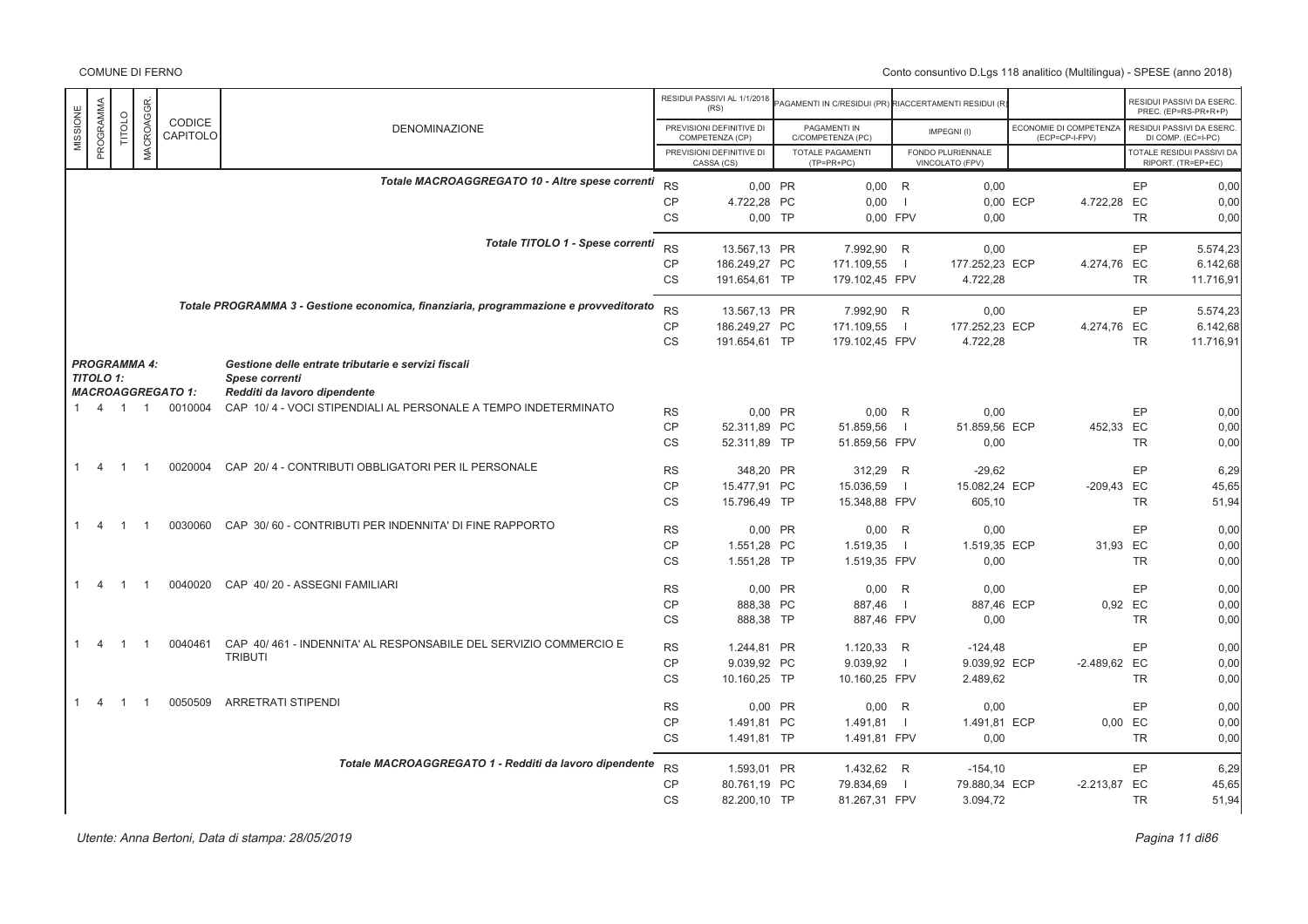Conto consuntivo D.Lgs 118 analitico (Multilingua) - SPESE (anno 2018)

|              |                |                |           |                          |                                                                     |           | RESIDUI PASSIVI AL 1/1/2018<br>(RS)         | PAGAMENTI IN C/RESIDUI (PR) RIACCERTAMENTI RESIDUI (R |                          |                                      |          |                                          |           | RESIDUI PASSIVI DA ESERC.<br>PREC. (EP=RS-PR+R+P) |
|--------------|----------------|----------------|-----------|--------------------------|---------------------------------------------------------------------|-----------|---------------------------------------------|-------------------------------------------------------|--------------------------|--------------------------------------|----------|------------------------------------------|-----------|---------------------------------------------------|
| MISSIONE     | PROGRAMMA      | TITOLO         | MACROAGGR | CODICE<br>CAPITOLO       | <b>DENOMINAZIONE</b>                                                |           | PREVISIONI DEFINITIVE DI<br>COMPETENZA (CP) | PAGAMENTI IN<br>C/COMPETENZA (PC)                     |                          | IMPEGNI(I)                           |          | ECONOMIE DI COMPETENZA<br>(ECP=CP-I-FPV) |           | RESIDUI PASSIVI DA ESERC.<br>DI COMP. (EC=I-PC)   |
|              |                |                |           |                          |                                                                     |           | PREVISIONI DEFINITIVE DI<br>CASSA (CS)      | TOTALE PAGAMENTI<br>$(TP=PR+PC)$                      |                          | FONDO PLURIENNALE<br>VINCOLATO (FPV) |          |                                          |           | TOTALE RESIDUI PASSIVI DA<br>RIPORT. (TR=EP+EC)   |
|              |                |                |           | <b>MACROAGGREGATO 2:</b> | Imposte e tasse a carico dell'ente                                  |           |                                             |                                                       |                          |                                      |          |                                          |           |                                                   |
| $\mathbf{1}$ | $\overline{4}$ | $\overline{1}$ | 2         | 0010909                  | CAP 10/909 - IMPOSTA REGIONALE SULLE ATTIVITA' PRODUTTIVE           | <b>RS</b> | 105,81 PR                                   | 95,23 R                                               |                          | $-10,58$                             |          |                                          | EP        | 0,00                                              |
|              |                |                |           |                          |                                                                     | <b>CP</b> | 5.343,02 PC                                 | 5.298,40                                              | - 1                      | 5.298,40 ECP                         |          | $-167,00$ EC                             |           | 0,00                                              |
|              |                |                |           |                          |                                                                     | <b>CS</b> | 5.438,25 TP                                 | 5.393,63 FPV                                          |                          | 211,62                               |          |                                          | <b>TR</b> | 0,00                                              |
|              |                |                |           |                          | Totale MACROAGGREGATO 2 - Imposte e tasse a carico dell'ente        | <b>RS</b> | 105,81 PR                                   | 95,23 R                                               |                          | $-10,58$                             |          |                                          | EP        | 0,00                                              |
|              |                |                |           |                          |                                                                     | CP        | 5.343,02 PC                                 | 5.298,40                                              |                          | 5.298,40 ECP                         |          | $-167,00$ EC                             |           | 0,00                                              |
|              |                |                |           |                          |                                                                     | <b>CS</b> | 5.438.25 TP                                 | 5.393.63 FPV                                          |                          | 211,62                               |          |                                          | <b>TR</b> | 0,00                                              |
|              |                |                |           | <b>MACROAGGREGATO 3:</b> | Acquisto di beni e servizi                                          |           |                                             |                                                       |                          |                                      |          |                                          |           |                                                   |
| $\mathbf{1}$ | $\overline{4}$ | $\overline{1}$ | 3         | 0010104                  | CAP 10/104 - PRESTAZIONI DIVERSE INERENTI IL SERVIZIO               | <b>RS</b> | 0,00 PR                                     | $0,00$ R                                              |                          | 0,00                                 |          |                                          | EP        | 0,00                                              |
|              |                |                |           |                          |                                                                     | <b>CP</b> | 1.000,00 PC                                 | 900,00                                                | - 1                      | 900,00 ECP                           |          | 100,00 EC                                |           | 0,00                                              |
|              |                |                |           |                          |                                                                     | <b>CS</b> | 900.00 TP                                   | 900,00 FPV                                            |                          | 0,00                                 |          |                                          | <b>TR</b> | 0,00                                              |
|              | $\overline{4}$ |                | 3         | 0010346                  | CAP 10/346 - SPESE ECONOMALI - FORNITURE DIVERSE INTERENTI IL       | <b>RS</b> | 187.09 PR                                   | 187,09                                                | R                        | 0,00                                 |          |                                          | EP        | 0.00                                              |
|              |                |                |           |                          | SERVIZIO, CANCELLERIA E STAMPATI, MATERIALE INFORMATICO             | CP        | 305,00 PC                                   | 215,18                                                | - 1                      | 249,29 ECP                           |          | 55,71 EC                                 |           | 34,11                                             |
|              |                |                |           |                          |                                                                     | <b>CS</b> | 492,09 TP                                   | 402.27 FPV                                            |                          | 0,00                                 |          |                                          | <b>TR</b> | 34,11                                             |
| -1           | 4              | -1             | 3         | 0020121                  | CAP 20/121 - SPESE PER LA RISCOSSIONE DI TRIBUTI                    | <b>RS</b> | 1.599,31 PR                                 | 0,00                                                  | R                        | $-720,02$                            |          |                                          | EP        | 879,29                                            |
|              |                |                |           |                          |                                                                     | <b>CP</b> | 6.000,00 PC                                 | 1.046,00                                              |                          | 5.946,63 ECP                         |          | 53,37 EC                                 |           | 4.900,63                                          |
|              |                |                |           |                          |                                                                     | <b>CS</b> | 6.830,20 TP                                 | 1.046,00 FPV                                          |                          | 0,00                                 |          |                                          | <b>TR</b> | 5.779,92                                          |
|              | $\overline{4}$ |                | 3         | 0030605                  | CAP 30/605 - ACQUISTI VARI INERENTI IL SERVIZIO                     | <b>RS</b> | 0,00 PR                                     | 0,00                                                  | R                        | 0,00                                 |          |                                          | EP        | 0,00                                              |
|              |                |                |           |                          |                                                                     | <b>CP</b> | 500,00 PC                                   | 0,00                                                  | $\overline{\phantom{0}}$ |                                      | 0.00 ECP | 500,00 EC                                |           | 0,00                                              |
|              |                |                |           |                          |                                                                     | <b>CS</b> | 400.00 TP                                   | 0.00 FPV                                              |                          | 0,00                                 |          |                                          | <b>TR</b> | 0.00                                              |
| -1           | $\overline{4}$ | -1             | 3         | 0400003                  | CAP 400/3 - ACQUISTI CENTRALIZZATI - ACQUISTO DI TONER PER SERVIZIO | <b>RS</b> | 0,00 PR                                     | 0,00                                                  | R                        | 0,00                                 |          |                                          | EP        | 0,00                                              |
|              |                |                |           |                          | <b>TRIBUTI</b>                                                      | <b>CP</b> | 205,00 PC                                   | 35,38                                                 |                          | 35,38 ECP                            |          | 169,62 EC                                |           | 0,00                                              |
|              |                |                |           |                          |                                                                     | <b>CS</b> | 164,00 TP                                   | 35,38 FPV                                             |                          | 0,00                                 |          |                                          | <b>TR</b> | 0,00                                              |
|              | -4             | -1             | 3         | 0400004                  | ADESIONE AL PROGRAMMA DOTE-COMUNE - SERVIZIO TRIBUTI -              | <b>RS</b> | $0,00$ PR                                   | $0,00$ R                                              |                          | 0,00                                 |          |                                          | EP        | 0,00                                              |
|              |                |                |           |                          |                                                                     | <b>CP</b> | 3.300,00 PC                                 | 3.209,78                                              | $\overline{\phantom{0}}$ | 3.259,78 ECP                         |          | 40,22 EC                                 |           | 50,00                                             |
|              |                |                |           |                          |                                                                     | CS        | 3.259,78 TP                                 | 3.209,78 FPV                                          |                          | 0,00                                 |          |                                          | TR        | 50,00                                             |
| $\mathbf{1}$ | 4              | -1             | 3         | 0400005                  | SPESE LEGALI PER RECUPERO TRIBUTI                                   | <b>RS</b> | 0,00 PR                                     | $0,00$ R                                              |                          | 0,00                                 |          |                                          | EP        | 0,00                                              |
|              |                |                |           |                          |                                                                     | <b>CP</b> | 5.500,00 PC                                 | 0,00                                                  | - 1                      |                                      | 0,00 ECP | 5.500,00 EC                              |           | 0,00                                              |
|              |                |                |           |                          |                                                                     | <b>CS</b> | 4.300,00 TP                                 | 0.00 FPV                                              |                          | 0.00                                 |          |                                          | <b>TR</b> | 0,00                                              |
|              |                |                |           |                          | Totale MACROAGGREGATO 3 - Acquisto di beni e servizi                | <b>RS</b> | 1.786,40 PR                                 | 187,09 R                                              |                          | $-720,02$                            |          |                                          | EP        | 879,29                                            |
|              |                |                |           |                          |                                                                     | CP        | 16.810,00 PC                                | 5.406,34                                              |                          | 10.391,08 ECP                        |          | 6.418,92 EC                              |           | 4.984,74                                          |
|              |                |                |           |                          |                                                                     | <b>CS</b> | 16.346,07 TP                                | 5.593,43 FPV                                          |                          | 0,00                                 |          |                                          | <b>TR</b> | 5.864,03                                          |

*MACROAGGREGATO 9: Rimborsi e poste correttive delle entrate*

Utente: Anna Bertoni, Data di stampa: 28/05/2019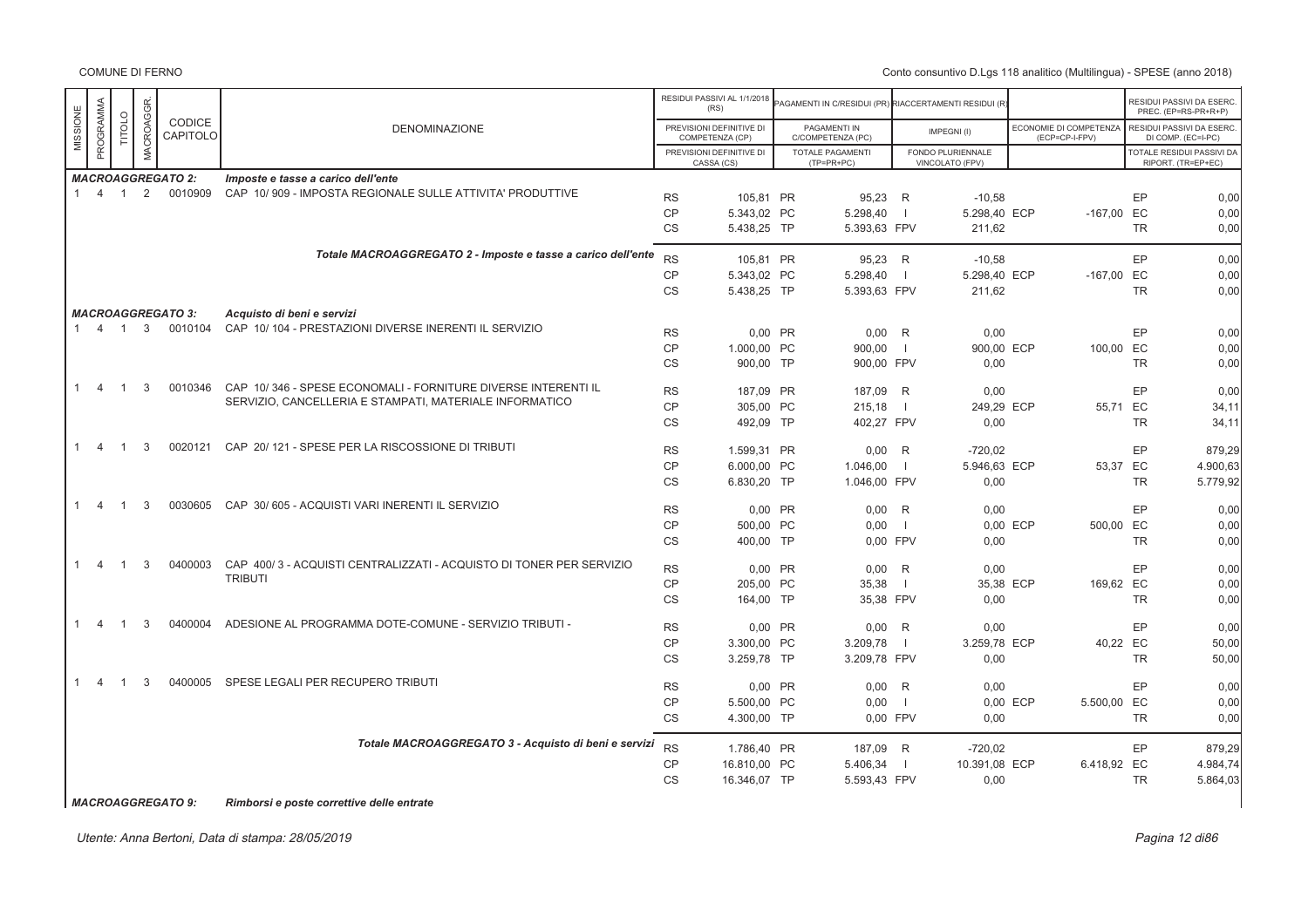COMUNE DI FERNO

Conto consuntivo D.Lgs 118 analitico (Multilingua) - SPESE (anno 2018)

|                                |                     |            |                           |                                                                          |                        | RESIDUI PASSIVI AL 1/1/2018<br>(RS)         | AGAMENTI IN C/RESIDUI (PR) RIACCERTAMENTI RESIDUI (R |                     |                                      |                                          | RESIDUI PASSIVI DA ESERC<br>PREC. (EP=RS-PR+R+P) |                      |
|--------------------------------|---------------------|------------|---------------------------|--------------------------------------------------------------------------|------------------------|---------------------------------------------|------------------------------------------------------|---------------------|--------------------------------------|------------------------------------------|--------------------------------------------------|----------------------|
| PROGRAMMA<br>MISSIONE          | TITOLO              | MACROAGGR. | CODICE<br>CAPITOLO        | <b>DENOMINAZIONE</b>                                                     |                        | PREVISIONI DEFINITIVE DI<br>COMPETENZA (CP) | PAGAMENTI IN<br>C/COMPETENZA (PC)                    |                     | IMPEGNI(I)                           | ECONOMIE DI COMPETENZA<br>(ECP=CP-I-FPV) | RESIDUI PASSIVI DA ESERC<br>DI COMP. (EC=I-PC)   |                      |
|                                |                     |            |                           |                                                                          |                        | PREVISIONI DEFINITIVE DI<br>CASSA (CS)      | <b>TOTALE PAGAMENTI</b><br>(TP=PR+PC)                |                     | FONDO PLURIENNALE<br>VINCOLATO (FPV) |                                          | TOTALE RESIDUI PASSIVI DA<br>RIPORT. (TR=EP+EC)  |                      |
| $\overline{4}$<br>$\mathbf{1}$ | $\overline{1}$      | 9          | 0010107                   | CAP 10/107 - SGRAVI E RIMBORSI DI TRIBUTI A CARATTERE GENERALE (ICI,     | <b>RS</b>              | 424,00 PR                                   | 424,00 R                                             |                     | 0,00                                 |                                          | EP                                               | 0,00                 |
|                                |                     |            |                           | ICIAP, ACQUA)                                                            | <b>CP</b>              | 35,000.00 PC                                | 3.569,00                                             | $\overline{1}$      | 5.172,00 ECP                         | 29.828,00 EC                             |                                                  | 1.603,00             |
|                                |                     |            |                           |                                                                          | <b>CS</b>              | 35.424,00 TP                                | 3.993,00 FPV                                         |                     | 0,00                                 |                                          | <b>TR</b>                                        | 1.603,00             |
|                                |                     |            |                           | Totale MACROAGGREGATO 9 - Rimborsi e poste correttive delle entrate      | <b>RS</b>              | 424,00 PR                                   | 424,00 R                                             |                     | 0,00                                 |                                          | EP                                               | 0,00                 |
|                                |                     |            |                           |                                                                          | CP                     | 35.000,00 PC                                | 3.569,00                                             | $\mathbf{I}$        | 5.172,00 ECP                         | 29.828,00 EC                             |                                                  | 1.603,00             |
|                                |                     |            |                           |                                                                          | <b>CS</b>              | 35.424,00 TP                                | 3.993,00 FPV                                         |                     | 0,00                                 |                                          | <b>TR</b>                                        | 1.603,00             |
|                                |                     |            | <b>MACROAGGREGATO 10:</b> | Altre spese correnti                                                     |                        |                                             |                                                      |                     |                                      |                                          |                                                  |                      |
|                                |                     |            | 1 4 1 10 0031052          | CAP 31/52 - AGEVOLAZIONI SUL TRIBUTO DEL SERVIZIO RIFIUTI SOLIDI URBANI  | <b>RS</b>              | 0,00 PR                                     | $0,00$ R                                             |                     | 0,00                                 |                                          | EP                                               | 0,00                 |
|                                |                     |            |                           |                                                                          | <b>CP</b>              | 6.700,00 PC                                 | 6.692,00                                             | $\overline{1}$      | 6.692,00 ECP                         |                                          | 8,00 EC                                          | 0,00                 |
|                                |                     |            |                           |                                                                          | <b>CS</b>              | 6.700,00 TP                                 | 6.692,00 FPV                                         |                     | 0,00                                 |                                          | <b>TR</b>                                        | 0,00                 |
| $\overline{4}$                 | $\overline{1}$      | 10         |                           | 0050119 CAP 50/119 - SPESE DI SOCCOMBENZA RELATIVE A RICORSI             |                        |                                             |                                                      |                     |                                      |                                          | <b>EP</b>                                        |                      |
|                                |                     |            |                           |                                                                          | <b>RS</b><br>CP        | 0,00 PR<br>3.000,00 PC                      | 0.00<br>0.00                                         | R<br>$\overline{1}$ | 0,00                                 | 0,00 ECP<br>3.000,00 EC                  |                                                  | 0,00<br>0,00         |
|                                |                     |            |                           |                                                                          | <b>CS</b>              | 3.000,00 TP                                 | 0.00 FPV                                             |                     | 0,00                                 |                                          | <b>TR</b>                                        | 0,00                 |
|                                | $\overline{1}$      |            |                           | FPV - INDENNITA' DI RISULTATO AL RESPONSABILE DEL SERVIZIO               |                        |                                             |                                                      |                     |                                      |                                          |                                                  |                      |
| 1<br>-4                        |                     | 10         | 0060160                   |                                                                          | <b>RS</b>              | 0.00 PR                                     | 0.00                                                 | R                   | 0,00                                 |                                          | EP                                               | 0,00                 |
|                                |                     |            |                           |                                                                          | <b>CP</b><br>CS        | 2.489,62 PC<br>0,00 TP                      | 0,00<br>0,00 FPV                                     | $\overline{1}$      | 0,00                                 | 0,00 ECP<br>2.489,62 EC                  | <b>TR</b>                                        | 0,00<br>0,00         |
|                                |                     |            |                           |                                                                          |                        |                                             |                                                      |                     |                                      |                                          |                                                  |                      |
| 1.<br>-4                       | $\overline{1}$      | 10         |                           | 0060161 FPV - CONTRIBUTI OBBLIGATORI PER IL PERSONALE                    | <b>RS</b>              | 0,00 PR                                     | 0,00                                                 | R                   | 0,00                                 |                                          | EP                                               | 0,00                 |
|                                |                     |            |                           |                                                                          | CP                     | 605,10 PC                                   | 0,00                                                 | $\overline{1}$      |                                      | 0,00 ECP<br>605,10 EC                    |                                                  | 0,00                 |
|                                |                     |            |                           |                                                                          | <b>CS</b>              | 0,00 TP                                     | 0.00 FPV                                             |                     | 0,00                                 |                                          | <b>TR</b>                                        | 0,00                 |
| -4                             | $\overline{1}$      | 10         | 0060162                   | FPV - IMPOSTA REGIONALE SULLE ATTIVITA' PRODUTTIVE                       | <b>RS</b>              | 0,00 PR                                     | 0,00                                                 | R                   | 0,00                                 |                                          | EP                                               | 0,00                 |
|                                |                     |            |                           |                                                                          | <b>CP</b>              | 211,62 PC                                   | 0,00                                                 | $\overline{1}$      |                                      | 0,00 ECP<br>211,62 EC                    |                                                  | 0,00                 |
|                                |                     |            |                           |                                                                          | <b>CS</b>              | $0,00$ TP                                   | 0.00 FPV                                             |                     | 0,00                                 |                                          | <b>TR</b>                                        | 0,00                 |
|                                |                     |            |                           | Totale MACROAGGREGATO 10 - Altre spese correnti                          | <b>RS</b>              | 0.00 PR                                     | 0.00 R                                               |                     | 0.00                                 |                                          | EP                                               | 0,00                 |
|                                |                     |            |                           |                                                                          | CP                     | 13.006,34 PC                                | 6.692,00                                             | -1                  | 6.692,00 ECP                         | 6.314,34 EC                              |                                                  | 0,00                 |
|                                |                     |            |                           |                                                                          | <b>CS</b>              | 9.700,00 TP                                 | 6.692,00 FPV                                         |                     | 0,00                                 |                                          | <b>TR</b>                                        | 0,00                 |
|                                |                     |            |                           | Totale TITOLO 1 - Spese correnti                                         |                        |                                             |                                                      |                     |                                      |                                          |                                                  |                      |
|                                |                     |            |                           |                                                                          | <b>RS</b><br><b>CP</b> | 3.909,22 PR<br>150.920,55 PC                | 2.138,94 R                                           | $\overline{1}$      | $-884,70$                            |                                          | EP                                               | 885,58               |
|                                |                     |            |                           |                                                                          | <b>CS</b>              | 149.108,42 TP                               | 100.800,43<br>102.939,37 FPV                         |                     | 107.433,82 ECP<br>3.306,34           | 40.180,39 EC                             | <b>TR</b>                                        | 6.633,39<br>7.518,97 |
|                                |                     |            |                           |                                                                          |                        |                                             |                                                      |                     |                                      |                                          |                                                  |                      |
|                                |                     |            |                           | Totale PROGRAMMA 4 - Gestione delle entrate tributarie e servizi fiscali | <b>RS</b>              | 3.909,22 PR                                 | 2.138,94 R                                           |                     | $-884,70$                            |                                          | EP                                               | 885,58               |
|                                |                     |            |                           |                                                                          | CP                     | 150.920,55 PC                               | 100.800,43                                           | -1                  | 107.433,82 ECP                       | 40.180,39 EC                             |                                                  | 6.633,39             |
|                                |                     |            |                           |                                                                          | <b>CS</b>              | 149.108,42 TP                               | 102.939,37 FPV                                       |                     | 3.306,34                             |                                          | <b>TR</b>                                        | 7.518,97             |
| <b>TITOLO 1:</b>               | <b>PROGRAMMA 5:</b> |            |                           | Gestione dei beni demaniali e patrimoniali<br>Spese correnti             |                        |                                             |                                                      |                     |                                      |                                          |                                                  |                      |

Utente: Anna Bertoni, Data di stampa: 28/05/2019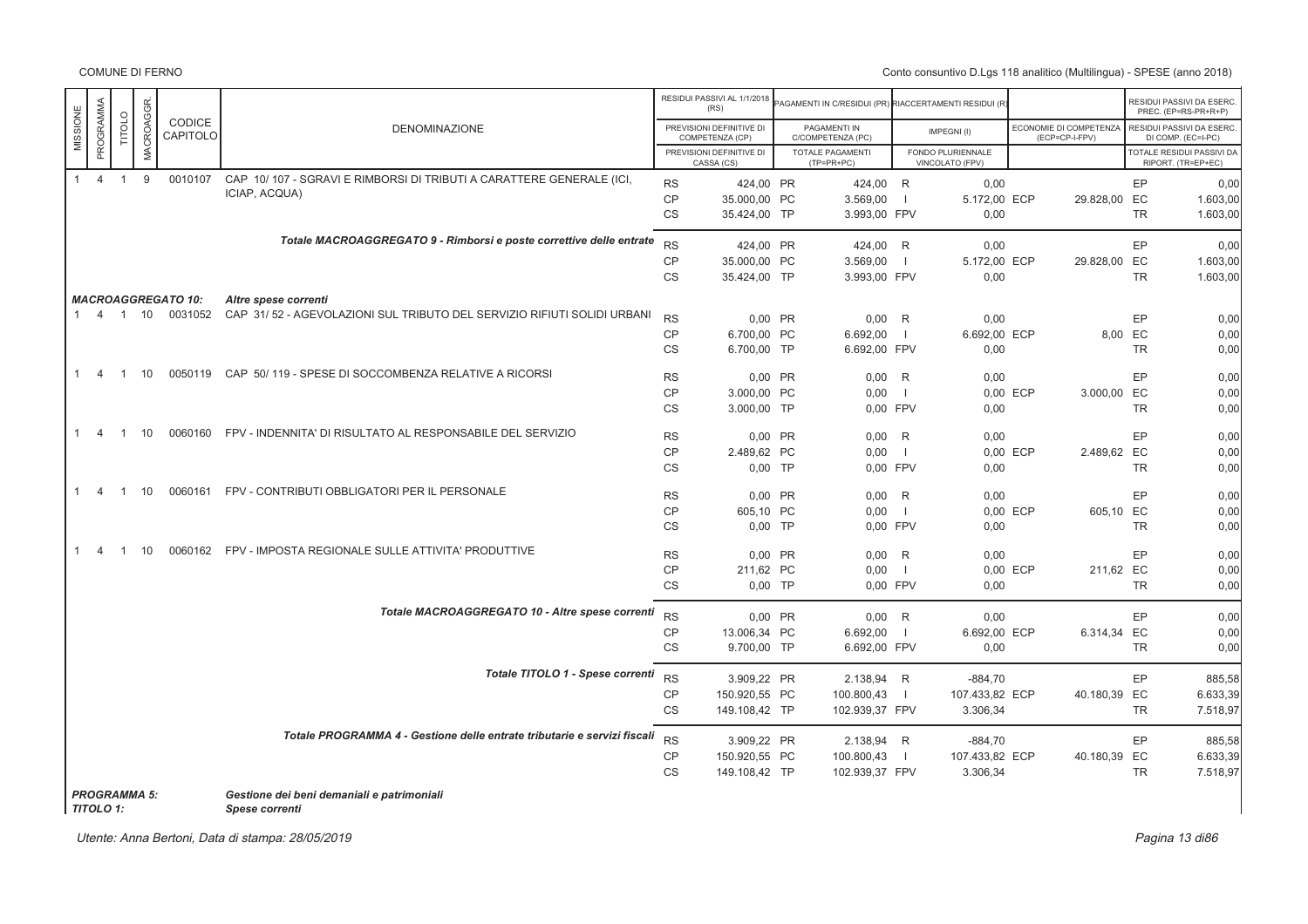|              |                          |                |                |                           |                                                                                       |           | RESIDUI PASSIVI AL 1/1/2018<br>(RS)         | AGAMENTI IN C/RESIDUI (PR) RIACCERTAMENTI RESIDUI (R |                |                                      |                                          |           | RESIDUI PASSIVI DA ESERC.<br>PREC. (EP=RS-PR+R+P) |
|--------------|--------------------------|----------------|----------------|---------------------------|---------------------------------------------------------------------------------------|-----------|---------------------------------------------|------------------------------------------------------|----------------|--------------------------------------|------------------------------------------|-----------|---------------------------------------------------|
| MISSIONE     | PROGRAMMA                | <b>TITOLO</b>  | MACROAGGR      | <b>CODICE</b><br>CAPITOLO | <b>DENOMINAZIONE</b>                                                                  |           | PREVISIONI DEFINITIVE DI<br>COMPETENZA (CP) | PAGAMENTI IN<br>C/COMPETENZA (PC)                    |                | IMPEGNI(I)                           | ECONOMIE DI COMPETENZA<br>(ECP=CP-I-FPV) |           | RESIDUI PASSIVI DA ESERC.<br>DI COMP. (EC=I-PC)   |
|              |                          |                |                |                           |                                                                                       |           | PREVISIONI DEFINITIVE DI<br>CASSA (CS)      | <b>TOTALE PAGAMENTI</b><br>$(TP=PR+PC)$              |                | FONDO PLURIENNALE<br>VINCOLATO (FPV) |                                          |           | TOTALE RESIDUI PASSIVI DA<br>RIPORT. (TR=EP+EC)   |
|              |                          |                |                | <b>MACROAGGREGATO 1:</b>  | Redditi da lavoro dipendente                                                          |           |                                             |                                                      |                |                                      |                                          |           |                                                   |
|              | $1\quad 5\quad 1\quad 1$ |                |                | 0010004                   | CAP 10/4 - VOCI STIPENDIALI AL PERSONALE A TEMPO INDETERMINATO                        | <b>RS</b> | 0,00 PR                                     | $0,00$ R                                             |                | 0,00                                 |                                          | EP        | 0,00                                              |
|              |                          |                |                |                           |                                                                                       | CP        | 21.658,22 PC                                | 21.343,25                                            | - 1            | 21.343,25 ECP                        | 314,97 EC                                |           | 0,00                                              |
|              |                          |                |                |                           |                                                                                       | <b>CS</b> | 21.658,22 TP                                | 21.343,25 FPV                                        |                | 0,00                                 |                                          | <b>TR</b> | 0,00                                              |
|              |                          |                |                |                           |                                                                                       |           |                                             |                                                      |                |                                      |                                          |           |                                                   |
|              | $1\quad 5$               | $\overline{1}$ | $\overline{1}$ |                           | 0020004 CAP 20/4 - CONTRIBUTI OBBLIGATORI PER IL PERSONALE                            | <b>RS</b> | 68.00 PR                                    | 68.00 R                                              |                | 0.00                                 |                                          | EP        | 0.00                                              |
|              |                          |                |                |                           |                                                                                       | <b>CP</b> | 6.455,86 PC                                 | 5.940,89                                             | $\blacksquare$ | 6.008,89 ECP                         | 446.97 EC                                |           | 68,00                                             |
|              |                          |                |                |                           |                                                                                       | <b>CS</b> | 6.523,86 TP                                 | 6.008,89 FPV                                         |                | 0,00                                 |                                          | <b>TR</b> | 68,00                                             |
|              |                          |                |                |                           |                                                                                       |           |                                             |                                                      |                |                                      |                                          |           |                                                   |
|              | $1\quad 5$               | $\overline{1}$ | $\overline{1}$ |                           | 0030060 CAP 30/60 - CONTRIBUTI PER INDENNITA' DI FINE RAPPORTO                        | <b>RS</b> | 0,00 PR                                     | $0,00$ R                                             |                | 0,00                                 |                                          | EP        | 0,00                                              |
|              |                          |                |                |                           |                                                                                       | CP        | 641,21 PC                                   | 625,94                                               |                | 625,94 ECP                           | 15,27                                    | EC        | 0,00                                              |
|              |                          |                |                |                           |                                                                                       | <b>CS</b> | 641,21 TP                                   | 625,94 FPV                                           |                | 0,00                                 |                                          | <b>TR</b> | 0,00                                              |
|              |                          |                |                |                           |                                                                                       |           |                                             |                                                      |                |                                      |                                          |           |                                                   |
| $\mathbf{1}$ | - 5                      | $\overline{1}$ | $\overline{1}$ | 0030061                   | ARRETRATI STIPENDI                                                                    | <b>RS</b> | 0.00 PR                                     | $0,00$ R                                             |                | 0,00                                 |                                          | EP        | 0,00                                              |
|              |                          |                |                |                           |                                                                                       | <b>CP</b> | 650,70 PC                                   | 650,70                                               | $\blacksquare$ | 650,70 ECP                           |                                          | $0,00$ EC | 0,00                                              |
|              |                          |                |                |                           |                                                                                       | <b>CS</b> | 650,70 TP                                   | 650,70 FPV                                           |                | 0.00                                 |                                          | <b>TR</b> | 0,00                                              |
|              |                          |                |                |                           |                                                                                       |           |                                             |                                                      |                |                                      |                                          |           |                                                   |
|              |                          |                |                |                           | Totale MACROAGGREGATO 1 - Redditi da lavoro dipendente                                | <b>RS</b> | 68,00 PR                                    | 68,00 R                                              |                | 0,00                                 |                                          | EP        | 0,00                                              |
|              |                          |                |                |                           |                                                                                       | CP        | 29.405,99 PC                                | 28.560,78                                            |                | 28.628,78 ECP                        | 777,21 EC                                |           | 68,00                                             |
|              |                          |                |                |                           |                                                                                       | <b>CS</b> | 29.473,99 TP                                | 28.628,78 FPV                                        |                | 0,00                                 |                                          | <b>TR</b> | 68,00                                             |
|              |                          |                |                |                           |                                                                                       |           |                                             |                                                      |                |                                      |                                          |           |                                                   |
|              |                          |                |                | <b>MACROAGGREGATO 2:</b>  | Imposte e tasse a carico dell'ente                                                    |           |                                             |                                                      |                |                                      |                                          |           |                                                   |
|              | $1 \quad 5 \quad 1$      |                | 2              | 0010349                   | CAP 10/349 - SPESE ECONOMALI - TASSE PROPRIETA' AUTOVEICOLI                           | <b>RS</b> | 0.00 PR                                     | $0.00$ R                                             |                | 0,00                                 |                                          | EP        | 0,00                                              |
|              |                          |                |                |                           |                                                                                       | CP        | 300,00 PC                                   | 280,29                                               | -1             | 280,29 ECP                           | 19,71 EC                                 |           | 0,00                                              |
|              |                          |                |                |                           |                                                                                       | <b>CS</b> | 298.52 TP                                   | 280,29 FPV                                           |                | 0.00                                 |                                          | <b>TR</b> | 0,00                                              |
|              |                          |                |                |                           |                                                                                       |           |                                             |                                                      |                |                                      |                                          |           |                                                   |
| $\mathbf{1}$ | 5                        | $\overline{1}$ | 2              |                           | 0030392 CAP 30/392 - IMPOSTA REGIONALE SULLE ATTIVITA' PRODUTTIVE                     | <b>RS</b> | 0,00 PR                                     | $0,00$ R                                             |                | 0,00                                 |                                          | EP        | 0,00                                              |
|              |                          |                |                |                           |                                                                                       | <b>CP</b> | 1.896,26 PC                                 | 1.867,78                                             | $\blacksquare$ | 1.867,78 ECP                         | 28,48 EC                                 |           | 0,00                                              |
|              |                          |                |                |                           |                                                                                       | <b>CS</b> | 1.896,26 TP                                 | 1.867,78 FPV                                         |                | 0,00                                 |                                          | <b>TR</b> | 0,00                                              |
|              |                          |                |                |                           |                                                                                       |           |                                             |                                                      |                |                                      |                                          |           |                                                   |
| 1            | -5                       | $\overline{1}$ | 2              | 0030393                   | <b>TASSE PROPRIETA' AUTOVEICOLI</b>                                                   | <b>RS</b> | 0.00 PR                                     | $0.00$ R                                             |                | 0.00                                 |                                          | EP        | 0.00                                              |
|              |                          |                |                |                           |                                                                                       | CP        | 100.00 PC                                   | 0.00                                                 | - 1            | 34,32 ECP                            | 65,68 EC                                 |           | 34,32                                             |
|              |                          |                |                |                           |                                                                                       | <b>CS</b> | 100,00 TP                                   | 0.00 FPV                                             |                | 0.00                                 |                                          | <b>TR</b> | 34,32                                             |
|              |                          |                |                |                           |                                                                                       |           |                                             |                                                      |                |                                      |                                          |           |                                                   |
|              |                          |                |                |                           | Totale MACROAGGREGATO 2 - Imposte e tasse a carico dell'ente                          | <b>RS</b> | 0.00 PR                                     | $0.00$ R                                             |                | 0.00                                 |                                          | EP        | 0.00                                              |
|              |                          |                |                |                           |                                                                                       | <b>CP</b> | 2.296,26 PC                                 | 2.148,07                                             | $\Box$         | 2.182,39 ECP                         | 113,87 EC                                |           | 34.32                                             |
|              |                          |                |                |                           |                                                                                       | <b>CS</b> | 2.294,78 TP                                 | 2.148,07 FPV                                         |                | 0,00                                 |                                          | <b>TR</b> | 34,32                                             |
|              |                          |                |                |                           |                                                                                       |           |                                             |                                                      |                |                                      |                                          |           |                                                   |
|              |                          |                |                | <b>MACROAGGREGATO 3:</b>  | Acquisto di beni e servizi                                                            |           |                                             |                                                      |                |                                      |                                          |           |                                                   |
|              | $1\quad 5$               | $\overline{1}$ | $\mathbf{3}$   | 0010364                   | CAP 10/364 - SPESE ECONOMALI - FORNITURE DIVERSE INERENTI IL SERVIZIO                 | <b>RS</b> | 27,50 PR                                    | 27,50 R                                              |                | 0,00                                 |                                          | EP        | 0,00                                              |
|              |                          |                |                |                           | - ACQUISTO MATERIALI DI CONSUMO PER MANUTENZIONE UFFICI E IMMOBILI<br><b>COMUNALI</b> | CP        | 2.500.00 PC                                 | 369,30                                               |                | 439,30 ECP                           | 2.060,70 EC                              |           | 70,00                                             |
|              |                          |                |                |                           |                                                                                       | <b>CS</b> | 2.527,50 TP                                 | 396,80 FPV                                           |                | 0,00                                 |                                          | <b>TR</b> | 70,00                                             |
|              |                          |                |                |                           |                                                                                       |           |                                             |                                                      |                |                                      |                                          |           |                                                   |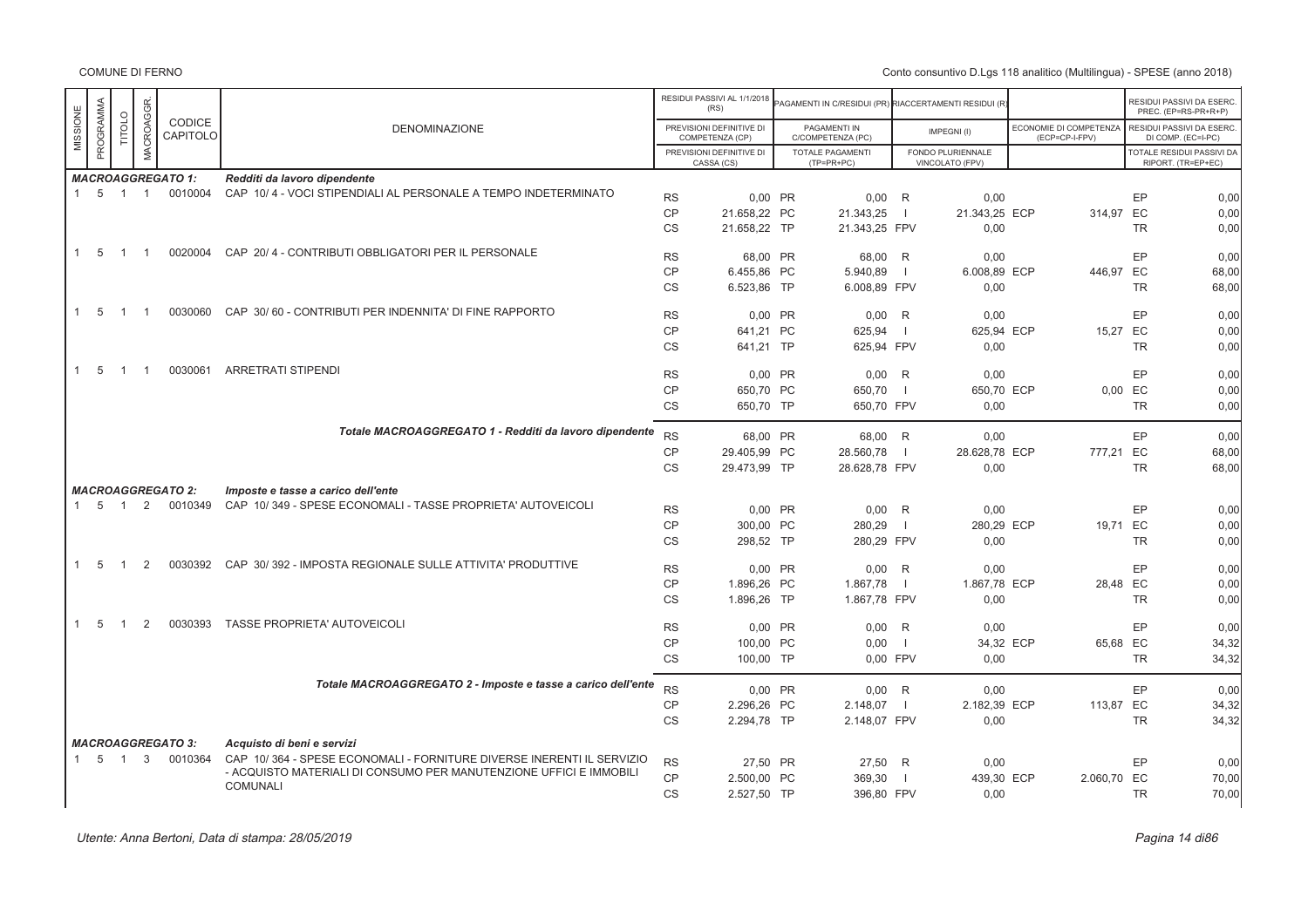Conto consuntivo D.Lgs 118 analitico (Multilingua) - SPESE (anno 2018)

|          |                     |                |                  |                    |                                                                       |           | RESIDUI PASSIVI AL 1/1/2018<br>(RS)         | AGAMENTI IN C/RESIDUI (PR) RIACCERTAMENTI RESIDUI (R) |                |                                      |                                          |                      | RESIDUI PASSIVI DA ESERC<br>PREC. (EP=RS-PR+R+P) |
|----------|---------------------|----------------|------------------|--------------------|-----------------------------------------------------------------------|-----------|---------------------------------------------|-------------------------------------------------------|----------------|--------------------------------------|------------------------------------------|----------------------|--------------------------------------------------|
| MISSIONE | PROGRAMMA           | TITOLO         | <b>MACROAGGR</b> | CODICE<br>CAPITOLO | <b>DENOMINAZIONE</b>                                                  |           | PREVISIONI DEFINITIVE DI<br>COMPETENZA (CP) | PAGAMENTI IN<br>C/COMPETENZA (PC)                     |                | IMPEGNI(I)                           | ECONOMIE DI COMPETENZA<br>(ECP=CP-I-FPV) |                      | RESIDUI PASSIVI DA ESERC.<br>DI COMP. (EC=I-PC)  |
|          |                     |                |                  |                    |                                                                       |           | PREVISIONI DEFINITIVE DI<br>CASSA (CS)      | TOTALE PAGAMENTI<br>$(TP=PR+PC)$                      |                | FONDO PLURIENNALE<br>VINCOLATO (FPV) |                                          |                      | TOTALE RESIDUI PASSIVI DA<br>RIPORT. (TR=EP+EC)  |
|          | $1 \quad 5 \quad 1$ |                | $\mathbf{3}$     | 0010367            | CAP 10/367 - SPESE ECONOMALI - FORNITURE DIVERSE INERENTI IL SERVIZIO | <b>RS</b> | 104,10 PR                                   | 104,10 R                                              |                | 0.00                                 |                                          | EP                   | 0.00                                             |
|          |                     |                |                  |                    | - ALTRI BENI E MATERIALI DI CONSUMO                                   | <b>CP</b> | 1.100,00 PC                                 | 655,86                                                | $\Box$         | 736,26 ECP                           | 363,74 EC                                |                      | 80,40                                            |
|          |                     |                |                  |                    |                                                                       | <b>CS</b> | 1.204,10 TP                                 | 759,96 FPV                                            |                | 0,00                                 |                                          | <b>TR</b>            | 80.40                                            |
|          | $1 \quad 5$         | $\overline{1}$ | 3                |                    | 0050161 CAP 50/161 - ACQUISTO MATERIALE VARIO                         | <b>RS</b> | 1.489.56 PR                                 | 1.489.56 R                                            |                | 0.00                                 |                                          | EP                   | 0.00                                             |
|          |                     |                |                  |                    |                                                                       | <b>CP</b> | 3.000,00 PC                                 | 0,00                                                  | $\Box$         | 1.283,34 ECP                         | 1.716,66 EC                              |                      | 1.283,34                                         |
|          |                     |                |                  |                    |                                                                       | <b>CS</b> | 4.489,56 TP                                 | 1.489,56 FPV                                          |                | 0,00                                 |                                          | <b>TR</b>            | 1.283,34                                         |
|          | $1\quad 5$          | $\overline{1}$ | 3                | 0060164            | CAP 60/164 - MANUTENZIONE AUTOMEZZI ADIBITI AL SERVIZIO               | <b>RS</b> | 148.84 PR                                   | 148.84 R                                              |                | 0.00                                 |                                          | EP                   | 0.00                                             |
|          |                     |                |                  |                    |                                                                       | <b>CP</b> | 1.000.00 PC                                 |                                                       | $\Box$         |                                      |                                          |                      |                                                  |
|          |                     |                |                  |                    |                                                                       | <b>CS</b> | 1.148,84 TP                                 | 0,00<br>148.84 FPV                                    |                | 999,18 ECP<br>0.00                   |                                          | 0,82 EC<br><b>TR</b> | 999,18<br>999.18                                 |
|          |                     |                |                  |                    |                                                                       |           |                                             |                                                       |                |                                      |                                          |                      |                                                  |
|          | $1 \quad 5$         | $\overline{1}$ | 3                | 0090094            | CAP 90/94 - MANUTENZIONE STABILI                                      | <b>RS</b> | 6.346.37 PR                                 | 6.346.37 R                                            |                | 0.00                                 |                                          | EP                   | 0.00                                             |
|          |                     |                |                  |                    |                                                                       | <b>CP</b> | 13.893,00 PC                                | 1.647,00                                              | $\Box$         | 13.892.11 ECP                        |                                          | 0,89 EC              | 12.245,11                                        |
|          |                     |                |                  |                    |                                                                       | <b>CS</b> | 19.155,59 TP                                | 7.993,37 FPV                                          |                | 0.00                                 |                                          | <b>TR</b>            | 12.245,11                                        |
|          | $1\quad 5$          | $\overline{1}$ | 3                | 0190004            | CAP 190/4 - SPESE ECONOMALI - MANUTENZIONE AUTOMEZZI                  | <b>RS</b> | 0,00 PR                                     | $0,00$ R                                              |                | 0,00                                 |                                          | EP                   | 0,00                                             |
|          |                     |                |                  |                    |                                                                       | CP        | 101.00 PC                                   | 0.00                                                  | $\blacksquare$ |                                      | 0.00 ECP<br>101,00 EC                    |                      | 0,00                                             |
|          |                     |                |                  |                    |                                                                       | <b>CS</b> | 101.00 TP                                   | 0.00 FPV                                              |                | 0.00                                 |                                          | <b>TR</b>            | 0,00                                             |
|          | 1 5                 | $\overline{1}$ | 3                |                    | 0200200 CAP 200/200 - MANUTENZIONE ORDINARIA IMPIANTI E MACCHINARI    | <b>RS</b> | 39.789,95 PR                                | 39.789,95 R                                           |                | 0,00                                 |                                          | EP                   | 0,00                                             |
|          |                     |                |                  |                    |                                                                       | <b>CP</b> | 55,500.00 PC                                | 25.023,73                                             | $\blacksquare$ | 51.322.77 ECP                        | 4.177,23 EC                              |                      | 26.299,04                                        |
|          |                     |                |                  |                    |                                                                       | <b>CS</b> | 89.706,43 TP                                | 64.813,68 FPV                                         |                | 0,00                                 |                                          | <b>TR</b>            | 26.299,04                                        |
|          | $1\quad 5\quad 1$   |                | 3                | 0600001            | CAP 600/1 - ACQUISTI CENTRALIZZATI ¿ ACQUISTO MATERIALE IGIENICO -    |           |                                             |                                                       |                |                                      |                                          |                      |                                                  |
|          |                     |                |                  |                    | SANITARIO PER IMMOBILI DI PROPRIETà COMUNALE                          | <b>RS</b> | 755,62 PR                                   | 755,62 R                                              |                | 0,00                                 |                                          | EP                   | 0,00                                             |
|          |                     |                |                  |                    |                                                                       | <b>CP</b> | 1.200.00 PC                                 | 671,97                                                | $\Box$         | 671,97 ECP                           | 528,03 EC                                |                      | 0,00                                             |
|          |                     |                |                  |                    |                                                                       | <b>CS</b> | 1.955,62 TP                                 | 1.427,59 FPV                                          |                | 0.00                                 |                                          | <b>TR</b>            | 0,00                                             |
|          | $1\quad 5$          | $\overline{1}$ | 3                | 0600002            | CAP 30/160 - SPESE ECONOMALI (PARTE) - CARBURANTE AUTOMEZZI           | <b>RS</b> | 20.07 PR                                    | 20,07 R                                               |                | 0.00                                 |                                          | EP                   | 0,00                                             |
|          |                     |                |                  |                    |                                                                       | CP        | 1.400.00 PC                                 | 1.063,30                                              | $\blacksquare$ | 1.088,66 ECP                         | 311,34 EC                                |                      | 25,36                                            |
|          |                     |                |                  |                    |                                                                       | <b>CS</b> | 1.165,13 TP                                 | 1.083,37 FPV                                          |                | 0.00                                 |                                          | <b>TR</b>            | 25,36                                            |
|          | $1\quad 5$          | $\overline{1}$ | 3                | 0600003            | CAP 40/10 - VESTIARIO                                                 | <b>RS</b> | 902.00 PR                                   | 902,00 R                                              |                | 0,00                                 |                                          | EP                   | 0,00                                             |
|          |                     |                |                  |                    |                                                                       | CP        | 1.450,00 PC                                 | 0,00                                                  | $\Box$         | 1.450,00 ECP                         |                                          | 0.00 EC              | 1.450,00                                         |
|          |                     |                |                  |                    |                                                                       | <b>CS</b> | 2.352,00 TP                                 | 902,00 FPV                                            |                | 0.00                                 |                                          | <b>TR</b>            | 1.450,00                                         |
|          | $1\quad 5$          | $\overline{1}$ | 3                |                    | 0700005 CAP 700/5 - UTENZE E CANONI - ENERGIA ELETTRICA               | <b>RS</b> | 46.93 PR                                    |                                                       |                | 0.00                                 |                                          | EP                   | 0,00                                             |
|          |                     |                |                  |                    |                                                                       | CP        |                                             | 46,93 R                                               |                |                                      |                                          |                      |                                                  |
|          |                     |                |                  |                    |                                                                       | <b>CS</b> | 400.00 PC<br>446,93 TP                      | $227,12$  <br>274,05 FPV                              |                | 275,48 ECP<br>0,00                   | 124,52 EC                                | <b>TR</b>            | 48,36<br>48,36                                   |
|          |                     |                |                  |                    |                                                                       |           |                                             |                                                       |                |                                      |                                          |                      |                                                  |
|          | $1\quad 5$          | $\overline{1}$ | 3                |                    | 0700006 CAP 100/82 - PULIZIA STABILI                                  | <b>RS</b> | 3.899,88 PR                                 | 3.899,88 R                                            |                | 0,00                                 |                                          | EP                   | 0,00                                             |
|          |                     |                |                  |                    |                                                                       | CP        | 27.541,18 PC                                | 13.362,36                                             | $\blacksquare$ | 27.540,98 ECP                        |                                          | 0,20 EC              | 14.178,62                                        |
|          |                     |                |                  |                    |                                                                       | <b>CS</b> | 29.451,07 TP                                | 17.262,24 FPV                                         |                | 0,00                                 |                                          | TR                   | 14.178,62                                        |

er di sebagai di sebagai di sebagai di sebagai di sebagai di sebagai di sebagai di sebagai di sebagai di sebag<br>Pagina 15 di86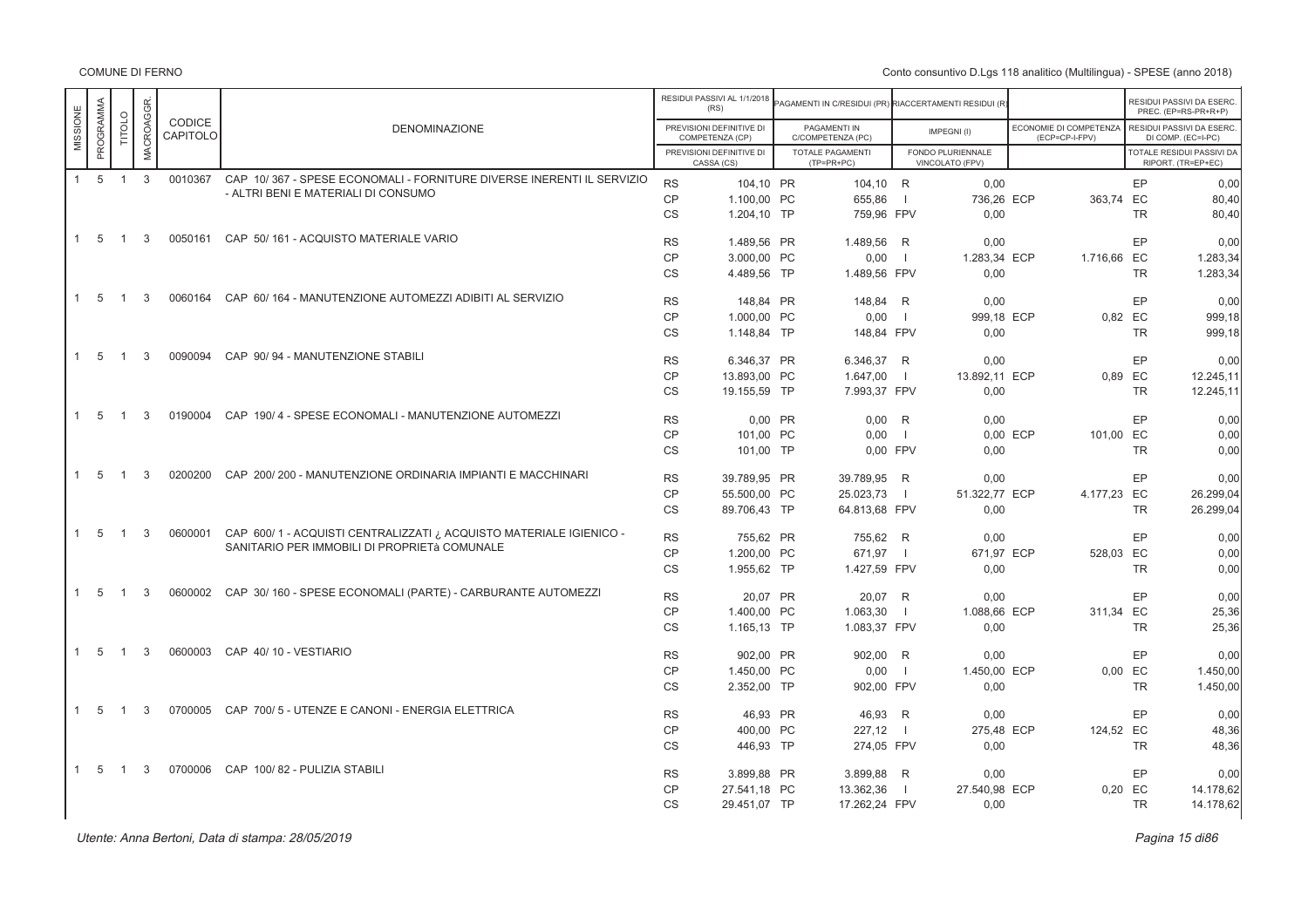Conto consuntivo D.Lgs 118 analitico (Multilingua) - SPESE (anno 2018)

|                |                  |                |                  |                           |                                                                          |           | RESIDUI PASSIVI AL 1/1/2018<br>(RS)         | AGAMENTI IN C/RESIDUI (PR) RIACCERTAMENTI RESIDUI (R) |                |                                      |                                          |           | RESIDUI PASSIVI DA ESERC<br>PREC. (EP=RS-PR+R+P) |
|----------------|------------------|----------------|------------------|---------------------------|--------------------------------------------------------------------------|-----------|---------------------------------------------|-------------------------------------------------------|----------------|--------------------------------------|------------------------------------------|-----------|--------------------------------------------------|
| MISSIONE       | PROGRAMMA        | TITOLO         | <b>MACROAGGR</b> | CODICE<br>CAPITOLO        | <b>DENOMINAZIONE</b>                                                     |           | PREVISIONI DEFINITIVE DI<br>COMPETENZA (CP) | PAGAMENTI IN<br>C/COMPETENZA (PC)                     |                | IMPEGNI(I)                           | ECONOMIE DI COMPETENZA<br>(ECP=CP-I-FPV) |           | RESIDUI PASSIVI DA ESERC<br>DI COMP. (EC=I-PC)   |
|                |                  |                |                  |                           |                                                                          |           | PREVISIONI DEFINITIVE DI<br>CASSA (CS)      | TOTALE PAGAMENTI<br>(TP=PR+PC)                        |                | FONDO PLURIENNALE<br>VINCOLATO (FPV) |                                          |           | TOTALE RESIDUI PASSIVI DA<br>RIPORT. (TR=EP+EC)  |
| $\overline{1}$ | $5\overline{5}$  | $\overline{1}$ | 3                |                           | 0700008 CAP 160/1 - MANUTENZIONE ESTINTORI                               | <b>RS</b> | 629,52 PR                                   | 629,52 R                                              |                | 0,00                                 |                                          | EP        | 0,00                                             |
|                |                  |                |                  |                           |                                                                          | CP        | 641,00 PC                                   | 293,40                                                | - 1            | 561,80 ECP                           | 79,20 EC                                 |           | 268,40                                           |
|                |                  |                |                  |                           |                                                                          | <b>CS</b> | 1.270,52 TP                                 | 922,92 FPV                                            |                | 0,00                                 |                                          | <b>TR</b> | 268,40                                           |
|                |                  |                |                  |                           | Totale MACROAGGREGATO 3 - Acquisto di beni e servizi                     | <b>RS</b> | 54.160.34 PR                                | 54.160.34 R                                           |                | 0.00                                 |                                          | EP        | 0.00                                             |
|                |                  |                |                  |                           |                                                                          | CP        | 109.726,18 PC                               | 43.314,04                                             | - 1            | 100.261,85 ECP                       | 9.464,33 EC                              |           | 56.947,81                                        |
|                |                  |                |                  |                           |                                                                          | <b>CS</b> | 154.974,29 TP                               | 97.474,38 FPV                                         |                | 0,00                                 |                                          | <b>TR</b> | 56.947,81                                        |
|                |                  |                |                  | <b>MACROAGGREGATO 10:</b> | Altre spese correnti                                                     |           |                                             |                                                       |                |                                      |                                          |           |                                                  |
| $\mathbf{1}$   | 5                | 1 10           |                  | 0070003                   | CAP 70/3 - ASSICURAZIONE AUTOMEZZI                                       | <b>RS</b> | 0,00 PR                                     | $0,00$ R                                              |                | 0,00                                 |                                          | EP        | 0.00                                             |
|                |                  |                |                  |                           |                                                                          | CP        | 2.350,49 PC                                 | 1.772,49                                              | $\overline{1}$ | 2.350,49 ECP                         |                                          | 0,00 EC   | 578,00                                           |
|                |                  |                |                  |                           |                                                                          | CS        | 2.350,49 TP                                 | 1.772,49 FPV                                          |                | 0,00                                 |                                          | <b>TR</b> | 578,00                                           |
|                |                  |                |                  |                           |                                                                          |           |                                             |                                                       |                |                                      |                                          |           |                                                  |
| $\mathbf{1}$   | 5                | $\overline{1}$ | 10               |                           | 0180005 CAP 180/5 - ASSICURAZIONE STABILI - FURTO                        | <b>RS</b> | 0.00 PR                                     | $0,00$ R                                              |                | 0.00                                 |                                          | EP        | 0.00                                             |
|                |                  |                |                  |                           |                                                                          | <b>CP</b> | 1.782,00 PC                                 | 1.742,52                                              | $\blacksquare$ | 1.742,52 ECP                         | 39,48 EC                                 |           | 0,00                                             |
|                |                  |                |                  |                           |                                                                          | CS        | 1.743,00 TP                                 | 1.742,52 FPV                                          |                | 0,00                                 |                                          | <b>TR</b> | 0,00                                             |
| $\mathbf{1}$   | 5                | $\mathbf{1}$   | 10               |                           | 0180006 CAP 180/6 - ASSICURAZIONE STABILI - INCENDIO                     | <b>RS</b> | 0.00 PR                                     | $0,00$ R                                              |                | 0.00                                 |                                          | EP        | 0,00                                             |
|                |                  |                |                  |                           |                                                                          | CP        | 7.809,00 PC                                 | 7.809,00                                              | $\Box$         | 7.809,00 ECP                         |                                          | 0,00 EC   | 0,00                                             |
|                |                  |                |                  |                           |                                                                          | CS        | 7.809,00 TP                                 | 7.809,00 FPV                                          |                | 0,00                                 |                                          | <b>TR</b> | 0,00                                             |
|                |                  |                |                  |                           | Totale MACROAGGREGATO 10 - Altre spese correnti                          |           |                                             |                                                       |                |                                      |                                          |           |                                                  |
|                |                  |                |                  |                           |                                                                          | <b>RS</b> | 0.00 PR                                     | $0,00$ R                                              |                | 0,00                                 |                                          | EP        | 0.00                                             |
|                |                  |                |                  |                           |                                                                          | CP        | 11.941,49 PC                                | 11.324,01                                             | - 1            | 11.902,01 ECP                        | 39,48 EC                                 |           | 578,00                                           |
|                |                  |                |                  |                           |                                                                          | <b>CS</b> | 11.902,49 TP                                | 11.324,01 FPV                                         |                | 0,00                                 |                                          | <b>TR</b> | 578,00                                           |
|                |                  |                |                  |                           | Totale TITOLO 1 - Spese correnti                                         | <b>RS</b> | 54.228,34 PR                                | 54.228,34 R                                           |                | 0,00                                 |                                          | EP        | 0,00                                             |
|                |                  |                |                  |                           |                                                                          | CP        | 153.369,92 PC                               | 85.346,90                                             | $\overline{1}$ | 142.975,03 ECP                       | 10.394,89 EC                             |           | 57.628,13                                        |
|                |                  |                |                  |                           |                                                                          | <b>CS</b> | 198.645,55 TP                               | 139.575,24 FPV                                        |                | 0,00                                 |                                          | <b>TR</b> | 57.628,13                                        |
|                | <b>TITOLO 2:</b> |                |                  |                           | Spese in conto capitale                                                  |           |                                             |                                                       |                |                                      |                                          |           |                                                  |
|                |                  |                |                  | <b>MACROAGGREGATO 2:</b>  | Investimenti fissi lordi                                                 |           |                                             |                                                       |                |                                      |                                          |           |                                                  |
|                | $1\quad 5$       | $\overline{2}$ | 2                | 0500304                   | ACQUISTO MEZZO DI TRASPORTO - Finanziato con avanzo di amministrazione - | <b>RS</b> | 0,00 PR                                     | $0,00$ R                                              |                | 0,00                                 |                                          | EP        | 0,00                                             |
|                |                  |                |                  |                           |                                                                          | CP        | 14.000,00 PC                                | 0,00                                                  | $\Box$         | 13.993,40 ECP                        |                                          | 6,60 EC   | 13.993,40                                        |
|                |                  |                |                  |                           |                                                                          | <b>CS</b> | 14.000,00 TP                                | 0.00 FPV                                              |                | 0.00                                 |                                          | <b>TR</b> | 13.993,40                                        |
|                |                  |                |                  |                           | Totale MACROAGGREGATO 2 - Investimenti fissi lordi                       | <b>RS</b> | 0,00 PR                                     | $0,00$ R                                              |                | 0,00                                 |                                          | EP        | 0,00                                             |
|                |                  |                |                  |                           |                                                                          | CP        | 14.000,00 PC                                | 0,00                                                  | $\Box$         | 13.993,40 ECP                        |                                          | 6,60 EC   | 13.993,40                                        |
|                |                  |                |                  |                           |                                                                          | CS        | 14.000,00 TP                                | 0,00 FPV                                              |                | 0,00                                 |                                          | <b>TR</b> | 13.993,40                                        |
|                |                  |                |                  |                           | Totale TITOLO 2 - Spese in conto capitale                                | <b>RS</b> |                                             |                                                       |                |                                      |                                          |           |                                                  |
|                |                  |                |                  |                           |                                                                          |           | 0,00 PR                                     | $0,00$ R                                              |                | 0,00                                 |                                          | EP        | 0,00                                             |
|                |                  |                |                  |                           |                                                                          | CP        | 14.000,00 PC                                | 0,00                                                  | -11            | 13.993,40 ECP                        |                                          | 6,60 EC   | 13.993,40                                        |
|                |                  |                |                  |                           |                                                                          | <b>CS</b> | 14.000,00 TP                                | 0,00 FPV                                              |                | 0,00                                 |                                          | <b>TR</b> | 13.993,40                                        |

er di sebagai di sebagai di sebagai di sebagai di sebagai di sebagai di sebagai di sebagai di sebagai di sebag<br>Pagina 16 di86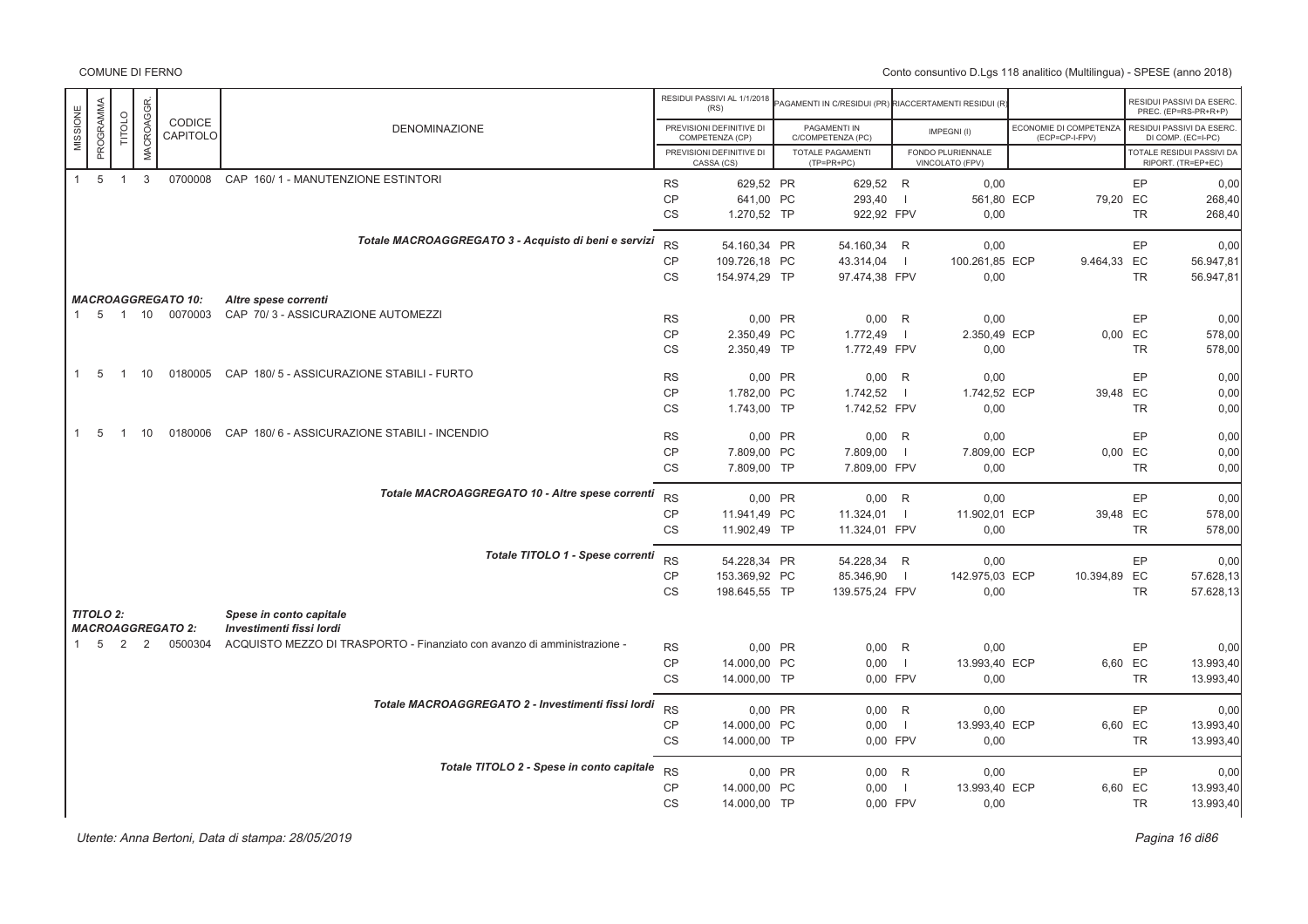# Conto consuntivo D.Lgs 118 analitico (Multilingua) - SPESE (anno 2018)

|          |                     |                |                      |                                     |                                                                                                  |                        | RESIDUI PASSIVI AL 1/1/2018<br>(RS)         |         | AGAMENTI IN C/RESIDUI (PR) RIACCERTAMENTI RESIDUI (R |                          |                                      |          |                                          |           | RESIDUI PASSIVI DA ESERC<br>PREC. (EP=RS-PR+R+P)       |
|----------|---------------------|----------------|----------------------|-------------------------------------|--------------------------------------------------------------------------------------------------|------------------------|---------------------------------------------|---------|------------------------------------------------------|--------------------------|--------------------------------------|----------|------------------------------------------|-----------|--------------------------------------------------------|
| MISSIONE | PROGRAMMA           | TITOLO         | MACROAGGR            | CODICE<br>CAPITOLO                  | <b>DENOMINAZIONE</b>                                                                             |                        | PREVISIONI DEFINITIVE DI<br>COMPETENZA (CP) |         | PAGAMENTI IN<br>C/COMPETENZA (PC)                    |                          | IMPEGNI(I)                           |          | ECONOMIE DI COMPETENZA<br>(ECP=CP-I-FPV) |           | RESIDUI PASSIVI DA ESERC<br>DI COMP. (EC=I-PC)         |
|          |                     |                |                      |                                     |                                                                                                  |                        | PREVISIONI DEFINITIVE DI<br>CASSA (CS)      |         | <b>TOTALE PAGAMENTI</b><br>$(TP=PR+PC)$              |                          | FONDO PLURIENNALE<br>VINCOLATO (FPV) |          |                                          |           | <b>TOTALE RESIDUI PASSIVI DA</b><br>RIPORT. (TR=EP+EC) |
|          |                     |                |                      |                                     | Totale PROGRAMMA 5 - Gestione dei beni demaniali e patrimoniali                                  | <b>RS</b>              | 54.228,34 PR                                |         | 54.228,34                                            | R                        | 0,00                                 |          |                                          | EP        | 0,00                                                   |
|          |                     |                |                      |                                     |                                                                                                  | <b>CP</b>              | 167.369,92 PC                               |         | 85.346,90                                            | $\overline{1}$           | 156.968,43 ECP                       |          | 10.401,49 EC                             |           | 71.621,53                                              |
|          |                     |                |                      |                                     |                                                                                                  | <b>CS</b>              | 212.645.55 TP                               |         | 139.575.24 FPV                                       |                          | 0.00                                 |          |                                          | <b>TR</b> | 71.621.53                                              |
|          | <b>PROGRAMMA 6:</b> |                |                      |                                     | <b>Ufficio tecnico</b>                                                                           |                        |                                             |         |                                                      |                          |                                      |          |                                          |           |                                                        |
|          | <b>TITOLO 1:</b>    |                |                      |                                     | Spese correnti                                                                                   |                        |                                             |         |                                                      |                          |                                      |          |                                          |           |                                                        |
|          | 1 6 1 1             |                |                      | <b>MACROAGGREGATO 1:</b><br>0010004 | Redditi da lavoro dipendente<br>CAP 10/4 - VOCI STIPENDIALI AL PERSONALE A TEMPO INDETERMINATO   |                        |                                             |         |                                                      |                          |                                      |          |                                          |           |                                                        |
|          |                     |                |                      |                                     |                                                                                                  | <b>RS</b>              | 0.00 PR                                     |         | 0.00                                                 | R                        | 0,00                                 |          |                                          | EP        | 0,00                                                   |
|          |                     |                |                      |                                     |                                                                                                  | <b>CP</b><br>CS        | 90.301.72 PC<br>90.301,72 TP                |         | 89.079,27<br>89.079,27 FPV                           | $\blacksquare$           | 89.079.27 ECP<br>0,00                |          | 1.222,45 EC                              | <b>TR</b> | 0.00<br>0,00                                           |
|          |                     |                |                      |                                     |                                                                                                  |                        |                                             |         |                                                      |                          |                                      |          |                                          |           |                                                        |
|          | 1 6                 | $\overline{1}$ | $\overline{1}$       | 0020004                             | CAP 20/4 - CONTRIBUTI OBBLIGATORI PER IL PERSONALE                                               | <b>RS</b>              | 145,72 PR                                   |         | 145,72 R                                             |                          | 0,00                                 |          |                                          | EP        | 0,00                                                   |
|          |                     |                |                      |                                     |                                                                                                  | <b>CP</b>              | 23.227,16 PC                                |         | 22.585,72                                            | $\overline{\phantom{0}}$ | 22.585,72 ECP                        |          | 641,44 EC                                |           | 0,00                                                   |
|          |                     |                |                      |                                     |                                                                                                  | <b>CS</b>              | 23.372.88 TP                                |         | 22.731.44 FPV                                        |                          | 0.00                                 |          |                                          | <b>TR</b> | 0,00                                                   |
|          | 1 6                 | $\overline{1}$ | $\overline{1}$       | 0030060                             | CAP 30/60 - CONTRIBUTI PER INDENNITA' DI FINE RAPPORTO                                           |                        |                                             |         |                                                      |                          |                                      |          |                                          |           |                                                        |
|          |                     |                |                      |                                     |                                                                                                  | <b>RS</b>              | 0.00 PR                                     |         | 0,00                                                 | R                        | 0.00                                 |          |                                          | EP        | 0,00                                                   |
|          |                     |                |                      |                                     |                                                                                                  | <b>CP</b><br><b>CS</b> | 3.628,02 PC<br>3.628,02 TP                  |         | 3.584,18<br>3.584,18 FPV                             | $\overline{\phantom{0}}$ | 3.584,18 ECP<br>0,00                 |          | 43.84 EC                                 | <b>TR</b> | 0.00<br>0,00                                           |
|          |                     |                |                      |                                     |                                                                                                  |                        |                                             |         |                                                      |                          |                                      |          |                                          |           |                                                        |
|          | 1 6                 | $\overline{1}$ | $\mathbf{1}$         | 0040020                             | CAP 40/20 - ASSEGNI FAMILIARI                                                                    | <b>RS</b>              | $0.00$ PR                                   |         | 0,00                                                 | R                        | 0,00                                 |          |                                          | EP        | 0,00                                                   |
|          |                     |                |                      |                                     |                                                                                                  | CP                     | 852,18 PC                                   |         | 849,24                                               | $\overline{\phantom{0}}$ | 849,24 ECP                           |          | 2,94 EC                                  |           | 0,00                                                   |
|          |                     |                |                      |                                     |                                                                                                  | <b>CS</b>              | 852.18 TP                                   |         | 849,24 FPV                                           |                          | 0,00                                 |          |                                          | <b>TR</b> | 0,00                                                   |
|          | 1 6                 | $\overline{1}$ | $\mathbf{1}$         | 0070289                             | CAP 70/289 - COMPENSI AL PERSONALE INTERNO PER ISTRUTTORIA CONDONI                               | <b>RS</b>              | 6.780.70 PR                                 |         | 0.00                                                 | R                        | 0.00                                 |          |                                          | EP        | 6.780,70                                               |
|          |                     |                |                      |                                     | EDILIZI E INCARICHI INTERNI PER VARIANTI PRG                                                     | CP                     |                                             | 0,00 PC | 0,00                                                 | $\blacksquare$           |                                      | 0,00 ECP | 0,00 EC                                  |           | 0,00                                                   |
|          |                     |                |                      |                                     |                                                                                                  | <b>CS</b>              | 6.780,70 TP                                 |         | 0.00 FPV                                             |                          | 0,00                                 |          |                                          | <b>TR</b> | 6.780,70                                               |
|          |                     |                |                      |                                     |                                                                                                  |                        |                                             |         |                                                      |                          |                                      |          |                                          |           |                                                        |
|          | $1 \quad 6$         | $\overline{1}$ | $\blacktriangleleft$ | 0070290                             | <b>ARRETRATI STIPENDI</b>                                                                        | <b>RS</b>              | 0.00 PR                                     |         | 0,00                                                 | R                        | 0,00                                 |          |                                          | EP        | 0,00                                                   |
|          |                     |                |                      |                                     |                                                                                                  | CP                     | 2.672,22 PC                                 |         | 2.672,22                                             | $\blacksquare$           | 2.672,22 ECP                         |          | $0,00$ EC                                |           | 0,00                                                   |
|          |                     |                |                      |                                     |                                                                                                  | <b>CS</b>              | 2.672,22 TP                                 |         | 2.672,22 FPV                                         |                          | 0,00                                 |          |                                          | <b>TR</b> | 0.00                                                   |
|          |                     |                |                      |                                     | Totale MACROAGGREGATO 1 - Redditi da lavoro dipendente                                           | <b>RS</b>              | 6.926.42 PR                                 |         | 145.72 R                                             |                          | 0.00                                 |          |                                          | EP        | 6.780.70                                               |
|          |                     |                |                      |                                     |                                                                                                  | <b>CP</b>              | 120.681,30 PC                               |         | 118.770,63                                           | $\blacksquare$           | 118.770,63 ECP                       |          | 1.910,67 EC                              |           | 0,00                                                   |
|          |                     |                |                      |                                     |                                                                                                  | <b>CS</b>              | 127.607,72 TP                               |         | 118.916,35 FPV                                       |                          | 0,00                                 |          |                                          | <b>TR</b> | 6.780.70                                               |
|          |                     |                |                      |                                     |                                                                                                  |                        |                                             |         |                                                      |                          |                                      |          |                                          |           |                                                        |
|          | $1 \quad 6$         | $\overline{1}$ | 2                    | <b>MACROAGGREGATO 2:</b><br>0020536 | Imposte e tasse a carico dell'ente<br>CAP 20/ 536 - IMPOSTA REGIONALE SULLE ATTIVITA' PRODUTTIVE |                        |                                             |         |                                                      |                          |                                      |          |                                          |           |                                                        |
|          |                     |                |                      |                                     |                                                                                                  | <b>RS</b>              |                                             | 0.00 PR | $0,00$ R                                             |                          | 0.00                                 |          |                                          | EP        | 0.00                                                   |
|          |                     |                |                      |                                     |                                                                                                  | <b>CP</b><br><b>CS</b> | 5.959,99 PC<br>5.959,99 TP                  |         | 5.889,25<br>5.889,25 FPV                             | $\overline{1}$           | 5.889,25 ECP                         |          | 70,74 EC                                 |           | 0,00<br>0,00                                           |
|          |                     |                |                      |                                     |                                                                                                  |                        |                                             |         |                                                      |                          | 0,00                                 |          |                                          | <b>TR</b> |                                                        |
|          | 1<br>- 6            | $\overline{1}$ | 2                    | 0030701                             | CAP 30/701 - IMPOSTE E TASSE                                                                     | <b>RS</b>              | 0,00 PR                                     |         | 0,00                                                 | R                        | 0,00                                 |          |                                          | EP        | 0,00                                                   |
|          |                     |                |                      |                                     |                                                                                                  | CP                     | 246.00 PC                                   |         | 246,00                                               | $\Box$                   | 246,00 ECP                           |          | 0.00 EC                                  |           | 0,00                                                   |
|          |                     |                |                      |                                     |                                                                                                  | <b>CS</b>              | 246,00 TP                                   |         | 246,00 FPV                                           |                          | 0,00                                 |          |                                          | <b>TR</b> | 0,00                                                   |
|          |                     |                |                      |                                     |                                                                                                  |                        |                                             |         |                                                      |                          |                                      |          |                                          |           |                                                        |

en di sebagai pada tahun 17 dikembar 2012 dan ke 1970. Sebagai pada tahun 17 dikembar 2013 dan ke 1970. Sebagai pada tahun 17 dikembar 2014 dan ke 1970. Sebagai pada tahun 17 dikembar 2014 dan ke 1970. Sebagai pada tahun 1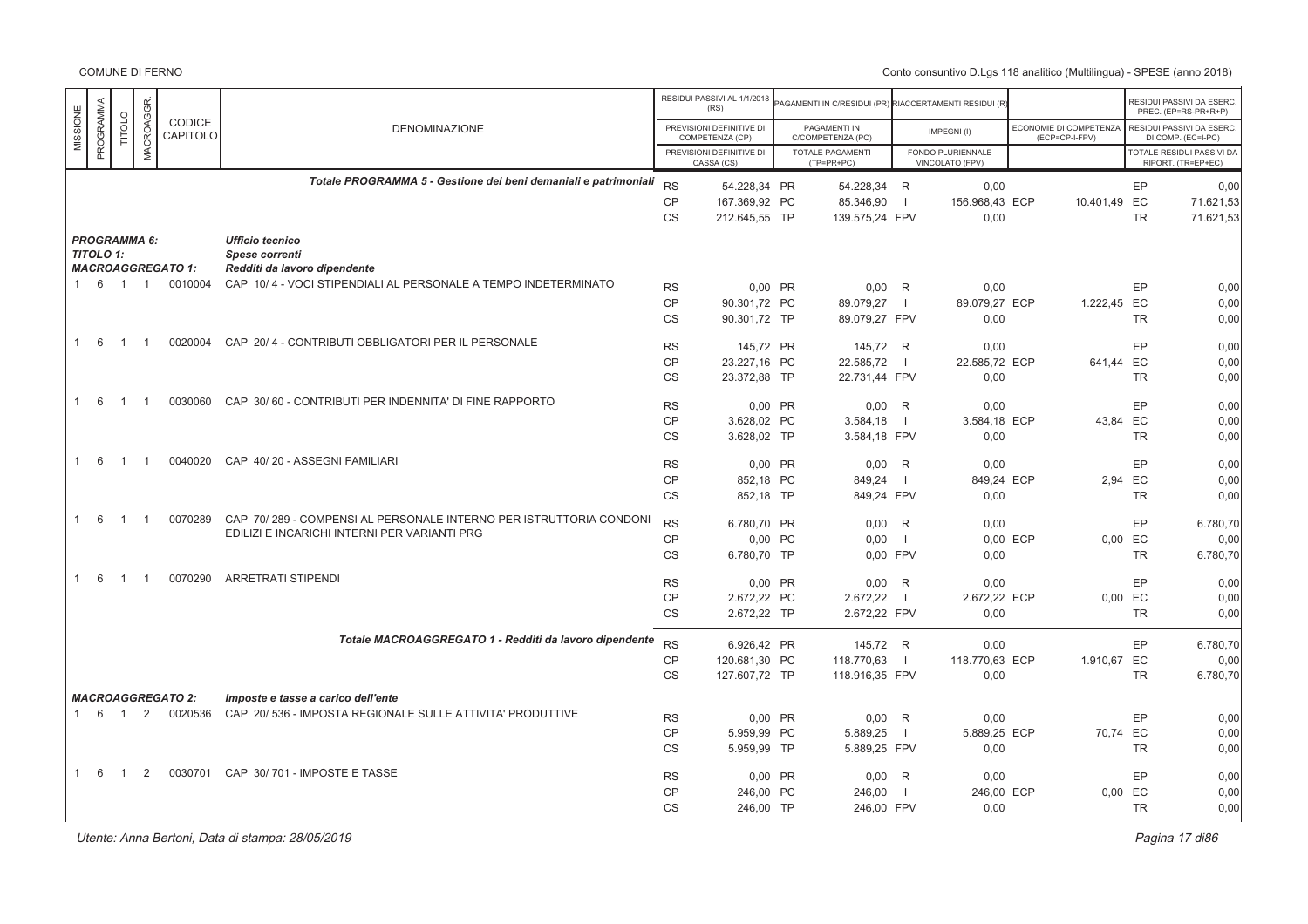|              | PROGRAMMA |                |               | <b>CODICE</b><br>CAPITOLO | <b>DENOMINAZIONE</b>                                               | RESIDUI PASSIVI AL 1/1/2018<br>(RS)<br>PREVISIONI DEFINITIVE DI<br>COMPETENZA (CP)<br>PREVISIONI DEFINITIVE DI<br>CASSA (CS) |              | PAGAMENTI IN<br>C/COMPETENZA (PC)<br><b>TOTALE PAGAMENTI</b><br>$(TP=PR+PC)$ |               | AGAMENTI IN C/RESIDUI (PR) RIACCERTAMENTI RESIDUI (R)<br>IMPEGNI(I)<br>FONDO PLURIENNALE<br>VINCOLATO (FPV) |              | ECONOMIE DI COMPETENZA<br>(ECP=CP-I-FPV) |                | RESIDUI PASSIVI DA ESERC.<br>PREC. (EP=RS-PR+R+P)<br>RESIDUI PASSIVI DA ESERC.<br>DI COMP. (EC=I-PC)<br>TOTALE RESIDUI PASSIVI DA<br>RIPORT. (TR=EP+EC) |          |
|--------------|-----------|----------------|---------------|---------------------------|--------------------------------------------------------------------|------------------------------------------------------------------------------------------------------------------------------|--------------|------------------------------------------------------------------------------|---------------|-------------------------------------------------------------------------------------------------------------|--------------|------------------------------------------|----------------|---------------------------------------------------------------------------------------------------------------------------------------------------------|----------|
| MISSIONE     |           | <b>TITOLO</b>  | MACROAGGR     |                           |                                                                    |                                                                                                                              |              |                                                                              |               |                                                                                                             |              |                                          |                |                                                                                                                                                         |          |
|              |           |                |               |                           |                                                                    |                                                                                                                              |              |                                                                              |               |                                                                                                             |              |                                          |                |                                                                                                                                                         |          |
|              |           |                |               |                           | Totale MACROAGGREGATO 2 - Imposte e tasse a carico dell'ente       | <b>RS</b>                                                                                                                    | 0.00 PR      |                                                                              | $0,00$ R      |                                                                                                             | 0.00         |                                          |                | EP                                                                                                                                                      | 0,00     |
|              |           |                |               |                           |                                                                    | CP                                                                                                                           | 6.205,99 PC  |                                                                              | 6.135,25      |                                                                                                             | 6.135,25 ECP |                                          | 70,74 EC       |                                                                                                                                                         | 0,00     |
|              |           |                |               |                           |                                                                    | <b>CS</b>                                                                                                                    | 6.205,99 TP  |                                                                              | 6.135,25 FPV  |                                                                                                             | 0,00         |                                          |                | <b>TR</b>                                                                                                                                               | 0,00     |
|              |           |                |               | <b>MACROAGGREGATO 3:</b>  | Acquisto di beni e servizi                                         |                                                                                                                              |              |                                                                              |               |                                                                                                             |              |                                          |                |                                                                                                                                                         |          |
|              | 1 6 1     |                | $\mathbf{3}$  | 0010365                   | CAP 10/365 - SPESE ECONOMALI - FORNITURE DIVERSE                   | <b>RS</b>                                                                                                                    | 0,00 PR      |                                                                              | $0.00$ R      |                                                                                                             | 0,00         |                                          |                | EP                                                                                                                                                      | 0,00     |
|              |           |                |               |                           |                                                                    | <b>CP</b>                                                                                                                    | 400.00 PC    |                                                                              | 160,00        |                                                                                                             | 161.40 ECP   |                                          | 238,60 EC      |                                                                                                                                                         | 1,40     |
|              |           |                |               |                           |                                                                    | CS                                                                                                                           | 400,00 TP    |                                                                              | 160,00 FPV    |                                                                                                             | 0,00         |                                          |                | <b>TR</b>                                                                                                                                               | 1,40     |
|              |           |                |               |                           |                                                                    |                                                                                                                              |              |                                                                              |               |                                                                                                             |              |                                          |                |                                                                                                                                                         |          |
|              | -6        | -1             | 3             | 0010735                   | CAP 10/735 - SPESE ECONOMALI - PRESTAZIONI DIVERSE INERENTI IL     | <b>RS</b>                                                                                                                    | $0.00$ PR    |                                                                              | $0.00$ R      |                                                                                                             | 0.00         |                                          |                | EP                                                                                                                                                      | 0.00     |
|              |           |                |               |                           | <b>SERVIZIO</b>                                                    | <b>CP</b>                                                                                                                    | 75.00 PC     |                                                                              | 28,20         | $\blacksquare$                                                                                              | 28,20 ECP    |                                          | 46,80 EC       |                                                                                                                                                         | 0,00     |
|              |           |                |               |                           |                                                                    | <b>CS</b>                                                                                                                    | 75,00 TP     |                                                                              | 28,20 FPV     |                                                                                                             | 0,00         |                                          |                | <b>TR</b>                                                                                                                                               | 0,00     |
| $\mathbf{1}$ | - 6       | -1             | 3             | 0020053                   | CAP 20/53 - SPESE LEGALI RIGUARDANTI L'EDILIZIA E L'URBANISTICA    |                                                                                                                              |              |                                                                              |               |                                                                                                             |              |                                          |                |                                                                                                                                                         |          |
|              |           |                |               |                           |                                                                    | <b>RS</b>                                                                                                                    | 17.221,98 PR |                                                                              | 17.221,98 R   |                                                                                                             | 0,00         |                                          |                | EP                                                                                                                                                      | 0,00     |
|              |           |                |               |                           |                                                                    | <b>CP</b>                                                                                                                    | 7.594.66 PC  |                                                                              | 1.896.86      | - 1                                                                                                         | 5.544.66 ECP |                                          | $-1.160,06$ EC |                                                                                                                                                         | 3.647.80 |
|              |           |                |               |                           |                                                                    | <b>CS</b>                                                                                                                    | 24.816.64 TP |                                                                              | 19.118,84 FPV |                                                                                                             | 3.210,06     |                                          |                | <b>TR</b>                                                                                                                                               | 3.647,80 |
| 1            | 6         | $\overline{1}$ | 3             | 0020115                   | CAP 20/115 - SPESE PER STUDI E COLLAUDI, PRESTAZIONI TECNICHE,     | <b>RS</b>                                                                                                                    | 2.344.23 PR  |                                                                              | 2.344,23 R    |                                                                                                             | 0,00         |                                          |                | EP                                                                                                                                                      | 0,00     |
|              |           |                |               |                           | PROGETTAZIONI, ECC.                                                | <b>CP</b>                                                                                                                    | 11.350,00 PC |                                                                              | 0,00          | $\blacksquare$                                                                                              | 7.600,88 ECP |                                          | 3.749,12 EC    |                                                                                                                                                         | 7.600,88 |
|              |           |                |               |                           |                                                                    | <b>CS</b>                                                                                                                    | 13.694,23 TP |                                                                              | 2.344,23 FPV  |                                                                                                             | 0,00         |                                          |                | <b>TR</b>                                                                                                                                               | 7.600,88 |
|              |           |                |               |                           |                                                                    |                                                                                                                              |              |                                                                              |               |                                                                                                             |              |                                          |                |                                                                                                                                                         |          |
| -1           | 6         | $\mathbf{1}$   | 3             | 0030718                   | CAP 30/718 - MANUTENZIONE MACCHINARI ED AUTOMEZZI                  | <b>RS</b>                                                                                                                    | 686,86 PR    |                                                                              | 686,86 R      |                                                                                                             | 0,00         |                                          |                | EP                                                                                                                                                      | 0.00     |
|              |           |                |               |                           |                                                                    | <b>CP</b>                                                                                                                    | 1.025,00 PC  |                                                                              | 235,17        |                                                                                                             | 1.015,70 ECP |                                          | 9,30 EC        |                                                                                                                                                         | 780,53   |
|              |           |                |               |                           |                                                                    | <b>CS</b>                                                                                                                    | 1.711,86 TP  |                                                                              | 922,03 FPV    |                                                                                                             | 0,00         |                                          |                | <b>TR</b>                                                                                                                                               | 780,53   |
| $\mathbf{1}$ | 6         | $\overline{1}$ | $\mathcal{S}$ | 0090037                   | CAP 40/13 - CORSI DI AGGIORNAMENTO                                 | <b>RS</b>                                                                                                                    | 0.00 PR      |                                                                              | 0.00          | R                                                                                                           | 0.00         |                                          |                | EP                                                                                                                                                      | 0,00     |
|              |           |                |               |                           |                                                                    | CP                                                                                                                           | 308,00 PC    |                                                                              | 0.00          | - 1                                                                                                         |              | 0.00 ECP                                 | 308,00 EC      |                                                                                                                                                         | 0,00     |
|              |           |                |               |                           |                                                                    | CS                                                                                                                           | 308,00 TP    |                                                                              | 0.00 FPV      |                                                                                                             | 0,00         |                                          |                | <b>TR</b>                                                                                                                                               | 0,00     |
|              |           |                |               |                           |                                                                    |                                                                                                                              |              |                                                                              |               |                                                                                                             |              |                                          |                |                                                                                                                                                         |          |
| 1            | - 6       | -1             | 3             | 0090038                   | CAP 70/5 - DIRITTI VARI INERENTI IL SERVIZIO LAVORI PUBBLICI       | <b>RS</b>                                                                                                                    | $0,00$ PR    |                                                                              | 0,00          | R                                                                                                           | 0,00         |                                          |                | EP                                                                                                                                                      | 0,00     |
|              |           |                |               |                           |                                                                    | CP                                                                                                                           | 1.050,00 PC  |                                                                              | 350,00        |                                                                                                             | 695,26 ECP   |                                          | 354,74 EC      |                                                                                                                                                         | 345,26   |
|              |           |                |               |                           |                                                                    | CS                                                                                                                           | 1.050.00 TP  |                                                                              | 350.00 FPV    |                                                                                                             | 0.00         |                                          |                | <b>TR</b>                                                                                                                                               | 345,26   |
| $\mathbf{1}$ | 6         | $\mathbf{1}$   | 3             | 0400004                   | CAP 400/4 - ACQUISTI CENTRALIZZATI - ACQUISTO DI TONER PER UFFICIO | <b>RS</b>                                                                                                                    | 0.00 PR      |                                                                              | $0.00$ R      |                                                                                                             | 0,00         |                                          |                | EP                                                                                                                                                      | 0,00     |
|              |           |                |               |                           | <b>TECNICO</b>                                                     | <b>CP</b>                                                                                                                    | 103,00 PC    |                                                                              | 70,76         | $\overline{1}$                                                                                              | 70,76 ECP    |                                          | 32,24 EC       |                                                                                                                                                         | 0,00     |
|              |           |                |               |                           |                                                                    | <b>CS</b>                                                                                                                    | 103.00 TP    |                                                                              | 70.76 FPV     |                                                                                                             | 0.00         |                                          |                | <b>TR</b>                                                                                                                                               | 0,00     |
|              |           |                |               |                           |                                                                    |                                                                                                                              |              |                                                                              |               |                                                                                                             |              |                                          |                |                                                                                                                                                         |          |
| $\mathbf{1}$ | 6         | $\overline{1}$ | 3             | 0500004                   | CAP 500/4 - ACQUISTI CENTRALIZZATI - NOLEGGIO APPARECCHIATURE      | <b>RS</b>                                                                                                                    | 268,40 PR    |                                                                              | 268,40 R      |                                                                                                             | 0,00         |                                          |                | EP                                                                                                                                                      | 0,00     |
|              |           |                |               |                           | INFORMATICHE UFFICIO TECNICO -                                     | <b>CP</b>                                                                                                                    | 1.800.00 PC  |                                                                              | 1.342,00      |                                                                                                             | 1.610,40 ECP |                                          | 189,60 EC      |                                                                                                                                                         | 268,40   |
|              |           |                |               |                           |                                                                    | CS                                                                                                                           | 1.878,80 TP  |                                                                              | 1.610,40 FPV  |                                                                                                             | 0,00         |                                          |                | <b>TR</b>                                                                                                                                               | 268,40   |
|              |           |                |               |                           |                                                                    |                                                                                                                              |              |                                                                              |               |                                                                                                             |              |                                          |                |                                                                                                                                                         |          |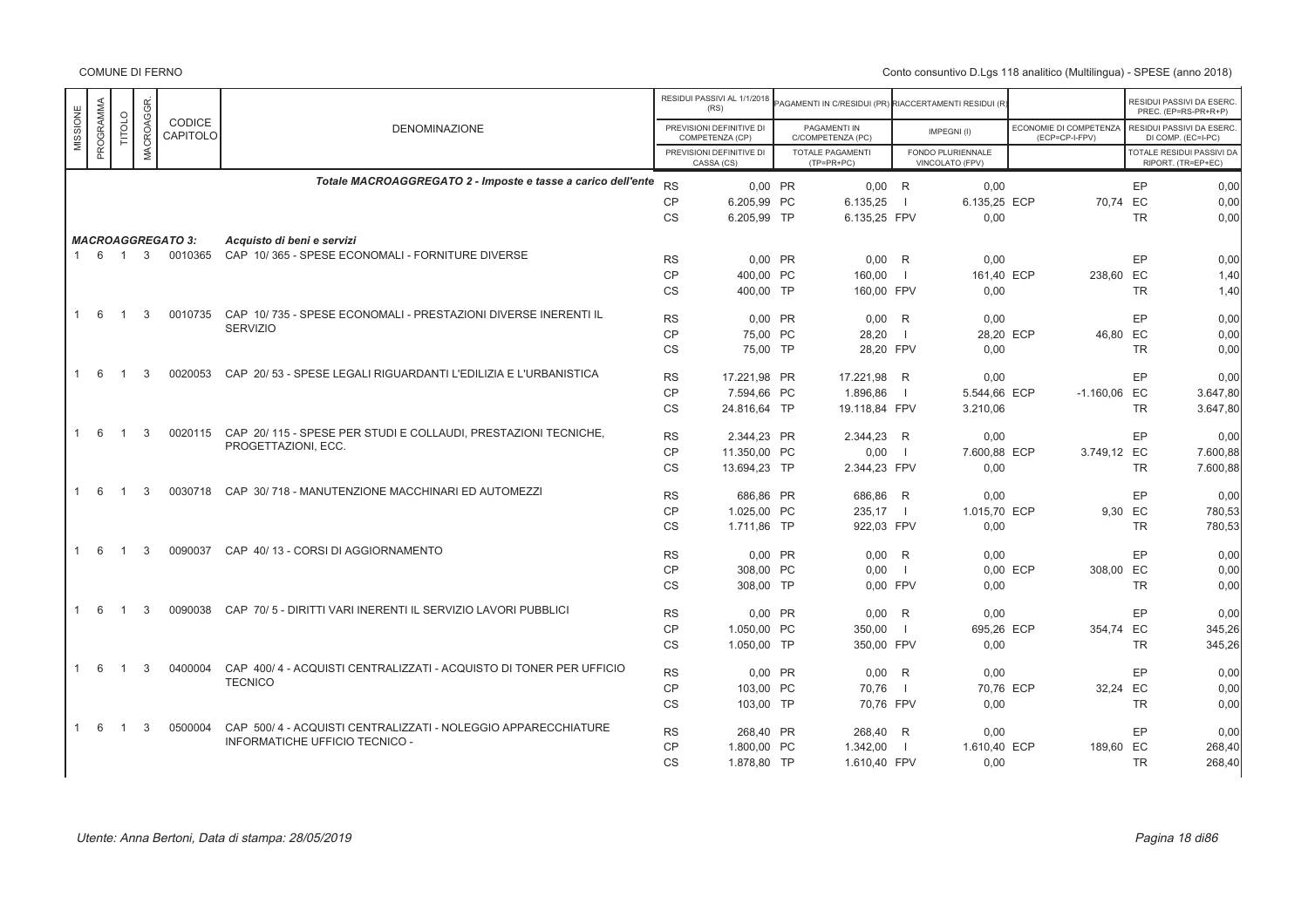|              |                  |                |                |                           |                                                                          |           | RESIDUI PASSIVI AL 1/1/2018<br>(RS)         | AGAMENTI IN C/RESIDUI (PR) RIACCERTAMENTI RESIDUI (R |                |                                      |                                          |           | RESIDUI PASSIVI DA ESERC<br>PREC. (EP=RS-PR+R+P) |
|--------------|------------------|----------------|----------------|---------------------------|--------------------------------------------------------------------------|-----------|---------------------------------------------|------------------------------------------------------|----------------|--------------------------------------|------------------------------------------|-----------|--------------------------------------------------|
| MISSIONE     | PROGRAMMA        | <b>TITOLO</b>  | MACROAGGR.     | CODICE<br>CAPITOLO        | <b>DENOMINAZIONE</b>                                                     |           | PREVISIONI DEFINITIVE DI<br>COMPETENZA (CP) | PAGAMENTI IN<br>C/COMPETENZA (PC)                    |                | IMPEGNI(I)                           | ECONOMIE DI COMPETENZA<br>(ECP=CP-I-FPV) |           | RESIDUI PASSIVI DA ESERC<br>DI COMP. (EC=I-PC)   |
|              |                  |                |                |                           |                                                                          |           | PREVISIONI DEFINITIVE DI<br>CASSA (CS)      | <b>TOTALE PAGAMENTI</b><br>$(TP=PR+PC)$              |                | FONDO PLURIENNALE<br>VINCOLATO (FPV) |                                          |           | TOTALE RESIDUI PASSIVI DA<br>RIPORT. (TR=EP+EC)  |
| 1            | 6                | $\overline{1}$ | 3              | 0500005                   | ADESIONE AL PROGRAMMA DOTE-COMUNE - UFFICIO TECNICO -                    | <b>RS</b> | 0,00 PR                                     | 0.00 R                                               |                | 0.00                                 |                                          | EP.       | 0,00                                             |
|              |                  |                |                |                           |                                                                          | <b>CP</b> | 4.080,00 PC                                 | 180,00                                               |                | 4.030,00 ECP                         | 50,00 EC                                 |           | 3.850,00                                         |
|              |                  |                |                |                           |                                                                          | <b>CS</b> | 4.080,00 TP                                 | 180,00 FPV                                           |                | 0,00                                 |                                          | <b>TR</b> | 3.850,00                                         |
|              |                  |                |                |                           | Totale MACROAGGREGATO 3 - Acquisto di beni e servizi                     | <b>RS</b> | 20.521.47 PR                                | 20.521,47 R                                          |                | 0,00                                 |                                          | EP        | 0,00                                             |
|              |                  |                |                |                           |                                                                          | CP        | 27.785,66 PC                                | 4.262,99                                             | -1             | 20.757,26 ECP                        | 3.818,34 EC                              |           | 16.494,27                                        |
|              |                  |                |                |                           |                                                                          | CS        | 48.117,53 TP                                | 24.784,46 FPV                                        |                | 3.210,06                             |                                          | <b>TR</b> | 16.494,27                                        |
|              |                  |                |                | <b>MACROAGGREGATO 4:</b>  | Trasferimenti correnti                                                   |           |                                             |                                                      |                |                                      |                                          |           |                                                  |
| $\mathbf{1}$ | 6                | $\overline{1}$ | $\overline{4}$ | 0000001                   | <b>CONTRIBUTI ASSOCIATIVI</b>                                            | <b>RS</b> | 0,00 PR                                     | $0,00$ R                                             |                | 0,00                                 |                                          | EP        | 0,00                                             |
|              |                  |                |                |                           |                                                                          | <b>CP</b> | 10.000,00 PC                                | 10.000,00                                            | -1             | 10.000,00 ECP                        |                                          | 0.00 EC   | 0,00                                             |
|              |                  |                |                |                           |                                                                          | <b>CS</b> | 10.000,00 TP                                | 10.000,00 FPV                                        |                | 0,00                                 |                                          | <b>TR</b> | 0,00                                             |
|              |                  |                |                |                           | Totale MACROAGGREGATO 4 - Trasferimenti correnti                         | <b>RS</b> | 0,00 PR                                     |                                                      |                | 0,00                                 |                                          | EP        | 0,00                                             |
|              |                  |                |                |                           |                                                                          | CP        | 10.000,00 PC                                | $0,00$ R<br>10.000,00                                |                | 10.000,00 ECP                        |                                          | 0,00 EC   | 0,00                                             |
|              |                  |                |                |                           |                                                                          | CS        | 10.000,00 TP                                | 10.000,00 FPV                                        |                | 0,00                                 |                                          | <b>TR</b> | 0,00                                             |
|              |                  |                |                | <b>MACROAGGREGATO 10:</b> | Altre spese correnti                                                     |           |                                             |                                                      |                |                                      |                                          |           |                                                  |
|              | 6<br>1           | $\overline{1}$ | 10             | 0100010                   | FPV - SPESE LEGALI RIGUARDANTI L'EDILIZIA E L'URBANISTICA                | <b>RS</b> | 0,00 PR                                     | $0,00$ R                                             |                | 0,00                                 |                                          | EP        | 0,00                                             |
|              |                  |                |                |                           |                                                                          | <b>CP</b> | 3.210,06 PC                                 | 0,00                                                 | $\overline{1}$ |                                      | 0,00 ECP<br>3.210,06 EC                  |           | 0,00                                             |
|              |                  |                |                |                           |                                                                          | <b>CS</b> | $0,00$ TP                                   | 0,00 FPV                                             |                | 0,00                                 |                                          | <b>TR</b> | 0,00                                             |
|              |                  |                |                |                           | Totale MACROAGGREGATO 10 - Altre spese correnti                          | <b>RS</b> | 0,00 PR                                     | $0,00$ R                                             |                | 0,00                                 |                                          | EP        | 0,00                                             |
|              |                  |                |                |                           |                                                                          | CP        | 3.210,06 PC                                 | 0.00                                                 | $\overline{1}$ |                                      | 0,00 ECP<br>3.210,06 EC                  |           | 0,00                                             |
|              |                  |                |                |                           |                                                                          | <b>CS</b> | $0,00$ TP                                   | 0,00 FPV                                             |                | 0,00                                 |                                          | TR        | 0,00                                             |
|              |                  |                |                |                           | Totale TITOLO 1 - Spese correnti                                         | <b>RS</b> | 27.447,89 PR                                |                                                      |                | 0,00                                 |                                          | EP        |                                                  |
|              |                  |                |                |                           |                                                                          | <b>CP</b> | 167.883,01 PC                               | 20.667,19 R<br>139.168,87                            | $\mathbf{I}$   | 155.663,14 ECP                       | 9.009,81 EC                              |           | 6.780,70<br>16.494,27                            |
|              |                  |                |                |                           |                                                                          | <b>CS</b> | 191.931,24 TP                               | 159.836,06 FPV                                       |                | 3.210,06                             |                                          | <b>TR</b> | 23.274,97                                        |
|              | <b>TITOLO 2:</b> |                |                |                           | Spese in conto capitale                                                  |           |                                             |                                                      |                |                                      |                                          |           |                                                  |
|              |                  |                |                | <b>MACROAGGREGATO 2:</b>  | Investimenti fissi lordi                                                 |           |                                             |                                                      |                |                                      |                                          |           |                                                  |
|              | 6                | $\overline{2}$ | $\overline{2}$ | 0900901                   | CAP 900/901 - DIGITALIZZAZIONE BANCA DATI PRATICHE EDILIZIE - Finanziato | <b>RS</b> | 0,00 PR                                     | $0,00$ R                                             |                | 0,00                                 |                                          | EP        | 0,00                                             |
|              |                  |                |                |                           | con avanzo economico di parte corrente -                                 | CP        | 6.093,90 PC                                 | 0.00                                                 | $\mathbf{I}$   | 6.093,90 ECP                         |                                          | 0,00 EC   | 6.093,90                                         |
|              |                  |                |                |                           |                                                                          | CS        | 6.093,90 TP                                 | 0,00 FPV                                             |                | 0,00                                 |                                          | <b>TR</b> | 6.093,90                                         |
|              | 6                | 2              | 2              | 0900903                   | CAP 900/903 - DIGITALIZZAZIONE BANCA DATI PRATICHE EDILIZIE - Finanziato | <b>RS</b> | 4.000,00 PR                                 | 4.000,00                                             | R              | 0,00                                 |                                          | EP        | 0,00                                             |
|              |                  |                |                |                           | con avanzo di amministrazione -                                          | <b>CP</b> | 4.000.00 PC                                 | 4.000,00                                             | -1             | 4.000.00 ECP                         |                                          | 0.00 EC   | 0,00                                             |
|              |                  |                |                |                           |                                                                          | <b>CS</b> | 8.000,00 TP                                 | 8.000,00 FPV                                         |                | 0,00                                 |                                          | <b>TR</b> | 0,00                                             |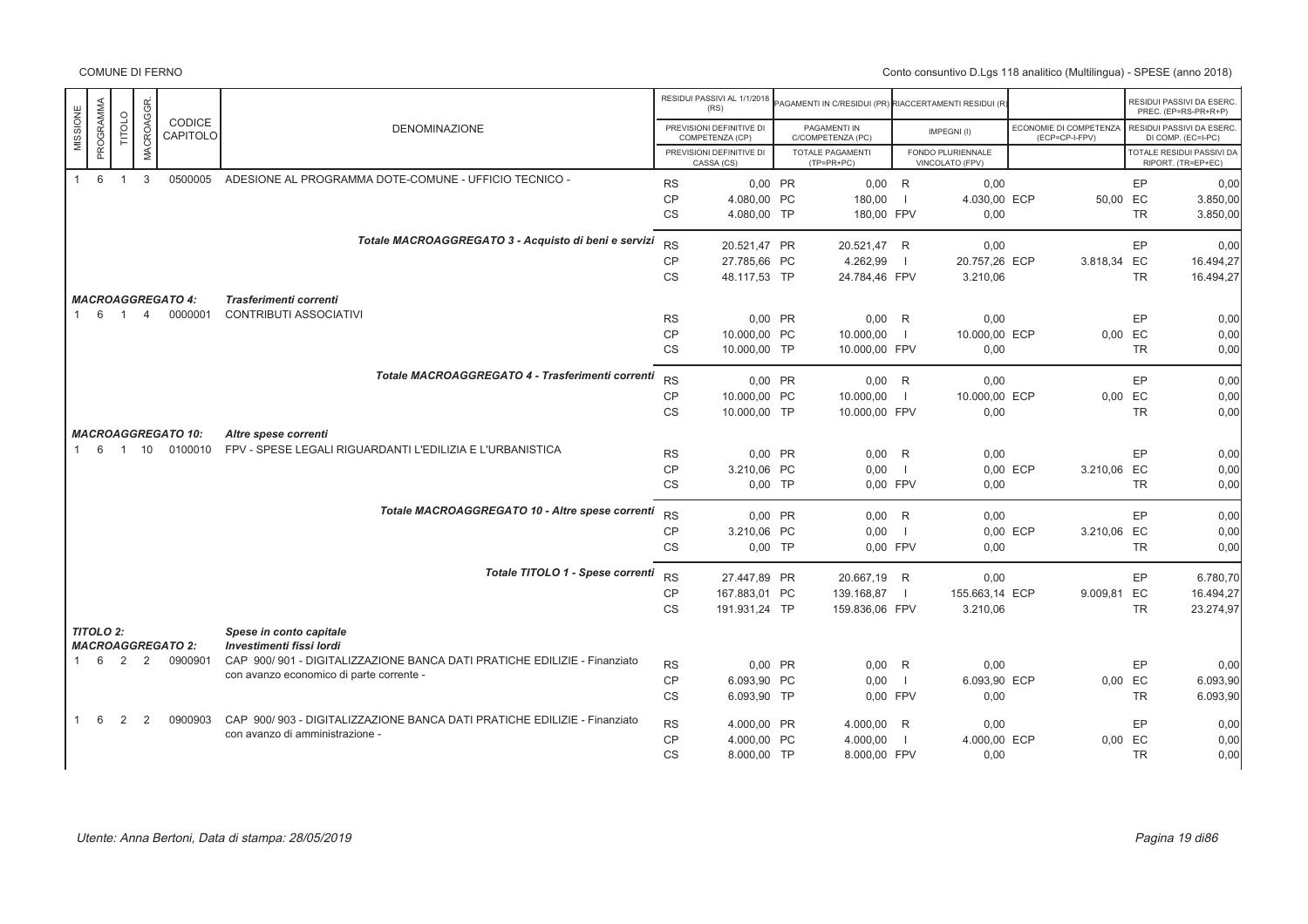COMUNE DI FERNO

|                  |                |                             |                                     |                                                                                                              |                        | RESIDUI PASSIVI AL 1/1/2018<br>(RS)         | PAGAMENTI IN C/RESIDUI (PR) RIACCERTAMENTI RESIDUI (R |                |                                      |          |                                          |           | RESIDUI PASSIVI DA ESERC<br>PREC. (EP=RS-PR+R+P)       |
|------------------|----------------|-----------------------------|-------------------------------------|--------------------------------------------------------------------------------------------------------------|------------------------|---------------------------------------------|-------------------------------------------------------|----------------|--------------------------------------|----------|------------------------------------------|-----------|--------------------------------------------------------|
| MISSIONE         | PROGRAMMA      | MACROAGGR.<br><b>TITOLO</b> | CODICE<br>CAPITOLO                  | <b>DENOMINAZIONE</b>                                                                                         |                        | PREVISIONI DEFINITIVE DI<br>COMPETENZA (CP) | PAGAMENTI IN<br>C/COMPETENZA (PC)                     |                | IMPEGNI(I)                           |          | ECONOMIE DI COMPETENZA<br>(ECP=CP-I-FPV) |           | RESIDUI PASSIVI DA ESERC<br>DI COMP. (EC=I-PC)         |
|                  |                |                             |                                     |                                                                                                              |                        | PREVISIONI DEFINITIVE DI<br>CASSA (CS)      | <b>TOTALE PAGAMENTI</b><br>$(TP=PR+PC)$               |                | FONDO PLURIENNALE<br>VINCOLATO (FPV) |          |                                          |           | <b>TOTALE RESIDUI PASSIVI DA</b><br>RIPORT. (TR=EP+EC) |
| 1                | 6              | 2<br>2                      | 0900904                             | RIORGANIZZAZIONE UFFICI COMUNALI - Finanziato con avanzo economico di parte                                  | <b>RS</b>              | 0,00 PR                                     | $0,00$ R                                              |                | 0,00                                 |          |                                          | EP        | 0,00                                                   |
|                  |                |                             |                                     | corrente                                                                                                     | <b>CP</b>              | 28.629.03 PC                                | 0,00                                                  | - 11           | 28.629,03 ECP                        |          | -1.370,97 EC                             |           | 28.629,03                                              |
|                  |                |                             |                                     |                                                                                                              | <b>CS</b>              | 28.629,03 TP                                | 0,00 FPV                                              |                | 1.370,97                             |          |                                          | <b>TR</b> | 28.629,03                                              |
|                  |                |                             |                                     | Totale MACROAGGREGATO 2 - Investimenti fissi lordi                                                           | <b>RS</b>              | 4.000,00 PR                                 | 4.000,00 R                                            |                | 0,00                                 |          |                                          | EP        | 0,00                                                   |
|                  |                |                             |                                     |                                                                                                              | <b>CP</b>              | 38.722,93 PC                                | 4.000,00                                              | $\blacksquare$ | 38.722,93 ECP                        |          | -1.370,97 EC                             |           | 34.722,93                                              |
|                  |                |                             |                                     |                                                                                                              | CS                     | 42.722,93 TP                                | 8.000,00 FPV                                          |                | 1.370,97                             |          |                                          | <b>TR</b> | 34.722,93                                              |
|                  |                |                             |                                     |                                                                                                              |                        |                                             |                                                       |                |                                      |          |                                          |           |                                                        |
| 1                | 6<br>2         | 5                           | <b>MACROAGGREGATO 5:</b><br>2020004 | Altre spese in conto capitale<br>FPV - RIORGANIZZAZIONE UFFICI COMUNALI - Finanziato con avanzo economico di |                        |                                             |                                                       |                |                                      |          |                                          |           |                                                        |
|                  |                |                             |                                     | parte corrente                                                                                               | <b>RS</b>              | 0.00 PR                                     | $0.00$ R                                              |                | 0.00                                 |          |                                          | EP        | 0,00                                                   |
|                  |                |                             |                                     |                                                                                                              | <b>CP</b>              | 1.370,97 PC                                 | 0,00                                                  | $\Box$         |                                      | 0,00 ECP | 1.370,97 EC                              |           | 0,00                                                   |
|                  |                |                             |                                     |                                                                                                              | <b>CS</b>              | $0,00$ TP                                   | 0,00 FPV                                              |                | 0,00                                 |          |                                          | <b>TR</b> | 0,00                                                   |
|                  |                |                             |                                     | Totale MACROAGGREGATO 5 - Altre spese in conto capitale                                                      | <b>RS</b>              | 0.00 PR                                     | $0,00$ R                                              |                | 0,00                                 |          |                                          | EP        | 0,00                                                   |
|                  |                |                             |                                     |                                                                                                              | <b>CP</b>              | 1.370,97 PC                                 | 0,00                                                  | - 1            |                                      | 0,00 ECP | 1.370,97 EC                              |           | 0.00                                                   |
|                  |                |                             |                                     |                                                                                                              | CS                     | $0,00$ TP                                   | 0,00 FPV                                              |                | 0,00                                 |          |                                          | <b>TR</b> | 0,00                                                   |
|                  |                |                             |                                     | Totale TITOLO 2 - Spese in conto capitale                                                                    |                        |                                             |                                                       |                |                                      |          |                                          |           |                                                        |
|                  |                |                             |                                     |                                                                                                              | <b>RS</b><br><b>CP</b> | 4.000,00 PR<br>40.093,90 PC                 | 4.000,00 R<br>4.000,00                                | $\Box$         | 0,00<br>38.722,93 ECP                |          | 0.00 EC                                  | EP        | 0,00<br>34.722,93                                      |
|                  |                |                             |                                     |                                                                                                              | <b>CS</b>              | 42.722,93 TP                                | 8.000,00 FPV                                          |                | 1.370,97                             |          |                                          | <b>TR</b> | 34.722,93                                              |
|                  |                |                             |                                     |                                                                                                              |                        |                                             |                                                       |                |                                      |          |                                          |           |                                                        |
|                  |                |                             |                                     | Totale PROGRAMMA 6 - Ufficio tecnico                                                                         | <b>RS</b>              | 31.447,89 PR                                | 24.667,19 R                                           |                | 0,00                                 |          |                                          | EP        | 6.780,70                                               |
|                  |                |                             |                                     |                                                                                                              | CP                     | 207.976,91 PC                               | 143.168,87                                            | $\blacksquare$ | 194.386,07 ECP                       |          | 9.009,81 EC                              |           | 51.217,20                                              |
|                  |                |                             |                                     |                                                                                                              | <b>CS</b>              | 234.654,17 TP                               | 167.836,06 FPV                                        |                | 4.581,03                             |          |                                          | <b>TR</b> | 57.997,90                                              |
|                  |                | <b>PROGRAMMA 7:</b>         |                                     | Elezioni e consultazioni popolari - Anagrafe e stato civile                                                  |                        |                                             |                                                       |                |                                      |          |                                          |           |                                                        |
| <b>TITOLO 1:</b> |                |                             |                                     | Spese correnti                                                                                               |                        |                                             |                                                       |                |                                      |          |                                          |           |                                                        |
|                  |                |                             | <b>MACROAGGREGATO 1:</b>            | Redditi da lavoro dipendente                                                                                 |                        |                                             |                                                       |                |                                      |          |                                          |           |                                                        |
|                  |                | 1 7 1 1                     | 0010004                             | CAP 10/4 - VOCI STIPENDIALI AL PERSONALE A TEMPO INDETERMINATO                                               | <b>RS</b>              | 0.00 PR                                     | $0,00$ R                                              |                | 0.00                                 |          |                                          | EP        | 0,00                                                   |
|                  |                |                             |                                     |                                                                                                              | CP                     | 72.753,77 PC                                | 72.169,85                                             | $\blacksquare$ | 72.169,85 ECP                        |          | 583,92 EC                                |           | 0,00                                                   |
|                  |                |                             |                                     |                                                                                                              | <b>CS</b>              | 72.753,77 TP                                | 72.169,85 FPV                                         |                | 0,00                                 |          |                                          | <b>TR</b> | 0,00                                                   |
| $1 \quad 7$      | $\overline{1}$ | $\overline{1}$              | 0020004                             | CAP 20/4 - CONTRIBUTI OBBLIGATORI PER IL PERSONALE                                                           | <b>RS</b>              | 488,20 PR                                   | 481,91 R                                              |                | 0,00                                 |          |                                          | EP        | 6,29                                                   |
|                  |                |                             |                                     |                                                                                                              | <b>CP</b>              | 20.714,32 PC                                | 20.194,23                                             | $\blacksquare$ | 20.259,88 ECP                        |          | -150,66 EC                               |           | 65,65                                                  |
|                  |                |                             |                                     |                                                                                                              | CS                     | 21.202,52 TP                                | 20.676,14 FPV                                         |                | 605,10                               |          |                                          | <b>TR</b> | 71,94                                                  |
| $1 \quad 7$      | $\overline{1}$ | - 1                         | 0030060                             | CAP 30/60 - CONTRIBUTI PER INDENNITA' DI FINE RAPPORTO                                                       | <b>RS</b>              | 0,00 PR                                     | 0,00                                                  | R              | 0,00                                 |          |                                          | EP        | 0,00                                                   |
|                  |                |                             |                                     |                                                                                                              | CP                     | 2.632.87 PC                                 | 2.591,65                                              |                | 2.591.65 ECP                         |          | 41,22 EC                                 |           | 0,00                                                   |
|                  |                |                             |                                     |                                                                                                              | <b>CS</b>              | 2.632,87 TP                                 | 2.591,65 FPV                                          |                | 0,00                                 |          |                                          | <b>TR</b> | 0.00                                                   |
|                  |                |                             |                                     |                                                                                                              |                        |                                             |                                                       |                |                                      |          |                                          |           |                                                        |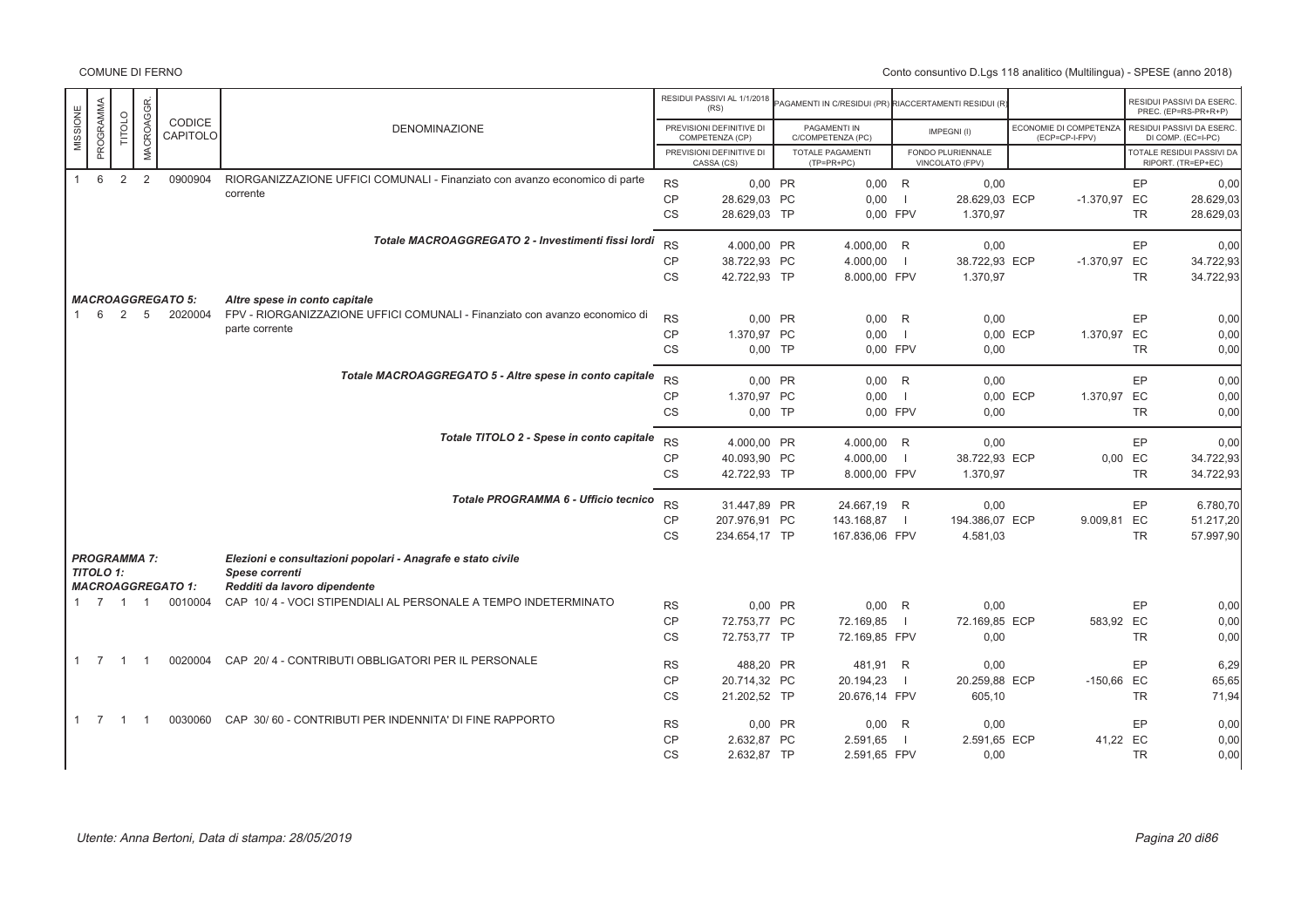Conto consuntivo D.Lgs 118 analitico (Multilingua) - SPESE (anno 2018)

|          |                     |                |                |                          |                                                                               |           | RESIDUI PASSIVI AL 1/1/2018<br>(RS)         | PAGAMENTI IN C/RESIDUI (PR) RIACCERTAMENTI RESIDUI (R |                          |                                      |                                          |           | RESIDUI PASSIVI DA ESERC.<br>PREC. (EP=RS-PR+R+P) |
|----------|---------------------|----------------|----------------|--------------------------|-------------------------------------------------------------------------------|-----------|---------------------------------------------|-------------------------------------------------------|--------------------------|--------------------------------------|------------------------------------------|-----------|---------------------------------------------------|
| MISSIONE | PROGRAMMA           | TITOLO         | MACROAGGR.     | CODICE<br>CAPITOLO       | <b>DENOMINAZIONE</b>                                                          |           | PREVISIONI DEFINITIVE DI<br>COMPETENZA (CP) | PAGAMENTI IN<br>C/COMPETENZA (PC)                     |                          | IMPEGNI(I)                           | ECONOMIE DI COMPETENZA<br>(ECP=CP-I-FPV) |           | RESIDUI PASSIVI DA ESERC.<br>DI COMP. (EC=I-PC)   |
|          |                     |                |                |                          |                                                                               |           | PREVISIONI DEFINITIVE DI<br>CASSA (CS)      | <b>TOTALE PAGAMENTI</b><br>$(TP=PR+PC)$               |                          | FONDO PLURIENNALE<br>VINCOLATO (FPV) |                                          |           | TOTALE RESIDUI PASSIVI DA<br>RIPORT. (TR=EP+EC)   |
|          | $1 \quad 7 \quad 1$ |                | $\overline{1}$ |                          | 0040020 CAP 40/20 - ASSEGNI FAMILIARI                                         | <b>RS</b> | 0.00 PR                                     | 0,00                                                  | R                        | 0,00                                 |                                          | EP        | 0,00                                              |
|          |                     |                |                |                          |                                                                               | <b>CP</b> | 239,16 PC                                   | 217,62                                                |                          | 217,62 ECP                           |                                          | 21,54 EC  | 0,00                                              |
|          |                     |                |                |                          |                                                                               | <b>CS</b> | 239,16 TP                                   | 217,62 FPV                                            |                          | 0,00                                 |                                          | <b>TR</b> | 0,00                                              |
|          | $1 \quad 7$         | $\overline{1}$ | $\overline{1}$ |                          | 0060110 CAP 60/110 - INDENNITA' AL RESPONSABILE DEL SERVIZIO ANAGRAFE - STATO | <b>RS</b> | 1.244.81 PR                                 | 1.244,81                                              | R                        | 0,00                                 |                                          | EP        | 0,00                                              |
|          |                     |                |                |                          | <b>CIVILE E LEVA</b>                                                          | <b>CP</b> | 9.039,92 PC                                 | 8.933,00                                              |                          | 8.933,00 ECP                         | $-2.382,70$                              | EC        | 0,00                                              |
|          |                     |                |                |                          |                                                                               | <b>CS</b> | 10.284,73 TP                                | 10.177,81 FPV                                         |                          | 2.489,62                             |                                          | TR        | 0,00                                              |
|          | $1 \quad 7$         | $\overline{1}$ | $\overline{1}$ |                          | 0060111 LAVORO STRAORDINARIO PER CONSULTAZIONI ELETTORALI                     | <b>RS</b> | 0,00 PR                                     | 0,00                                                  | R                        | 0,00                                 |                                          | EP        | 0,00                                              |
|          |                     |                |                |                          |                                                                               | CP        | 3.050.60 PC                                 | 3.050,60                                              | - 1                      | 3.050.60 ECP                         |                                          | 0.00 EC   | 0,00                                              |
|          |                     |                |                |                          |                                                                               | <b>CS</b> | 3.050.60 TP                                 | 3.050,60 FPV                                          |                          | 0.00                                 |                                          | <b>TR</b> | 0,00                                              |
|          | $1 \quad 7$         | $\overline{1}$ | $\overline{1}$ |                          | 0060112 CONTRIBUTI OBBLIGATORI SU STRAORDINARI PER CONSULTAZIONI              | <b>RS</b> | 0.00 PR                                     | 0,00                                                  | R                        | 0.00                                 |                                          | EP        | 0.00                                              |
|          |                     |                |                |                          | <b>ELETTORALI</b>                                                             | <b>CP</b> | 751,51 PC                                   | 726,05                                                | $\overline{\phantom{0}}$ | 751,51 ECP                           |                                          | 0,00 EC   | 25,46                                             |
|          |                     |                |                |                          |                                                                               | CS        | 751,51 TP                                   | 726,05 FPV                                            |                          | 0,00                                 |                                          | <b>TR</b> | 25,46                                             |
|          | $1 \quad 7 \quad 1$ |                | $\overline{1}$ | 0060113                  | CONTRIBUTI OBBLIGATORI SU LAVORO STRAORDINARIO PER CONSULTAZIONI              |           |                                             |                                                       |                          |                                      |                                          |           |                                                   |
|          |                     |                |                |                          | <b>ELETTORALI</b>                                                             | <b>RS</b> | 57.59 PR                                    | 57.59                                                 | R                        | 0,00                                 |                                          | EP        | 0,00                                              |
|          |                     |                |                |                          |                                                                               | <b>CP</b> | 70,00 PC                                    | 0,00                                                  | - 1                      |                                      | 0,00 ECP                                 | 70,00 EC  | 0,00                                              |
|          |                     |                |                |                          |                                                                               | CS        | 127,59 TP                                   | 57,59 FPV                                             |                          | 0,00                                 |                                          | <b>TR</b> | 0,00                                              |
|          | $1 \quad 7 \quad 1$ |                | $\overline{1}$ |                          | 0060114 ARRETRATI STIPENDI                                                    | <b>RS</b> | $0,00$ PR                                   | 0,00                                                  | R                        | 0,00                                 |                                          | EP        | 0,00                                              |
|          |                     |                |                |                          |                                                                               | <b>CP</b> | 2.143,11 PC                                 | 2.143,11                                              | $\Box$                   | 2.143,11 ECP                         |                                          | 0,00 EC   | 0,00                                              |
|          |                     |                |                |                          |                                                                               | <b>CS</b> | 2.143,11 TP                                 | 2.143,11 FPV                                          |                          | 0,00                                 |                                          | TR        | 0,00                                              |
|          |                     |                |                |                          | Totale MACROAGGREGATO 1 - Redditi da lavoro dipendente                        | <b>RS</b> | 1.790,60 PR                                 | 1.784,31 R                                            |                          | 0,00                                 |                                          | EP        | 6,29                                              |
|          |                     |                |                |                          |                                                                               | <b>CP</b> | 111.395.26 PC                               | 110.026.11                                            | $\Box$                   | 110.117.22 ECP                       | $-1.816,68$ EC                           |           | 91.11                                             |
|          |                     |                |                |                          |                                                                               | <b>CS</b> | 113.185,86 TP                               | 111.810,42 FPV                                        |                          | 3.094,72                             |                                          | <b>TR</b> | 97,40                                             |
|          |                     |                |                | <b>MACROAGGREGATO 2:</b> | Imposte e tasse a carico dell'ente                                            |           |                                             |                                                       |                          |                                      |                                          |           |                                                   |
|          | $1 \quad 7 \quad 1$ |                | 2              | 0060163                  | CAP 10/909 - IMPOSTA REGIONALE SULLE ATTIVITA' PRODUTTIVE                     | <b>RS</b> | 105.81 PR                                   | 105,81                                                | R                        | 0,00                                 |                                          | EP        | 0,00                                              |
|          |                     |                |                |                          |                                                                               | CP        | 7.174,31 PC                                 | 7.107,98                                              |                          | 7.107,98 ECP                         | $-145,29$ EC                             |           | 0,00                                              |
|          |                     |                |                |                          |                                                                               | <b>CS</b> | 7.280,12 TP                                 | 7.213,79 FPV                                          |                          | 211.62                               |                                          | <b>TR</b> | 0,00                                              |
|          | $1 \quad 7$         | $\overline{1}$ | 2              | 0060164                  | IMPOSTA REGIONALE SULLE ATTIVITA' PRODUTTIVE SU STRAORDINARI PER              | <b>RS</b> | 0.00 PR                                     | 0,00                                                  | R                        | 0,00                                 |                                          | EP        | 0,00                                              |
|          |                     |                |                |                          | CONSULTAZIONI ELETTORALI                                                      | <b>CP</b> | 219,95 PC                                   | 219,95                                                | $\overline{1}$           | 219,95 ECP                           |                                          | 0,00 EC   | 0,00                                              |
|          |                     |                |                |                          |                                                                               | <b>CS</b> | 219,95 TP                                   | 219,95 FPV                                            |                          | 0,00                                 |                                          | TR        | 0,00                                              |
|          |                     |                |                |                          | Totale MACROAGGREGATO 2 - Imposte e tasse a carico dell'ente                  | <b>RS</b> | 105,81 PR                                   | 105,81 R                                              |                          | 0,00                                 |                                          | EP        | 0,00                                              |
|          |                     |                |                |                          |                                                                               | <b>CP</b> | 7.394,26 PC                                 | 7.327,93                                              |                          | 7.327,93 ECP                         | $-145,29$ EC                             |           | 0,00                                              |
|          |                     |                |                |                          |                                                                               | <b>CS</b> | 7.500,07 TP                                 | 7.433,74 FPV                                          |                          | 211,62                               |                                          | TR        | 0,00                                              |
|          |                     |                |                |                          |                                                                               |           |                                             |                                                       |                          |                                      |                                          |           |                                                   |

*MACROAGGREGATO 3: Acquisto di beni e servizi*

Utente: Anna Bertoni, Data di stampa: 28/05/2019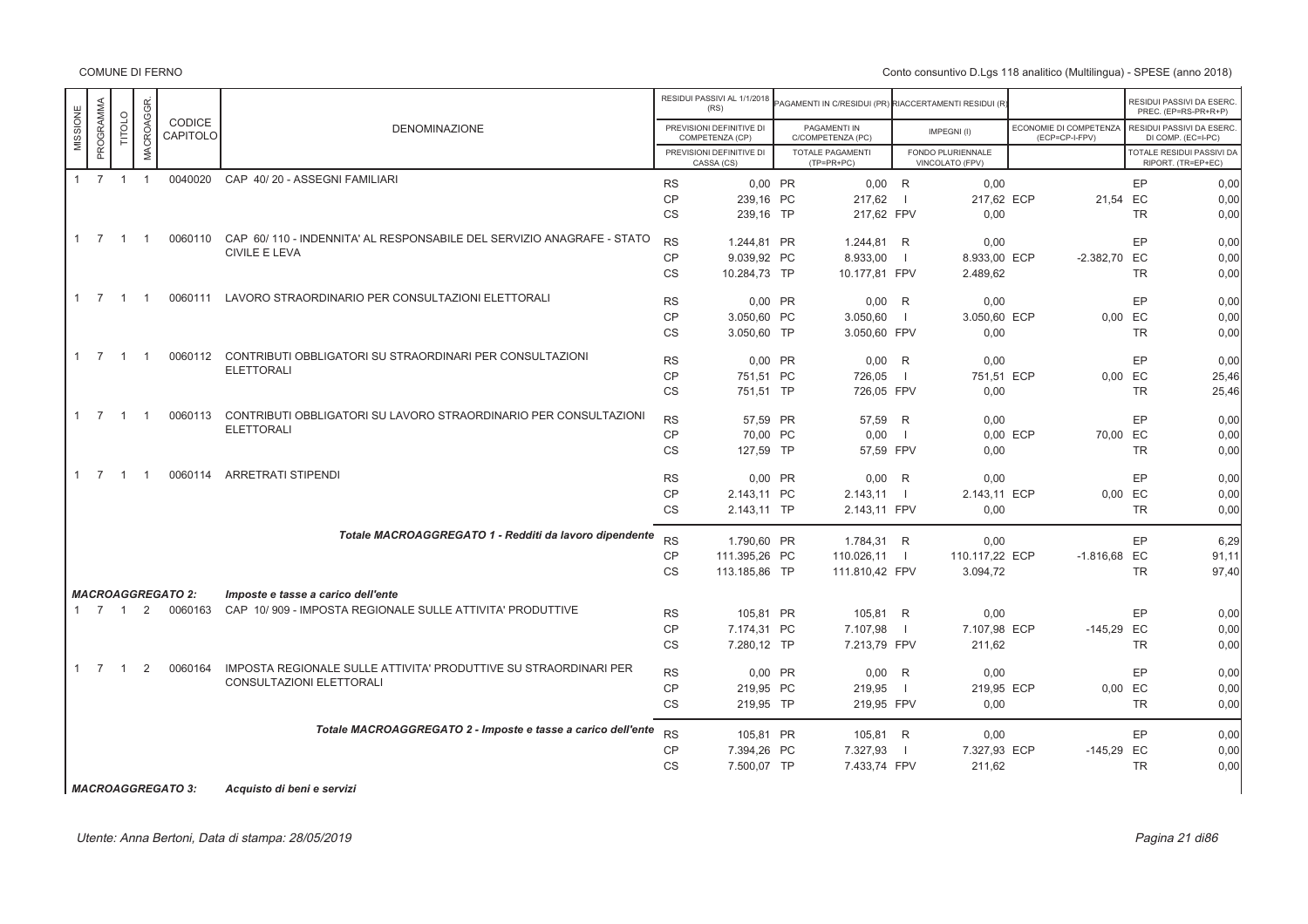Conto consuntivo D.Lgs 118 analitico (Multilingua) - SPESE (anno 2018)

|          |                     |                |                  |                    |                                                                    |                        | RESIDUI PASSIVI AL 1/1/2018<br>(RS)         |         | AGAMENTI IN C/RESIDUI (PR) RIACCERTAMENTI RESIDUI (R |                |                                      |                                          |           | RESIDUI PASSIVI DA ESERC<br>PREC. (EP=RS-PR+R+P) |
|----------|---------------------|----------------|------------------|--------------------|--------------------------------------------------------------------|------------------------|---------------------------------------------|---------|------------------------------------------------------|----------------|--------------------------------------|------------------------------------------|-----------|--------------------------------------------------|
| MISSIONE | PROGRAMMA           | TITOLO         | <b>MACROAGGR</b> | CODICE<br>CAPITOLO | <b>DENOMINAZIONE</b>                                               |                        | PREVISIONI DEFINITIVE DI<br>COMPETENZA (CP) |         | PAGAMENTI IN<br>C/COMPETENZA (PC)                    |                | IMPEGNI(I)                           | ECONOMIE DI COMPETENZA<br>(ECP=CP-I-FPV) |           | RESIDUI PASSIVI DA ESERC<br>DI COMP. (EC=I-PC)   |
|          |                     |                |                  |                    |                                                                    |                        | PREVISIONI DEFINITIVE DI<br>CASSA (CS)      |         | TOTALE PAGAMENTI<br>$(TP=PR+PC)$                     |                | FONDO PLURIENNALE<br>VINCOLATO (FPV) |                                          |           | TOTALE RESIDUI PASSIVI DA<br>RIPORT. (TR=EP+EC)  |
|          | $1 \quad 7 \quad 1$ |                | $\mathbf{3}$     | 0010104            | CAP 10/104 - PRESTAZIONI DIVERSE INERENTI IL SERVIZIO              | <b>RS</b>              | 0,00 PR                                     |         | $0,00$ R                                             |                | 0,00                                 |                                          | EP        | 0,00                                             |
|          |                     |                |                  |                    |                                                                    | CP                     | 1.100.00 PC                                 |         | 1.074.82                                             | $\blacksquare$ | 1.074.82 ECP                         |                                          | 25.18 EC  | 0.00                                             |
|          |                     |                |                  |                    |                                                                    | <b>CS</b>              | 1.074,82 TP                                 |         | 1.074,82 FPV                                         |                | 0.00                                 |                                          | <b>TR</b> | 0,00                                             |
|          | $1 \quad 7$         | $\overline{1}$ | 3                |                    | 0010365 CAP 10/365 - SPESE ECONOMALI - FORNITURE DIVERSE           | <b>RS</b>              | 0,00 PR                                     |         | $0,00$ R                                             |                | 0,00                                 |                                          | EP        | 0,00                                             |
|          |                     |                |                  |                    |                                                                    | <b>CP</b>              | 489.00 PC                                   |         | 307,00                                               | $\overline{1}$ | 307.00 ECP                           | 182,00 EC                                |           | 0.00                                             |
|          |                     |                |                  |                    |                                                                    | <b>CS</b>              | 402,02 TP                                   |         | 307,00 FPV                                           |                | 0,00                                 |                                          | <b>TR</b> | 0,00                                             |
|          | $1 \quad 7$         | $\overline{1}$ | 3                |                    | 0040013 CAP 40/13 - CORSI DI AGGIORNAMENTO                         |                        |                                             |         |                                                      |                |                                      |                                          |           |                                                  |
|          |                     |                |                  |                    |                                                                    | <b>RS</b>              |                                             | 0,00 PR | 0,00                                                 | R              | 0,00                                 |                                          | EP        | 0,00                                             |
|          |                     |                |                  |                    |                                                                    | <b>CP</b>              | 120.00 PC                                   |         | 25.00                                                | $\overline{1}$ | 25.00 ECP                            |                                          | 95.00 EC  | 0.00                                             |
|          |                     |                |                  |                    |                                                                    | <b>CS</b>              | 120,00 TP                                   |         | 25,00 FPV                                            |                | 0.00                                 |                                          | <b>TR</b> | 0,00                                             |
|          | $1 \quad 7$         | $\overline{1}$ | 3                | 0040167            | CAP 40/167 - ACQUISTI VARI INERENTI IL SERVIZIO                    | <b>RS</b>              | 139,08 PR                                   |         | 139,08                                               | R              | 0,00                                 |                                          | EP        | 0,00                                             |
|          |                     |                |                  |                    |                                                                    | <b>CP</b>              | 4.600.00 PC                                 |         | 4.565,32                                             | $\blacksquare$ | 4.565.32 ECP                         |                                          | 34.68 EC  | 0.00                                             |
|          |                     |                |                  |                    |                                                                    | <b>CS</b>              | 4.739,08 TP                                 |         | 4.704,40 FPV                                         |                | 0,00                                 |                                          | <b>TR</b> | 0,00                                             |
|          | $1 \quad 7$         | $\overline{1}$ | 3                | 0400005            | CAP 400/5 - ACQUISTI CENTRALIZZATI - ACQUISTO DI TONER PER SERVIZI | <b>RS</b>              | 0,00 PR                                     |         | $0,00$ R                                             |                | 0,00                                 |                                          | EP        | 0,00                                             |
|          |                     |                |                  |                    | <b>DEMOGRAFICI</b>                                                 | <b>CP</b>              | 500.00 PC                                   |         | 428.40                                               | - 1            | 428.40 ECP                           |                                          | 71.60 EC  | 0.00                                             |
|          |                     |                |                  |                    |                                                                    | <b>CS</b>              | 500,00 TP                                   |         | 428,40 FPV                                           |                | 0,00                                 |                                          | <b>TR</b> | 0,00                                             |
|          | $1 \quad 7$         | $\overline{1}$ | 3                | 0500001            | CAP 500/1 - ACQUISTI CENTRALIZZATI - NOLEGGIO APPARECCHIATURE      |                        |                                             |         |                                                      |                |                                      |                                          | EP        |                                                  |
|          |                     |                |                  |                    | INFORMATICHE UFFICI DEMOGRAFICI -                                  | <b>RS</b><br><b>CP</b> | 122,00 PR<br>850.00 PC                      |         | 122,00 R<br>610.00                                   | $\blacksquare$ | 0,00<br>732.00 ECP                   | 118.00 EC                                |           | 0,00<br>122.00                                   |
|          |                     |                |                  |                    |                                                                    | <b>CS</b>              | 972,00 TP                                   |         | 732,00 FPV                                           |                | 0,00                                 |                                          | <b>TR</b> | 122,00                                           |
|          |                     |                |                  |                    |                                                                    |                        |                                             |         |                                                      |                |                                      |                                          |           |                                                  |
|          | $1 \quad 7$         | $\overline{1}$ | 3                | 0700001            | CAP 700/1 - UTENZE E CANONI - TELEFONIA FISSA                      | <b>RS</b>              | 150,96 PR                                   |         | 150,96 R                                             |                | 0,00                                 |                                          | EP        | 0,00                                             |
|          |                     |                |                  |                    |                                                                    | <b>CP</b>              | 3.700.00 PC                                 |         | 3.599,85                                             | $\blacksquare$ | 3.700.00 ECP                         |                                          | 0.00 EC   | 100,15                                           |
|          |                     |                |                  |                    |                                                                    | CS                     | 3.850,96 TP                                 |         | 3.750,81 FPV                                         |                | 0,00                                 |                                          | <b>TR</b> | 100,15                                           |
|          | $1 \quad 7$         | $\overline{1}$ | 3                | 0700005            | CAP 700/5 - UTENZE E CANONI - ENERGIA ELETTRICA                    | <b>RS</b>              | 0.00 PR                                     |         | $0,00$ R                                             |                | 0.00                                 |                                          | EP        | 0.00                                             |
|          |                     |                |                  |                    |                                                                    | CP                     | 1.266.20 PC                                 |         | 1.032,25                                             | $\blacksquare$ | 1.133.86 ECP                         | 132.34 EC                                |           | 101,61                                           |
|          |                     |                |                  |                    |                                                                    | <b>CS</b>              | 1.266,20 TP                                 |         | 1.032,25 FPV                                         |                | 0,00                                 |                                          | <b>TR</b> | 101,61                                           |
|          | $1 \quad 7$         | $\overline{1}$ | 3                | 0700090            | CAP 700/90 - TASSA PER LO SMALTIMENTO DEI RIFIUTI SOLIDI URBANI    | <b>RS</b>              | 37.22 PR                                    |         | 37,22 R                                              |                | 0.00                                 |                                          | EP        | 0.00                                             |
|          |                     |                |                  |                    |                                                                    | <b>CP</b>              | 160,00 PC                                   |         | 0,00                                                 | $\blacksquare$ | 37,22 ECP                            | 122,78 EC                                |           | 37,22                                            |
|          |                     |                |                  |                    |                                                                    | CS                     | 173,00 TP                                   |         | 37,22 FPV                                            |                | 0,00                                 |                                          | <b>TR</b> | 37,22                                            |
|          |                     |                |                  |                    |                                                                    |                        |                                             |         |                                                      |                |                                      |                                          |           |                                                  |
|          | $1 \quad 7$         | $\overline{1}$ | 3                | 0700091            | COMPENSI AI COMPONENTI DEI SEGGI ELETTORALI                        | <b>RS</b>              | 0.00 PR                                     |         | 0.00                                                 | R              | 0.00                                 |                                          | EP        | 0.00                                             |
|          |                     |                |                  |                    |                                                                    | <b>CP</b>              | 6.444,00 PC                                 |         | 6.444,00                                             | $\blacksquare$ | 6.444.00 ECP                         |                                          | 0.00 EC   | 0,00                                             |
|          |                     |                |                  |                    |                                                                    | CS                     | 6.444,00 TP                                 |         | 6.444,00 FPV                                         |                | 0,00                                 |                                          | <b>TR</b> | 0,00                                             |
|          | $1 \quad 7$         | $\overline{1}$ | 3                | 0700093            | ALTRE SPESE PER CONSULTAZIONI ELETTORALI                           | <b>RS</b>              | 1.571,37 PR                                 |         | 1.571,37 R                                           |                | 0.00                                 |                                          | EP        | 0,00                                             |
|          |                     |                |                  |                    |                                                                    | <b>CP</b>              | 14.143,80 PC                                |         | 14.143,78                                            | $\Box$         | 14.143,78 ECP                        |                                          | 0.02 EC   | 0,00                                             |
|          |                     |                |                  |                    |                                                                    | <b>CS</b>              | 15.715,17 TP                                |         | 15.715,15 FPV                                        |                | 0,00                                 |                                          | <b>TR</b> | 0,00                                             |
|          |                     |                |                  |                    |                                                                    |                        |                                             |         |                                                      |                |                                      |                                          |           |                                                  |

er di secondo di secondo di secondo di secondo di secondo di secondo di secondo di secondo di secondo di secondo di secondo di secondo di secondo di secondo di secondo di secondo di secondo di secondo di secondo di secondo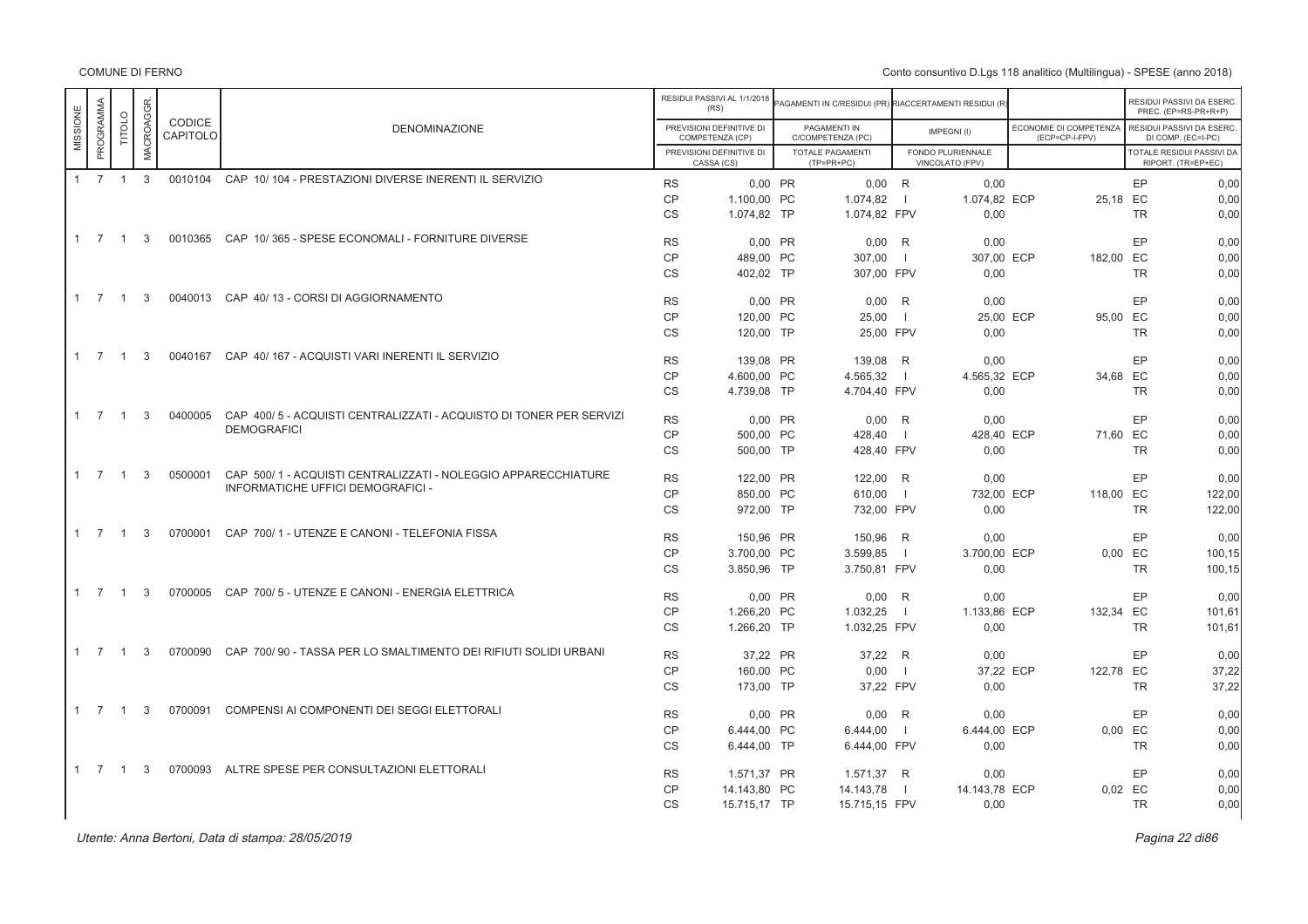|                       |                |                  |                                     |                                                                                  |           | RESIDUI PASSIVI AL 1/1/2018<br>(RS)         | AGAMENTI IN C/RESIDUI (PR) RIACCERTAMENTI RESIDUI (R) |                |                                      |                                          |           | RESIDUI PASSIVI DA ESERC.<br>PREC. (EP=RS-PR+R+P) |
|-----------------------|----------------|------------------|-------------------------------------|----------------------------------------------------------------------------------|-----------|---------------------------------------------|-------------------------------------------------------|----------------|--------------------------------------|------------------------------------------|-----------|---------------------------------------------------|
| PROGRAMMA<br>MISSIONE | <b>TITOLO</b>  | <b>MACROAGGR</b> | <b>CODICE</b><br>CAPITOLO           | <b>DENOMINAZIONE</b>                                                             |           | PREVISIONI DEFINITIVE DI<br>COMPETENZA (CP) | PAGAMENTI IN<br>C/COMPETENZA (PC)                     |                | IMPEGNI(I)                           | ECONOMIE DI COMPETENZA<br>(ECP=CP-I-FPV) |           | RESIDUI PASSIVI DA ESERC.<br>DI COMP. (EC=I-PC)   |
|                       |                |                  |                                     |                                                                                  |           | PREVISIONI DEFINITIVE DI<br>CASSA (CS)      | <b>TOTALE PAGAMENTI</b><br>$(TP=PR+PC)$               |                | FONDO PLURIENNALE<br>VINCOLATO (FPV) |                                          |           | TOTALE RESIDUI PASSIVI DA<br>RIPORT. (TR=EP+EC)   |
| $1 \quad 7 \quad 1$   |                | $\mathbf{3}$     | 0700094                             | ACQUISTO SOFTWARE ANAGRAFE NAZIONALE POPOLAZIONE RESIDENTE                       | <b>RS</b> | 0,00 PR                                     | $0.00$ R                                              |                | 0.00                                 |                                          | EP        | 0.00                                              |
|                       |                |                  |                                     |                                                                                  | CP        | 4.340,00 PC                                 | 4.306,60                                              |                | 4.306,60 ECP                         |                                          | 33,40 EC  | 0,00                                              |
|                       |                |                  |                                     |                                                                                  | <b>CS</b> | 4.340,00 TP                                 | 4.306,60 FPV                                          |                | 0,00                                 |                                          | <b>TR</b> | 0,00                                              |
| $1 \quad 7 \quad 1$   |                | 3                | 0700095                             | CANONE ANNUALE PER GESTIONE SOFTWARE ANAGRAFE NAZIONALE                          | <b>RS</b> | 0.00 PR                                     | $0.00$ R                                              |                | 0.00                                 |                                          | EP        | 0.00                                              |
|                       |                |                  |                                     | POPOLAZIONE RESIDENTE                                                            | CP        | 325.00 PC                                   | 0.00                                                  | $\blacksquare$ |                                      | 325.00 EC<br>0.00 ECP                    |           | 0,00                                              |
|                       |                |                  |                                     |                                                                                  | <b>CS</b> | 325,00 TP                                   | 0.00 FPV                                              |                | 0,00                                 |                                          | <b>TR</b> | 0,00                                              |
| $1 \quad 7$           | $\overline{1}$ | 3                | 0700097                             | ADESIONE AL PROGRAMMA DOTE-COMUNE                                                |           |                                             |                                                       |                |                                      |                                          |           |                                                   |
|                       |                |                  |                                     |                                                                                  | <b>RS</b> | 0.00 PR                                     | $0.00$ R                                              |                | 0.00                                 |                                          | EP        | 0,00                                              |
|                       |                |                  |                                     |                                                                                  | CP        | 4.000.00 PC                                 | 0.00                                                  | - 11           |                                      | 0.00 ECP<br>4.000,00 EC                  |           | 0,00                                              |
|                       |                |                  |                                     |                                                                                  | <b>CS</b> | 4.000,00 TP                                 | 0.00 FPV                                              |                | 0.00                                 |                                          | <b>TR</b> | 0.00                                              |
|                       |                |                  |                                     | Totale MACROAGGREGATO 3 - Acquisto di beni e servizi                             | <b>RS</b> | 2.020,63 PR                                 | 2.020,63 R                                            |                | 0,00                                 |                                          | EP        | 0,00                                              |
|                       |                |                  |                                     |                                                                                  | CP        | 42.038,00 PC                                | 36.537,02                                             | $\blacksquare$ | 36.898,00 ECP                        | 5.140,00 EC                              |           | 360,98                                            |
|                       |                |                  |                                     |                                                                                  | <b>CS</b> | 43.922,25 TP                                | 38.557,65 FPV                                         |                | 0,00                                 |                                          | <b>TR</b> | 360,98                                            |
|                       |                |                  |                                     |                                                                                  |           |                                             |                                                       |                |                                      |                                          |           |                                                   |
| 1 7 1 4               |                |                  | <b>MACROAGGREGATO 4:</b><br>0020024 | Trasferimenti correnti<br>CAP 20/24 - RIMBORSO SPESE ALLA COMMISSIONE ELETTORALE |           |                                             |                                                       |                |                                      |                                          |           |                                                   |
|                       |                |                  |                                     | <b>CIRCONDARIALE</b>                                                             | <b>RS</b> | 0,00 PR                                     | $0,00$ R                                              |                | 0,00                                 |                                          | EP        | 0,00                                              |
|                       |                |                  |                                     |                                                                                  | <b>CP</b> | 539,00 PC                                   | 538,79                                                | $\blacksquare$ | 538,79 ECP                           |                                          | 0,21 EC   | 0,00                                              |
|                       |                |                  |                                     |                                                                                  | <b>CS</b> | 538,79 TP                                   | 538,79 FPV                                            |                | 0,00                                 |                                          | <b>TR</b> | 0,00                                              |
|                       |                |                  |                                     | Totale MACROAGGREGATO 4 - Trasferimenti correnti                                 | <b>RS</b> |                                             |                                                       |                |                                      |                                          |           |                                                   |
|                       |                |                  |                                     |                                                                                  | CP        | 0.00 PR                                     | $0.00$ R                                              | $\Box$         | 0,00<br>538,79 ECP                   |                                          | EP<br>EC  | 0,00<br>0,00                                      |
|                       |                |                  |                                     |                                                                                  | <b>CS</b> | 539,00 PC<br>538,79 TP                      | 538,79<br>538,79 FPV                                  |                | 0,00                                 | 0,21                                     | <b>TR</b> | 0,00                                              |
|                       |                |                  |                                     |                                                                                  |           |                                             |                                                       |                |                                      |                                          |           |                                                   |
|                       |                |                  | <b>MACROAGGREGATO 9:</b>            | Rimborsi e poste correttive delle entrate                                        |           |                                             |                                                       |                |                                      |                                          |           |                                                   |
| $1 \quad 7 \quad 1$   |                | 9                | 0000001                             | RIMBORSO A UNIONE PER PERSONALE DIPENDENTE IMPIEGATO NELLE                       | <b>RS</b> | 466,81 PR                                   | 466,81 R                                              |                | 0,00                                 |                                          | EP        | 0,00                                              |
|                       |                |                  |                                     | CONSULTAZIONI ELETTORALI                                                         | <b>CP</b> | 1.207,69 PC                                 | 1.207,69                                              | $\blacksquare$ | 1.207,69 ECP                         |                                          | $0,00$ EC | 0,00                                              |
|                       |                |                  |                                     |                                                                                  | <b>CS</b> | 1.674,50 TP                                 | 1.674,50 FPV                                          |                | 0,00                                 |                                          | <b>TR</b> | 0,00                                              |
|                       |                |                  |                                     | Totale MACROAGGREGATO 9 - Rimborsi e poste correttive delle entrate              | <b>RS</b> | 466,81 PR                                   | 466,81 R                                              |                | 0,00                                 |                                          | EP        | 0,00                                              |
|                       |                |                  |                                     |                                                                                  | CP        | 1.207,69 PC                                 | 1.207,69                                              | $\Box$         | 1.207,69 ECP                         |                                          | 0,00 EC   | 0.00                                              |
|                       |                |                  |                                     |                                                                                  | <b>CS</b> | 1.674,50 TP                                 | 1.674,50 FPV                                          |                | 0,00                                 |                                          | <b>TR</b> | 0,00                                              |
|                       |                |                  |                                     |                                                                                  |           |                                             |                                                       |                |                                      |                                          |           |                                                   |
|                       |                |                  | <b>MACROAGGREGATO 10:</b>           | Altre spese correnti                                                             |           |                                             |                                                       |                |                                      |                                          |           |                                                   |
| 1 7 1 10              |                |                  | 0060160                             | FPV - INDENNITA' DI RISULTATO AL RESPONSABILE DEL SERVIZIO                       | <b>RS</b> | 0,00 PR                                     | $0,00$ R                                              |                | 0,00                                 |                                          | EP        | 0,00                                              |
|                       |                |                  |                                     |                                                                                  | <b>CP</b> | 2.489,62 PC                                 | 0,00                                                  |                |                                      | 0,00 ECP<br>2.489,62 EC                  |           | 0,00                                              |
|                       |                |                  |                                     |                                                                                  | <b>CS</b> | $0,00$ TP                                   | 0.00 FPV                                              |                | 0,00                                 |                                          | <b>TR</b> | 0,00                                              |
| 1 7                   |                | 1 10             |                                     | 0060161 FPV - CONTRIBUTI OBBLIGATORI PER IL PERSONALE                            | <b>RS</b> | 0,00 PR                                     | $0,00$ R                                              |                | 0,00                                 |                                          | EP        | 0,00                                              |
|                       |                |                  |                                     |                                                                                  | <b>CP</b> | 605,10 PC                                   | 0,00                                                  | - 1            |                                      | 605,10 EC<br>0,00 ECP                    |           | 0,00                                              |
|                       |                |                  |                                     |                                                                                  | <b>CS</b> | $0.00$ TP                                   | 0.00 FPV                                              |                | 0,00                                 |                                          | <b>TR</b> | 0,00                                              |
|                       |                |                  |                                     |                                                                                  |           |                                             |                                                       |                |                                      |                                          |           |                                                   |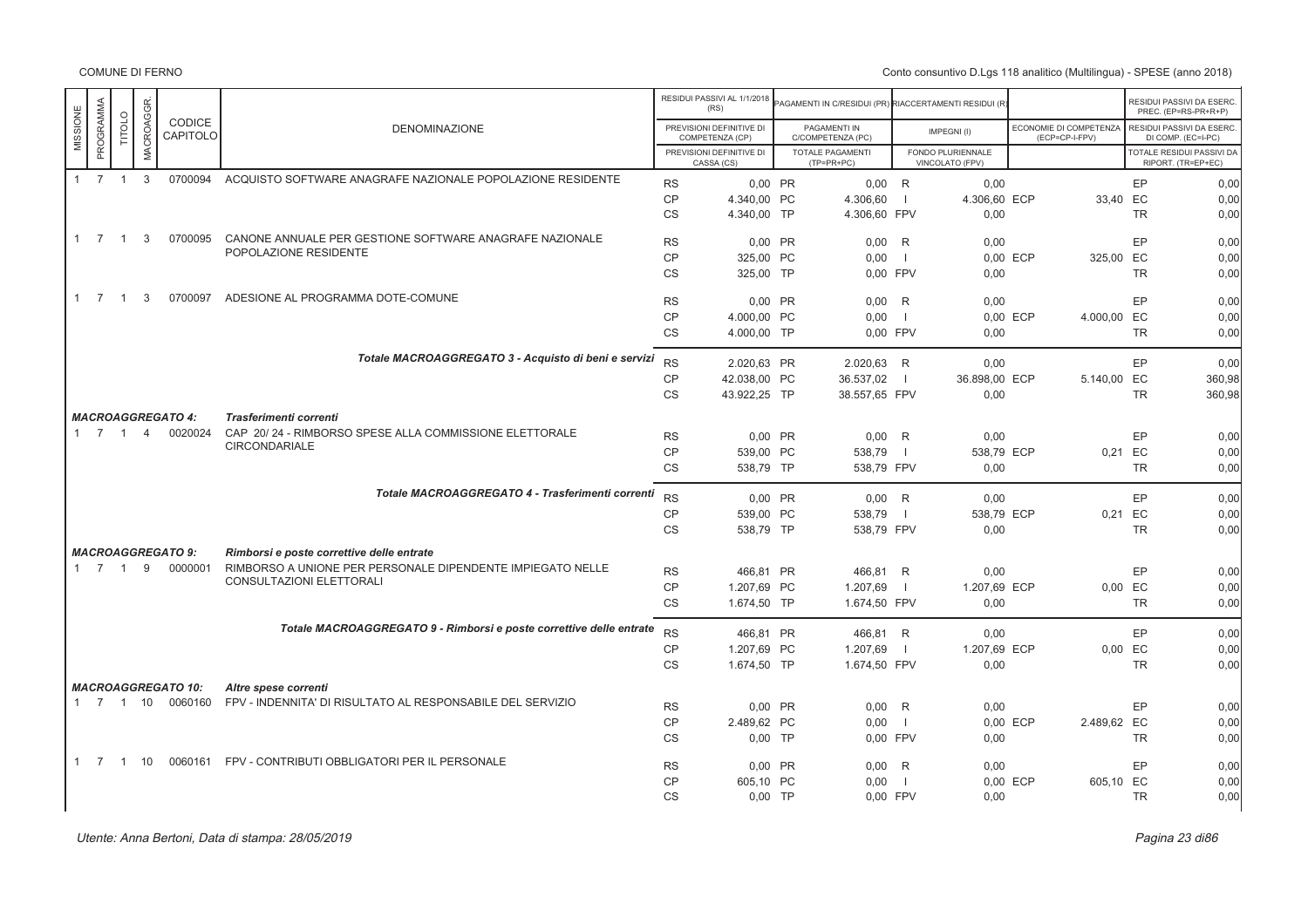# Conto consuntivo D.Lgs 118 analitico (Multilingua) - SPESE (anno 2018)

|              |                                         |        |           |                          |                                                                                         |           | RESIDUI PASSIVI AL 1/1/2018<br>(RS)         | PAGAMENTI IN C/RESIDUI (PR) RIACCERTAMENTI RESIDUI (R |                |                                      |                                          |           | RESIDUI PASSIVI DA ESERC.<br>PREC. (EP=RS-PR+R+P) |
|--------------|-----------------------------------------|--------|-----------|--------------------------|-----------------------------------------------------------------------------------------|-----------|---------------------------------------------|-------------------------------------------------------|----------------|--------------------------------------|------------------------------------------|-----------|---------------------------------------------------|
| MISSIONE     | PROGRAMMA                               | TITOLO | MACROAGGR | CODICE<br>CAPITOLO       | <b>DENOMINAZIONE</b>                                                                    |           | PREVISIONI DEFINITIVE DI<br>COMPETENZA (CP) | PAGAMENTI IN<br>C/COMPETENZA (PC)                     |                | IMPEGNI(I)                           | ECONOMIE DI COMPETENZA<br>(ECP=CP-I-FPV) |           | RESIDUI PASSIVI DA ESERC.<br>DI COMP. (EC=I-PC)   |
|              |                                         |        |           |                          |                                                                                         |           | PREVISIONI DEFINITIVE DI<br>CASSA (CS)      | <b>TOTALE PAGAMENTI</b><br>$(TP=PR+PC)$               |                | FONDO PLURIENNALE<br>VINCOLATO (FPV) |                                          |           | TOTALE RESIDUI PASSIVI DA<br>RIPORT. (TR=EP+EC)   |
| $\mathbf{1}$ |                                         | 7 1 10 |           |                          | 0060162 FPV - IMPOSTA REGIONALE SULLE ATTIVITA' PRODUTTIVE                              | <b>RS</b> | 0.00 PR                                     | $0,00$ R                                              |                | 0,00                                 |                                          | EP        | 0,00                                              |
|              |                                         |        |           |                          |                                                                                         | <b>CP</b> | 211,62 PC                                   | 0,00                                                  | - 1            |                                      | 211,62 EC<br>0,00 ECP                    |           | 0,00                                              |
|              |                                         |        |           |                          |                                                                                         | <b>CS</b> | $0.00$ TP                                   | 0.00 FPV                                              |                | 0,00                                 |                                          | <b>TR</b> | 0,00                                              |
|              |                                         |        |           |                          | Totale MACROAGGREGATO 10 - Altre spese correnti                                         | <b>RS</b> | 0.00 PR                                     | 0,00                                                  | R              | 0,00                                 |                                          | EP        | 0,00                                              |
|              |                                         |        |           |                          |                                                                                         | <b>CP</b> | 3.306.34 PC                                 | 0,00                                                  | $\overline{1}$ |                                      | 0.00 ECP<br>3.306,34 EC                  |           | 0,00                                              |
|              |                                         |        |           |                          |                                                                                         | <b>CS</b> | $0.00$ TP                                   | 0,00 FPV                                              |                | 0,00                                 |                                          | TR        | 0,00                                              |
|              |                                         |        |           |                          |                                                                                         |           |                                             |                                                       |                |                                      |                                          |           |                                                   |
|              |                                         |        |           |                          | Totale TITOLO 1 - Spese correnti                                                        | <b>RS</b> | 4.383.85 PR                                 | 4.377,56 R                                            |                | 0,00                                 |                                          | EP        | 6,29                                              |
|              |                                         |        |           |                          |                                                                                         | <b>CP</b> | 165.880,55 PC                               | 155.637,54                                            | $\overline{1}$ | 156.089,63 ECP                       | 6.484,58                                 | EC        | 452,09                                            |
|              |                                         |        |           |                          |                                                                                         | CS        | 166.821,47 TP                               | 160.015,10 FPV                                        |                | 3.306,34                             |                                          | <b>TR</b> | 458,38                                            |
|              |                                         |        |           |                          | Totale PROGRAMMA 7 - Elezioni e consultazioni popolari - Anagrafe e stato civile        | <b>RS</b> | 4.383,85 PR                                 | 4.377.56 R                                            |                | 0,00                                 |                                          | EP        | 6,29                                              |
|              |                                         |        |           |                          |                                                                                         | CP        | 165.880.55 PC                               | 155.637,54                                            | - 1            | 156.089,63 ECP                       | 6.484,58 EC                              |           | 452.09                                            |
|              |                                         |        |           |                          |                                                                                         | <b>CS</b> | 166.821,47 TP                               | 160.015,10 FPV                                        |                | 3.306,34                             |                                          | <b>TR</b> | 458.38                                            |
|              | <b>PROGRAMMA 8:</b><br><b>TITOLO 2:</b> |        |           | <b>MACROAGGREGATO 2:</b> | Statistica e sistemi informativi<br>Spese in conto capitale<br>Investimenti fissi lordi |           |                                             |                                                       |                |                                      |                                          |           |                                                   |
|              | 8                                       | 2      | 2         | 0020526                  | CAP 20/526 - ACQUISTO ATTREZZATURE INFORMATICHE - finanziato con proventi               | <b>RS</b> | 3.148,82 PR                                 | 3.148,82 R                                            |                | 0,00                                 |                                          | EP        | 0,00                                              |
|              |                                         |        |           |                          | da permessi di costruire -                                                              | CP        | 0,00 PC                                     | 0,00                                                  | $\overline{1}$ |                                      | 0,00 ECP                                 | 0,00 EC   | 0,00                                              |
|              |                                         |        |           |                          |                                                                                         | CS        | 3.148,82 TP                                 | 3.148,82 FPV                                          |                | 0,00                                 |                                          | TR        | 0,00                                              |
| 1            | 8                                       | 2      | 2         | 0120005                  | ACQUISTO ATTREZZATURE INFORMATICHE - finanziato con avanzo di                           | <b>RS</b> | 0.00 PR                                     | 0,00                                                  | R              | 0,00                                 |                                          | EP        | 0,00                                              |
|              |                                         |        |           |                          | amministrazione                                                                         | CP        | 5.000,00 PC                                 | 0,00                                                  | $\overline{1}$ |                                      | 5.000,00 EC<br>0,00 ECP                  |           | 0,00                                              |
|              |                                         |        |           |                          |                                                                                         | CS        | 5.000,00 TP                                 | 0,00 FPV                                              |                | 0,00                                 |                                          | <b>TR</b> | 0,00                                              |
|              |                                         |        |           |                          | Totale MACROAGGREGATO 2 - Investimenti fissi lordi                                      |           |                                             |                                                       |                |                                      |                                          |           |                                                   |
|              |                                         |        |           |                          |                                                                                         | <b>RS</b> | 3.148,82 PR                                 | 3.148,82 R                                            |                | 0,00                                 |                                          | EP        | 0,00                                              |
|              |                                         |        |           |                          |                                                                                         | CP        | 5.000,00 PC                                 | 0,00                                                  | $\overline{1}$ |                                      | 0,00 ECP<br>5.000,00 EC                  |           | 0,00                                              |
|              |                                         |        |           |                          |                                                                                         | <b>CS</b> | 8.148,82 TP                                 | 3.148,82 FPV                                          |                | 0,00                                 |                                          | <b>TR</b> | 0,00                                              |
|              |                                         |        |           |                          | Totale TITOLO 2 - Spese in conto capitale                                               | <b>RS</b> | 3.148.82 PR                                 | 3.148,82 R                                            |                | 0,00                                 |                                          | EP        | 0,00                                              |
|              |                                         |        |           |                          |                                                                                         | <b>CP</b> | 5.000.00 PC                                 | 0,00                                                  | $\overline{1}$ |                                      | 0,00 ECP<br>5.000,00 EC                  |           | 0,00                                              |
|              |                                         |        |           |                          |                                                                                         | <b>CS</b> | 8.148,82 TP                                 | 3.148,82 FPV                                          |                | 0,00                                 |                                          | <b>TR</b> | 0,00                                              |
|              |                                         |        |           |                          | Totale PROGRAMMA 8 - Statistica e sistemi informativi                                   | <b>RS</b> | 3.148,82 PR                                 | 3.148,82 R                                            |                | 0.00                                 |                                          | EP        | 0.00                                              |
|              |                                         |        |           |                          |                                                                                         | <b>CP</b> | 5.000,00 PC                                 | 0,00                                                  | $\blacksquare$ |                                      | 0,00 ECP<br>5.000,00 EC                  |           | 0,00                                              |
|              |                                         |        |           |                          |                                                                                         | <b>CS</b> | 8.148.82 TP                                 | 3.148,82 FPV                                          |                | 0,00                                 |                                          | <b>TR</b> | 0,00                                              |
|              | <b>PROGRAMMA 10:</b>                    |        |           |                          | <b>Risorse umane</b>                                                                    |           |                                             |                                                       |                |                                      |                                          |           |                                                   |
|              | TTOLO4.                                 |        |           |                          | Choon corronti                                                                          |           |                                             |                                                       |                |                                      |                                          |           |                                                   |

*MACROAGGREGATO 1: Redditi da lavoro dipendente*

*TITOLO 1: Spese correnti*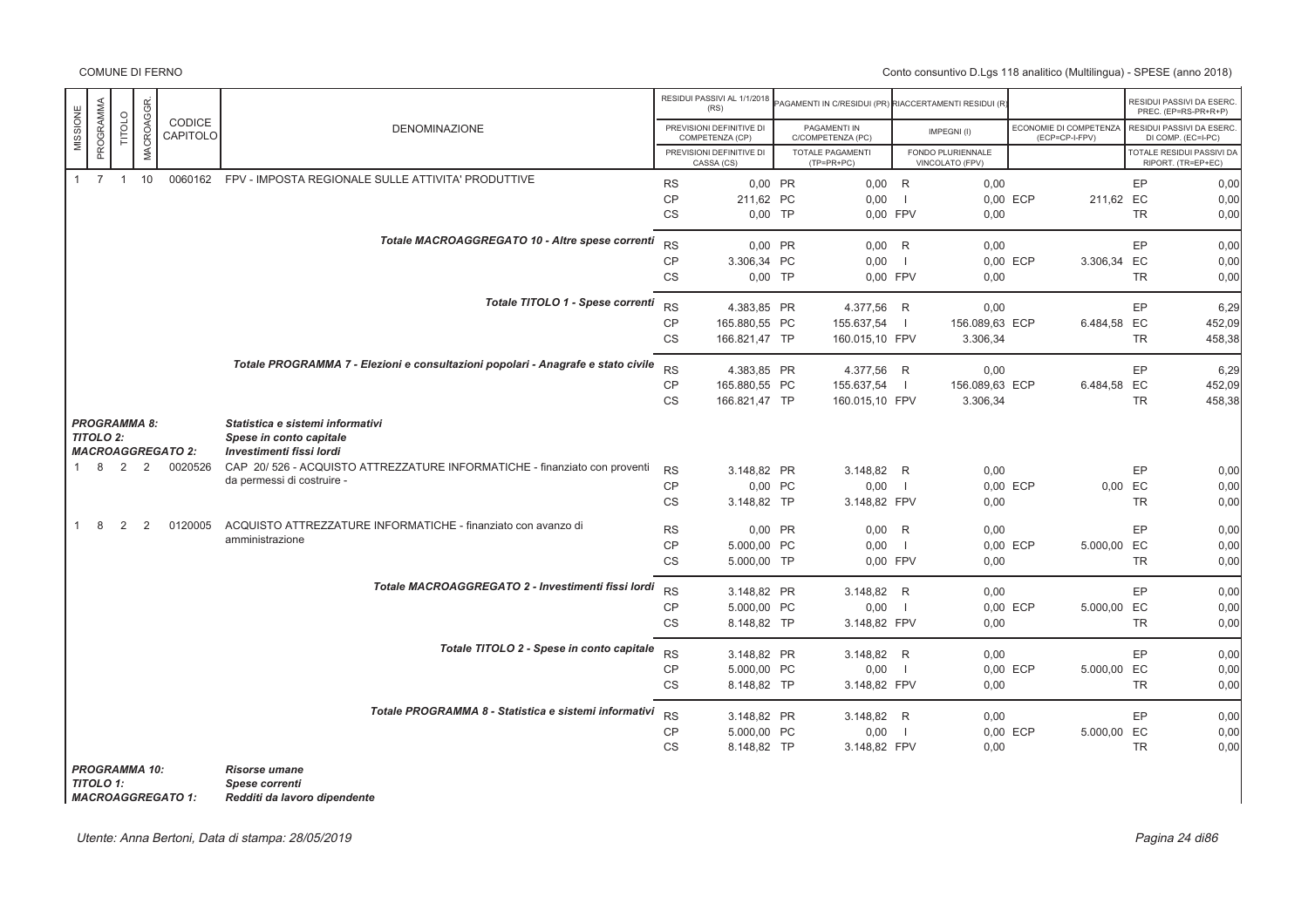|                       |                |                | CODICE                   |                                                                     |           | RESIDUI PASSIVI AL 1/1/2018<br>(RS)         | <b>PAGAMENTI IN C/RESIDUI (PR) RIACCERTAMENTI RESIDUI (R</b> |                |                                      |                                          |           | RESIDUI PASSIVI DA ESERC.<br>PREC. (EP=RS-PR+R+P) |
|-----------------------|----------------|----------------|--------------------------|---------------------------------------------------------------------|-----------|---------------------------------------------|--------------------------------------------------------------|----------------|--------------------------------------|------------------------------------------|-----------|---------------------------------------------------|
| PROGRAMMA<br>MISSIONE | TITOLO         | MACROAGGR.     | CAPITOLO                 | <b>DENOMINAZIONE</b>                                                |           | PREVISIONI DEFINITIVE DI<br>COMPETENZA (CP) | PAGAMENTI IN<br>C/COMPETENZA (PC)                            |                | IMPEGNI(I)                           | ECONOMIE DI COMPETENZA<br>(ECP=CP-I-FPV) |           | RESIDUI PASSIVI DA ESERC.<br>DI COMP. (EC=I-PC)   |
|                       |                |                |                          |                                                                     |           | PREVISIONI DEFINITIVE DI<br>CASSA (CS)      | <b>TOTALE PAGAMENTI</b><br>$(TP=PR+PC)$                      |                | FONDO PLURIENNALE<br>VINCOLATO (FPV) |                                          |           | TOTALE RESIDUI PASSIVI DA<br>RIPORT. (TR=EP+EC)   |
| $1 \quad 10$          | $\overline{1}$ | $\overline{1}$ | 0019000                  | CAP 19/0 - FONDO PRODUTTIVITA' ART. 15 - PARTE VARIABILE            | <b>RS</b> | 2.339,00 PR                                 | 2.339,00 R                                                   |                | 0.00                                 |                                          | EP        | 0,00                                              |
|                       |                |                |                          |                                                                     | <b>CP</b> | 17.753,74 PC                                | 2.339,00                                                     | $\blacksquare$ | 5.420,94 ECP                         | 5.947,28 EC                              |           | 3.081,94                                          |
|                       |                |                |                          |                                                                     | <b>CS</b> | 20.092,74 TP                                | 4.678,00 FPV                                                 |                | 6.385,52                             |                                          | <b>TR</b> | 3.081,94                                          |
| 1 10                  | $\overline{1}$ |                | 0020600                  | CAP 20/600 - FONDO INCENTIVANTE PRODUTTIVITA' - ART. 15 CCNL        | <b>RS</b> | 4.640,16 PR                                 | 3.599,52 R                                                   |                | 0,00                                 |                                          | EP        | 1.040,64                                          |
|                       |                |                |                          |                                                                     | <b>CP</b> | 22.818,43 PC                                | 19.179,66                                                    | $\blacksquare$ | 22.423,08 ECP                        | $-30,63$ EC                              |           | 3.243,42                                          |
|                       |                |                |                          |                                                                     | <b>CS</b> | 27.458,59 TP                                | 22.779.18 FPV                                                |                | 425,98                               |                                          | <b>TR</b> | 4.284,06                                          |
| 1 10                  | $\overline{1}$ | $\overline{1}$ | 0021001                  | CAP 21/1 - FONDO INCENTIVANTE LA PRODUTTIVITA' - FONDO STRAORDINARI | <b>RS</b> | 6.966,69 PR                                 | 4.092,09 R                                                   |                | 0,00                                 |                                          | EP        | 2.874,60                                          |
|                       |                |                |                          | ART. 14 CCNL                                                        | <b>CP</b> | 4.473,19 PC                                 | 1.869,01                                                     | $\Box$         | 4.473,19 ECP                         | -5.745,01 EC                             |           | 2.604,18                                          |
|                       |                |                |                          |                                                                     | <b>CS</b> | 11.439.88 TP                                | 5.961,10 FPV                                                 |                | 5.745,01                             |                                          | <b>TR</b> | 5.478,78                                          |
| $1 \t10 \t1$          |                | $\overline{1}$ | 0030228                  | CAP 30/228 - CONTRIBUTI SU INDENNITA' VARIE E FONDO INCENTIVANTE LA | <b>RS</b> | 5.038,01 PR                                 | 2.638,13 R                                                   |                | 0,00                                 |                                          | EP        | 2.399,88                                          |
|                       |                |                |                          | PRODUTTIVITA'                                                       | <b>CP</b> | 12.048,41 PC                                | 5.745,57                                                     |                | 8.192,58 ECP                         | 531,62 EC                                |           | 2.447,01                                          |
|                       |                |                |                          |                                                                     | CS        | 17.086,42 TP                                | 8.383,70 FPV                                                 |                | 3.324,21                             |                                          | <b>TR</b> | 4.846,89                                          |
|                       |                |                |                          |                                                                     |           |                                             |                                                              |                |                                      |                                          |           |                                                   |
| 1 10                  | $\overline{1}$ | $\overline{1}$ | 0040018                  | CAP 40/18 - SERVIZIO MENSA AI DIPENDENTI                            | <b>RS</b> | 0,00 PR                                     | $0,00$ R                                                     |                | 0,00                                 |                                          | EP        | 0,00                                              |
|                       |                |                |                          |                                                                     | <b>CP</b> | 10.800.00 PC                                | 10.735,80                                                    | $\blacksquare$ | 10.735,80 ECP                        | 64,20 EC                                 |           | 0,00                                              |
|                       |                |                |                          |                                                                     | CS        | 10.735,80 TP                                | 10.735,80 FPV                                                |                | 0,00                                 |                                          | <b>TR</b> | 0,00                                              |
| $1 \quad 10$          | $\overline{1}$ | - 1            | 0088090                  | RISPARMI DA PIANI DI RAZIONALIZZAZIONE                              | <b>RS</b> | 0.00 PR                                     | 0.00 R                                                       |                | 0.00                                 |                                          | EP        | 0,00                                              |
|                       |                |                |                          |                                                                     | <b>CP</b> | 15.200,00 PC                                | 0,00                                                         | $\blacksquare$ |                                      | 15.200,00 EC<br>0,00 ECP                 |           | 0,00                                              |
|                       |                |                |                          |                                                                     | CS        | 15.200,00 TP                                | 0,00 FPV                                                     |                | 0,00                                 |                                          | <b>TR</b> | 0,00                                              |
|                       |                | - 1            | 0088092                  | ARRETRATI CONTRATTUALI SU LAVORO STRAORDINARIO                      |           |                                             |                                                              |                |                                      |                                          |           |                                                   |
| 1 10                  | $\overline{1}$ |                |                          |                                                                     | <b>RS</b> | 0,00 PR                                     | 0,00                                                         | R              | 0,00                                 |                                          | EP        | 0,00                                              |
|                       |                |                |                          |                                                                     | <b>CP</b> | 257,40 PC                                   | 257,40                                                       | $\blacksquare$ | 257,40 ECP                           |                                          | 0,00 EC   | 0,00                                              |
|                       |                |                |                          |                                                                     | <b>CS</b> | 257,40 TP                                   | 257,40 FPV                                                   |                | 0,00                                 |                                          | <b>TR</b> | 0,00                                              |
| 1 10                  | $\overline{1}$ |                | 0088093                  | ARRETRATI CONTRATTUALI SU INDENNITA' DI TURNO                       | <b>RS</b> | 0,00 PR                                     | $0,00$ R                                                     |                | 0,00                                 |                                          | EP        | 0,00                                              |
|                       |                |                |                          |                                                                     | CP        | 14,00 PC                                    | 14,00                                                        | $\blacksquare$ | 14,00 ECP                            |                                          | 0,00 EC   | 0,00                                              |
|                       |                |                |                          |                                                                     | CS        | 14,00 TP                                    | 14,00 FPV                                                    |                | 0,00                                 |                                          | <b>TR</b> | 0,00                                              |
|                       |                |                |                          | Totale MACROAGGREGATO 1 - Redditi da lavoro dipendente              | <b>RS</b> | 18.983.86 PR                                | 12.668.74 R                                                  |                | 0.00                                 |                                          | EP        | 6.315,12                                          |
|                       |                |                |                          |                                                                     | <b>CP</b> | 83.365,17 PC                                | 40.140,44                                                    | $\sim$ 1.      | 51.516,99 ECP                        | 15.967,46 EC                             |           | 11.376,55                                         |
|                       |                |                |                          |                                                                     | <b>CS</b> | 102.284,83 TP                               | 52.809,18 FPV                                                |                | 15.880,72                            |                                          | <b>TR</b> | 17.691,67                                         |
|                       |                |                | <b>MACROAGGREGATO 2:</b> | Imposte e tasse a carico dell'ente                                  |           |                                             |                                                              |                |                                      |                                          |           |                                                   |
| $1 \t10 \t1$          |                |                | 2 0050203                | CAP 50/203 - IMPOSTA REGIONALE SULLE ATTIVITA' PRODUTTIVE           | <b>RS</b> | 1.486,24 PR                                 | 477,36 R                                                     |                | 0,00                                 |                                          | EP        | 1.008,88                                          |
|                       |                |                |                          |                                                                     | CP        | 3.780,76 PC                                 | 1.101,50                                                     | $\blacksquare$ | 1.955,24 ECP                         | 651,14 EC                                |           | 853,74                                            |
|                       |                |                |                          |                                                                     | <b>CS</b> | 5.267,00 TP                                 | 1.578,86 FPV                                                 |                | 1.174,38                             |                                          | <b>TR</b> | 1.862,62                                          |
|                       |                |                |                          |                                                                     |           |                                             |                                                              |                |                                      |                                          |           |                                                   |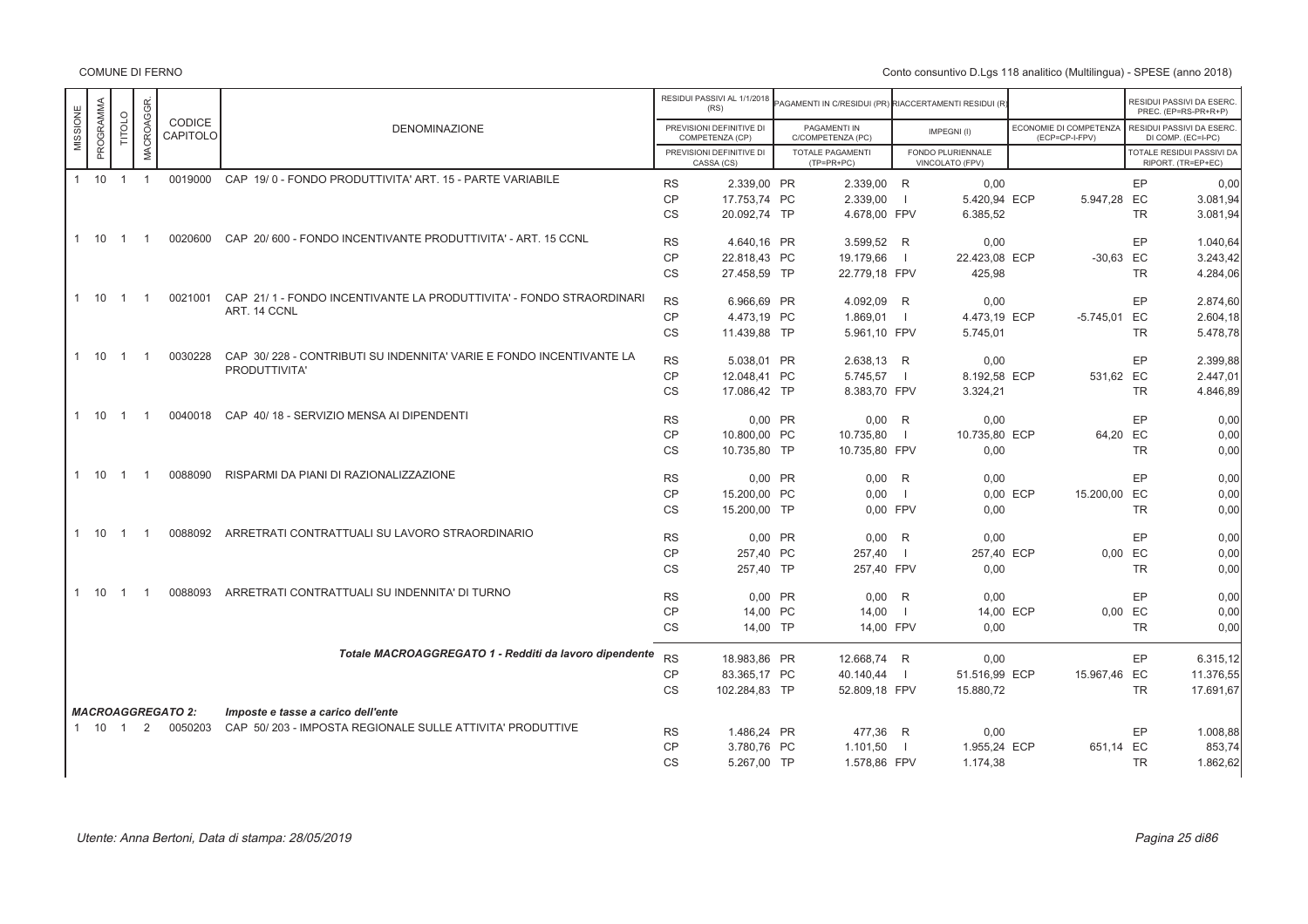|          |              |                |                |                          |                                                                     |                 | RESIDUI PASSIVI AL 1/1/2018<br>(RS)         | AGAMENTI IN C/RESIDUI (PR) RIACCERTAMENTI RESIDUI (F |                |                                      |          |                                          |           | RESIDUI PASSIVI DA ESERO<br>PREC. (EP=RS-PR+R+P) |
|----------|--------------|----------------|----------------|--------------------------|---------------------------------------------------------------------|-----------------|---------------------------------------------|------------------------------------------------------|----------------|--------------------------------------|----------|------------------------------------------|-----------|--------------------------------------------------|
| MISSIONE | PROGRAMMA    | TITOLO         | MACROAGGR      | CODICE<br>CAPITOLO       | <b>DENOMINAZIONE</b>                                                |                 | PREVISIONI DEFINITIVE DI<br>COMPETENZA (CP) | PAGAMENTI IN<br>C/COMPETENZA (PC)                    |                | IMPEGNI(I)                           |          | ECONOMIE DI COMPETENZA<br>(ECP=CP-I-FPV) |           | RESIDUI PASSIVI DA ESERC<br>DI COMP. (EC=I-PC)   |
|          |              |                |                |                          |                                                                     |                 | PREVISIONI DEFINITIVE DI<br>CASSA (CS)      | TOTALE PAGAMENTI<br>$(TP=PR+PC)$                     |                | FONDO PLURIENNALE<br>VINCOLATO (FPV) |          |                                          |           | TOTALE RESIDUI PASSIVI DA<br>RIPORT. (TR=EP+EC)  |
|          |              |                |                |                          | Totale MACROAGGREGATO 2 - Imposte e tasse a carico dell'ente        | <b>RS</b>       | 1.486,24 PR                                 | 477,36 R                                             |                | 0,00                                 |          |                                          | <b>EP</b> | 1.008,88                                         |
|          |              |                |                |                          |                                                                     | <b>CP</b>       | 3.780,76 PC                                 | 1.101,50                                             | - 1            | 1.955,24 ECP                         |          | 651,14 EC                                |           | 853,74                                           |
|          |              |                |                |                          |                                                                     | <b>CS</b>       | 5.267,00 TP                                 | 1.578,86 FPV                                         |                | 1.174,38                             |          |                                          | <b>TR</b> | 1.862,62                                         |
|          |              |                |                | <b>MACROAGGREGATO 3:</b> | Acquisto di beni e servizi                                          |                 |                                             |                                                      |                |                                      |          |                                          |           |                                                  |
|          | 1 10 1 3     |                |                | 0010104                  | CAP 10/104 - PRESTAZIONI DIVERSE INERENTI IL SERVIZIO               | <b>RS</b>       | 0.00 PR                                     | $0,00$ R                                             |                | 0,00                                 |          |                                          | <b>EP</b> | 0,00                                             |
|          |              |                |                |                          |                                                                     | <b>CP</b>       | 1.000,00 PC                                 | 0,00                                                 | - 1            |                                      | 0,00 ECP | 1.000,00 EC                              |           | 0,00                                             |
|          |              |                |                |                          |                                                                     | <b>CS</b>       | 1.000,00 TP                                 | 0,00 FPV                                             |                | 0,00                                 |          |                                          | <b>TR</b> | 0,00                                             |
|          | $1 \t10 \t1$ |                | 3              | 0020817                  | CAP 20/817 - INCARICHI PROFESSIONALI ESTERNI                        |                 |                                             |                                                      |                |                                      |          |                                          |           |                                                  |
|          |              |                |                |                          |                                                                     | <b>RS</b>       | 340,58 PR                                   | 340,58 R                                             |                | 0,00                                 |          |                                          | EP        | 0,00                                             |
|          |              |                |                |                          |                                                                     | CP              | 1.538.00 PC                                 | 691.06                                               | $\Box$         | 1.465.12 ECP                         |          | 72.88 EC                                 |           | 774,06                                           |
|          |              |                |                |                          |                                                                     | CS              | 1.867,39 TP                                 | 1.031,64 FPV                                         |                | 0,00                                 |          |                                          | TR        | 774,06                                           |
|          | 1 10         | $\overline{1}$ | 3              | 0040167                  | CAP 40/167 - ACQUISTI VARI INERENTI IL SERVIZIO                     | <b>RS</b>       | 461,76 PR                                   | 461,76 R                                             |                | 0,00                                 |          |                                          | EP        | 0,00                                             |
|          |              |                |                |                          |                                                                     | <b>CP</b>       | 518,00 PC                                   | 0,00                                                 | - 1            | 515,96 ECP                           |          |                                          | 2.04 EC   | 515,96                                           |
|          |              |                |                |                          |                                                                     | CS              | 979,76 TP                                   | 461,76 FPV                                           |                | 0,00                                 |          |                                          | TR        | 515,96                                           |
|          |              |                |                |                          | Totale MACROAGGREGATO 3 - Acquisto di beni e servizi                |                 |                                             |                                                      |                |                                      |          |                                          |           |                                                  |
|          |              |                |                |                          |                                                                     | <b>RS</b>       | 802,34 PR                                   | 802,34                                               | R              | 0.00                                 |          |                                          | EP        | 0,00                                             |
|          |              |                |                |                          |                                                                     | CP<br><b>CS</b> | 3.056,00 PC<br>3.847,15 TP                  | 691,06<br>1.493,40 FPV                               | - 1            | 1.981,08 ECP<br>0,00                 |          | 1.074,92 EC                              | TR        | 1.290,02<br>1.290,02                             |
|          |              |                |                |                          |                                                                     |                 |                                             |                                                      |                |                                      |          |                                          |           |                                                  |
|          |              |                |                | <b>MACROAGGREGATO 4:</b> | <b>Trasferimenti correnti</b>                                       |                 |                                             |                                                      |                |                                      |          |                                          |           |                                                  |
|          | 1 10 1       |                | $\overline{4}$ | 0060321                  | <b>TRATTENUTA ARAN</b>                                              | <b>RS</b>       | 0.00 PR                                     | 0,00                                                 | R              | 0,00                                 |          |                                          | EP        | 0,00                                             |
|          |              |                |                |                          |                                                                     | <b>CP</b>       | 100.00 PC                                   | 96,10                                                | $\blacksquare$ | 96,10 ECP                            |          | 3.90 EC                                  |           | 0,00                                             |
|          |              |                |                |                          |                                                                     | CS              | 100,00 TP                                   | 96,10 FPV                                            |                | 0,00                                 |          |                                          | TR        | 0,00                                             |
|          |              |                |                |                          | Totale MACROAGGREGATO 4 - Trasferimenti correnti                    | <b>RS</b>       | 0.00 PR                                     | $0,00$ R                                             |                | 0.00                                 |          |                                          | <b>EP</b> | 0,00                                             |
|          |              |                |                |                          |                                                                     | <b>CP</b>       | 100,00 PC                                   | 96,10                                                | $\blacksquare$ | 96,10 ECP                            |          |                                          | 3,90 EC   | 0,00                                             |
|          |              |                |                |                          |                                                                     | <b>CS</b>       | 100,00 TP                                   | 96,10 FPV                                            |                | 0,00                                 |          |                                          | <b>TR</b> | 0,00                                             |
|          |              |                |                | <b>MACROAGGREGATO 9:</b> | Rimborsi e poste correttive delle entrate                           |                 |                                             |                                                      |                |                                      |          |                                          |           |                                                  |
|          | 1 10 1       |                | 9              | 0010701                  | CAP 10/701 - CONVENZIONE PER IL SERVIZIO DI TUTELA E SICUREZZA SUI  |                 | 8.350.00 PR                                 |                                                      |                |                                      |          |                                          | EP        |                                                  |
|          |              |                |                |                          | LUOGHI DI LAVORO                                                    | <b>RS</b><br>CP | 8.350,00 PC                                 | $0,00$ R<br>0,00                                     | $\Box$         | $-215,09$<br>8.350,00 ECP            |          |                                          | 0,00 EC   | 8.134,91<br>8.350,00                             |
|          |              |                |                |                          |                                                                     | <b>CS</b>       | 14.195,00 TP                                | 0,00 FPV                                             |                | 0,00                                 |          |                                          | TR        | 16.484,91                                        |
|          |              |                |                |                          |                                                                     |                 |                                             |                                                      |                |                                      |          |                                          |           |                                                  |
| 1        | 10           |                | q              | 0010702                  | CAP 10/702 - CONVENZIONE PER CENTRALE UNICA DI COMMITTENZA          | <b>RS</b>       | 3.500,00 PR                                 | 0,00                                                 | R              | $-3.400,00$                          |          |                                          | EP        | 100,00                                           |
|          |              |                |                |                          |                                                                     | <b>CP</b>       | 3.500,00 PC                                 | 0,00                                                 | $\Box$         | 100,00 ECP                           |          | 3.400,00 EC                              |           | 100,00                                           |
|          |              |                |                |                          |                                                                     | <b>CS</b>       | 3.600,00 TP                                 | 0.00 FPV                                             |                | 0.00                                 |          |                                          | <b>TR</b> | 200,00                                           |
|          |              |                |                |                          | Totale MACROAGGREGATO 9 - Rimborsi e poste correttive delle entrate | <b>RS</b>       | 11.850,00 PR                                | $0,00$ R                                             |                | $-3.615,09$                          |          |                                          | EP        | 8.234,91                                         |
|          |              |                |                |                          |                                                                     | <b>CP</b>       | 11.850.00 PC                                | 0.00                                                 | $\Box$         | 8.450.00 ECP                         |          | 3.400,00 EC                              |           | 8.450,00                                         |
|          |              |                |                |                          |                                                                     | <b>CS</b>       | 17.795,00 TP                                | 0,00 FPV                                             |                | 0,00                                 |          |                                          | TR        | 16.684,91                                        |
|          |              |                |                |                          |                                                                     |                 |                                             |                                                      |                |                                      |          |                                          |           |                                                  |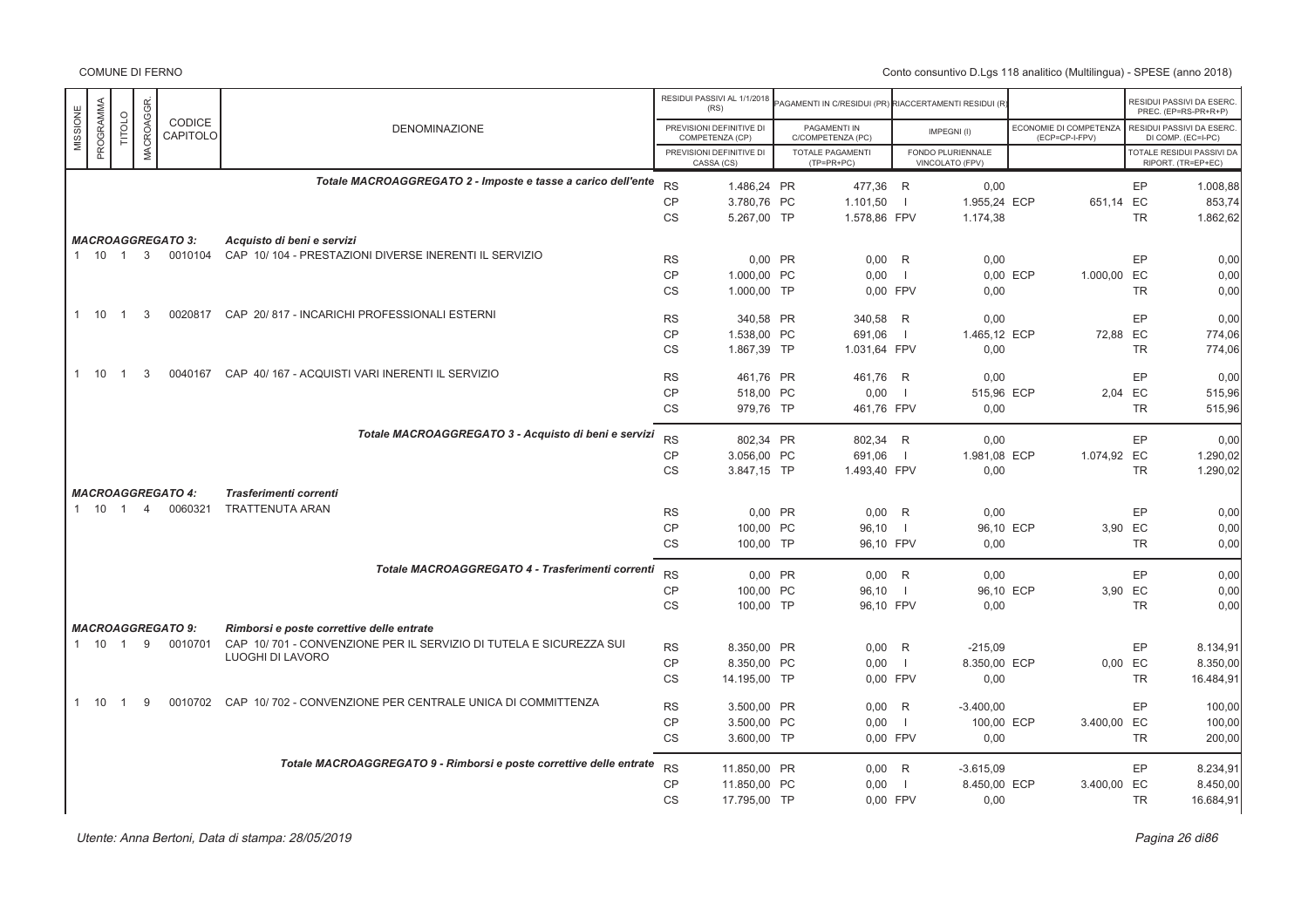COMUNE DI FERNO

|                       |                |                   |                           |                                                                            |           | RESIDUI PASSIVI AL 1/1/2018<br>(RS)         | AGAMENTI IN C/RESIDUI (PR) RIACCERTAMENTI RESIDUI (R) |                          |                                      |          |                                          |           | RESIDUI PASSIVI DA ESERC<br>PREC. (EP=RS-PR+R+P) |
|-----------------------|----------------|-------------------|---------------------------|----------------------------------------------------------------------------|-----------|---------------------------------------------|-------------------------------------------------------|--------------------------|--------------------------------------|----------|------------------------------------------|-----------|--------------------------------------------------|
| PROGRAMMA<br>MISSIONE | <b>TITOLO</b>  | <b>MACROAGGR.</b> | CODICE<br>CAPITOLO        | <b>DENOMINAZIONE</b>                                                       |           | PREVISIONI DEFINITIVE DI<br>COMPETENZA (CP) | PAGAMENTI IN<br>C/COMPETENZA (PC)                     |                          | IMPEGNI(I)                           |          | ECONOMIE DI COMPETENZA<br>(ECP=CP-I-FPV) |           | RESIDUI PASSIVI DA ESERC.<br>DI COMP. (EC=I-PC)  |
|                       |                |                   |                           |                                                                            |           | PREVISIONI DEFINITIVE DI<br>CASSA (CS)      | <b>TOTALE PAGAMENTI</b><br>$(TP=PR+PC)$               |                          | FONDO PLURIENNALE<br>VINCOLATO (FPV) |          |                                          |           | TOTALE RESIDUI PASSIVI DA<br>RIPORT. (TR=EP+EC)  |
|                       |                |                   | <b>MACROAGGREGATO 10:</b> | Altre spese correnti                                                       |           |                                             |                                                       |                          |                                      |          |                                          |           |                                                  |
| 1 10 1 10             |                |                   | 0070182                   | FPV - CAP 50/203 - IMPOSTA REGIONALE SULLE ATTIVITA' PRODUTTIVE            | <b>RS</b> | 0.00 PR                                     | 0,00                                                  | R                        | 0,00                                 |          |                                          | EP        | 0,00                                             |
|                       |                |                   |                           |                                                                            | CP        | 1.174,38 PC                                 | 0.00                                                  | $\blacksquare$           |                                      | 0.00 ECP | 1.174,38 EC                              |           | 0,00                                             |
|                       |                |                   |                           |                                                                            | <b>CS</b> | $0.00$ TP                                   | 0.00 FPV                                              |                          |                                      |          |                                          | <b>TR</b> | 0,00                                             |
|                       |                |                   |                           |                                                                            |           |                                             |                                                       |                          | 0.00                                 |          |                                          |           |                                                  |
| 1 10                  | $\overline{1}$ | 10                | 0088090                   | FPV - CAP 21/1 - FONDO INCENTIVANTE LA PRODUTTIVITA' - FONDO               | <b>RS</b> | 0.00 PR                                     | 0.00                                                  | R                        | 0,00                                 |          |                                          | EP        | 0,00                                             |
|                       |                |                   |                           | STRAORDINARI ART. 14 CCNL                                                  | <b>CP</b> | 5.745,01 PC                                 | 0,00                                                  | $\blacksquare$           |                                      | 0,00 ECP | 5.745,01                                 | EC        | 0,00                                             |
|                       |                |                   |                           |                                                                            | CS        | 0,00 TP                                     | 0,00 FPV                                              |                          | 0,00                                 |          |                                          | <b>TR</b> | 0,00                                             |
|                       |                |                   |                           |                                                                            |           |                                             |                                                       |                          |                                      |          |                                          |           |                                                  |
| 10                    | $\overline{1}$ | 10                | 0088091                   | FPV - CAP 19/0 - FONDO PRODUTTIVITA' ART, 15 - PARTE VARIABILE             | <b>RS</b> | 0,00 PR                                     | 0,00                                                  | R                        | 0,00                                 |          |                                          | EP        | 0,00                                             |
|                       |                |                   |                           |                                                                            | <b>CP</b> | 6.385,52 PC                                 | 0,00                                                  | $\blacksquare$           |                                      | 0.00 ECP | 6.385,52 EC                              |           | 0,00                                             |
|                       |                |                   |                           |                                                                            | <b>CS</b> | 0,00 TP                                     | 0,00 FPV                                              |                          | 0,00                                 |          |                                          | <b>TR</b> | 0,00                                             |
|                       |                |                   |                           |                                                                            |           |                                             |                                                       |                          |                                      |          |                                          |           |                                                  |
| 1 10                  | $\overline{1}$ | 10                |                           | 0088092 FPV - CAP 20/600 - FONDO INCENTIVANTE PRODUTTIVITA' - ART. 15 CCNL | <b>RS</b> | 0.00 PR                                     | 0.00                                                  | R                        | 0.00                                 |          |                                          | EP        | 0,00                                             |
|                       |                |                   |                           |                                                                            | <b>CP</b> | 425,98 PC                                   | 0,00                                                  | $\blacksquare$           |                                      | 0,00 ECP | 425,98                                   | EC        | 0,00                                             |
|                       |                |                   |                           |                                                                            | CS        | $0,00$ TP                                   | 0,00 FPV                                              |                          | 0,00                                 |          |                                          | <b>TR</b> | 0,00                                             |
| 1 10                  | $\overline{1}$ | 10                | 0088093                   | FPV - CAP 30/228 - CONTRIBUTI SU INDENNITA' VARIE E FONDO INCENTIVANTE     |           |                                             |                                                       |                          |                                      |          |                                          |           |                                                  |
|                       |                |                   |                           | LA PRODUTTIVITA'                                                           | <b>RS</b> | 0,00 PR                                     | 0,00                                                  | R                        | 0,00                                 |          |                                          | EP        | 0,00                                             |
|                       |                |                   |                           |                                                                            | <b>CP</b> | 3.324,21 PC                                 | 0,00                                                  | - 1                      |                                      | 0.00 ECP | 3.324,21 EC                              |           | 0,00                                             |
|                       |                |                   |                           |                                                                            | CS        | 0,00 TP                                     | 0,00 FPV                                              |                          | 0,00                                 |          |                                          | <b>TR</b> | 0,00                                             |
|                       |                |                   |                           | Totale MACROAGGREGATO 10 - Altre spese correnti                            | <b>RS</b> |                                             |                                                       |                          |                                      |          |                                          |           |                                                  |
|                       |                |                   |                           |                                                                            |           | 0.00 PR                                     | 0.00 R                                                |                          | 0.00                                 |          |                                          | EP        | 0,00                                             |
|                       |                |                   |                           |                                                                            | <b>CP</b> | 17.055,10 PC                                | 0,00                                                  | $\overline{\phantom{0}}$ |                                      | 0,00 ECP | 17.055,10 EC                             |           | 0,00                                             |
|                       |                |                   |                           |                                                                            | <b>CS</b> | $0.00$ TP                                   | 0.00 FPV                                              |                          | 0.00                                 |          |                                          | <b>TR</b> | 0,00                                             |
|                       |                |                   |                           | Totale TITOLO 1 - Spese correnti                                           | <b>RS</b> | 33.122,44 PR                                | 13.948,44 R                                           |                          | $-3.615,09$                          |          |                                          | EP        | 15.558,91                                        |
|                       |                |                   |                           |                                                                            | <b>CP</b> | 119.207,03 PC                               | 42.029,10                                             | $\overline{1}$           | 63.999.41 ECP                        |          | 38.152,52 EC                             |           | 21.970,31                                        |
|                       |                |                   |                           |                                                                            | CS        | 129.293,98 TP                               | 55.977,54 FPV                                         |                          | 17.055,10                            |          |                                          | <b>TR</b> | 37.529,22                                        |
|                       |                |                   |                           |                                                                            |           |                                             |                                                       |                          |                                      |          |                                          |           |                                                  |
|                       |                |                   |                           | Totale PROGRAMMA 10 - Risorse umane                                        | <b>RS</b> | 33.122.44 PR                                | 13.948.44 R                                           |                          | $-3.615.09$                          |          |                                          | EP        | 15.558,91                                        |
|                       |                |                   |                           |                                                                            | <b>CP</b> | 119.207,03 PC                               | 42.029,10                                             | $\overline{1}$           | 63.999,41 ECP                        |          | 38.152,52 EC                             |           | 21.970,31                                        |
|                       |                |                   |                           |                                                                            | CS        | 129.293,98 TP                               | 55.977,54 FPV                                         |                          | 17.055,10                            |          |                                          | <b>TR</b> | 37.529,22                                        |
|                       |                |                   |                           |                                                                            |           |                                             |                                                       |                          |                                      |          |                                          |           |                                                  |
| <b>PROGRAMMA 11:</b>  |                |                   |                           | Altri servizi generali                                                     |           |                                             |                                                       |                          |                                      |          |                                          |           |                                                  |
| <b>TITOLO 1:</b>      |                |                   |                           | Spese correnti                                                             |           |                                             |                                                       |                          |                                      |          |                                          |           |                                                  |
|                       |                |                   | <b>MACROAGGREGATO 3:</b>  | Acquisto di beni e servizi                                                 |           |                                             |                                                       |                          |                                      |          |                                          |           |                                                  |
| $1 \t11 \t1$          |                |                   | 3 0010360                 | CAP 10/360 - SPESE ECONOMALI - FORNITURE DIVERSE INERENTI IL SERVIZIO      | <b>RS</b> | 0.00 PR                                     | 0.00                                                  | R                        | 0,00                                 |          |                                          | EP        | 0,00                                             |
|                       |                |                   |                           |                                                                            | <b>CP</b> | 300,00 PC                                   | 0,00                                                  | $\blacksquare$           |                                      | 0,00 ECP | 300,00                                   | EC        | 0,00                                             |
|                       |                |                   |                           |                                                                            | <b>CS</b> | 300,00 TP                                   | 0,00 FPV                                              |                          | 0,00                                 |          |                                          | <b>TR</b> | 0,00                                             |
|                       |                |                   |                           |                                                                            |           |                                             |                                                       |                          |                                      |          |                                          |           |                                                  |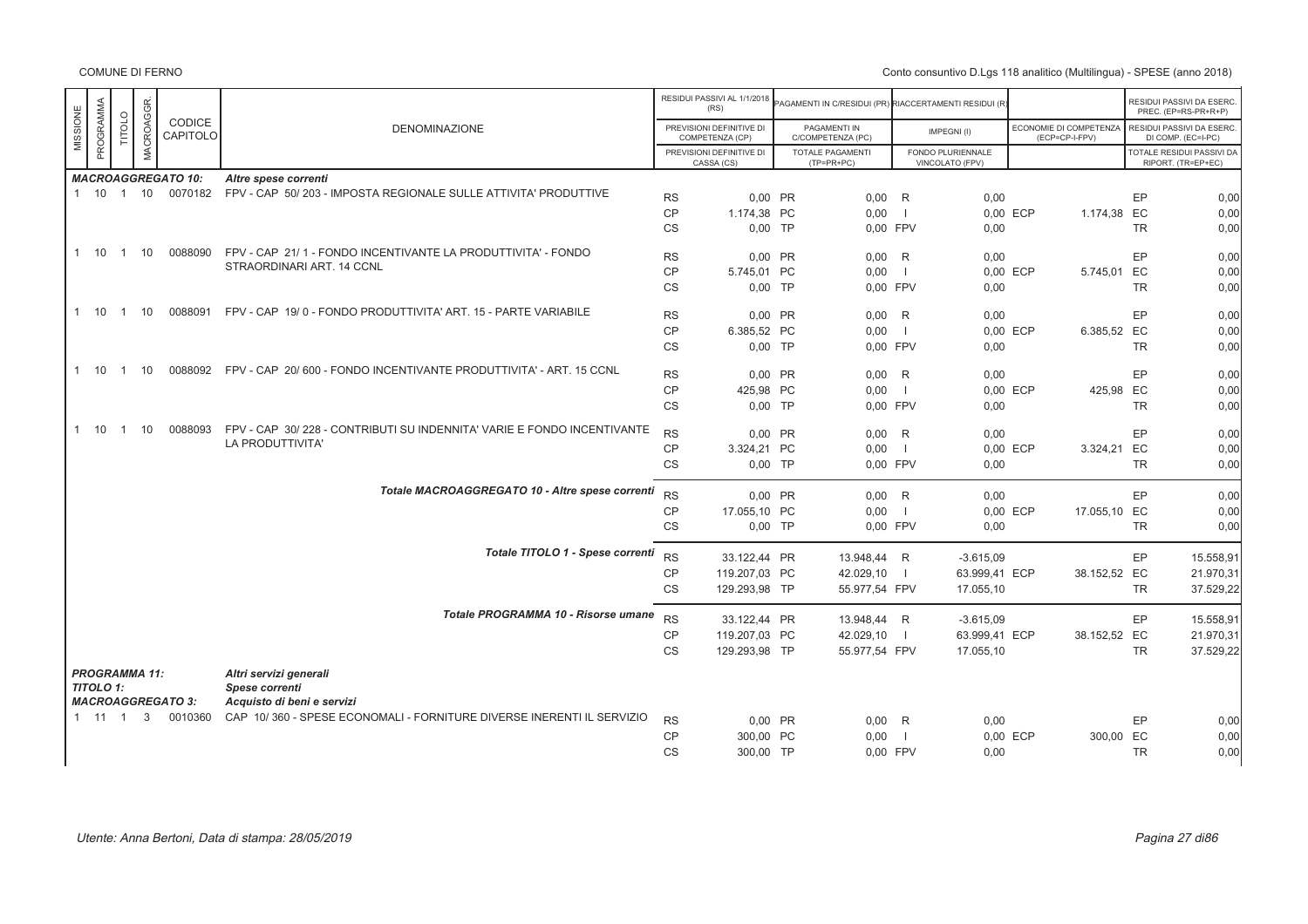Conto consuntivo D.Lgs 118 analitico (Multilingua) - SPESE (anno 2018)

|          |              |                |           |                    |                                                                        |           | RESIDUI PASSIVI AL 1/1/2018<br>(RS)         | AGAMENTI IN C/RESIDUI (PR) RIACCERTAMENTI RESIDUI (R) |                |                                      |                                          |           | RESIDUI PASSIVI DA ESERC.<br>PREC. (EP=RS-PR+R+P) |
|----------|--------------|----------------|-----------|--------------------|------------------------------------------------------------------------|-----------|---------------------------------------------|-------------------------------------------------------|----------------|--------------------------------------|------------------------------------------|-----------|---------------------------------------------------|
| MISSIONE | PROGRAMMA    | TITOLO         | MACROAGGR | CODICE<br>CAPITOLO | <b>DENOMINAZIONE</b>                                                   |           | PREVISIONI DEFINITIVE DI<br>COMPETENZA (CP) | PAGAMENTI IN<br>C/COMPETENZA (PC)                     |                | IMPEGNI(I)                           | ECONOMIE DI COMPETENZA<br>(ECP=CP-I-FPV) |           | RESIDUI PASSIVI DA ESERC.<br>DI COMP. (EC=I-PC)   |
|          |              |                |           |                    |                                                                        |           | PREVISIONI DEFINITIVE DI<br>CASSA (CS)      | TOTALE PAGAMENTI<br>$(TP=PR+PC)$                      |                | FONDO PLURIENNALE<br>VINCOLATO (FPV) |                                          |           | TOTALE RESIDUI PASSIVI DA<br>RIPORT. (TR=EP+EC)   |
|          | $1 \t11 \t1$ |                | 3         |                    | 0010377 CAP 10/377 - SPESE ECONOMALI - TASSE POSTALI                   | <b>RS</b> | 0,00 PR                                     | $0,00$ R                                              |                | 0,00                                 |                                          | EP        | 0,00                                              |
|          |              |                |           |                    |                                                                        | CP        | 100.00 PC                                   | 38.64                                                 | $\blacksquare$ | 38.64 ECP                            |                                          | 61,36 EC  | 0.00                                              |
|          |              |                |           |                    |                                                                        | <b>CS</b> | 100,00 TP                                   | 38.64 FPV                                             |                | 0.00                                 |                                          | <b>TR</b> | 0,00                                              |
|          | $1 \t11 \t1$ |                | 3         | 0020232            | CAP 20/232 - SPESE ECONOMALI - STAMPATI, CANCELLERIA, CARTA PER        | <b>RS</b> | 0,00 PR                                     | 0,00                                                  | R              | 0,00                                 |                                          | EP        | 0,00                                              |
|          |              |                |           |                    | STAMPANTI E FOTOCOPIATORI                                              | <b>CP</b> | 400.00 PC                                   | 168.80                                                | -1             | 183.05 ECP                           | 216.95 EC                                |           | 14,25                                             |
|          |              |                |           |                    |                                                                        | <b>CS</b> | 362,86 TP                                   | 168,80 FPV                                            |                | 0,00                                 |                                          | <b>TR</b> | 14,25                                             |
|          | $1 \t11 \t1$ |                | 3         | 0020571            | CAP 20/570 - SPESE LEGALI PER DIFESA DA RICORSI                        | <b>RS</b> | 0,00 PR                                     | 0,00                                                  | R              | 0,00                                 |                                          | EP        | 0,00                                              |
|          |              |                |           |                    |                                                                        | CP        | 3.200.00 PC                                 | 0.00                                                  | $\overline{1}$ |                                      | 0.00 ECP<br>3.200.00 EC                  |           | 0.00                                              |
|          |              |                |           |                    |                                                                        | <b>CS</b> | 3.200,00 TP                                 | 0.00 FPV                                              |                | 0,00                                 |                                          | <b>TR</b> | 0,00                                              |
|          | 1 11 1       |                | 3         | 0080030            | CAP 80/30 - SPESE ECONOMALI - SERVIZI DIVERSI DI MODICO VALORE -       | <b>RS</b> | 4,40 PR                                     | 4.40                                                  | R              | 0,00                                 |                                          | EP        | 0,00                                              |
|          |              |                |           |                    | TRASFERTE FUORI COMUNE                                                 | CP        | 317,00 PC                                   | 270.25                                                | $\overline{1}$ | 275.25 ECP                           |                                          | 41.75 EC  | 5.00                                              |
|          |              |                |           |                    |                                                                        | CS        | 320,90 TP                                   | 274,65 FPV                                            |                | 0,00                                 |                                          | <b>TR</b> | 5,00                                              |
|          |              |                |           | 0080031            | CAP 80/31 - SPESE ECONOMALI - SERVIZI DIVERSI DI MODICO VALORE -       |           |                                             |                                                       |                |                                      |                                          |           |                                                   |
|          | 1 11         | $\overline{1}$ | 3         |                    | MANUTENZIONI VARIE E RIPARAZIONI                                       | <b>RS</b> | 0.00 PR                                     | $0.00$ R                                              |                | 0,00                                 |                                          | EP        | 0.00                                              |
|          |              |                |           |                    |                                                                        | CP        | 257.00 PC                                   | 0.00                                                  | $\overline{1}$ |                                      | 0.00 ECP<br>257.00 EC                    |           | 0.00                                              |
|          |              |                |           |                    |                                                                        | CS        | 257,00 TP                                   | 0,00 FPV                                              |                | 0,00                                 |                                          | <b>TR</b> | 0,00                                              |
|          | 1 11         | $\overline{1}$ | 3         | 0080033            | CAP 80/33 - SPESE ECONOMALI - SERVIZI DIVERSI DI MODICO VALORE - ALTRI | <b>RS</b> | 59,25 PR                                    | 59,25                                                 | R              | 0,00                                 |                                          | EP        | 0.00                                              |
|          |              |                |           |                    | <b>SERVIZI</b>                                                         | <b>CP</b> | 468.00 PC                                   | 265,00                                                | $\overline{1}$ | 275.00 ECP                           | 193.00 EC                                |           | 10,00                                             |
|          |              |                |           |                    |                                                                        | CS        | 515,90 TP                                   | 324,25 FPV                                            |                | 0,00                                 |                                          | <b>TR</b> | 10,00                                             |
|          | 1 11         | $\overline{1}$ | 3         | 0500002            | CAP 500/2 - ACQUISTI CENTRALIZZATI - NOLEGGIO APPARECCHIATURE          | <b>RS</b> | 268,40 PR                                   | 268,40 R                                              |                | 0,00                                 |                                          | EP        | 0,00                                              |
|          |              |                |           |                    | INFORMATICHE UFFICIO SEGRETERIA E AAGG -                               | CP        | 1.800.00 PC                                 | 1.342.00                                              | $\blacksquare$ | 1.610.40 ECP                         | 189.60 EC                                |           | 268.40                                            |
|          |              |                |           |                    |                                                                        | CS        | 1.981,56 TP                                 | 1.610,40 FPV                                          |                | 0,00                                 |                                          | <b>TR</b> | 268,40                                            |
|          | 1 11         | $\overline{1}$ | 3         | 0600003            | CAP 600/3 - ACQUISTI CENTRALIZZATI - ACQUISTI COMUNI DI CANCELLERIA.   | <b>RS</b> | 386.48 PR                                   | 386,48 R                                              |                | 0.00                                 |                                          | EP        | 0.00                                              |
|          |              |                |           |                    | CARTA ECC. PER TUTTI I SERVIZI COMUNALI                                | <b>CP</b> | 2.700.00 PC                                 | 2.653,74                                              | $\Box$         | 2.653.74 ECP                         |                                          | 46.26 EC  | 0.00                                              |
|          |              |                |           |                    |                                                                        | CS        | 3.086,48 TP                                 | 3.040,22 FPV                                          |                | 0,00                                 |                                          | <b>TR</b> | 0,00                                              |
|          | 1 11         | $\overline{1}$ | 3         |                    | 0700001 CAP 700/1 - UTENZE E CANONI - TELEFONIA FISSA                  | <b>RS</b> | 1.219.88 PR                                 | 1.219,88 R                                            |                | 0.00                                 |                                          | EP        | 0.00                                              |
|          |              |                |           |                    |                                                                        | <b>CP</b> | 18,500.00 PC                                | 16.555,52                                             | $\blacksquare$ | 18.500,00 ECP                        |                                          | $0.00$ EC | 1.944,48                                          |
|          |              |                |           |                    |                                                                        | CS        | 19.719,88 TP                                | 17.775,40 FPV                                         |                | 0,00                                 |                                          | <b>TR</b> | 1.944,48                                          |
|          | $1 \quad 11$ | $\overline{1}$ | 3         | 0700003            | CAP 10/78 - SPESE LEGALI E NOTARILI                                    | <b>RS</b> | 4.319,43 PR                                 | 4.319,43 R                                            |                | 0.00                                 |                                          | EP        | 0.00                                              |
|          |              |                |           |                    |                                                                        | CP        | 1.404,83 PC                                 | 767,50                                                | $\blacksquare$ | 767,50 ECP                           | -9.687,11 EC                             |           | 0,00                                              |
|          |              |                |           |                    |                                                                        | <b>CS</b> | 5.724,26 TP                                 | 5.086,93 FPV                                          |                | 10.324,44                            |                                          | <b>TR</b> | 0,00                                              |
|          | 1 11         | $\overline{1}$ | 3         |                    | 0700005 CAP 700/5 - UTENZE E CANONI - ENERGIA ELETTRICA                | <b>RS</b> |                                             |                                                       |                | 0,00                                 |                                          | EP        | 0,00                                              |
|          |              |                |           |                    |                                                                        | CP        | 4.666,17 PR<br>26.000,00 PC                 | 4.666,17 R<br>20.705,06                               | $\Box$         | 24.877,35 ECP                        | 1.122,65 EC                              |           | 4.172,29                                          |
|          |              |                |           |                    |                                                                        | <b>CS</b> | 30.666,17 TP                                | 25.371,23 FPV                                         |                | 0,00                                 |                                          | <b>TR</b> | 4.172,29                                          |
|          |              |                |           |                    |                                                                        |           |                                             |                                                       |                |                                      |                                          |           |                                                   |

er di secondo di secondo di secondo di secondo di secondo di secondo di secondo di secondo di secondo di secondo di secondo di secondo di secondo di secondo di secondo di secondo di secondo di secondo di secondo di secondo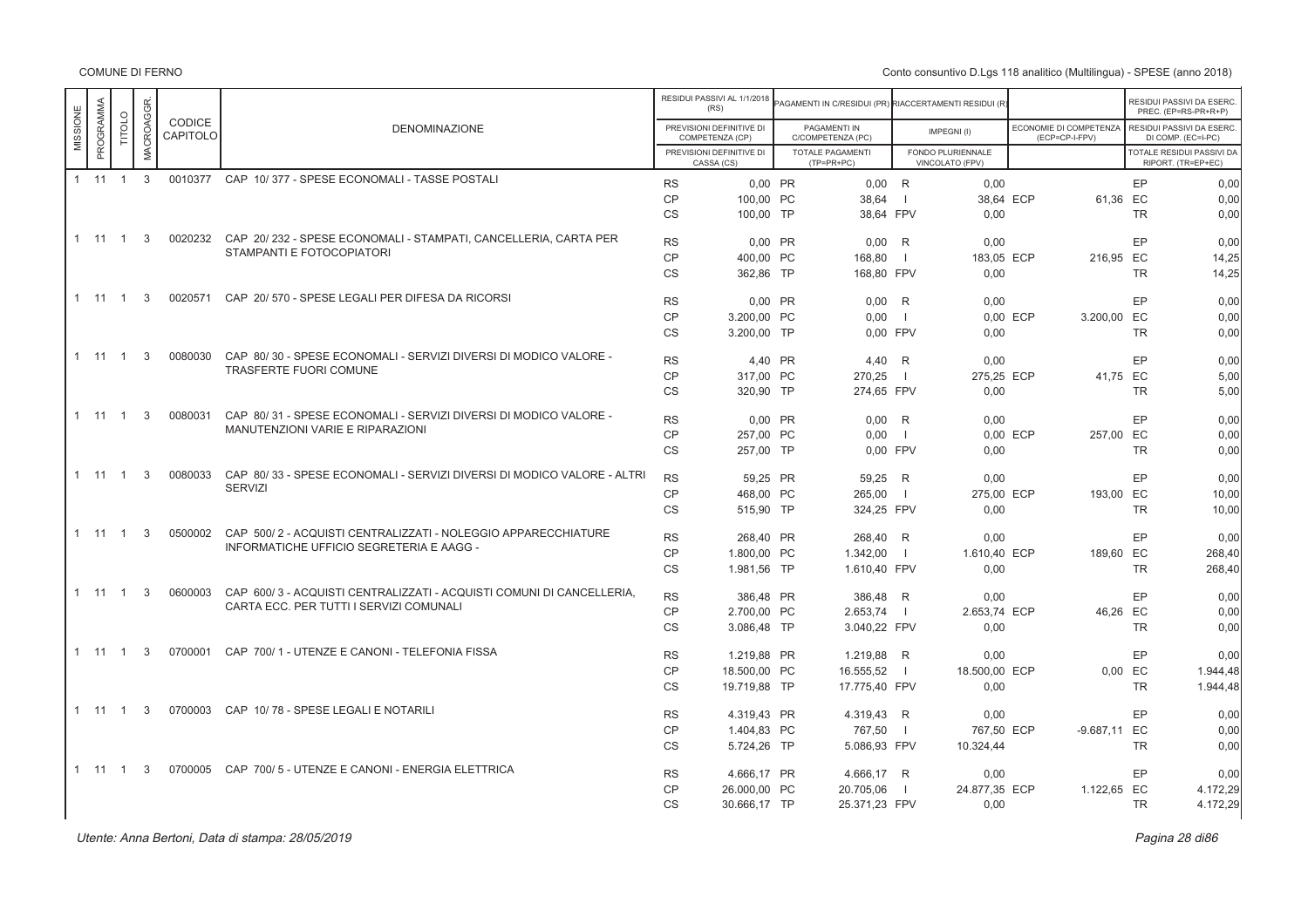|                       |                  |                |                           |                                                                            |                        | RESIDUI PASSIVI AL 1/1/2018<br>(RS)         | PAGAMENTI IN C/RESIDUI (PR) RIACCERTAMENTI RESIDUI (R |                |                                      |                                          |                 | RESIDUI PASSIVI DA ESERC<br>PREC. (EP=RS-PR+R+P) |
|-----------------------|------------------|----------------|---------------------------|----------------------------------------------------------------------------|------------------------|---------------------------------------------|-------------------------------------------------------|----------------|--------------------------------------|------------------------------------------|-----------------|--------------------------------------------------|
| PROGRAMMA<br>MISSIONE | <b>TITOLO</b>    | MACROAGGR.     | <b>CODICE</b><br>CAPITOLO | <b>DENOMINAZIONE</b>                                                       |                        | PREVISIONI DEFINITIVE DI<br>COMPETENZA (CP) | PAGAMENTI IN<br>C/COMPETENZA (PC)                     |                | IMPEGNI(I)                           | ECONOMIE DI COMPETENZA<br>(ECP=CP-I-FPV) |                 | RESIDUI PASSIVI DA ESERC<br>DI COMP. (EC=I-PC)   |
|                       |                  |                |                           |                                                                            |                        | PREVISIONI DEFINITIVE DI<br>CASSA (CS)      | <b>TOTALE PAGAMENTI</b><br>$(TP=PR+PC)$               |                | FONDO PLURIENNALE<br>VINCOLATO (FPV) |                                          |                 | TOTALE RESIDUI PASSIVI DA<br>RIPORT. (TR=EP+EC)  |
|                       | $1 \t11 \t1 \t3$ |                |                           | 0700007 CAP 700/7 - UTENZE E CANONI - ACQUA                                |                        |                                             |                                                       |                |                                      |                                          |                 |                                                  |
|                       |                  |                |                           |                                                                            | <b>RS</b><br><b>CP</b> | 600,00 PR<br>600,00 PC                      | 600,00 R<br>150,00                                    | $\blacksquare$ | 0,00<br>600,00 ECP                   |                                          | EP<br>$0,00$ EC | 0.00<br>450,00                                   |
|                       |                  |                |                           |                                                                            | <b>CS</b>              | 1.020,00 TP                                 | 750,00 FPV                                            |                | 0,00                                 |                                          | <b>TR</b>       | 450,00                                           |
|                       |                  |                |                           |                                                                            |                        |                                             |                                                       |                |                                      |                                          |                 |                                                  |
|                       | $1 \t11 \t1$     | 3              | 0700009                   | CAP 700/9 - UTENZE E CANONI - GAS                                          | <b>RS</b>              | 3.567,50 PR                                 | 3.567,50                                              | R              | 0,00                                 |                                          | EP              | 0,00                                             |
|                       |                  |                |                           |                                                                            | <b>CP</b>              | 18.000,00 PC                                | 12.330,57                                             | $\blacksquare$ | 17.733,58 ECP                        | 266,42 EC                                |                 | 5.403,01                                         |
|                       |                  |                |                           |                                                                            | <b>CS</b>              | 21.567.50 TP                                | 15.898,07 FPV                                         |                | 0.00                                 |                                          | <b>TR</b>       | 5.403,01                                         |
|                       | $1 \t11 \t1$     | $\mathbf{3}$   |                           | 0700010 SPESE NOTIFICA ATTI                                                | <b>RS</b>              | 54.83 PR                                    | 54.83 R                                               |                | 0.00                                 |                                          | EP              | 0.00                                             |
|                       |                  |                |                           |                                                                            | CP                     | 400,00 PC                                   | 369,53                                                | - 1            | 393,05 ECP                           |                                          | 6,95 EC         | 23,52                                            |
|                       |                  |                |                           |                                                                            | <b>CS</b>              | 454.83 TP                                   | 424.36 FPV                                            |                | 0,00                                 |                                          | <b>TR</b>       | 23,52                                            |
|                       |                  |                |                           |                                                                            |                        |                                             |                                                       |                |                                      |                                          |                 |                                                  |
|                       | $1 \t11 \t1$     | 3              | 0700011                   | CANONI DI MANUTENZIONE WI- FI E MANUTENZIONI SISTEMI DI RETE               | <b>RS</b>              | 988,20 PR                                   | 988,20 R                                              |                | 0,00                                 |                                          | EP              | 0.00                                             |
|                       |                  |                |                           |                                                                            | CP                     | 0,00 PC                                     | 0,00                                                  | $\blacksquare$ |                                      | 0,00 ECP                                 | $0,00$ EC       | 0,00                                             |
|                       |                  |                |                           |                                                                            | <b>CS</b>              | 988,20 TP                                   | 988,20 FPV                                            |                | 0,00                                 |                                          | <b>TR</b>       | 0.00                                             |
|                       | 1 11 1           | 3              |                           | 0700012 CONTRIBUTO ASSOCIATIVO STRAORDINARIO FINALIZZATO ALLA COSTITUZIONE | <b>RS</b>              |                                             |                                                       |                |                                      |                                          |                 |                                                  |
|                       |                  |                |                           | DEL PATRIMONIO NETTO DELL'ANCAI                                            | <b>CP</b>              | 4.423,61 PR<br>0,00 PC                      | 4.423,61 R<br>0,00                                    | $\blacksquare$ | 0,00                                 | 0.00 ECP                                 | EP<br>0.00 EC   | 0,00<br>0,00                                     |
|                       |                  |                |                           |                                                                            | <b>CS</b>              | 4.423,61 TP                                 | 4.423,61 FPV                                          |                | 0,00                                 |                                          | <b>TR</b>       | 0,00                                             |
|                       |                  |                |                           |                                                                            |                        |                                             |                                                       |                |                                      |                                          |                 |                                                  |
|                       |                  |                |                           | Totale MACROAGGREGATO 3 - Acquisto di beni e servizi                       | <b>RS</b>              | 20.558,15 PR                                | 20.558,15 R                                           |                | 0,00                                 |                                          | EP              | 0,00                                             |
|                       |                  |                |                           |                                                                            | <b>CP</b>              | 74.446,83 PC                                | 55.616,61                                             | $\blacksquare$ | 67.907,56 ECP                        | $-3.785,17$ EC                           |                 | 12.290,95                                        |
|                       |                  |                |                           |                                                                            | <b>CS</b>              | 94.689,15 TP                                | 76.174,76 FPV                                         |                | 10.324,44                            |                                          | <b>TR</b>       | 12.290,95                                        |
|                       |                  |                | <b>MACROAGGREGATO 4:</b>  | Trasferimenti correnti                                                     |                        |                                             |                                                       |                |                                      |                                          |                 |                                                  |
|                       | $1 \t11 \t1$     | $\overline{4}$ | 0060320                   | CAP 60/320 - QUOTA PARTE FINANZIAMENTO SERVIZI IN UNIONE                   | <b>RS</b>              |                                             |                                                       |                |                                      |                                          | EP              |                                                  |
|                       |                  |                |                           |                                                                            | <b>CP</b>              | 77.233,53 PR<br>410.104,00 PC               | 73.639,29 R<br>307.577,77                             |                | 0,00<br>410.103,70 ECP               |                                          | 0,30 EC         | 3.594,24<br>102.525,93                           |
|                       |                  |                |                           |                                                                            | <b>CS</b>              | 385.510,18 TP                               | 381.217,06 FPV                                        |                | 0,00                                 |                                          | <b>TR</b>       | 106.120,17                                       |
|                       |                  |                |                           |                                                                            |                        |                                             |                                                       |                |                                      |                                          |                 |                                                  |
|                       |                  |                |                           | Totale MACROAGGREGATO 4 - Trasferimenti correnti                           | <b>RS</b>              | 77.233,53 PR                                | 73.639,29 R                                           |                | 0,00                                 |                                          | EP              | 3.594,24                                         |
|                       |                  |                |                           |                                                                            | CP                     | 410.104,00 PC                               | 307.577,77                                            |                | 410.103,70 ECP                       |                                          | 0,30 EC         | 102.525,93                                       |
|                       |                  |                |                           |                                                                            | <b>CS</b>              | 385.510,18 TP                               | 381.217,06 FPV                                        |                | 0,00                                 |                                          | <b>TR</b>       | 106.120,17                                       |
|                       |                  |                | <b>MACROAGGREGATO 10:</b> | Altre spese correnti                                                       |                        |                                             |                                                       |                |                                      |                                          |                 |                                                  |
|                       |                  |                | 1 11 1 10 0020029         | CAP 20/29 - IVA A DEBITO                                                   | <b>RS</b>              | 2.818,33 PR                                 | 2.818,33 R                                            |                | 0,00                                 |                                          | EP              | 0.00                                             |
|                       |                  |                |                           |                                                                            | <b>CP</b>              | 67.500,00 PC                                | 40.222,45                                             | $\blacksquare$ | 40.248,23 ECP                        | 27.251,77 EC                             |                 | 25,78                                            |
|                       |                  |                |                           |                                                                            | <b>CS</b>              | 62.557,72 TP                                | 43.040,78 FPV                                         |                | 0,00                                 |                                          | <b>TR</b>       | 25,78                                            |
|                       |                  |                |                           |                                                                            |                        |                                             |                                                       |                |                                      |                                          |                 |                                                  |
|                       |                  |                |                           | 1 11 1 10 0700004 FPV - CAP 10/78 - SPESE LEGALI E NOTARILI                | <b>RS</b>              | 0,00 PR                                     | 0,00                                                  | R              | 0,00                                 |                                          | EP              | 0,00                                             |
|                       |                  |                |                           |                                                                            | CP                     | 10.324,44 PC                                | 0,00                                                  | $\overline{1}$ |                                      | 0,00 ECP<br>10.324,44 EC                 |                 | 0,00                                             |
|                       |                  |                |                           |                                                                            | <b>CS</b>              | $0,00$ TP                                   | 0,00 FPV                                              |                | 0,00                                 |                                          | <b>TR</b>       | 0.00                                             |
|                       |                  |                |                           |                                                                            |                        |                                             |                                                       |                |                                      |                                          |                 |                                                  |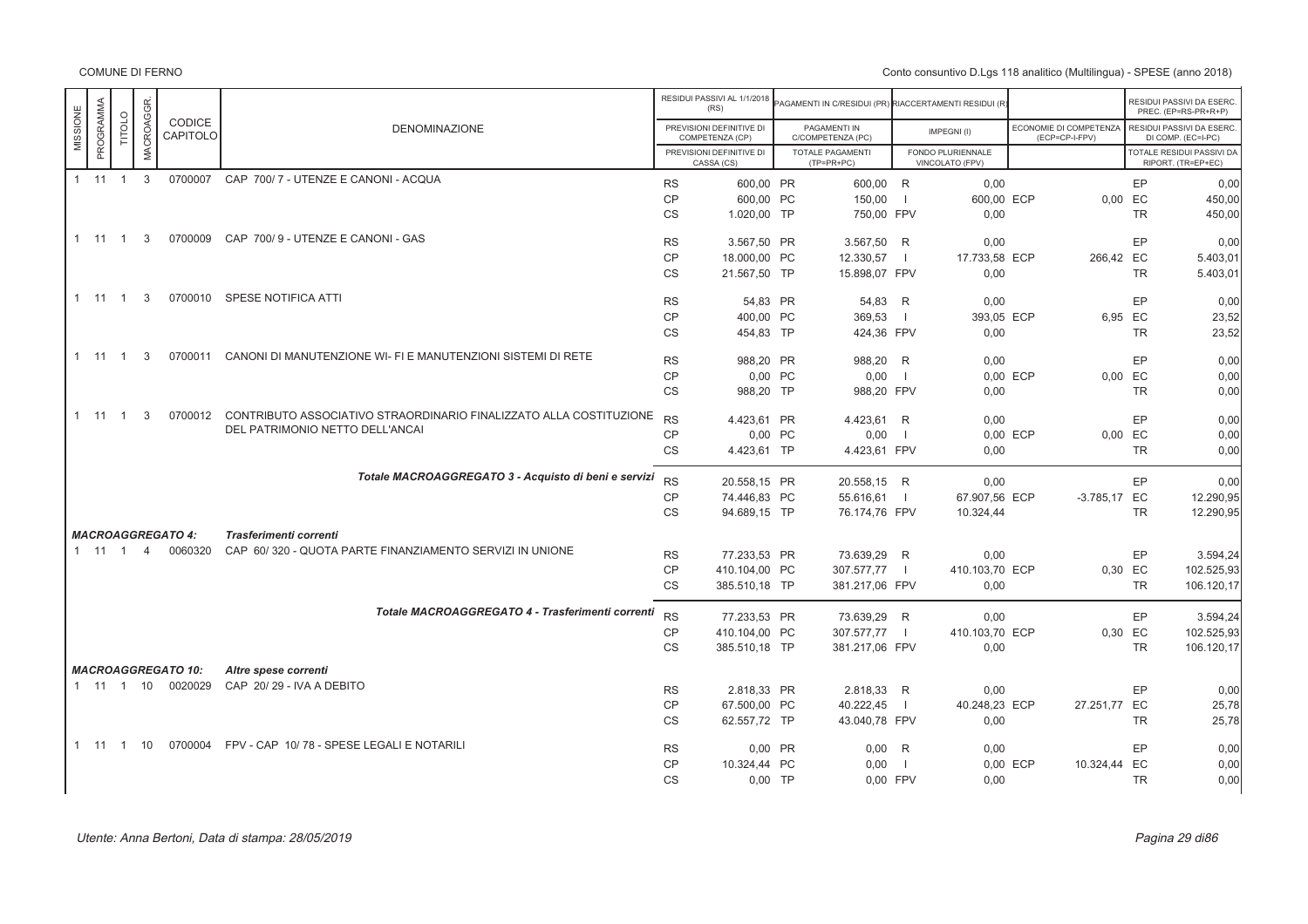Conto consuntivo D.Lgs 118 analitico (Multilingua) - SPESE (anno 2018)

|          |                              |        |                  |                          |                                                                                                                                                |                 | RESIDUI PASSIVI AL 1/1/2018<br>(RS)         | AGAMENTI IN C/RESIDUI (PR) RIACCERTAMENTI RESIDUI (R |                |                                      |          |                                          |                      | RESIDUI PASSIVI DA ESERC<br>PREC. (EP=RS-PR+R+P) |
|----------|------------------------------|--------|------------------|--------------------------|------------------------------------------------------------------------------------------------------------------------------------------------|-----------------|---------------------------------------------|------------------------------------------------------|----------------|--------------------------------------|----------|------------------------------------------|----------------------|--------------------------------------------------|
| MISSIONE | PROGRAMMA                    | TITOLO | <b>MACROAGGR</b> | CODICE<br>CAPITOLO       | <b>DENOMINAZIONE</b>                                                                                                                           |                 | PREVISIONI DEFINITIVE DI<br>COMPETENZA (CP) | PAGAMENTI IN<br>C/COMPETENZA (PC)                    |                | IMPEGNI(I)                           |          | ECONOMIE DI COMPETENZA<br>(ECP=CP-I-FPV) |                      | RESIDUI PASSIVI DA ESERC<br>DI COMP. (EC=I-PC)   |
|          |                              |        |                  |                          |                                                                                                                                                |                 | PREVISIONI DEFINITIVE DI<br>CASSA (CS)      | <b>TOTALE PAGAMENTI</b><br>(TP=PR+PC)                |                | FONDO PLURIENNALE<br>VINCOLATO (FPV) |          |                                          |                      | TOTALE RESIDUI PASSIVI DA<br>RIPORT. (TR=EP+EC)  |
|          |                              |        |                  |                          | Totale MACROAGGREGATO 10 - Altre spese correnti                                                                                                | <b>RS</b>       | 2.818,33 PR                                 | 2.818,33 R                                           |                | 0,00                                 |          |                                          | EP                   | 0,00                                             |
|          |                              |        |                  |                          |                                                                                                                                                | $\mathsf{CP}$   | 77.824,44 PC                                | 40.222,45                                            | $\overline{1}$ | 40.248,23 ECP                        |          | 37.576,21 EC                             |                      | 25,78                                            |
|          |                              |        |                  |                          |                                                                                                                                                | CS              | 62.557,72 TP                                | 43.040,78 FPV                                        |                | 0,00                                 |          |                                          | TR                   | 25,78                                            |
|          |                              |        |                  |                          | Totale TITOLO 1 - Spese correnti                                                                                                               | <b>RS</b>       | 100.610,01 PR                               | 97.015,77 R                                          |                | 0,00                                 |          |                                          | EP                   | 3.594,24                                         |
|          |                              |        |                  |                          |                                                                                                                                                | CP              | 562.375,27 PC                               | 403.416,83                                           | $\overline{1}$ | 518.259,49 ECP                       |          | 33.791,34 EC                             |                      | 114.842,66                                       |
|          |                              |        |                  |                          |                                                                                                                                                | CS              | 542.757,05 TP                               | 500.432,60 FPV                                       |                | 10.324,44                            |          |                                          | TR                   | 118.436,90                                       |
|          | <b>TITOLO 2:</b>             |        |                  | <b>MACROAGGREGATO 2:</b> | Spese in conto capitale<br>Investimenti fissi lordi                                                                                            |                 |                                             |                                                      |                |                                      |          |                                          |                      |                                                  |
|          | $1 \quad 11 \quad 2 \quad 2$ |        |                  | 0100142                  | ACQUISTO ATTREZZATURE INFORMATICHE - Finanziato con avanzo di                                                                                  | <b>RS</b>       | 0.00 PR                                     | 0.00 R                                               |                | 0.00                                 |          |                                          | EP                   | 0,00                                             |
|          |                              |        |                  |                          | amministrazione -                                                                                                                              | CP              | 6.588,00 PC                                 | 0,00                                                 | $\overline{1}$ | 6.588,00 ECP                         |          |                                          | 0,00 EC              | 6.588,00                                         |
|          |                              |        |                  |                          |                                                                                                                                                | CS              | 6.588,00 TP                                 | 0,00 FPV                                             |                | 0,00                                 |          |                                          | TR                   | 6.588,00                                         |
|          |                              |        |                  |                          | Totale MACROAGGREGATO 2 - Investimenti fissi lordi                                                                                             | <b>RS</b>       | 0,00 PR                                     | $0,00$ R                                             |                | 0,00                                 |          |                                          | EP                   | 0,00                                             |
|          |                              |        |                  |                          |                                                                                                                                                | CP              | 6.588,00 PC                                 | 0,00                                                 | $\Box$         | 6.588,00 ECP                         |          |                                          | 0,00 EC              | 6.588,00                                         |
|          |                              |        |                  |                          |                                                                                                                                                | <b>CS</b>       | 6.588,00 TP                                 | 0,00 FPV                                             |                | 0,00                                 |          |                                          | <b>TR</b>            | 6.588,00                                         |
|          |                              |        |                  | <b>MACROAGGREGATO 3:</b> | Contributi agli investimenti                                                                                                                   |                 |                                             |                                                      |                |                                      |          |                                          |                      |                                                  |
|          | $1 \quad 11 \quad 2 \quad 3$ |        |                  | 0010094                  | CAP 10/94 - TRASFERIMENTO DI CAPITALI PER FINANZIAMENTO INVESTIMENTI<br>PER I VARI SERVIZI IN UNIONE                                           | <b>RS</b>       | 5.106,00 PR                                 | 5.106,00 R                                           |                | 0,00                                 |          |                                          | EP                   | 0,00                                             |
|          |                              |        |                  |                          |                                                                                                                                                | <b>CP</b>       | 0,00 PC                                     | 0,00                                                 | - 1            |                                      | 0,00 ECP |                                          | 0,00 EC              | 0,00                                             |
|          |                              |        |                  |                          |                                                                                                                                                | CS              | 5.106,00 TP                                 | 5.106,00 FPV                                         |                | 0,00                                 |          |                                          | <b>TR</b>            | 0,00                                             |
|          | $1 \quad 11 \quad 2$         |        | 3                | 0010095                  | TRASFERIMENTI DI CAPITALE PER FINANZIAMENTO INVESTIMENTI PER I VARI<br>SERVIZI IN UNIONE - Finanziato con avanzo economico di parte corrente - | <b>RS</b>       | 19.403,93 PR                                | 12.175,04                                            | R              | $-7.228,89$                          |          |                                          | EP                   | 0,00                                             |
|          |                              |        |                  |                          |                                                                                                                                                | <b>CP</b><br>CS | 23.637,42 PC<br>21.548,34 TP                | 0,00<br>12.175,04 FPV                                | - 1            | 23.637,42 ECP<br>0,00                |          |                                          | 0,00 EC<br><b>TR</b> | 23.637,42<br>23.637,42                           |
|          |                              |        |                  |                          |                                                                                                                                                |                 |                                             |                                                      |                |                                      |          |                                          |                      |                                                  |
|          |                              |        |                  |                          | Totale MACROAGGREGATO 3 - Contributi agli investimenti                                                                                         | <b>RS</b>       | 24.509,93 PR                                | 17.281,04 R                                          |                | $-7.228.89$                          |          |                                          | EP                   | 0,00                                             |
|          |                              |        |                  |                          |                                                                                                                                                | <b>CP</b><br>CS | 23.637,42 PC                                | 0,00                                                 | $\Box$         | 23.637,42 ECP<br>0.00                |          |                                          | 0,00 EC<br><b>TR</b> | 23.637,42                                        |
|          |                              |        |                  |                          |                                                                                                                                                |                 | 26.654,34 TP                                | 17.281,04 FPV                                        |                |                                      |          |                                          |                      | 23.637,42                                        |
|          |                              |        |                  |                          | Totale TITOLO 2 - Spese in conto capitale                                                                                                      | <b>RS</b>       | 24.509,93 PR                                | 17.281,04 R                                          |                | $-7.228,89$                          |          |                                          | EP                   | 0,00                                             |
|          |                              |        |                  |                          |                                                                                                                                                | <b>CP</b>       | 30.225,42 PC                                | 0,00                                                 | $\Box$         | 30.225,42 ECP                        |          |                                          | 0,00 EC              | 30.225,42                                        |
|          |                              |        |                  |                          |                                                                                                                                                | <b>CS</b>       | 33.242,34 TP                                | 17.281,04 FPV                                        |                | 0,00                                 |          |                                          | <b>TR</b>            | 30.225,42                                        |
|          |                              |        |                  |                          | Totale PROGRAMMA 11 - Altri servizi generali                                                                                                   | <b>RS</b>       | 125.119,94 PR                               | 114.296,81 R                                         |                | $-7.228.89$                          |          |                                          | EP                   | 3.594,24                                         |
|          |                              |        |                  |                          |                                                                                                                                                | <b>CP</b>       | 592.600,69 PC                               | 403.416.83                                           | - 1            | 548.484,91 ECP                       |          | 33.791,34 EC                             |                      | 145.068,08                                       |
|          |                              |        |                  |                          |                                                                                                                                                | CS              | 575.999,39 TP                               | 517.713,64 FPV                                       |                | 10.324,44                            |          |                                          | <b>TR</b>            | 148.662,32                                       |
|          |                              |        |                  |                          | Totale MISSIONE 1 - Servizi istituzionali, generali e di gestione                                                                              | <b>RS</b>       | 302.812,90 PR                               | 254.516,33 R                                         |                | $-15.675.32$                         |          |                                          | EP                   | 32.621,25                                        |
|          |                              |        |                  |                          |                                                                                                                                                | <b>CP</b>       | 2.035.988,97 PC                             | 1.451.188,24                                         | $\overline{1}$ | 1.769.324,10 ECP                     |          | 197.047,35 EC                            |                      | 318.135,86                                       |
|          |                              |        |                  |                          |                                                                                                                                                | <b>CS</b>       | 2.112.666,64 TP                             | 1.705.704,57 FPV                                     |                | 69.617,52                            |          |                                          | <b>TR</b>            | 350.757,11                                       |

er di sebagai pada 20 di pagbabat di sebagai pada 20 di pagbabat di pagbabat di pagbabat di pagbabat di pagbab<br>Pagina 30 di 86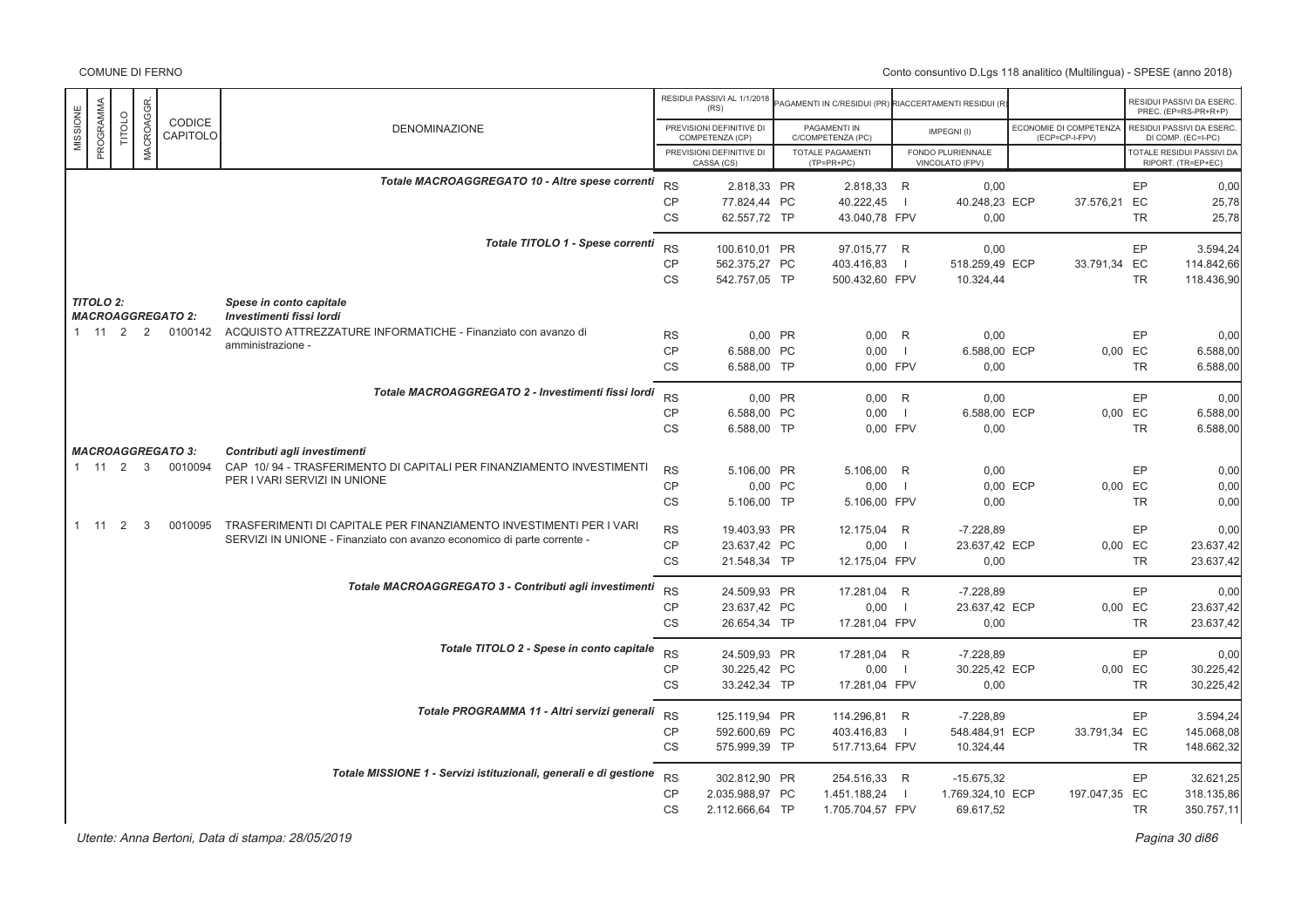|                |                  |                    |                     |                          |                                                                                                          |           | RESIDUI PASSIVI AL 1/1/2018<br>(RS)         | PAGAMENTI IN C/RESIDUI (PR) RIACCERTAMENTI RESIDUI (R) |                |                                      |                                          |           | RESIDUI PASSIVI DA ESERC<br>PREC. (EP=RS-PR+R+P)       |
|----------------|------------------|--------------------|---------------------|--------------------------|----------------------------------------------------------------------------------------------------------|-----------|---------------------------------------------|--------------------------------------------------------|----------------|--------------------------------------|------------------------------------------|-----------|--------------------------------------------------------|
| MISSIONE       | PROGRAMMA        | TITOLO             | <b>MACROAGGR</b>    | CODICE<br>CAPITOLO       | <b>DENOMINAZIONE</b>                                                                                     |           | PREVISIONI DEFINITIVE DI<br>COMPETENZA (CP) | PAGAMENTI IN<br>C/COMPETENZA (PC)                      |                | IMPEGNI(I)                           | ECONOMIE DI COMPETENZA<br>(ECP=CP-I-FPV) |           | RESIDUI PASSIVI DA ESERC.<br>DI COMP. (EC=I-PC)        |
|                |                  |                    |                     |                          |                                                                                                          |           | PREVISIONI DEFINITIVE DI<br>CASSA (CS)      | <b>TOTALE PAGAMENTI</b><br>(TP=PR+PC)                  |                | FONDO PLURIENNALE<br>VINCOLATO (FPV) |                                          |           | <b>TOTALE RESIDUI PASSIVI DA</b><br>RIPORT. (TR=EP+EC) |
|                | TITOLO 1:        | <b>MISSIONE 4:</b> | <b>PROGRAMMA 1:</b> | <b>MACROAGGREGATO 4:</b> | Istruzione e diritto allo studio<br>Istruzione prescolastica<br>Spese correnti<br>Trasferimenti correnti |           |                                             |                                                        |                |                                      |                                          |           |                                                        |
|                | $4 \quad 1$      | $\overline{1}$     | $\overline{4}$      | 0010048                  | CAP 10/47 - CONTRIBUTI STRAORDINARI ALLA SCUOLA MATERNA                                                  | <b>RS</b> | 6.000,00 PR                                 | 6.000,00 R                                             |                | 0,00                                 |                                          | EP        | 0,00                                                   |
|                |                  |                    |                     |                          |                                                                                                          | <b>CP</b> | 0,00 PC                                     | 0,00                                                   | - 1            |                                      | 0.00 ECP                                 | 0,00 EC   | 0,00                                                   |
|                |                  |                    |                     |                          |                                                                                                          | <b>CS</b> | 6.000,00 TP                                 | 6.000,00 FPV                                           |                | 0,00                                 |                                          | <b>TR</b> | 0,00                                                   |
| $\overline{4}$ |                  |                    | $\Delta$            | 0010591                  | CAP 10/591 - DIRITTO ALLO STUDIO-CONTRIBUTI ALLE SCUOLE MATERNE NON                                      | <b>RS</b> | 0,00 PR                                     | 0,00                                                   | R              | 0.00                                 |                                          | <b>EP</b> | 0,00                                                   |
|                |                  |                    |                     |                          | COMUNALI - CONVENZIONE                                                                                   | CP        | 89.000,00 PC                                | 89.000,00                                              | -1             | 89.000,00 ECP                        |                                          | 0,00 EC   | 0,00                                                   |
|                |                  |                    |                     |                          |                                                                                                          | <b>CS</b> | 89.000.00 TP                                | 89.000,00 FPV                                          |                | 0.00                                 |                                          | <b>TR</b> | 0,00                                                   |
| $\overline{4}$ |                  |                    | Δ                   | 0030500                  | CAP 30/500 - CONTRIBUTI ALLA SCUOLA MATERNA PER SERVIZI AGGIUNTIVI E                                     | <b>RS</b> | 5.000,00 PR                                 | 5.000,00                                               | R              | 0,00                                 |                                          | EP        | 0,00                                                   |
|                |                  |                    |                     |                          | <b>SERVIZI VARI</b>                                                                                      | <b>CP</b> | 40.000,00 PC                                | 35.000,00                                              | -1             | 40.000.00 ECP                        | 0.00                                     | EC        | 5.000,00                                               |
|                |                  |                    |                     |                          |                                                                                                          | <b>CS</b> | 45.000,00 TP                                | 40.000,00 FPV                                          |                | 0,00                                 |                                          | TR        | 5.000,00                                               |
|                |                  |                    |                     |                          | Totale MACROAGGREGATO 4 - Trasferimenti correnti                                                         | <b>RS</b> | 11.000,00 PR                                | 11.000,00 R                                            |                | 0,00                                 |                                          | <b>EP</b> | 0,00                                                   |
|                |                  |                    |                     |                          |                                                                                                          | CP        | 129.000,00 PC                               | 124.000,00                                             | $\blacksquare$ | 129.000,00 ECP                       |                                          | 0,00 EC   | 5.000,00                                               |
|                |                  |                    |                     |                          |                                                                                                          | <b>CS</b> | 140,000.00 TP                               | 135,000.00 FPV                                         |                | 0.00                                 |                                          | <b>TR</b> | 5.000,00                                               |
|                |                  |                    |                     |                          | Totale TITOLO 1 - Spese correnti                                                                         | <b>RS</b> | 11.000.00 PR                                | 11.000,00 R                                            |                | 0.00                                 |                                          | <b>EP</b> | 0,00                                                   |
|                |                  |                    |                     |                          |                                                                                                          | <b>CP</b> | 129.000,00 PC                               | 124.000,00                                             | $\overline{1}$ | 129.000,00 ECP                       |                                          | 0,00 EC   | 5.000,00                                               |
|                |                  |                    |                     |                          |                                                                                                          | <b>CS</b> | 140.000,00 TP                               | 135.000,00 FPV                                         |                | 0,00                                 |                                          | <b>TR</b> | 5.000,00                                               |
|                | <b>TITOLO 2:</b> |                    |                     | <b>MACROAGGREGATO 2:</b> | Spese in conto capitale<br>Investimenti fissi lordi                                                      |           |                                             |                                                        |                |                                      |                                          |           |                                                        |
|                | $4 \quad 1$      | 2                  | 2                   | 0010748                  | CAP 10/748 - AFFIDAMENTO INCARICO PROFESSIONALE PER PROGETTAZIONE                                        | <b>RS</b> | 0,00 PR                                     | 0,00                                                   | R              | 0,00                                 |                                          | EP        | 0,00                                                   |
|                |                  |                    |                     |                          | SCUOLA MATERNA - finanziato con proventi da permessi di costruire -                                      | <b>CP</b> | 0.00 PC                                     | 0,00                                                   | $\blacksquare$ |                                      | 0.00 ECP<br>-4.274,54 EC                 |           | 0,00                                                   |
|                |                  |                    |                     |                          |                                                                                                          | <b>CS</b> | $0,00$ TP                                   | 0.00 FPV                                               |                | 4.274,54                             |                                          | <b>TR</b> | 0,00                                                   |
| $\overline{4}$ | $\overline{1}$   | 2                  | 2                   | 0070239                  | CAP 70/239 - REALIZZAZIONE NUOVA SCUOLA MATERNA - finanziato con                                         | <b>RS</b> | 0.00 PR                                     | 0.00                                                   | R              | 0.00                                 |                                          | EP        | 0,00                                                   |
|                |                  |                    |                     |                          | monetizzazioni -                                                                                         | CP        | 0,00 PC                                     | 0,00                                                   | $\overline{1}$ |                                      | 0,00 ECP<br>-36.209,68 EC                |           | 0,00                                                   |
|                |                  |                    |                     |                          |                                                                                                          | <b>CS</b> | $0.00$ TP                                   | 0.00 FPV                                               |                | 36.209,68                            |                                          | <b>TR</b> | 0,00                                                   |
| $\overline{4}$ |                  |                    | $\mathcal{P}$       | 0070242                  | CAP 70/242 - REALIZZAZIONE NUOVA SCUOLA MATERNA - FINANZIATO CON<br>PERMESSI DI COSTRUIRE -              | <b>RS</b> | 0,00 PR                                     | 0,00                                                   | R              | 0,00                                 |                                          | EP        | 0,00                                                   |
|                |                  |                    |                     |                          |                                                                                                          | CP        | 0.00 PC                                     | 0,00                                                   | $\blacksquare$ |                                      | -27.500,00 EC<br>0,00 ECP                |           | 0,00                                                   |
|                |                  |                    |                     |                          |                                                                                                          | <b>CS</b> | $0,00$ TP                                   | 0,00 FPV                                               |                | 27.500,00                            |                                          | <b>TR</b> | 0,00                                                   |
|                |                  |                    |                     |                          | Totale MACROAGGREGATO 2 - Investimenti fissi lordi                                                       | <b>RS</b> | 0.00 PR                                     | 0.00 R                                                 |                | 0.00                                 |                                          | EP        | 0,00                                                   |
|                |                  |                    |                     |                          |                                                                                                          | CP        | 0.00 PC                                     | 0,00                                                   | $\overline{1}$ |                                      | 0,00 ECP<br>-67.984,22 EC                |           | 0,00                                                   |
|                |                  |                    |                     |                          |                                                                                                          | <b>CS</b> | $0.00$ TP                                   | 0.00 FPV                                               |                | 67.984,22                            |                                          | <b>TR</b> | 0,00                                                   |
|                |                  |                    |                     |                          |                                                                                                          |           |                                             |                                                        |                |                                      |                                          |           |                                                        |

*MACROAGGREGATO 5: Altre spese in conto capitale*

Utente: Anna Bertoni, Data di stampa: 28/05/2019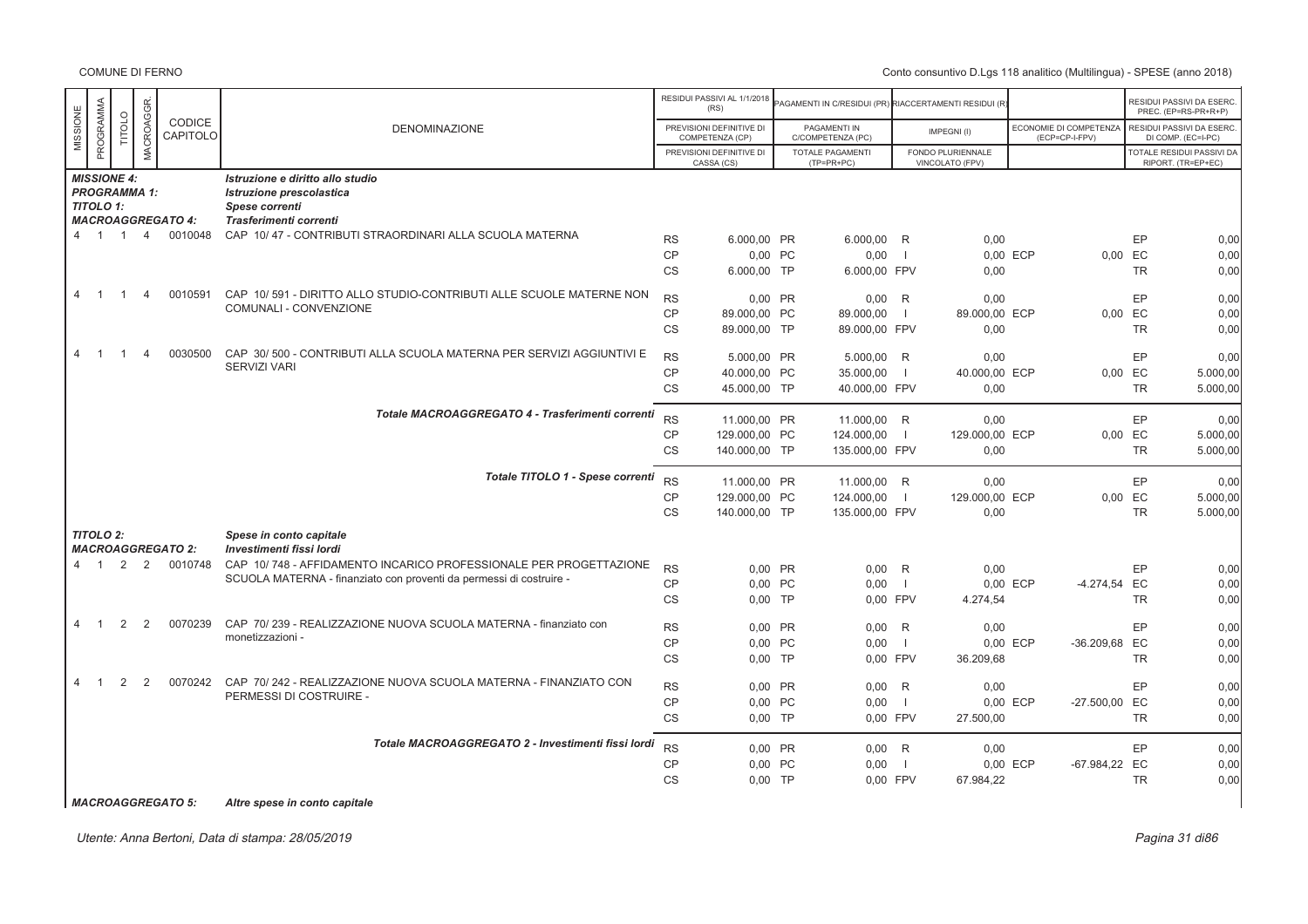|                                  |                            |                     |                          |                                                                                                                                    |                        | RESIDUI PASSIVI AL 1/1/2018<br>(RS)         | AGAMENTI IN C/RESIDUI (PR) RIACCERTAMENTI RESIDUI (R) |                |                                      |                                          |                        | RESIDUI PASSIVI DA ESERC.<br>PREC. (EP=RS-PR+R+P) |
|----------------------------------|----------------------------|---------------------|--------------------------|------------------------------------------------------------------------------------------------------------------------------------|------------------------|---------------------------------------------|-------------------------------------------------------|----------------|--------------------------------------|------------------------------------------|------------------------|---------------------------------------------------|
| MISSIONE                         | PROGRAMMA<br><b>TITOLO</b> | MACROAGGR.          | CODICE<br>CAPITOLO       | <b>DENOMINAZIONE</b>                                                                                                               |                        | PREVISIONI DEFINITIVE DI<br>COMPETENZA (CP) | PAGAMENTI IN<br>C/COMPETENZA (PC)                     |                | IMPEGNI(I)                           | ECONOMIE DI COMPETENZA<br>(ECP=CP-I-FPV) |                        | RESIDUI PASSIVI DA ESERC.<br>DI COMP. (EC=I-PC)   |
|                                  |                            |                     |                          |                                                                                                                                    |                        | PREVISIONI DEFINITIVE DI<br>CASSA (CS)      | TOTALE PAGAMENTI<br>$(TP=PR+PC)$                      |                | FONDO PLURIENNALE<br>VINCOLATO (FPV) |                                          |                        | TOTALE RESIDUI PASSIVI DA<br>RIPORT. (TR=EP+EC)   |
| $\overline{4}$                   | $\overline{1}$             | 2 <sub>5</sub>      | 0070239                  | FPV - CAP 10/748 - AFFIDAMENTO INCARICO PROFESSIONALE PER<br>PROGETTAZIONE SCUOLA MATERNA - finanziato con proventi da permessi di | <b>RS</b><br><b>CP</b> | 0,00 PR<br>4.274,54 PC                      | $0,00$ R<br>0,00                                      | $\overline{1}$ | 0,00                                 | 0,00 ECP<br>4.274,54 EC                  | EP                     | 0,00<br>0,00                                      |
|                                  |                            |                     |                          | costruire -                                                                                                                        | <b>CS</b>              | $0,00$ TP                                   | 0.00 FPV                                              |                | 0,00                                 |                                          | <b>TR</b>              | 0,00                                              |
| 4<br>$\overline{1}$              | 2                          | 5                   | 0070260                  | FPV - REALIZZAZIONE NUOVA SCUOLA MATERNA                                                                                           | <b>RS</b>              | 0,00 PR                                     | $0.00$ R                                              |                | 0,00                                 |                                          | EP                     | 0,00                                              |
|                                  |                            |                     |                          |                                                                                                                                    | CP<br><b>CS</b>        | 36.209,68 PC<br>$0,00$ TP                   | 0.00<br>0.00 FPV                                      | $\blacksquare$ | 0,00                                 | 0.00 ECP<br>36.209,68 EC                 | <b>TR</b>              | 0,00<br>0,00                                      |
| $\overline{4}$<br>$\overline{1}$ | 2                          | 5                   | 0070261                  | FPV - CAP 70/242 - REALIZZAZIONE NUOVA SCUOLA MATERNA - FINANZIATO<br>CON PERMESSI DI COSTRUIRE -                                  | <b>RS</b>              | 0.00 PR                                     | $0.00$ R                                              |                | 0,00                                 |                                          | EP                     | 0,00                                              |
|                                  |                            |                     |                          |                                                                                                                                    | <b>CP</b><br><b>CS</b> | 27.500,00 PC<br>$0.00$ TP                   | 0,00<br>0.00 FPV                                      | - 1            | 0,00                                 | 0,00 ECP<br>27.500,00 EC                 | <b>TR</b>              | 0,00<br>0,00                                      |
|                                  |                            |                     |                          | Totale MACROAGGREGATO 5 - Altre spese in conto capitale                                                                            | <b>RS</b>              | 0.00 PR                                     | $0.00$ R                                              |                | 0.00                                 |                                          | EP                     | 0,00                                              |
|                                  |                            |                     |                          |                                                                                                                                    | <b>CP</b><br>CS        | 67.984.22 PC<br>$0,00$ TP                   | 0.00<br>0,00 FPV                                      | $\Box$         | 0,00                                 | 0.00 ECP<br>67.984,22 EC                 | <b>TR</b>              | 0.00<br>0,00                                      |
|                                  |                            |                     |                          | Totale TITOLO 2 - Spese in conto capitale                                                                                          | <b>RS</b>              | 0.00 PR                                     | $0.00$ R                                              |                | 0.00                                 |                                          | EP                     | 0,00                                              |
|                                  |                            |                     |                          |                                                                                                                                    | <b>CP</b><br><b>CS</b> | 67.984,22 PC<br>$0.00$ TP                   | 0,00<br>0.00 FPV                                      | $\Box$         | 67.984,22                            | 0,00 ECP                                 | 0,00 EC<br><b>TR</b>   | 0,00<br>0,00                                      |
|                                  |                            |                     |                          | Totale PROGRAMMA 1 - Istruzione prescolastica                                                                                      | <b>RS</b>              | 11.000,00 PR                                | 11.000,00 R                                           |                | 0,00                                 |                                          | EP                     | 0,00                                              |
|                                  |                            |                     |                          |                                                                                                                                    | <b>CP</b><br><b>CS</b> | 196.984,22 PC<br>140,000.00 TP              | 124.000,00<br>135.000,00 FPV                          | $\blacksquare$ | 129,000.00 ECP<br>67.984,22          |                                          | 0,00 EC<br><b>TR</b>   | 5.000.00<br>5.000,00                              |
|                                  | <b>TITOLO 1:</b>           | <b>PROGRAMMA 2:</b> | <b>MACROAGGREGATO 3:</b> | Altri ordini di istruzione non universitaria<br>Spese correnti<br>Acquisto di beni e servizi                                       |                        |                                             |                                                       |                |                                      |                                          |                        |                                                   |
| $\overline{4}$                   | 2 1                        |                     | 3 0010108                | CAP 10/108 - COLLABORAZIONI, SPESE E CONSULENZE VARIE PER SERVIZIO DI<br>REFEZIONE SCOLASTICA                                      | <b>RS</b>              | 323.75 PR                                   | 323.75 R                                              |                | 0,00                                 |                                          | EP                     | 0,00                                              |
|                                  |                            |                     |                          |                                                                                                                                    | <b>CP</b><br><b>CS</b> | 1.500,00 PC<br>1.523,75 TP                  | 512,46<br>836,21 FPV                                  | - 1            | 1.199,80 ECP<br>0.00                 | 300,20 EC                                | <b>TR</b>              | 687,34<br>687,34                                  |
| $\overline{4}$<br>2              | $\overline{1}$             | 3                   | 0010360                  | CAP 10/360 - SPESE ECONOMALI - FORNITURE DIVERSE INERENTI IL SERVIZIO                                                              | <b>RS</b>              | 0.00 PR                                     | $0.00$ R                                              |                | 0.00                                 |                                          | EP                     | 0.00                                              |
|                                  |                            |                     |                          |                                                                                                                                    | <b>CP</b><br><b>CS</b> | 400.00 PC<br>400.00 TP                      | 222.40<br>222,40 FPV                                  | -11            | 250.15 ECP<br>0,00                   | 149.85 EC                                | <b>TR</b>              | 27,75<br>27,75                                    |
| $\overline{4}$                   | 2<br>$\overline{1}$        | 3                   | 0010395                  | CAP 10/395 - SPESE ECONOMALI - FORNITURE DIVERSE INERENTI IL SERVIZIO<br>E MATERIALE DIDATTICO                                     | <b>RS</b>              | 4.10 PR                                     | 4.10 R                                                |                | 0.00                                 |                                          | EP                     | 0.00                                              |
|                                  |                            |                     |                          |                                                                                                                                    | CP<br><b>CS</b>        | 358,00 PC<br>362,10 TP                      | 147,71<br>151,81 FPV                                  | - 1            | 147,71 ECP<br>0,00                   | 210,29 EC                                | <b>TR</b>              | 0,00<br>0,00                                      |
| $\overline{4}$                   | 2<br>$\overline{1}$        | 3                   | 0020939                  | CAP 20/939 - ACQUISTO STAMPATI E CANCELLERIA PER DIRIGENZA<br><b>SCOLASTICA</b>                                                    | <b>RS</b>              | 0,00 PR                                     | $0,00$ R                                              |                | 0,00                                 |                                          | EP                     | 0,00                                              |
|                                  |                            |                     |                          |                                                                                                                                    | <b>CP</b><br><b>CS</b> | 222,53 PC<br>222,53 TP                      | 222,53<br>222,53 FPV                                  | - 1            | 222,53 ECP<br>0,00                   |                                          | $0,00$ EC<br><b>TR</b> | 0,00<br>0,00                                      |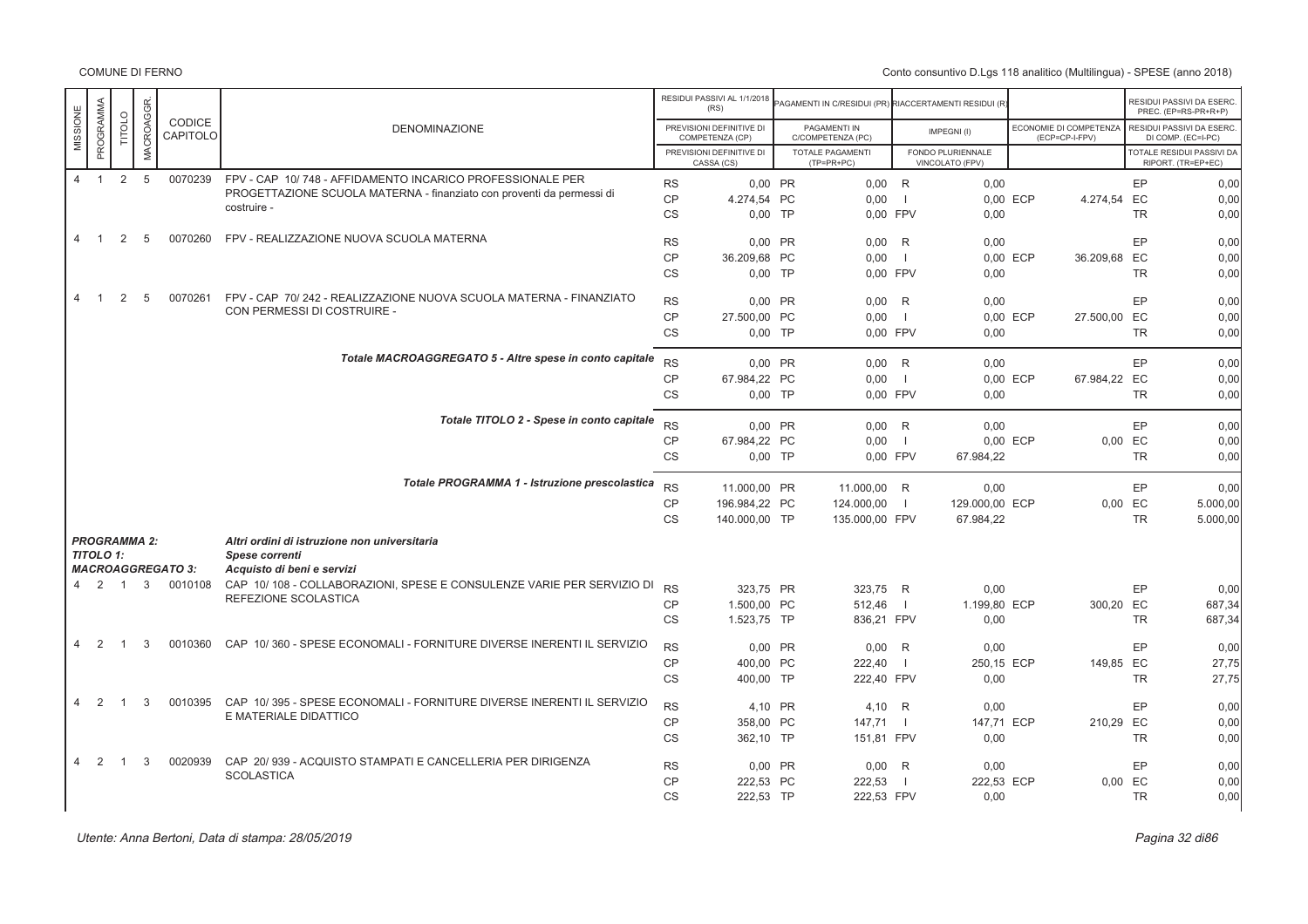COMUNE DI FERNO

|          |                     |                |                  |                    |                                                                 |           | RESIDUI PASSIVI AL 1/1/2018<br>(RS)         | AGAMENTI IN C/RESIDUI (PR) RIACCERTAMENTI RESIDUI (R |                |                                      |          |                                          |           | RESIDUI PASSIVI DA ESERC<br>PREC. (EP=RS-PR+R+P) |
|----------|---------------------|----------------|------------------|--------------------|-----------------------------------------------------------------|-----------|---------------------------------------------|------------------------------------------------------|----------------|--------------------------------------|----------|------------------------------------------|-----------|--------------------------------------------------|
| MISSIONE | PROGRAMMA           | TITOLO         | <b>MACROAGGR</b> | CODICE<br>CAPITOLO | <b>DENOMINAZIONE</b>                                            |           | PREVISIONI DEFINITIVE DI<br>COMPETENZA (CP) | PAGAMENTI IN<br>C/COMPETENZA (PC)                    |                | IMPEGNI(I)                           |          | ECONOMIE DI COMPETENZA<br>(ECP=CP-I-FPV) |           | RESIDUI PASSIVI DA ESERC<br>DI COMP. (EC=I-PC)   |
|          |                     |                |                  |                    |                                                                 |           | PREVISIONI DEFINITIVE DI<br>CASSA (CS)      | <b>TOTALE PAGAMENTI</b><br>$(TP=PR+PC)$              |                | FONDO PLURIENNALE<br>VINCOLATO (FPV) |          |                                          |           | TOTALE RESIDUI PASSIVI DA<br>RIPORT. (TR=EP+EC)  |
|          | 4 2 1               |                | $\mathbf{3}$     | 0030264            | CAP 30/264 - DIRITTO ALLO STUDIO - LIBRI DI TESTO ALUNNI SCUOLA | <b>RS</b> | 3.921,95 PR                                 | 3.921,95 R                                           |                | 0,00                                 |          |                                          | EP        | 0.00                                             |
|          |                     |                |                  |                    | <b>ELEMENTARE</b>                                               | <b>CP</b> | 11.677,47 PC                                | 9.484,33                                             | $\blacksquare$ | 10.063,28 ECP                        |          | 1.614,19 EC                              |           | 578,95                                           |
|          |                     |                |                  |                    |                                                                 | <b>CS</b> | 15.599,42 TP                                | 13.406,28 FPV                                        |                | 0,00                                 |          |                                          | <b>TR</b> | 578.95                                           |
|          | 4 2 1               |                | 3                |                    | 0090002 CAP 90/2 - MANUTENZIONE STABILI                         | <b>RS</b> | 2.988,30 PR                                 | 2.988,30 R                                           |                | 0,00                                 |          |                                          | EP        | 0.00                                             |
|          |                     |                |                  |                    |                                                                 | <b>CP</b> | 0,00 PC                                     | 0,00                                                 | $\blacksquare$ |                                      | 0,00 ECP | $0,00$ EC                                |           | 0,00                                             |
|          |                     |                |                  |                    |                                                                 | <b>CS</b> | 2.988,30 TP                                 | 2.988,30 FPV                                         |                | 0,00                                 |          |                                          | <b>TR</b> | 0.00                                             |
|          | 4 2 1               |                | 3                |                    | 0700001 CAP 700/1 - UTENZE E CANONI - TELEFONIA FISSA           | <b>RS</b> | 280.87 PR                                   | 280,87 R                                             |                | 0.00                                 |          |                                          | EP        | 0.00                                             |
|          |                     |                |                  |                    |                                                                 | <b>CP</b> | 3.000,00 PC                                 | 1.177,25                                             | $\Box$         | 1.506,42 ECP                         |          | 1.493,58 EC                              |           | 329,17                                           |
|          |                     |                |                  |                    |                                                                 | <b>CS</b> | 3.280,87 TP                                 | 1.458,12 FPV                                         |                | 0,00                                 |          |                                          | <b>TR</b> | 329.17                                           |
|          | 2<br>$\overline{4}$ | $\overline{1}$ | 3                |                    | 0700001 CAP 700/1 - UTENZE E CANONI - TELEFONIA FISSA           | <b>RS</b> | 447.99 PR                                   | 447,99 R                                             |                | 0.00                                 |          |                                          | EP        | 0.00                                             |
|          |                     |                |                  |                    |                                                                 | <b>CP</b> | 7.150,00 PC                                 | 6.502,66                                             | $\blacksquare$ | 7.150,00 ECP                         |          | $0,00$ EC                                |           | 647,34                                           |
|          |                     |                |                  |                    |                                                                 | <b>CS</b> | 7.597,99 TP                                 | 6.950,65 FPV                                         |                | 0,00                                 |          |                                          | <b>TR</b> | 647,34                                           |
|          | $\overline{2}$<br>4 | $\overline{1}$ | 3                |                    | 0700005 CAP 700/5 - UTENZE E CANONI - ENERGIA ELETTRICA         | <b>RS</b> | 2.616,03 PR                                 | 2.616,03 R                                           |                | 0,00                                 |          |                                          | EP        | 0,00                                             |
|          |                     |                |                  |                    |                                                                 | <b>CP</b> | 13.400,00 PC                                | 8.645,71                                             |                | 10.914,44 ECP                        |          | 2.485,56 EC                              |           | 2.268,73                                         |
|          |                     |                |                  |                    |                                                                 | <b>CS</b> | 16.016,03 TP                                | 11.261,74 FPV                                        |                | 0,00                                 |          |                                          | <b>TR</b> | 2.268,73                                         |
|          | $\overline{4}$<br>2 | $\overline{1}$ | 3                |                    | 0700005 CAP 700/5 - UTENZE E CANONI - ENERGIA ELETTRICA         | <b>RS</b> | 2.945,03 PR                                 | 2.945,03 R                                           |                | 0,00                                 |          |                                          | EP        | 0,00                                             |
|          |                     |                |                  |                    |                                                                 | CP        | 14.400,00 PC                                | 9.288,63                                             | $\blacksquare$ | 11.747,03 ECP                        |          | 2.652,97                                 | EC        | 2.458,40                                         |
|          |                     |                |                  |                    |                                                                 | <b>CS</b> | 17.345,03 TP                                | 12.233,66 FPV                                        |                | 0,00                                 |          |                                          | <b>TR</b> | 2.458,40                                         |
|          | 4 2                 | $\overline{1}$ | 3                |                    | 0700007 CAP 700/7 - UTENZE E CANONI - ACQUA                     | <b>RS</b> | 1.350,00 PR                                 | 1.350,00 R                                           |                | 0,00                                 |          |                                          | EP        | 0,00                                             |
|          |                     |                |                  |                    |                                                                 | CP        | 1.650,00 PC                                 | 0,00                                                 | $\Box$         | 1.650.00 ECP                         |          | 0.00 EC                                  |           | 1.650,00                                         |
|          |                     |                |                  |                    |                                                                 | CS        | 2.595,00 TP                                 | 1.350,00 FPV                                         |                | 0,00                                 |          |                                          | <b>TR</b> | 1.650,00                                         |
|          | 4 2                 | $\overline{1}$ | 3                |                    | 0700007 CAP 700/7 - UTENZE E CANONI - ACQUA                     | <b>RS</b> | 225.00 PR                                   | 225,00                                               | R              | 0,00                                 |          |                                          | EP        | 0,00                                             |
|          |                     |                |                  |                    |                                                                 | CP        | 395,00 PC                                   | 0,00                                                 | $\blacksquare$ | 395,00 ECP                           |          | 0.00 EC                                  |           | 395,00                                           |
|          |                     |                |                  |                    |                                                                 | CS        | 552,50 TP                                   | 225,00 FPV                                           |                | 0.00                                 |          |                                          | <b>TR</b> | 395,00                                           |
|          | 4 2 1               |                | 3                |                    | 0700009 CAP 700/9 - UTENZE E CANONI - GAS                       | <b>RS</b> | 0,00 PR                                     | 0,00                                                 | R              | 0.00                                 |          |                                          | EP        | 0.00                                             |
|          |                     |                |                  |                    |                                                                 | CP        | 35.615,00 PC                                | 26.445,98                                            | $\blacksquare$ | 35.197,89 ECP                        |          | 417.11 EC                                |           | 8.751,91                                         |
|          |                     |                |                  |                    |                                                                 | <b>CS</b> | 35.615,00 TP                                | 26.445,98 FPV                                        |                | 0,00                                 |          |                                          | <b>TR</b> | 8.751,91                                         |
|          | $4\quad 2$          | $\overline{1}$ | 3                |                    | 0700009 CAP 700/9 - UTENZE E CANONI - GAS                       | <b>RS</b> | 5.874,87 PR                                 | 5.874,87                                             | R              | 0.00                                 |          |                                          | EP        | 0,00                                             |
|          |                     |                |                  |                    |                                                                 | <b>CP</b> | 24.400,00 PC                                | 15.439,52                                            | $\blacksquare$ | 21.546,74 ECP                        |          | 2.853,26 EC                              |           | 6.107,22                                         |
|          |                     |                |                  |                    |                                                                 | <b>CS</b> | 30.274,87 TP                                | 21.314,39 FPV                                        |                | 0,00                                 |          |                                          | <b>TR</b> | 6.107,22                                         |
|          | 4 2                 | $\overline{1}$ | 3                |                    | 0700010 CAP 100/3 - MANUTENZIONE IMPIANTO ASCENSORE             | <b>RS</b> | 208,59 PR                                   | 208,59                                               | R              | 0,00                                 |          |                                          | EP        | 0.00                                             |
|          |                     |                |                  |                    |                                                                 | CP        | 1.320,00 PC                                 | 32,29                                                | $\overline{1}$ | 713,93 ECP                           |          | 606,07 EC                                |           | 681,64                                           |
|          |                     |                |                  |                    |                                                                 | <b>CS</b> | 1.528,59 TP                                 | 240,88 FPV                                           |                | 0,00                                 |          |                                          | <b>TR</b> | 681,64                                           |

Utente: Anna Bertoni, Data di stampa: 28/05/2019

er di sebagai pada 23 di pagbabat di sebagai pada 23 di pagbabat di pagbabat di sebagai pagbabat di pagbabat d<br>Pagina 33 di 86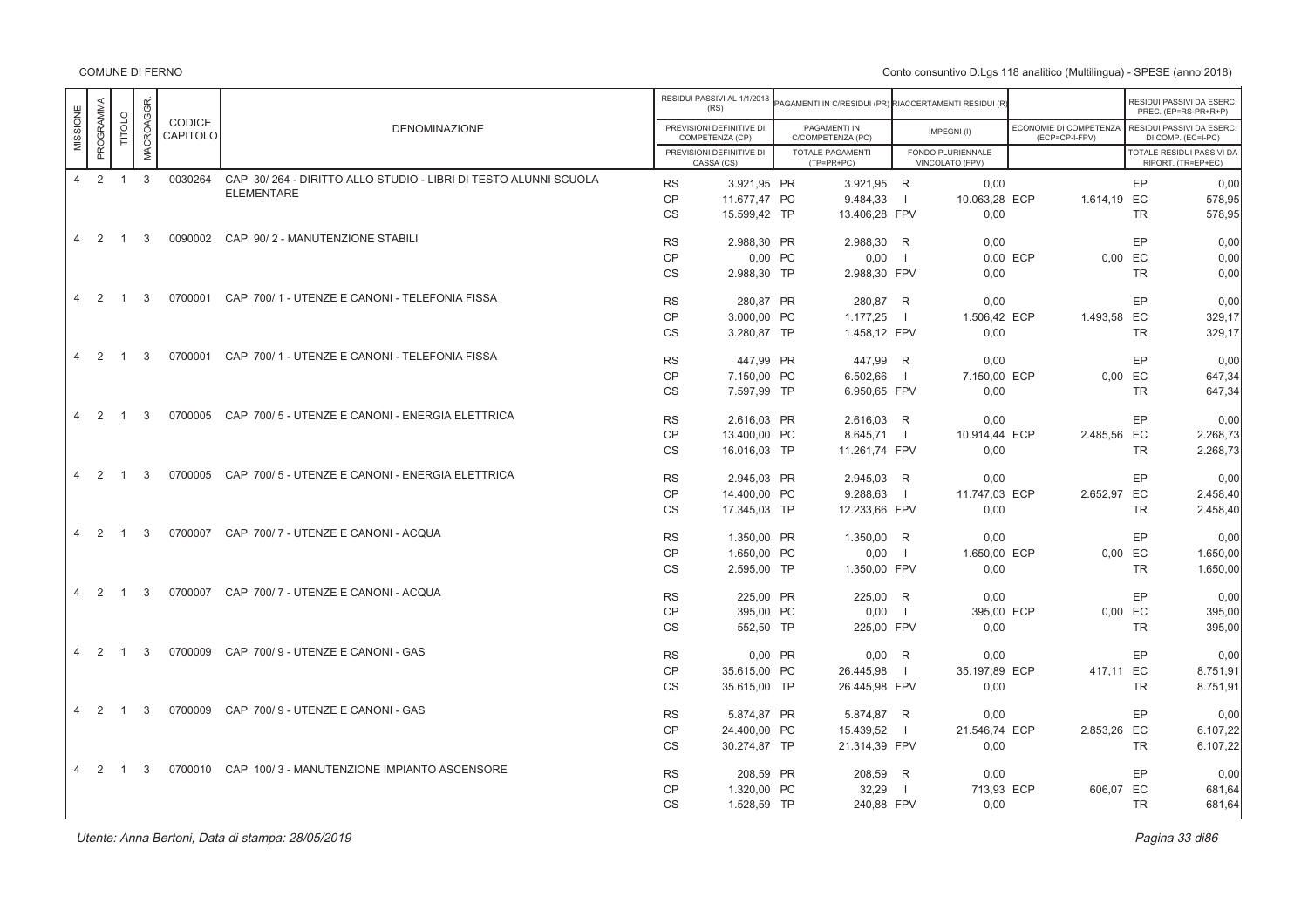|                                  |                            |                |                           |                                                                              |           | RESIDUI PASSIVI AL 1/1/2018<br>(RS)         | AGAMENTI IN C/RESIDUI (PR) RIACCERTAMENTI RESIDUI (R |                          |                                      |                                          |           | RESIDUI PASSIVI DA ESERC.<br>PREC. (EP=RS-PR+R+P) |
|----------------------------------|----------------------------|----------------|---------------------------|------------------------------------------------------------------------------|-----------|---------------------------------------------|------------------------------------------------------|--------------------------|--------------------------------------|------------------------------------------|-----------|---------------------------------------------------|
| MISSIONE                         | PROGRAMMA<br><b>TITOLO</b> | MACROAGGR.     | <b>CODICE</b><br>CAPITOLO | DENOMINAZIONE                                                                |           | PREVISIONI DEFINITIVE DI<br>COMPETENZA (CP) | PAGAMENTI IN<br>C/COMPETENZA (PC)                    |                          | IMPEGNI(I)                           | ECONOMIE DI COMPETENZA<br>(ECP=CP-I-FPV) |           | RESIDUI PASSIVI DA ESERC.<br>DI COMP. (EC=I-PC)   |
|                                  |                            |                |                           |                                                                              |           | PREVISIONI DEFINITIVE DI<br>CASSA (CS)      | TOTALE PAGAMENTI<br>$(TP=PR+PC)$                     |                          | FONDO PLURIENNALE<br>VINCOLATO (FPV) |                                          |           | TOTALE RESIDUI PASSIVI DA<br>RIPORT. (TR=EP+EC)   |
| $\overline{2}$<br>$\overline{4}$ | $\overline{1}$             | $\mathbf{3}$   | 0700010                   | CAP 30/31 - MANUTENZIONE IMPIANTO ASCENSORE                                  | <b>RS</b> | 110,99 PR                                   | 110,99 R                                             |                          | 0,00                                 |                                          | EP        | 0,00                                              |
|                                  |                            |                |                           |                                                                              | <b>CP</b> | 1.936,00 PC                                 | 32,26                                                | - 1                      | 567,51 ECP                           | 1.368,49 EC                              |           | 535,25                                            |
|                                  |                            |                |                           |                                                                              | <b>CS</b> | 2.046,99 TP                                 | 143,25 FPV                                           |                          | 0,00                                 |                                          | <b>TR</b> | 535,25                                            |
| 2<br>$\overline{4}$              | $\overline{1}$             | 3              |                           | 0700012 GESTIONE LINEE DATI SCUOLE (ADSL)                                    | <b>RS</b> | 0,00 PR                                     | $0,00$ R                                             |                          | 0,00                                 |                                          | EP        | 0,00                                              |
|                                  |                            |                |                           |                                                                              | <b>CP</b> | 7.450,00 PC                                 | 5.503,56                                             | $\blacksquare$           | 7.400,00 ECP                         | 50,00 EC                                 |           | 1.896,44                                          |
|                                  |                            |                |                           |                                                                              | <b>CS</b> | 7.450,00 TP                                 | 5.503,56 FPV                                         |                          | 0,00                                 |                                          | <b>TR</b> | 1.896,44                                          |
| 2<br>$\overline{4}$              | $\overline{1}$             | 3              | 0700013                   | ADEGUAMENTO IMPIANTO ELETTRICO AULA INFORMATICA PRESSO LA SCUOLA             | <b>RS</b> | 1.254,65 PR                                 | 1.254,65 R                                           |                          | 0,00                                 |                                          | EP        | 0,00                                              |
|                                  |                            |                |                           | <b>PRIMARIA</b>                                                              | <b>CP</b> | 4.479,35 PC                                 | 4.479,35                                             | - 1                      | 4.479,35 ECP                         |                                          | $0,00$ EC | 0,00                                              |
|                                  |                            |                |                           |                                                                              | <b>CS</b> | 5.734,00 TP                                 | 5.734,00 FPV                                         |                          | 0,00                                 |                                          | <b>TR</b> | 0,00                                              |
|                                  |                            |                |                           | Totale MACROAGGREGATO 3 - Acquisto di beni e servizi                         | <b>RS</b> | 22.552,12 PR                                | 22.552,12 R                                          |                          | 0,00                                 |                                          | EP        | 0,00                                              |
|                                  |                            |                |                           |                                                                              | CP        | 129.353,35 PC                               | 88.136,64                                            | $\blacksquare$           | 115.151,78 ECP                       | 14.201,57 EC                             |           | 27.015,14                                         |
|                                  |                            |                |                           |                                                                              | <b>CS</b> | 151.132,97 TP                               | 110.688,76 FPV                                       |                          | 0,00                                 |                                          | <b>TR</b> | 27.015,14                                         |
|                                  |                            |                |                           |                                                                              |           |                                             |                                                      |                          |                                      |                                          |           |                                                   |
|                                  |                            |                | <b>MACROAGGREGATO 4:</b>  | Trasferimenti correnti                                                       |           |                                             |                                                      |                          |                                      |                                          |           |                                                   |
| 2<br>$\overline{4}$              | $\overline{1}$             | $\overline{4}$ | 0020018                   | CAP 20/18 - CONTRIBUTI PER ACQUISTI MATERIALI VARI                           | <b>RS</b> | 4.000,00 PR                                 | 4.000,00 R                                           |                          | 0,00                                 |                                          | EP        | 0,00                                              |
|                                  |                            |                |                           |                                                                              | CP        | 8.000.00 PC                                 | 4.000,00                                             | $\blacksquare$           | 8.000.00 ECP                         |                                          | 0.00 EC   | 4.000,00                                          |
|                                  |                            |                |                           |                                                                              | <b>CS</b> | 10.000,00 TP                                | 8.000,00 FPV                                         |                          | 0,00                                 |                                          | <b>TR</b> | 4.000,00                                          |
| 2<br>$\overline{4}$              | $\mathbf{1}$               | $\Delta$       | 0020019                   | CAP 10/98 - DIRITTO ALLO STUDIO - CONTRIBUTI INTEGRATIVI                     | <b>RS</b> | 2.850,00 PR                                 | 2.850,00 R                                           |                          | 0,00                                 |                                          | EP        | 0,00                                              |
|                                  |                            |                |                           |                                                                              | CP        | 16.300,00 PC                                | 11.150,00                                            | $\blacksquare$           | 16.300,00 ECP                        |                                          | $0,00$ EC | 5.150,00                                          |
|                                  |                            |                |                           |                                                                              | <b>CS</b> | 19.150,00 TP                                | 14.000,00 FPV                                        |                          | 0,00                                 |                                          | <b>TR</b> | 5.150,00                                          |
|                                  |                            |                |                           |                                                                              |           |                                             |                                                      |                          |                                      |                                          |           |                                                   |
|                                  |                            |                |                           | Totale MACROAGGREGATO 4 - Trasferimenti correnti                             | <b>RS</b> | 6.850.00 PR                                 | 6.850,00 R                                           |                          | 0,00                                 |                                          | EP        | 0,00                                              |
|                                  |                            |                |                           |                                                                              | <b>CP</b> | 24.300,00 PC                                | 15.150,00                                            | $\Box$                   | 24.300,00 ECP                        |                                          | $0,00$ EC | 9.150,00                                          |
|                                  |                            |                |                           |                                                                              | <b>CS</b> | 29.150.00 TP                                | 22.000,00 FPV                                        |                          | 0,00                                 |                                          | <b>TR</b> | 9.150,00                                          |
|                                  |                            |                |                           | Totale TITOLO 1 - Spese correnti                                             | <b>RS</b> | 29.402,12 PR                                | 29.402,12 R                                          |                          | 0,00                                 |                                          | EP        | 0,00                                              |
|                                  |                            |                |                           |                                                                              | <b>CP</b> | 153.653,35 PC                               | 103.286,64                                           | $\Box$                   | 139.451,78 ECP                       | 14.201,57 EC                             |           | 36.165,14                                         |
|                                  |                            |                |                           |                                                                              | <b>CS</b> | 180.282,97 TP                               | 132.688,76 FPV                                       |                          | 0,00                                 |                                          | <b>TR</b> | 36.165,14                                         |
|                                  |                            |                |                           |                                                                              |           |                                             |                                                      |                          |                                      |                                          |           |                                                   |
| TITOLO 2:                        |                            |                | <b>MACROAGGREGATO 2:</b>  | Spese in conto capitale<br>Investimenti fissi lordi                          |           |                                             |                                                      |                          |                                      |                                          |           |                                                   |
| 2<br>$\overline{4}$              | 2                          | 2              | 0105026                   | CAP 105/26 - ADEGUAMENTO EDIFICIO SCUOLA MEDIA ALLE PRESCRIZIONI             | <b>RS</b> | 13.649,06 PR                                | $0,00$ R                                             |                          | 0,00                                 |                                          | EP        | 13.649,06                                         |
|                                  |                            |                |                           | VVFF - finanziato con avanzo di amministrazione applicato al bilancio 2013 - | CP        | 0,00 PC                                     | 0,00                                                 | $\overline{\phantom{0}}$ |                                      | 0,00 ECP                                 | 0,00 EC   | 0,00                                              |
|                                  |                            |                |                           |                                                                              | <b>CS</b> | 13.649,06 TP                                | 0,00 FPV                                             |                          | 0,00                                 |                                          | <b>TR</b> | 13.649,06                                         |
|                                  |                            |                |                           |                                                                              |           |                                             |                                                      |                          |                                      |                                          |           |                                                   |
| 2<br>$\overline{4}$              | 2                          | 2              | 0105027                   | CAP 105/27 - ADEGUAMENTO EDIFICIO SCUOLA MEDIA ALLE PRESCRIZIONI             | <b>RS</b> | 0,00 PR                                     | $0,00$ R                                             |                          | 0,00                                 |                                          | EP        | 0,00                                              |
|                                  |                            |                |                           | VVFF - finanziato con contributo statale - scuole sicure -                   | <b>CP</b> | 15.000,00 PC                                | 0,00                                                 | - 1                      | 0,00 ECP                             | 15.000,00 EC                             |           | 0,00                                              |
|                                  |                            |                |                           |                                                                              | <b>CS</b> | 15.000,00 TP                                | 0,00 FPV                                             |                          | 0,00                                 |                                          | <b>TR</b> | 0,00                                              |
|                                  |                            |                |                           |                                                                              |           |                                             |                                                      |                          |                                      |                                          |           |                                                   |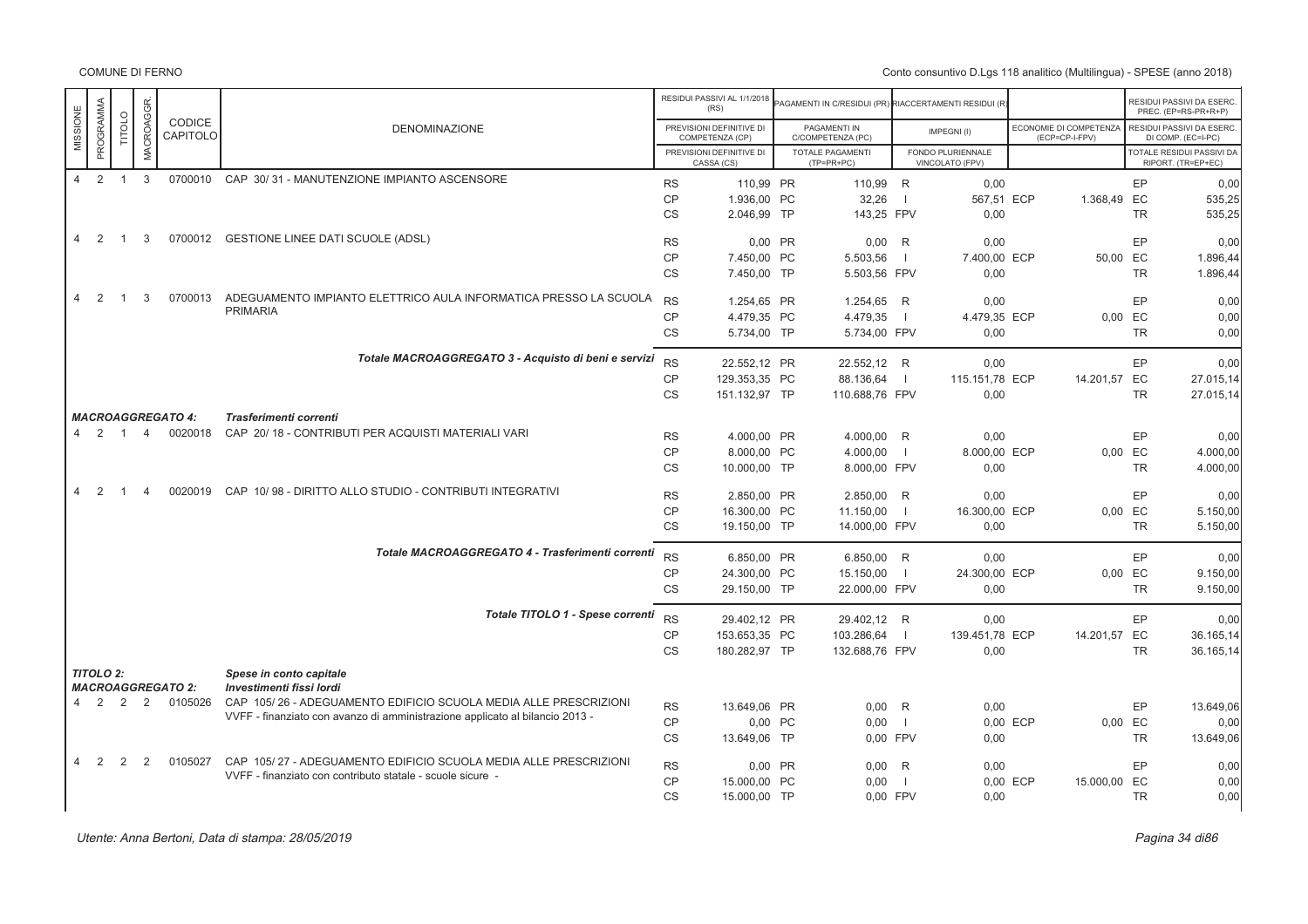COMUNE DI FERNO

| PROGRAMMA<br>MACROAGGR<br>MISSIONE<br>TITOLO<br>PREVISIONI DEFINITIVE DI<br>ECONOMIE DI COMPETENZA<br>RESIDUI PASSIVI DA ESERC<br>PAGAMENTI IN<br><b>DENOMINAZIONE</b><br>IMPEGNI(I)<br>CAPITOLO<br>C/COMPETENZA (PC)<br>(ECP=CP-I-FPV)<br>COMPETENZA (CP)<br>DI COMP. (EC=I-PC)<br>PREVISIONI DEFINITIVE DI<br>TOTALE PAGAMENTI<br>FONDO PLURIENNALE<br>TOTALE RESIDUI PASSIVI DA<br>CASSA (CS)<br>$(TP=PR+PC)$<br>VINCOLATO (FPV)<br>RIPORT. (TR=EP+EC)<br>2<br>2<br>2<br>0105028<br>CAP 105/28 - ADEGUAMENTO EDIFICIO SCUOLA MEDIA ALLE PRESCRIZIONI<br>$\overline{4}$<br><b>RS</b><br>$0,00$ R<br>EP<br>0.00 PR<br>0.00<br>VVFF - finanziato con contributo statale - scuole sicure -<br>CP<br>9.834.59 PC<br>0.00<br>0.00 ECP<br>9.834.59 EC<br>$\blacksquare$<br><b>CS</b><br>9.834,59 TP<br>0.00 FPV<br>0.00<br><b>TR</b><br>CAP 300/101 - MANUTENZIONE STRAORDINARIA SCUOLA MONSIGNOR<br>2<br>2<br>0300101<br>$\overline{4}$<br>2<br>EP<br><b>RS</b><br>332,32<br>335,59 PR<br>3,27<br>R<br>0.00<br>BONETTA - Finanziato con avanzo economico di parte corrente -<br>CP<br>0.00<br>0.00 PC<br>- 11<br>0.00 ECP<br>$-1.876.39$ EC<br>0.00<br><b>CS</b><br>335.59 TP<br>3.27 FPV<br><b>TR</b><br>1.876,39<br>MESSA IN SICUREZZA SOFFITTI SCUOLA PRIMARIA - Finanziato con avanzo<br>2<br>2<br>0300104<br>$\overline{4}$<br>2<br>EP<br><b>RS</b><br>5.792,52 PR<br>5.792,52<br>R<br>0,00<br>0.00<br>economico di parte corrente -<br>CP<br>372.24<br>372.24 PC<br>372.24 ECP<br>$-12.035.82$ EC<br>0.00<br>$\blacksquare$<br><b>CS</b><br>6.164,76 FPV<br><b>TR</b><br>6.164,76 TP<br>12.035,82<br>2<br>2<br>0300105<br>MESSA IN SICUREZZA SOFFITTI SCUOLA PRIMARIA - Finanziato con proventi da<br>$\overline{4}$<br>2<br>EP<br><b>RS</b><br>0.00 PR<br>0.00<br>R<br>0,00<br>0,00<br>permessi di costruire -<br>CP<br>0.00 PC<br>0.00<br>0.00 ECP<br>$-1.744.59$ EC<br>0.00<br>- 1<br><b>CS</b><br><b>TR</b><br>$0,00$ TP<br>0,00 FPV<br>1.744,59<br>SOSTITUZIONE CONDIZIONATORE DIRIGENTE SCOLASTICA - FINANZIATO CON<br>2<br>2<br>0300108<br>2<br>4<br>EP<br><b>RS</b><br>561.42 PR<br>561,42 R<br>0,00<br>0.00<br>AVANZO ECONOMICO DI PARTE CORRENTE<br>CP<br>0.00 PC<br>0.00<br>0.00 ECP<br>$0.00$ EC<br>0.00<br>- 1<br><b>CS</b><br>0,00<br>561,42 TP<br>561,42 FPV<br>0,00<br><b>TR</b><br>SOSTITUZIONE IMPIANTO DI CONDIZIONAMENTO PRESSO LOCALI MENSA<br>2<br>2<br>2<br>0300110<br>$\overline{4}$<br>EP<br><b>RS</b><br>2.696,20 PR<br>2.696.20<br>R<br>0,00<br>0.00<br>CP<br>0.00 PC<br>0.00<br>$\blacksquare$<br>0.00 ECP<br>$0,00$ EC<br><b>CS</b><br>2.696,20 TP<br>2.696,20 FPV<br>0,00<br><b>TR</b><br>SOSTITUZIONE SERRAMENTI UFFICIO DIRIGENTE SCOLASTICO - FINANZIATO<br>2<br>0300111<br>2<br>2<br>$\overline{4}$<br>EP<br><b>RS</b><br>10.589,65 PR<br>10.589,65<br>R<br>0,00<br>CON AVANZO ECONOMICO DI PARTE CORRENTE<br>CP<br>0.00 PC<br>0.00<br>0.00 ECP<br>$0.00$ EC<br>- 1<br><b>CS</b><br>10.589,65 TP<br>10.589,65 FPV<br>0,00<br><b>TR</b><br>0300112<br>SOSTITUZIONE AEROTERMI PALESTRA SCUOLA MEDIA - FINANZIATO CON<br>2<br>2<br>2<br>$\overline{4}$<br><b>RS</b><br>0.00<br>0.00<br>EP<br>0.00 PR<br>R<br>AVANZO ECONOMICO DI PARTE CORRENTE<br>CP<br>0.00 EC<br>9.000.00 PC<br>0.00<br>9.000.00 ECP<br>- 1<br>9.000,00 TP<br><b>CS</b><br>0,00 FPV<br>0,00<br><b>TR</b><br>0300113<br>SOSTITUZIONE AEROTERMI PALESTRA SCUOLA MEDIA - FINANZIATO CON<br>2<br>2<br>2<br>$\overline{4}$<br><b>RS</b><br>0.00 PR<br>0.00<br>EP<br>R<br>0.00<br>PROVENTI DA PERMESSI DI COSTRUIRE<br>CP<br>775.00 PC<br>0.00<br>775.00 ECP<br>$0.00$ EC<br>- 1<br>CS<br>775,00 TP<br>0,00 FPV<br>0,00<br><b>TR</b><br>2<br>0300114<br>SOSTITUZIONE AEROTERMI PALESTRA SCUOLA MEDIA - FINANZIATO CON<br>$\overline{4}$<br>2<br>2<br>EP<br><b>RS</b><br>0.00 PR<br>0.00<br>0.00<br>R<br>MAGGIORI ENTRATE IN CONTO CAPITALE<br>CP<br>7.225,00 PC<br>0.00<br>7.225,00 ECP<br>0.00 EC<br>- 1<br><b>CS</b><br>7.225,00 TP<br>0,00 FPV<br>0,00<br><b>TR</b><br>PROGETTAZIONE ESTERNA AMPLIAMENTO PALESTRA SCUOLA ELEMENTARE -<br>2<br>2<br>2<br>0300115<br>$\overline{4}$<br>EP<br><b>RS</b><br>0,00 PR<br>0,00<br>R<br>0.00<br>Finanziato con avanzo di amministrazione -<br>CP<br>0.00<br>-41.625,12 EC<br>4.187.44 PC<br>- 1<br>0.00 ECP<br><b>CS</b><br>4.187,44 TP<br>0,00 FPV<br>45.812,56<br><b>TR</b> |  |  |        |  | RESIDUI PASSIVI AL 1/1/2018<br>(RS) | AGAMENTI IN C/RESIDUI (PR) RIACCERTAMENTI RESIDUI (R) |  |  | RESIDUI PASSIVI DA ESERC<br>PREC. (EP=RS-PR+R+P) |
|-------------------------------------------------------------------------------------------------------------------------------------------------------------------------------------------------------------------------------------------------------------------------------------------------------------------------------------------------------------------------------------------------------------------------------------------------------------------------------------------------------------------------------------------------------------------------------------------------------------------------------------------------------------------------------------------------------------------------------------------------------------------------------------------------------------------------------------------------------------------------------------------------------------------------------------------------------------------------------------------------------------------------------------------------------------------------------------------------------------------------------------------------------------------------------------------------------------------------------------------------------------------------------------------------------------------------------------------------------------------------------------------------------------------------------------------------------------------------------------------------------------------------------------------------------------------------------------------------------------------------------------------------------------------------------------------------------------------------------------------------------------------------------------------------------------------------------------------------------------------------------------------------------------------------------------------------------------------------------------------------------------------------------------------------------------------------------------------------------------------------------------------------------------------------------------------------------------------------------------------------------------------------------------------------------------------------------------------------------------------------------------------------------------------------------------------------------------------------------------------------------------------------------------------------------------------------------------------------------------------------------------------------------------------------------------------------------------------------------------------------------------------------------------------------------------------------------------------------------------------------------------------------------------------------------------------------------------------------------------------------------------------------------------------------------------------------------------------------------------------------------------------------------------------------------------------------------------------------------------------------------------------------------------------------------------------------------------------------------------------------------------------------------------------------------------------------------------------------------------------------------------------------------------------------------------------------------------------------------------------------------------------------------------------------------------------------------------------------------------------------------------------------------------------------------------------------------------------------------------------------------------------------------------------------------------------------------------------------------------------------------------------------------------------------------------------------------------------------------------------------------------------------------------------------------------------------------------------------------------------------------------------------------------------------------------------------|--|--|--------|--|-------------------------------------|-------------------------------------------------------|--|--|--------------------------------------------------|
|                                                                                                                                                                                                                                                                                                                                                                                                                                                                                                                                                                                                                                                                                                                                                                                                                                                                                                                                                                                                                                                                                                                                                                                                                                                                                                                                                                                                                                                                                                                                                                                                                                                                                                                                                                                                                                                                                                                                                                                                                                                                                                                                                                                                                                                                                                                                                                                                                                                                                                                                                                                                                                                                                                                                                                                                                                                                                                                                                                                                                                                                                                                                                                                                                                                                                                                                                                                                                                                                                                                                                                                                                                                                                                                                                                                                                                                                                                                                                                                                                                                                                                                                                                                                                                                                                                                         |  |  | CODICE |  |                                     |                                                       |  |  |                                                  |
|                                                                                                                                                                                                                                                                                                                                                                                                                                                                                                                                                                                                                                                                                                                                                                                                                                                                                                                                                                                                                                                                                                                                                                                                                                                                                                                                                                                                                                                                                                                                                                                                                                                                                                                                                                                                                                                                                                                                                                                                                                                                                                                                                                                                                                                                                                                                                                                                                                                                                                                                                                                                                                                                                                                                                                                                                                                                                                                                                                                                                                                                                                                                                                                                                                                                                                                                                                                                                                                                                                                                                                                                                                                                                                                                                                                                                                                                                                                                                                                                                                                                                                                                                                                                                                                                                                                         |  |  |        |  |                                     |                                                       |  |  |                                                  |
|                                                                                                                                                                                                                                                                                                                                                                                                                                                                                                                                                                                                                                                                                                                                                                                                                                                                                                                                                                                                                                                                                                                                                                                                                                                                                                                                                                                                                                                                                                                                                                                                                                                                                                                                                                                                                                                                                                                                                                                                                                                                                                                                                                                                                                                                                                                                                                                                                                                                                                                                                                                                                                                                                                                                                                                                                                                                                                                                                                                                                                                                                                                                                                                                                                                                                                                                                                                                                                                                                                                                                                                                                                                                                                                                                                                                                                                                                                                                                                                                                                                                                                                                                                                                                                                                                                                         |  |  |        |  |                                     |                                                       |  |  | 0.00                                             |
|                                                                                                                                                                                                                                                                                                                                                                                                                                                                                                                                                                                                                                                                                                                                                                                                                                                                                                                                                                                                                                                                                                                                                                                                                                                                                                                                                                                                                                                                                                                                                                                                                                                                                                                                                                                                                                                                                                                                                                                                                                                                                                                                                                                                                                                                                                                                                                                                                                                                                                                                                                                                                                                                                                                                                                                                                                                                                                                                                                                                                                                                                                                                                                                                                                                                                                                                                                                                                                                                                                                                                                                                                                                                                                                                                                                                                                                                                                                                                                                                                                                                                                                                                                                                                                                                                                                         |  |  |        |  |                                     |                                                       |  |  | 0.00                                             |
|                                                                                                                                                                                                                                                                                                                                                                                                                                                                                                                                                                                                                                                                                                                                                                                                                                                                                                                                                                                                                                                                                                                                                                                                                                                                                                                                                                                                                                                                                                                                                                                                                                                                                                                                                                                                                                                                                                                                                                                                                                                                                                                                                                                                                                                                                                                                                                                                                                                                                                                                                                                                                                                                                                                                                                                                                                                                                                                                                                                                                                                                                                                                                                                                                                                                                                                                                                                                                                                                                                                                                                                                                                                                                                                                                                                                                                                                                                                                                                                                                                                                                                                                                                                                                                                                                                                         |  |  |        |  |                                     |                                                       |  |  | 0.00                                             |
|                                                                                                                                                                                                                                                                                                                                                                                                                                                                                                                                                                                                                                                                                                                                                                                                                                                                                                                                                                                                                                                                                                                                                                                                                                                                                                                                                                                                                                                                                                                                                                                                                                                                                                                                                                                                                                                                                                                                                                                                                                                                                                                                                                                                                                                                                                                                                                                                                                                                                                                                                                                                                                                                                                                                                                                                                                                                                                                                                                                                                                                                                                                                                                                                                                                                                                                                                                                                                                                                                                                                                                                                                                                                                                                                                                                                                                                                                                                                                                                                                                                                                                                                                                                                                                                                                                                         |  |  |        |  |                                     |                                                       |  |  |                                                  |
|                                                                                                                                                                                                                                                                                                                                                                                                                                                                                                                                                                                                                                                                                                                                                                                                                                                                                                                                                                                                                                                                                                                                                                                                                                                                                                                                                                                                                                                                                                                                                                                                                                                                                                                                                                                                                                                                                                                                                                                                                                                                                                                                                                                                                                                                                                                                                                                                                                                                                                                                                                                                                                                                                                                                                                                                                                                                                                                                                                                                                                                                                                                                                                                                                                                                                                                                                                                                                                                                                                                                                                                                                                                                                                                                                                                                                                                                                                                                                                                                                                                                                                                                                                                                                                                                                                                         |  |  |        |  |                                     |                                                       |  |  |                                                  |
|                                                                                                                                                                                                                                                                                                                                                                                                                                                                                                                                                                                                                                                                                                                                                                                                                                                                                                                                                                                                                                                                                                                                                                                                                                                                                                                                                                                                                                                                                                                                                                                                                                                                                                                                                                                                                                                                                                                                                                                                                                                                                                                                                                                                                                                                                                                                                                                                                                                                                                                                                                                                                                                                                                                                                                                                                                                                                                                                                                                                                                                                                                                                                                                                                                                                                                                                                                                                                                                                                                                                                                                                                                                                                                                                                                                                                                                                                                                                                                                                                                                                                                                                                                                                                                                                                                                         |  |  |        |  |                                     |                                                       |  |  | 332.32                                           |
|                                                                                                                                                                                                                                                                                                                                                                                                                                                                                                                                                                                                                                                                                                                                                                                                                                                                                                                                                                                                                                                                                                                                                                                                                                                                                                                                                                                                                                                                                                                                                                                                                                                                                                                                                                                                                                                                                                                                                                                                                                                                                                                                                                                                                                                                                                                                                                                                                                                                                                                                                                                                                                                                                                                                                                                                                                                                                                                                                                                                                                                                                                                                                                                                                                                                                                                                                                                                                                                                                                                                                                                                                                                                                                                                                                                                                                                                                                                                                                                                                                                                                                                                                                                                                                                                                                                         |  |  |        |  |                                     |                                                       |  |  |                                                  |
|                                                                                                                                                                                                                                                                                                                                                                                                                                                                                                                                                                                                                                                                                                                                                                                                                                                                                                                                                                                                                                                                                                                                                                                                                                                                                                                                                                                                                                                                                                                                                                                                                                                                                                                                                                                                                                                                                                                                                                                                                                                                                                                                                                                                                                                                                                                                                                                                                                                                                                                                                                                                                                                                                                                                                                                                                                                                                                                                                                                                                                                                                                                                                                                                                                                                                                                                                                                                                                                                                                                                                                                                                                                                                                                                                                                                                                                                                                                                                                                                                                                                                                                                                                                                                                                                                                                         |  |  |        |  |                                     |                                                       |  |  |                                                  |
|                                                                                                                                                                                                                                                                                                                                                                                                                                                                                                                                                                                                                                                                                                                                                                                                                                                                                                                                                                                                                                                                                                                                                                                                                                                                                                                                                                                                                                                                                                                                                                                                                                                                                                                                                                                                                                                                                                                                                                                                                                                                                                                                                                                                                                                                                                                                                                                                                                                                                                                                                                                                                                                                                                                                                                                                                                                                                                                                                                                                                                                                                                                                                                                                                                                                                                                                                                                                                                                                                                                                                                                                                                                                                                                                                                                                                                                                                                                                                                                                                                                                                                                                                                                                                                                                                                                         |  |  |        |  |                                     |                                                       |  |  | 0.00                                             |
|                                                                                                                                                                                                                                                                                                                                                                                                                                                                                                                                                                                                                                                                                                                                                                                                                                                                                                                                                                                                                                                                                                                                                                                                                                                                                                                                                                                                                                                                                                                                                                                                                                                                                                                                                                                                                                                                                                                                                                                                                                                                                                                                                                                                                                                                                                                                                                                                                                                                                                                                                                                                                                                                                                                                                                                                                                                                                                                                                                                                                                                                                                                                                                                                                                                                                                                                                                                                                                                                                                                                                                                                                                                                                                                                                                                                                                                                                                                                                                                                                                                                                                                                                                                                                                                                                                                         |  |  |        |  |                                     |                                                       |  |  |                                                  |
|                                                                                                                                                                                                                                                                                                                                                                                                                                                                                                                                                                                                                                                                                                                                                                                                                                                                                                                                                                                                                                                                                                                                                                                                                                                                                                                                                                                                                                                                                                                                                                                                                                                                                                                                                                                                                                                                                                                                                                                                                                                                                                                                                                                                                                                                                                                                                                                                                                                                                                                                                                                                                                                                                                                                                                                                                                                                                                                                                                                                                                                                                                                                                                                                                                                                                                                                                                                                                                                                                                                                                                                                                                                                                                                                                                                                                                                                                                                                                                                                                                                                                                                                                                                                                                                                                                                         |  |  |        |  |                                     |                                                       |  |  |                                                  |
|                                                                                                                                                                                                                                                                                                                                                                                                                                                                                                                                                                                                                                                                                                                                                                                                                                                                                                                                                                                                                                                                                                                                                                                                                                                                                                                                                                                                                                                                                                                                                                                                                                                                                                                                                                                                                                                                                                                                                                                                                                                                                                                                                                                                                                                                                                                                                                                                                                                                                                                                                                                                                                                                                                                                                                                                                                                                                                                                                                                                                                                                                                                                                                                                                                                                                                                                                                                                                                                                                                                                                                                                                                                                                                                                                                                                                                                                                                                                                                                                                                                                                                                                                                                                                                                                                                                         |  |  |        |  |                                     |                                                       |  |  | 0,00                                             |
|                                                                                                                                                                                                                                                                                                                                                                                                                                                                                                                                                                                                                                                                                                                                                                                                                                                                                                                                                                                                                                                                                                                                                                                                                                                                                                                                                                                                                                                                                                                                                                                                                                                                                                                                                                                                                                                                                                                                                                                                                                                                                                                                                                                                                                                                                                                                                                                                                                                                                                                                                                                                                                                                                                                                                                                                                                                                                                                                                                                                                                                                                                                                                                                                                                                                                                                                                                                                                                                                                                                                                                                                                                                                                                                                                                                                                                                                                                                                                                                                                                                                                                                                                                                                                                                                                                                         |  |  |        |  |                                     |                                                       |  |  |                                                  |
|                                                                                                                                                                                                                                                                                                                                                                                                                                                                                                                                                                                                                                                                                                                                                                                                                                                                                                                                                                                                                                                                                                                                                                                                                                                                                                                                                                                                                                                                                                                                                                                                                                                                                                                                                                                                                                                                                                                                                                                                                                                                                                                                                                                                                                                                                                                                                                                                                                                                                                                                                                                                                                                                                                                                                                                                                                                                                                                                                                                                                                                                                                                                                                                                                                                                                                                                                                                                                                                                                                                                                                                                                                                                                                                                                                                                                                                                                                                                                                                                                                                                                                                                                                                                                                                                                                                         |  |  |        |  |                                     |                                                       |  |  |                                                  |
|                                                                                                                                                                                                                                                                                                                                                                                                                                                                                                                                                                                                                                                                                                                                                                                                                                                                                                                                                                                                                                                                                                                                                                                                                                                                                                                                                                                                                                                                                                                                                                                                                                                                                                                                                                                                                                                                                                                                                                                                                                                                                                                                                                                                                                                                                                                                                                                                                                                                                                                                                                                                                                                                                                                                                                                                                                                                                                                                                                                                                                                                                                                                                                                                                                                                                                                                                                                                                                                                                                                                                                                                                                                                                                                                                                                                                                                                                                                                                                                                                                                                                                                                                                                                                                                                                                                         |  |  |        |  |                                     |                                                       |  |  |                                                  |
|                                                                                                                                                                                                                                                                                                                                                                                                                                                                                                                                                                                                                                                                                                                                                                                                                                                                                                                                                                                                                                                                                                                                                                                                                                                                                                                                                                                                                                                                                                                                                                                                                                                                                                                                                                                                                                                                                                                                                                                                                                                                                                                                                                                                                                                                                                                                                                                                                                                                                                                                                                                                                                                                                                                                                                                                                                                                                                                                                                                                                                                                                                                                                                                                                                                                                                                                                                                                                                                                                                                                                                                                                                                                                                                                                                                                                                                                                                                                                                                                                                                                                                                                                                                                                                                                                                                         |  |  |        |  |                                     |                                                       |  |  |                                                  |
|                                                                                                                                                                                                                                                                                                                                                                                                                                                                                                                                                                                                                                                                                                                                                                                                                                                                                                                                                                                                                                                                                                                                                                                                                                                                                                                                                                                                                                                                                                                                                                                                                                                                                                                                                                                                                                                                                                                                                                                                                                                                                                                                                                                                                                                                                                                                                                                                                                                                                                                                                                                                                                                                                                                                                                                                                                                                                                                                                                                                                                                                                                                                                                                                                                                                                                                                                                                                                                                                                                                                                                                                                                                                                                                                                                                                                                                                                                                                                                                                                                                                                                                                                                                                                                                                                                                         |  |  |        |  |                                     |                                                       |  |  |                                                  |
|                                                                                                                                                                                                                                                                                                                                                                                                                                                                                                                                                                                                                                                                                                                                                                                                                                                                                                                                                                                                                                                                                                                                                                                                                                                                                                                                                                                                                                                                                                                                                                                                                                                                                                                                                                                                                                                                                                                                                                                                                                                                                                                                                                                                                                                                                                                                                                                                                                                                                                                                                                                                                                                                                                                                                                                                                                                                                                                                                                                                                                                                                                                                                                                                                                                                                                                                                                                                                                                                                                                                                                                                                                                                                                                                                                                                                                                                                                                                                                                                                                                                                                                                                                                                                                                                                                                         |  |  |        |  |                                     |                                                       |  |  | 0.00                                             |
|                                                                                                                                                                                                                                                                                                                                                                                                                                                                                                                                                                                                                                                                                                                                                                                                                                                                                                                                                                                                                                                                                                                                                                                                                                                                                                                                                                                                                                                                                                                                                                                                                                                                                                                                                                                                                                                                                                                                                                                                                                                                                                                                                                                                                                                                                                                                                                                                                                                                                                                                                                                                                                                                                                                                                                                                                                                                                                                                                                                                                                                                                                                                                                                                                                                                                                                                                                                                                                                                                                                                                                                                                                                                                                                                                                                                                                                                                                                                                                                                                                                                                                                                                                                                                                                                                                                         |  |  |        |  |                                     |                                                       |  |  | 0,00                                             |
|                                                                                                                                                                                                                                                                                                                                                                                                                                                                                                                                                                                                                                                                                                                                                                                                                                                                                                                                                                                                                                                                                                                                                                                                                                                                                                                                                                                                                                                                                                                                                                                                                                                                                                                                                                                                                                                                                                                                                                                                                                                                                                                                                                                                                                                                                                                                                                                                                                                                                                                                                                                                                                                                                                                                                                                                                                                                                                                                                                                                                                                                                                                                                                                                                                                                                                                                                                                                                                                                                                                                                                                                                                                                                                                                                                                                                                                                                                                                                                                                                                                                                                                                                                                                                                                                                                                         |  |  |        |  |                                     |                                                       |  |  | 0.00                                             |
|                                                                                                                                                                                                                                                                                                                                                                                                                                                                                                                                                                                                                                                                                                                                                                                                                                                                                                                                                                                                                                                                                                                                                                                                                                                                                                                                                                                                                                                                                                                                                                                                                                                                                                                                                                                                                                                                                                                                                                                                                                                                                                                                                                                                                                                                                                                                                                                                                                                                                                                                                                                                                                                                                                                                                                                                                                                                                                                                                                                                                                                                                                                                                                                                                                                                                                                                                                                                                                                                                                                                                                                                                                                                                                                                                                                                                                                                                                                                                                                                                                                                                                                                                                                                                                                                                                                         |  |  |        |  |                                     |                                                       |  |  | 0.00                                             |
|                                                                                                                                                                                                                                                                                                                                                                                                                                                                                                                                                                                                                                                                                                                                                                                                                                                                                                                                                                                                                                                                                                                                                                                                                                                                                                                                                                                                                                                                                                                                                                                                                                                                                                                                                                                                                                                                                                                                                                                                                                                                                                                                                                                                                                                                                                                                                                                                                                                                                                                                                                                                                                                                                                                                                                                                                                                                                                                                                                                                                                                                                                                                                                                                                                                                                                                                                                                                                                                                                                                                                                                                                                                                                                                                                                                                                                                                                                                                                                                                                                                                                                                                                                                                                                                                                                                         |  |  |        |  |                                     |                                                       |  |  | 0,00                                             |
|                                                                                                                                                                                                                                                                                                                                                                                                                                                                                                                                                                                                                                                                                                                                                                                                                                                                                                                                                                                                                                                                                                                                                                                                                                                                                                                                                                                                                                                                                                                                                                                                                                                                                                                                                                                                                                                                                                                                                                                                                                                                                                                                                                                                                                                                                                                                                                                                                                                                                                                                                                                                                                                                                                                                                                                                                                                                                                                                                                                                                                                                                                                                                                                                                                                                                                                                                                                                                                                                                                                                                                                                                                                                                                                                                                                                                                                                                                                                                                                                                                                                                                                                                                                                                                                                                                                         |  |  |        |  |                                     |                                                       |  |  | 0.00                                             |
|                                                                                                                                                                                                                                                                                                                                                                                                                                                                                                                                                                                                                                                                                                                                                                                                                                                                                                                                                                                                                                                                                                                                                                                                                                                                                                                                                                                                                                                                                                                                                                                                                                                                                                                                                                                                                                                                                                                                                                                                                                                                                                                                                                                                                                                                                                                                                                                                                                                                                                                                                                                                                                                                                                                                                                                                                                                                                                                                                                                                                                                                                                                                                                                                                                                                                                                                                                                                                                                                                                                                                                                                                                                                                                                                                                                                                                                                                                                                                                                                                                                                                                                                                                                                                                                                                                                         |  |  |        |  |                                     |                                                       |  |  | 9.000.00                                         |
|                                                                                                                                                                                                                                                                                                                                                                                                                                                                                                                                                                                                                                                                                                                                                                                                                                                                                                                                                                                                                                                                                                                                                                                                                                                                                                                                                                                                                                                                                                                                                                                                                                                                                                                                                                                                                                                                                                                                                                                                                                                                                                                                                                                                                                                                                                                                                                                                                                                                                                                                                                                                                                                                                                                                                                                                                                                                                                                                                                                                                                                                                                                                                                                                                                                                                                                                                                                                                                                                                                                                                                                                                                                                                                                                                                                                                                                                                                                                                                                                                                                                                                                                                                                                                                                                                                                         |  |  |        |  |                                     |                                                       |  |  | 9.000,00                                         |
|                                                                                                                                                                                                                                                                                                                                                                                                                                                                                                                                                                                                                                                                                                                                                                                                                                                                                                                                                                                                                                                                                                                                                                                                                                                                                                                                                                                                                                                                                                                                                                                                                                                                                                                                                                                                                                                                                                                                                                                                                                                                                                                                                                                                                                                                                                                                                                                                                                                                                                                                                                                                                                                                                                                                                                                                                                                                                                                                                                                                                                                                                                                                                                                                                                                                                                                                                                                                                                                                                                                                                                                                                                                                                                                                                                                                                                                                                                                                                                                                                                                                                                                                                                                                                                                                                                                         |  |  |        |  |                                     |                                                       |  |  | 0.00                                             |
|                                                                                                                                                                                                                                                                                                                                                                                                                                                                                                                                                                                                                                                                                                                                                                                                                                                                                                                                                                                                                                                                                                                                                                                                                                                                                                                                                                                                                                                                                                                                                                                                                                                                                                                                                                                                                                                                                                                                                                                                                                                                                                                                                                                                                                                                                                                                                                                                                                                                                                                                                                                                                                                                                                                                                                                                                                                                                                                                                                                                                                                                                                                                                                                                                                                                                                                                                                                                                                                                                                                                                                                                                                                                                                                                                                                                                                                                                                                                                                                                                                                                                                                                                                                                                                                                                                                         |  |  |        |  |                                     |                                                       |  |  | 775,00                                           |
|                                                                                                                                                                                                                                                                                                                                                                                                                                                                                                                                                                                                                                                                                                                                                                                                                                                                                                                                                                                                                                                                                                                                                                                                                                                                                                                                                                                                                                                                                                                                                                                                                                                                                                                                                                                                                                                                                                                                                                                                                                                                                                                                                                                                                                                                                                                                                                                                                                                                                                                                                                                                                                                                                                                                                                                                                                                                                                                                                                                                                                                                                                                                                                                                                                                                                                                                                                                                                                                                                                                                                                                                                                                                                                                                                                                                                                                                                                                                                                                                                                                                                                                                                                                                                                                                                                                         |  |  |        |  |                                     |                                                       |  |  | 775,00                                           |
|                                                                                                                                                                                                                                                                                                                                                                                                                                                                                                                                                                                                                                                                                                                                                                                                                                                                                                                                                                                                                                                                                                                                                                                                                                                                                                                                                                                                                                                                                                                                                                                                                                                                                                                                                                                                                                                                                                                                                                                                                                                                                                                                                                                                                                                                                                                                                                                                                                                                                                                                                                                                                                                                                                                                                                                                                                                                                                                                                                                                                                                                                                                                                                                                                                                                                                                                                                                                                                                                                                                                                                                                                                                                                                                                                                                                                                                                                                                                                                                                                                                                                                                                                                                                                                                                                                                         |  |  |        |  |                                     |                                                       |  |  | 0.00                                             |
|                                                                                                                                                                                                                                                                                                                                                                                                                                                                                                                                                                                                                                                                                                                                                                                                                                                                                                                                                                                                                                                                                                                                                                                                                                                                                                                                                                                                                                                                                                                                                                                                                                                                                                                                                                                                                                                                                                                                                                                                                                                                                                                                                                                                                                                                                                                                                                                                                                                                                                                                                                                                                                                                                                                                                                                                                                                                                                                                                                                                                                                                                                                                                                                                                                                                                                                                                                                                                                                                                                                                                                                                                                                                                                                                                                                                                                                                                                                                                                                                                                                                                                                                                                                                                                                                                                                         |  |  |        |  |                                     |                                                       |  |  | 7.225,00                                         |
|                                                                                                                                                                                                                                                                                                                                                                                                                                                                                                                                                                                                                                                                                                                                                                                                                                                                                                                                                                                                                                                                                                                                                                                                                                                                                                                                                                                                                                                                                                                                                                                                                                                                                                                                                                                                                                                                                                                                                                                                                                                                                                                                                                                                                                                                                                                                                                                                                                                                                                                                                                                                                                                                                                                                                                                                                                                                                                                                                                                                                                                                                                                                                                                                                                                                                                                                                                                                                                                                                                                                                                                                                                                                                                                                                                                                                                                                                                                                                                                                                                                                                                                                                                                                                                                                                                                         |  |  |        |  |                                     |                                                       |  |  | 7.225,00                                         |
|                                                                                                                                                                                                                                                                                                                                                                                                                                                                                                                                                                                                                                                                                                                                                                                                                                                                                                                                                                                                                                                                                                                                                                                                                                                                                                                                                                                                                                                                                                                                                                                                                                                                                                                                                                                                                                                                                                                                                                                                                                                                                                                                                                                                                                                                                                                                                                                                                                                                                                                                                                                                                                                                                                                                                                                                                                                                                                                                                                                                                                                                                                                                                                                                                                                                                                                                                                                                                                                                                                                                                                                                                                                                                                                                                                                                                                                                                                                                                                                                                                                                                                                                                                                                                                                                                                                         |  |  |        |  |                                     |                                                       |  |  | 0.00                                             |
|                                                                                                                                                                                                                                                                                                                                                                                                                                                                                                                                                                                                                                                                                                                                                                                                                                                                                                                                                                                                                                                                                                                                                                                                                                                                                                                                                                                                                                                                                                                                                                                                                                                                                                                                                                                                                                                                                                                                                                                                                                                                                                                                                                                                                                                                                                                                                                                                                                                                                                                                                                                                                                                                                                                                                                                                                                                                                                                                                                                                                                                                                                                                                                                                                                                                                                                                                                                                                                                                                                                                                                                                                                                                                                                                                                                                                                                                                                                                                                                                                                                                                                                                                                                                                                                                                                                         |  |  |        |  |                                     |                                                       |  |  | 0,00                                             |
|                                                                                                                                                                                                                                                                                                                                                                                                                                                                                                                                                                                                                                                                                                                                                                                                                                                                                                                                                                                                                                                                                                                                                                                                                                                                                                                                                                                                                                                                                                                                                                                                                                                                                                                                                                                                                                                                                                                                                                                                                                                                                                                                                                                                                                                                                                                                                                                                                                                                                                                                                                                                                                                                                                                                                                                                                                                                                                                                                                                                                                                                                                                                                                                                                                                                                                                                                                                                                                                                                                                                                                                                                                                                                                                                                                                                                                                                                                                                                                                                                                                                                                                                                                                                                                                                                                                         |  |  |        |  |                                     |                                                       |  |  | 0,00                                             |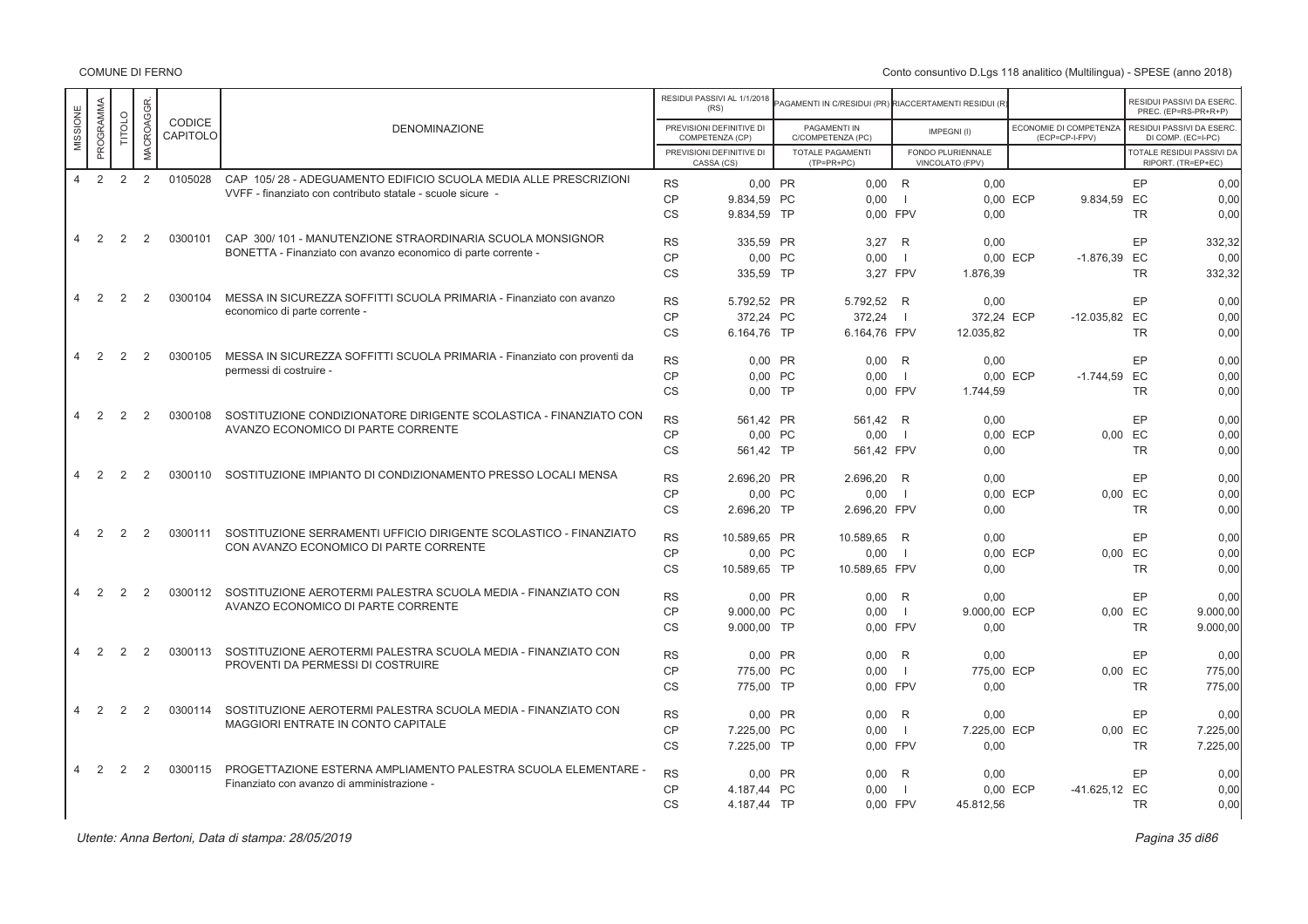|                |                |                |              |                          |                                                                                                            |                        | RESIDUI PASSIVI AL 1/1/2018<br>(RS)         | AGAMENTI IN C/RESIDUI (PR) RIACCERTAMENTI RESIDUI (R |                     |                                      |                                          |           | RESIDUI PASSIVI DA ESERC<br>PREC. (EP=RS-PR+R+P) |
|----------------|----------------|----------------|--------------|--------------------------|------------------------------------------------------------------------------------------------------------|------------------------|---------------------------------------------|------------------------------------------------------|---------------------|--------------------------------------|------------------------------------------|-----------|--------------------------------------------------|
| MISSIONE       | PROGRAMMA      | <b>TITOLO</b>  | MACROAGGR.   | CODICE<br>CAPITOLO       | <b>DENOMINAZIONE</b>                                                                                       |                        | PREVISIONI DEFINITIVE DI<br>COMPETENZA (CP) | PAGAMENTI IN<br>C/COMPETENZA (PC)                    |                     | IMPEGNI(I)                           | ECONOMIE DI COMPETENZA<br>(ECP=CP-I-FPV) |           | RESIDUI PASSIVI DA ESERC<br>DI COMP. (EC=I-PC)   |
|                |                |                |              |                          |                                                                                                            |                        | PREVISIONI DEFINITIVE DI<br>CASSA (CS)      | <b>TOTALE PAGAMENTI</b><br>$(TP=PR+PC)$              |                     | FONDO PLURIENNALE<br>VINCOLATO (FPV) |                                          |           | TOTALE RESIDUI PASSIVI DA<br>RIPORT. (TR=EP+EC)  |
| $\overline{4}$ | 2              | $\overline{2}$ | 2            | 0300116                  | SERVIZIO PROGETTAZIONE EFFICIENTAMENTO ILLUMINO - TECNICO PALESTRA                                         | <b>RS</b>              | 0,00 PR                                     | $0,00$ R                                             |                     | 0,00                                 |                                          | EP        | 0,00                                             |
|                |                |                |              |                          | E SCUOLA BENEDETTO CROCE - Finanziato con avanzo di amministrazione -                                      | CP                     | 6.000,00 PC                                 | 0.00                                                 | $\blacksquare$      | 4.829,24 ECP                         | 1.170,76 EC                              |           | 4.829,24                                         |
|                |                |                |              |                          |                                                                                                            | <b>CS</b>              | 6.000,00 TP                                 | 0.00 FPV                                             |                     | 0,00                                 |                                          | <b>TR</b> | 4.829,24                                         |
|                |                |                |              |                          | Totale MACROAGGREGATO 2 - Investimenti fissi lordi                                                         | <b>RS</b>              | 33.624,44 PR                                | 19.643,06 R                                          |                     | 0,00                                 |                                          | EP        | 13.981,38                                        |
|                |                |                |              |                          |                                                                                                            | CP                     | 52.394,27 PC                                | 372,24                                               |                     | 22.201,48 ECP                        | -31.276,57 EC                            |           | 21.829,24                                        |
|                |                |                |              |                          |                                                                                                            | CS                     | 86.018,71 TP                                | 20.015,30 FPV                                        |                     | 61.469,36                            |                                          | <b>TR</b> | 35.810,62                                        |
|                |                |                |              | <b>MACROAGGREGATO 3:</b> | Contributi agli investimenti                                                                               |                        |                                             |                                                      |                     |                                      |                                          |           |                                                  |
| $\overline{4}$ | 2              | 2              | $\mathbf{3}$ | 0020232                  | TRASFERIMENTO DI FONDI PER ACQUISTO ARREDI E ATTREZZATURE                                                  | <b>RS</b>              | 0.00 PR                                     | $0,00$ R                                             |                     | 0,00                                 |                                          | EP        | 0,00                                             |
|                |                |                |              |                          | INFORMATICHE - Finanziato con avanzo economico di parte corrente -                                         | <b>CP</b>              | 10.000,00 PC                                | 10.000,00                                            | -1                  | 10.000,00 ECP                        |                                          | 0,00 EC   | 0,00                                             |
|                |                |                |              |                          |                                                                                                            | <b>CS</b>              | 10.000,00 TP                                | 10.000,00 FPV                                        |                     | 0,00                                 |                                          | <b>TR</b> | 0,00                                             |
|                |                |                |              |                          | Totale MACROAGGREGATO 3 - Contributi agli investimenti                                                     | <b>RS</b>              | 0.00 PR                                     | 0.00 R                                               |                     | 0.00                                 |                                          | EP        |                                                  |
|                |                |                |              |                          |                                                                                                            | CP                     | 10.000,00 PC                                | 10.000,00                                            | $\overline{1}$      | 10.000,00 ECP                        |                                          | 0,00 EC   | 0,00<br>0,00                                     |
|                |                |                |              |                          |                                                                                                            | <b>CS</b>              | 10.000,00 TP                                | 10.000,00 FPV                                        |                     | 0,00                                 |                                          | <b>TR</b> | 0,00                                             |
|                |                |                |              | <b>MACROAGGREGATO 5:</b> | Altre spese in conto capitale                                                                              |                        |                                             |                                                      |                     |                                      |                                          |           |                                                  |
| 4              | $\overline{2}$ | 2              | 5            | 0300100                  | FPV - MANUTENZIONE STRAORDINARIA SCUOLA MONSIGNOR BONETTA -                                                | <b>RS</b>              | 0,00 PR                                     | $0,00$ R                                             |                     | 0,00                                 |                                          | EP        | 0,00                                             |
|                |                |                |              |                          | Finanziato con avanzo economico di parte corrente -                                                        | <b>CP</b>              | 1.876,39 PC                                 | 0.00                                                 | $\Box$              |                                      | 0.00 ECP<br>1.876,39 EC                  |           | 0,00                                             |
|                |                |                |              |                          |                                                                                                            | <b>CS</b>              | $0.00$ TP                                   | 0.00 FPV                                             |                     | 0,00                                 |                                          | <b>TR</b> | 0,00                                             |
| $\overline{4}$ | 2              | 2              | 5            | 0300116                  | FPV - PROGETTAZIONE ESTERNA AMPLIAMENTO PALESTRA SCUOLA                                                    |                        |                                             |                                                      |                     |                                      |                                          |           |                                                  |
|                |                |                |              |                          | ELEMENTARE - Finanziato con avanzo di amministrazione -                                                    | <b>RS</b><br><b>CP</b> | 0,00 PR<br>45.812,56 PC                     | 0,00<br>0.00                                         | R<br>$\blacksquare$ | 0,00                                 | 0.00 ECP<br>45.812,56 EC                 | EP        | 0,00<br>0,00                                     |
|                |                |                |              |                          |                                                                                                            | <b>CS</b>              | $0,00$ TP                                   | 0.00 FPV                                             |                     | 0,00                                 |                                          | <b>TR</b> | 0,00                                             |
|                |                |                |              |                          |                                                                                                            |                        |                                             |                                                      |                     |                                      |                                          |           |                                                  |
| $\overline{4}$ | 2              | 2              | 5            | 1003012                  | FPV - MESSA IN SICUREZZA SOFFITTI SCUOLA PRIMARIA - Finanziato con avanzo<br>economico di parte corrente - | <b>RS</b>              | 0.00 PR                                     | 0.00                                                 | R                   | 0.00                                 |                                          | <b>EP</b> | 0,00                                             |
|                |                |                |              |                          |                                                                                                            | CP                     | 12.035.82 PC                                | 0.00                                                 | $\overline{1}$      |                                      | 0.00 ECP<br>12.035,82 EC                 |           | 0,00                                             |
|                |                |                |              |                          |                                                                                                            | <b>CS</b>              | $0,00$ TP                                   | 0.00 FPV                                             |                     | 0,00                                 |                                          | <b>TR</b> | 0,00                                             |
| $\overline{4}$ | 2              | 2              | 5            | 1003013                  | FPV - MESSA IN SICUREZZA SOFFITTI SCUOLA PRIMARIA - Finanziato con proventi                                | <b>RS</b>              | 0.00 PR                                     | 0.00                                                 | R                   | 0,00                                 |                                          | EP        | 0,00                                             |
|                |                |                |              |                          | da permessi di costruire -                                                                                 | <b>CP</b>              | 1.744,59 PC                                 | 0.00                                                 | $\overline{1}$      |                                      | 0,00 ECP<br>1.744,59 EC                  |           | 0,00                                             |
|                |                |                |              |                          |                                                                                                            | CS                     | $0,00$ TP                                   | 0.00 FPV                                             |                     | 0,00                                 |                                          | <b>TR</b> | 0,00                                             |
|                |                |                |              |                          | Totale MACROAGGREGATO 5 - Altre spese in conto capitale                                                    | <b>RS</b>              | 0.00 PR                                     | 0.00 R                                               |                     | 0.00                                 |                                          | EP        | 0,00                                             |
|                |                |                |              |                          |                                                                                                            | <b>CP</b>              | 61.469,36 PC                                | 0.00                                                 | $\mathbf{I}$        |                                      | 0,00 ECP<br>61.469,36 EC                 |           | 0,00                                             |
|                |                |                |              |                          |                                                                                                            | <b>CS</b>              | 0,00 TP                                     | 0.00 FPV                                             |                     | 0,00                                 |                                          | <b>TR</b> | 0,00                                             |
|                |                |                |              |                          | Totale TITOLO 2 - Spese in conto capitale                                                                  |                        |                                             |                                                      |                     |                                      |                                          |           |                                                  |
|                |                |                |              |                          |                                                                                                            | <b>RS</b><br><b>CP</b> | 33.624,44 PR<br>123.863,63 PC               | 19.643,06 R<br>10.372,24                             | -11                 | 0,00<br>32.201,48 ECP                | 30.192,79 EC                             | EP        | 13.981,38<br>21.829,24                           |
|                |                |                |              |                          |                                                                                                            | <b>CS</b>              | 96.018,71 TP                                | 30.015,30 FPV                                        |                     | 61.469,36                            |                                          | <b>TR</b> | 35.810,62                                        |
|                |                |                |              |                          |                                                                                                            |                        |                                             |                                                      |                     |                                      |                                          |           |                                                  |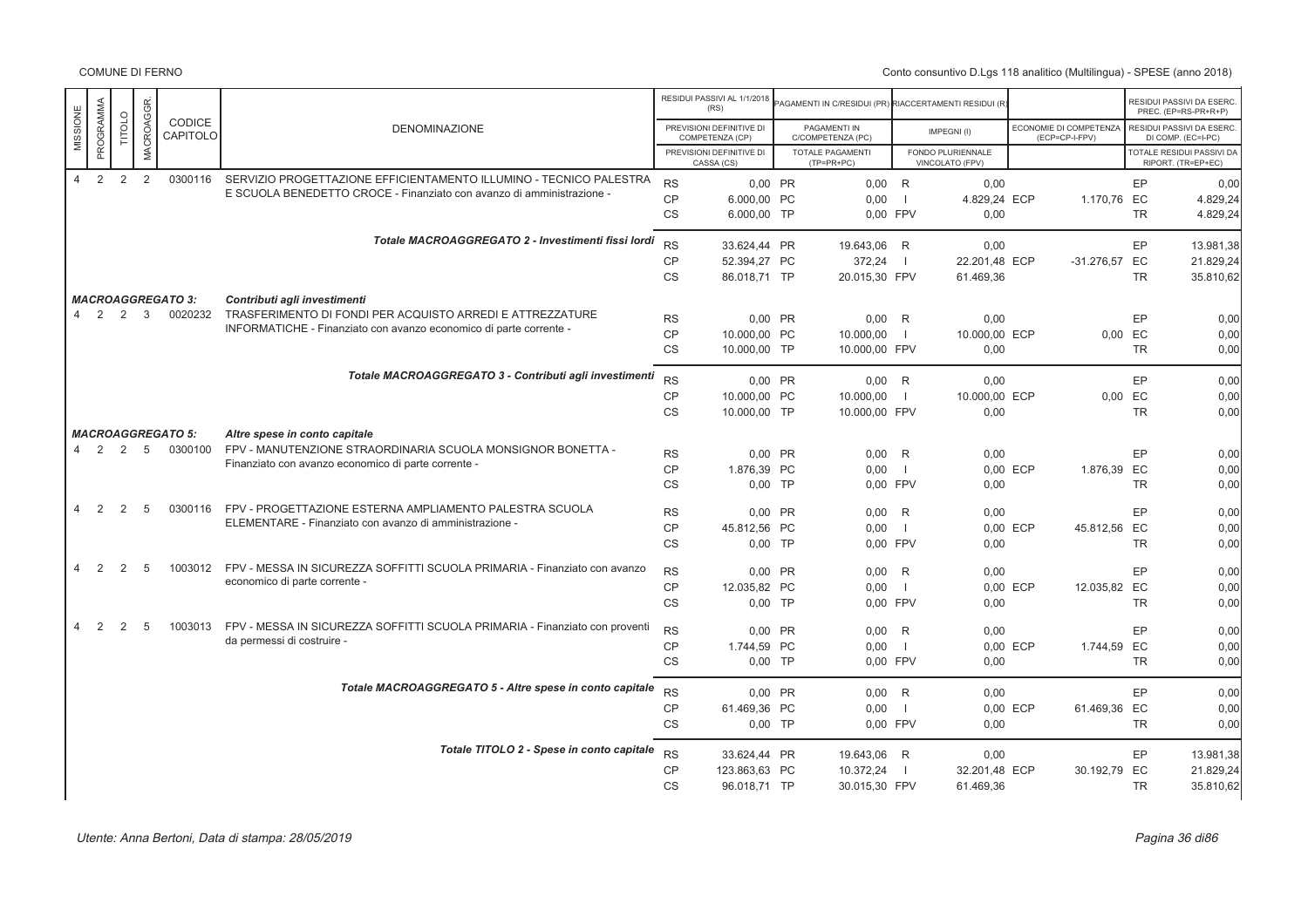|                      |                            |                     |                          |                                                                    |           | RESIDUI PASSIVI AL 1/1/2018<br>(RS)         | PAGAMENTI IN C/RESIDUI (PR) RIACCERTAMENTI RESIDUI (R |                |                                      |                                          |           | RESIDUI PASSIVI DA ESERC<br>PREC. (EP=RS-PR+R+P) |
|----------------------|----------------------------|---------------------|--------------------------|--------------------------------------------------------------------|-----------|---------------------------------------------|-------------------------------------------------------|----------------|--------------------------------------|------------------------------------------|-----------|--------------------------------------------------|
| MISSIONE             | PROGRAMMA<br><b>TITOLO</b> | <b>MACROAGGR</b>    | CODICE<br>CAPITOLO       | <b>DENOMINAZIONE</b>                                               |           | PREVISIONI DEFINITIVE DI<br>COMPETENZA (CP) | PAGAMENTI IN<br>C/COMPETENZA (PC)                     |                | IMPEGNI(I)                           | ECONOMIE DI COMPETENZA<br>(ECP=CP-I-FPV) |           | RESIDUI PASSIVI DA ESERC<br>DI COMP. (EC=I-PC)   |
|                      |                            |                     |                          |                                                                    |           | PREVISIONI DEFINITIVE DI<br>CASSA (CS)      | TOTALE PAGAMENTI<br>$(TP=PR+PC)$                      |                | FONDO PLURIENNALE<br>VINCOLATO (FPV) |                                          |           | TOTALE RESIDUI PASSIVI DA<br>RIPORT. (TR=EP+EC)  |
|                      |                            |                     |                          | Totale PROGRAMMA 2 - Altri ordini di istruzione non universitaria  | RS        | 63.026.56 PR                                | 49.045.18 R                                           |                | 0.00                                 |                                          | EP        | 13.981.38                                        |
|                      |                            |                     |                          |                                                                    | <b>CP</b> | 277.516,98 PC                               | 113.658,88                                            |                | 171.653,26 ECP                       | 44.394,36 EC                             |           | 57.994,38                                        |
|                      |                            |                     |                          |                                                                    | <b>CS</b> | 276.301,68 TP                               | 162.704,06 FPV                                        |                | 61.469,36                            |                                          | <b>TR</b> | 71.975,76                                        |
|                      |                            | <b>PROGRAMMA 6:</b> |                          | Servizi ausiliari all'istruzione                                   |           |                                             |                                                       |                |                                      |                                          |           |                                                  |
| <b>TITOLO 1:</b>     |                            |                     |                          | Spese correnti                                                     |           |                                             |                                                       |                |                                      |                                          |           |                                                  |
|                      |                            |                     | <b>MACROAGGREGATO 3:</b> | Acquisto di beni e servizi                                         |           |                                             |                                                       |                |                                      |                                          |           |                                                  |
| 4 6                  | $\overline{1}$             | 3                   | 0010026                  | CAP 10/26 - CONVENZIONE PER SERVIZIO TRASPORTO PUBBLICO            | <b>RS</b> | 271.11 PR                                   | 271,11 R                                              |                | 0,00                                 |                                          | EP        | 0.00                                             |
|                      |                            |                     |                          |                                                                    | <b>CP</b> | 881,00 PC                                   | 542,00                                                | $\blacksquare$ | 813.11 ECP                           |                                          | 67,89 EC  | 271,11                                           |
|                      |                            |                     |                          |                                                                    | <b>CS</b> | 1.152,11 TP                                 | 813,11 FPV                                            |                | 0,00                                 |                                          | <b>TR</b> | 271,11                                           |
| 6<br>4               | -1                         | 3                   | 0010046                  | SERVIZI AUSILIARI DELL'ISTRUZIONE - SOSTEGNO SCOLASTICO ECC        | <b>RS</b> | 58.821.62 PR                                | 58.548.92 R                                           |                | 0.00                                 |                                          | EP        | 272.70                                           |
|                      |                            |                     |                          |                                                                    | <b>CP</b> | 165.440,00 PC                               | 91.114,15                                             | $\blacksquare$ | 143.833,78 ECP                       | 21.606,22 EC                             |           | 52.719,63                                        |
|                      |                            |                     |                          |                                                                    | <b>CS</b> | 192.470,43 TP                               | 149.663,07 FPV                                        |                | 0,00                                 |                                          | TR.       | 52.992,33                                        |
| $\overline{4}$<br>-6 |                            | 3                   | 0010472                  | CAP 10/472 - SOSTEGNO SCOLASTICO ALLA SCUOLA DELL'INFANZIA         | <b>RS</b> | 44,83 PR                                    | 44,83 R                                               |                | 0,00                                 |                                          | EP        | 0,00                                             |
|                      |                            |                     |                          |                                                                    | <b>CP</b> | 0.00 PC                                     | 0.00                                                  | $\blacksquare$ |                                      | 0.00 ECP                                 | 0.00 EC   | 0.00                                             |
|                      |                            |                     |                          |                                                                    | <b>CS</b> | 44.83 TP                                    | 44.83 FPV                                             |                | 0,00                                 |                                          | <b>TR</b> | 0,00                                             |
| $\overline{4}$<br>6  |                            | 3                   | 0030132                  | CAP 30/132 - SPESE PER LA RISCOSSIONE COATTIVA DI ENTRATE          | <b>RS</b> | 0,00 PR                                     | 0,00                                                  | R              | 0,00                                 |                                          | EP        | 0,00                                             |
|                      |                            |                     |                          |                                                                    | <b>CP</b> | 500,00 PC                                   | 0,00                                                  | $\blacksquare$ | 58,35 ECP                            | 441,65 EC                                |           | 58,35                                            |
|                      |                            |                     |                          |                                                                    | <b>CS</b> | 500,00 TP                                   | 0.00 FPV                                              |                | 0,00                                 |                                          | <b>TR</b> | 58,35                                            |
|                      |                            |                     |                          |                                                                    |           |                                             |                                                       |                |                                      |                                          |           |                                                  |
| 6<br>$\overline{4}$  |                            | 3                   | 0060012                  | CAP 60/12 - DIRITTO ALLO STUDIO - QUOTA GESTITA DAL COMUNE         | <b>RS</b> | 645,59 PR                                   | 645,59 R                                              |                | 0,00                                 |                                          | EP        | 0,00                                             |
|                      |                            |                     |                          |                                                                    | <b>CP</b> | 0,00 PC                                     | 0,00                                                  | $\overline{1}$ |                                      | 0,00 ECP                                 | 0,00 EC   | 0.00                                             |
|                      |                            |                     |                          |                                                                    | <b>CS</b> | 645,59 TP                                   | 645,59 FPV                                            |                | 0,00                                 |                                          | <b>TR</b> | 0,00                                             |
| $\overline{4}$<br>-6 | -1                         | 3                   | 0090053                  | SERVIZI AUSILIARI DELL'ISTRUZIONE - RISTORAZIONE SCOLASTICA        | <b>RS</b> | 6.057.11 PR                                 | 6.028.10                                              | R              | 0,00                                 |                                          | EP        | 29.01                                            |
|                      |                            |                     |                          |                                                                    | <b>CP</b> | 28.760,00 PC                                | 8.558,29                                              | $\blacksquare$ | 18.857,38 ECP                        | 9.902,62 EC                              |           | 10.299,09                                        |
|                      |                            |                     |                          |                                                                    | <b>CS</b> | 34.817,11 TP                                | 14.586,39 FPV                                         |                | 0,00                                 |                                          | <b>TR</b> | 10.328,10                                        |
| $\overline{4}$<br>-6 | $\overline{1}$             | 3                   | 0095002                  | CAP 95/2 - SERVIZIO MENSA PER INSEGNANTI SCUOLA ELEMENTARE-        | <b>RS</b> | 97,14 PR                                    | 97,14 R                                               |                | 0,00                                 |                                          | EP        | 0,00                                             |
|                      |                            |                     |                          | SERVIZIO RILEVANTE AGLI EFFETTI DELL'IVA                           | <b>CP</b> | 0,00 PC                                     | 0,00                                                  | $\blacksquare$ |                                      | 0,00 ECP                                 | 0,00 EC   | 0,00                                             |
|                      |                            |                     |                          |                                                                    | <b>CS</b> | 97.14 TP                                    | 97.14 FPV                                             |                | 0,00                                 |                                          | <b>TR</b> | 0.00                                             |
| $\overline{4}$<br>6  | $\overline{1}$             | 3                   | 0130018                  | CAP 130/18 - SERVIZIO MENSA PER ALUNNI SCUOLE MEDIE - SERVIZIO     |           |                                             |                                                       |                |                                      |                                          |           |                                                  |
|                      |                            |                     |                          | RILEVANTE AGLI EFFETTI DELL'IVA                                    | <b>RS</b> | 2,13 PR                                     | 2,13                                                  | R              | 0,00                                 |                                          | EP        | 0,00                                             |
|                      |                            |                     |                          |                                                                    | <b>CP</b> | 0,00 PC                                     | 0,00                                                  | $\blacksquare$ |                                      | 0,00 ECP                                 | 0,00 EC   | 0,00                                             |
|                      |                            |                     |                          |                                                                    | CS        | 2,13 TP                                     | 2,13 FPV                                              |                | 0,00                                 |                                          | <b>TR</b> | 0,00                                             |
| 6<br>4               | $\overline{1}$             | 3                   | 0130025                  | CAP 130/25 - SERVIZIO PRE-SCUOLA - SERVIZIO RILEVANTE AGLI EFFETTI | <b>RS</b> | 1.487.04 PR                                 | 1.480.18                                              | - R            | 0.00                                 |                                          | EP        | 6.86                                             |
|                      |                            |                     |                          | DELL'IVA -                                                         | <b>CP</b> | 4.000,00 PC                                 | 2.346,21                                              | $\blacksquare$ | 3.601,63 ECP                         | 398,37 EC                                |           | 1.255,42                                         |
|                      |                            |                     |                          |                                                                    | <b>CS</b> | 4.634,99 TP                                 | 3.826,39 FPV                                          |                | 0,00                                 |                                          | <b>TR</b> | 1.262,28                                         |
|                      |                            |                     |                          |                                                                    |           |                                             |                                                       |                |                                      |                                          |           |                                                  |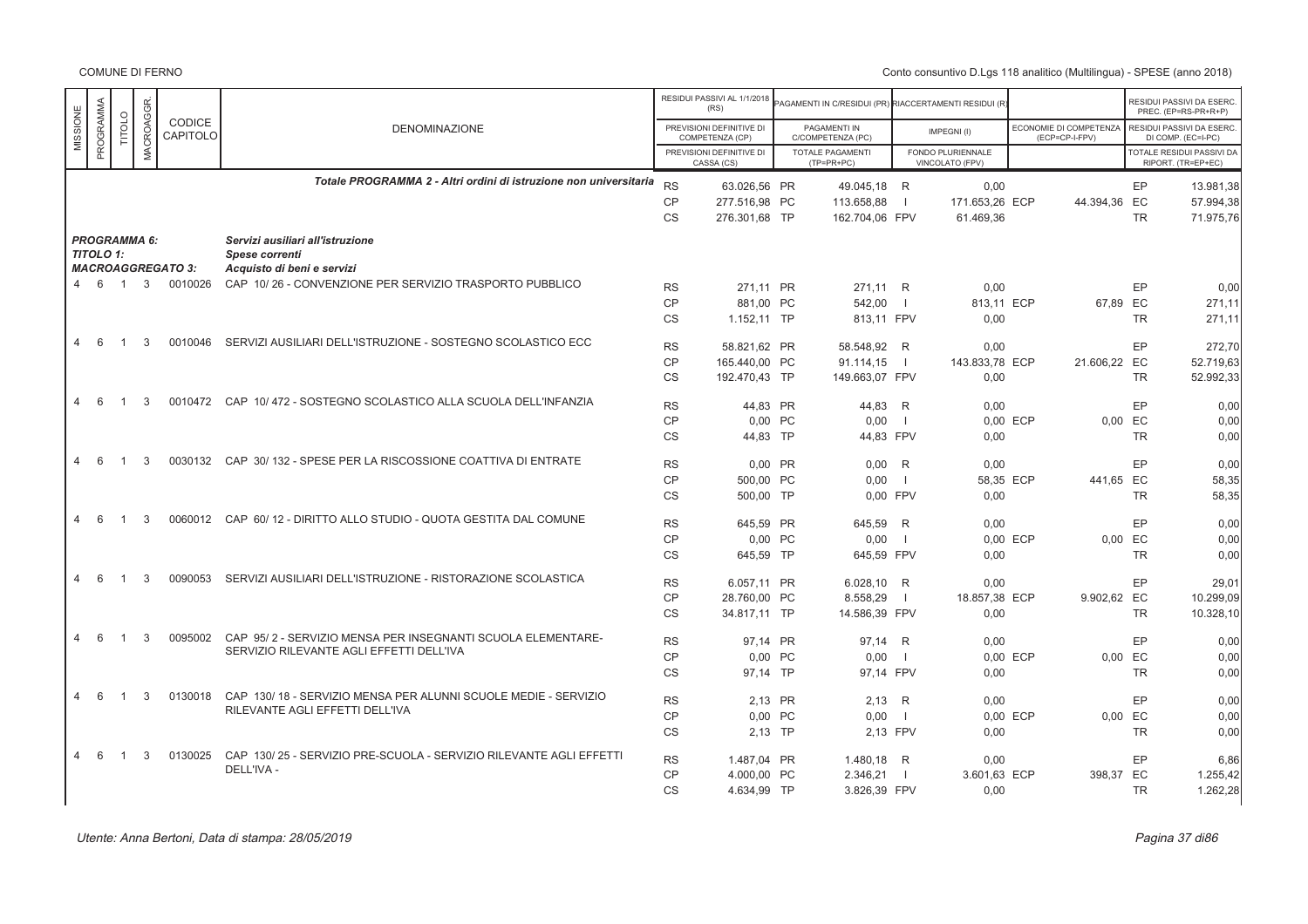|                                  |                |                |                |                           |                                                                   |           | RESIDUI PASSIVI AL 1/1/2018<br>(RS)         | AGAMENTI IN C/RESIDUI (PR) RIACCERTAMENTI RESIDUI (R |                          |                                      |          |                                          |           | RESIDUI PASSIVI DA ESERC<br>PREC. (EP=RS-PR+R+P) |
|----------------------------------|----------------|----------------|----------------|---------------------------|-------------------------------------------------------------------|-----------|---------------------------------------------|------------------------------------------------------|--------------------------|--------------------------------------|----------|------------------------------------------|-----------|--------------------------------------------------|
| MISSIONE                         | PROGRAMMA      | <b>TITOLO</b>  | MACROAGGR.     | <b>CODICE</b><br>CAPITOLO | <b>DENOMINAZIONE</b>                                              |           | PREVISIONI DEFINITIVE DI<br>COMPETENZA (CP) | PAGAMENTI IN<br>C/COMPETENZA (PC)                    |                          | IMPEGNI(I)                           |          | ECONOMIE DI COMPETENZA<br>(ECP=CP-I-FPV) |           | RESIDUI PASSIVI DA ESERC.<br>DI COMP. (EC=I-PC)  |
|                                  |                |                |                |                           |                                                                   |           | PREVISIONI DEFINITIVE DI<br>CASSA (CS)      | TOTALE PAGAMENTI<br>$(TP=PR+PC)$                     |                          | FONDO PLURIENNALE<br>VINCOLATO (FPV) |          |                                          |           | TOTALE RESIDUI PASSIVI DA<br>RIPORT. (TR=EP+EC)  |
| $\overline{4}$                   | 6              | $\overline{1}$ | $\mathbf{3}$   | 0135001                   | CAP 135/1 - SERVIZIO MENSA PER INSEGNANTI SCUOLE MEDIE - SERVIZIO | <b>RS</b> | 11,66 PR                                    | 11,66 R                                              |                          | 0,00                                 |          |                                          | EP        | 0,00                                             |
|                                  |                |                |                |                           | RILEVANTE AGLI EFFETTI DELL'IVA                                   | CP        | 0,00 PC                                     | 0.00                                                 | - 1                      |                                      | 0.00 ECP |                                          | 0,00 EC   | 0,00                                             |
|                                  |                |                |                |                           |                                                                   | <b>CS</b> | 11,66 TP                                    | 11,66 FPV                                            |                          | 0,00                                 |          |                                          | <b>TR</b> | 0,00                                             |
| $\overline{4}$                   | 6              |                | 3              | 0140009                   | CAP 140/9 - DIRITTO ALLO STUDIO - QUOTA GESTITA DAL COMUNE PER    | <b>RS</b> | 695,29 PR                                   | 695,29 R                                             |                          | 0,00                                 |          |                                          | EP        | 0,00                                             |
|                                  |                |                |                |                           | ATTIVITA' EDUCATIVA-INTEGRATIVA                                   | <b>CP</b> | 0,00 PC                                     | 0,00                                                 | $\blacksquare$           |                                      | 0,00 ECP | 0,00                                     | EC        | 0,00                                             |
|                                  |                |                |                |                           |                                                                   | <b>CS</b> | 695,29 TP                                   | 695,29 FPV                                           |                          | 0,00                                 |          |                                          | <b>TR</b> | 0,00                                             |
|                                  |                |                |                |                           | Totale MACROAGGREGATO 3 - Acquisto di beni e servizi              | <b>RS</b> | 68.133,52 PR                                | 67.824,95 R                                          |                          | 0,00                                 |          |                                          | EP        | 308,57                                           |
|                                  |                |                |                |                           |                                                                   | <b>CP</b> | 199.581,00 PC                               | 102.560,65                                           | $\blacksquare$           | 167.164,25 ECP                       |          | 32.416,75 EC                             |           | 64.603,60                                        |
|                                  |                |                |                |                           |                                                                   | <b>CS</b> |                                             |                                                      |                          |                                      |          |                                          | <b>TR</b> | 64.912,17                                        |
|                                  |                |                |                |                           |                                                                   |           | 235.071,28 TP                               | 170.385,60 FPV                                       |                          | 0,00                                 |          |                                          |           |                                                  |
|                                  |                |                |                |                           | Totale TITOLO 1 - Spese correnti                                  | RS        | 68.133,52 PR                                | 67.824,95 R                                          |                          | 0.00                                 |          |                                          | EP        | 308,57                                           |
|                                  |                |                |                |                           |                                                                   | <b>CP</b> | 199.581,00 PC                               | 102.560,65                                           | $\overline{\phantom{0}}$ | 167.164,25 ECP                       |          | 32.416,75 EC                             |           | 64.603,60                                        |
|                                  |                |                |                |                           |                                                                   | <b>CS</b> | 235.071,28 TP                               | 170.385,60 FPV                                       |                          | 0,00                                 |          |                                          | <b>TR</b> | 64.912,17                                        |
|                                  |                |                |                |                           | Totale PROGRAMMA 6 - Servizi ausiliari all'istruzione             | <b>RS</b> | 68.133,52 PR                                | 67.824,95 R                                          |                          | 0,00                                 |          |                                          | EP        | 308,57                                           |
|                                  |                |                |                |                           |                                                                   | <b>CP</b> | 199.581,00 PC                               | 102.560,65                                           | $\blacksquare$           | 167.164,25 ECP                       |          | 32.416,75 EC                             |           | 64.603,60                                        |
|                                  |                |                |                |                           |                                                                   | <b>CS</b> | 235.071,28 TP                               | 170.385,60 FPV                                       |                          | 0.00                                 |          |                                          | <b>TR</b> | 64.912,17                                        |
| <b>PROGRAMMA 7:</b><br>TITOLO 1: |                |                |                | <b>MACROAGGREGATO 4:</b>  | Diritto allo studio<br>Spese correnti<br>Trasferimenti correnti   |           |                                             |                                                      |                          |                                      |          |                                          |           |                                                  |
| 4 7 1 4                          |                |                |                | 0020566                   | CAP 10/600 - DIRITTO ALLO STUDIO - CONTRIBUTI ALLA SCUOLA MEDIA - | <b>RS</b> | 4.885,00 PR                                 | 4.885,00 R                                           |                          | 0,00                                 |          |                                          | EP        | 0,00                                             |
|                                  |                |                |                |                           |                                                                   | <b>CP</b> | 16.050,00 PC                                | 10.215,00                                            | $\blacksquare$           | 16.050,00 ECP                        |          | 0.00                                     | EC        | 5.835,00                                         |
|                                  |                |                |                |                           |                                                                   | CS        | 17.536,50 TP                                | 15.100,00 FPV                                        |                          | 0,00                                 |          |                                          | <b>TR</b> | 5.835,00                                         |
| $\overline{4}$                   | $\overline{7}$ | $\overline{1}$ | $\overline{4}$ | 0020698                   | CAP 20/698 - BORSE DI STUDIO PER ALUNNI DISAGIATI                 | <b>RS</b> | 4.511,00 PR                                 | 4.511,00 R                                           |                          | 0,00                                 |          |                                          | EP        | 0,00                                             |
|                                  |                |                |                |                           |                                                                   | <b>CP</b> | 0,00 PC                                     | 0,00                                                 | $\blacksquare$           |                                      | 0,00 ECP | $-6.511,00$ EC                           |           | 0,00                                             |
|                                  |                |                |                |                           |                                                                   | CS        | 4.511,00 TP                                 | 4.511,00 FPV                                         |                          | 6.511,00                             |          |                                          | <b>TR</b> | 0,00                                             |
|                                  |                |                |                |                           | Totale MACROAGGREGATO 4 - Trasferimenti correnti                  | <b>RS</b> | 9.396.00 PR                                 | 9.396,00 R                                           |                          | 0.00                                 |          |                                          | EP        | 0,00                                             |
|                                  |                |                |                |                           |                                                                   | CP        | 16.050,00 PC                                | 10.215,00                                            | $\Box$                   | 16.050,00 ECP                        |          | $-6.511,00$ EC                           |           | 5.835,00                                         |
|                                  |                |                |                |                           |                                                                   | CS        | 22.047.50 TP                                | 19.611,00 FPV                                        |                          | 6.511.00                             |          |                                          | <b>TR</b> | 5.835,00                                         |
|                                  |                |                |                | <b>MACROAGGREGATO 10:</b> | Altre spese correnti                                              |           |                                             |                                                      |                          |                                      |          |                                          |           |                                                  |
|                                  |                |                |                | 4 7 1 10 0030603          | FPV - CAP 20/698 - BORSE DI STUDIO PER ALUNNI DISAGIATI           | <b>RS</b> | 0,00 PR                                     | 0,00                                                 | R                        | 0,00                                 |          |                                          | EP        | 0,00                                             |
|                                  |                |                |                |                           |                                                                   | CP        | 6.511.00 PC                                 | 0,00                                                 | - 1                      |                                      | 0.00 ECP | 6.511.00 EC                              |           | 0,00                                             |
|                                  |                |                |                |                           |                                                                   | <b>CS</b> | $0,00$ TP                                   | 0,00 FPV                                             |                          | 0,00                                 |          |                                          | <b>TR</b> | 0,00                                             |
|                                  |                |                |                |                           |                                                                   |           |                                             |                                                      |                          |                                      |          |                                          |           |                                                  |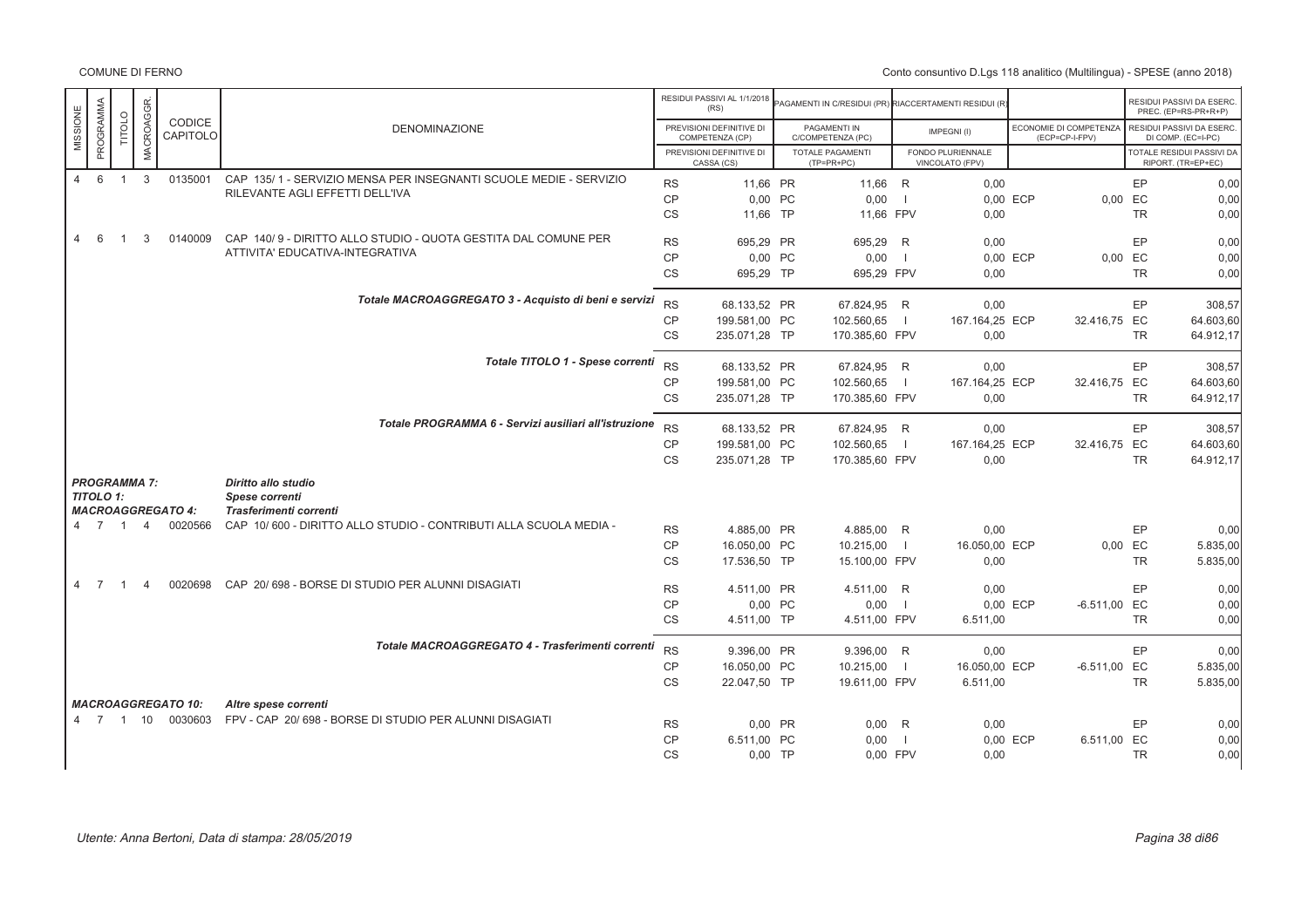|                                 |                            |                     |                          |                                                                                                                                                                          |           | RESIDUI PASSIVI AL 1/1/2018<br>(RS)         | AGAMENTI IN C/RESIDUI (PR) RIACCERTAMENTI RESIDUI (R |                |                                      |          |                                          |           | RESIDUI PASSIVI DA ESERC<br>PREC. (EP=RS-PR+R+P) |
|---------------------------------|----------------------------|---------------------|--------------------------|--------------------------------------------------------------------------------------------------------------------------------------------------------------------------|-----------|---------------------------------------------|------------------------------------------------------|----------------|--------------------------------------|----------|------------------------------------------|-----------|--------------------------------------------------|
| MISSIONE                        | PROGRAMMA<br><b>TITOLO</b> | MACROAGGR.          | CODICE<br>CAPITOLO       | <b>DENOMINAZIONE</b>                                                                                                                                                     |           | PREVISIONI DEFINITIVE DI<br>COMPETENZA (CP) | PAGAMENTI IN<br>C/COMPETENZA (PC)                    |                | IMPEGNI(I)                           |          | ECONOMIE DI COMPETENZA<br>(ECP=CP-I-FPV) |           | RESIDUI PASSIVI DA ESERC.<br>DI COMP. (EC=I-PC)  |
|                                 |                            |                     |                          |                                                                                                                                                                          |           | PREVISIONI DEFINITIVE DI<br>CASSA (CS)      | TOTALE PAGAMENTI<br>$(TP=PR+PC)$                     |                | FONDO PLURIENNALE<br>VINCOLATO (FPV) |          |                                          |           | TOTALE RESIDUI PASSIVI DA<br>RIPORT. (TR=EP+EC)  |
|                                 |                            |                     |                          | Totale MACROAGGREGATO 10 - Altre spese correnti                                                                                                                          | <b>RS</b> | 0,00 PR                                     | $0,00$ R                                             |                | 0,00                                 |          |                                          | <b>EP</b> | 0,00                                             |
|                                 |                            |                     |                          |                                                                                                                                                                          | <b>CP</b> | 6.511.00 PC                                 | 0.00                                                 | $\blacksquare$ |                                      | 0.00 ECP | 6.511.00 EC                              |           | 0,00                                             |
|                                 |                            |                     |                          |                                                                                                                                                                          | <b>CS</b> | $0,00$ TP                                   | 0,00 FPV                                             |                | 0,00                                 |          |                                          | <b>TR</b> | 0,00                                             |
|                                 |                            |                     |                          | Totale TITOLO 1 - Spese correnti                                                                                                                                         | <b>RS</b> | 9.396,00 PR                                 | 9.396,00 R                                           |                | 0,00                                 |          |                                          | <b>EP</b> | 0,00                                             |
|                                 |                            |                     |                          |                                                                                                                                                                          | CP        | 22.561.00 PC                                | 10.215,00                                            | $\blacksquare$ | 16.050,00 ECP                        |          | 0.00 EC                                  |           | 5.835,00                                         |
|                                 |                            |                     |                          |                                                                                                                                                                          | <b>CS</b> | 22.047.50 TP                                | 19.611,00 FPV                                        |                | 6.511.00                             |          |                                          | <b>TR</b> | 5.835,00                                         |
|                                 |                            |                     |                          | Totale PROGRAMMA 7 - Diritto allo studio                                                                                                                                 | RS        | 9.396.00 PR                                 | 9.396.00 R                                           |                | 0.00                                 |          |                                          | EP        | 0,00                                             |
|                                 |                            |                     |                          |                                                                                                                                                                          | <b>CP</b> | 22.561,00 PC                                | 10.215,00                                            | $\blacksquare$ | 16.050,00 ECP                        |          | 0,00                                     | EC        | 5.835,00                                         |
|                                 |                            |                     |                          |                                                                                                                                                                          | CS        | 22.047,50 TP                                | 19.611,00 FPV                                        |                | 6.511,00                             |          |                                          | <b>TR</b> | 5.835,00                                         |
|                                 |                            |                     |                          | Totale MISSIONE 4 - Istruzione e diritto allo studio                                                                                                                     | <b>RS</b> | 151.556.08 PR                               | 137,266.13 R                                         |                | 0.00                                 |          |                                          | EP        | 14.289,95                                        |
|                                 |                            |                     |                          |                                                                                                                                                                          | <b>CP</b> | 696.643,20 PC                               | 350.434,53                                           | $\blacksquare$ | 483.867,51 ECP                       |          | 76.811,11 EC                             |           | 133.432,98                                       |
|                                 |                            |                     |                          |                                                                                                                                                                          | <b>CS</b> | 673.420,46 TP                               | 487.700,66 FPV                                       |                | 135.964,58                           |          |                                          | <b>TR</b> | 147.722,93                                       |
| <b>MISSIONE 5:</b><br>TITOLO 1: |                            | <b>PROGRAMMA 2:</b> | <b>MACROAGGREGATO 1:</b> | Tutela e valorizzazione dei beni e attività culturali<br>Attività culturali e interventi diversi nel settore culturale<br>Spese correnti<br>Redditi da lavoro dipendente |           |                                             |                                                      |                |                                      |          |                                          |           |                                                  |
| 5 <sub>2</sub>                  | $\overline{1}$             | $\overline{1}$      | 0010004                  | CAP 10/4 - VOCI STIPENDIALI AL PERSONALE A TEMPO INDETERMINATO                                                                                                           | <b>RS</b> | 0.00 PR                                     | $0,00$ R                                             |                | 0.00                                 |          |                                          | EP        | 0,00                                             |
|                                 |                            |                     |                          |                                                                                                                                                                          | <b>CP</b> | 13.372,83 PC                                | 12.966,69                                            | $\blacksquare$ | 12.966,69 ECP                        |          | 406,14 EC                                |           | 0,00                                             |
|                                 |                            |                     |                          |                                                                                                                                                                          | <b>CS</b> | 13.372,83 TP                                | 12.966,69 FPV                                        |                | 0,00                                 |          |                                          | <b>TR</b> | 0,00                                             |
| 5<br>2                          |                            |                     | 0010004                  | CAP 10/4 - VOCI STIPENDIALI AL PERSONALE A TEMPO INDETERMINATO                                                                                                           | <b>RS</b> | 0,00 PR                                     | $0,00$ R                                             |                | 0.00                                 |          |                                          | EP        | 0,00                                             |
|                                 |                            |                     |                          |                                                                                                                                                                          | <b>CP</b> | 23.359,97 PC                                | 19.930,29                                            | $\blacksquare$ | 19.930,29 ECP                        |          | 3.429,68 EC                              |           | 0,00                                             |
|                                 |                            |                     |                          |                                                                                                                                                                          | CS        | 23.359,97 TP                                | 19.930,29 FPV                                        |                | 0,00                                 |          |                                          | <b>TR</b> | 0,00                                             |
| 5<br>2                          | $\overline{1}$             | - 1                 | 0020004                  | CAP 20/4 - CONTRIBUTI OBBLIGATORI PER IL PERSONALE                                                                                                                       | <b>RS</b> | 0,00 PR                                     | $0,00$ R                                             |                | 0.00                                 |          |                                          | EP        | 0,00                                             |
|                                 |                            |                     |                          |                                                                                                                                                                          | <b>CP</b> | 3.781,46 PC                                 | 3.226,52                                             | $\blacksquare$ | 3.226,52 ECP                         |          | 554,94 EC                                |           | 0,00                                             |
|                                 |                            |                     |                          |                                                                                                                                                                          | <b>CS</b> | 3.781,46 TP                                 | 3.226,52 FPV                                         |                | 0,00                                 |          |                                          | <b>TR</b> | 0,00                                             |
| 2<br>5                          | $\overline{1}$             |                     | 0020004                  | CAP 20/4 - CONTRIBUTI OBBLIGATORI PER IL PERSONALE                                                                                                                       | <b>RS</b> | 127,00 PR                                   | 127,00 R                                             |                | 0.00                                 |          |                                          | EP        | 0,00                                             |
|                                 |                            |                     |                          |                                                                                                                                                                          | <b>CP</b> | 5.833,72 PC                                 | 4.980,33                                             | $\blacksquare$ | 4.980,33 ECP                         |          | 853.39 EC                                |           | 0,00                                             |
|                                 |                            |                     |                          |                                                                                                                                                                          | <b>CS</b> | 5.960,72 TP                                 | 5.107,33 FPV                                         |                | 0,00                                 |          |                                          | <b>TR</b> | 0,00                                             |
| 5<br>2                          | $\overline{1}$             |                     | 0030060                  | CAP 30/60 - CONTRIBUTI PER INDENNITA' DI FINE RAPPORTO                                                                                                                   | <b>RS</b> | 0,00 PR                                     | 0,00                                                 | R              | 0,00                                 |          |                                          | <b>EP</b> | 0,00                                             |
|                                 |                            |                     |                          |                                                                                                                                                                          | CP        | 425.61 PC                                   | 189.78                                               | $\blacksquare$ | 189.78 ECP                           |          | 235.83 EC                                |           | 0,00                                             |
|                                 |                            |                     |                          |                                                                                                                                                                          | <b>CS</b> | 425,61 TP                                   | 189,78 FPV                                           |                | 0,00                                 |          |                                          | <b>TR</b> | 0,00                                             |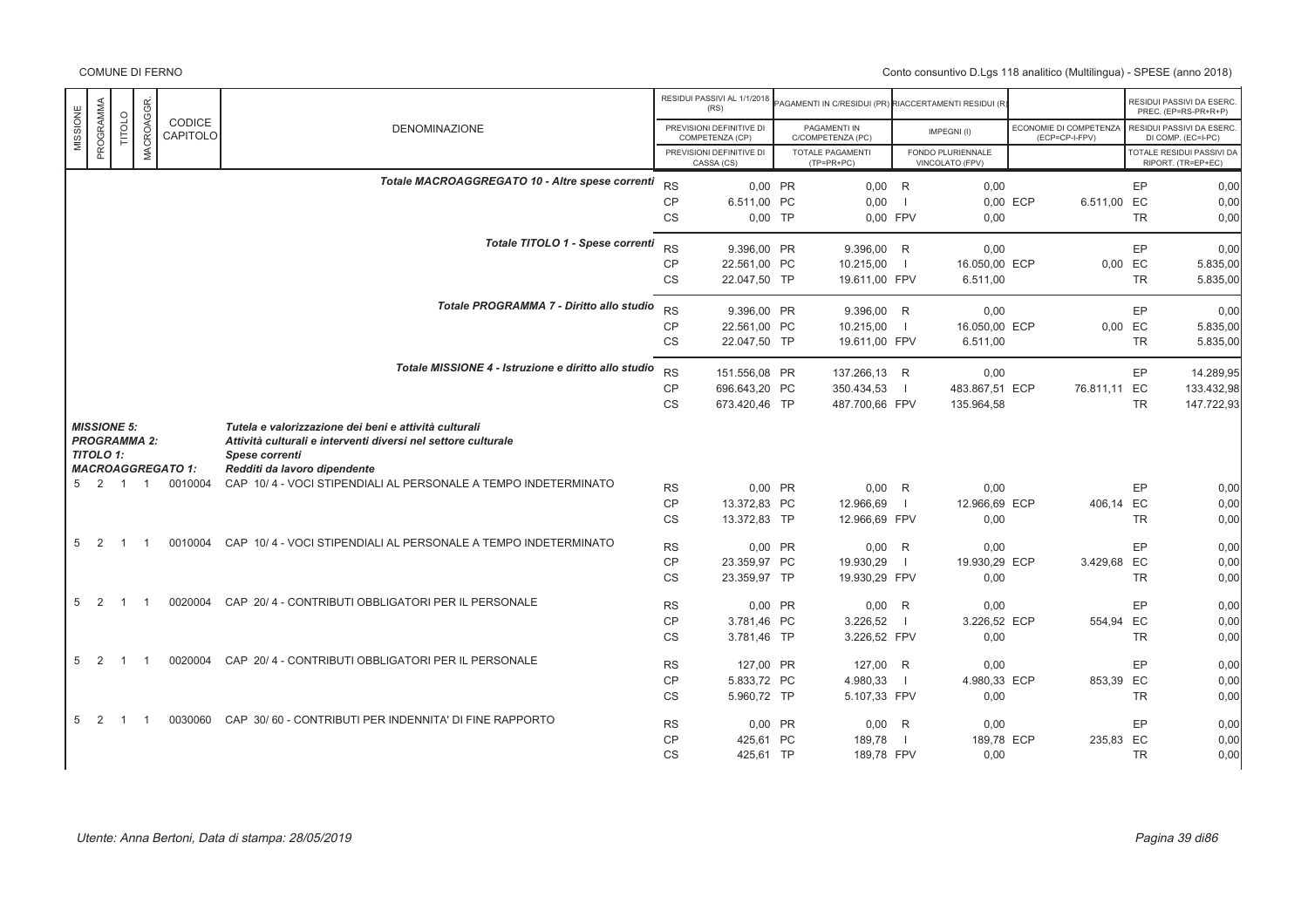|                       |                |                  |                          |                                                                      |                        | RESIDUI PASSIVI AL 1/1/2018<br>(RS)         | <b>PAGAMENTI IN C/RESIDUI (PR) RIACCERTAMENTI RESIDUI (R</b> |                |                                      |                                          |                       | RESIDUI PASSIVI DA ESERC.<br>PREC. (EP=RS-PR+R+P) |
|-----------------------|----------------|------------------|--------------------------|----------------------------------------------------------------------|------------------------|---------------------------------------------|--------------------------------------------------------------|----------------|--------------------------------------|------------------------------------------|-----------------------|---------------------------------------------------|
| PROGRAMMA<br>MISSIONE | TITOLO         | <b>MACROAGGR</b> | CODICE<br>CAPITOLO       | <b>DENOMINAZIONE</b>                                                 |                        | PREVISIONI DEFINITIVE DI<br>COMPETENZA (CP) | PAGAMENTI IN<br>C/COMPETENZA (PC)                            |                | IMPEGNI(I)                           | ECONOMIE DI COMPETENZA<br>(ECP=CP-I-FPV) |                       | RESIDUI PASSIVI DA ESERC.<br>DI COMP. (EC=I-PC)   |
|                       |                |                  |                          |                                                                      |                        | PREVISIONI DEFINITIVE DI<br>CASSA (CS)      | <b>TOTALE PAGAMENTI</b><br>$(TP=PR+PC)$                      |                | FONDO PLURIENNALE<br>VINCOLATO (FPV) |                                          |                       | TOTALE RESIDUI PASSIVI DA<br>RIPORT. (TR=EP+EC)   |
| 5<br>$\overline{2}$   | $\overline{1}$ | $\overline{1}$   | 0030060                  | CAP 30/60 - CONTRIBUTI PER INDENNITA' DI FINE RAPPORTO               | <b>RS</b>              | 0.00 PR                                     | 0.00 R                                                       |                | 0,00                                 |                                          | EP                    | 0,00                                              |
|                       |                |                  |                          |                                                                      | <b>CP</b>              | 711,76 PC                                   | 597,23                                                       | $\overline{1}$ | 597,23 ECP                           | 114,53 EC                                |                       | 0,00                                              |
|                       |                |                  |                          |                                                                      | <b>CS</b>              | 711.76 TP                                   | 597,23 FPV                                                   |                | 0,00                                 |                                          | <b>TR</b>             | 0,00                                              |
| 5 2                   | $\overline{1}$ | $\overline{1}$   | 0040020                  | CAP 40/20 - ASSEGNI FAMILIARI                                        | <b>RS</b>              | 0.00 PR                                     | 0,00                                                         | R              | 0,00                                 |                                          | EP                    | 0,00                                              |
|                       |                |                  |                          |                                                                      | CP                     | 4.890,04 PC                                 | 4.889,52                                                     | $\blacksquare$ | 4.889,52 ECP                         |                                          | 0,52 EC               | 0,00                                              |
|                       |                |                  |                          |                                                                      | CS                     | 4.890,04 TP                                 | 4.889,52 FPV                                                 |                | 0,00                                 |                                          | <b>TR</b>             | 0,00                                              |
| 5<br>$\overline{2}$   | $\overline{1}$ | -1               | 0040021                  | <b>ARRETRATI STIPENDI</b>                                            | <b>RS</b>              | 0,00 PR                                     | $0,00$ R                                                     |                | 0,00                                 |                                          | EP                    | 0,00                                              |
|                       |                |                  |                          |                                                                      | CP                     | 1.036,17 PC                                 | 1.036,17                                                     | $\blacksquare$ | 1.036,17 ECP                         |                                          | $0,00$ EC             | 0,00                                              |
|                       |                |                  |                          |                                                                      | <b>CS</b>              | 1.036,17 TP                                 | 1.036,17 FPV                                                 |                | 0,00                                 |                                          | <b>TR</b>             | 0,00                                              |
|                       |                |                  |                          | Totale MACROAGGREGATO 1 - Redditi da lavoro dipendente               | <b>RS</b>              | 127,00 PR                                   | 127,00 R                                                     |                | 0,00                                 |                                          | EP                    | 0,00                                              |
|                       |                |                  |                          |                                                                      | <b>CP</b>              | 53.411,56 PC                                | 47.816,53                                                    | $\overline{1}$ | 47.816,53 ECP                        | 5.595,03 EC                              |                       | 0,00                                              |
|                       |                |                  |                          |                                                                      | <b>CS</b>              | 53.538,56 TP                                | 47.943,53 FPV                                                |                | 0,00                                 |                                          | <b>TR</b>             | 0,00                                              |
|                       |                |                  | <b>MACROAGGREGATO 2:</b> | Imposte e tasse a carico dell'ente                                   |                        |                                             |                                                              |                |                                      |                                          |                       |                                                   |
| $5 \quad 2$           | $\overline{1}$ | 2                | 0010909                  | CAP 10/909 - IMPOSTA REGIONALE SULLE ATTIVITA' PRODUTTIVE            |                        |                                             |                                                              |                |                                      |                                          | EP                    |                                                   |
|                       |                |                  |                          |                                                                      | <b>RS</b><br><b>CP</b> | 0,00 PR                                     | $0,00$ R                                                     | $\blacksquare$ | 0,00                                 |                                          |                       | 0,00<br>0,00                                      |
|                       |                |                  |                          |                                                                      | <b>CS</b>              | 1.227,46 PC<br>1.227.46 TP                  | 1.137,00<br>1.137,00 FPV                                     |                | 1.137,00 ECP<br>0,00                 |                                          | 90,46 EC<br><b>TR</b> | 0,00                                              |
| 5<br>2                |                | $\mathfrak{p}$   | 0010909                  | CAP 10/909 - IMPOSTA REGIONALE SULLE ATTIVITA' PRODUTTIVE            | <b>RS</b>              | 0,00 PR                                     | $0,00$ R                                                     |                | 0.00                                 |                                          | EP                    | 0,00                                              |
|                       |                |                  |                          |                                                                      | <b>CP</b>              | 2.082,18 PC                                 | 1.746,65                                                     | $\blacksquare$ | 1.746,65 ECP                         | 335,53 EC                                |                       | 0,00                                              |
|                       |                |                  |                          |                                                                      | CS                     | 2.082.18 TP                                 | 1.746,65 FPV                                                 |                | 0,00                                 |                                          | <b>TR</b>             | 0,00                                              |
|                       |                |                  |                          | Totale MACROAGGREGATO 2 - Imposte e tasse a carico dell'ente         | <b>RS</b>              |                                             |                                                              |                | 0,00                                 |                                          | EP                    | 0,00                                              |
|                       |                |                  |                          |                                                                      | <b>CP</b>              | 0,00 PR<br>3.309.64 PC                      | $0,00$ R<br>2.883,65                                         | $\blacksquare$ | 2.883,65 ECP                         | 425,99 EC                                |                       | 0,00                                              |
|                       |                |                  |                          |                                                                      | CS                     | 3.309,64 TP                                 | 2.883,65 FPV                                                 |                | 0,00                                 |                                          | <b>TR</b>             | 0,00                                              |
|                       |                |                  | <b>MACROAGGREGATO 3:</b> | Acquisto di beni e servizi                                           |                        |                                             |                                                              |                |                                      |                                          |                       |                                                   |
|                       | 5 2 1          | 3                | 0001200                  | ADESIONE AL PROGRAMMA DOTE-COMUNE                                    | <b>RS</b>              | 0,00 PR                                     | $0,00$ R                                                     |                | 0.00                                 |                                          | EP                    | 0,00                                              |
|                       |                |                  |                          |                                                                      | <b>CP</b>              | 4.100,00 PC                                 | 4.010,40                                                     | $\blacksquare$ | 4.010,40 ECP                         |                                          | 89,60 EC              | 0,00                                              |
|                       |                |                  |                          |                                                                      | CS                     | 4.100,00 TP                                 | 4.010,40 FPV                                                 |                | 0,00                                 |                                          | <b>TR</b>             | 0,00                                              |
|                       |                |                  |                          |                                                                      |                        |                                             |                                                              |                |                                      |                                          |                       |                                                   |
| 5<br>$\overline{2}$   | $\overline{1}$ | 3                | 0010039                  | CAP 10/39 - ACQUISTI VARI INERENTI I SERVIZI SPORTIVI                | <b>RS</b>              | 507,52 PR                                   | 507,52 R                                                     |                | 0,00                                 |                                          | EP                    | 0,00                                              |
|                       |                |                  |                          |                                                                      | CP                     | 500,00 PC                                   | 0,00                                                         | $\blacksquare$ |                                      | 0,00 ECP<br>500,00 EC                    |                       | 0,00                                              |
|                       |                |                  |                          |                                                                      | <b>CS</b>              | 1.007,52 TP                                 | 507,52 FPV                                                   |                | 0,00                                 |                                          | <b>TR</b>             | 0,00                                              |
| 5<br>2                | $\overline{1}$ | 3                | 0010056                  | CAP 10/56 - LIBRI E MATERIALE DOCUMENTARIO - SERVIZIO RILEVANTE AGLI | <b>RS</b>              | 998.01 PR                                   | 998,01 R                                                     |                | 0,00                                 |                                          | EP                    | 0,00                                              |
|                       |                |                  |                          | EFFETTI DELL'IVA -                                                   | CP                     | 1.200,00 PC                                 | 0,00                                                         | $\overline{1}$ | 1.200,00 ECP                         |                                          | $0,00$ EC             | 1.200,00                                          |
|                       |                |                  |                          |                                                                      | <b>CS</b>              | 2.198,01 TP                                 | 998,01 FPV                                                   |                | 0,00                                 |                                          | <b>TR</b>             | 1.200,00                                          |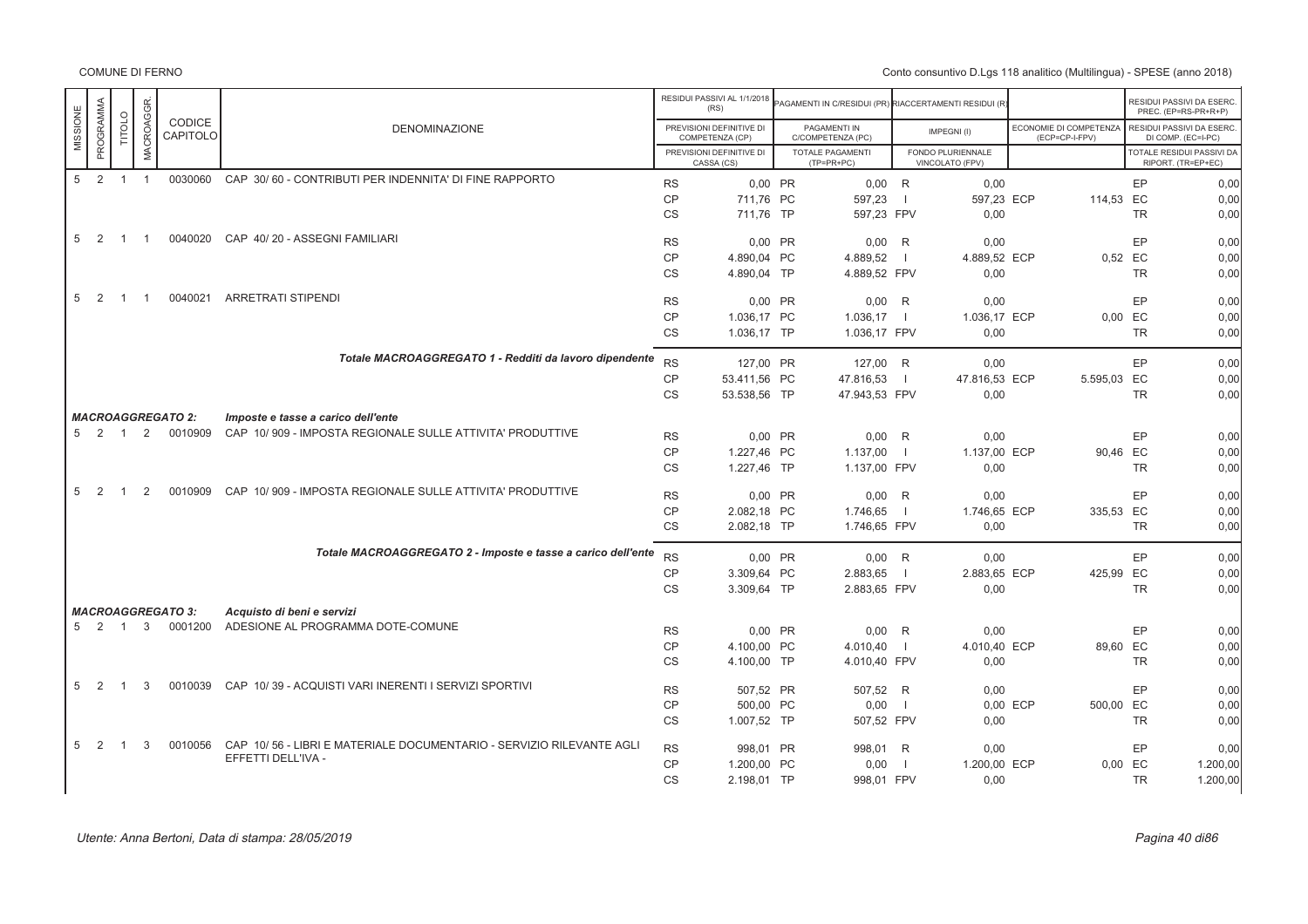COMUNE DI FERNO

|                                  |                |              |                    |                                                                         |                        | RESIDUI PASSIVI AL 1/1/2018<br>(RS)         | AGAMENTI IN C/RESIDUI (PR) RIACCERTAMENTI RESIDUI (R |                          |                                      |                                          |           | RESIDUI PASSIVI DA ESERC<br>PREC. (EP=RS-PR+R+P) |
|----------------------------------|----------------|--------------|--------------------|-------------------------------------------------------------------------|------------------------|---------------------------------------------|------------------------------------------------------|--------------------------|--------------------------------------|------------------------------------------|-----------|--------------------------------------------------|
| PROGRAMMA<br>MISSIONE            | <b>TITOLO</b>  | MACROAGGR    | CODICE<br>CAPITOLO | <b>DENOMINAZIONE</b>                                                    |                        | PREVISIONI DEFINITIVE DI<br>COMPETENZA (CP) | PAGAMENTI IN<br>C/COMPETENZA (PC)                    |                          | IMPEGNI(I)                           | ECONOMIE DI COMPETENZA<br>(ECP=CP-I-FPV) |           | RESIDUI PASSIVI DA ESERC.<br>DI COMP. (EC=I-PC)  |
|                                  |                |              |                    |                                                                         |                        | PREVISIONI DEFINITIVE DI<br>CASSA (CS)      | <b>TOTALE PAGAMENTI</b><br>(TP=PR+PC)                |                          | FONDO PLURIENNALE<br>VINCOLATO (FPV) |                                          |           | TOTALE RESIDUI PASSIVI DA<br>RIPORT. (TR=EP+EC)  |
| $\overline{2}$<br>5 <sup>5</sup> | $\overline{1}$ | $\mathbf{3}$ | 0010358            | CAP 10/358 - SPESE ECONOMALI - FORNITURE DIVERSE INERENTI IL SERVIZIO   | <b>RS</b>              | 0.00 PR                                     | $0,00$ R                                             |                          | 0.00                                 |                                          | EP        | 0,00                                             |
|                                  |                |              |                    | - STAMPATI E CANCELLERIA                                                | <b>CP</b>              | 390,00 PC                                   | 76,00                                                | $\overline{\phantom{0}}$ | 76,00 ECP                            | 314,00 EC                                |           | 0,00                                             |
|                                  |                |              |                    |                                                                         | <b>CS</b>              | 390,00 TP                                   | 76.00 FPV                                            |                          | 0.00                                 |                                          | <b>TR</b> | 0.00                                             |
| $5 \quad 2$                      | $\overline{1}$ | 3            | 0010360            | CAP 10/360 - SPESE ECONOMALI - FORNITURE DIVERSE INERENTI IL SERVIZIO   | <b>RS</b>              | 0.00 PR                                     | 0.00                                                 | R                        | 0.00                                 |                                          | EP        | 0.00                                             |
|                                  |                |              |                    |                                                                         | <b>CP</b>              | 390,00 PC                                   | 64,00                                                | $\blacksquare$           | 64,00 ECP                            | 326,00 EC                                |           | 0,00                                             |
|                                  |                |              |                    |                                                                         | <b>CS</b>              | 390,00 TP                                   | 64.00 FPV                                            |                          | 0.00                                 |                                          | <b>TR</b> | 0.00                                             |
| 5<br>2                           | $\overline{1}$ | 3            |                    | 0030605 CAP 30/605 - ACQUISTI VARI INERENTI IL SERVIZIO                 | <b>RS</b>              | 0.00 PR                                     | 0.00                                                 | R                        | 0.00                                 |                                          | EP        | 0.00                                             |
|                                  |                |              |                    |                                                                         | CP                     | 500,00 PC                                   | 146.40                                               | $\overline{1}$           | 311,10 ECP                           | 188,90 EC                                |           | 164,70                                           |
|                                  |                |              |                    |                                                                         | <b>CS</b>              | 500,00 TP                                   | 146.40 FPV                                           |                          | 0.00                                 |                                          | <b>TR</b> | 164.70                                           |
| 5<br>$\overline{2}$              | $\overline{1}$ | 3            |                    | 0040100 CAP 40/100 - QUOTA SISTEMA BIBLIOTECARIO                        | <b>RS</b>              | 0.00 PR                                     | 0.00                                                 | R                        | 0.00                                 |                                          | EP        | 0.00                                             |
|                                  |                |              |                    |                                                                         | CP                     | 4.123.20 PC                                 | 4.123,20                                             | $\Box$                   | 4.123.20 ECP                         |                                          | 0.00 EC   | 0,00                                             |
|                                  |                |              |                    |                                                                         | <b>CS</b>              | 4.123,20 TP                                 | 4.123,20 FPV                                         |                          | 0.00                                 |                                          | <b>TR</b> | 0.00                                             |
| 5<br>-2                          | $\overline{1}$ | 3            | 0040297            | CAP 40/297 - FORNITURE DIVERSE PER TORNEI, CONCORSI E MANIFESTAZIONI    | <b>RS</b>              | 0,00 PR                                     | 0,00                                                 | R                        | 0,00                                 |                                          | EP        | 0,00                                             |
|                                  |                |              |                    | <b>CULTURALI</b>                                                        | <b>CP</b>              | 500.00 PC                                   | 0.00                                                 | $\blacksquare$           |                                      | 0.00 ECP<br>500.00 EC                    |           | 0,00                                             |
|                                  |                |              |                    |                                                                         | <b>CS</b>              | 500,00 TP                                   | 0.00 FPV                                             |                          | 0.00                                 |                                          | <b>TR</b> | 0.00                                             |
| 5<br>2                           | $\overline{1}$ | 3            |                    | 0100016 CAP 100/16 - INIZIATIVE CULTURALI VARIE                         | <b>RS</b>              | 493,54 PR                                   | 493,54                                               | R                        | 0,00                                 |                                          | EP        | 0,00                                             |
|                                  |                |              |                    |                                                                         | CP                     | 6.300.00 PC                                 | 3.454,35                                             | $\blacksquare$           | 4.203,35 ECP                         | 2.096,65 EC                              |           | 749.00                                           |
|                                  |                |              |                    |                                                                         | <b>CS</b>              | 6.793,54 TP                                 | 3.947,89 FPV                                         |                          | 0,00                                 |                                          | <b>TR</b> | 749,00                                           |
| 5<br>2                           | $\overline{1}$ | 3            |                    | 0120022 CAP 120/22 - CORSI DI AGGIORNAMENTO PERSONALE UFFICIO CULTURA   | <b>RS</b>              | 0,00 PR                                     | 0,00                                                 | R                        | 0,00                                 |                                          | EP        | 0,00                                             |
|                                  |                |              |                    |                                                                         | CP                     | 350,00 PC                                   | 0.00                                                 | $\blacksquare$           | 25,00 ECP                            | 325,00 EC                                |           | 25,00                                            |
|                                  |                |              |                    |                                                                         | CS                     | 350,00 TP                                   | 0.00 FPV                                             |                          | 0.00                                 |                                          | <b>TR</b> | 25,00                                            |
| 5<br>2                           | $\overline{1}$ | 3            | 0400006            | CAP 400/6 - ACQUISTI CENTRALIZZATI - ACQUISTO DI TONER PER UFFICIO      | <b>RS</b>              | 0.00 PR                                     | 0,00                                                 | R                        | 0.00                                 |                                          | EP        | 0.00                                             |
|                                  |                |              |                    | <b>CULTURA</b>                                                          | CP                     | 308,00 PC                                   | 219.60                                               | $\blacksquare$           | 219.60 ECP                           |                                          | 88.40 EC  | 0,00                                             |
|                                  |                |              |                    |                                                                         | <b>CS</b>              | 308,00 TP                                   | 219,60 FPV                                           |                          | 0.00                                 |                                          | <b>TR</b> | 0.00                                             |
| 5<br>-2                          | $\overline{1}$ | 3            | 0500003            | CAP 500/3 - ACQUISTI CENTRALIZZATI - NOLEGGIO APPARECCHIATURE           | <b>RS</b>              | 325.34 PR                                   | 325,34                                               | R                        | 0.00                                 |                                          | EP        | 0.00                                             |
|                                  |                |              |                    | INFORMATICHE UFFICIO CULTURA -                                          | CP                     | 1.758,00 PC                                 | 650,66                                               | $\Box$                   | 1.464,56 ECP                         | 293,44 EC                                |           | 813,90                                           |
|                                  |                |              |                    |                                                                         | <b>CS</b>              | 2.082,41 TP                                 | 976,00 FPV                                           |                          | 0.00                                 |                                          | <b>TR</b> | 813,90                                           |
| 5<br>2                           | $\overline{1}$ | 3            | 0700002            | CAP 700/2 - UTENZE E CANONI - TELEFONIA FISSA - SERVIZIO RILEVANTE AGLI | <b>RS</b>              | 74.76 PR                                    | 74,76                                                | R                        | 0.00                                 |                                          | EP        | 0.00                                             |
|                                  |                |              |                    | EFFETTI DELL'IVA -                                                      | <b>CP</b>              | 515,00 PC                                   | 243,38                                               | $\blacksquare$           | 317,56 ECP                           | 197,44 EC                                |           | 74,18                                            |
|                                  |                |              |                    |                                                                         | <b>CS</b>              | 589,76 TP                                   | 318,14 FPV                                           |                          | 0,00                                 |                                          | <b>TR</b> | 74,18                                            |
| 5<br>2                           | $\overline{1}$ | 3            | 0700006            | CAP 700/6 - UTENZE E CANONI - ENERGIA ELETTRICA - SERVIZIO RILEVANTE    |                        |                                             |                                                      |                          |                                      |                                          | EP        | 0.00                                             |
|                                  |                |              |                    | AGLI EFFETTI DELL'IVA -                                                 | <b>RS</b><br><b>CP</b> | 169,30 PR<br>750,00 PC                      | 169,30<br>569,80                                     | R<br>$\blacksquare$      | 0.00<br>750.00 ECP                   |                                          | $0.00$ EC | 180,20                                           |
|                                  |                |              |                    |                                                                         | <b>CS</b>              | 919,30 TP                                   | 739,10 FPV                                           |                          | 0,00                                 |                                          | <b>TR</b> | 180,20                                           |
|                                  |                |              |                    |                                                                         |                        |                                             |                                                      |                          |                                      |                                          |           |                                                  |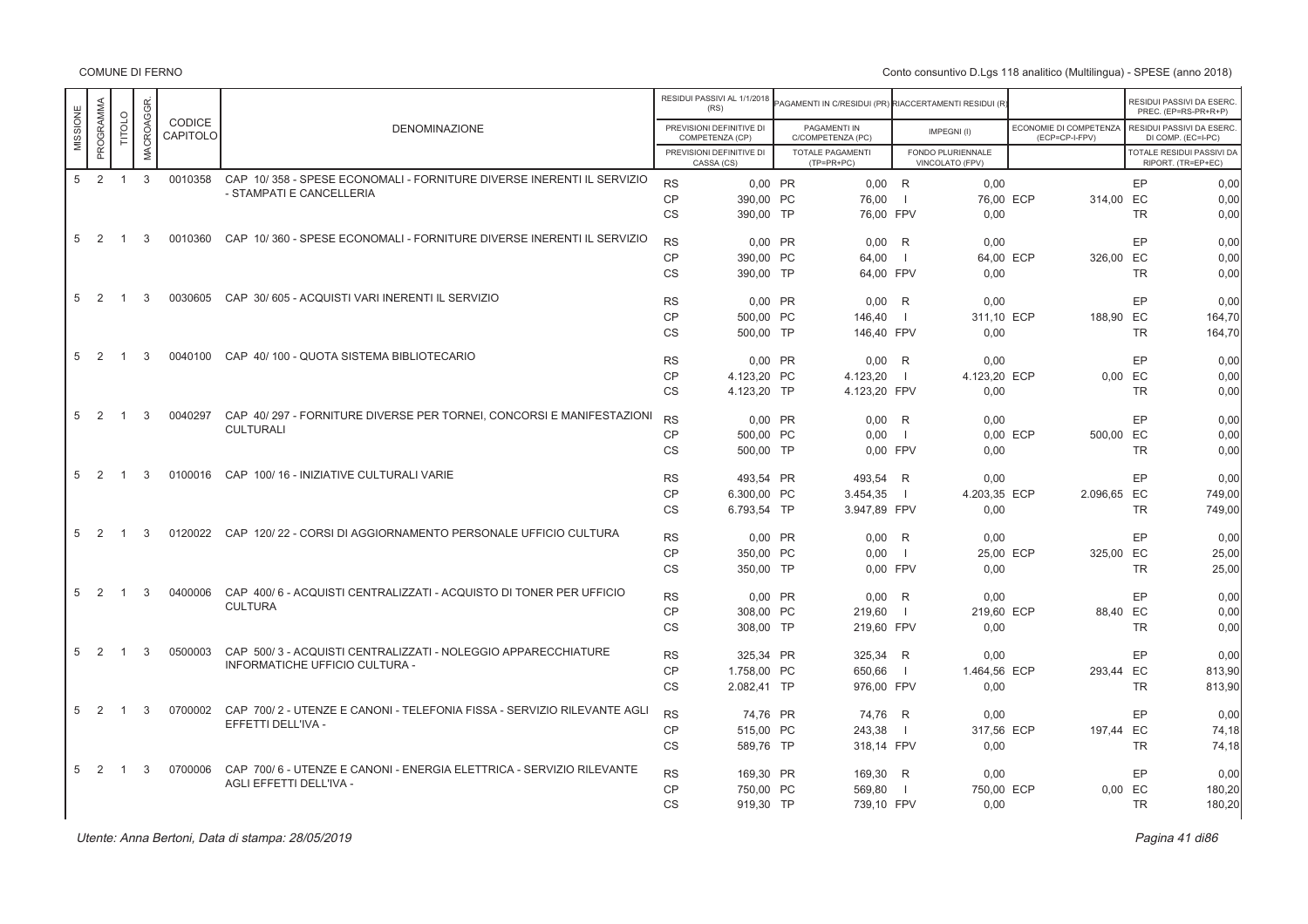|                       |                |                  |                          |                                                                           |           | RESIDUI PASSIVI AL 1/1/2018<br>(RS)         | PAGAMENTI IN C/RESIDUI (PR) RIACCERTAMENTI RESIDUI (R |                |                                      |          |                                          |           | RESIDUI PASSIVI DA ESERC<br>PREC. (EP=RS-PR+R+P)       |
|-----------------------|----------------|------------------|--------------------------|---------------------------------------------------------------------------|-----------|---------------------------------------------|-------------------------------------------------------|----------------|--------------------------------------|----------|------------------------------------------|-----------|--------------------------------------------------------|
| PROGRAMMA<br>MISSIONE | <b>TITOLO</b>  | <b>MACROAGGR</b> | CODICE<br>CAPITOLO       | <b>DENOMINAZIONE</b>                                                      |           | PREVISIONI DEFINITIVE DI<br>COMPETENZA (CP) | PAGAMENTI IN<br>C/COMPETENZA (PC)                     |                | IMPEGNI(I)                           |          | ECONOMIE DI COMPETENZA<br>(ECP=CP-I-FPV) |           | RESIDUI PASSIVI DA ESERC<br>DI COMP. (EC=I-PC)         |
|                       |                |                  |                          |                                                                           |           | PREVISIONI DEFINITIVE DI<br>CASSA (CS)      | <b>TOTALE PAGAMENTI</b><br>$(TP=PR+PC)$               |                | FONDO PLURIENNALE<br>VINCOLATO (FPV) |          |                                          |           | <b>TOTALE RESIDUI PASSIVI DA</b><br>RIPORT. (TR=EP+EC) |
| 2<br>5                | $\overline{1}$ | $\mathbf{3}$     | 0700010                  | CAP 700/10 - UTENZE E CANONI - GAS - SERVIZIO RILEVANTE AGLI EFFETTI      | <b>RS</b> | 141.45 PR                                   | 141.45 R                                              |                | 0.00                                 |          |                                          | EP        | 0.00                                                   |
|                       |                |                  |                          | DELL'IVA -                                                                | <b>CP</b> | 2.163,00 PC                                 | 944,07                                                | $\blacksquare$ | 1.402,71 ECP                         |          | 760,29 EC                                |           | 458,64                                                 |
|                       |                |                  |                          |                                                                           | <b>CS</b> | 2.304,45 TP                                 | 1.085,52 FPV                                          |                | 0,00                                 |          |                                          | <b>TR</b> | 458,64                                                 |
| 5<br>2                | $\overline{1}$ | 3                |                          | 0700011 SVILUPPO PROGETTUALE SERVIZIO BIBLIOTECA                          | <b>RS</b> | 0,00 PR                                     | 0.00                                                  | - R            | 0.00                                 |          |                                          | EP        | 0.00                                                   |
|                       |                |                  |                          |                                                                           | <b>CP</b> | 10.000,00 PC                                | 0.00                                                  | $\blacksquare$ | 9.997,90 ECP                         |          | 2.10 EC                                  |           | 9.997.90                                               |
|                       |                |                  |                          |                                                                           | <b>CS</b> | 10.000,00 TP                                | 0,00 FPV                                              |                | 0,00                                 |          |                                          | <b>TR</b> | 9.997,90                                               |
| 2<br>5                | $\overline{1}$ | 3                |                          | 0700012 SPESE PER LA RISCOSSIONE COATTIVA DI ENTRATE                      | <b>RS</b> | 0,00 PR                                     | 0,00                                                  | R              | 0.00                                 |          |                                          | EP        | 0.00                                                   |
|                       |                |                  |                          |                                                                           | CP        | 2.300.00 PC                                 | 0.00                                                  | $\blacksquare$ | 2.278.51 ECP                         |          | 21.49 EC                                 |           | 2.278.51                                               |
|                       |                |                  |                          |                                                                           | <b>CS</b> | 2.300,00 TP                                 | 0.00 FPV                                              |                | 0.00                                 |          |                                          | <b>TR</b> | 2.278,51                                               |
|                       |                |                  |                          | Totale MACROAGGREGATO 3 - Acquisto di beni e servizi                      | <b>RS</b> | 2.709,92 PR                                 | 2.709,92 R                                            |                | 0,00                                 |          |                                          | EP        | 0,00                                                   |
|                       |                |                  |                          |                                                                           | <b>CP</b> | 36.147,20 PC                                | 14.501,86                                             | $\blacksquare$ | 30.443,89 ECP                        |          | 5.703,31 EC                              |           | 15.942,03                                              |
|                       |                |                  |                          |                                                                           | <b>CS</b> | 38.856,19 TP                                |                                                       |                |                                      |          |                                          | <b>TR</b> | 15.942,03                                              |
|                       |                |                  |                          |                                                                           |           |                                             | 17.211,78 FPV                                         |                | 0,00                                 |          |                                          |           |                                                        |
|                       |                |                  | <b>MACROAGGREGATO 4:</b> | Trasferimenti correnti                                                    |           |                                             |                                                       |                |                                      |          |                                          |           |                                                        |
| $\overline{2}$<br>5   | $\overline{1}$ | $\overline{4}$   | 0030604                  | CONTRIBUTI AD ENTI TEATRALI, ISTITUTI, ASSOCIAZIONI E PARROCCHIA          | <b>RS</b> | 23.500,00 PR                                | 23.500,00 R                                           |                | 0,00                                 |          |                                          | EP        | 0,00                                                   |
|                       |                |                  |                          |                                                                           | <b>CP</b> | 32.000,00 PC                                | 4.750,00                                              | $\blacksquare$ | 28.776,00 ECP                        |          | 3.224,00 EC                              |           | 24.026,00                                              |
|                       |                |                  |                          |                                                                           | <b>CS</b> | 55.500,00 TP                                | 28.250,00 FPV                                         |                | 0,00                                 |          |                                          | <b>TR</b> | 24.026,00                                              |
|                       |                |                  |                          | Totale MACROAGGREGATO 4 - Trasferimenti correnti                          |           |                                             |                                                       |                |                                      |          |                                          |           |                                                        |
|                       |                |                  |                          |                                                                           | <b>RS</b> | 23.500,00 PR                                | 23.500,00 R                                           |                | 0,00                                 |          |                                          | EP        | 0.00                                                   |
|                       |                |                  |                          |                                                                           | <b>CP</b> | 32.000,00 PC                                | 4.750,00                                              | $\blacksquare$ | 28.776,00 ECP                        |          | 3.224,00 EC                              |           | 24.026,00                                              |
|                       |                |                  |                          |                                                                           | <b>CS</b> | 55.500,00 TP                                | 28.250,00 FPV                                         |                | 0,00                                 |          |                                          | <b>TR</b> | 24.026,00                                              |
|                       |                |                  |                          | Totale TITOLO 1 - Spese correnti                                          | <b>RS</b> | 26.336,92 PR                                | 26.336,92 R                                           |                | 0,00                                 |          |                                          | EP        | 0,00                                                   |
|                       |                |                  |                          |                                                                           | <b>CP</b> | 124.868,40 PC                               | 69.952,04                                             | - 11           | 109.920,07 ECP                       |          | 14.948,33 EC                             |           | 39.968,03                                              |
|                       |                |                  |                          |                                                                           | <b>CS</b> | 151.204,39 TP                               | 96.288,96 FPV                                         |                | 0,00                                 |          |                                          | <b>TR</b> | 39.968,03                                              |
| <b>TITOLO 2:</b>      |                |                  |                          | Spese in conto capitale                                                   |           |                                             |                                                       |                |                                      |          |                                          |           |                                                        |
|                       |                |                  | <b>MACROAGGREGATO 2:</b> | Investimenti fissi lordi                                                  |           |                                             |                                                       |                |                                      |          |                                          |           |                                                        |
| $\overline{2}$<br>5   | $\overline{2}$ | 2                | 0080100                  | CAP 80/100 - REALIZZAZIONE TENSOSTRUTTURA POLIVALENTE PRESSO              | <b>RS</b> | 0,00 PR                                     | 0,00                                                  | R              | 0,00                                 |          |                                          | EP        | 0,00                                                   |
|                       |                |                  |                          | PARCO PUBBLICO - finanziato con avanzo di amministrazione -               | <b>CP</b> | 0,00 PC                                     | 0,00                                                  | $\blacksquare$ |                                      | 0,00 ECP | -4.469,63 EC                             |           | 0,00                                                   |
|                       |                |                  |                          |                                                                           | <b>CS</b> | $0.00$ TP                                   | 0,00 FPV                                              |                | 4.469,63                             |          |                                          | <b>TR</b> | 0.00                                                   |
| 2<br>5                | 2              | 2                | 0100129                  | REALIZZAZIONE NUOVA BIBLIOTECA - Finanziato con avanzo economico di parte | <b>RS</b> | 0,00 PR                                     | 0,00                                                  | R              | 0,00                                 |          |                                          | EP        | 0,00                                                   |
|                       |                |                  |                          | corrente -                                                                | CP        | 30,58 PC                                    | 0,00                                                  | - 11           |                                      | 0,00 ECP | -46.288,84 EC                            |           | 0,00                                                   |
|                       |                |                  |                          |                                                                           | <b>CS</b> | 30,58 TP                                    | 0,00 FPV                                              |                | 46.319,42                            |          |                                          | <b>TR</b> | 0,00                                                   |
| 5<br>2                | 2              | 2                | 0130133                  | CAP 130/133 - INTERVENTI DI SISTEMAZIONE SPAZIO FESTE - Finanziato con    | <b>RS</b> | 0,00 PR                                     | 0,00                                                  | R              | 0,00                                 |          |                                          | EP        | 0,00                                                   |
|                       |                |                  |                          | avanzo economico di parte corrente -                                      | <b>CP</b> | 2.000,00 PC                                 | 1.573,25                                              | - 1            | 1.573,25 ECP                         |          | 426,75 EC                                |           | 0,00                                                   |
|                       |                |                  |                          |                                                                           | <b>CS</b> | 2.000,00 TP                                 | 1.573,25 FPV                                          |                | 0,00                                 |          |                                          | <b>TR</b> | 0.00                                                   |
|                       |                |                  |                          |                                                                           |           |                                             |                                                       |                |                                      |          |                                          |           |                                                        |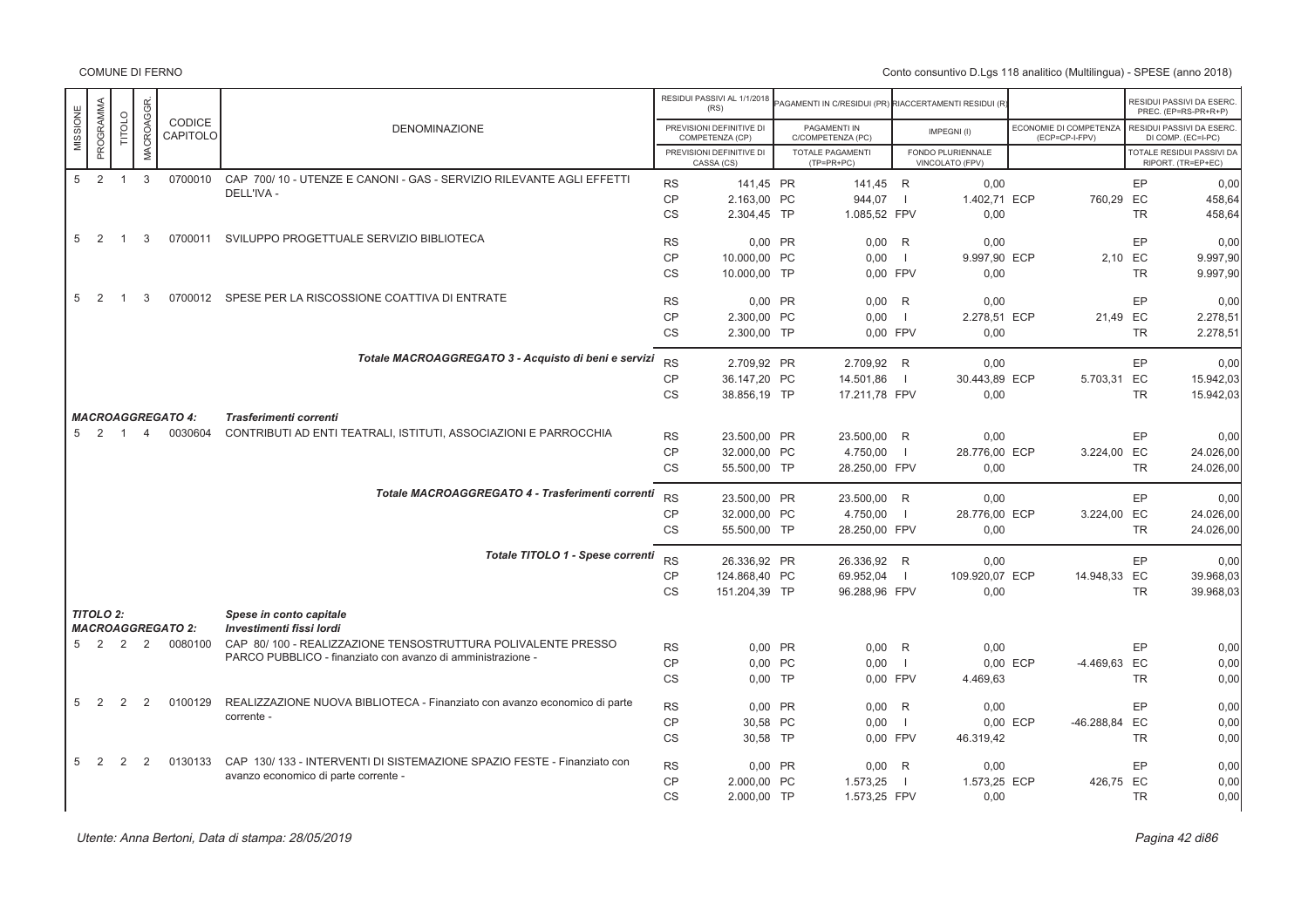Conto consuntivo D.Lgs 118 analitico (Multilingua) - SPESE (anno 2018)

|          |                    |                |                  |                                     |                                                                                                   |                 | RESIDUI PASSIVI AL 1/1/2018<br>(RS)         | AGAMENTI IN C/RESIDUI (PR) RIACCERTAMENTI RESIDUI (R) |              |                                      |          |                                          |           | RESIDUI PASSIVI DA ESERC<br>PREC. (EP=RS-PR+R+P) |
|----------|--------------------|----------------|------------------|-------------------------------------|---------------------------------------------------------------------------------------------------|-----------------|---------------------------------------------|-------------------------------------------------------|--------------|--------------------------------------|----------|------------------------------------------|-----------|--------------------------------------------------|
| MISSIONE | PROGRAMMA          | TITOLO         | <b>MACROAGGR</b> | CODICE<br>CAPITOLO                  | <b>DENOMINAZIONE</b>                                                                              |                 | PREVISIONI DEFINITIVE DI<br>COMPETENZA (CP) | PAGAMENTI IN<br>C/COMPETENZA (PC)                     |              | IMPEGNI(I)                           |          | ECONOMIE DI COMPETENZA<br>(ECP=CP-I-FPV) |           | RESIDUI PASSIVI DA ESERC<br>DI COMP. (EC=I-PC)   |
|          |                    |                |                  |                                     |                                                                                                   |                 | PREVISIONI DEFINITIVE DI<br>CASSA (CS)      | <b>TOTALE PAGAMENTI</b><br>(TP=PR+PC)                 |              | FONDO PLURIENNALE<br>VINCOLATO (FPV) |          |                                          |           | TOTALE RESIDUI PASSIVI DA<br>RIPORT. (TR=EP+EC)  |
|          |                    |                |                  |                                     | Totale MACROAGGREGATO 2 - Investimenti fissi lordi                                                | <b>RS</b>       | 0.00 PR                                     | $0,00$ R                                              |              | 0,00                                 |          |                                          | EP        | 0,00                                             |
|          |                    |                |                  |                                     |                                                                                                   | $\mathsf{CP}$   | 2.030,58 PC                                 | 1.573,25                                              | $\Box$       | 1.573,25 ECP                         |          | -50.331,72 EC                            |           | 0,00                                             |
|          |                    |                |                  |                                     |                                                                                                   | CS              | 2.030,58 TP                                 | 1.573,25 FPV                                          |              | 50.789,05                            |          |                                          | <b>TR</b> | 0,00                                             |
|          | 5 2 2              |                | $\mathbf{3}$     | <b>MACROAGGREGATO 3:</b><br>0020570 | Contributi agli investimenti<br>CAP 10/694 - ONERI URBANIZZAZIONE SECONDARIA PER EDIFICI DI CULTO |                 |                                             |                                                       |              |                                      |          |                                          |           |                                                  |
|          |                    |                |                  |                                     |                                                                                                   | <b>RS</b>       | 5.723,92 PR                                 | 0.00 R                                                |              | 0,00                                 |          |                                          | EP        | 5.723,92                                         |
|          |                    |                |                  |                                     |                                                                                                   | CP<br>CS        | 0,00 PC<br>5.723,92 TP                      | 0,00<br>0,00 FPV                                      | - 11         | 20.000,00                            | 0,00 ECP | -20.000,00 EC                            | <b>TR</b> | 0,00<br>5.723,92                                 |
|          |                    |                |                  |                                     |                                                                                                   |                 |                                             |                                                       |              |                                      |          |                                          |           |                                                  |
|          |                    |                |                  |                                     | Totale MACROAGGREGATO 3 - Contributi agli investimenti                                            | <b>RS</b>       | 5.723,92 PR                                 | $0,00$ R                                              |              | 0,00                                 |          |                                          | EP        | 5.723,92                                         |
|          |                    |                |                  |                                     |                                                                                                   | CP              | 0,00 PC                                     | 0,00                                                  | - 11         |                                      | 0,00 ECP | -20.000,00 EC                            |           | 0,00                                             |
|          |                    |                |                  |                                     |                                                                                                   | <b>CS</b>       | 5.723,92 TP                                 | 0,00 FPV                                              |              | 20.000,00                            |          |                                          | <b>TR</b> | 5.723,92                                         |
|          |                    |                |                  | <b>MACROAGGREGATO 5:</b>            | Altre spese in conto capitale                                                                     |                 |                                             |                                                       |              |                                      |          |                                          |           |                                                  |
|          | 5 2 2 5            |                |                  | 0010695                             | FPV - ONERI URBANIZZAZIONE SECONDARIA PER EDIFICI DI CULTO                                        | <b>RS</b>       | 0.00 PR                                     | $0,00$ R                                              |              | 0,00                                 |          |                                          | EP        | 0,00                                             |
|          |                    |                |                  |                                     |                                                                                                   | CP              | 20.000,00 PC                                | 0,00                                                  | - 1          |                                      | 0,00 ECP | 20.000,00 EC                             |           | 0,00                                             |
|          |                    |                |                  |                                     |                                                                                                   | CS              | $0,00$ TP                                   | 0,00 FPV                                              |              | 0,00                                 |          |                                          | TR        | 0,00                                             |
| 5        | $\overline{2}$     | $\overline{2}$ | 5                | 0100131                             | FPV - REALIZZAZIONE NUOVA BIBLIOTECA - Finanziato con avanzo economico di                         | <b>RS</b>       | 0,00 PR                                     | 0,00                                                  | R            | 0,00                                 |          |                                          | EP        | 0,00                                             |
|          |                    |                |                  |                                     | parte corrente -                                                                                  | CP              | 46.319,42 PC                                | 0,00                                                  | $\Box$       |                                      | 0,00 ECP | 46.319,42 EC                             |           | 0,00                                             |
|          |                    |                |                  |                                     |                                                                                                   | CS              | $0,00$ TP                                   | 0,00 FPV                                              |              | 0,00                                 |          |                                          | <b>TR</b> | 0,00                                             |
| 5        | $\overline{2}$     | 2              | 5                | 0130134                             | FPV - CAP 80/100 - REALIZZAZIONE TENSOSTRUTTURA POLIVALENTE PRESSO                                | <b>RS</b>       | 0,00 PR                                     | 0,00                                                  | R            | 0,00                                 |          |                                          | EP        | 0,00                                             |
|          |                    |                |                  |                                     | PARCO PUBBLICO - finanziato con avanzo di amministrazione -                                       | CP              | 4.469,63 PC                                 | 0,00                                                  | $\Box$       |                                      | 0,00 ECP | 4.469,63 EC                              |           | 0,00                                             |
|          |                    |                |                  |                                     |                                                                                                   | <b>CS</b>       | $0,00$ TP                                   | 0,00 FPV                                              |              | 0,00                                 |          |                                          | <b>TR</b> | 0,00                                             |
|          |                    |                |                  |                                     | Totale MACROAGGREGATO 5 - Altre spese in conto capitale                                           | <b>RS</b>       | 0.00 PR                                     | $0,00$ R                                              |              | 0,00                                 |          |                                          | EP        | 0,00                                             |
|          |                    |                |                  |                                     |                                                                                                   | <b>CP</b>       | 70.789,05 PC                                | 0,00                                                  | $\Box$       |                                      | 0,00 ECP | 70.789,05 EC                             |           | 0,00                                             |
|          |                    |                |                  |                                     |                                                                                                   | <b>CS</b>       | $0.00$ TP                                   | 0.00 FPV                                              |              | 0.00                                 |          |                                          | <b>TR</b> | 0,00                                             |
|          |                    |                |                  |                                     | Totale TITOLO 2 - Spese in conto capitale                                                         | <b>RS</b>       |                                             |                                                       |              |                                      |          |                                          |           |                                                  |
|          |                    |                |                  |                                     |                                                                                                   | <b>CP</b>       | 5.723,92 PR<br>72.819,63 PC                 | $0,00$ R<br>1.573,25                                  | $\Box$       | 0,00<br>1.573,25 ECP                 |          | 457,33 EC                                | EP        | 5.723,92<br>0,00                                 |
|          |                    |                |                  |                                     |                                                                                                   | CS              | 7.754,50 TP                                 | 1.573,25 FPV                                          |              | 70.789,05                            |          |                                          | <b>TR</b> | 5.723,92                                         |
|          |                    |                |                  |                                     | Totale PROGRAMMA 2 - Attività culturali e interventi diversi nel settore culturale                |                 |                                             |                                                       |              |                                      |          |                                          |           |                                                  |
|          |                    |                |                  |                                     |                                                                                                   | <b>RS</b>       | 32.060,84 PR                                | 26.336,92 R                                           |              | 0,00                                 |          |                                          | EP        | 5.723,92                                         |
|          |                    |                |                  |                                     |                                                                                                   | CP<br><b>CS</b> | 197.688,03 PC                               | 71.525,29                                             | $\mathbf{I}$ | 111.493,32 ECP                       |          | 15.405,66 EC                             | <b>TR</b> | 39.968,03                                        |
|          |                    |                |                  |                                     |                                                                                                   |                 | 158.958,89 TP                               | 97.862,21 FPV                                         |              | 70.789,05                            |          |                                          |           | 45.691,95                                        |
|          |                    |                |                  |                                     | Totale MISSIONE 5 - Tutela e valorizzazione dei beni e attività culturali                         | <b>RS</b>       | 32.060,84 PR                                | 26.336,92 R                                           |              | 0,00                                 |          |                                          | EP        | 5.723,92                                         |
|          |                    |                |                  |                                     |                                                                                                   | <b>CP</b>       | 197.688,03 PC                               | 71.525,29                                             | $\Box$       | 111.493,32 ECP                       |          | 15.405,66 EC                             |           | 39.968,03                                        |
|          |                    |                |                  |                                     |                                                                                                   | <b>CS</b>       | 158.958,89 TP                               | 97.862,21 FPV                                         |              | 70.789.05                            |          |                                          | <b>TR</b> | 45.691,95                                        |
|          | <b>MISSIONE 6:</b> |                |                  |                                     | Politiche giovanili, sport e tempo libero                                                         |                 |                                             |                                                       |              |                                      |          |                                          |           |                                                  |

*MISSIONE 6: Politiche giovanili, sport e tempo libero*

Utente: Anna Bertoni, Data di stampa: 28/05/2019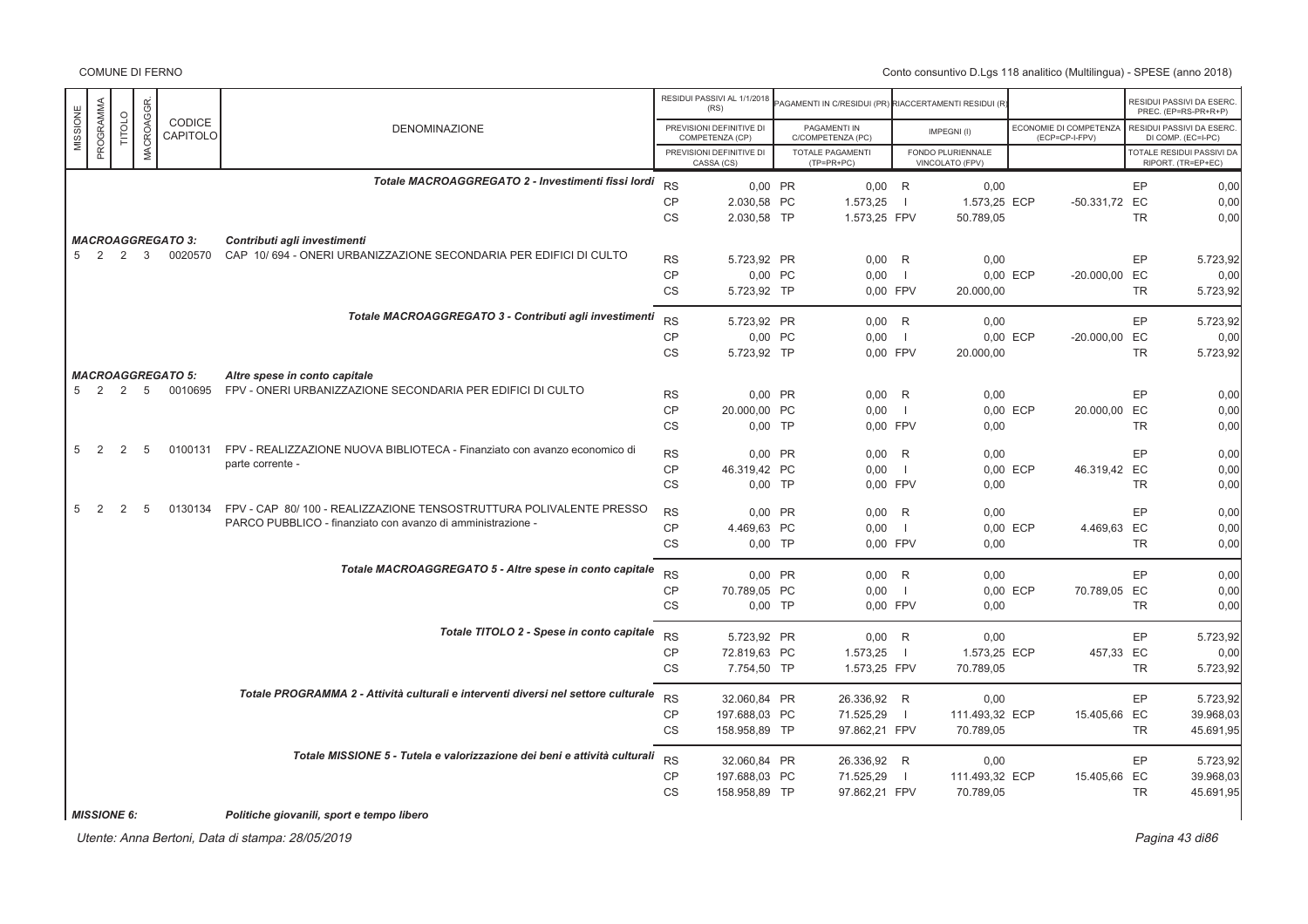|          |                            |                |                |                          |                                                                       |                 | RESIDUI PASSIVI AL 1/1/2018<br>(RS)         | AGAMENTI IN C/RESIDUI (PR) RIACCERTAMENTI RESIDUI (R) |                |                                      |                                          |           | RESIDUI PASSIVI DA ESERC.<br>PREC. (EP=RS-PR+R+P) |
|----------|----------------------------|----------------|----------------|--------------------------|-----------------------------------------------------------------------|-----------------|---------------------------------------------|-------------------------------------------------------|----------------|--------------------------------------|------------------------------------------|-----------|---------------------------------------------------|
| MISSIONE | PROGRAMMA                  | TITOLO         | MACROAGGR.     | CODICE<br>CAPITOLO       | <b>DENOMINAZIONE</b>                                                  |                 | PREVISIONI DEFINITIVE DI<br>COMPETENZA (CP) | PAGAMENTI IN<br>C/COMPETENZA (PC)                     |                | IMPEGNI(I)                           | ECONOMIE DI COMPETENZA<br>(ECP=CP-I-FPV) |           | RESIDUI PASSIVI DA ESERC.<br>DI COMP. (EC=I-PC)   |
|          |                            |                |                |                          |                                                                       |                 | PREVISIONI DEFINITIVE DI<br>CASSA (CS)      | <b>TOTALE PAGAMENTI</b><br>$(TP=PR+PC)$               |                | FONDO PLURIENNALE<br>VINCOLATO (FPV) |                                          |           | TOTALE RESIDUI PASSIVI DA<br>RIPORT. (TR=EP+EC)   |
|          | <b>PROGRAMMA 1:</b>        |                |                |                          | Sport e tempo libero                                                  |                 |                                             |                                                       |                |                                      |                                          |           |                                                   |
|          | <b>TITOLO 1:</b>           |                |                |                          | Spese correnti                                                        |                 |                                             |                                                       |                |                                      |                                          |           |                                                   |
|          |                            |                |                | <b>MACROAGGREGATO 2:</b> | Imposte e tasse a carico dell'ente                                    |                 |                                             |                                                       |                |                                      |                                          |           |                                                   |
|          | 6 1                        | $\overline{1}$ | 2              | 0010051                  | CAP 10/51 - INTERVENTI STRAORDINARI INERENTI IL SERVIZIO              | <b>RS</b>       | 0,00 PR                                     | 0,00                                                  | R              | 0,00                                 |                                          | EP        | 0,00                                              |
|          |                            |                |                |                          |                                                                       | CP              | 5.000.00 PC                                 | 187,57                                                | $\blacksquare$ | 187,57 ECP                           | 4.812,43 EC                              |           | 0,00                                              |
|          |                            |                |                |                          |                                                                       | <b>CS</b>       | 5.000.00 TP                                 | 187,57 FPV                                            |                | 0.00                                 |                                          | <b>TR</b> | 0,00                                              |
|          |                            |                |                |                          | Totale MACROAGGREGATO 2 - Imposte e tasse a carico dell'ente          |                 |                                             |                                                       |                |                                      |                                          |           |                                                   |
|          |                            |                |                |                          |                                                                       | <b>RS</b>       | 0,00 PR                                     | $0,00$ R                                              |                | 0,00                                 |                                          | EP        | 0,00                                              |
|          |                            |                |                |                          |                                                                       | <b>CP</b>       | 5.000.00 PC                                 | 187,57                                                | $\blacksquare$ | 187,57 ECP                           | 4.812,43 EC                              |           | 0,00                                              |
|          |                            |                |                |                          |                                                                       | <b>CS</b>       | 5.000,00 TP                                 | 187,57 FPV                                            |                | 0,00                                 |                                          | <b>TR</b> | 0,00                                              |
|          |                            |                |                | <b>MACROAGGREGATO 3:</b> | Acquisto di beni e servizi                                            |                 |                                             |                                                       |                |                                      |                                          |           |                                                   |
|          |                            |                |                | 6 1 1 3 0010360          | CAP 10/360 - SPESE ECONOMALI - FORNITURE DIVERSE INERENTI IL SERVIZIO | <b>RS</b>       | $0.00$ PR                                   | $0.00$ R                                              |                | 0.00                                 |                                          | EP        | 0.00                                              |
|          |                            |                |                |                          |                                                                       | CP              | 95.00 PC                                    | 59,40                                                 | - 1            | 79.75 ECP                            | 15,25 EC                                 |           | 20,35                                             |
|          |                            |                |                |                          |                                                                       | CS              | 95,00 TP                                    | 59,40 FPV                                             |                | 0,00                                 |                                          | <b>TR</b> | 20,35                                             |
|          |                            |                |                |                          |                                                                       |                 |                                             |                                                       |                |                                      |                                          |           |                                                   |
| 6        | $\overline{\phantom{0}}$ 1 | $\overline{1}$ | 3              | 0020096                  | CAP 20/96 - MANUTENZIONE IMPIANTI ED APPARECCHIATURE SPORTIVE         | <b>RS</b>       | 597,80 PR                                   | 597,80 R                                              |                | 0,00                                 |                                          | EP        | 0,00                                              |
|          |                            |                |                |                          |                                                                       | CP              | 2.000.00 PC                                 | 1.301,74                                              | $\blacksquare$ | 1.301.74 ECP                         | 698,26 EC                                |           | 0,00                                              |
|          |                            |                |                |                          |                                                                       | <b>CS</b>       | 2.597,80 TP                                 | 1.899,54 FPV                                          |                | 0,00                                 |                                          | <b>TR</b> | 0,00                                              |
| 6        | $\overline{1}$             | $\overline{1}$ | 3              | 0040589                  | CAP 40/589 - SPESE PER PULIZIA PALESTRE COMUNALI - SERVIZIO RILEVANTE | <b>RS</b>       | 2.444,26 PR                                 | 2.444,26 R                                            |                | 0,00                                 |                                          | EP        | 0,00                                              |
|          |                            |                |                |                          | AGLI EFFETTI DELL'IVA -                                               | <b>CP</b>       | 11.678,37 PC                                | 7.061,19                                              | $\blacksquare$ | 11.678,12 ECP                        |                                          | 0,25 EC   | 4.616,93                                          |
|          |                            |                |                |                          |                                                                       | CS              | 12.799,84 TP                                | 9.505,45 FPV                                          |                | 0,00                                 |                                          | <b>TR</b> | 4.616,93                                          |
|          |                            |                |                |                          |                                                                       |                 |                                             |                                                       |                |                                      |                                          |           |                                                   |
| 6        | $\overline{\phantom{0}}$   | $\overline{1}$ | 3              | 0700009                  | CAP 700/9 - UTENZE E CANONI - GAS                                     | <b>RS</b>       | 50,49 PR                                    | 50,49 R                                               |                | 0,00                                 |                                          | EP        | 0,00                                              |
|          |                            |                |                |                          |                                                                       | <b>CP</b>       | 4.000,00 PC                                 | 3.277,45                                              | $\overline{1}$ | 4.000,00 ECP                         |                                          | $0,00$ EC | 722,55                                            |
|          |                            |                |                |                          |                                                                       | <b>CS</b>       | 4.050.49 TP                                 | 3.327,94 FPV                                          |                | 0,00                                 |                                          | <b>TR</b> | 722,55                                            |
| 6        | $\overline{1}$             | $\overline{1}$ | 3              | 0700010                  | CAP 700/10 - UTENZE E CANONI - GAS - SERVIZIO RILEVANTE AGLI EFFETTI  | <b>RS</b>       | 2.413,17 PR                                 | 2.413,17 R                                            |                | 0,00                                 |                                          | EP        | 0,00                                              |
|          |                            |                |                |                          | DELL'IVA -                                                            | <b>CP</b>       | 19.700,00 PC                                | 11.781,86                                             | - 1            | 15.869,29 ECP                        | 3.830,71 EC                              |           | 4.087,43                                          |
|          |                            |                |                |                          |                                                                       | CS              | 22.113,17 TP                                | 14.195,03 FPV                                         |                | 0,00                                 |                                          | <b>TR</b> | 4.087,43                                          |
|          |                            |                |                |                          | Totale MACROAGGREGATO 3 - Acquisto di beni e servizi                  | <b>RS</b>       | 5.505,72 PR                                 | 5.505,72 R                                            |                | 0.00                                 |                                          | EP        | 0.00                                              |
|          |                            |                |                |                          |                                                                       | <b>CP</b>       | 37.473,37 PC                                | 23.481,64                                             | $\blacksquare$ | 32.928,90 ECP                        | 4.544,47 EC                              |           | 9.447,26                                          |
|          |                            |                |                |                          |                                                                       | CS              | 41.656,30 TP                                | 28.987,36 FPV                                         |                | 0,00                                 |                                          | <b>TR</b> | 9.447,26                                          |
|          |                            |                |                | <b>MACROAGGREGATO 4:</b> | Trasferimenti correnti                                                |                 |                                             |                                                       |                |                                      |                                          |           |                                                   |
|          | 6 1                        | $\overline{1}$ | $\overline{4}$ | 0010068                  | CAP 10/67 - CONTRIBUTO A SOCIETA' ED ASSOCIAZIONI SPORTIVE            |                 |                                             |                                                       |                |                                      |                                          | EP        |                                                   |
|          |                            |                |                |                          |                                                                       | <b>RS</b><br>CP | 5.000,00 PR<br>5.000,00 PC                  | 4.600,00 R<br>0,00                                    | $\overline{1}$ | 0,00<br>5.000,00 ECP                 |                                          | 0,00 EC   | 400,00<br>5.000,00                                |
|          |                            |                |                |                          |                                                                       | <b>CS</b>       | 10.000,00 TP                                | 4.600,00 FPV                                          |                | 0,00                                 |                                          | <b>TR</b> | 5.400,00                                          |
|          |                            |                |                |                          |                                                                       |                 |                                             |                                                       |                |                                      |                                          |           |                                                   |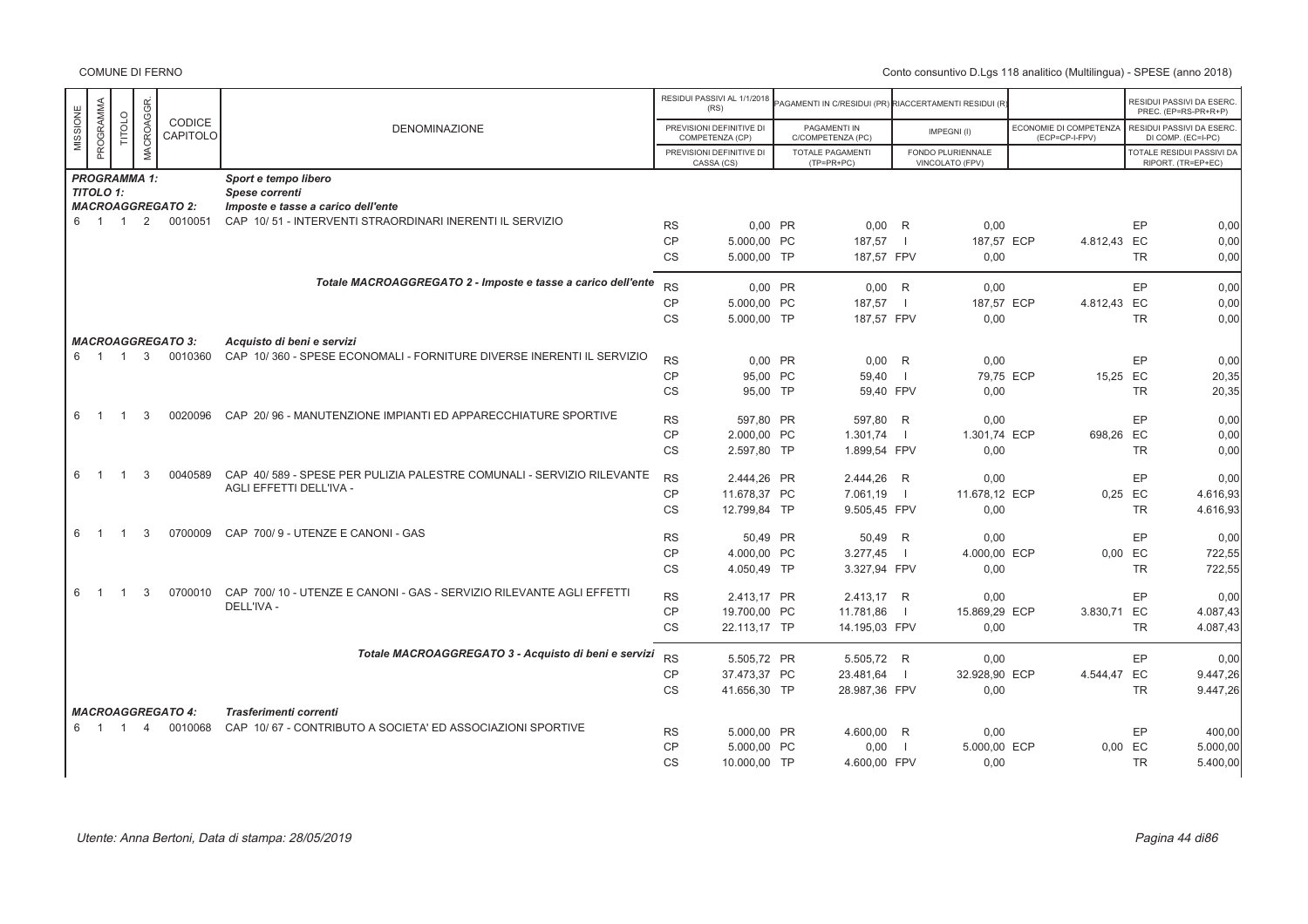COMUNE DI FERNO

|          |                  |                |                |                                     |                                                                                            |           | RESIDUI PASSIVI AL 1/1/2018<br>(RS)         | PAGAMENTI IN C/RESIDUI (PR) RIACCERTAMENTI RESIDUI (R |                          |                                      |                                          |                |           | RESIDUI PASSIVI DA ESERC<br>PREC. (EP=RS-PR+R+P) |
|----------|------------------|----------------|----------------|-------------------------------------|--------------------------------------------------------------------------------------------|-----------|---------------------------------------------|-------------------------------------------------------|--------------------------|--------------------------------------|------------------------------------------|----------------|-----------|--------------------------------------------------|
| MISSIONE | PROGRAMMA        | <b>TITOLO</b>  | MACROAGGR.     | CODICE<br>CAPITOLO                  | DENOMINAZIONE                                                                              |           | PREVISIONI DEFINITIVE DI<br>COMPETENZA (CP) | PAGAMENTI IN<br>C/COMPETENZA (PC)                     |                          | IMPEGNI(I)                           | ECONOMIE DI COMPETENZA<br>(ECP=CP-I-FPV) |                |           | RESIDUI PASSIVI DA ESERC<br>DI COMP. (EC=I-PC)   |
|          |                  |                |                |                                     |                                                                                            |           | PREVISIONI DEFINITIVE DI<br>CASSA (CS)      | TOTALE PAGAMENTI<br>$(TP=PR+PC)$                      |                          | FONDO PLURIENNALE<br>VINCOLATO (FPV) |                                          |                |           | TOTALE RESIDUI PASSIVI DA<br>RIPORT. (TR=EP+EC)  |
| 6        | $\overline{1}$   | $\overline{1}$ | $\overline{4}$ | 0020028                             | CAP 20/28 - CONTRIBUTO A PARROCCHIA PER ORGANIZZAZIONE CENTRO                              | <b>RS</b> | 0.00 PR                                     | $0,00$ R                                              |                          | 0,00                                 |                                          |                | EP        | 0,00                                             |
|          |                  |                |                |                                     | <b>ESTIVO GIOVANI</b>                                                                      | CP        | 2.500,00 PC                                 | 2.500,00                                              | - 11                     | 2.500,00 ECP                         |                                          | $0,00$ EC      |           | 0,00                                             |
|          |                  |                |                |                                     |                                                                                            | <b>CS</b> | 2.500,00 TP                                 | 2.500,00 FPV                                          |                          | 0,00                                 |                                          |                | <b>TR</b> | 0,00                                             |
| 6        | $\overline{1}$   | $\overline{1}$ | $\overline{4}$ | 0020703                             | CONTRIBUTI STRAORDINARI ALLE SOCIETA' SPORTIVE                                             | <b>RS</b> | 2.000,00 PR                                 | 2.000,00                                              | R                        | 0,00                                 |                                          |                | EP        | 0,00                                             |
|          |                  |                |                |                                     |                                                                                            | <b>CP</b> | 0,00 PC                                     | 0,00                                                  | $\blacksquare$           |                                      | 0,00 ECP                                 | 0,00 EC        |           | 0,00                                             |
|          |                  |                |                |                                     |                                                                                            | <b>CS</b> | 2.000,00 TP                                 | 2.000,00 FPV                                          |                          | 0.00                                 |                                          |                | <b>TR</b> | 0.00                                             |
|          |                  |                |                |                                     | Totale MACROAGGREGATO 4 - Trasferimenti correnti                                           | <b>RS</b> | 7.000,00 PR                                 | 6.600.00 R                                            |                          | 0.00                                 |                                          |                | EP        | 400.00                                           |
|          |                  |                |                |                                     |                                                                                            | CP        | 7.500,00 PC                                 | 2.500,00                                              | $\blacksquare$           | 7.500,00 ECP                         |                                          | $0,00$ EC      |           | 5.000,00                                         |
|          |                  |                |                |                                     |                                                                                            | <b>CS</b> | 14.500,00 TP                                | 9.100,00 FPV                                          |                          | 0,00                                 |                                          |                | <b>TR</b> | 5.400,00                                         |
|          |                  |                |                | <b>MACROAGGREGATO 7:</b>            | Interessi passivi                                                                          |           |                                             |                                                       |                          |                                      |                                          |                |           |                                                  |
|          | 6 1 1            |                | $\overline{7}$ | 0010929                             | CAP 10/929 - INTERESSI PASSIVI PER MUTUO                                                   | <b>RS</b> | 0.00 PR                                     | 0,00                                                  | R                        | 0,00                                 |                                          |                | EP        | 0,00                                             |
|          |                  |                |                |                                     |                                                                                            | CP        | 1.831,00 PC                                 | 1.830,04                                              | $\blacksquare$           | 1.830,04 ECP                         |                                          | 0,96 EC        |           | 0,00                                             |
|          |                  |                |                |                                     |                                                                                            | <b>CS</b> | 1.831,00 TP                                 | 1.830,04 FPV                                          |                          | 0.00                                 |                                          |                | <b>TR</b> | 0.00                                             |
|          |                  |                |                |                                     | Totale MACROAGGREGATO 7 - Interessi passivi                                                | <b>RS</b> | 0.00 PR                                     | $0.00$ R                                              |                          | 0.00                                 |                                          |                | EP        | 0.00                                             |
|          |                  |                |                |                                     |                                                                                            | <b>CP</b> | 1.831,00 PC                                 | 1.830,04                                              | - 1                      | 1.830,04 ECP                         |                                          | 0.96 EC        |           | 0.00                                             |
|          |                  |                |                |                                     |                                                                                            | <b>CS</b> | 1.831,00 TP                                 | 1.830,04 FPV                                          |                          | 0.00                                 |                                          |                | <b>TR</b> | 0.00                                             |
|          |                  |                |                |                                     | Totale TITOLO 1 - Spese correnti                                                           | <b>RS</b> | 12.505.72 PR                                | 12.105,72 R                                           |                          | 0,00                                 |                                          |                | EP        | 400,00                                           |
|          |                  |                |                |                                     |                                                                                            | <b>CP</b> | 51.804,37 PC                                | 27.999,25                                             | $\blacksquare$           | 42.446,51 ECP                        |                                          | 9.357,86 EC    |           | 14.447,26                                        |
|          |                  |                |                |                                     |                                                                                            | <b>CS</b> | 62.987,30 TP                                | 40.104,97 FPV                                         |                          | 0,00                                 |                                          |                | <b>TR</b> | 14.847,26                                        |
|          | <b>TITOLO 2:</b> |                |                |                                     | Spese in conto capitale                                                                    |           |                                             |                                                       |                          |                                      |                                          |                |           |                                                  |
|          |                  | 2              | 2              | <b>MACROAGGREGATO 2:</b><br>0090097 | Investimenti fissi lordi<br>INTERVENTO DI RIQUALIFICAZIONE IMPIANTI SPORTIVI DI PROPRIETA' |           |                                             |                                                       |                          |                                      |                                          |                |           |                                                  |
| 6 1      |                  |                |                |                                     | PUBBLICA - Finanziato con avanzo di amministrazione -                                      | <b>RS</b> | 0.00 PR                                     | 0.00                                                  | R                        | 0.00                                 |                                          |                | EP        | 0.00                                             |
|          |                  |                |                |                                     |                                                                                            | <b>CP</b> | 0,00 PC                                     | 0,00                                                  | $\blacksquare$           |                                      | 0,00 ECP                                 | $-3.022,39$ EC |           | 0,00                                             |
|          |                  |                |                |                                     |                                                                                            | <b>CS</b> | $0,00$ TP                                   | 0,00 FPV                                              |                          | 3.022,39                             |                                          |                | <b>TR</b> | 0,00                                             |
| 6        | $\overline{1}$   | 2              | 2              | 0090104                             | SOSTITUZIONE CALDAIA SPOGLIATOIO CAMPO DI CALCIO - finanziato con avanzo                   | <b>RS</b> | 0,00 PR                                     | 0,00                                                  | R                        | 0,00                                 |                                          |                | EP        | 0,00                                             |
|          |                  |                |                |                                     | economico di parte corrente                                                                | <b>CP</b> | 3.100,00 PC                                 | 2.534,09                                              | $\overline{\phantom{0}}$ | 2.534,09 ECP                         |                                          | 565,91 EC      |           | 0,00                                             |
|          |                  |                |                |                                     |                                                                                            | <b>CS</b> | 3.100,00 TP                                 | 2.534,09 FPV                                          |                          | 0,00                                 |                                          |                | <b>TR</b> | 0,00                                             |
| 6        | $\overline{1}$   | 2              | 2              | 0090105                             | AFFIDAMENTO SERVIZIO DI PROGETTAZIONE ADEGUAMENTO TRIBUNE CAMPO                            | <b>RS</b> | 0,00 PR                                     | 0,00                                                  | R                        | 0,00                                 |                                          |                | EP        | 0,00                                             |
|          |                  |                |                |                                     | DI CALCIO - Finanziato con avanzo di amministrazione -                                     | CP        | 0,00 PC                                     | 0,00                                                  | $\overline{\phantom{a}}$ |                                      | 0,00 ECP                                 | -4.220,00 EC   |           | 0,00                                             |
|          |                  |                |                |                                     |                                                                                            | <b>CS</b> | $0,00$ TP                                   | 0,00 FPV                                              |                          | 4.220,00                             |                                          |                | <b>TR</b> | 0,00                                             |
| 6        | $\overline{1}$   | 2              | 2              | 0090106                             | AFFIDAMENTO SERVIZIO DI PROGETTAZIONE ADEGUAMENTO TRIBUNE CAMPO                            | <b>RS</b> | 0,00 PR                                     | 0,00                                                  | R                        | 0,00                                 |                                          |                | EP        | 0,00                                             |
|          |                  |                |                |                                     | DI CALCIO - Finanziato con proventi da monetizzazioni-                                     | CP        | 502,33 PC                                   | 0,00                                                  | $\blacksquare$           |                                      | 0,00 ECP                                 | $-2.775,34$ EC |           | 0,00                                             |
|          |                  |                |                |                                     |                                                                                            | <b>CS</b> | 502,33 TP                                   | 0.00 FPV                                              |                          | 3.277,67                             |                                          |                | <b>TR</b> | 0.00                                             |
|          |                  |                |                |                                     |                                                                                            |           |                                             |                                                       |                          |                                      |                                          |                |           |                                                  |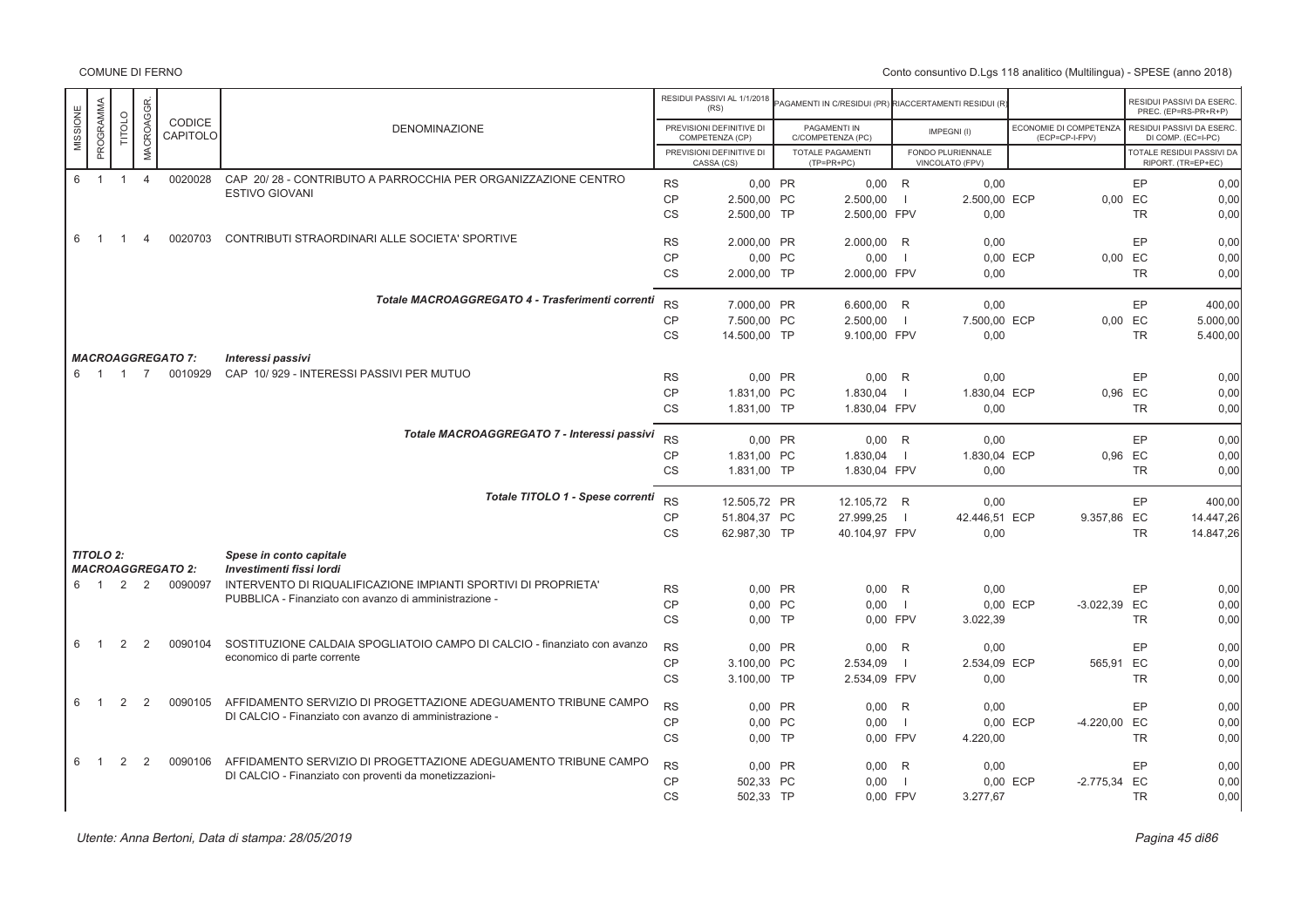|                       |               |                  |                           |                                                                      |                        | RESIDUI PASSIVI AL 1/1/2018<br>(RS)         | PAGAMENTI IN C/RESIDUI (PR) RIACCERTAMENTI RESIDUI (R |                     |                                      |          |                                          |           | RESIDUI PASSIVI DA ESERC<br>PREC. (EP=RS-PR+R+P)       |
|-----------------------|---------------|------------------|---------------------------|----------------------------------------------------------------------|------------------------|---------------------------------------------|-------------------------------------------------------|---------------------|--------------------------------------|----------|------------------------------------------|-----------|--------------------------------------------------------|
| PROGRAMMA<br>MISSIONE | <b>TITOLO</b> | <b>MACROAGGR</b> | <b>CODICE</b><br>CAPITOLO | <b>DENOMINAZIONE</b>                                                 |                        | PREVISIONI DEFINITIVE DI<br>COMPETENZA (CP) | PAGAMENTI IN<br>C/COMPETENZA (PC)                     |                     | IMPEGNI(I)                           |          | ECONOMIE DI COMPETENZA<br>(ECP=CP-I-FPV) |           | RESIDUI PASSIVI DA ESERC<br>DI COMP. (EC=I-PC)         |
|                       |               |                  |                           |                                                                      |                        | PREVISIONI DEFINITIVE DI<br>CASSA (CS)      | <b>TOTALE PAGAMENTI</b><br>$(TP=PR+PC)$               |                     | FONDO PLURIENNALE<br>VINCOLATO (FPV) |          |                                          |           | <b>TOTALE RESIDUI PASSIVI DA</b><br>RIPORT. (TR=EP+EC) |
|                       |               |                  |                           | Totale MACROAGGREGATO 2 - Investimenti fissi lordi                   | <b>RS</b>              | 0.00 PR                                     | $0.00$ R                                              |                     | 0.00                                 |          |                                          | EP        | 0,00                                                   |
|                       |               |                  |                           |                                                                      | <b>CP</b>              | 3.602,33 PC                                 | 2.534,09                                              | $\blacksquare$      | 2.534.09 ECP                         |          | -9.451,82 EC                             |           | 0.00                                                   |
|                       |               |                  |                           |                                                                      | <b>CS</b>              | 3.602.33 TP                                 | 2.534,09 FPV                                          |                     | 10.520,06                            |          |                                          | <b>TR</b> | 0.00                                                   |
|                       |               |                  | <b>MACROAGGREGATO 5:</b>  | Altre spese in conto capitale                                        |                        |                                             |                                                       |                     |                                      |          |                                          |           |                                                        |
| 6 1                   |               | 2 5              | 0090107                   | FPV - AFFIDAMENTO SERVIZIO DI PROGETTAZIONE ADEGUAMENTO TRIBUNE      | <b>RS</b>              | 0,00 PR                                     | $0,00$ R                                              |                     | 0,00                                 |          |                                          | EP        | 0,00                                                   |
|                       |               |                  |                           | CAMPO DI CALCIO - Finanziato con avanzo di amministrazione -         | <b>CP</b>              | 4.220,00 PC                                 | 0,00                                                  | $\blacksquare$      |                                      | 0.00 ECP | 4.220,00 EC                              |           | 0,00                                                   |
|                       |               |                  |                           |                                                                      | CS                     | $0,00$ TP                                   | 0,00 FPV                                              |                     | 0,00                                 |          |                                          | <b>TR</b> | 0,00                                                   |
| 6<br>$\overline{1}$   | 2             | 5                | 0090108                   | FPV - AFFIDAMENTO SERVIZIO DI PROGETTAZIONE ADEGUAMENTO TRIBUNE      |                        |                                             |                                                       |                     |                                      |          |                                          |           |                                                        |
|                       |               |                  |                           | CAMPO DI CALCIO - Finanziato con proventi da monetizzazioni-         | <b>RS</b><br><b>CP</b> | 0.00 PR<br>3.277.67 PC                      | 0.00<br>0.00                                          | R<br>$\blacksquare$ | 0.00                                 | 0.00 ECP |                                          | EP        | 0,00                                                   |
|                       |               |                  |                           |                                                                      | <b>CS</b>              | $0,00$ TP                                   | 0.00 FPV                                              |                     | 0,00                                 |          | 3.277,67 EC                              | <b>TR</b> | 0,00<br>0.00                                           |
|                       |               |                  |                           |                                                                      |                        |                                             |                                                       |                     |                                      |          |                                          |           |                                                        |
| 6<br>$\overline{1}$   | 2             | 5                | 0110108                   | FPV - INTERVENTO DI RIQUALIFICAZIONE IMPIANTI SPORTIVI DI PROPRIETA' | <b>RS</b>              | 0,00 PR                                     | 0,00                                                  | R                   | 0,00                                 |          |                                          | EP        | 0,00                                                   |
|                       |               |                  |                           | PUBBLICA - Finanziato con avanzo di amministrazione -                | <b>CP</b>              | 3.022,39 PC                                 | 0,00                                                  | $\blacksquare$      |                                      | 0,00 ECP | 3.022,39 EC                              |           | 0,00                                                   |
|                       |               |                  |                           |                                                                      | CS                     | $0,00$ TP                                   | 0,00 FPV                                              |                     | 0,00                                 |          |                                          | <b>TR</b> | 0,00                                                   |
|                       |               |                  |                           | Totale MACROAGGREGATO 5 - Altre spese in conto capitale              | <b>RS</b>              | 0,00 PR                                     | 0,00                                                  | R                   | 0.00                                 |          |                                          | EP        | 0,00                                                   |
|                       |               |                  |                           |                                                                      | <b>CP</b>              | 10.520,06 PC                                | 0,00                                                  | $\blacksquare$      |                                      | 0,00 ECP | 10.520,06 EC                             |           | 0,00                                                   |
|                       |               |                  |                           |                                                                      | <b>CS</b>              | $0,00$ TP                                   | 0,00 FPV                                              |                     | 0,00                                 |          |                                          | <b>TR</b> | 0.00                                                   |
|                       |               |                  |                           | Totale TITOLO 2 - Spese in conto capitale                            |                        |                                             |                                                       |                     |                                      |          |                                          |           |                                                        |
|                       |               |                  |                           |                                                                      | <b>RS</b>              | 0.00 PR                                     | $0,00$ R                                              |                     | 0,00                                 |          |                                          | EP        | 0,00                                                   |
|                       |               |                  |                           |                                                                      | CP<br>CS               | 14.122,39 PC<br>3.602,33 TP                 | 2.534,09<br>2.534,09 FPV                              | - 1                 | 2.534,09 ECP<br>10.520,06            |          | 1.068,24 EC                              | <b>TR</b> | 0,00<br>0,00                                           |
|                       |               |                  |                           |                                                                      |                        |                                             |                                                       |                     |                                      |          |                                          |           |                                                        |
|                       |               |                  |                           | Totale PROGRAMMA 1 - Sport e tempo libero                            | <b>RS</b>              | 12.505,72 PR                                | 12.105,72 R                                           |                     | 0,00                                 |          |                                          | EP        | 400,00                                                 |
|                       |               |                  |                           |                                                                      | <b>CP</b>              | 65.926,76 PC                                | 30.533,34                                             | $\blacksquare$      | 44.980,60 ECP                        |          | 10.426,10 EC                             |           | 14.447,26                                              |
|                       |               |                  |                           |                                                                      | CS                     | 66.589,63 TP                                | 42.639,06 FPV                                         |                     | 10.520,06                            |          |                                          | <b>TR</b> | 14.847,26                                              |
|                       |               |                  |                           | Totale MISSIONE 6 - Politiche giovanili, sport e tempo libero        | <b>RS</b>              | 12.505,72 PR                                | 12.105,72 R                                           |                     | 0,00                                 |          |                                          | EP        | 400,00                                                 |
|                       |               |                  |                           |                                                                      | <b>CP</b>              | 65.926,76 PC                                | 30.533,34                                             | $\blacksquare$      | 44.980,60 ECP                        |          | 10.426,10 EC                             |           | 14.447,26                                              |
|                       |               |                  |                           |                                                                      | CS                     | 66.589,63 TP                                | 42.639,06 FPV                                         |                     | 10.520,06                            |          |                                          | <b>TR</b> | 14.847,26                                              |
| <b>MISSIONE 7:</b>    |               |                  |                           | <b>Turismo</b>                                                       |                        |                                             |                                                       |                     |                                      |          |                                          |           |                                                        |
| <b>PROGRAMMA 1:</b>   |               |                  |                           | Sviluppo e valorizzazione del turismo                                |                        |                                             |                                                       |                     |                                      |          |                                          |           |                                                        |
| <b>TITOLO 1:</b>      |               |                  |                           | Spese correnti                                                       |                        |                                             |                                                       |                     |                                      |          |                                          |           |                                                        |
|                       |               |                  | <b>MACROAGGREGATO 3:</b>  | Acquisto di beni e servizi                                           |                        |                                             |                                                       |                     |                                      |          |                                          |           |                                                        |
| 7 1 1                 |               | 3                | 0000001                   | CANONI DI MANUTENZIONE WI-FI                                         | <b>RS</b>              | 1.429.84 PR                                 | 1.429.84                                              | R                   | 0,00                                 |          |                                          | EP        | 0,00                                                   |
|                       |               |                  |                           |                                                                      | CP                     | 4.290,00 PC                                 | 4.289,52                                              | - 1                 | 4.289,52 ECP                         |          | 0,48 EC                                  |           | 0,00                                                   |
|                       |               |                  |                           |                                                                      | <b>CS</b>              | 5.719,84 TP                                 | 5.719,36 FPV                                          |                     | 0,00                                 |          |                                          | <b>TR</b> | 0.00                                                   |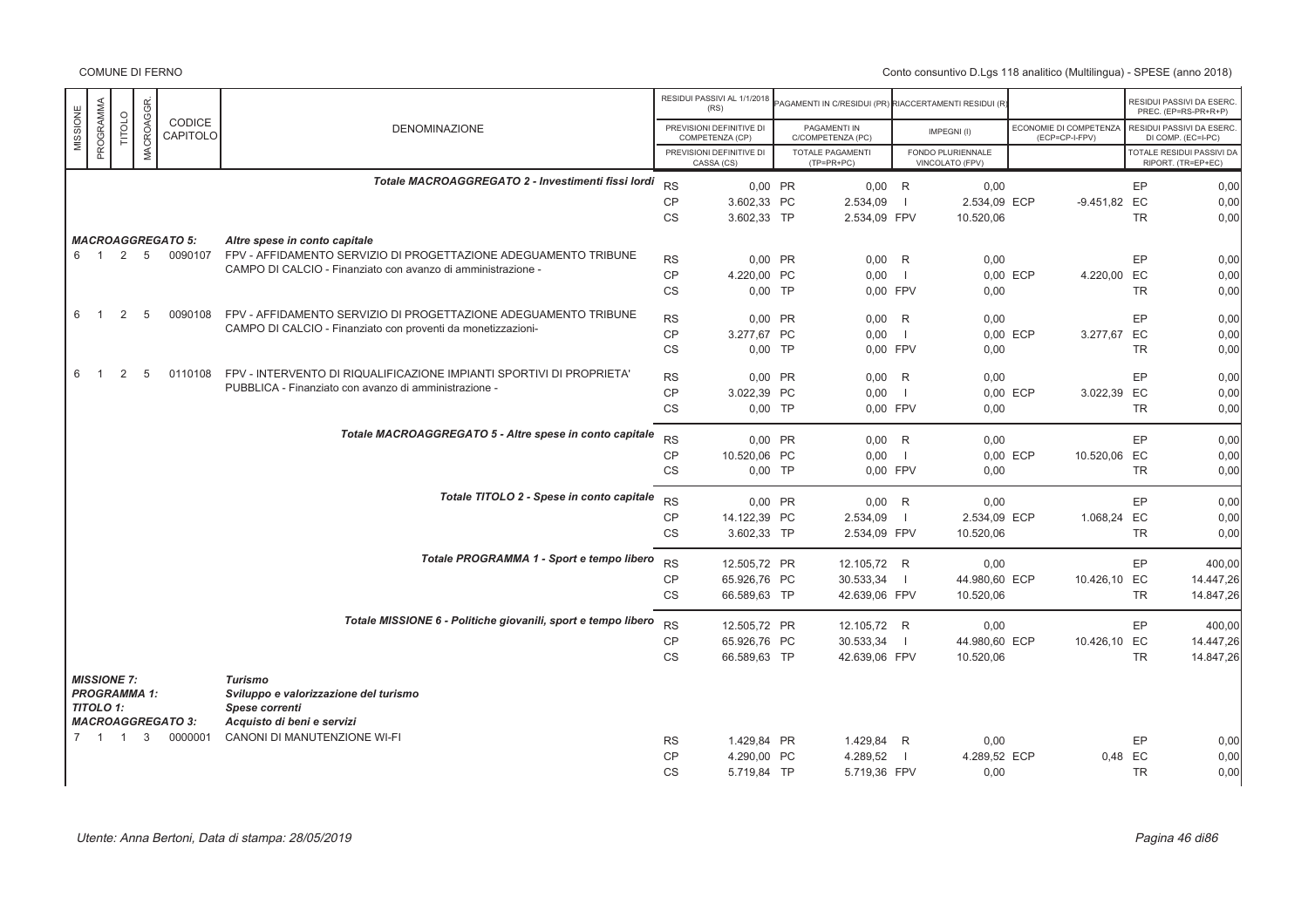|                                        |                            |                     |                          |                                                                                                        |                        | RESIDUI PASSIVI AL 1/1/2018<br>(RS)         | AGAMENTI IN C/RESIDUI (PR) RIACCERTAMENTI RESIDUI (R |                          |                                      |                                          |           | RESIDUI PASSIVI DA ESERC<br>PREC. (EP=RS-PR+R+P) |
|----------------------------------------|----------------------------|---------------------|--------------------------|--------------------------------------------------------------------------------------------------------|------------------------|---------------------------------------------|------------------------------------------------------|--------------------------|--------------------------------------|------------------------------------------|-----------|--------------------------------------------------|
| MISSIONE                               | PROGRAMMA<br><b>TITOLO</b> | <b>MACROAGGR</b>    | CODICE<br>CAPITOLO       | <b>DENOMINAZIONE</b>                                                                                   |                        | PREVISIONI DEFINITIVE DI<br>COMPETENZA (CP) | PAGAMENTI IN<br>C/COMPETENZA (PC)                    |                          | IMPEGNI(I)                           | ECONOMIE DI COMPETENZA<br>(ECP=CP-I-FPV) |           | RESIDUI PASSIVI DA ESERC.<br>DI COMP. (EC=I-PC)  |
|                                        |                            |                     |                          |                                                                                                        |                        | PREVISIONI DEFINITIVE DI<br>CASSA (CS)      | TOTALE PAGAMENTI<br>$(TP=PR+PC)$                     |                          | FONDO PLURIENNALE<br>VINCOLATO (FPV) |                                          |           | TOTALE RESIDUI PASSIVI DA<br>RIPORT. (TR=EP+EC)  |
|                                        |                            |                     |                          | Totale MACROAGGREGATO 3 - Acquisto di beni e servizi                                                   | <b>RS</b>              | 1.429,84 PR                                 | 1.429,84 R                                           |                          | 0,00                                 |                                          | EP        | 0,00                                             |
|                                        |                            |                     |                          |                                                                                                        | <b>CP</b>              | 4.290,00 PC                                 | 4.289,52                                             | $\overline{\phantom{0}}$ | 4.289,52 ECP                         |                                          | 0,48 EC   | 0,00                                             |
|                                        |                            |                     |                          |                                                                                                        | <b>CS</b>              | 5.719,84 TP                                 | 5.719,36 FPV                                         |                          | 0,00                                 |                                          | <b>TR</b> | 0,00                                             |
|                                        |                            |                     |                          | Totale TITOLO 1 - Spese correnti                                                                       | <b>RS</b>              | 1.429,84 PR                                 | 1.429,84 R                                           |                          | 0.00                                 |                                          | EP        | 0,00                                             |
|                                        |                            |                     |                          |                                                                                                        | CP                     | 4.290,00 PC                                 | 4.289,52                                             | $\blacksquare$           | 4.289,52 ECP                         |                                          | 0,48 EC   | 0,00                                             |
|                                        |                            |                     |                          |                                                                                                        | <b>CS</b>              | 5.719,84 TP                                 | 5.719,36 FPV                                         |                          | 0,00                                 |                                          | <b>TR</b> | 0,00                                             |
| <b>TITOLO 2:</b>                       |                            |                     | <b>MACROAGGREGATO 2:</b> | Spese in conto capitale<br>Investimenti fissi lordi                                                    |                        |                                             |                                                      |                          |                                      |                                          |           |                                                  |
| $7 \quad 1 \quad 2$                    |                            | 2                   | 0040404                  | ACQUISTI VARI PER INTERVENTI TURISTICI SUL TERRITORIO - Finanziato con                                 | <b>RS</b>              | 13.535,50 PR                                | 13.535,50 R                                          |                          | 0,00                                 |                                          | EP        | 0,00                                             |
|                                        |                            |                     |                          | avanzo economico di parte corrente -                                                                   | CP                     | 1.464,40 PC                                 | 712,39                                               | $\blacksquare$           | 892,95 ECP                           | 571,45 EC                                |           | 180,56                                           |
|                                        |                            |                     |                          |                                                                                                        | <b>CS</b>              | 14.999,90 TP                                | 14.247,89 FPV                                        |                          | 0,00                                 |                                          | <b>TR</b> | 180,56                                           |
| $7 \quad 1$                            | 2                          | 2                   | 0040406                  | TRASFORMAZIONE FONTANA VIA GARIBALDI - FINANZIATO CON PROVENTI DA                                      | <b>RS</b>              | 4.851,18 PR                                 | 4.851,18 R                                           |                          | 0,00                                 |                                          | <b>EP</b> | 0,00                                             |
|                                        |                            |                     |                          | PERMESSI DI COSTRUIRE                                                                                  | <b>CP</b>              | 0,00 PC                                     | 0,00                                                 | $\blacksquare$           |                                      | 0,00 ECP                                 | 0,00 EC   | 0,00                                             |
|                                        |                            |                     |                          |                                                                                                        | CS                     | 4.851,18 TP                                 | 4.851,18 FPV                                         |                          | 0,00                                 |                                          | <b>TR</b> | 0,00                                             |
|                                        |                            |                     |                          | Totale MACROAGGREGATO 2 - Investimenti fissi lordi                                                     | <b>RS</b>              | 18.386,68 PR                                | 18.386,68 R                                          |                          | 0.00                                 |                                          | EP        | 0,00                                             |
|                                        |                            |                     |                          |                                                                                                        | <b>CP</b>              | 1.464,40 PC                                 | 712,39                                               | $\blacksquare$           | 892,95 ECP                           | 571,45 EC                                |           | 180,56                                           |
|                                        |                            |                     |                          |                                                                                                        | <b>CS</b>              | 19.851,08 TP                                | 19.099,07 FPV                                        |                          | 0,00                                 |                                          | <b>TR</b> | 180,56                                           |
|                                        |                            |                     |                          | Totale TITOLO 2 - Spese in conto capitale                                                              |                        |                                             |                                                      |                          |                                      |                                          |           |                                                  |
|                                        |                            |                     |                          |                                                                                                        | <b>RS</b><br><b>CP</b> | 18.386,68 PR<br>1.464,40 PC                 | 18.386,68 R<br>712,39                                | $\blacksquare$           | 0,00<br>892,95 ECP                   | 571,45 EC                                | EP        | 0,00<br>180,56                                   |
|                                        |                            |                     |                          |                                                                                                        | <b>CS</b>              | 19.851,08 TP                                | 19.099,07 FPV                                        |                          | 0,00                                 |                                          | <b>TR</b> | 180,56                                           |
|                                        |                            |                     |                          |                                                                                                        |                        |                                             |                                                      |                          |                                      |                                          |           |                                                  |
|                                        |                            |                     |                          | Totale PROGRAMMA 1 - Sviluppo e valorizzazione del turismo                                             | <b>RS</b>              | 19.816,52 PR                                | 19.816,52 R                                          |                          | 0.00                                 |                                          | EP        | 0,00                                             |
|                                        |                            |                     |                          |                                                                                                        | <b>CP</b><br><b>CS</b> | 5.754,40 PC<br>25.570,92 TP                 | $5.001,91$  <br>24.818,43 FPV                        |                          | 5.182,47 ECP<br>0,00                 | 571,93 EC                                | <b>TR</b> | 180,56<br>180,56                                 |
|                                        |                            |                     |                          |                                                                                                        |                        |                                             |                                                      |                          |                                      |                                          |           |                                                  |
|                                        |                            |                     |                          | <b>Totale MISSIONE 7 - Turismo</b>                                                                     | <b>RS</b>              | 19.816,52 PR                                | 19.816,52 R                                          |                          | 0,00                                 |                                          | EP        | 0,00                                             |
|                                        |                            |                     |                          |                                                                                                        | CP                     | 5.754,40 PC                                 | 5.001,91                                             | $\blacksquare$           | 5.182,47 ECP                         | 571,93 EC                                |           | 180,56                                           |
|                                        |                            |                     |                          |                                                                                                        | CS                     | 25.570,92 TP                                | 24.818,43 FPV                                        |                          | 0,00                                 |                                          | <b>TR</b> | 180,56                                           |
| <b>MISSIONE 8:</b><br><b>TITOLO 1:</b> |                            | <b>PROGRAMMA 1:</b> |                          | Assetto del territorio ed edilizia abitativa<br>Urbanistica e assetto del territorio<br>Spese correnti |                        |                                             |                                                      |                          |                                      |                                          |           |                                                  |
|                                        |                            |                     | <b>MACROAGGREGATO 1:</b> | Redditi da lavoro dipendente                                                                           |                        |                                             |                                                      |                          |                                      |                                          |           |                                                  |
| 8 1 1                                  |                            | $\overline{1}$      | 0010004                  | CAP 10/4 - VOCI STIPENDIALI AL PERSONALE A TEMPO INDETERMINATO                                         | <b>RS</b>              | 0,00 PR                                     | $0,00$ R                                             |                          | 0,00                                 |                                          | EP        | 0,00                                             |
|                                        |                            |                     |                          |                                                                                                        | <b>CP</b>              | 75.553.75 PC                                | 66.750,61                                            | - 1                      | 66.750,61 ECP                        | 8.803,14 EC                              |           | 0,00                                             |
|                                        |                            |                     |                          |                                                                                                        | <b>CS</b>              | 75.553,75 TP                                | 66.750,61 FPV                                        |                          | 0,00                                 |                                          | <b>TR</b> | 0,00                                             |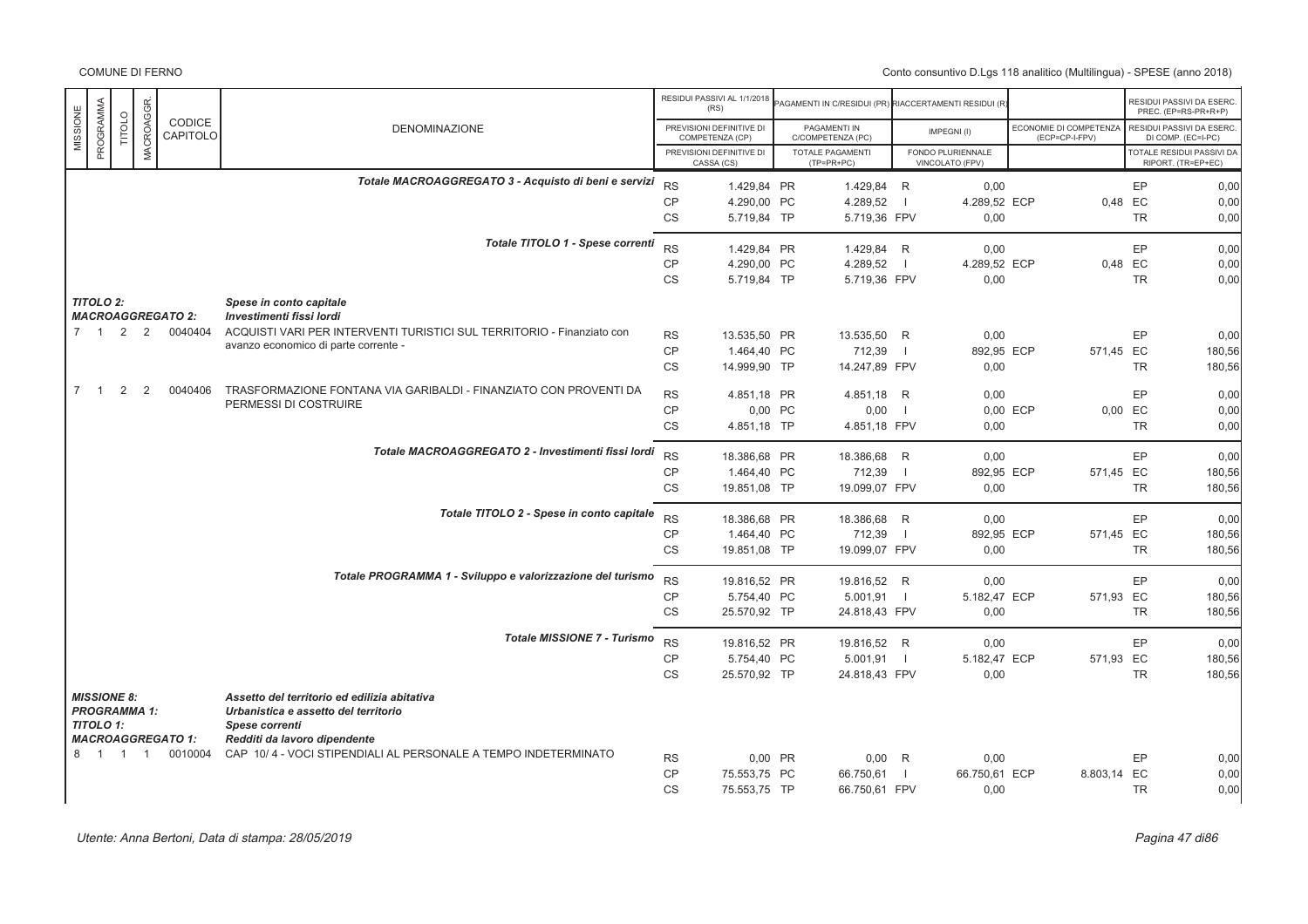|          |           |                |                  |                          |                                                                       |           | RESIDUI PASSIVI AL 1/1/2018<br>(RS)         | <b>PAGAMENTI IN C/RESIDUI (PR) RIACCERTAMENTI RESIDUI (R</b> |                |                                      |                                          | RESIDUI PASSIVI DA ESERC.<br>PREC. (EP=RS-PR+R+P) |           |
|----------|-----------|----------------|------------------|--------------------------|-----------------------------------------------------------------------|-----------|---------------------------------------------|--------------------------------------------------------------|----------------|--------------------------------------|------------------------------------------|---------------------------------------------------|-----------|
| MISSIONE | PROGRAMMA | TITOLO         | <b>MACROAGGR</b> | CODICE<br>CAPITOLO       | <b>DENOMINAZIONE</b>                                                  |           | PREVISIONI DEFINITIVE DI<br>COMPETENZA (CP) | PAGAMENTI IN<br>C/COMPETENZA (PC)                            |                | IMPEGNI(I)                           | ECONOMIE DI COMPETENZA<br>(ECP=CP-I-FPV) | RESIDUI PASSIVI DA ESERC.<br>DI COMP. (EC=I-PC)   |           |
|          |           |                |                  |                          |                                                                       |           | PREVISIONI DEFINITIVE DI<br>CASSA (CS)      | TOTALE PAGAMENTI<br>$(TP=PR+PC)$                             |                | FONDO PLURIENNALE<br>VINCOLATO (FPV) |                                          | TOTALE RESIDUI PASSIVI DA<br>RIPORT. (TR=EP+EC)   |           |
|          | 8 1 1     |                | $\overline{1}$   |                          | 0020004 CAP 20/4 - CONTRIBUTI OBBLIGATORI PER IL PERSONALE            | <b>RS</b> | 497,33 PR                                   | 488,35 R                                                     |                | 0,00                                 |                                          | EP                                                | 8,98      |
|          |           |                |                  |                          |                                                                       | <b>CP</b> | 22.149,89 PC                                | 19.881,26                                                    | $\blacksquare$ | 19.946,43 ECP                        | 1.339,22 EC                              |                                                   | 65,17     |
|          |           |                |                  |                          |                                                                       | CS        | 22.647.22 TP                                | 20.369.61 FPV                                                |                | 864.24                               |                                          | <b>TR</b>                                         | 74,15     |
|          | 8 1       | $\overline{1}$ | $\overline{1}$   |                          | 0030060 CAP 30/60 - CONTRIBUTI PER INDENNITA' DI FINE RAPPORTO        | <b>RS</b> | 0.00 PR                                     | $0.00$ R                                                     |                | 0.00                                 |                                          | EP                                                | 0.00      |
|          |           |                |                  |                          |                                                                       | <b>CP</b> | 2.714,97 PC                                 | 2.464,42                                                     | $\blacksquare$ | 2.464,42 ECP                         | 250,55 EC                                |                                                   | 0,00      |
|          |           |                |                  |                          |                                                                       | <b>CS</b> | 2.714,97 TP                                 | 2.464,42 FPV                                                 |                | 0,00                                 |                                          | <b>TR</b>                                         | 0,00      |
|          | 8 1       | $\overline{1}$ | $\overline{1}$   |                          | 0040020 CAP 40/20 - ASSEGNI FAMILIARI                                 | <b>RS</b> | 0,00 PR                                     | $0,00$ R                                                     |                | 0,00                                 |                                          | EP                                                | 0,00      |
|          |           |                |                  |                          |                                                                       | CP        | 5.493,00 PC                                 | 4.449,42                                                     |                | 4.449,42 ECP                         | 1.043,58 EC                              |                                                   | 0,00      |
|          |           |                |                  |                          |                                                                       | <b>CS</b> | 5.493,00 TP                                 | 4.449,42 FPV                                                 |                | 0,00                                 |                                          | TR                                                | 0,00      |
|          | 8 1       | $\overline{1}$ | $\overline{1}$   |                          | 0070072 CAP 70/72 - COMPENSO PER ATTIVITA' DI SUPPORTO TECNICO        | <b>RS</b> | 18.543,89 PR                                | 10.015,70 R                                                  |                | 0,00                                 |                                          | EP                                                | 8.528,19  |
|          |           |                |                  |                          | AMMINISTRATIVO DERIVANTE DALLA CONVENZIONE PER DEMOLIZIONE EDIFICI    | CP        | 0,00 PC                                     | 0,00                                                         | $\blacksquare$ |                                      | 0.00 ECP                                 | 0,00 EC                                           | 0.00      |
|          |           |                |                  |                          | DELOCALIZZATI                                                         | CS        | 18.543,89 TP                                | 10.015,70 FPV                                                |                | 0,00                                 |                                          | <b>TR</b>                                         | 8.528,19  |
|          | 8 1       | $\overline{1}$ | $\overline{1}$   | 0070082                  | CAP 70/82 - INDENNITA' AL RESPONSABILE DEL SERVIZIO EDILIZIA PRIVATA- | <b>RS</b> | 1.777,89 PR                                 | 1.777,89 R                                                   |                | 0,00                                 |                                          | EP                                                | 0,00      |
|          |           |                |                  |                          | ECOLOGIA - AMBIENTE E LAVORI PUBBLICI                                 | <b>CP</b> | 12.911,32 PC                                | 12.796,82                                                    | $\blacksquare$ | 12.796,82 ECP                        | $-3.441,30$ EC                           |                                                   | 0,00      |
|          |           |                |                  |                          |                                                                       | <b>CS</b> | 14.689,21 TP                                | 14.574,71 FPV                                                |                | 3.555,80                             |                                          | <b>TR</b>                                         | 0,00      |
|          | 8 1       | $\overline{1}$ | $\overline{1}$   | 0070083                  | <b>ARRETRATI STIPENDI</b>                                             | <b>RS</b> | 0,00 PR                                     | $0,00$ R                                                     |                | 0,00                                 |                                          | EP                                                | 0,00      |
|          |           |                |                  |                          |                                                                       | <b>CP</b> | 2.187,09 PC                                 | 2.187,09                                                     | $\blacksquare$ | 2.187,09 ECP                         |                                          | 0,00 EC                                           | 0,00      |
|          |           |                |                  |                          |                                                                       | <b>CS</b> | 2.187,09 TP                                 | 2.187,09 FPV                                                 |                | 0.00                                 |                                          | <b>TR</b>                                         | 0,00      |
|          |           |                |                  |                          | Totale MACROAGGREGATO 1 - Redditi da lavoro dipendente                | <b>RS</b> | 20.819,11 PR                                | 12.281,94 R                                                  |                | 0.00                                 |                                          | EP                                                | 8.537,17  |
|          |           |                |                  |                          |                                                                       | <b>CP</b> | 121.010,02 PC                               | 108.529,62                                                   | $\Box$         | 108.594,79 ECP                       | 7.995,19 EC                              |                                                   | 65,17     |
|          |           |                |                  |                          |                                                                       | <b>CS</b> | 141.829,13 TP                               | 120.811,56 FPV                                               |                | 4.420,04                             |                                          | <b>TR</b>                                         | 8.602,34  |
|          |           |                |                  | <b>MACROAGGREGATO 2:</b> | Imposte e tasse a carico dell'ente                                    |           |                                             |                                                              |                |                                      |                                          |                                                   |           |
|          | 8 1 1     |                |                  | 2 0010909                | CAP 10/909 - IMPOSTA REGIONALE SULLE ATTIVITA' PRODUTTIVE             | <b>RS</b> | 1.518,21 PR                                 | 841,96 R                                                     |                | $-0.01$                              |                                          | EP                                                | 676,24    |
|          |           |                |                  |                          |                                                                       | <b>CP</b> | 7.746,31 PC                                 | 6.976,71                                                     |                | 7.559,87 ECP                         | $-115,80$ EC                             |                                                   | 583,16    |
|          |           |                |                  |                          |                                                                       | CS        | 9.264,51 TP                                 | 7.818,67 FPV                                                 |                | 302,24                               |                                          | <b>TR</b>                                         | 1.259,40  |
|          |           |                |                  |                          | Totale MACROAGGREGATO 2 - Imposte e tasse a carico dell'ente          | <b>RS</b> | 1.518,21 PR                                 | 841,96 R                                                     |                | $-0.01$                              |                                          | EP                                                | 676,24    |
|          |           |                |                  |                          |                                                                       | <b>CP</b> | 7.746,31 PC                                 | 6.976,71                                                     |                | 7.559,87 ECP                         | $-115,80$ EC                             |                                                   | 583,16    |
|          |           |                |                  |                          |                                                                       | <b>CS</b> | 9.264,51 TP                                 | 7.818,67 FPV                                                 |                | 302,24                               |                                          | <b>TR</b>                                         | 1.259,40  |
|          |           |                |                  | <b>MACROAGGREGATO 3:</b> | Acquisto di beni e servizi                                            |           |                                             |                                                              |                |                                      |                                          |                                                   |           |
|          | 8 1 1     |                | 3                | 0010104                  | CAP 10/104 - PRESTAZIONI DIVERSE INERENTI IL SERVIZIO                 | <b>RS</b> | 0,00 PR                                     | $0,00$ R                                                     |                | 0,00                                 |                                          | EP                                                | 0,00      |
|          |           |                |                  |                          |                                                                       | CP        | 5.710,00 PC                                 | 0,00                                                         | - 1            | 3.571,12 ECP                         | 2.138,88 EC                              |                                                   | 3.571, 12 |
|          |           |                |                  |                          |                                                                       | <b>CS</b> | 5.710,00 TP                                 | 0,00 FPV                                                     |                | 0,00                                 |                                          | <b>TR</b>                                         | 3.571, 12 |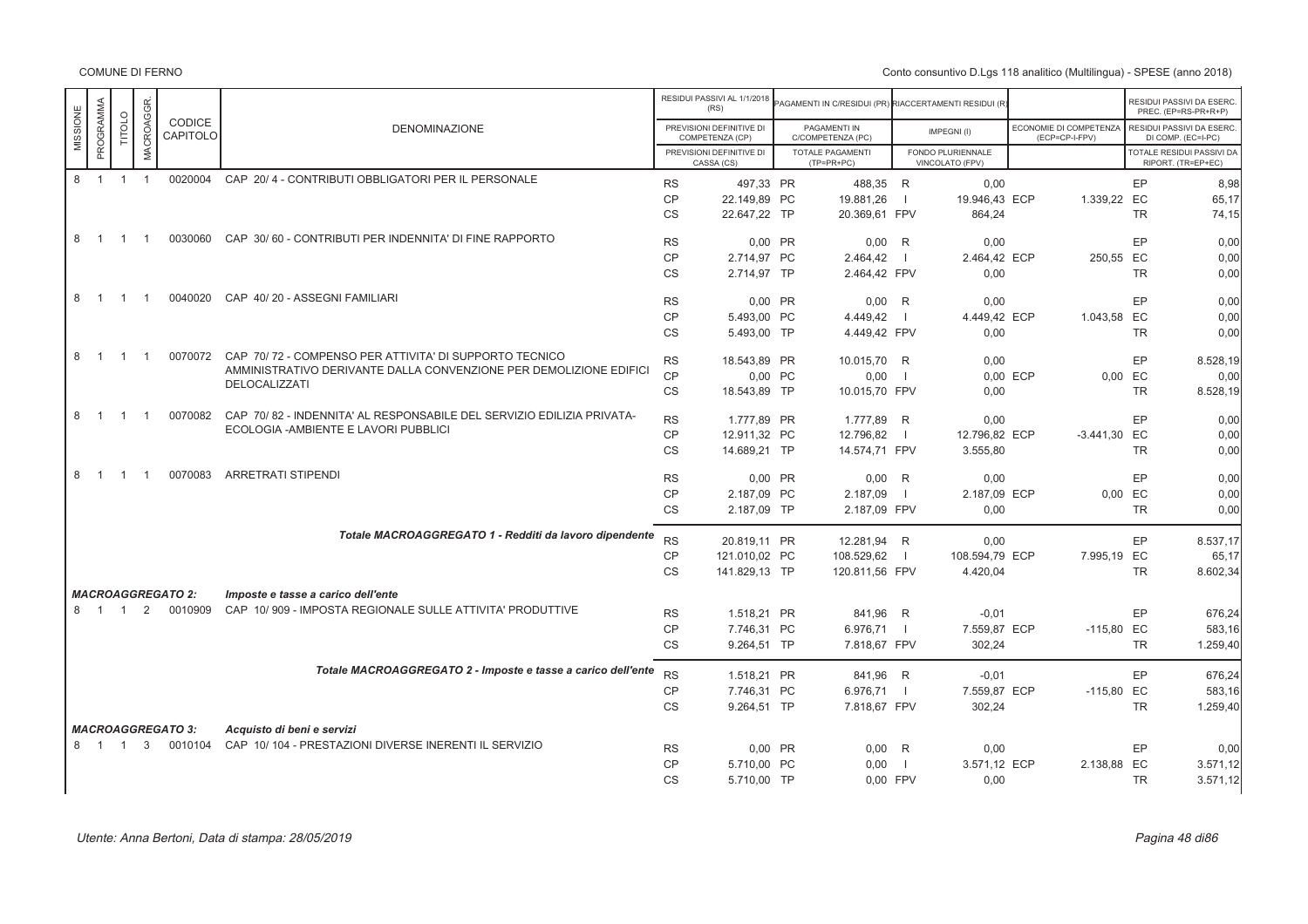COMUNE DI FERNO

|                               |                |           |                    |                                                                        |           | RESIDUI PASSIVI AL 1/1/2018<br>(RS)         | AGAMENTI IN C/RESIDUI (PR) RIACCERTAMENTI RESIDUI (R |                          |                                      |          |                                          |           | RESIDUI PASSIVI DA ESERC<br>PREC. (EP=RS-PR+R+P)       |
|-------------------------------|----------------|-----------|--------------------|------------------------------------------------------------------------|-----------|---------------------------------------------|------------------------------------------------------|--------------------------|--------------------------------------|----------|------------------------------------------|-----------|--------------------------------------------------------|
| PROGRAMMA<br>MISSIONE         | TITOLO         | MACROAGGR | CODICE<br>CAPITOLO | <b>DENOMINAZIONE</b>                                                   |           | PREVISIONI DEFINITIVE DI<br>COMPETENZA (CP) | PAGAMENTI IN<br>C/COMPETENZA (PC)                    |                          | IMPEGNI(I)                           |          | ECONOMIE DI COMPETENZA<br>(ECP=CP-I-FPV) |           | RESIDUI PASSIVI DA ESERC<br>DI COMP. (EC=I-PC)         |
|                               |                |           |                    |                                                                        |           | PREVISIONI DEFINITIVE DI<br>CASSA (CS)      | <b>TOTALE PAGAMENTI</b><br>$(TP=PR+PC)$              |                          | FONDO PLURIENNALE<br>VINCOLATO (FPV) |          |                                          |           | <b>TOTALE RESIDUI PASSIVI DA</b><br>RIPORT. (TR=EP+EC) |
| 8<br>$\overline{1}$           | $\overline{1}$ | 3         | 0010412            | CAP 10/412 - SPESE ECONOMALI - MATERIALE VARIO PER LA MANUTENZIONE     | <b>RS</b> | 0,00 PR                                     | $0,00$ R                                             |                          | 0.00                                 |          |                                          | EP        | 0.00                                                   |
|                               |                |           |                    | (SALE, SABBIA, BITUME, ECC.)                                           | CP        | 1.560,00 PC                                 | 25,60                                                | $\overline{\phantom{a}}$ | 44,90 ECP                            |          | 1.515,10 EC                              |           | 19,30                                                  |
|                               |                |           |                    |                                                                        | <b>CS</b> | 1.560,00 TP                                 | 25.60 FPV                                            |                          | 0.00                                 |          |                                          | <b>TR</b> | 19,30                                                  |
| 8 1                           | $\overline{1}$ | 3         | 0020100            | CAP 20/100 - CANONE PER NOLEGGIO APPARECCHIATURE INFORMATICHE          | <b>RS</b> | 300,12 PR                                   | 300,12 R                                             |                          | 0,00                                 |          |                                          | EP        | 0,00                                                   |
|                               |                |           |                    |                                                                        | <b>CP</b> | 1.200,48 PC                                 | 1.200,48                                             | $\overline{\phantom{0}}$ | 1.200,48 ECP                         |          | 0,00 EC                                  |           | 0,00                                                   |
|                               |                |           |                    |                                                                        | <b>CS</b> | 1.500,60 TP                                 | 1.500,60 FPV                                         |                          | 0,00                                 |          |                                          | <b>TR</b> | 0,00                                                   |
| 8<br>$\overline{1}$           | $\overline{1}$ | 3         | 0030189            | CAP 30/189 - SPESE ECONOMALI - MANUTENZIONE ORDINARIA STRADE,          | <b>RS</b> | 0.00 PR                                     | 0.00                                                 | R                        | 0.00                                 |          |                                          | EP        | 0,00                                                   |
|                               |                |           |                    | PARCHEGGI ED ARREDO URBANO                                             | <b>CP</b> | 50,00 PC                                    | 0,00                                                 | - 1                      |                                      | 0,00 ECP | 50,00 EC                                 |           | 0,00                                                   |
|                               |                |           |                    |                                                                        | <b>CS</b> | 50,00 TP                                    | 0,00 FPV                                             |                          | 0,00                                 |          |                                          | <b>TR</b> | 0,00                                                   |
| 8<br>- 1                      | $\overline{1}$ | 3         | 0040031            | CAP 40/31 - CORSI DI AGGIORNAMENTO PERSONALE                           |           |                                             |                                                      |                          |                                      |          |                                          |           |                                                        |
|                               |                |           |                    |                                                                        | <b>RS</b> | 102,00 PR                                   | 102,00                                               | R                        | 0,00                                 |          |                                          | EP        | 0,00                                                   |
|                               |                |           |                    |                                                                        | <b>CP</b> | 513,00 PC                                   | 0,00                                                 | $\blacksquare$           |                                      | 0.00 ECP | 513,00 EC                                |           | 0,00                                                   |
|                               |                |           |                    |                                                                        | <b>CS</b> | 615,00 TP                                   | 102,00 FPV                                           |                          | 0,00                                 |          |                                          | <b>TR</b> | 0,00                                                   |
| 8<br>$\overline{\phantom{1}}$ | $\overline{1}$ | 3         | 0050025            | CAP 50/25 - SPESE PUBBLICAZIONE E DIRITTI INERENTI IL SERVIZIO         | <b>RS</b> | 0,00 PR                                     | 0.00                                                 | R                        | 0.00                                 |          |                                          | EP        | 0,00                                                   |
|                               |                |           |                    |                                                                        | <b>CP</b> | 615,00 PC                                   | 455,06                                               | $\overline{\phantom{0}}$ | 455,06 ECP                           |          | 159,94 EC                                |           | 0,00                                                   |
|                               |                |           |                    |                                                                        | <b>CS</b> | 615,00 TP                                   | 455,06 FPV                                           |                          | 0,00                                 |          |                                          | <b>TR</b> | 0,00                                                   |
| 8<br>- 1                      | $\overline{1}$ | 3         |                    | 0080011 CAP 80/11 - Quota di paternariato "Fondazione De Iure Publico" | <b>RS</b> | 0,00 PR                                     | 0.00                                                 | R                        | 0,00                                 |          |                                          | EP        | 0,00                                                   |
|                               |                |           |                    |                                                                        | <b>CP</b> | 1.025,00 PC                                 | 0,00                                                 | $\blacksquare$           | 1.000,00 ECP                         |          | 25,00 EC                                 |           | 1.000,00                                               |
|                               |                |           |                    |                                                                        | <b>CS</b> | 1.025,00 TP                                 | 0,00 FPV                                             |                          | 0,00                                 |          |                                          | <b>TR</b> | 1.000,00                                               |
| 8<br>$\overline{1}$           | $\overline{1}$ | 3         | 0100007            | CAP 100/7 - GETTONI DI PRESENZA A COMMISSIONE PAESAGGIO EDILIZIA E     | <b>RS</b> | 973.38 PR                                   | 354.08                                               | R                        | $-119.73$                            |          |                                          | EP        | 499.57                                                 |
|                               |                |           |                    | <b>TERRITORIO</b>                                                      | CP        | 0,00 PC                                     | 0,00                                                 | $\blacksquare$           |                                      | 0,00 ECP | 0,00 EC                                  |           | 0,00                                                   |
|                               |                |           |                    |                                                                        | <b>CS</b> | 853,65 TP                                   | 354,08 FPV                                           |                          | 0,00                                 |          |                                          | <b>TR</b> | 499,57                                                 |
| 8<br>- 1                      | $\overline{1}$ | 3         | 0100008            | ASSISTENZA HARDWARE E SOFTWARE                                         | <b>RS</b> | 0,00 PR                                     | 0,00                                                 | R                        | 0,00                                 |          |                                          | EP        | 0,00                                                   |
|                               |                |           |                    |                                                                        | CP        | 7.320,00 PC                                 | 7.320,00                                             | $\overline{\phantom{0}}$ | 7.320,00 ECP                         |          | 0,00 EC                                  |           | 0.00                                                   |
|                               |                |           |                    |                                                                        | <b>CS</b> | 7.320,00 TP                                 | 7.320,00 FPV                                         |                          | 0,00                                 |          |                                          | <b>TR</b> | 0,00                                                   |
| 8<br>$\overline{1}$           | $\overline{1}$ | 3         | 0100009            | PROTOCOLLO CON AGENZIA ENTRATE PER DETERMINAZIONE VALORI OPERE         | <b>RS</b> | 2.373.00 PR                                 | 0.00                                                 |                          |                                      |          |                                          | EP        |                                                        |
|                               |                |           |                    | <b>ABUSIVE</b>                                                         |           |                                             |                                                      | R                        | 0.00                                 |          |                                          |           | 2.373,00                                               |
|                               |                |           |                    |                                                                        | <b>CP</b> | 3.000,00 PC                                 | 0,00                                                 | $\blacksquare$           | 500,00 ECP                           |          | 2.500,00 EC                              |           | 500,00                                                 |
|                               |                |           |                    |                                                                        | <b>CS</b> | 5.373,00 TP                                 | 0,00 FPV                                             |                          | 0,00                                 |          |                                          | <b>TR</b> | 2.873,00                                               |
| 8<br>- 1                      |                | 3         | 0100010            | CONVENZIONE MANUTENZIONE IMMOBILI DELOCALIZZATI                        | <b>RS</b> | 0,00 PR                                     | 0,00                                                 | $\mathsf{R}$             | 0,00                                 |          |                                          | EP        | 0,00                                                   |
|                               |                |           |                    |                                                                        | CP        | 0,71 PC                                     | 0,00                                                 | $\blacksquare$           |                                      | 0.00 ECP | -44.317,58 EC                            |           | 0.00                                                   |
|                               |                |           |                    |                                                                        | <b>CS</b> | 0,71 TP                                     | 0,00 FPV                                             |                          | 44.318,29                            |          |                                          | <b>TR</b> | 0,00                                                   |
|                               |                |           |                    | Totale MACROAGGREGATO 3 - Acquisto di beni e servizi                   | <b>RS</b> | 3.748,50 PR                                 | 756,20                                               | R                        | $-119,73$                            |          |                                          | EP        | 2.872,57                                               |
|                               |                |           |                    |                                                                        | <b>CP</b> | 20.994,19 PC                                | 9.001,14                                             | $\blacksquare$           | 14.091,56 ECP                        |          | -37.415,66 EC                            |           | 5.090,42                                               |
|                               |                |           |                    |                                                                        | <b>CS</b> | 24.622,96 TP                                | 9.757,34 FPV                                         |                          | 44.318,29                            |          |                                          | <b>TR</b> | 7.962,99                                               |
|                               |                |           |                    |                                                                        |           |                                             |                                                      |                          |                                      |          |                                          |           |                                                        |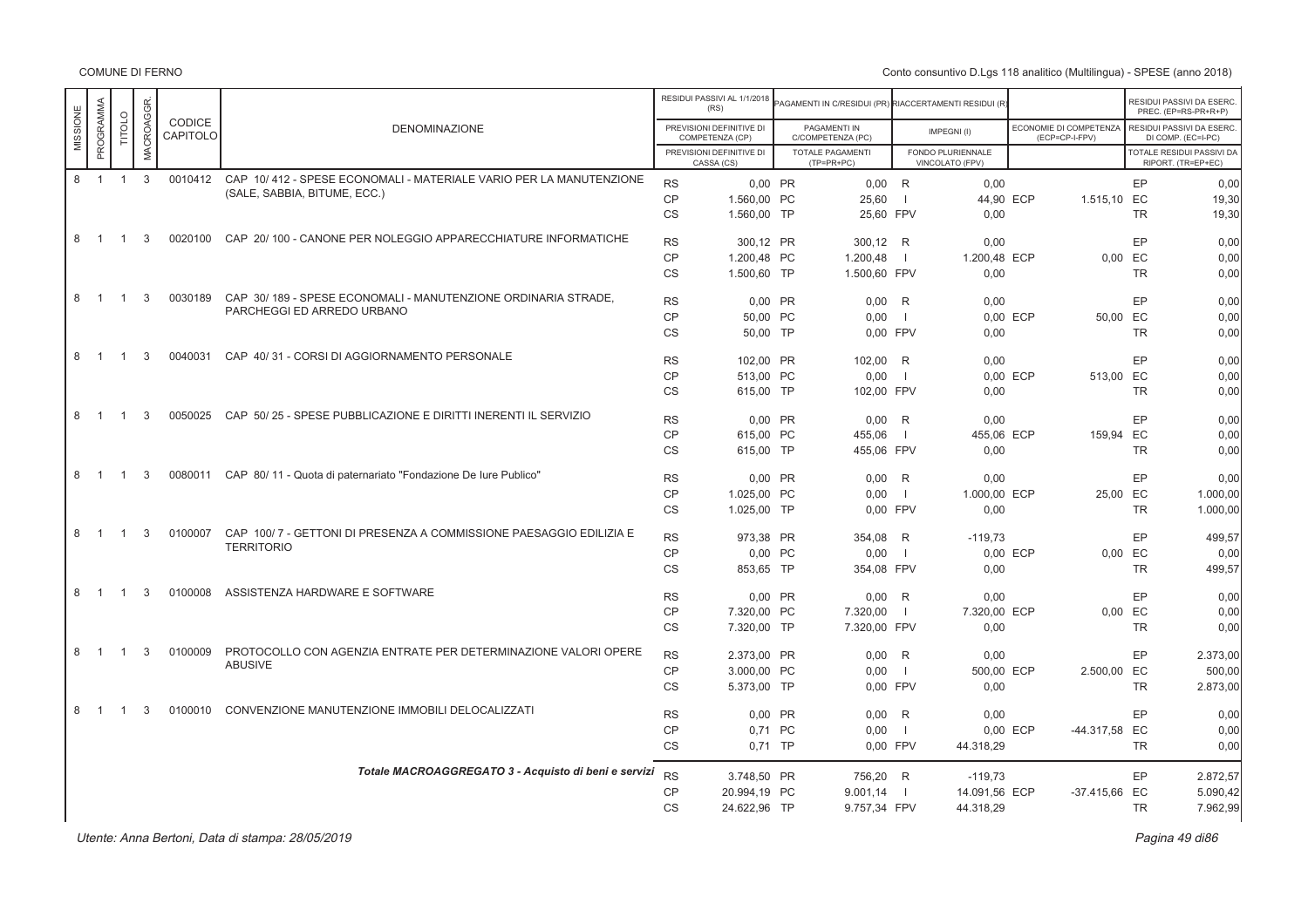|          | MACROAGGR<br>PROGRAMMA |                |                |                           |                                                                     |                        | RESIDUI PASSIVI AL 1/1/2018<br>(RS)         | AGAMENTI IN C/RESIDUI (PR) RIACCERTAMENTI RESIDUI (R |                     |                                      |                                          |           | RESIDUI PASSIVI DA ESERC<br>PREC. (EP=RS-PR+R+P) |
|----------|------------------------|----------------|----------------|---------------------------|---------------------------------------------------------------------|------------------------|---------------------------------------------|------------------------------------------------------|---------------------|--------------------------------------|------------------------------------------|-----------|--------------------------------------------------|
| MISSIONE |                        | TITOLO         |                | CODICE<br>CAPITOLO        | <b>DENOMINAZIONE</b>                                                |                        | PREVISIONI DEFINITIVE DI<br>COMPETENZA (CP) | PAGAMENTI IN<br>C/COMPETENZA (PC)                    |                     | IMPEGNI(I)                           | ECONOMIE DI COMPETENZA<br>(ECP=CP-I-FPV) |           | RESIDUI PASSIVI DA ESERC<br>DI COMP. (EC=I-PC)   |
|          |                        |                |                |                           |                                                                     |                        | PREVISIONI DEFINITIVE DI<br>CASSA (CS)      | <b>TOTALE PAGAMENTI</b><br>$(TP=PR+PC)$              |                     | FONDO PLURIENNALE<br>VINCOLATO (FPV) |                                          |           | TOTALE RESIDUI PASSIVI DA<br>RIPORT. (TR=EP+EC)  |
|          |                        |                |                | <b>MACROAGGREGATO 4:</b>  | Trasferimenti correnti                                              |                        |                                             |                                                      |                     |                                      |                                          |           |                                                  |
|          | 8 1 1                  |                | $\overline{4}$ | 0050055                   | CAP 50/55 - EROGAZIONE CONTRIBUTO PER ELIMINAZIONE BARRIERE         | <b>RS</b>              | 3.361,71 PR                                 | 3.361,71 R                                           |                     | 0,00                                 |                                          |           | EP<br>0,00                                       |
|          |                        |                |                |                           | ARCHITETTONICHE DA PARTE DI PRIVATI                                 | CP                     | 7.105,00 PC                                 | 3.136,71                                             | $\mathbf{I}$        | 3.136,71 ECP                         | 3.968,29 EC                              |           | 0,00                                             |
|          |                        |                |                |                           |                                                                     | <b>CS</b>              | 10.466.71 TP                                | 6.498,42 FPV                                         |                     | 0,00                                 |                                          |           | <b>TR</b><br>0,00                                |
|          |                        |                |                |                           | Totale MACROAGGREGATO 4 - Trasferimenti correnti                    | <b>RS</b>              | 3.361.71 PR                                 | 3.361,71 R                                           |                     | 0.00                                 |                                          |           | EP<br>0,00                                       |
|          |                        |                |                |                           |                                                                     | CP                     | 7.105,00 PC                                 | 3.136,71                                             | $\overline{1}$      | 3.136,71 ECP                         | 3.968,29 EC                              |           | 0,00                                             |
|          |                        |                |                |                           |                                                                     | <b>CS</b>              | 10.466,71 TP                                | 6.498,42 FPV                                         |                     | 0,00                                 |                                          |           | <b>TR</b><br>0,00                                |
|          |                        |                |                | <b>MACROAGGREGATO 9:</b>  | Rimborsi e poste correttive delle entrate                           |                        |                                             |                                                      |                     |                                      |                                          |           |                                                  |
|          | 8 1 1                  |                | 9              | 0070294                   | CAP 70/293 - RIMBORSO SOMME INDEBITAMENTE VERSATE                   | <b>RS</b>              | 351,65 PR                                   | 351,65 R                                             |                     | 0,00                                 |                                          |           | EP<br>0,00                                       |
|          |                        |                |                |                           |                                                                     | <b>CP</b>              | 200.00 PC                                   | 0,00                                                 | $\blacksquare$      |                                      | 0.00 ECP                                 | 200.00 EC | 0,00                                             |
|          |                        |                |                |                           |                                                                     | CS                     | 551,65 TP                                   | 351,65 FPV                                           |                     | 0,00                                 |                                          |           | TR<br>0,00                                       |
|          |                        |                |                |                           | Totale MACROAGGREGATO 9 - Rimborsi e poste correttive delle entrate | <b>RS</b>              | 351,65 PR                                   | 351,65 R                                             |                     | 0,00                                 |                                          |           | <b>EP</b><br>0,00                                |
|          |                        |                |                |                           |                                                                     | CP                     | 200,00 PC                                   | 0,00                                                 | - 1                 |                                      | 0,00 ECP                                 | 200,00 EC | 0,00                                             |
|          |                        |                |                |                           |                                                                     | <b>CS</b>              | 551.65 TP                                   | 351,65 FPV                                           |                     | 0,00                                 |                                          |           | <b>TR</b><br>0,00                                |
|          |                        |                |                | <b>MACROAGGREGATO 10:</b> | Altre spese correnti                                                |                        |                                             |                                                      |                     |                                      |                                          |           |                                                  |
|          |                        |                |                | 8 1 1 10 0060160          | FPV - INDENNITA' DI RISULTATO AL RESPONSABILE DEL SERVIZIO          | <b>RS</b>              | 0,00 PR                                     | $0,00$ R                                             |                     | 0,00                                 |                                          |           | EP<br>0,00                                       |
|          |                        |                |                |                           |                                                                     | CP                     | 3.555,80 PC                                 | 0,00                                                 | $\overline{1}$      |                                      | 0,00 ECP<br>3.555,80 EC                  |           | 0,00                                             |
|          |                        |                |                |                           |                                                                     | <b>CS</b>              | $0,00$ TP                                   | 0.00 FPV                                             |                     | 0,00                                 |                                          |           | <b>TR</b><br>0,00                                |
| 8        | $\overline{1}$         | $\overline{1}$ | 10             |                           | 0060161 FPV - CONTRIBUTI OBBLIGATORI PER IL PERSONALE               |                        |                                             |                                                      |                     |                                      |                                          |           |                                                  |
|          |                        |                |                |                           |                                                                     | <b>RS</b><br><b>CP</b> | 0,00 PR<br>864,24 PC                        | 0,00<br>0.00                                         | R<br>$\blacksquare$ | 0,00                                 | 0,00 ECP                                 | 864,24 EC | EP<br>0,00<br>0,00                               |
|          |                        |                |                |                           |                                                                     | <b>CS</b>              | $0,00$ TP                                   | 0.00 FPV                                             |                     | 0,00                                 |                                          |           | 0,00<br><b>TR</b>                                |
|          |                        |                |                |                           |                                                                     |                        |                                             |                                                      |                     |                                      |                                          |           |                                                  |
| 8        | $\overline{1}$         | $\overline{1}$ | 10             |                           | 0060162 FPV - IMPOSTA REGIONALE SULLE ATTIVITA' PRODUTTIVE          | <b>RS</b>              | 0,00 PR                                     | 0,00                                                 | R                   | 0,00                                 |                                          |           | EP<br>0,00                                       |
|          |                        |                |                |                           |                                                                     | <b>CP</b>              | 302,24 PC                                   | 0.00                                                 | $\Box$              |                                      | 0,00 ECP                                 | 302,24 EC | 0,00                                             |
|          |                        |                |                |                           |                                                                     | <b>CS</b>              | $0,00$ TP                                   | 0.00 FPV                                             |                     | 0,00                                 |                                          |           | <b>TR</b><br>0,00                                |
| 8        | $\overline{1}$         | $\overline{1}$ | 10             |                           | 0700010 FPV - CONVENZIONE MANUTENZIONE IMMOBILI DELOCALIZZATI       | <b>RS</b>              | 0,00 PR                                     | 0.00 R                                               |                     | 0,00                                 |                                          |           | EP<br>0,00                                       |
|          |                        |                |                |                           |                                                                     | CP                     | 44.318,29 PC                                | 0,00                                                 | $\overline{1}$      |                                      | 0,00 ECP<br>44.318,29 EC                 |           | 0,00                                             |
|          |                        |                |                |                           |                                                                     | CS                     | $0,00$ TP                                   | 0,00 FPV                                             |                     | 0,00                                 |                                          |           | 0,00<br>TR                                       |
|          |                        |                |                |                           | Totale MACROAGGREGATO 10 - Altre spese correnti                     | <b>RS</b>              | 0.00 PR                                     | 0.00 R                                               |                     | 0,00                                 |                                          |           | EP<br>0,00                                       |
|          |                        |                |                |                           |                                                                     | CP                     | 49.040,57 PC                                | 0,00                                                 | $\Box$              |                                      | 0,00 ECP<br>49.040,57 EC                 |           | 0,00                                             |
|          |                        |                |                |                           |                                                                     | <b>CS</b>              | $0,00$ TP                                   | 0.00 FPV                                             |                     | 0,00                                 |                                          |           | <b>TR</b><br>0,00                                |
|          |                        |                |                |                           | Totale TITOLO 1 - Spese correnti                                    | <b>RS</b>              | 29.799,18 PR                                | 17.593,46 R                                          |                     | $-119,74$                            |                                          |           | EP<br>12.085,98                                  |
|          |                        |                |                |                           |                                                                     | <b>CP</b>              | 206.096.09 PC                               | 127.644,18                                           | -1                  | 133.382,93 ECP                       | 23.672,59 EC                             |           | 5.738,75                                         |
|          |                        |                |                |                           |                                                                     | <b>CS</b>              | 186.734,96 TP                               | 145.237,64 FPV                                       |                     | 49.040,57                            |                                          |           | <b>TR</b><br>17.824,73                           |
|          |                        |                |                |                           |                                                                     |                        |                                             |                                                      |                     |                                      |                                          |           |                                                  |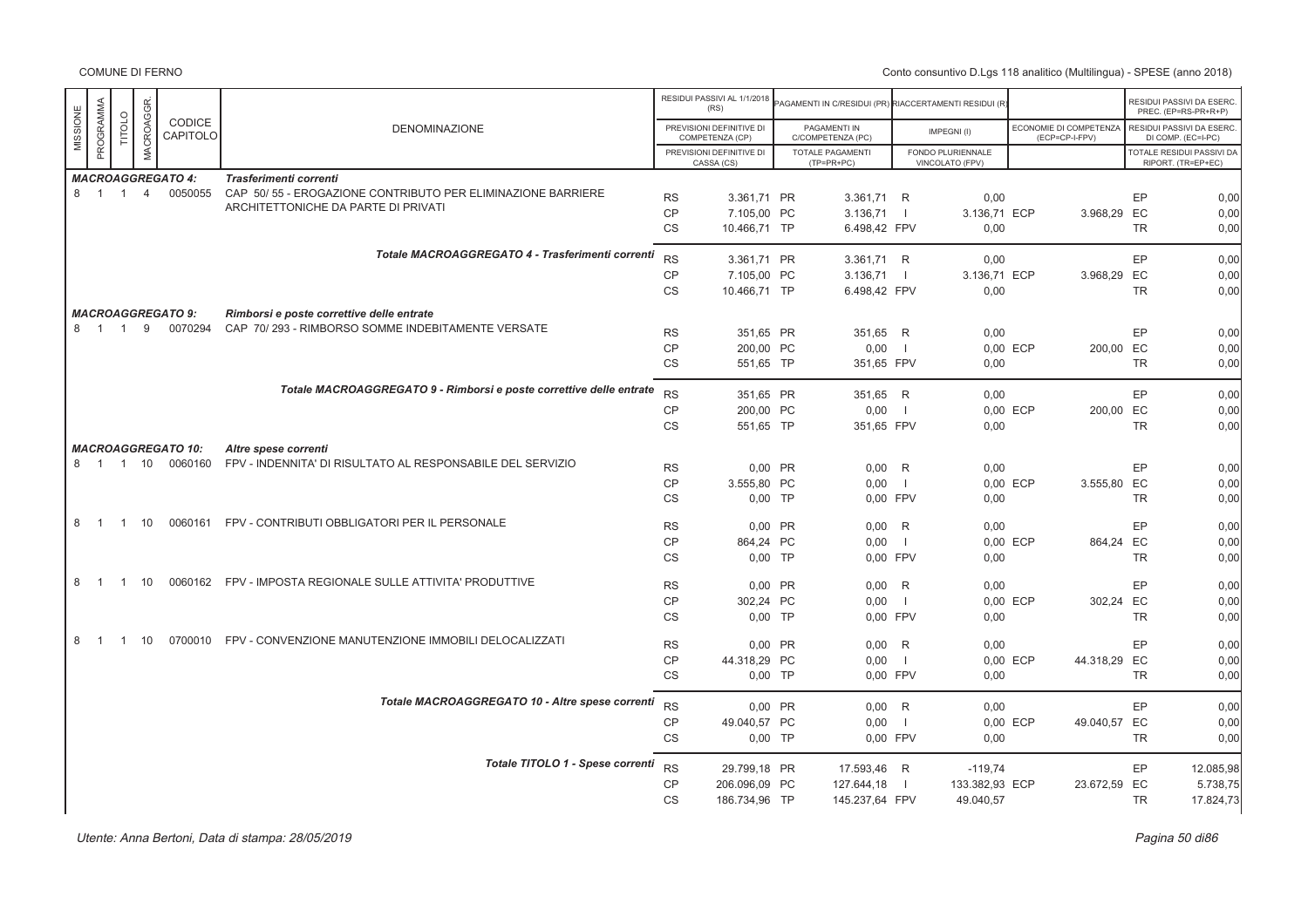COMUNE DI FERNO

|          |                                           |                |              |                          |                                                                                                              |           | RESIDUI PASSIVI AL 1/1/2018<br>(RS)         | PAGAMENTI IN C/RESIDUI (PR) RIACCERTAMENTI RESIDUI (R |                          |                                      |          |                                          |           | RESIDUI PASSIVI DA ESERC<br>PREC. (EP=RS-PR+R+P) |
|----------|-------------------------------------------|----------------|--------------|--------------------------|--------------------------------------------------------------------------------------------------------------|-----------|---------------------------------------------|-------------------------------------------------------|--------------------------|--------------------------------------|----------|------------------------------------------|-----------|--------------------------------------------------|
| MISSIONE | PROGRAMMA                                 | TITOLO         | MACROAGGR.   | CODICE<br>CAPITOLO       | <b>DENOMINAZIONE</b>                                                                                         |           | PREVISIONI DEFINITIVE DI<br>COMPETENZA (CP) | PAGAMENTI IN<br>C/COMPETENZA (PC)                     |                          | IMPEGNI(I)                           |          | ECONOMIE DI COMPETENZA<br>(ECP=CP-I-FPV) |           | RESIDUI PASSIVI DA ESERC<br>DI COMP. (EC=I-PC)   |
|          |                                           |                |              |                          |                                                                                                              |           | PREVISIONI DEFINITIVE DI<br>CASSA (CS)      | <b>TOTALE PAGAMENTI</b><br>$(TP=PR+PC)$               |                          | FONDO PLURIENNALE<br>VINCOLATO (FPV) |          |                                          |           | TOTALE RESIDUI PASSIVI DA<br>RIPORT. (TR=EP+EC)  |
|          |                                           |                |              |                          | Totale PROGRAMMA 1 - Urbanistica e assetto del territorio                                                    | <b>RS</b> | 29.799,18 PR                                | 17.593,46                                             | R                        | $-119,74$                            |          |                                          | EP        | 12.085,98                                        |
|          |                                           |                |              |                          |                                                                                                              | <b>CP</b> | 206.096,09 PC                               | 127.644,18                                            | $\overline{1}$           | 133.382,93 ECP                       |          | 23.672,59 EC                             |           | 5.738,75                                         |
|          |                                           |                |              |                          |                                                                                                              | <b>CS</b> | 186.734,96 TP                               | 145.237,64 FPV                                        |                          | 49.040,57                            |          |                                          | <b>TR</b> | 17.824,73                                        |
|          | <b>PROGRAMMA 2:</b><br><b>TITOLO 1:</b>   |                |              |                          | Edilizia residenziale pubblica e locale e piani di edilizia economico-popolare<br>Spese correnti             |           |                                             |                                                       |                          |                                      |          |                                          |           |                                                  |
|          |                                           |                |              | <b>MACROAGGREGATO 3:</b> | Acquisto di beni e servizi                                                                                   |           |                                             |                                                       |                          |                                      |          |                                          |           |                                                  |
|          | 8 2                                       | $\overline{1}$ | $\mathbf{3}$ | 0030080                  | CAP 30/80 - CONVENZIONE CON ALER DI VARESE PER GESTIONE PATRIMONIO                                           | <b>RS</b> | 0,00 PR                                     | $0,00$ R                                              |                          | 0,00                                 |          |                                          | EP        | 0,00                                             |
|          |                                           |                |              |                          |                                                                                                              | CP        | 7.739,00 PC                                 | 0,00                                                  | $\blacksquare$           | 0,00 ECP                             |          | 7.739,00 EC                              |           | 0,00                                             |
|          |                                           |                |              |                          |                                                                                                              | <b>CS</b> | 7.739.00 TP                                 | 0.00 FPV                                              |                          | 0,00                                 |          |                                          | <b>TR</b> | 0,00                                             |
|          |                                           |                |              |                          | Totale MACROAGGREGATO 3 - Acquisto di beni e servizi                                                         | <b>RS</b> | 0,00 PR                                     | 0,00                                                  | R                        | 0,00                                 |          |                                          | EP        | 0,00                                             |
|          |                                           |                |              |                          |                                                                                                              | CP        | 7.739,00 PC                                 | 0,00                                                  | $\overline{\phantom{0}}$ |                                      | 0.00 ECP | 7.739,00 EC                              |           | 0,00                                             |
|          |                                           |                |              |                          |                                                                                                              | CS        | 7.739,00 TP                                 | 0,00 FPV                                              |                          | 0,00                                 |          |                                          | <b>TR</b> | 0,00                                             |
|          |                                           |                |              |                          | Totale TITOLO 1 - Spese correnti                                                                             | <b>RS</b> | 0,00 PR                                     | $0,00$ R                                              |                          | 0,00                                 |          |                                          | EP        | 0,00                                             |
|          |                                           |                |              |                          |                                                                                                              | CP        | 7.739,00 PC                                 | 0,00                                                  | $\overline{1}$           |                                      | 0,00 ECP | 7.739,00 EC                              |           | 0,00                                             |
|          |                                           |                |              |                          |                                                                                                              | <b>CS</b> | 7.739,00 TP                                 | 0,00 FPV                                              |                          | 0,00                                 |          |                                          | <b>TR</b> | 0.00                                             |
|          | <b>TITOLO 2:</b>                          |                |              |                          | Spese in conto capitale                                                                                      |           |                                             |                                                       |                          |                                      |          |                                          |           |                                                  |
|          |                                           |                |              | <b>MACROAGGREGATO 5:</b> | Altre spese in conto capitale                                                                                |           |                                             |                                                       |                          |                                      |          |                                          |           |                                                  |
|          | 8 2                                       | 2              | 5            | 0041002                  | RIMBORSO ONERI PAGATI IN PIU' - Finanziato con avanzo economico di parte                                     | <b>RS</b> | 0.00 PR                                     | 0,00                                                  | R                        | 0,00                                 |          |                                          | EP        | 0,00                                             |
|          |                                           |                |              |                          | corrente -                                                                                                   | CP        | 210,00 PC                                   | 0,00                                                  | $\overline{\phantom{0}}$ | 206,32 ECP                           |          | 3,68 EC                                  |           | 206,32                                           |
|          |                                           |                |              |                          |                                                                                                              | <b>CS</b> | 210,00 TP                                   | 0,00 FPV                                              |                          | 0,00                                 |          |                                          | <b>TR</b> | 206,32                                           |
|          |                                           |                |              |                          | Totale MACROAGGREGATO 5 - Altre spese in conto capitale                                                      | <b>RS</b> | 0.00 PR                                     | $0,00$ R                                              |                          | 0.00                                 |          |                                          | EP        | 0.00                                             |
|          |                                           |                |              |                          |                                                                                                              | <b>CP</b> | 210,00 PC                                   | 0,00                                                  | $\overline{\phantom{0}}$ | 206,32 ECP                           |          | 3,68 EC                                  |           | 206,32                                           |
|          |                                           |                |              |                          |                                                                                                              | CS        | 210,00 TP                                   | 0,00 FPV                                              |                          | 0,00                                 |          |                                          | <b>TR</b> | 206,32                                           |
|          |                                           |                |              |                          | Totale TITOLO 2 - Spese in conto capitale                                                                    | <b>RS</b> | 0,00 PR                                     | $0,00$ R                                              |                          | 0,00                                 |          |                                          | EP        | 0.00                                             |
|          |                                           |                |              |                          |                                                                                                              | CP        | 210,00 PC                                   | 0,00                                                  | $\overline{1}$           | 206,32 ECP                           |          | 3,68 EC                                  |           | 206,32                                           |
|          |                                           |                |              |                          |                                                                                                              | <b>CS</b> | 210,00 TP                                   | 0,00 FPV                                              |                          | 0,00                                 |          |                                          | TR        | 206,32                                           |
|          |                                           |                |              |                          | Totale PROGRAMMA 2 - Edilizia residenziale pubblica e locale e piani di edilizia economico-popolare          | <b>RS</b> | 0.00 PR                                     | 0.00 R                                                |                          | 0,00                                 |          |                                          | EP        | 0.00                                             |
|          |                                           |                |              |                          |                                                                                                              | CP        | 7.949,00 PC                                 | 0,00                                                  | $\overline{\phantom{0}}$ | 206,32 ECP                           |          | 7.742,68 EC                              |           | 206,32                                           |
|          |                                           |                |              |                          |                                                                                                              | CS        | 7.949,00 TP                                 | 0,00 FPV                                              |                          | 0,00                                 |          |                                          | <b>TR</b> | 206,32                                           |
|          |                                           |                |              |                          | Totale MISSIONE 8 - Assetto del territorio ed edilizia abitativa                                             | <b>RS</b> |                                             |                                                       |                          |                                      |          |                                          | EP        |                                                  |
|          |                                           |                |              |                          |                                                                                                              | CP        | 29.799,18 PR<br>214.045,09 PC               | 17.593,46 R<br>127.644,18                             | $\overline{\phantom{0}}$ | $-119,74$<br>133.589,25 ECP          |          | 31.415,27 EC                             |           | 12.085,98<br>5.945,07                            |
|          |                                           |                |              |                          |                                                                                                              | <b>CS</b> | 194.683,96 TP                               | 145.237,64 FPV                                        |                          | 49.040,57                            |          |                                          | <b>TR</b> | 18.031,05                                        |
|          | <b>MISSIONE 9:</b><br><b>PROGRAMMA 2:</b> |                |              |                          | Sviluppo sostenibile e tutela del territorio e dell'ambiente<br>Tutela, valorizzazione e recupero ambientale |           |                                             |                                                       |                          |                                      |          |                                          |           |                                                  |

Utente: Anna Bertoni, Data di stampa: 28/05/2019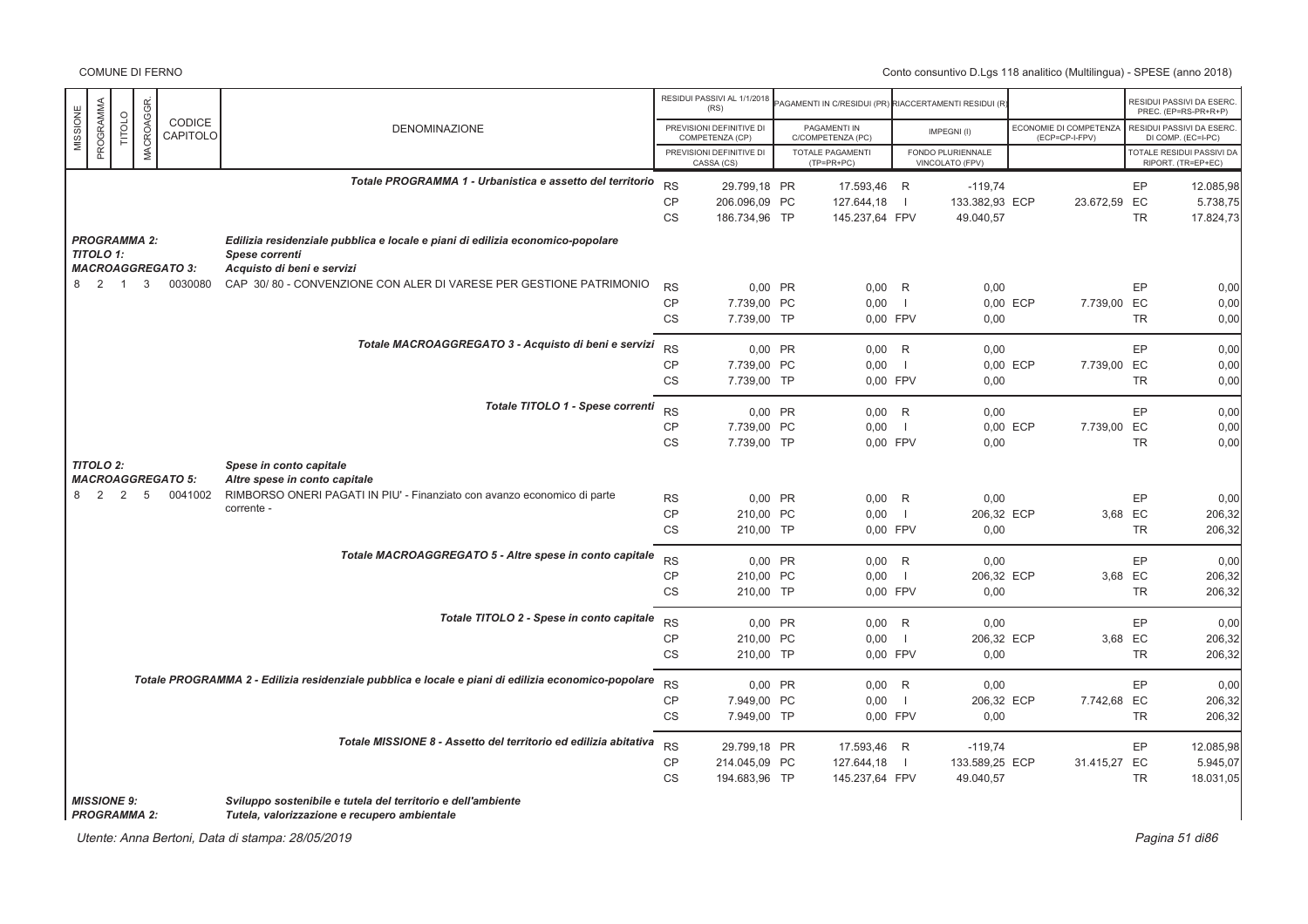|          |                  |                |           |                          |                                                                                                   |           | RESIDUI PASSIVI AL 1/1/2018<br>(RS)         | AGAMENTI IN C/RESIDUI (PR) RIACCERTAMENTI RESIDUI (R |                |                                      |          |                                          |           | RESIDUI PASSIVI DA ESERC<br>PREC. (EP=RS-PR+R+P) |
|----------|------------------|----------------|-----------|--------------------------|---------------------------------------------------------------------------------------------------|-----------|---------------------------------------------|------------------------------------------------------|----------------|--------------------------------------|----------|------------------------------------------|-----------|--------------------------------------------------|
| MISSIONE | PROGRAMMA        | <b>TITOLO</b>  | MACROAGGR | CODICE<br>CAPITOLO       | <b>DENOMINAZIONE</b>                                                                              |           | PREVISIONI DEFINITIVE DI<br>COMPETENZA (CP) | PAGAMENTI IN<br>C/COMPETENZA (PC)                    |                | IMPEGNI(I)                           |          | ECONOMIE DI COMPETENZA<br>(ECP=CP-I-FPV) |           | RESIDUI PASSIVI DA ESERC<br>DI COMP. (EC=I-PC)   |
|          |                  |                |           |                          |                                                                                                   |           | PREVISIONI DEFINITIVE DI<br>CASSA (CS)      | <b>TOTALE PAGAMENTI</b><br>$(TP=PR+PC)$              |                | FONDO PLURIENNALE<br>VINCOLATO (FPV) |          |                                          |           | TOTALE RESIDUI PASSIVI DA<br>RIPORT. (TR=EP+EC)  |
|          | <b>TITOLO 1:</b> |                |           |                          | Spese correnti                                                                                    |           |                                             |                                                      |                |                                      |          |                                          |           |                                                  |
|          |                  |                |           | <b>MACROAGGREGATO 2:</b> | Imposte e tasse a carico dell'ente                                                                |           |                                             |                                                      |                |                                      |          |                                          |           |                                                  |
|          | 9 2 1            |                | 2         | 0020144                  | CAP 20/144 - CANONE POZZO IRRIGUO PRESSO PARCO COMUNALE                                           | <b>RS</b> | 0.00 PR                                     | 0.00                                                 | R              | 0.00                                 |          |                                          | EP        | 0,00                                             |
|          |                  |                |           |                          |                                                                                                   | <b>CP</b> | 145.00 PC                                   | 140.82                                               |                | 140.82 ECP                           |          |                                          | 4.18 EC   | 0,00                                             |
|          |                  |                |           |                          |                                                                                                   | <b>CS</b> | 145,00 TP                                   | 140,82 FPV                                           |                | 0,00                                 |          |                                          | <b>TR</b> | 0,00                                             |
|          |                  |                |           |                          | Totale MACROAGGREGATO 2 - Imposte e tasse a carico dell'ente                                      | <b>RS</b> | 0.00 PR                                     | 0.00 R                                               |                | 0.00                                 |          |                                          | EP        | 0,00                                             |
|          |                  |                |           |                          |                                                                                                   | <b>CP</b> | 145,00 PC                                   | 140,82                                               | - 1            | 140,82 ECP                           |          |                                          | 4,18 EC   | 0,00                                             |
|          |                  |                |           |                          |                                                                                                   | <b>CS</b> | 145.00 TP                                   | 140,82 FPV                                           |                | 0,00                                 |          |                                          | <b>TR</b> | 0,00                                             |
|          |                  |                |           |                          |                                                                                                   |           |                                             |                                                      |                |                                      |          |                                          |           |                                                  |
|          |                  |                |           | <b>MACROAGGREGATO 3:</b> | Acquisto di beni e servizi                                                                        |           |                                             |                                                      |                |                                      |          |                                          |           |                                                  |
|          | 9 2 1            |                | 3         | 0010418                  | CAP 10/418 - SPESE ECONOMALI - CANCELLERIA, STAMPATI, ELIOCOPIE, ECC.<br>ED ABBONAMENTI A RIVISTE | <b>RS</b> | 19,20 PR                                    | 19,20 R                                              |                | 0,00                                 |          |                                          | EP        | 0,00                                             |
|          |                  |                |           |                          |                                                                                                   | CP        | 125,00 PC                                   | 79,90                                                | $\perp$        | 79,90 ECP                            |          | 45,10 EC                                 |           | 0,00                                             |
|          |                  |                |           |                          |                                                                                                   | <b>CS</b> | 144,20 TP                                   | 99,10 FPV                                            |                | 0,00                                 |          |                                          | TR        | 0,00                                             |
| 9        | 2                | $\overline{1}$ | 3         | 0020873                  | CAP 20/873 - MANUTENZIONE DEL VERDE IN APPALTO                                                    | <b>RS</b> | 0.00 PR                                     | $0.00$ R                                             |                | 0.00                                 |          |                                          | EP        | 0,00                                             |
|          |                  |                |           |                          |                                                                                                   | <b>CP</b> | 64.000.00 PC                                | 0,00                                                 | $\Box$         | 64.000,00 ECP                        |          |                                          | 0,00 EC   | 64.000,00                                        |
|          |                  |                |           |                          |                                                                                                   | <b>CS</b> | 64.000,00 TP                                | 0.00 FPV                                             |                | 0,00                                 |          |                                          | <b>TR</b> | 64.000,00                                        |
|          |                  |                |           |                          |                                                                                                   |           |                                             |                                                      |                |                                      |          |                                          |           |                                                  |
| 9        | 2                | $\overline{1}$ | 3         | 0030053                  | CAP 30/53 - INTERVENTI DI DISINFESTAZIONE AMBIENTALE                                              | <b>RS</b> | 0,00 PR                                     | 0,00                                                 | R              | 0,00                                 |          |                                          | EP        | 0,00                                             |
|          |                  |                |           |                          |                                                                                                   | <b>CP</b> | 3.464,80 PC                                 | 0,00                                                 | $\Box$         | 2.636,42 ECP                         |          | 828,38 EC                                |           | 2.636,42                                         |
|          |                  |                |           |                          |                                                                                                   | CS        | 3.464,80 TP                                 | 0,00 FPV                                             |                | 0,00                                 |          |                                          | <b>TR</b> | 2.636,42                                         |
| 9        | 2                | $\overline{1}$ | 3         | 0700005                  | CAP 700/5 - UTENZE E CANONI - ENERGIA ELETTRICA                                                   | <b>RS</b> | 734.71 PR                                   | 734,71 R                                             |                | 0,00                                 |          |                                          | EP.       | 0,00                                             |
|          |                  |                |           |                          |                                                                                                   | <b>CP</b> | 8.000,00 PC                                 | 4.936,67                                             | $\blacksquare$ | 5.475,94 ECP                         |          | 2.524,06 EC                              |           | 539,27                                           |
|          |                  |                |           |                          |                                                                                                   | <b>CS</b> | 8.734,71 TP                                 | 5.671,38 FPV                                         |                | 0,00                                 |          |                                          | <b>TR</b> | 539,27                                           |
|          |                  |                |           |                          |                                                                                                   |           |                                             |                                                      |                |                                      |          |                                          |           |                                                  |
| 9        | 2                | - 1            | 3         | 0700007                  | CAP 700/7 - UTENZE E CANONI - ACQUA                                                               | <b>RS</b> | 950,00 PR                                   | 950,00 R                                             |                | 0,00                                 |          |                                          | EP        | 0,00                                             |
|          |                  |                |           |                          |                                                                                                   | CP        | 1.795,00 PC                                 | 324,16                                               | $\overline{1}$ | 1.795,00 ECP                         |          |                                          | 0,00 EC   | 1.470,84                                         |
|          |                  |                |           |                          |                                                                                                   | <b>CS</b> | 2.460,00 TP                                 | 1.274,16 FPV                                         |                | 0,00                                 |          |                                          | <b>TR</b> | 1.470,84                                         |
| 9        | 2                |                | 3         | 0700009                  | CAP 700/9 - UTENZE E CANONI - GAS                                                                 | <b>RS</b> | 0,00 PR                                     | $0,00$ R                                             |                | 0,00                                 |          |                                          | EP        |                                                  |
|          |                  |                |           |                          |                                                                                                   | CP        | 170,00 PC                                   | 105,87                                               | -1             | 127,18 ECP                           |          | 42,82 EC                                 |           | 0,00<br>21,31                                    |
|          |                  |                |           |                          |                                                                                                   | <b>CS</b> | 170.00 TP                                   | 105,87 FPV                                           |                | 0,00                                 |          |                                          | <b>TR</b> | 21,31                                            |
|          |                  |                |           |                          |                                                                                                   |           |                                             |                                                      |                |                                      |          |                                          |           |                                                  |
| 9        | 2                |                | 3         | 0700011                  | MANUTENZIONE GIOCHI PARCO COMUNALE                                                                | <b>RS</b> | 4.865.36 PR                                 | 4.865,36 R                                           |                | 0.00                                 |          |                                          | EP        | 0,00                                             |
|          |                  |                |           |                          |                                                                                                   | <b>CP</b> | 0,00 PC                                     | 0,00                                                 | - 1            |                                      | 0,00 ECP |                                          | 0,00 EC   | 0,00                                             |
|          |                  |                |           |                          |                                                                                                   | <b>CS</b> | 4.865,36 TP                                 | 4.865,36 FPV                                         |                | 0,00                                 |          |                                          | <b>TR</b> | 0,00                                             |
|          |                  |                |           |                          | Totale MACROAGGREGATO 3 - Acquisto di beni e servizi                                              |           |                                             |                                                      |                |                                      |          |                                          |           |                                                  |
|          |                  |                |           |                          |                                                                                                   | <b>RS</b> | 6.569,27 PR                                 | 6.569,27 R                                           |                | 0,00                                 |          |                                          | EP        | 0,00                                             |
|          |                  |                |           |                          |                                                                                                   | CP        | 77.554,80 PC                                | 5.446,60                                             |                | 74.114,44 ECP                        |          | 3.440,36 EC                              |           | 68.667,84                                        |
|          |                  |                |           |                          |                                                                                                   | <b>CS</b> | 83.839,07 TP                                | 12.015,87 FPV                                        |                | 0,00                                 |          |                                          | <b>TR</b> | 68.667,84                                        |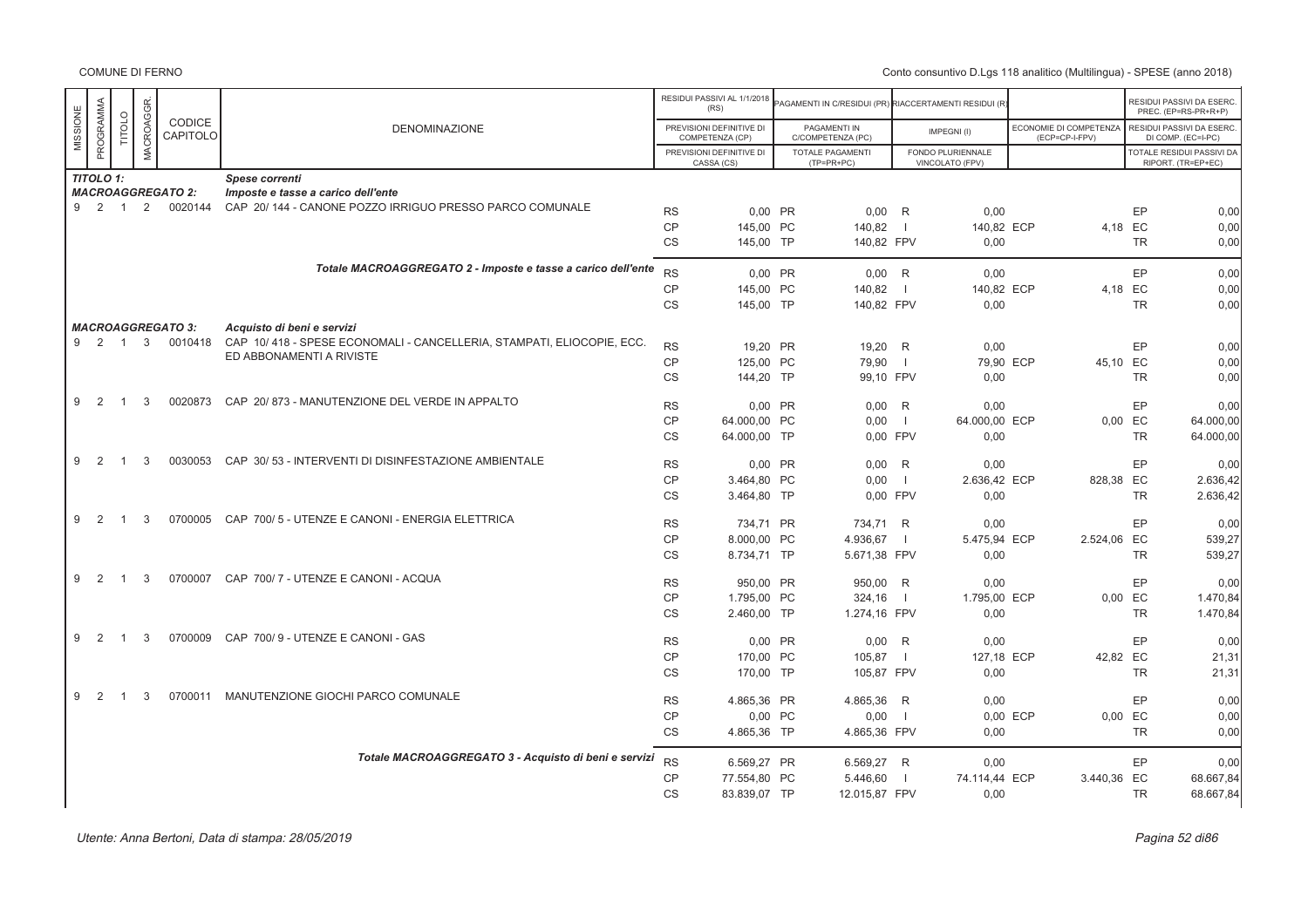|                  |                            |                     |                                     |                                                                                                     |                        | RESIDUI PASSIVI AL 1/1/2018                 | AGAMENTI IN C/RESIDUI (PR) RIACCERTAMENTI RESIDUI (R |                               |                                      |                                          |           | RESIDUI PASSIVI DA ESERC                        |
|------------------|----------------------------|---------------------|-------------------------------------|-----------------------------------------------------------------------------------------------------|------------------------|---------------------------------------------|------------------------------------------------------|-------------------------------|--------------------------------------|------------------------------------------|-----------|-------------------------------------------------|
|                  |                            |                     | CODICE                              |                                                                                                     |                        | (RS)                                        |                                                      |                               |                                      |                                          |           | PREC. (EP=RS-PR+R+P)                            |
| MISSIONE         | PROGRAMMA<br><b>TITOLO</b> | MACROAGGR.          | CAPITOLO                            | <b>DENOMINAZIONE</b>                                                                                |                        | PREVISIONI DEFINITIVE DI<br>COMPETENZA (CP) | PAGAMENTI IN<br>C/COMPETENZA (PC)                    |                               | IMPEGNI(I)                           | ECONOMIE DI COMPETENZA<br>(ECP=CP-I-FPV) |           | RESIDUI PASSIVI DA ESERC.<br>DI COMP. (EC=I-PC) |
|                  |                            |                     |                                     |                                                                                                     |                        | PREVISIONI DEFINITIVE DI<br>CASSA (CS)      | <b>TOTALE PAGAMENTI</b><br>$(TP=PR+PC)$              |                               | FONDO PLURIENNALE<br>VINCOLATO (FPV) |                                          |           | TOTALE RESIDUI PASSIVI DA<br>RIPORT. (TR=EP+EC) |
|                  |                            |                     |                                     | Totale TITOLO 1 - Spese correnti                                                                    |                        |                                             |                                                      |                               |                                      |                                          |           |                                                 |
|                  |                            |                     |                                     |                                                                                                     | <b>RS</b><br><b>CP</b> | 6.569,27 PR<br>77.699,80 PC                 | 6.569,27<br>5.587,42                                 | R<br>$\overline{\phantom{0}}$ | 0,00<br>74.255,26 ECP                | 3.444,54 EC                              | EP        | 0,00                                            |
|                  |                            |                     |                                     |                                                                                                     | <b>CS</b>              | 83.984,07 TP                                | 12.156,69 FPV                                        |                               | 0,00                                 |                                          | <b>TR</b> | 68.667,84<br>68.667,84                          |
|                  |                            |                     |                                     |                                                                                                     |                        |                                             |                                                      |                               |                                      |                                          |           |                                                 |
| <b>TITOLO 2:</b> |                            |                     | <b>MACROAGGREGATO 2:</b>            | Spese in conto capitale<br>Investimenti fissi lordi                                                 |                        |                                             |                                                      |                               |                                      |                                          |           |                                                 |
| 9                | $2 \quad 2$                | $\overline{2}$      | 0000001                             | ACQUISTO DI ATTREZZATURE PER MANUTENZIONE - Finanziato con avanzo di                                | <b>RS</b>              | 0,00 PR                                     | 0,00                                                 | R                             | 0,00                                 |                                          | EP        | 0,00                                            |
|                  |                            |                     |                                     | amministrazione -                                                                                   | <b>CP</b>              | 3.000,00 PC                                 | 0,00                                                 | $\Box$                        | 2.426,58 ECP                         | 573,42 EC                                |           | 2.426,58                                        |
|                  |                            |                     |                                     |                                                                                                     | <b>CS</b>              | 3.000,00 TP                                 | 0,00 FPV                                             |                               | 0,00                                 |                                          | <b>TR</b> | 2.426,58                                        |
|                  |                            |                     |                                     | Totale MACROAGGREGATO 2 - Investimenti fissi lordi                                                  |                        |                                             |                                                      |                               |                                      |                                          |           |                                                 |
|                  |                            |                     |                                     |                                                                                                     | <b>RS</b>              | 0,00 PR                                     | $0,00$ R                                             |                               | 0,00                                 |                                          | EP        | 0,00                                            |
|                  |                            |                     |                                     |                                                                                                     | CP<br><b>CS</b>        | 3.000,00 PC<br>3.000,00 TP                  | 0,00<br>0.00 FPV                                     | $\Box$                        | 2.426,58 ECP<br>0,00                 | 573,42 EC                                | <b>TR</b> | 2.426,58<br>2.426,58                            |
|                  |                            |                     |                                     |                                                                                                     |                        |                                             |                                                      |                               |                                      |                                          |           |                                                 |
| $9$ 2 2          |                            | - 5                 | <b>MACROAGGREGATO 5:</b><br>0000001 | Altre spese in conto capitale<br>RIQUALIFICAZIONE AREA VERDE NELLA FRAZIONE - finanziato con avanzo |                        |                                             |                                                      |                               |                                      |                                          |           |                                                 |
|                  |                            |                     |                                     | economico di parte corrente                                                                         | <b>RS</b>              | 0,00 PR                                     | 0,00                                                 | R                             | 0,00                                 |                                          | EP        | 0,00                                            |
|                  |                            |                     |                                     |                                                                                                     | <b>CP</b><br>CS        | 10.000,00 PC<br>10.000,00 TP                | 1.211,46<br>1.211,46 FPV                             | $\blacksquare$                | 9.841,06 ECP<br>0,00                 | 158,94 EC                                | <b>TR</b> | 8.629,60<br>8.629,60                            |
|                  |                            |                     |                                     |                                                                                                     |                        |                                             |                                                      |                               |                                      |                                          |           |                                                 |
|                  |                            |                     |                                     | Totale MACROAGGREGATO 5 - Altre spese in conto capitale                                             | <b>RS</b>              | 0,00 PR                                     | $0,00$ R                                             |                               | 0,00                                 |                                          | EP        | 0,00                                            |
|                  |                            |                     |                                     |                                                                                                     | <b>CP</b>              | 10.000,00 PC                                | 1.211.46                                             | $\blacksquare$                | 9.841,06 ECP                         | 158,94 EC                                |           | 8.629,60                                        |
|                  |                            |                     |                                     |                                                                                                     | <b>CS</b>              | 10.000,00 TP                                | 1.211,46 FPV                                         |                               | 0,00                                 |                                          | <b>TR</b> | 8.629,60                                        |
|                  |                            |                     |                                     | Totale TITOLO 2 - Spese in conto capitale                                                           | <b>RS</b>              | 0,00 PR                                     | $0,00$ R                                             |                               | 0,00                                 |                                          | EP        | 0,00                                            |
|                  |                            |                     |                                     |                                                                                                     | <b>CP</b>              | 13.000,00 PC                                | 1.211,46                                             | $\blacksquare$                | 12.267,64 ECP                        | 732,36 EC                                |           | 11.056,18                                       |
|                  |                            |                     |                                     |                                                                                                     | <b>CS</b>              | 13.000,00 TP                                | 1.211,46 FPV                                         |                               | 0,00                                 |                                          | <b>TR</b> | 11.056,18                                       |
|                  |                            |                     |                                     | Totale PROGRAMMA 2 - Tutela, valorizzazione e recupero ambientale                                   |                        |                                             |                                                      |                               |                                      |                                          |           |                                                 |
|                  |                            |                     |                                     |                                                                                                     | <b>RS</b>              | 6.569,27 PR                                 | 6.569,27 R                                           |                               | 0,00                                 |                                          | EP        | 0,00                                            |
|                  |                            |                     |                                     |                                                                                                     | <b>CP</b><br><b>CS</b> | 90.699.80 PC<br>96.984,07 TP                | 6.798,88<br>13.368,15 FPV                            | $\Box$                        | 86.522,90 ECP<br>0,00                | 4.176,90 EC                              | <b>TR</b> | 79.724,02<br>79.724,02                          |
|                  |                            |                     |                                     |                                                                                                     |                        |                                             |                                                      |                               |                                      |                                          |           |                                                 |
| TITOLO 1:        |                            | <b>PROGRAMMA 3:</b> |                                     | <b>Rifiuti</b><br>Spese correnti                                                                    |                        |                                             |                                                      |                               |                                      |                                          |           |                                                 |
|                  |                            |                     | <b>MACROAGGREGATO 1:</b>            | Redditi da lavoro dipendente                                                                        |                        |                                             |                                                      |                               |                                      |                                          |           |                                                 |
| 9 3              |                            |                     | 1 1 0010004                         | CAP 10/4 - VOCI STIPENDIALI AL PERSONALE A TEMPO INDETERMINATO                                      | <b>RS</b>              | 0,00 PR                                     | 0,00                                                 | R                             | 0,00                                 |                                          | EP        | 0,00                                            |
|                  |                            |                     |                                     |                                                                                                     | <b>CP</b>              | 19.813,42 PC                                | 19.465,90                                            | $\blacksquare$                | 19.465,90 ECP                        | 347,52 EC                                |           | 0,00                                            |
|                  |                            |                     |                                     |                                                                                                     | CS                     | 19.813,42 TP                                | 19.465,90 FPV                                        |                               | 0,00                                 |                                          | <b>TR</b> | 0,00                                            |
| 9                | 3<br>$\mathbf{1}$          | -1                  |                                     | 0020004 CAP 20/4 - CONTRIBUTI OBBLIGATORI PER IL PERSONALE                                          | <b>RS</b>              | 0,00 PR                                     | 0,00                                                 | R                             | 0,00                                 |                                          | EP        | 0,00                                            |
|                  |                            |                     |                                     |                                                                                                     | CP                     | 5.846,59 PC                                 | 5.532,10                                             | $\blacksquare$                | 5.532,10 ECP                         | 314,49 EC                                |           | 0,00                                            |
|                  |                            |                     |                                     |                                                                                                     | <b>CS</b>              | 5.846,59 TP                                 | 5.532,10 FPV                                         |                               | 0,00                                 |                                          | <b>TR</b> | 0,00                                            |
|                  |                            |                     |                                     |                                                                                                     |                        |                                             |                                                      |                               |                                      |                                          |           |                                                 |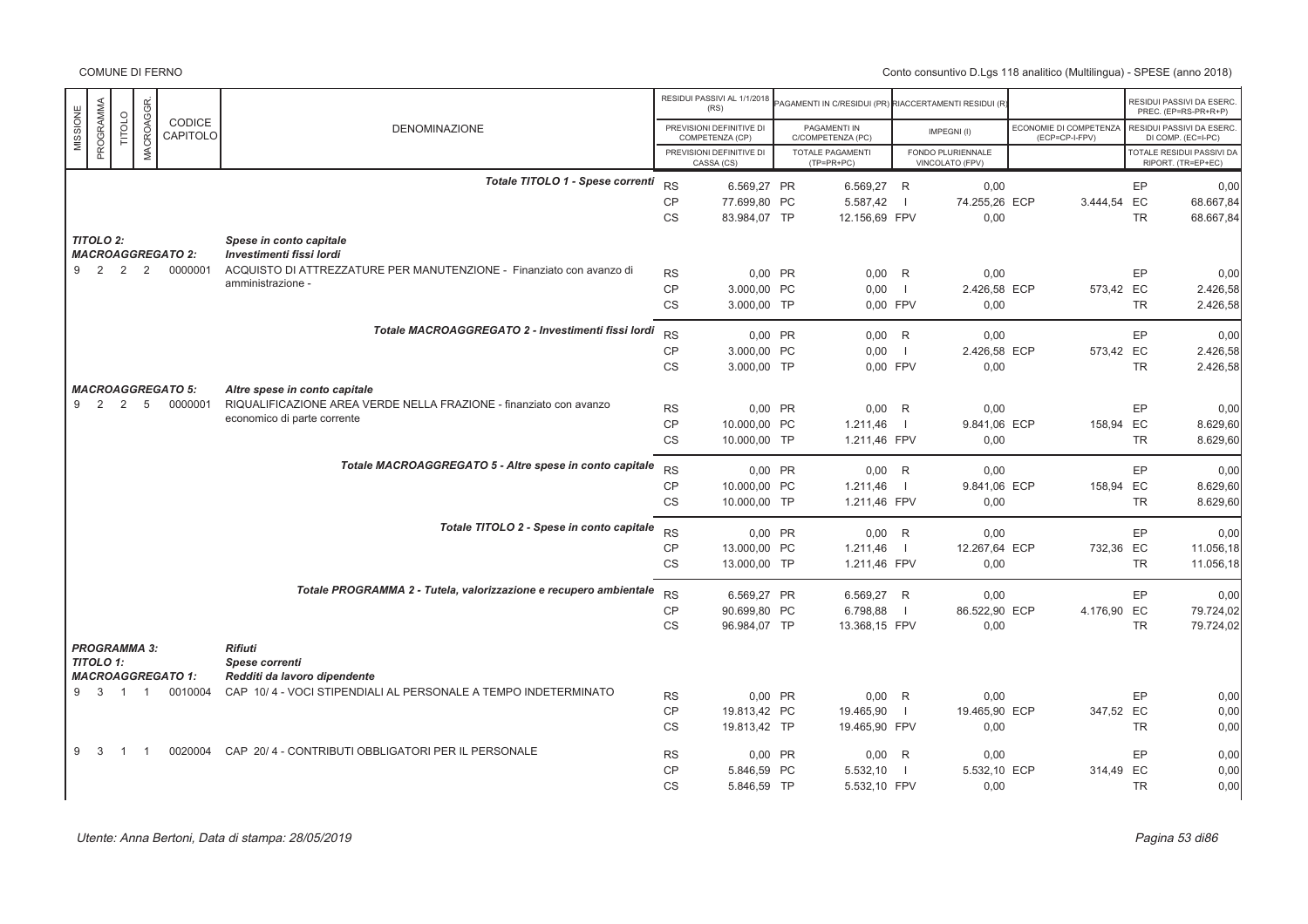|                              |                            |                |                                     |                                                                                                      |           | RESIDUI PASSIVI AL 1/1/2018<br>(RS)         | AGAMENTI IN C/RESIDUI (PR) RIACCERTAMENTI RESIDUI (R |                          |                                      |                                          |           | RESIDUI PASSIVI DA ESERC.<br>PREC. (EP=RS-PR+R+P) |
|------------------------------|----------------------------|----------------|-------------------------------------|------------------------------------------------------------------------------------------------------|-----------|---------------------------------------------|------------------------------------------------------|--------------------------|--------------------------------------|------------------------------------------|-----------|---------------------------------------------------|
| MISSIONE                     | PROGRAMMA<br><b>TITOLO</b> | MACROAGGR      | <b>CODICE</b><br>CAPITOLO           | <b>DENOMINAZIONE</b>                                                                                 |           | PREVISIONI DEFINITIVE DI<br>COMPETENZA (CP) | PAGAMENTI IN<br>C/COMPETENZA (PC)                    |                          | IMPEGNI(I)                           | ECONOMIE DI COMPETENZA<br>(ECP=CP-I-FPV) |           | RESIDUI PASSIVI DA ESERC.<br>DI COMP. (EC=I-PC)   |
|                              |                            |                |                                     |                                                                                                      |           | PREVISIONI DEFINITIVE DI<br>CASSA (CS)      | <b>TOTALE PAGAMENTI</b><br>$(TP=PR+PC)$              |                          | FONDO PLURIENNALE<br>VINCOLATO (FPV) |                                          |           | TOTALE RESIDUI PASSIVI DA<br>RIPORT. (TR=EP+EC)   |
| $\overline{\mathbf{3}}$<br>9 |                            | $1 \quad 1$    |                                     | 0030060 CAP 30/60 - CONTRIBUTI PER INDENNITA' DI FINE RAPPORTO                                       | <b>RS</b> | 0.00 PR                                     | $0,00$ R                                             |                          | 0,00                                 |                                          | EP        | 0,00                                              |
|                              |                            |                |                                     |                                                                                                      | <b>CP</b> | 1.015,26 PC                                 | 985,09                                               | $\blacksquare$           | 985,09 ECP                           |                                          | 30,17 EC  | 0,00                                              |
|                              |                            |                |                                     |                                                                                                      | <b>CS</b> | 1.015,26 TP                                 | 985,09 FPV                                           |                          | 0,00                                 |                                          | <b>TR</b> | 0,00                                              |
| 9                            | 3<br>$\overline{1}$        | $\overline{1}$ | 0030061                             | <b>ARRETRATI STIPENDI</b>                                                                            | <b>RS</b> | 0,00 PR                                     | $0,00$ R                                             |                          | 0,00                                 |                                          | EP        | 0,00                                              |
|                              |                            |                |                                     |                                                                                                      | <b>CP</b> | 619,90 PC                                   | 619,90                                               | $\overline{\phantom{a}}$ | 619,90 ECP                           |                                          | $0,00$ EC | 0,00                                              |
|                              |                            |                |                                     |                                                                                                      | <b>CS</b> | 619,90 TP                                   | 619.90 FPV                                           |                          | 0,00                                 |                                          | <b>TR</b> | 0,00                                              |
|                              |                            |                |                                     | Totale MACROAGGREGATO 1 - Redditi da lavoro dipendente                                               | <b>RS</b> | 0.00 PR                                     | $0.00$ R                                             |                          | 0.00                                 |                                          | EP        | 0.00                                              |
|                              |                            |                |                                     |                                                                                                      | CP        | 27.295,17 PC                                | 26.602,99                                            | - 1                      | 26.602,99 ECP                        | 692,18 EC                                |           | 0,00                                              |
|                              |                            |                |                                     |                                                                                                      | <b>CS</b> | 27.295,17 TP                                | 26.602,99 FPV                                        |                          | 0,00                                 |                                          | <b>TR</b> | 0,00                                              |
|                              |                            |                | <b>MACROAGGREGATO 2:</b>            |                                                                                                      |           |                                             |                                                      |                          |                                      |                                          |           |                                                   |
|                              | 9 3 1                      | 2              | 0010366                             | Imposte e tasse a carico dell'ente<br>CAP 10/366 - SPESE ECONOMALI - TASSA DI PROPRIETA' AUTOVEICOLI |           |                                             |                                                      |                          |                                      |                                          |           |                                                   |
|                              |                            |                |                                     |                                                                                                      | <b>RS</b> | 0,00 PR                                     | $0.00$ R                                             |                          | 0,00                                 |                                          | EP        | 0,00                                              |
|                              |                            |                |                                     |                                                                                                      | <b>CP</b> | 62,00 PC                                    | 60,86                                                |                          | 60,86 ECP                            |                                          | 1,14 EC   | 0,00                                              |
|                              |                            |                |                                     |                                                                                                      | <b>CS</b> | 62,00 TP                                    | 60,86 FPV                                            |                          | 0,00                                 |                                          | <b>TR</b> | 0,00                                              |
| 9                            | -3<br>$\mathbf{1}$         | 2              | 0030392                             | CAP 30/392 - IMPOSTA REGIONALE SULLE ATTIVITA' PRODUTTIVE                                            | <b>RS</b> | 0,00 PR                                     | $0,00$ R                                             |                          | 0,00                                 |                                          | EP        | 0,00                                              |
|                              |                            |                |                                     |                                                                                                      | <b>CP</b> | 1.772,20 PC                                 | 1.740,22                                             |                          | 1.740,22 ECP                         | 31,98 EC                                 |           | 0,00                                              |
|                              |                            |                |                                     |                                                                                                      | <b>CS</b> | 1.772.20 TP                                 | 1.740,22 FPV                                         |                          | 0.00                                 |                                          | <b>TR</b> | 0,00                                              |
|                              |                            |                |                                     | Totale MACROAGGREGATO 2 - Imposte e tasse a carico dell'ente                                         | <b>RS</b> | 0.00 PR                                     | $0.00$ R                                             |                          | 0.00                                 |                                          | EP        | 0.00                                              |
|                              |                            |                |                                     |                                                                                                      | <b>CP</b> | 1.834,20 PC                                 | 1.801,08                                             | $\blacksquare$           | 1.801,08 ECP                         | 33,12 EC                                 |           | 0,00                                              |
|                              |                            |                |                                     |                                                                                                      | <b>CS</b> | 1.834.20 TP                                 | 1.801.08 FPV                                         |                          | 0,00                                 |                                          | <b>TR</b> | 0,00                                              |
|                              |                            |                |                                     |                                                                                                      |           |                                             |                                                      |                          |                                      |                                          |           |                                                   |
| 9 3                          | $\overline{1}$             | $\mathbf{3}$   | <b>MACROAGGREGATO 3:</b><br>0030048 | Acquisto di beni e servizi<br>CAP 30/48 - AGGI AL CONCESSIONARIO PER LA RISCOSSIONE TASSA RIFIUTI    |           |                                             |                                                      |                          |                                      |                                          |           |                                                   |
|                              |                            |                |                                     |                                                                                                      | <b>RS</b> | 2.594,86 PR                                 | $0,00$ R                                             |                          | $-1.553,50$                          |                                          | EP        | 1.041,36                                          |
|                              |                            |                |                                     |                                                                                                      | <b>CP</b> | 5.000,00 PC                                 | 0,00                                                 | - 1                      | 3.650,00 ECP                         | 1.350,00 EC                              |           | 3.650,00                                          |
|                              |                            |                |                                     |                                                                                                      | <b>CS</b> | 6.041,36 TP                                 | 0,00 FPV                                             |                          | 0,00                                 |                                          | <b>TR</b> | 4.691,36                                          |
| 9                            | 3<br>$\mathbf 1$           | 3              | 0030195                             | CAP 30/195 - SPESE ECONOMALI (PARTE) - BENZINA AUTOMEZZI                                             | <b>RS</b> | 0,00 PR                                     | $0,00$ R                                             |                          | 0,00                                 |                                          | EP        | 0,00                                              |
|                              |                            |                |                                     |                                                                                                      | <b>CP</b> | 1.400,00 PC                                 | 1.092,55                                             |                          | 1.112,55 ECP                         | 287,45 EC                                |           | 20,00                                             |
|                              |                            |                |                                     |                                                                                                      | <b>CS</b> | 1.157,45 TP                                 | 1.092,55 FPV                                         |                          | 0,00                                 |                                          | <b>TR</b> | 20,00                                             |
| 9                            | 3<br>$\overline{1}$        | 3              | 0031049                             | CAP 31/49 - COSTI DI RISCOSSIONE DEL TRIBUTO PER SERVIZIO RIFIUTI SOLIDI                             | <b>RS</b> | 668.98 PR                                   | $0.00$ R                                             |                          | 0.00                                 |                                          | EP        | 668,98                                            |
|                              |                            |                |                                     | <b>URBANI</b>                                                                                        | <b>CP</b> | 2.700,00 PC                                 | 1.848,40                                             | $\Box$                   | 1.848,40 ECP                         | 851,60 EC                                |           | 0,00                                              |
|                              |                            |                |                                     |                                                                                                      | <b>CS</b> | 3.368,98 TP                                 | 1.848,40 FPV                                         |                          | 0,00                                 |                                          | <b>TR</b> | 668,98                                            |
| 9                            | 3<br>-1                    | 3              | 0050167                             | CAP 20/31 - VESTIARIO                                                                                | <b>RS</b> | 447,00 PR                                   | 447,00 R                                             |                          | 0,00                                 |                                          | EP        | 0,00                                              |
|                              |                            |                |                                     |                                                                                                      | <b>CP</b> | 750,00 PC                                   | 0,00                                                 | $\blacksquare$           | 750,00 ECP                           |                                          | $0,00$ EC | 750,00                                            |
|                              |                            |                |                                     |                                                                                                      | <b>CS</b> | 1.197,00 TP                                 | 447,00 FPV                                           |                          | 0,00                                 |                                          | <b>TR</b> | 750,00                                            |
|                              |                            |                |                                     |                                                                                                      |           |                                             |                                                      |                          |                                      |                                          |           |                                                   |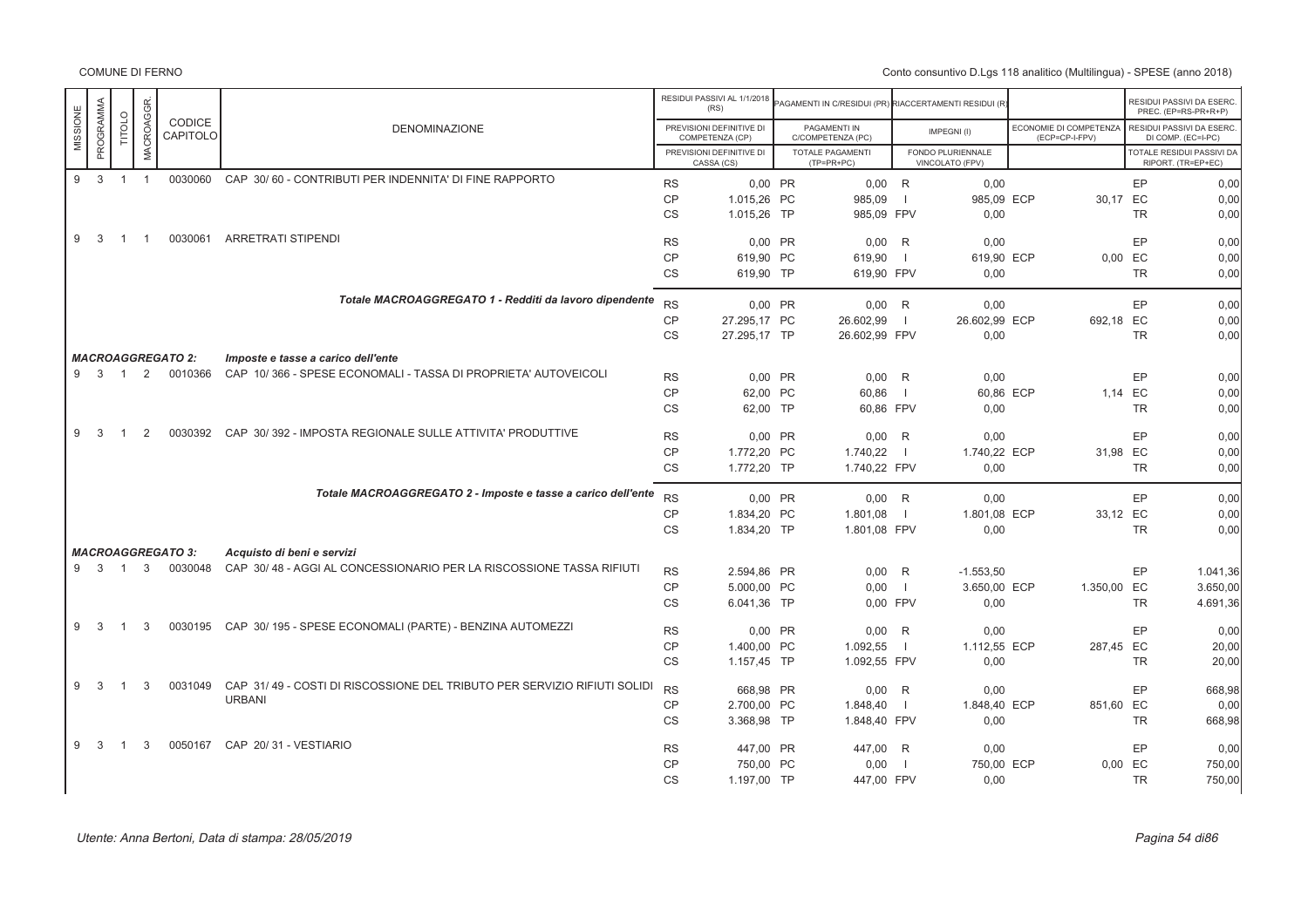|          |                     |                |                  |                                     |                                                                                                                  |           | RESIDUI PASSIVI AL 1/1/2018<br>(RS)         | <b>PAGAMENTI IN C/RESIDUI (PR) RIACCERTAMENTI RESIDUI (R</b> |                          |                                      |                                          |           | RESIDUI PASSIVI DA ESERC<br>PREC. (EP=RS-PR+R+P) |
|----------|---------------------|----------------|------------------|-------------------------------------|------------------------------------------------------------------------------------------------------------------|-----------|---------------------------------------------|--------------------------------------------------------------|--------------------------|--------------------------------------|------------------------------------------|-----------|--------------------------------------------------|
| MISSIONE | PROGRAMMA           | TITOLO         | <b>MACROAGGR</b> | CODICE<br>CAPITOLO                  | <b>DENOMINAZIONE</b>                                                                                             |           | PREVISIONI DEFINITIVE DI<br>COMPETENZA (CP) | PAGAMENTI IN<br>C/COMPETENZA (PC)                            |                          | IMPEGNI(I)                           | ECONOMIE DI COMPETENZA<br>(ECP=CP-I-FPV) |           | RESIDUI PASSIVI DA ESERC<br>DI COMP. (EC=I-PC)   |
|          |                     |                |                  |                                     |                                                                                                                  |           | PREVISIONI DEFINITIVE DI<br>CASSA (CS)      | <b>TOTALE PAGAMENTI</b><br>$(TP=PR+PC)$                      |                          | FONDO PLURIENNALE<br>VINCOLATO (FPV) |                                          |           | TOTALE RESIDUI PASSIVI DA<br>RIPORT. (TR=EP+EC)  |
| 9        | $\overline{3}$      | $\overline{1}$ | $\mathbf{3}$     | 0050344                             | CAP 50/344 - SPAZZATURA E PULIZIA STRADE E PIAZZE                                                                | <b>RS</b> | 6.700.00 PR                                 | 6.700.00 R                                                   |                          | 0.00                                 |                                          | EP        | 0.00                                             |
|          |                     |                |                  |                                     |                                                                                                                  | <b>CP</b> | 40.201,00 PC                                | 20.100,03                                                    | $\blacksquare$           | 40.200,06 ECP                        |                                          | 0,94 EC   | 20.100,03                                        |
|          |                     |                |                  |                                     |                                                                                                                  | <b>CS</b> | 46.828.40 TP                                | 26.800,03 FPV                                                |                          | 0.00                                 |                                          | <b>TR</b> | 20.100,03                                        |
| 9        | - 3                 | $\overline{1}$ | 3                | 0060080                             | CAP 60/80 - CONTRATTI DI SERVIZI PER CONFERIMENTO IN DISCARICA DEI                                               |           |                                             |                                                              |                          |                                      |                                          |           |                                                  |
|          |                     |                |                  |                                     | <b>RIFIUTI</b>                                                                                                   | <b>RS</b> | 52.091.06 PR                                | 52.091,06 R                                                  |                          | 0.00                                 |                                          | EP        | 0,00                                             |
|          |                     |                |                  |                                     |                                                                                                                  | <b>CP</b> | 229.600,00 PC                               | 133.038,65                                                   |                          | 225.104,99 ECP                       | 4.495,01 EC                              |           | 92.066,34                                        |
|          |                     |                |                  |                                     |                                                                                                                  | <b>CS</b> | 275.339,68 TP                               | 185.129,71 FPV                                               |                          | 0,00                                 |                                          | <b>TR</b> | 92.066,34                                        |
| 9        | 3                   | $\overline{1}$ | 3                | 0060081                             | CAP 60/81 - CONTRATTI DI SERVIZI PER LA RACCOLTA DEI RIFIUTI                                                     | <b>RS</b> | 47.336.08 PR                                | 47.336.08                                                    | R                        | 0.00                                 |                                          | EP        | 0.00                                             |
|          |                     |                |                  |                                     |                                                                                                                  | <b>CP</b> | 311.270,86 PC                               | 146.286,36                                                   | $\overline{\phantom{0}}$ | 311.270,46 ECP                       |                                          | 0,40 EC   | 164.984,10                                       |
|          |                     |                |                  |                                     |                                                                                                                  | <b>CS</b> | 347.728,87 TP                               | 193.622,44 FPV                                               |                          | 0,00                                 |                                          | <b>TR</b> | 164.984,10                                       |
| 9        | 3                   | $\overline{1}$ | 3                | 0080032                             | CAP 80/32 - SPESE ECONOMALI - MANUTENZIONE MEZZI                                                                 | <b>RS</b> | 0,00 PR                                     | 0,00                                                         | R                        | 0,00                                 |                                          | EP        | 0,00                                             |
|          |                     |                |                  |                                     |                                                                                                                  | CP        | 151.00 PC                                   | 35,90                                                        | $\overline{\phantom{0}}$ | 35.90 ECP                            | 115,10 EC                                |           | 0,00                                             |
|          |                     |                |                  |                                     |                                                                                                                  | <b>CS</b> | 151,00 TP                                   | 35,90 FPV                                                    |                          | 0,00                                 |                                          | <b>TR</b> | 0,00                                             |
|          |                     |                |                  |                                     |                                                                                                                  |           |                                             |                                                              |                          |                                      |                                          |           |                                                  |
| 9        | 3                   | $\mathbf{1}$   | 3                | 0700008                             | CAP 70/38 - PULIZIA STRADE                                                                                       | <b>RS</b> | 4.733,69 PR                                 | 4.733,69                                                     | R                        | 0,00                                 |                                          | EP        | 0,00                                             |
|          |                     |                |                  |                                     |                                                                                                                  | <b>CP</b> | 27.469,47 PC                                | 13.734,74                                                    | $\Box$                   | 27.469,47 ECP                        |                                          | 0,00 EC   | 13.734,73                                        |
|          |                     |                |                  |                                     |                                                                                                                  | <b>CS</b> | 30.517.93 TP                                | 18.468.43 FPV                                                |                          | 0.00                                 |                                          | <b>TR</b> | 13.734,73                                        |
|          |                     |                |                  |                                     | Totale MACROAGGREGATO 3 - Acquisto di beni e servizi                                                             | <b>RS</b> |                                             |                                                              |                          |                                      |                                          |           |                                                  |
|          |                     |                |                  |                                     |                                                                                                                  |           | 114.571.67 PR                               | 111.307,83 R                                                 |                          | $-1.553,50$                          |                                          | EP        | 1.710,34                                         |
|          |                     |                |                  |                                     |                                                                                                                  | <b>CP</b> | 618.542,33 PC                               | 316.136,63                                                   | $\Box$                   | 611.441,83 ECP                       | 7.100,50 EC                              |           | 295.305,20                                       |
|          |                     |                |                  |                                     |                                                                                                                  | <b>CS</b> | 712.330,67 TP                               | 427.444,46 FPV                                               |                          | 0,00                                 |                                          | <b>TR</b> | 297.015,54                                       |
|          |                     |                |                  | <b>MACROAGGREGATO 4:</b>            | Trasferimenti correnti                                                                                           |           |                                             |                                                              |                          |                                      |                                          |           |                                                  |
|          | $9 \quad 3 \quad 1$ |                | $\overline{4}$   | 0032050                             | CAP 32/50 - RIMBORSO SPESE PROCEDURE ESECUTIVE                                                                   | <b>RS</b> | 0.00 PR                                     | $0.00$ R                                                     |                          | 0.00                                 |                                          | EP        | 0.00                                             |
|          |                     |                |                  |                                     |                                                                                                                  | <b>CP</b> | 620,45 PC                                   | 120,45                                                       | $\blacksquare$           | 120,45 ECP                           | 500,00 EC                                |           | 0,00                                             |
|          |                     |                |                  |                                     |                                                                                                                  | <b>CS</b> | 620,45 TP                                   | 120,45 FPV                                                   |                          | 0.00                                 |                                          | <b>TR</b> | 0,00                                             |
| 9        | 3                   |                | $\Delta$         | 0050700                             | CAP 50/700 - COMPARTECIPAZIONE ALLE SPESE PER ACQUISTO MATERIALE                                                 | <b>RS</b> | 0,00 PR                                     | 0,00                                                         | R                        | 0,00                                 |                                          | EP        | 0,00                                             |
|          |                     |                |                  |                                     | RACCOLTA DIFFERENZIATA                                                                                           | <b>CP</b> |                                             |                                                              | $\blacksquare$           |                                      |                                          |           |                                                  |
|          |                     |                |                  |                                     |                                                                                                                  | <b>CS</b> | 2.574,20 PC                                 | 0,00<br>0,00 FPV                                             |                          | 2.110,00 ECP<br>0,00                 | 464,20 EC                                | <b>TR</b> | 2.110,00<br>2.110,00                             |
|          |                     |                |                  |                                     |                                                                                                                  |           | 2.574,20 TP                                 |                                                              |                          |                                      |                                          |           |                                                  |
|          |                     |                |                  |                                     | Totale MACROAGGREGATO 4 - Trasferimenti correnti                                                                 | <b>RS</b> | 0.00 PR                                     | $0.00$ R                                                     |                          | 0.00                                 |                                          | EP        | 0.00                                             |
|          |                     |                |                  |                                     |                                                                                                                  | <b>CP</b> | 3.194,65 PC                                 | 120,45                                                       | $\Box$                   | 2.230,45 ECP                         | 964,20 EC                                |           | 2.110,00                                         |
|          |                     |                |                  |                                     |                                                                                                                  | <b>CS</b> | 3.194.65 TP                                 | 120.45 FPV                                                   |                          | 0,00                                 |                                          | <b>TR</b> | 2.110.00                                         |
|          |                     |                |                  |                                     |                                                                                                                  |           |                                             |                                                              |                          |                                      |                                          |           |                                                  |
|          | 9 3 1               |                | 9                | <b>MACROAGGREGATO 9:</b><br>0010102 | Rimborsi e poste correttive delle entrate<br>CAP 10/102 - INTERVENTI STRAORDINARI INERENTI IL SERVIZIO- SGRAVI E |           |                                             |                                                              |                          |                                      |                                          |           |                                                  |
|          |                     |                |                  |                                     | <b>RIMBORSI</b>                                                                                                  | <b>RS</b> | 0.00 PR                                     | 0.00                                                         | R                        | 0.00                                 |                                          | EP        | 0.00                                             |
|          |                     |                |                  |                                     |                                                                                                                  | <b>CP</b> | 1.500,00 PC                                 | 801,00                                                       | $\overline{\phantom{0}}$ | 895,00 ECP                           | 605,00 EC                                |           | 94,00                                            |
|          |                     |                |                  |                                     |                                                                                                                  | <b>CS</b> | 1.500,00 TP                                 | 801,00 FPV                                                   |                          | 0.00                                 |                                          | <b>TR</b> | 94.00                                            |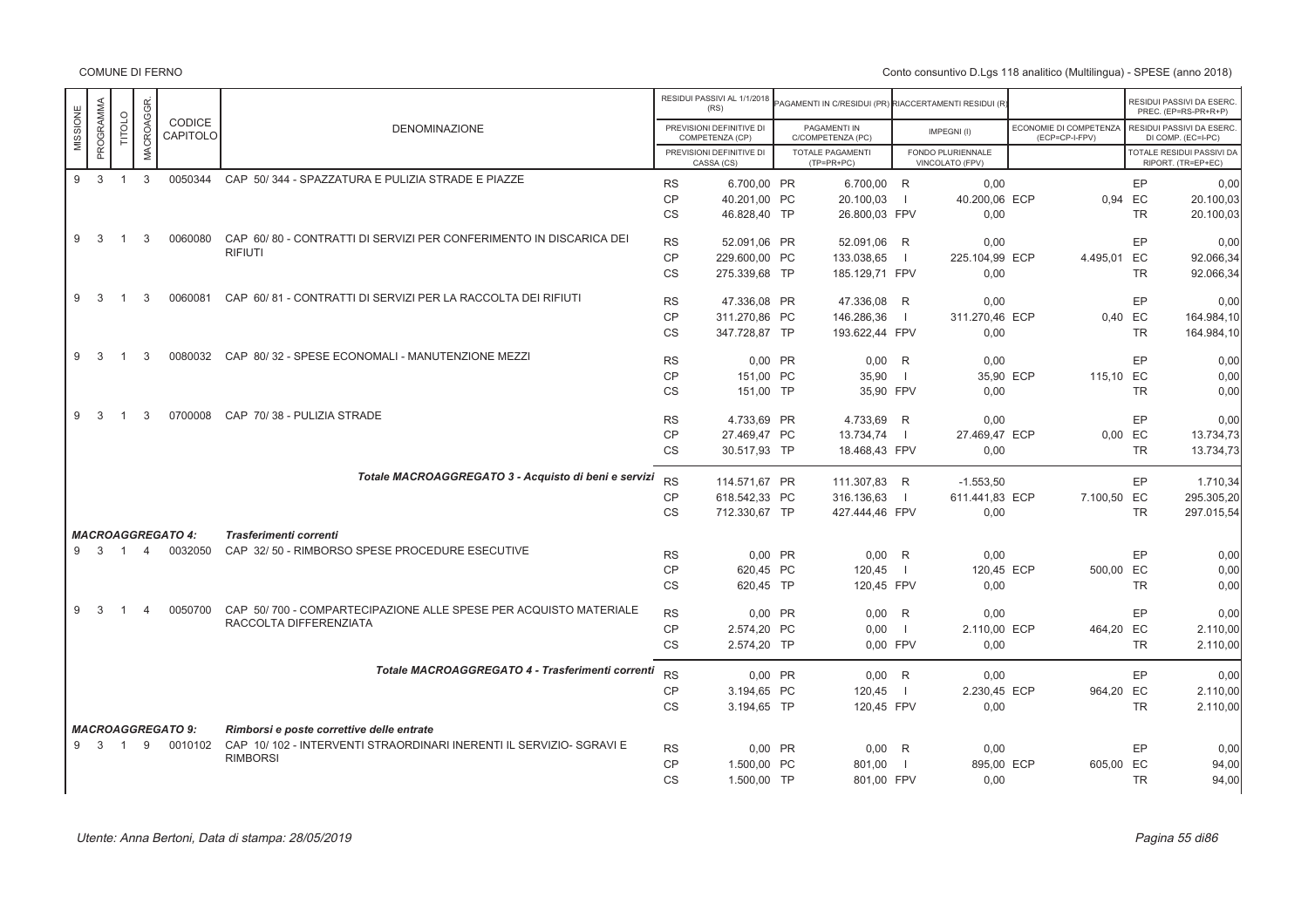|                       |                |                  |                           |                                                                                   |           | RESIDUI PASSIVI AL 1/1/2018<br>(RS)         | <b>PAGAMENTI IN C/RESIDUI (PR) RIACCERTAMENTI RESIDUI (R</b> |                |                                      |          |                                          |           | RESIDUI PASSIVI DA ESERC<br>PREC. (EP=RS-PR+R+P)       |
|-----------------------|----------------|------------------|---------------------------|-----------------------------------------------------------------------------------|-----------|---------------------------------------------|--------------------------------------------------------------|----------------|--------------------------------------|----------|------------------------------------------|-----------|--------------------------------------------------------|
| PROGRAMMA<br>MISSIONE | <b>TITOLO</b>  | <b>MACROAGGR</b> | <b>CODICE</b><br>CAPITOLO | <b>DENOMINAZIONE</b>                                                              |           | PREVISIONI DEFINITIVE DI<br>COMPETENZA (CP) | PAGAMENTI IN<br>C/COMPETENZA (PC)                            |                | IMPEGNI(I)                           |          | ECONOMIE DI COMPETENZA<br>(ECP=CP-I-FPV) |           | RESIDUI PASSIVI DA ESERC.<br>DI COMP. (EC=I-PC)        |
|                       |                |                  |                           |                                                                                   |           | PREVISIONI DEFINITIVE DI<br>CASSA (CS)      | TOTALE PAGAMENTI<br>$(TP=PR+PC)$                             |                | FONDO PLURIENNALE<br>VINCOLATO (FPV) |          |                                          |           | <b>FOTALE RESIDUI PASSIVI DA</b><br>RIPORT. (TR=EP+EC) |
|                       |                |                  |                           | Totale MACROAGGREGATO 9 - Rimborsi e poste correttive delle entrate               | <b>RS</b> | 0,00 PR                                     | $0,00$ R                                                     |                | 0,00                                 |          |                                          | EP        | 0,00                                                   |
|                       |                |                  |                           |                                                                                   | CP        | 1.500.00 PC                                 | 801.00                                                       | $\blacksquare$ | 895,00 ECP                           |          | 605,00 EC                                |           | 94,00                                                  |
|                       |                |                  |                           |                                                                                   | <b>CS</b> | 1.500,00 TP                                 | 801,00 FPV                                                   |                | 0,00                                 |          |                                          | <b>TR</b> | 94,00                                                  |
|                       |                |                  |                           |                                                                                   |           |                                             |                                                              |                |                                      |          |                                          |           |                                                        |
|                       |                |                  | <b>MACROAGGREGATO 10:</b> | Altre spese correnti                                                              |           |                                             |                                                              |                |                                      |          |                                          |           |                                                        |
|                       |                |                  |                           | 9 3 1 10 0170018 CAP 70/3 - ASSICURAZIONE AUTOMEZZI                               | <b>RS</b> | 0,00 PR                                     | 0,00                                                         | R              | 0,00                                 |          |                                          | EP        | 0,00                                                   |
|                       |                |                  |                           |                                                                                   | CP        | 548,00 PC                                   | 532,01                                                       | $\blacksquare$ | 532,01 ECP                           |          | 15,99 EC                                 |           | 0,00                                                   |
|                       |                |                  |                           |                                                                                   | <b>CS</b> | 538,40 TP                                   | 532,01 FPV                                                   |                | 0,00                                 |          |                                          | <b>TR</b> | 0,00                                                   |
|                       |                |                  |                           |                                                                                   |           |                                             |                                                              |                |                                      |          |                                          |           |                                                        |
|                       |                |                  |                           | Totale MACROAGGREGATO 10 - Altre spese correnti                                   | <b>RS</b> | 0,00 PR                                     | $0,00$ R                                                     |                | 0,00                                 |          |                                          | EP        | 0,00                                                   |
|                       |                |                  |                           |                                                                                   | <b>CP</b> | 548,00 PC                                   | 532,01                                                       | - 1            | 532,01 ECP                           |          | 15,99 EC                                 |           | 0,00                                                   |
|                       |                |                  |                           |                                                                                   | CS        | 538,40 TP                                   | 532,01 FPV                                                   |                | 0,00                                 |          |                                          | <b>TR</b> | 0,00                                                   |
|                       |                |                  |                           |                                                                                   |           |                                             |                                                              |                |                                      |          |                                          |           |                                                        |
|                       |                |                  |                           | Totale TITOLO 1 - Spese correnti                                                  | <b>RS</b> | 114.571,67 PR                               | 111.307,83 R                                                 |                | $-1.553,50$                          |          |                                          | EP        | 1.710,34                                               |
|                       |                |                  |                           |                                                                                   | CP        | 652.914,35 PC                               | 345.994,16                                                   | $\blacksquare$ | 643.503,36 ECP                       |          | 9.410,99 EC                              |           | 297.509,20                                             |
|                       |                |                  |                           |                                                                                   | <b>CS</b> | 746.693,09 TP                               | 457.301,99 FPV                                               |                | 0,00                                 |          |                                          | <b>TR</b> | 299.219,54                                             |
|                       |                |                  |                           |                                                                                   |           |                                             |                                                              |                |                                      |          |                                          |           |                                                        |
|                       |                |                  |                           | <b>Totale PROGRAMMA 3 - Rifiuti</b>                                               | <b>RS</b> | 114.571,67 PR                               | 111.307,83 R                                                 |                | $-1.553,50$                          |          |                                          | EP        | 1.710,34                                               |
|                       |                |                  |                           |                                                                                   | <b>CP</b> | 652.914,35 PC                               | 345.994,16                                                   | $\blacksquare$ | 643.503,36 ECP                       |          | 9.410,99 EC                              |           | 297.509,20                                             |
|                       |                |                  |                           |                                                                                   | <b>CS</b> | 746.693,09 TP                               |                                                              |                | 0,00                                 |          |                                          | <b>TR</b> | 299.219,54                                             |
|                       |                |                  |                           |                                                                                   |           |                                             | 457.301,99 FPV                                               |                |                                      |          |                                          |           |                                                        |
| <b>PROGRAMMA 4:</b>   |                |                  |                           | Servizio idrico integrato                                                         |           |                                             |                                                              |                |                                      |          |                                          |           |                                                        |
| <b>TITOLO 1:</b>      |                |                  |                           | Spese correnti                                                                    |           |                                             |                                                              |                |                                      |          |                                          |           |                                                        |
|                       |                |                  | <b>MACROAGGREGATO 2:</b>  | Imposte e tasse a carico dell'ente                                                |           |                                             |                                                              |                |                                      |          |                                          |           |                                                        |
| 9 4 1                 |                |                  | 2 0010430                 | CAP 10/430 - SPESE ECONOMALI - TASSA DI CONCESSIONE GOVERNATIVA ED                | <b>RS</b> | 0.00 PR                                     | 0.00                                                         | R              | 0.00                                 |          |                                          | EP        | 0.00                                                   |
|                       |                |                  |                           | <b>ALTRI CANONI</b>                                                               | <b>CP</b> | 68,00 PC                                    | 0,00                                                         | $\blacksquare$ |                                      | 0,00 ECP | 68,00 EC                                 |           | 0,00                                                   |
|                       |                |                  |                           |                                                                                   | CS        | 68,00 TP                                    | 0,00 FPV                                                     |                | 0,00                                 |          |                                          | <b>TR</b> | 0,00                                                   |
|                       |                |                  |                           |                                                                                   |           |                                             |                                                              |                |                                      |          |                                          |           |                                                        |
| 9                     |                | 2                | 0020946                   | CAP 20/946 - CANONI DI CONCESSIONE POZZI IN LOCALITÀ VIA MOLINELLI                | <b>RS</b> | 0.00 PR                                     | 0,00                                                         | R              | 0,00                                 |          |                                          | EP        | 0,00                                                   |
|                       |                |                  |                           |                                                                                   | <b>CP</b> | 700.00 PC                                   | 0.00                                                         | $\blacksquare$ |                                      | 0.00 ECP | 700,00 EC                                |           | 0.00                                                   |
|                       |                |                  |                           |                                                                                   | CS        | 700,00 TP                                   | 0,00 FPV                                                     |                | 0,00                                 |          |                                          | <b>TR</b> | 0,00                                                   |
|                       |                |                  |                           |                                                                                   |           |                                             |                                                              |                |                                      |          |                                          |           |                                                        |
|                       |                |                  |                           | Totale MACROAGGREGATO 2 - Imposte e tasse a carico dell'ente                      | <b>RS</b> | 0,00 PR                                     | $0,00$ R                                                     |                | 0.00                                 |          |                                          | EP        | 0,00                                                   |
|                       |                |                  |                           |                                                                                   | <b>CP</b> | 768,00 PC                                   | 0,00                                                         | $\blacksquare$ |                                      | 0,00 ECP | 768,00 EC                                |           | 0,00                                                   |
|                       |                |                  |                           |                                                                                   | <b>CS</b> | 768.00 TP                                   | 0.00 FPV                                                     |                | 0.00                                 |          |                                          | <b>TR</b> | 0.00                                                   |
|                       |                |                  |                           |                                                                                   |           |                                             |                                                              |                |                                      |          |                                          |           |                                                        |
|                       |                |                  | <b>MACROAGGREGATO 3:</b>  | Acquisto di beni e servizi                                                        |           |                                             |                                                              |                |                                      |          |                                          |           |                                                        |
| 9<br>$\overline{4}$   | $\overline{1}$ | 3                | 0020991                   | CAP 20/991 - MANUTENZIONI DIVERSE - SERVIZIO RILEVANTE AGLI EFFETTI<br>DELL'IVA - | <b>RS</b> | 874.07 PR                                   | 874,07 R                                                     |                | 0,00                                 |          |                                          | EP        | 0,00                                                   |
|                       |                |                  |                           |                                                                                   | <b>CP</b> | 6.600.00 PC                                 | 0,00                                                         | $\blacksquare$ | 6.599,86 ECP                         |          | 0.14 EC                                  |           | 6.599,86                                               |
|                       |                |                  |                           |                                                                                   | <b>CS</b> | 7.474,07 TP                                 | 874,07 FPV                                                   |                | 0,00                                 |          |                                          | <b>TR</b> | 6.599,86                                               |
|                       |                |                  |                           |                                                                                   |           |                                             |                                                              |                |                                      |          |                                          |           |                                                        |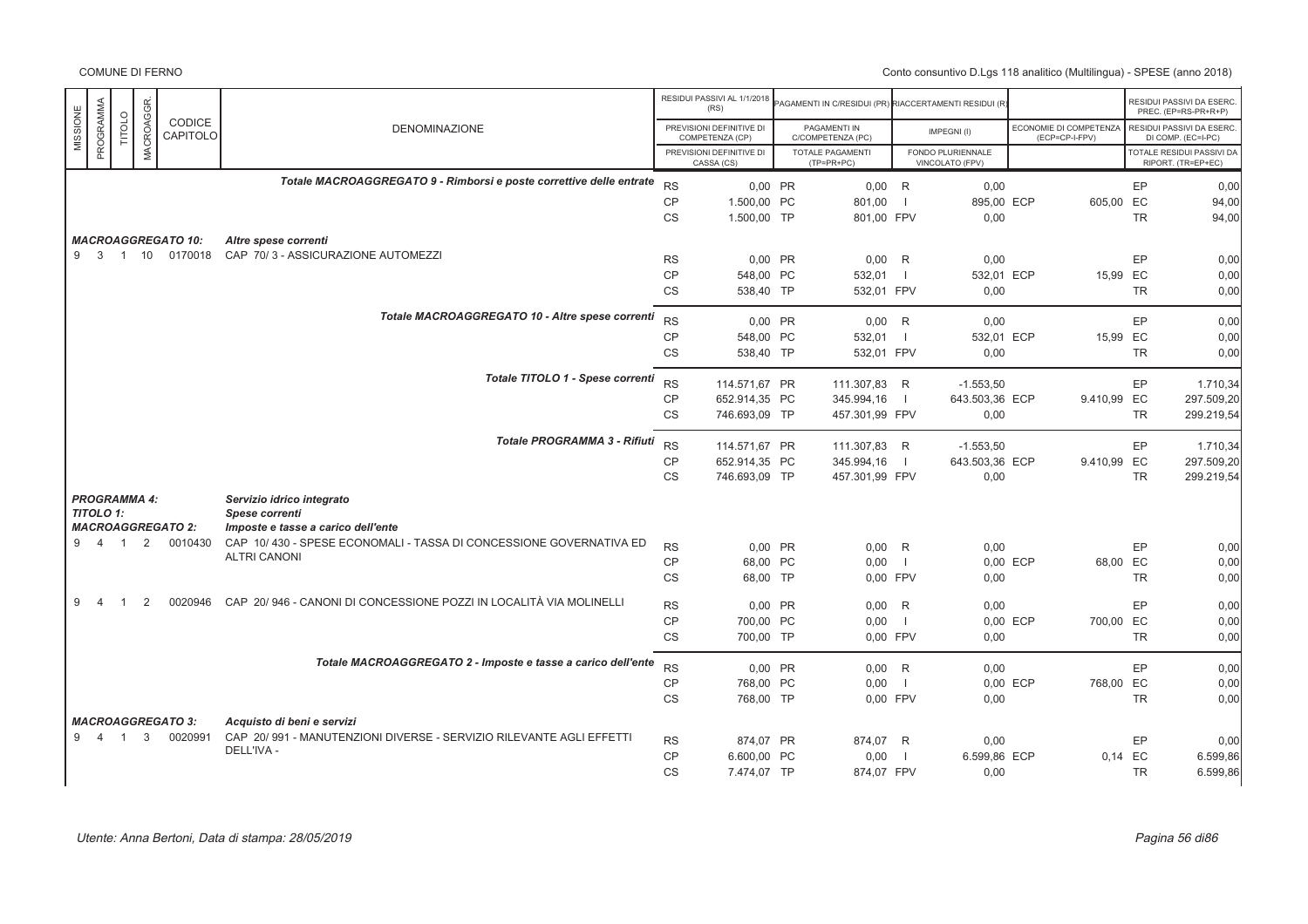|                       |                |                |                                     |                                                                               |           | RESIDUI PASSIVI AL 1/1/2018<br>(RS)         | <b>PAGAMENTI IN C/RESIDUI (PR) RIACCERTAMENTI RESIDUI (R</b> |                |                                      |                                          | RESIDUI PASSIVI DA ESERC<br>PREC. (EP=RS-PR+R+P) |
|-----------------------|----------------|----------------|-------------------------------------|-------------------------------------------------------------------------------|-----------|---------------------------------------------|--------------------------------------------------------------|----------------|--------------------------------------|------------------------------------------|--------------------------------------------------|
| PROGRAMMA<br>MISSIONE | <b>TITOLO</b>  | MACROAGGR.     | CODICE<br>CAPITOLO                  | <b>DENOMINAZIONE</b>                                                          |           | PREVISIONI DEFINITIVE DI<br>COMPETENZA (CP) | PAGAMENTI IN<br>C/COMPETENZA (PC)                            |                | IMPEGNI(I)                           | ECONOMIE DI COMPETENZA<br>(ECP=CP-I-FPV) | RESIDUI PASSIVI DA ESERC<br>DI COMP. (EC=I-PC)   |
|                       |                |                |                                     |                                                                               |           | PREVISIONI DEFINITIVE DI<br>CASSA (CS)      | TOTALE PAGAMENTI<br>$(TP=PR+PC)$                             |                | FONDO PLURIENNALE<br>VINCOLATO (FPV) |                                          | TOTALE RESIDUI PASSIVI DA<br>RIPORT. (TR=EP+EC)  |
| $\overline{4}$<br>9   | $\overline{1}$ | $\mathbf{3}$   | 0030365                             | CAP 30/365 - TUTELA AMBIENTALE DEI TORRENTI ARNO RILE E TENORE S.P.A. -       | <b>RS</b> | 0,00 PR                                     | 0,00                                                         | R              | 0,00                                 |                                          | EP<br>0,00                                       |
|                       |                |                |                                     | QUOTA DEL SERVIZIO SOCIETARIO - SERVIZIO RILEVANTE AGLI EFFETTI<br>DELL'IVA - | <b>CP</b> | 105.505,84 PC                               | 52.752,92                                                    | - 11           | 105.505,84 ECP                       |                                          | 0,00 EC<br>52.752,92                             |
|                       |                |                |                                     |                                                                               | <b>CS</b> | 105.505,84 TP                               | 52.752,92 FPV                                                |                | 0,00                                 |                                          | <b>TR</b><br>52.752,92                           |
| 9<br>$\overline{4}$   | $\overline{1}$ | 3              | 0060100                             | CAP 60/100 - RIVERSAMENTO COMPONENTE UI1 SULLE TARIFFE DI                     | <b>RS</b> | 4.281,59 PR                                 | 0,00                                                         | $\mathsf{R}$   | 0,00                                 |                                          | EP<br>4.281,59                                   |
|                       |                |                |                                     | FOGNATURA E DEPURAZIONE                                                       | CP        | 2.000,00 PC                                 | 0.00                                                         | $\Box$         | 1.298,00 ECP                         | 702,00 EC                                | 1.298,00                                         |
|                       |                |                |                                     |                                                                               | <b>CS</b> | 5.693,43 TP                                 | 0.00 FPV                                                     |                | 0,00                                 |                                          | <b>TR</b><br>5.579,59                            |
| 9<br>$\overline{4}$   | $\overline{1}$ | 3              | 0700006                             | CAP 700/6 - UTENZE E CANONI - ENERGIA ELETTRICA - SERVIZIO RILEVANTE          |           |                                             |                                                              |                |                                      |                                          |                                                  |
|                       |                |                |                                     | AGLI EFFETTI DELL'IVA -                                                       | <b>RS</b> | 137.10 PR                                   | 137,10 R                                                     |                | 0.00                                 |                                          | EP<br>0,00                                       |
|                       |                |                |                                     |                                                                               | CP        | 1.800,00 PC                                 | 1.425,68                                                     | - 1            | 1.659,00 ECP                         | 141,00 EC                                | 233,32                                           |
|                       |                |                |                                     |                                                                               | <b>CS</b> | 1.937,10 TP                                 | 1.562,78 FPV                                                 |                | 0.00                                 |                                          | <b>TR</b><br>233,32                              |
| 9<br>$\overline{4}$   | $\overline{1}$ | 3              | 0700007                             | CAP 50/360 - SPURGO RETE E MANUFATTI FOGNARI - SERVIZIO RILEVANTE             | <b>RS</b> | 2.461,59 PR                                 | 2.461,59 R                                                   |                | 0.00                                 |                                          | EP<br>0,00                                       |
|                       |                |                |                                     | <b>AGLI EFFETTI DELL'IVA</b>                                                  | <b>CP</b> | 9.000.00 PC                                 | 4.228,33                                                     | $\blacksquare$ | 8.681,33 ECP                         | 318,67 EC                                | 4.453,00                                         |
|                       |                |                |                                     |                                                                               | <b>CS</b> | 11.461.59 TP                                | 6.689,92 FPV                                                 |                | 0.00                                 |                                          | <b>TR</b><br>4.453,00                            |
|                       |                |                |                                     |                                                                               |           |                                             |                                                              |                |                                      |                                          |                                                  |
| 9<br>4                | -1             | 3              | 0700008                             | RIFUSIONE SOMME ANTICIPATE DA SOCIETA' PARTECIPATE (POZZI VIA                 | <b>RS</b> | 3.384.77 PR                                 | 3.384.77 R                                                   |                | 0.00                                 |                                          | EP<br>0,00                                       |
|                       |                |                |                                     | <b>MOLINELLI)</b>                                                             | <b>CP</b> | 0.00 PC                                     | 0,00                                                         | $\blacksquare$ |                                      | 0.00 ECP                                 | 0.00 EC<br>0,00                                  |
|                       |                |                |                                     |                                                                               | <b>CS</b> | 3.384,77 TP                                 | 3.384,77 FPV                                                 |                | 0,00                                 |                                          | <b>TR</b><br>0,00                                |
|                       |                |                |                                     | Totale MACROAGGREGATO 3 - Acquisto di beni e servizi                          | <b>RS</b> | 11.139,12 PR                                | 6.857,53 R                                                   |                | 0.00                                 |                                          | EP<br>4.281,59                                   |
|                       |                |                |                                     |                                                                               | CP        | 124.905,84 PC                               | 58.406,93                                                    | $\overline{1}$ | 123.744,03 ECP                       | 1.161,81 EC                              | 65.337,10                                        |
|                       |                |                |                                     |                                                                               | <b>CS</b> | 135.456,80 TP                               | 65.264,46 FPV                                                |                | 0,00                                 |                                          | <b>TR</b><br>69.618,69                           |
|                       |                |                |                                     |                                                                               |           |                                             |                                                              |                |                                      |                                          |                                                  |
| 9<br>$\overline{4}$   | $\overline{1}$ | $\overline{4}$ | <b>MACROAGGREGATO 4:</b><br>0000001 | Trasferimenti correnti<br>ACCANTONAMENTO INCREMENTO TARIFFARIO THETA          |           |                                             |                                                              |                |                                      |                                          |                                                  |
|                       |                |                |                                     |                                                                               | <b>RS</b> | 66.715,00 PR                                | 66.715,00                                                    | R              | 0,00                                 |                                          | EP<br>0,00                                       |
|                       |                |                |                                     |                                                                               | <b>CP</b> | 32.981,00 PC                                | 905,45                                                       | $\blacksquare$ | 17.540,39 ECP                        | 15.440,61 EC                             | 16.634,94                                        |
|                       |                |                |                                     |                                                                               | <b>CS</b> | 86.428,30 TP                                | 67.620,45 FPV                                                |                | 0,00                                 |                                          | <b>TR</b><br>16.634,94                           |
|                       |                |                |                                     | Totale MACROAGGREGATO 4 - Trasferimenti correnti                              | <b>RS</b> | 66.715,00 PR                                | 66.715,00 R                                                  |                | 0.00                                 |                                          | EP<br>0,00                                       |
|                       |                |                |                                     |                                                                               | <b>CP</b> | 32.981,00 PC                                | 905,45                                                       | $\blacksquare$ | 17,540.39 ECP                        | 15.440,61 EC                             | 16.634,94                                        |
|                       |                |                |                                     |                                                                               | <b>CS</b> | 86.428,30 TP                                | 67.620,45 FPV                                                |                | 0,00                                 |                                          | <b>TR</b><br>16.634,94                           |
|                       |                |                |                                     | Totale TITOLO 1 - Spese correnti                                              |           |                                             |                                                              |                |                                      |                                          |                                                  |
|                       |                |                |                                     |                                                                               | <b>RS</b> | 77.854,12 PR                                | 73.572,53 R                                                  |                | 0.00                                 |                                          | EP<br>4.281,59                                   |
|                       |                |                |                                     |                                                                               | CP        | 158.654,84 PC                               | 59.312,38                                                    | - 11           | 141.284,42 ECP                       | 17.370,42 EC                             | 81.972,04                                        |
|                       |                |                |                                     |                                                                               | <b>CS</b> | 222.653,10 TP                               | 132.884,91 FPV                                               |                | 0.00                                 |                                          | <b>TR</b><br>86.253,63                           |
| <b>TITOLO 2:</b>      |                |                |                                     | Spese in conto capitale                                                       |           |                                             |                                                              |                |                                      |                                          |                                                  |
|                       |                |                | <b>MACROAGGREGATO 2:</b>            | Investimenti fissi lordi                                                      |           |                                             |                                                              |                |                                      |                                          |                                                  |
| 9<br>$\overline{4}$   | 2              | 2              | 0000002                             | SOSTITUZIONE POMPA FOGNATURA - Finanziato con avanzo economico di parte       | <b>RS</b> | 0,00 PR                                     | 0,00                                                         | R              | 0,00                                 |                                          | EP<br>0,00                                       |
|                       |                |                |                                     | corrente -                                                                    | CP        | 5.200,00 PC                                 | 0,00                                                         | - 11           | 5.200,00 ECP                         |                                          | 0,00 EC<br>5.200,00                              |
|                       |                |                |                                     |                                                                               | <b>CS</b> | 5.200,00 TP                                 | 0.00 FPV                                                     |                | 0,00                                 |                                          | <b>TR</b><br>5.200,00                            |
|                       |                |                |                                     |                                                                               |           |                                             |                                                              |                |                                      |                                          |                                                  |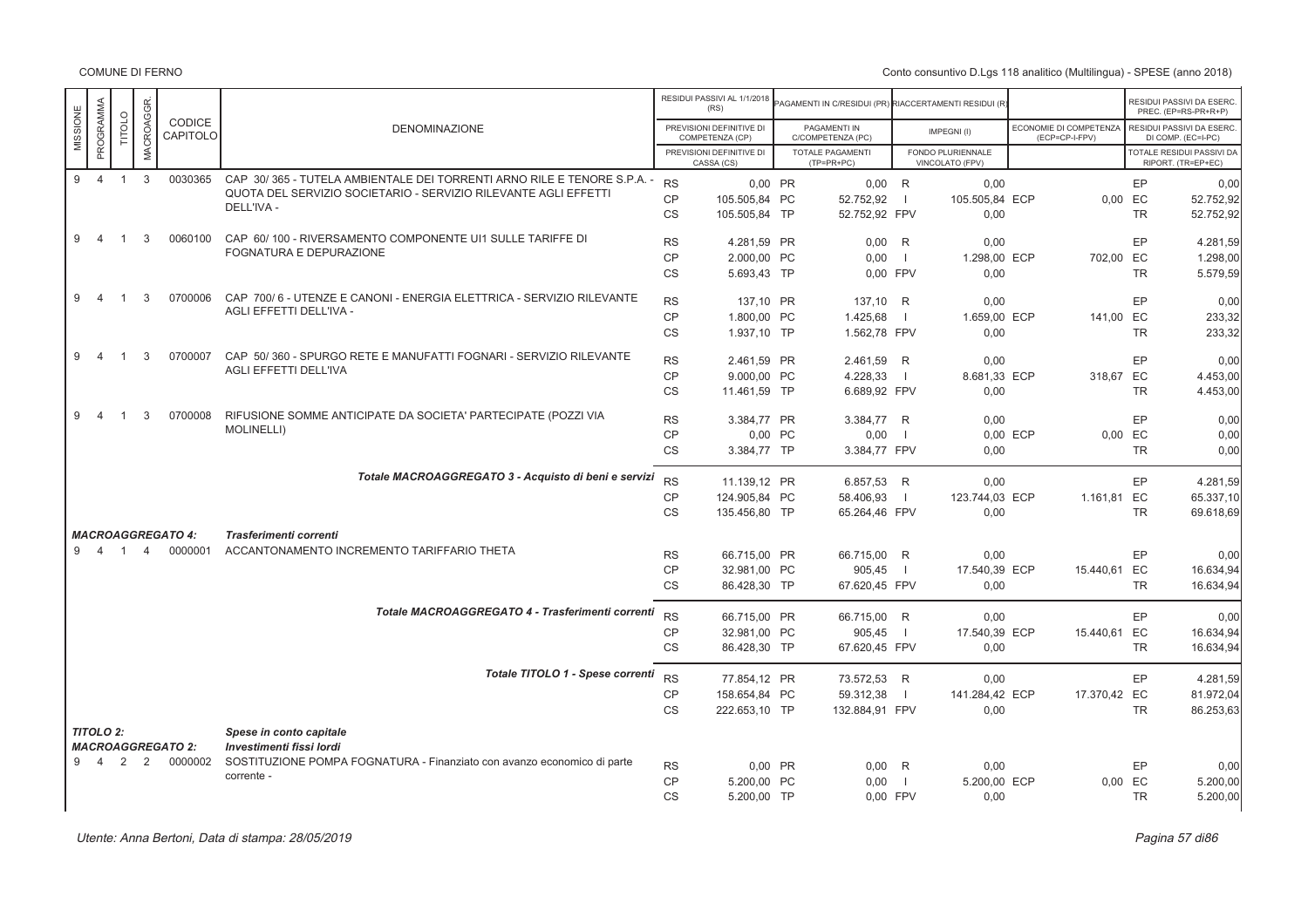|                       |                |                     |                          |                                                                         |                        | RESIDUI PASSIVI AL 1/1/2018<br>(RS)         | PAGAMENTI IN C/RESIDUI (PR) RIACCERTAMENTI RESIDUI (R) |                          |                                      |                                          |                 | RESIDUI PASSIVI DA ESERC.<br>PREC. (EP=RS-PR+R+P) |
|-----------------------|----------------|---------------------|--------------------------|-------------------------------------------------------------------------|------------------------|---------------------------------------------|--------------------------------------------------------|--------------------------|--------------------------------------|------------------------------------------|-----------------|---------------------------------------------------|
| PROGRAMMA<br>MISSIONE | <b>TITOLO</b>  | MACROAGGR.          | CODICE<br>CAPITOLO       | <b>DENOMINAZIONE</b>                                                    |                        | PREVISIONI DEFINITIVE DI<br>COMPETENZA (CP) | PAGAMENTI IN<br>C/COMPETENZA (PC)                      |                          | IMPEGNI(I)                           | ECONOMIE DI COMPETENZA<br>(ECP=CP-I-FPV) |                 | RESIDUI PASSIVI DA ESERC.<br>DI COMP. (EC=I-PC)   |
|                       |                |                     |                          |                                                                         |                        | PREVISIONI DEFINITIVE DI<br>CASSA (CS)      | <b>TOTALE PAGAMENTI</b><br>$(TP=PR+PC)$                |                          | FONDO PLURIENNALE<br>VINCOLATO (FPV) |                                          |                 | TOTALE RESIDUI PASSIVI DA<br>RIPORT. (TR=EP+EC)   |
|                       |                |                     |                          | Totale MACROAGGREGATO 2 - Investimenti fissi lordi                      | <b>RS</b>              | 0.00 PR                                     | $0.00$ R                                               |                          | 0.00                                 |                                          | EP              | 0,00                                              |
|                       |                |                     |                          |                                                                         | <b>CP</b>              | 5.200,00 PC                                 | 0,00                                                   | $\overline{\phantom{0}}$ | 5.200,00 ECP                         |                                          | 0,00 EC         | 5.200,00                                          |
|                       |                |                     |                          |                                                                         | <b>CS</b>              | 5.200,00 TP                                 | 0.00 FPV                                               |                          | 0,00                                 |                                          | <b>TR</b>       | 5.200,00                                          |
|                       |                |                     |                          | Totale TITOLO 2 - Spese in conto capitale                               | <b>RS</b>              | 0,00 PR                                     | $0,00$ R                                               |                          | 0,00                                 |                                          | EP              | 0,00                                              |
|                       |                |                     |                          |                                                                         | <b>CP</b>              | 5.200,00 PC                                 | 0,00                                                   | - 11                     | 5.200,00 ECP                         |                                          | 0,00 EC         | 5.200,00                                          |
|                       |                |                     |                          |                                                                         | <b>CS</b>              | 5.200,00 TP                                 | 0,00 FPV                                               |                          | 0,00                                 |                                          | <b>TR</b>       | 5.200,00                                          |
|                       |                |                     |                          | Totale PROGRAMMA 4 - Servizio idrico integrato                          | <b>RS</b>              | 77.854.12 PR                                | 73.572.53 R                                            |                          | 0,00                                 |                                          | EP              | 4.281,59                                          |
|                       |                |                     |                          |                                                                         | <b>CP</b>              | 163.854,84 PC                               | 59.312,38                                              |                          | 146.484,42 ECP                       | 17.370,42 EC                             |                 | 87.172,04                                         |
|                       |                |                     |                          |                                                                         | <b>CS</b>              | 227.853,10 TP                               | 132.884,91 FPV                                         |                          | 0,00                                 |                                          | <b>TR</b>       | 91.453,63                                         |
|                       |                | <b>PROGRAMMA 5:</b> |                          | Aree protette, parchi naturali, protezione naturalistica e forestazione |                        |                                             |                                                        |                          |                                      |                                          |                 |                                                   |
| <b>TITOLO 1:</b>      |                |                     | <b>MACROAGGREGATO 3:</b> | <b>Spese correnti</b><br>Acquisto di beni e servizi                     |                        |                                             |                                                        |                          |                                      |                                          |                 |                                                   |
|                       | 9 5 1          |                     | 3 0010439                | CAP 10/439 - SPESE ECONOMALI - FORNITURE DIVERSE INERENTI IL SERVIZIO   |                        |                                             |                                                        |                          |                                      |                                          |                 |                                                   |
|                       |                |                     |                          | ED ABBONAMENTI A RIVISTE                                                | <b>RS</b><br><b>CP</b> | 0,00 PR<br>900,00 PC                        | $0,00$ R<br>241,12                                     | $\blacksquare$           | 0,00<br>241,12 ECP                   | 658,88 EC                                | EP              | 0,00<br>0,00                                      |
|                       |                |                     |                          |                                                                         | <b>CS</b>              | 900,00 TP                                   | 241,12 FPV                                             |                          | 0,00                                 |                                          | <b>TR</b>       | 0,00                                              |
| 9<br>-5               | -1             | 3                   | 0020272                  | CAP 20/272 - BENZINA PER RASAERBA                                       |                        |                                             |                                                        |                          |                                      |                                          | EP              |                                                   |
|                       |                |                     |                          |                                                                         | <b>RS</b><br>CP        | 0.00 PR<br>207.00 PC                        | $0.00$ R<br>200,00                                     |                          | 0,00<br>200,00 ECP                   |                                          | 7,00 EC         | 0,00<br>0,00                                      |
|                       |                |                     |                          |                                                                         | CS                     | 200,00 TP                                   | 200,00 FPV                                             |                          | 0,00                                 |                                          | <b>TR</b>       | 0,00                                              |
| 9<br>-5               | $\mathbf{1}$   | 3                   | 0030606                  | SPESE LEGALI PER DIFESA DA RICORSI                                      | <b>RS</b>              | 1.755,00 PR                                 | 1.750,94 R                                             |                          | $-4,06$                              |                                          | EP              | 0,00                                              |
|                       |                |                     |                          |                                                                         | <b>CP</b>              | 15.400,00 PC                                | 0,00                                                   | $\overline{1}$           | 15.287,00 ECP                        | 113,00 EC                                |                 | 15.287,00                                         |
|                       |                |                     |                          |                                                                         | <b>CS</b>              | 17.045,00 TP                                | 1.750,94 FPV                                           |                          | 0,00                                 |                                          | <b>TR</b>       | 15.287,00                                         |
|                       |                |                     |                          | Totale MACROAGGREGATO 3 - Acquisto di beni e servizi                    |                        |                                             |                                                        |                          |                                      |                                          |                 |                                                   |
|                       |                |                     |                          |                                                                         | <b>RS</b><br><b>CP</b> | 1.755,00 PR<br>16,507.00 PC                 | 1.750,94 R<br>441,12                                   | $\blacksquare$           | $-4,06$<br>15.728,12 ECP             | 778,88 EC                                | EP              | 0,00<br>15.287,00                                 |
|                       |                |                     |                          |                                                                         | <b>CS</b>              | 18.145,00 TP                                | 2.192,06 FPV                                           |                          | 0,00                                 |                                          | <b>TR</b>       | 15.287,00                                         |
|                       |                |                     | <b>MACROAGGREGATO 4:</b> | Trasferimenti correnti                                                  |                        |                                             |                                                        |                          |                                      |                                          |                 |                                                   |
| 9<br>-5               | $\overline{1}$ | $\overline{4}$      | 0050056                  | CAP 10/76 - QUOTA CONSORTILE CONSORZIO PARCO LOMBARDO DELLA             |                        |                                             |                                                        |                          |                                      |                                          |                 |                                                   |
|                       |                |                     |                          | <b>VALLE DEL TICINO</b>                                                 | <b>RS</b><br><b>CP</b> | 0,00 PR<br>13.700,00 PC                     | $0,00$ R<br>13.700,00                                  | $\Box$                   | 0,00<br>13.700,00 ECP                |                                          | EP<br>$0,00$ EC | 0,00<br>0,00                                      |
|                       |                |                     |                          |                                                                         | <b>CS</b>              | 13.700,00 TP                                | 13.700,00 FPV                                          |                          | 0,00                                 |                                          | <b>TR</b>       | 0,00                                              |
|                       |                |                     |                          | Totale MACROAGGREGATO 4 - Trasferimenti correnti                        |                        |                                             |                                                        |                          |                                      |                                          |                 |                                                   |
|                       |                |                     |                          |                                                                         | <b>RS</b><br><b>CP</b> | 0.00 PR                                     | $0.00$ R                                               | $\blacksquare$           | 0,00                                 |                                          | EP              | 0,00                                              |
|                       |                |                     |                          |                                                                         | <b>CS</b>              | 13.700,00 PC<br>13.700,00 TP                | 13.700,00<br>13.700,00 FPV                             |                          | 13.700,00 ECP<br>0,00                | 0,00                                     | EC<br><b>TR</b> | 0,00<br>0,00                                      |
|                       |                |                     |                          |                                                                         |                        |                                             |                                                        |                          |                                      |                                          |                 |                                                   |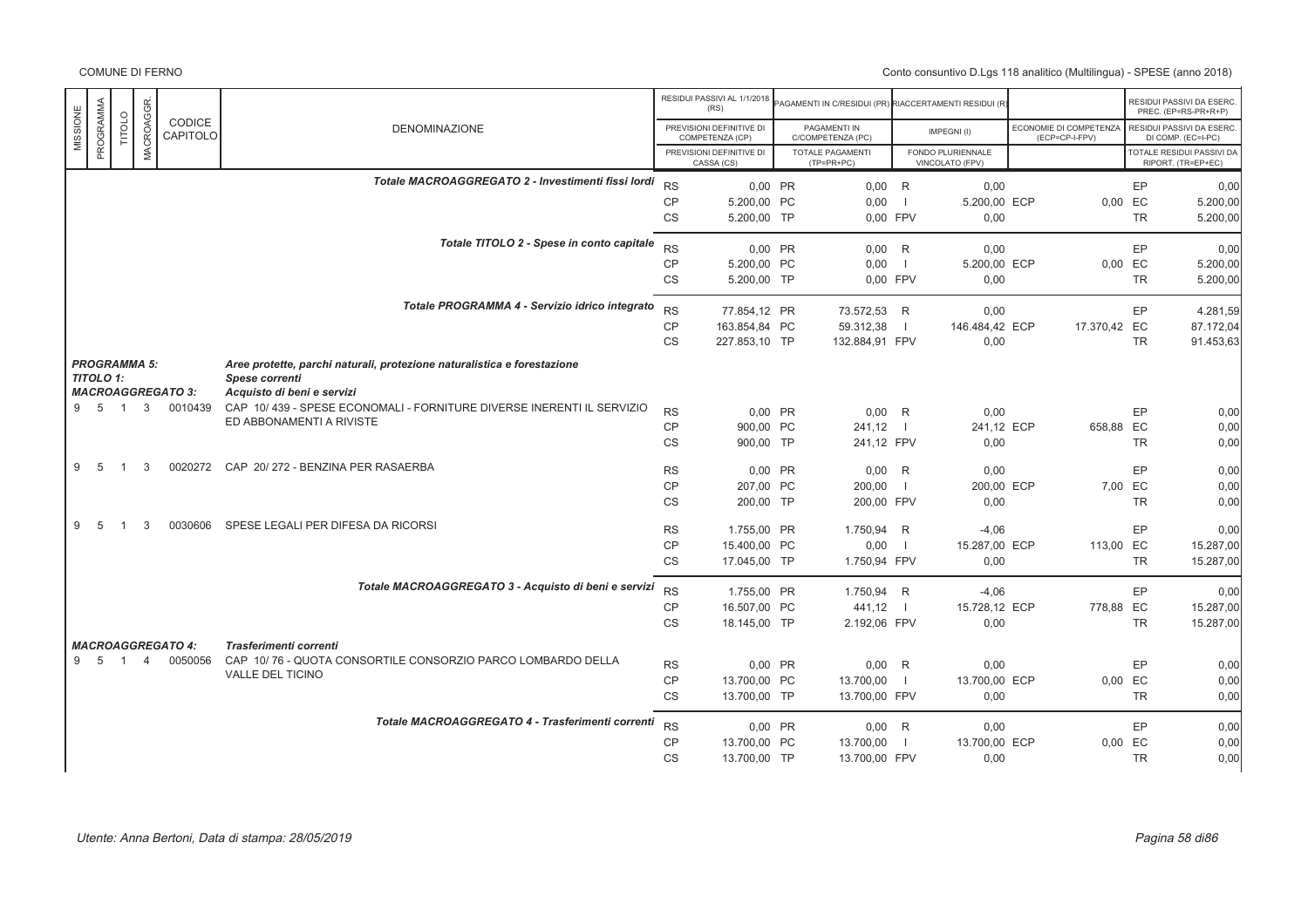|                                         |                |                     |                           |                                                                                                   |           | RESIDUI PASSIVI AL 1/1/2018<br>(RS)         | PAGAMENTI IN C/RESIDUI (PR) RIACCERTAMENTI RESIDUI (R |                |                                      |          |                                          |           | RESIDUI PASSIVI DA ESERC<br>PREC. (EP=RS-PR+R+P)       |
|-----------------------------------------|----------------|---------------------|---------------------------|---------------------------------------------------------------------------------------------------|-----------|---------------------------------------------|-------------------------------------------------------|----------------|--------------------------------------|----------|------------------------------------------|-----------|--------------------------------------------------------|
| PROGRAMMA<br>MISSIONE                   | <b>TITOLO</b>  | MACROAGGR           | CODICE<br><b>CAPITOLO</b> | <b>DENOMINAZIONE</b>                                                                              |           | PREVISIONI DEFINITIVE DI<br>COMPETENZA (CP) | PAGAMENTI IN<br>C/COMPETENZA (PC)                     |                | IMPEGNI(I)                           |          | ECONOMIE DI COMPETENZA<br>(ECP=CP-I-FPV) |           | RESIDUI PASSIVI DA ESERC<br>DI COMP. (EC=I-PC)         |
|                                         |                |                     |                           |                                                                                                   |           | PREVISIONI DEFINITIVE DI<br>CASSA (CS)      | TOTALE PAGAMENTI<br>$(TP=PR+PC)$                      |                | FONDO PLURIENNALE<br>VINCOLATO (FPV) |          |                                          |           | <b>TOTALE RESIDUI PASSIVI DA</b><br>RIPORT. (TR=EP+EC) |
|                                         |                |                     |                           | Totale TITOLO 1 - Spese correnti                                                                  | <b>RS</b> | 1.755,00 PR                                 | 1.750,94 R                                            |                | $-4.06$                              |          |                                          | EP        | 0.00                                                   |
|                                         |                |                     |                           |                                                                                                   | CP        | 30.207,00 PC                                | 14.141,12                                             | $\blacksquare$ | 29.428,12 ECP                        |          | 778,88 EC                                |           | 15.287,00                                              |
|                                         |                |                     |                           |                                                                                                   | CS        | 31.845,00 TP                                | 15.892,06 FPV                                         |                | 0,00                                 |          |                                          | <b>TR</b> | 15.287,00                                              |
|                                         |                |                     |                           | Totale PROGRAMMA 5 - Aree protette, parchi naturali, protezione naturalistica e forestazione      | <b>RS</b> | 1.755,00 PR                                 | 1.750,94 R                                            |                | $-4,06$                              |          |                                          | EP        | 0,00                                                   |
|                                         |                |                     |                           |                                                                                                   |           |                                             |                                                       |                |                                      |          |                                          |           |                                                        |
|                                         |                |                     |                           |                                                                                                   | <b>CP</b> | 30.207.00 PC                                | 14.141,12                                             | $\blacksquare$ | 29.428,12 ECP                        |          | 778.88 EC                                |           | 15.287,00                                              |
|                                         |                |                     |                           |                                                                                                   | <b>CS</b> | 31.845,00 TP                                | 15.892,06 FPV                                         |                | 0,00                                 |          |                                          | <b>TR</b> | 15.287,00                                              |
|                                         |                |                     |                           | Totale MISSIONE 9 - Sviluppo sostenibile e tutela del territorio e dell'ambiente                  | <b>RS</b> | 200.750,06 PR                               | 193.200,57 R                                          |                | $-1.557,56$                          |          |                                          | EP        | 5.991,93                                               |
|                                         |                |                     |                           |                                                                                                   | <b>CP</b> | 937.675,99 PC                               | 426.246,54                                            | $\blacksquare$ | 905.938,80 ECP                       |          | 31.737,19 EC                             |           | 479.692,26                                             |
|                                         |                |                     |                           |                                                                                                   | <b>CS</b> | 1.103.375,26 TP                             | 619.447,11 FPV                                        |                | 0,00                                 |          |                                          | <b>TR</b> | 485.684,19                                             |
|                                         |                |                     |                           |                                                                                                   |           |                                             |                                                       |                |                                      |          |                                          |           |                                                        |
| <b>MISSIONE 10:</b><br><b>TITOLO 1:</b> |                | <b>PROGRAMMA 5:</b> |                           | Trasporti e diritto alla mobilità<br>Viabilità e infrastrutture stradali<br><b>Spese correnti</b> |           |                                             |                                                       |                |                                      |          |                                          |           |                                                        |
|                                         |                |                     | <b>MACROAGGREGATO 3:</b>  | Acquisto di beni e servizi                                                                        |           |                                             |                                                       |                |                                      |          |                                          |           |                                                        |
| 10 5 1                                  |                | $\mathbf{3}$        | 0010072                   | CAP 10/72 - ILLUMINAZIONE PUBBLICA                                                                | <b>RS</b> | 26.242.71 PR                                | 16.850.49 R                                           |                | 0,00                                 |          |                                          | EP        | 9.392.22                                               |
|                                         |                |                     |                           |                                                                                                   | <b>CP</b> | 102.000,00 PC                               | 78.048,89                                             | $\blacksquare$ | 94.785,03 ECP                        |          | 7.214,97 EC                              |           | 16.736,14                                              |
|                                         |                |                     |                           |                                                                                                   | CS        | 124.901,38 TP                               | 94.899,38 FPV                                         |                | 0,00                                 |          |                                          | <b>TR</b> | 26.128,36                                              |
|                                         |                |                     |                           |                                                                                                   |           |                                             |                                                       |                |                                      |          |                                          |           |                                                        |
| 10 <sub>5</sub>                         | $\overline{1}$ | 3                   | 0020985                   | CAP 20/985 - RIMOZIONE NEVE                                                                       | <b>RS</b> | 14.442,73 PR                                | 10.290,03                                             | R              | $-4.152,70$                          |          |                                          | EP        | 0,00                                                   |
|                                         |                |                     |                           |                                                                                                   | <b>CP</b> | 19.554,00 PC                                | 0,00                                                  | $\blacksquare$ | 14.607,53 ECP                        |          | 4.946,47 EC                              |           | 14.607,53                                              |
|                                         |                |                     |                           |                                                                                                   | <b>CS</b> | 26.635,38 TP                                | 10.290,03 FPV                                         |                | 0,00                                 |          |                                          | <b>TR</b> | 14.607,53                                              |
|                                         |                |                     |                           |                                                                                                   |           |                                             |                                                       |                |                                      |          |                                          |           |                                                        |
| 10 <sub>5</sub>                         | $\overline{1}$ | 3                   |                           | 0030042 CAP 30/42 - SEGNALETICA VERTICALE                                                         | <b>RS</b> | 0,00 PR                                     | 0,00                                                  | R              | 0,00                                 |          |                                          | EP        | 0,00                                                   |
|                                         |                |                     |                           |                                                                                                   | <b>CP</b> | 3.105,00 PC                                 | 0,00                                                  | $\blacksquare$ |                                      | 0.00 ECP | 3.105,00 EC                              |           | 0,00                                                   |
|                                         |                |                     |                           |                                                                                                   | CS        | 3.105,00 TP                                 | 0,00 FPV                                              |                | 0,00                                 |          |                                          | <b>TR</b> | 0,00                                                   |
|                                         |                |                     |                           |                                                                                                   |           |                                             |                                                       |                |                                      |          |                                          |           |                                                        |
| 10 5                                    | $\overline{1}$ | 3                   |                           | 0030672 CAP 30/ 672 - MANUTENZIONE IMPIANTI DI ILLUMINAZIONE PUBBLICA (SOLE)                      | RS        | 5.627,40 PR                                 | 5.627,40                                              | R              | 0,00                                 |          |                                          | EP        | 0,00                                                   |
|                                         |                |                     |                           |                                                                                                   | CP        | 36.000,00 PC                                | 30.950,70                                             | $\blacksquare$ | 33.764,40 ECP                        |          | 2.235,60 EC                              |           | 2.813,70                                               |
|                                         |                |                     |                           |                                                                                                   | <b>CS</b> | 39.215,29 TP                                | 36.578,10 FPV                                         |                | 0,00                                 |          |                                          | <b>TR</b> | 2.813,70                                               |
| 10 5                                    | $\overline{1}$ | 3                   | 0040167                   | CAP 40/167 - ACQUISTI VARI INERENTI IL SERVIZIO                                                   | <b>RS</b> | 7.940.09 PR                                 | 7.940,09 R                                            |                | 0.00                                 |          |                                          | EP        | 0.00                                                   |
|                                         |                |                     |                           |                                                                                                   | CP        | 12.098,00 PC                                | 82,96                                                 | $\Box$         | 7.291,82 ECP                         |          | 4.806,18 EC                              |           | 7.208,86                                               |
|                                         |                |                     |                           |                                                                                                   | <b>CS</b> | 20.038,09 TP                                | 8.023,05 FPV                                          |                | 0.00                                 |          |                                          | <b>TR</b> | 7.208,86                                               |
| 10<br>- 5                               | -1             | 3                   | 0060248                   | CAP 60/248 - MANUTENZIONE STRADE - SERVIZIO PARZIALMENTE RILEVANTE                                | <b>RS</b> | 7.878,91 PR                                 | 7.878,91                                              | R              | 0,00                                 |          |                                          | EP        | 0,00                                                   |
|                                         |                |                     |                           | AGLI EFFETTI DELL'IVA                                                                             | <b>CP</b> |                                             |                                                       | - 1            | 41.413.55 ECP                        |          | 2,45 EC                                  |           |                                                        |
|                                         |                |                     |                           |                                                                                                   |           | 41.416.00 PC                                | 16.003,16                                             |                |                                      |          |                                          |           | 25.410,39                                              |
|                                         |                |                     |                           |                                                                                                   | <b>CS</b> | 49.294,91 TP                                | 23.882,07 FPV                                         |                | 0,00                                 |          |                                          | <b>TR</b> | 25.410,39                                              |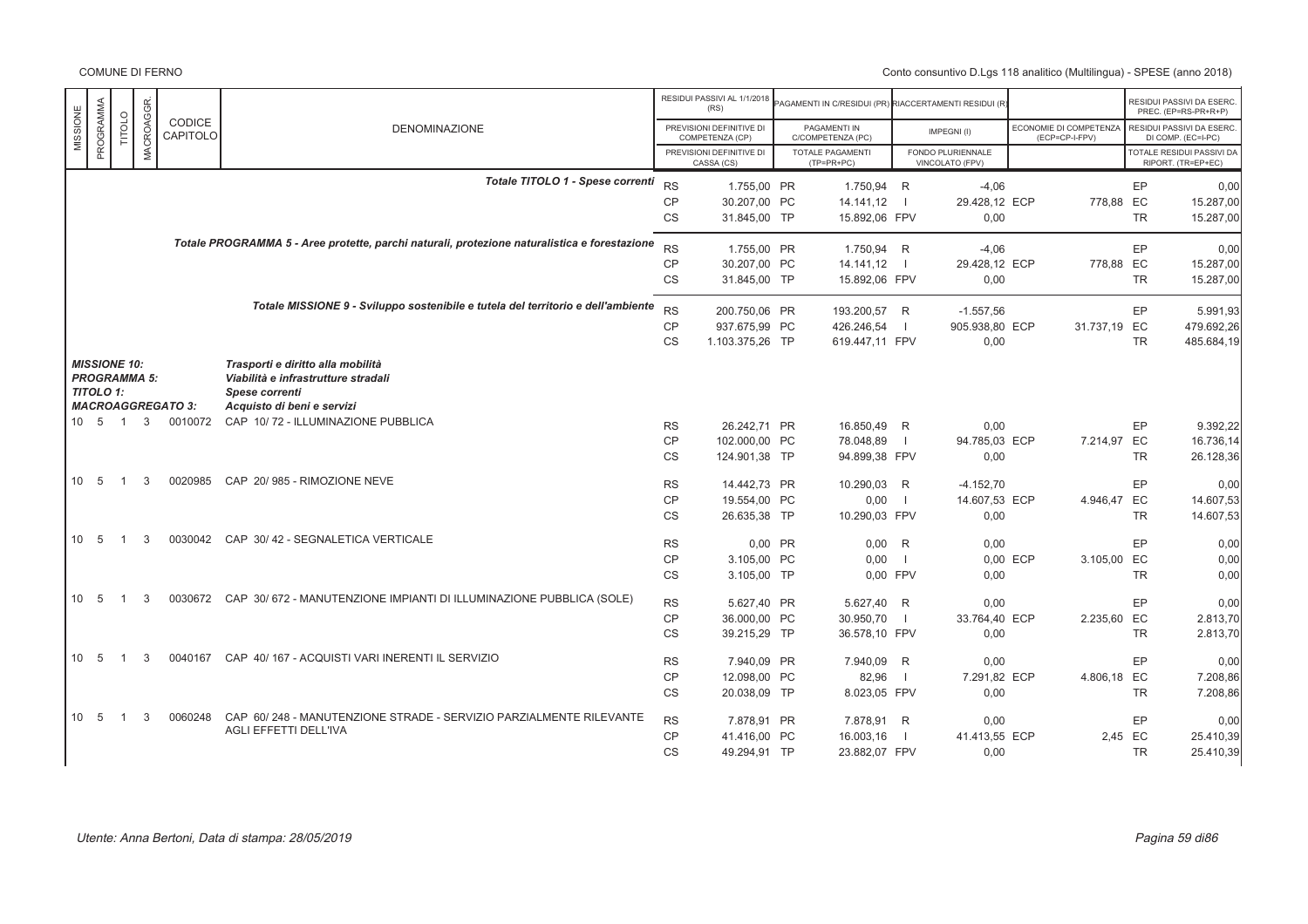Conto consuntivo D.Lgs 118 analitico (Multilingua) - SPESE (anno 2018)

|          | PROGRAMMA    |                | MACROAGGR.     | <b>CODICE</b>            |                                                                         |           | RESIDUI PASSIVI AL 1/1/2018<br>(RS)         | AGAMENTI IN C/RESIDUI (PR) RIACCERTAMENTI RESIDUI (R |                |                                      |                                          |           | RESIDUI PASSIVI DA ESERC.<br>PREC. (EP=RS-PR+R+P) |
|----------|--------------|----------------|----------------|--------------------------|-------------------------------------------------------------------------|-----------|---------------------------------------------|------------------------------------------------------|----------------|--------------------------------------|------------------------------------------|-----------|---------------------------------------------------|
| MISSIONE |              | <b>TITOLO</b>  |                | CAPITOLO                 | <b>DENOMINAZIONE</b>                                                    |           | PREVISIONI DEFINITIVE DI<br>COMPETENZA (CP) | PAGAMENTI IN<br>C/COMPETENZA (PC)                    |                | IMPEGNI(I)                           | ECONOMIE DI COMPETENZA<br>(ECP=CP-I-FPV) |           | RESIDUI PASSIVI DA ESERC.<br>DI COMP. (EC=I-PC)   |
|          |              |                |                |                          |                                                                         |           | PREVISIONI DEFINITIVE DI<br>CASSA (CS)      | TOTALE PAGAMENTI<br>$(TP=PR+PC)$                     |                | FONDO PLURIENNALE<br>VINCOLATO (FPV) |                                          |           | TOTALE RESIDUI PASSIVI DA<br>RIPORT. (TR=EP+EC)   |
|          | 10 5         | $\overline{1}$ | $\mathbf{3}$   |                          | 0700005 CAP 700/5 - UTENZE E CANONI - ENERGIA ELETTRICA                 | <b>RS</b> | 14,32 PR                                    | 14,32 R                                              |                | 0,00                                 |                                          | EP        | 0,00                                              |
|          |              |                |                |                          |                                                                         | <b>CP</b> | 201,00 PC                                   | 132,74                                               | $\blacksquare$ | 156,92 ECP                           | 44,08 EC                                 |           | 24,18                                             |
|          |              |                |                |                          |                                                                         | <b>CS</b> | 215,32 TP                                   | 147,06 FPV                                           |                | 0,00                                 |                                          | <b>TR</b> | 24,18                                             |
| 10       | - 5          | $\overline{1}$ | -3             | 0700006                  | CAP 10/127 - SEGNALETICA STRADALE IN APPALTO                            | <b>RS</b> | 10.201,20 PR                                | 10.201,20 R                                          |                | 0,00                                 |                                          | EP        | 0,00                                              |
|          |              |                |                |                          |                                                                         | <b>CP</b> | 10.354,00 PC                                | 0,00                                                 | $\blacksquare$ | 10.354,00 ECP                        |                                          | 0,00 EC   | 10.354,00                                         |
|          |              |                |                |                          |                                                                         | <b>CS</b> | 20.555,20 TP                                | 10.201,20 FPV                                        |                | 0,00                                 |                                          | <b>TR</b> | 10.354,00                                         |
|          | $10 \quad 5$ | $\overline{1}$ | 3              | 0700007                  | CAP 40/29 - MANUTENZIONE SEMAFORI                                       | <b>RS</b> | 539,08 PR                                   | 539,08 R                                             |                | 0,00                                 |                                          | EP        | 0,00                                              |
|          |              |                |                |                          |                                                                         | CP        | 3.105,00 PC                                 | 0,00                                                 | - 11           | 1.093,51 ECP                         | 2.011,49 EC                              |           | 1.093,51                                          |
|          |              |                |                |                          |                                                                         | <b>CS</b> | 3.644,08 TP                                 | 539,08 FPV                                           |                | 0,00                                 |                                          | <b>TR</b> | 1.093,51                                          |
|          | - 5<br>10    | $\overline{1}$ | 3              | 0700008                  | SEGNALETICA STRADALE                                                    | <b>RS</b> |                                             | 20.000,00 R                                          |                |                                      |                                          | EP        |                                                   |
|          |              |                |                |                          |                                                                         | <b>CP</b> | 20.000,00 PR<br>76.033,38 PC                | 0,00                                                 | $\blacksquare$ | 0,00<br>75.988,68 ECP                | 44,70 EC                                 |           | 0,00<br>75.988,68                                 |
|          |              |                |                |                          |                                                                         | <b>CS</b> | 96.033,38 TP                                | 20.000,00 FPV                                        |                | 0,00                                 |                                          | <b>TR</b> | 75.988,68                                         |
|          |              |                |                |                          |                                                                         |           |                                             |                                                      |                |                                      |                                          |           |                                                   |
|          |              |                |                |                          | Totale MACROAGGREGATO 3 - Acquisto di beni e servizi                    | <b>RS</b> | 92.886,44 PR                                | 79.341,52 R                                          |                | $-4.152,70$                          |                                          | EP        | 9.392,22                                          |
|          |              |                |                |                          |                                                                         | CP        | 303.866,38 PC                               | 125.218,45                                           |                | 279.455,44 ECP                       | 24.410,94 EC                             |           | 154.236,99                                        |
|          |              |                |                |                          |                                                                         | CS        | 383.638,03 TP                               | 204.559,97 FPV                                       |                | 0,00                                 |                                          | TR        | 163.629,21                                        |
|          |              |                |                | <b>MACROAGGREGATO 4:</b> | Trasferimenti correnti                                                  |           |                                             |                                                      |                |                                      |                                          |           |                                                   |
|          | 10 5         | $\overline{1}$ | $\overline{4}$ | 0000001                  | CANONE PER SISTEMA DI VIDEOSORVEGLIANZA                                 | <b>RS</b> | 300,00 PR                                   | 300,00 R                                             |                | 0,00                                 |                                          | EP        | 0,00                                              |
|          |              |                |                |                          |                                                                         | CP        | 303,00 PC                                   | 300,00                                               | $\Box$         | 300,00 ECP                           |                                          | 3,00 EC   | 0,00                                              |
|          |              |                |                |                          |                                                                         | <b>CS</b> | 603,00 TP                                   | 600,00 FPV                                           |                | 0,00                                 |                                          | <b>TR</b> | 0,00                                              |
|          |              |                |                |                          | Totale MACROAGGREGATO 4 - Trasferimenti correnti                        | <b>RS</b> |                                             |                                                      |                |                                      |                                          | EP        |                                                   |
|          |              |                |                |                          |                                                                         | <b>CP</b> | 300.00 PR<br>303.00 PC                      | 300,00 R<br>300,00                                   | $\blacksquare$ | 0,00<br>300,00 ECP                   |                                          | 3,00 EC   | 0,00<br>0,00                                      |
|          |              |                |                |                          |                                                                         | <b>CS</b> | 603,00 TP                                   | 600.00 FPV                                           |                | 0,00                                 |                                          | <b>TR</b> | 0,00                                              |
|          |              |                |                |                          |                                                                         |           |                                             |                                                      |                |                                      |                                          |           |                                                   |
|          |              |                |                |                          | Totale TITOLO 1 - Spese correnti                                        | <b>RS</b> | 93.186,44 PR                                | 79.641,52 R                                          |                | $-4.152,70$                          |                                          | EP        | 9.392,22                                          |
|          |              |                |                |                          |                                                                         | <b>CP</b> | 304.169,38 PC                               | 125.518,45                                           | $\overline{1}$ | 279.755,44 ECP                       | 24.413,94 EC                             |           | 154.236,99                                        |
|          |              |                |                |                          |                                                                         | <b>CS</b> | 384.241,03 TP                               | 205.159,97 FPV                                       |                | 0,00                                 |                                          | <b>TR</b> | 163.629,21                                        |
|          | TITOLO 2:    |                |                | <b>MACROAGGREGATO 2:</b> | Spese in conto capitale<br>Investimenti fissi lordi                     |           |                                             |                                                      |                |                                      |                                          |           |                                                   |
|          | 10 5         | $\overline{2}$ | 2              | 0060401                  | CAP 60/401 - INTERVENTO DI MESSA IN SICUREZZA STRADALE - finanziato con | <b>RS</b> | 0,00 PR                                     | $0,00$ R                                             |                | 0,00                                 |                                          | EP        | 0,00                                              |
|          |              |                |                |                          | proventi da permessi di costruire -                                     | CP        | 0,00 PC                                     | 0,00                                                 | - 1            |                                      | -7.109,47 EC<br>0,00 ECP                 |           | 0,00                                              |
|          |              |                |                |                          |                                                                         | <b>CS</b> | $0,00$ TP                                   | 0,00 FPV                                             |                | 7.109,47                             |                                          | <b>TR</b> | 0,00                                              |
|          | 10 5         | 2              | 2              | 0060406                  | CAP 60/406 - INTERVENTO DI MESSA IN SICUREZZA STRADALE - finanziato con | <b>RS</b> | 3.405,07 PR                                 | 3.405,07 R                                           |                | 0,00                                 |                                          | EP        | 0,00                                              |
|          |              |                |                |                          | avanzo economico -                                                      | CP        | 0,00 PC                                     | 0,00                                                 | - 1            |                                      | 0,00 ECP<br>-11.380,23 EC                |           | 0,00                                              |
|          |              |                |                |                          |                                                                         | <b>CS</b> | 3.405,07 TP                                 | 3.405,07 FPV                                         |                | 11.380,23                            |                                          | <b>TR</b> | 0,00                                              |
|          |              |                |                |                          |                                                                         |           |                                             |                                                      |                |                                      |                                          |           |                                                   |

er di sebagai pada 20 di sebagai pada 20 di sebagai pada 20 di sebagai pada 20 di sebagai pada 20 di 20 di 20<br>Pagina 60 di 20 di 20 di 20 di 20 di 20 di 20 di 20 di 20 di 20 di 20 di 20 di 20 di 20 di 20 di 20 di 20 di 2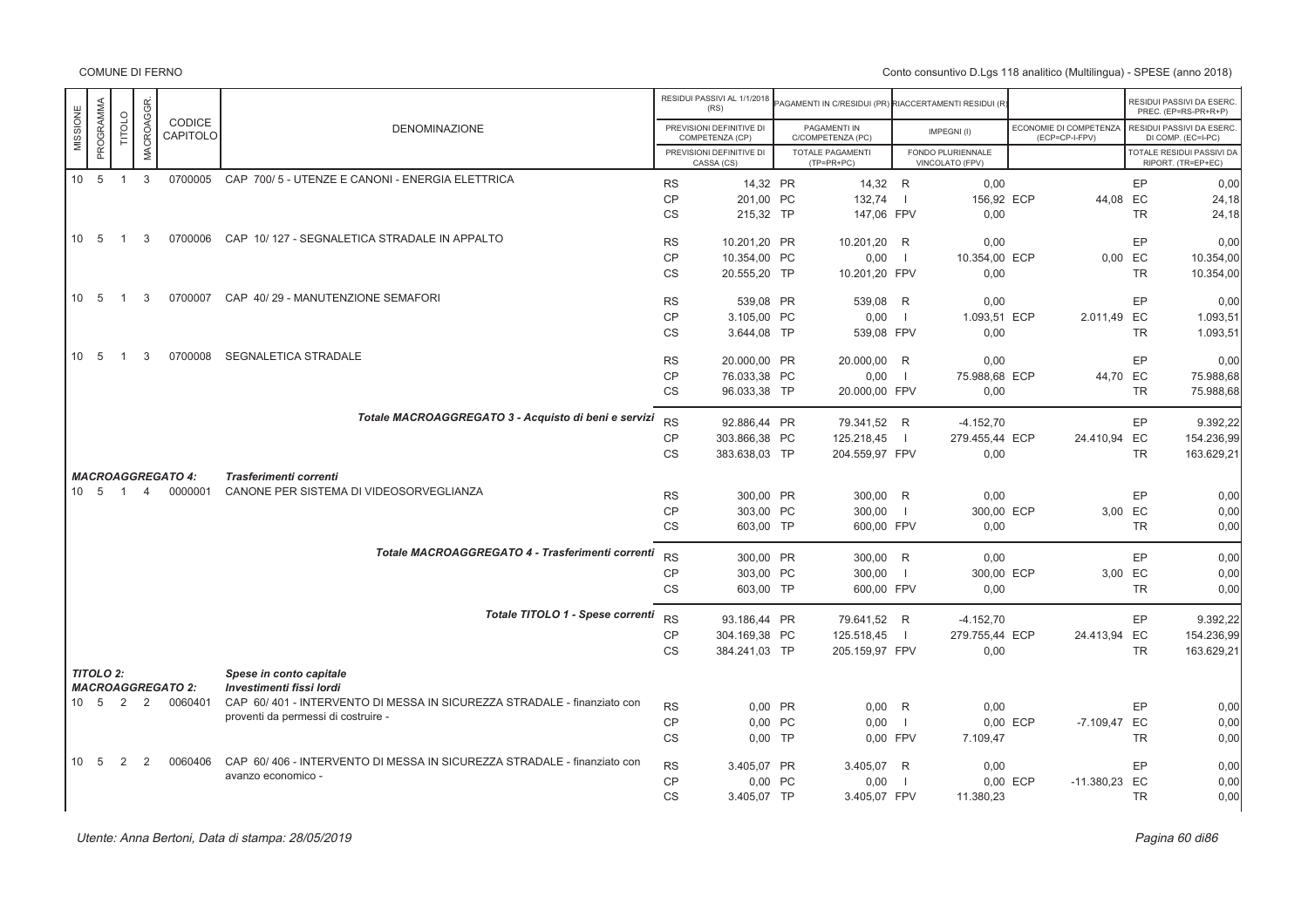COMUNE DI FERNO

|          |           |        |           |                    |                                                                                   |                | RESIDUI PASSIVI AL 1/1/2018<br>(RS)         | AGAMENTI IN C/RESIDUI (PR) RIACCERTAMENTI RESIDUI (R |                |                                      |                                                 |           | RESIDUI PASSIVI DA ESERC<br>PREC. (EP=RS-PR+R+P) |
|----------|-----------|--------|-----------|--------------------|-----------------------------------------------------------------------------------|----------------|---------------------------------------------|------------------------------------------------------|----------------|--------------------------------------|-------------------------------------------------|-----------|--------------------------------------------------|
| MISSIONE | PROGRAMMA | TITOLO | MACROAGGR | CODICE<br>CAPITOLO | <b>DENOMINAZIONE</b>                                                              |                | PREVISIONI DEFINITIVE DI<br>COMPETENZA (CP) | PAGAMENTI IN<br>C/COMPETENZA (PC)                    |                | IMPEGNI(I)                           | <b>ECONOMIE DI COMPETENZA</b><br>(ECP=CP-I-FPV) |           | RESIDUI PASSIVI DA ESERC<br>DI COMP. (EC=I-PC)   |
|          |           |        |           |                    |                                                                                   |                | PREVISIONI DEFINITIVE DI<br>CASSA (CS)      | TOTALE PAGAMENTI<br>$(TP=PR+PC)$                     |                | FONDO PLURIENNALE<br>VINCOLATO (FPV) |                                                 |           | TOTALE RESIDUI PASSIVI DA<br>RIPORT. (TR=EP+EC)  |
|          | 10 5      | 2      | 2         | 0060407            | CAP 60/407 - INTERVENTO DI MESSA IN SICUREZZA STRADALE - finanziato con           | <b>RS</b>      | 0.00 PR                                     | $0,00$ R                                             |                | 0.00                                 |                                                 | EP        | 0.00                                             |
|          |           |        |           |                    | proventi da monetizzazioni -                                                      | CP             | 0.00 PC                                     | 0.00                                                 | $\blacksquare$ |                                      | 0.00 ECP<br>$-25.248.64$                        | EC        | 0.00                                             |
|          |           |        |           |                    |                                                                                   | <b>CS</b>      | $0.00$ TP                                   | 0.00 FPV                                             |                | 25.248.64                            |                                                 | <b>TR</b> | 0.00                                             |
|          | 10 5      | 2      | 2         | 0060412            | CAP 60/412 - REALIZZAZIONE INTERVENTI DI VIDEOSORVEGLIANZA SU                     | <b>RS</b>      | 0.00 PR                                     | 0,00                                                 | R              | 0,00                                 |                                                 | EP        | 0.00                                             |
|          |           |        |           |                    | TERRITORIO COMUNALE - finanziato con avanzo di amministrazione -                  | C <sub>P</sub> | 0.00 PC                                     | 0.00                                                 | $\blacksquare$ |                                      | 0.00 ECP<br>-13.410.24 EC                       |           | 0.00                                             |
|          |           |        |           |                    |                                                                                   | <b>CS</b>      | $0.00$ TP                                   | 0.00 FPV                                             |                | 13.410.24                            |                                                 | <b>TR</b> | 0,00                                             |
|          | 10 5      | 2      | 2         | 0080085            | INTERVENTI AL SISTEMA DI VIDEOSORVEGLIANZA E ALLE TELECAMERE -                    | <b>RS</b>      | 0.00 PR                                     | 0,00                                                 | R              | 0,00                                 |                                                 | EP        | 0,00                                             |
|          |           |        |           |                    | Finanziato con avanzo economico di parte corrente                                 | CP             | 1.116.54 PC                                 | 1.116.54                                             | - 1            | 1.116.54 ECP                         | -39.556.16 EC                                   |           | 0.00                                             |
|          |           |        |           |                    |                                                                                   | <b>CS</b>      | 1.116,54 TP                                 | 1.116,54 FPV                                         |                | 39.556,16                            |                                                 | <b>TR</b> | 0,00                                             |
|          | 10 5      | 2      | 2         | 1007002            | CAP 60/402 - INTERVENTO DI MESSA IN SICUREZZA STRADALE - proventi da              | <b>RS</b>      | 0.00 PR                                     | 0,00                                                 | R              | 0,00                                 |                                                 | EP        | 0,00                                             |
|          |           |        |           |                    | permessi di costruire destinati a eliminazione di BBAA -                          | CP             | 0.00 PC                                     | 0.00                                                 | $\Box$         |                                      | 0.00 ECP<br>-20.000.00 EC                       |           | 0.00                                             |
|          |           |        |           |                    |                                                                                   | <b>CS</b>      | $0.00$ TP                                   | 0,00 FPV                                             |                | 20.000,00                            |                                                 | <b>TR</b> | 0,00                                             |
|          | 10 5      | 2      | 2         | 1007003            | MANUTENZIONE STRADE COMUNALI - Finanziato con proventi da permessi di             | <b>RS</b>      | 0.00 PR                                     | 0,00                                                 | R              | 0,00                                 |                                                 | EP        | 0.00                                             |
|          |           |        |           |                    | costruire -                                                                       | CP             | 0.00 PC                                     | 0.00                                                 | $\Box$         |                                      | 0.00 ECP<br>-79.445.00 EC                       |           | 0.00                                             |
|          |           |        |           |                    |                                                                                   | <b>CS</b>      | $0.00$ TP                                   | 0,00 FPV                                             |                | 79.445,00                            |                                                 | <b>TR</b> | 0,00                                             |
|          | 10 5      | 2      | 2         | 1007004            | MANUTENZIONE STRADE COMUNALI - Finanziato con proventi da permessi di             | <b>RS</b>      | 0.00 PR                                     | 0.00                                                 | R              | 0.00                                 |                                                 | EP        | 0.00                                             |
|          |           |        |           |                    | costruire destinati a eliminazione BBAA -                                         | CP             | 807.40 PC                                   | 0.00                                                 | $\Box$         | 807.40 ECP                           | -13.192.60 EC                                   |           | 807.40                                           |
|          |           |        |           |                    |                                                                                   | <b>CS</b>      | 807,40 TP                                   | 0,00 FPV                                             |                | 13.192,60                            |                                                 | <b>TR</b> | 807,40                                           |
|          | 10 5      | 2      | 2         | 1007005            | MANUTENZIONE STRADE COMUNALI - Finanziato con avanzo economico di parte           | <b>RS</b>      | 0.00 PR                                     | 0,00                                                 | R              | 0,00                                 |                                                 | EP        | 0.00                                             |
|          |           |        |           |                    | corrente -                                                                        | CP             | 0.00 PC                                     | 0.00                                                 | $\Box$         |                                      | 0.00 ECP<br>-24.613.27 EC                       |           | 0.00                                             |
|          |           |        |           |                    |                                                                                   | <b>CS</b>      | $0.00$ TP                                   | 0,00 FPV                                             |                | 24.613,27                            |                                                 | <b>TR</b> | 0,00                                             |
|          | 10 5      | 2      | 2         | 1007010            | MESSA IN SICUREZZA STRADE - MANUTENZIONE DOSSI - DESTINAZIONE                     | <b>RS</b>      | 0.00 PR                                     | 0.00                                                 | R              | 0.00                                 |                                                 | EP        | 0.00                                             |
|          |           |        |           |                    | SANZIONI CDS PER IL 2017 - FINANZIATO CON AVANZO ECONOMICO DI PARTE               | CP             | 463.60 PC                                   | 0.00                                                 | $\Box$         | 463.60 ECP                           | -35.430.40 EC                                   |           | 463.60                                           |
|          |           |        |           |                    | <b>CORRENTE</b>                                                                   | CS             | 463,60 TP                                   | 0,00 FPV                                             |                | 35.430,40                            |                                                 | <b>TR</b> | 463,60                                           |
|          | 10 5      | 2      | 2         | 1007011            | REALIZZAZIONE OOUU PRIMARIA PA2A/2 - INCAMERAMENTO FIDEIUSSIONI DA                | <b>RS</b>      | 0.00 PR                                     | 0.00                                                 | R              | 0.00                                 |                                                 | EP        | 0.00                                             |
|          |           |        |           |                    | <b>PRIVATI</b>                                                                    | <b>CP</b>      | 542.40 PC                                   | 542.40                                               | $\blacksquare$ | 542.40 ECP                           | -93.457.60                                      | EC        | 0.00                                             |
|          |           |        |           |                    |                                                                                   | <b>CS</b>      | 542,40 TP                                   | 542,40 FPV                                           |                | 93.457,60                            |                                                 | <b>TR</b> | 0,00                                             |
|          | 10 5      | 2      | 2         | 1007017            | NUOVI INTERVENTI VIABILISTICI - Finanziato con avanzo economico di parte corrente | <b>RS</b>      | 0.00 PR                                     | 0,00                                                 | R              | 0.00                                 |                                                 | EP        | 0.00                                             |
|          |           |        |           |                    |                                                                                   | <b>CP</b>      | 30.200,00 PC                                | 9.231,33                                             | $\blacksquare$ | 30.168,40 ECP                        | 31.60                                           | EC        | 20.937,07                                        |
|          |           |        |           |                    |                                                                                   | <b>CS</b>      | 30.200,00 TP                                | 9.231,33 FPV                                         |                | 0,00                                 |                                                 | <b>TR</b> | 20.937,07                                        |
|          | 10 5      | 2      | 2         | 1007019            | ACQUISTO BENI E ATTREZZATURE VARIE PER STRADE - Finanziato con avanzo             | <b>RS</b>      | 0,00 PR                                     | 0,00                                                 | $\mathsf{R}$   | 0,00                                 |                                                 | EP        | 0.00                                             |
|          |           |        |           |                    | economico di parte corrente -                                                     | <b>CP</b>      | 10,000.00 PC                                | 1.128.50                                             | $\blacksquare$ | 9.607.79 ECP                         | 392.21                                          | EC        | 8.479,29                                         |
|          |           |        |           |                    |                                                                                   | <b>CS</b>      | 10.000,00 TP                                | 1.128,50 FPV                                         |                | 0,00                                 |                                                 | <b>TR</b> | 8.479,29                                         |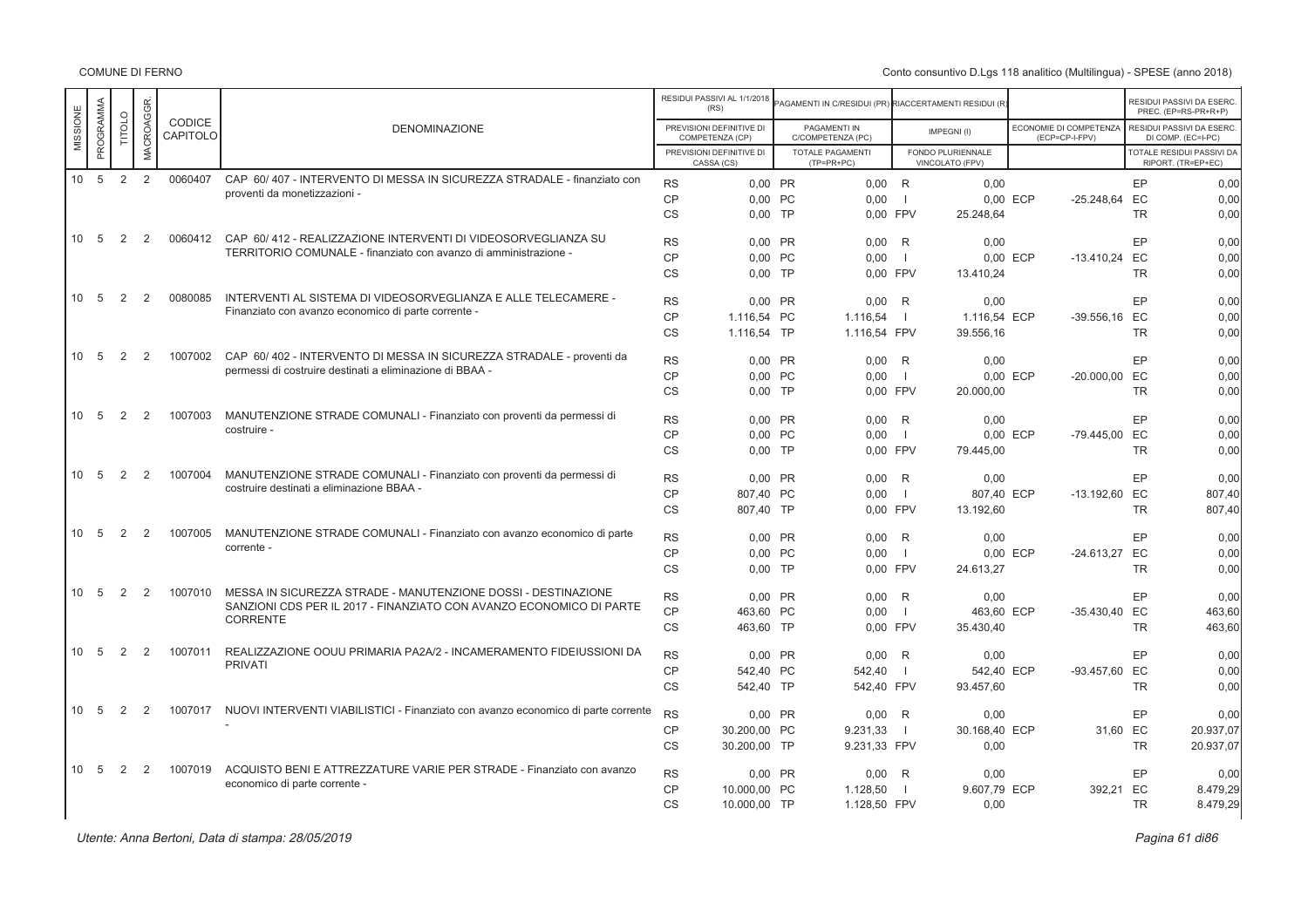COMUNE DI FERNO

|                       |               |                 |                           |                                                                            |           | RESIDUI PASSIVI AL 1/1/2018<br>(RS)         | AGAMENTI IN C/RESIDUI (PR) RIACCERTAMENTI RESIDUI (R) |                |                                      |          |                                          |           | RESIDUI PASSIVI DA ESERC.<br>PREC. (EP=RS-PR+R+P) |
|-----------------------|---------------|-----------------|---------------------------|----------------------------------------------------------------------------|-----------|---------------------------------------------|-------------------------------------------------------|----------------|--------------------------------------|----------|------------------------------------------|-----------|---------------------------------------------------|
| PROGRAMMA<br>MISSIONE | <b>TITOLO</b> | MACROAGGR       | <b>CODICE</b><br>CAPITOLO | <b>DENOMINAZIONE</b>                                                       |           | PREVISIONI DEFINITIVE DI<br>COMPETENZA (CP) | PAGAMENTI IN<br>C/COMPETENZA (PC)                     |                | IMPEGNI(I)                           |          | ECONOMIE DI COMPETENZA<br>(ECP=CP-I-FPV) |           | RESIDUI PASSIVI DA ESERC.<br>DI COMP. (EC=I-PC)   |
|                       |               |                 |                           |                                                                            |           | PREVISIONI DEFINITIVE DI<br>CASSA (CS)      | <b>TOTALE PAGAMENTI</b><br>$(TP=PR+PC)$               |                | FONDO PLURIENNALE<br>VINCOLATO (FPV) |          |                                          |           | TOTALE RESIDUI PASSIVI DA<br>RIPORT, (TR=EP+EC)   |
| 10 <sup>°</sup><br>5  | 2             | 2               | 1007020                   | MANUTENZIONE STRADE COMUNALI - Finanziato con proventi da monetizzazioni - | <b>RS</b> | 0.00 PR                                     | $0.00$ R                                              |                | 0.00                                 |          |                                          | EP        | 0.00                                              |
|                       |               |                 |                           |                                                                            | <b>CP</b> | 803.00 PC                                   | 0.00                                                  | - 11           | 803,00 ECP                           |          | $-122,00$                                | EC        | 803,00                                            |
|                       |               |                 |                           |                                                                            | <b>CS</b> | 803.00 TP                                   | 0.00 FPV                                              |                | 122,00                               |          |                                          | <b>TR</b> | 803,00                                            |
| 10<br>- 5             | 2             | 2               | 1007022                   | NUOVI INTERVENTI VIABILISTICI - REALIZZAZIONE PISTA CICLABILE -Finanziato  | <b>RS</b> | $0.00$ PR                                   | $0.00$ R                                              |                | 0.00                                 |          |                                          | EP        | 0.00                                              |
|                       |               |                 |                           | con avanzo di amministrazione -                                            | <b>CP</b> | 122.00 PC                                   | 122.00                                                | - 1            | 122,00 ECP                           |          | -499.878,00 EC                           |           | 0,00                                              |
|                       |               |                 |                           |                                                                            | <b>CS</b> | 122,00 TP                                   | 122,00 FPV                                            |                | 499.878,00                           |          |                                          | <b>TR</b> | 0,00                                              |
| - 5<br>10             | 2             | $\overline{2}$  | 1007023                   | PROGETTAZIONE ESTERNA COMPLETAMENTO PISTA CICLABILE VIA                    | <b>RS</b> | 0,00 PR                                     | $0,00$ R                                              |                | 0,00                                 |          |                                          | EP        | 0,00                                              |
|                       |               |                 |                           | TRENTO/TRIESTE - Finanziato con avanzo di amministrazione -                | CP        | 3.834,55 PC                                 | 0.00                                                  |                |                                      | 0.00 ECP | $-17.330,90$                             | EC        | 0.00                                              |
|                       |               |                 |                           |                                                                            | <b>CS</b> | 3.834.55 TP                                 | 0.00 FPV                                              |                | 21.165,45                            |          |                                          | <b>TR</b> | 0,00                                              |
| 10<br>- 5             | 2             | 2               | 1007028                   | MANUTENZIONE STRADE COMUNALI - Finanziato con avanzo di amministrazione -  | <b>RS</b> | 0.00 PR                                     | 0.00                                                  |                |                                      |          |                                          | EP        |                                                   |
|                       |               |                 |                           |                                                                            | <b>CP</b> | 0,00 PC                                     | 0,00                                                  | R<br>$\Box$    | 0,00                                 | 0,00 ECP | -292.780,49 EC                           |           | 0,00<br>0,00                                      |
|                       |               |                 |                           |                                                                            | <b>CS</b> | $0.00$ TP                                   | 0.00 FPV                                              |                | 292.780.49                           |          |                                          | <b>TR</b> | 0.00                                              |
|                       |               |                 |                           |                                                                            |           |                                             |                                                       |                |                                      |          |                                          |           |                                                   |
|                       |               |                 |                           | Totale MACROAGGREGATO 2 - Investimenti fissi lordi                         | <b>RS</b> | 3.405.07 PR                                 | 3.405.07 R                                            |                | 0.00                                 |          |                                          | EP        | 0.00                                              |
|                       |               |                 |                           |                                                                            | <b>CP</b> | 47.889,49 PC                                | 12.140,77                                             | $\blacksquare$ | 43.631,13 ECP                        |          | -1.172.531,19 EC                         |           | 31.490,36                                         |
|                       |               |                 |                           |                                                                            | <b>CS</b> | 51.294,56 TP                                | 15.545,84 FPV                                         |                | 1.176.789,55                         |          |                                          | <b>TR</b> | 31.490,36                                         |
|                       |               |                 | <b>MACROAGGREGATO 5:</b>  | Altre spese in conto capitale                                              |           |                                             |                                                       |                |                                      |          |                                          |           |                                                   |
| 5<br>10 <sup>1</sup>  | 2             | 5               | 0060502                   | FPV - INTERVENTO DI MESSA IN SICUREZZA STRADALE - proventi da permessi di  | <b>RS</b> | 0.00 PR                                     | $0.00$ R                                              |                | 0,00                                 |          |                                          | EP        | 0,00                                              |
|                       |               |                 |                           | costruire destinati a eliminazione di BBAA -                               | <b>CP</b> | 20.000,00 PC                                | 0,00                                                  |                |                                      | 0.00 ECP | 20.000,00 EC                             |           | 0.00                                              |
|                       |               |                 |                           |                                                                            | <b>CS</b> | $0.00$ TP                                   | 0.00 FPV                                              |                | 0,00                                 |          |                                          | <b>TR</b> | 0,00                                              |
| 10<br>- 5             | 2             | $5\overline{5}$ | 1007003                   | FPV - CAP 60/401 - INTERVENTO DI MESSA IN SICUREZZA STRADALE - finanziato  | <b>RS</b> | 0,00 PR                                     | 0.00                                                  | R              | 0.00                                 |          |                                          | EP        | 0,00                                              |
|                       |               |                 |                           | con proventi da permessi di costruire -                                    | <b>CP</b> | 7.109.47 PC                                 | 0.00                                                  | - 1            |                                      | 0.00 ECP | 7.109,47                                 | EC        | 0,00                                              |
|                       |               |                 |                           |                                                                            | <b>CS</b> | $0.00$ TP                                   | 0.00 FPV                                              |                | 0,00                                 |          |                                          | <b>TR</b> | 0,00                                              |
| 10<br>5               | 2             | 5               | 1007004                   | FPV - CAP 60/406 - INTERVENTO DI MESSA IN SICUREZZA STRADALE - finanziato  | <b>RS</b> | 0,00 PR                                     | 0,00                                                  | R              | 0,00                                 |          |                                          | EP        | 0,00                                              |
|                       |               |                 |                           | con avanzo economico -                                                     | <b>CP</b> | 11.380,23 PC                                | 0.00                                                  |                |                                      | 0,00 ECP | 11.380,23 EC                             |           | 0.00                                              |
|                       |               |                 |                           |                                                                            | <b>CS</b> | $0.00$ TP                                   | 0.00 FPV                                              |                | 0.00                                 |          |                                          | <b>TR</b> | 0,00                                              |
| 10<br>- 5             | 2             | 5               | 1007005                   | FPV - CAP 60/407 - INTERVENTO DI MESSA IN SICUREZZA STRADALE - finanziato  | <b>RS</b> | 0.00 PR                                     | $0.00$ R                                              |                | 0.00                                 |          |                                          | EP        | 0,00                                              |
|                       |               |                 |                           | con proventi da monetizzazioni -                                           | <b>CP</b> | 25.248,64 PC                                | 0,00                                                  | $\blacksquare$ |                                      | 0,00 ECP | 25.248,64 EC                             |           | 0,00                                              |
|                       |               |                 |                           |                                                                            | <b>CS</b> | $0.00$ TP                                   | 0.00 FPV                                              |                | 0.00                                 |          |                                          | <b>TR</b> | 0,00                                              |
| 10 5                  | 2             | 5               | 1007006                   | FPV - CAP 60/412 - REALIZZAZIONE INTERVENTI DI VIDEOSORVEGLIANZA SU        | <b>RS</b> | 0,00 PR                                     | 0.00                                                  | R              | 0,00                                 |          |                                          | EP        | 0,00                                              |
|                       |               |                 |                           | TERRITORIO COMUNALE - finanziato con avanzo di amministrazione -           | <b>CP</b> | 13.410.24 PC                                | 0,00                                                  |                |                                      | 0,00 ECP | 13.410,24 EC                             |           | 0,00                                              |
|                       |               |                 |                           |                                                                            | <b>CS</b> | $0,00$ TP                                   | 0.00 FPV                                              |                | 0,00                                 |          |                                          | <b>TR</b> | 0,00                                              |
|                       |               |                 |                           |                                                                            |           |                                             |                                                       |                |                                      |          |                                          |           |                                                   |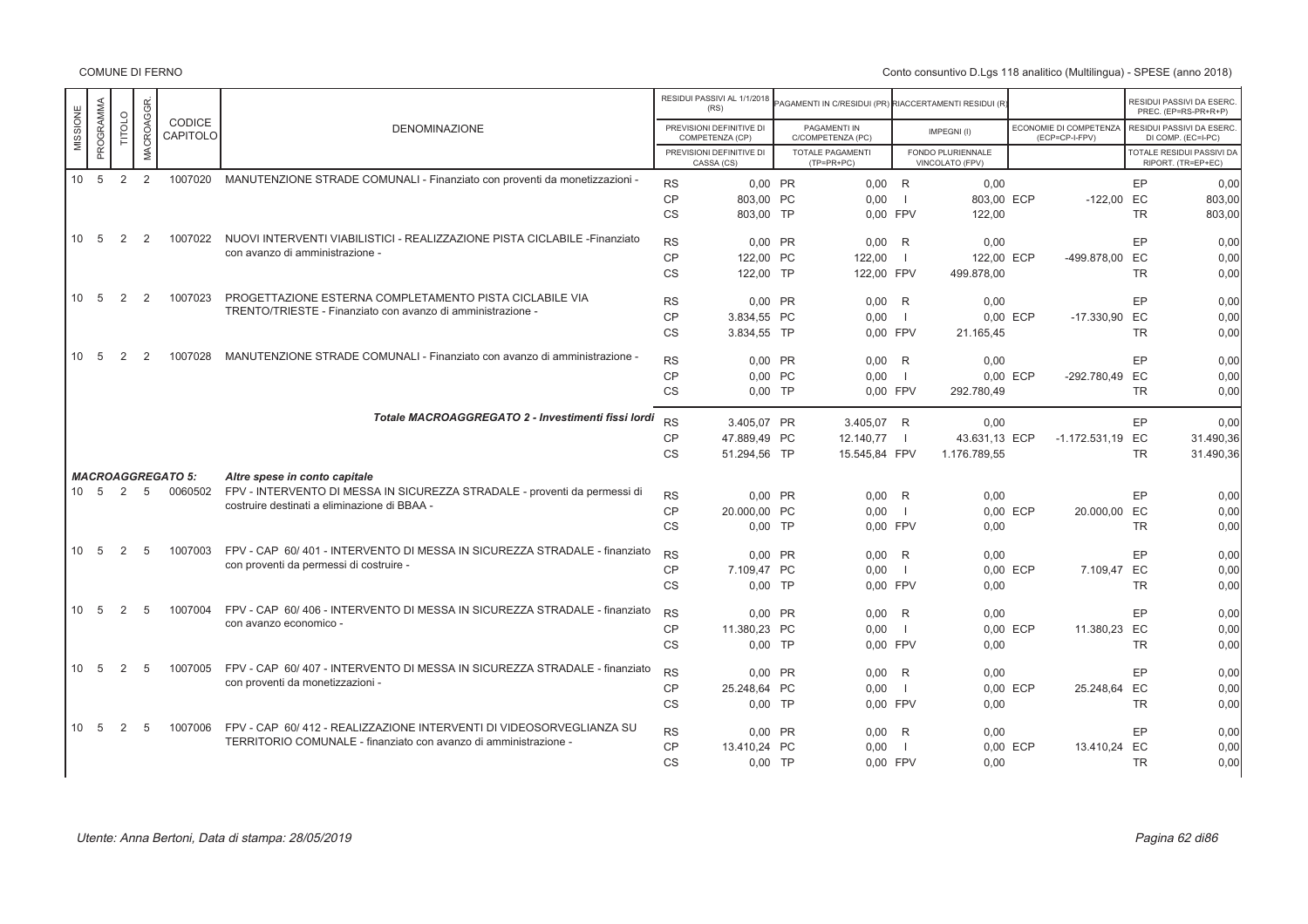COMUNE DI FERNO

|          |                 |        |           |                    |                                                                             |           | RESIDUI PASSIVI AL 1/1/2018<br>(RS)         | PAGAMENTI IN C/RESIDUI (PR) RIACCERTAMENTI RESIDUI (R |                |                                      |                                          |           | RESIDUI PASSIVI DA ESERC<br>PREC. (EP=RS-PR+R+P)       |
|----------|-----------------|--------|-----------|--------------------|-----------------------------------------------------------------------------|-----------|---------------------------------------------|-------------------------------------------------------|----------------|--------------------------------------|------------------------------------------|-----------|--------------------------------------------------------|
| MISSIONE | PROGRAMMA       | TITOLO | MACROAGGR | CODICE<br>CAPITOLO | <b>DENOMINAZIONE</b>                                                        |           | PREVISIONI DEFINITIVE DI<br>COMPETENZA (CP) | PAGAMENTI IN<br>C/COMPETENZA (PC)                     |                | IMPEGNI(I)                           | ECONOMIE DI COMPETENZA<br>(ECP=CP-I-FPV) |           | RESIDUI PASSIVI DA ESERC<br>DI COMP. (EC=I-PC)         |
|          |                 |        |           |                    |                                                                             |           | PREVISIONI DEFINITIVE DI<br>CASSA (CS)      | <b>TOTALE PAGAMENTI</b><br>$(TP=PR+PC)$               |                | FONDO PLURIENNALE<br>VINCOLATO (FPV) |                                          |           | <b>TOTALE RESIDUI PASSIVI DA</b><br>RIPORT. (TR=EP+EC) |
|          | $10 \quad 5$    | 2      | 5         | 1007007            | FPV - INTERVENTI AL SISTEMA DI VIDEOSORVEGLIANZA E ALLE TELECAMERE -        | <b>RS</b> | 0.00 PR                                     | $0.00$ R                                              |                | 0.00                                 |                                          | EP        | 0.00                                                   |
|          |                 |        |           |                    | Finanziato con avanzo economico di parte corrente                           | <b>CP</b> | 39.556.16 PC                                | 0,00                                                  | $\blacksquare$ |                                      | 0.00 ECP<br>39.556,16 EC                 |           | 0,00                                                   |
|          |                 |        |           |                    |                                                                             | <b>CS</b> | $0.00$ TP                                   | 0.00 FPV                                              |                | 0,00                                 |                                          | <b>TR</b> | 0.00                                                   |
|          | 10 5            | 2      | -5        | 1007017            | FPV - MANUTENZIONE STRADE COMUNALI - Finanziato con avanzo economico di     | <b>RS</b> | 0,00 PR                                     | 0,00                                                  | R              | 0,00                                 |                                          | EP        | 0,00                                                   |
|          |                 |        |           |                    | parte corrente -                                                            | <b>CP</b> | 24.613,27 PC                                | 0,00                                                  | $\Box$         |                                      | 0,00 ECP<br>24.613,27                    | EC        | 0,00                                                   |
|          |                 |        |           |                    |                                                                             | <b>CS</b> | $0.00$ TP                                   | 0.00 FPV                                              |                | 0.00                                 |                                          | <b>TR</b> | 0.00                                                   |
|          | 10 5            | 2      | 5         | 1007018            | FPV - MESSA IN SICUREZZA STRADE - MANUTENZIONE DOSSI - DESTINAZIONE         | <b>RS</b> | 0.00 PR                                     | 0.00                                                  | R              | 0.00                                 |                                          | EP        | 0,00                                                   |
|          |                 |        |           |                    | SANZIONI CDS PER IL 2017 - FINANZIATO CON AVANZO ECONOMICO DI PARTE         | CP        | 35.430.40 PC                                | 0,00                                                  | $\blacksquare$ |                                      | 0.00 ECP<br>35.430,40 EC                 |           | 0,00                                                   |
|          |                 |        |           |                    | CORRENTE                                                                    | CS        | $0,00$ TP                                   | 0,00 FPV                                              |                | 0,00                                 |                                          | <b>TR</b> | 0,00                                                   |
|          | 10 <sub>5</sub> | 2      | 5         | 1007019            | FPV - REALIZZAZIONE OOUU PRIMARIA PA2A/2 - INCAMERAMENTO                    | <b>RS</b> | 0.00 PR                                     | 0.00                                                  | R              | 0.00                                 |                                          | EP        | 0.00                                                   |
|          |                 |        |           |                    | <b>FIDEIUSSIONI DA PRIVATI</b>                                              | <b>CP</b> | 93.457,60 PC                                | 0,00                                                  | $\blacksquare$ |                                      | 0,00 ECP<br>93.457,60 EC                 |           | 0,00                                                   |
|          |                 |        |           |                    |                                                                             | CS        | $0,00$ TP                                   | 0,00 FPV                                              |                | 0,00                                 |                                          | <b>TR</b> | 0,00                                                   |
|          | 10 5            | 2      | -5        | 1007024            | FPV - PROGETTAZIONE ESTERNA COMPLETAMENTO PISTA CICLABILE VIA               | <b>RS</b> | 0.00 PR                                     | 0.00                                                  | R              | 0.00                                 |                                          | EP        | 0.00                                                   |
|          |                 |        |           |                    | TRENTO/TRIESTE - Finanziato con avanzo di amministrazione -                 | <b>CP</b> | 21.165,45 PC                                | 0,00                                                  | $\blacksquare$ |                                      | 0,00 ECP<br>21.165,45 EC                 |           | 0,00                                                   |
|          |                 |        |           |                    |                                                                             | <b>CS</b> | $0,00$ TP                                   | 0,00 FPV                                              |                | 0,00                                 |                                          | <b>TR</b> | 0,00                                                   |
|          | 10 5            | 2      | 5         | 2020009            | FPV - NUOVI INTERVENTI VIABILISTICI - REALIZZAZIONE PISTA CICLABILE -       | <b>RS</b> | 0,00 PR                                     | 0,00                                                  | $\mathsf{R}$   | 0,00                                 |                                          | EP        | 0,00                                                   |
|          |                 |        |           |                    | Finanziato con avanzo di amministrazione -                                  | <b>CP</b> | 499.878,00 PC                               | 0,00                                                  | $\blacksquare$ |                                      | 0,00 ECP<br>499.878,00 EC                |           | 0,00                                                   |
|          |                 |        |           |                    |                                                                             | <b>CS</b> | $0.00$ TP                                   | 0.00 FPV                                              |                | 0.00                                 |                                          | <b>TR</b> | 0,00                                                   |
|          | 10 5            | 2      | 5         | 2020010            | FPV - MANUTENZIONE STRADE COMUNALI - Finanziato con proventi da permessi di | <b>RS</b> | 0,00 PR                                     | 0,00                                                  | R              | 0,00                                 |                                          | EP        | 0,00                                                   |
|          |                 |        |           |                    | costruire -                                                                 | <b>CP</b> | 79.445,00 PC                                | 0,00                                                  | $\blacksquare$ |                                      | 0,00 ECP<br>79.445,00 EC                 |           | 0,00                                                   |
|          |                 |        |           |                    |                                                                             | CS        | $0,00$ TP                                   | 0,00 FPV                                              |                | 0,00                                 |                                          | <b>TR</b> | 0,00                                                   |
|          | 10 5            | 2      | 5         | 2020011            | FPV - MANUTENZIONE STRADE COMUNALI - Finanziato con avanzo di               | <b>RS</b> | 0,00 PR                                     | 0,00                                                  | R              | 0,00                                 |                                          | EP        | 0,00                                                   |
|          |                 |        |           |                    | amministrazione -                                                           | <b>CP</b> | 292.780.49 PC                               | 0,00                                                  | $\blacksquare$ |                                      | 0.00 ECP<br>292.780,49 EC                |           | 0,00                                                   |
|          |                 |        |           |                    |                                                                             | CS        | $0,00$ TP                                   | 0,00 FPV                                              |                | 0,00                                 |                                          | <b>TR</b> | 0,00                                                   |
|          | 10 5            | 2      | 5         | 2020012            | FPV - MANUTENZIONE STRADE COMUNALI - Finanziato con proventi da permessi di | <b>RS</b> | 0.00 PR                                     | 0,00                                                  | R              | 0,00                                 |                                          | EP        | 0,00                                                   |
|          |                 |        |           |                    | costruire destinati a eliminazione BBAA -                                   | <b>CP</b> | 13.192,60 PC                                | 0,00                                                  | $\Box$         |                                      | 0,00 ECP<br>13.192,60 EC                 |           | 0,00                                                   |
|          |                 |        |           |                    |                                                                             | <b>CS</b> | $0,00$ TP                                   | 0,00 FPV                                              |                | 0,00                                 |                                          | <b>TR</b> | 0,00                                                   |
|          | 10 5            | 2      | 5         | 2020013            | FPV - MANUTENZIONE STRADE COMUNALI - Finanziato con proventi da             | <b>RS</b> | 0.00 PR                                     | 0.00                                                  | R              | 0.00                                 |                                          | EP        | 0.00                                                   |
|          |                 |        |           |                    | monetizzazioni -                                                            | <b>CP</b> | 122,00 PC                                   | 0,00                                                  | $\blacksquare$ |                                      | 0,00 ECP<br>122,00 EC                    |           | 0,00                                                   |
|          |                 |        |           |                    |                                                                             | <b>CS</b> | $0.00$ TP                                   | 0.00 FPV                                              |                | 0.00                                 |                                          | <b>TR</b> | 0.00                                                   |
|          |                 |        |           |                    | Totale MACROAGGREGATO 5 - Altre spese in conto capitale                     | <b>RS</b> | 0,00 PR                                     | 0,00                                                  | R              | 0,00                                 |                                          | EP        | 0,00                                                   |
|          |                 |        |           |                    |                                                                             | <b>CP</b> | 1.176.789,55 PC                             | 0.00                                                  | $\blacksquare$ |                                      | 0.00 ECP<br>1.176.789,55 EC              |           | 0,00                                                   |
|          |                 |        |           |                    |                                                                             | <b>CS</b> | $0,00$ TP                                   | 0.00 FPV                                              |                | 0,00                                 |                                          | <b>TR</b> | 0,00                                                   |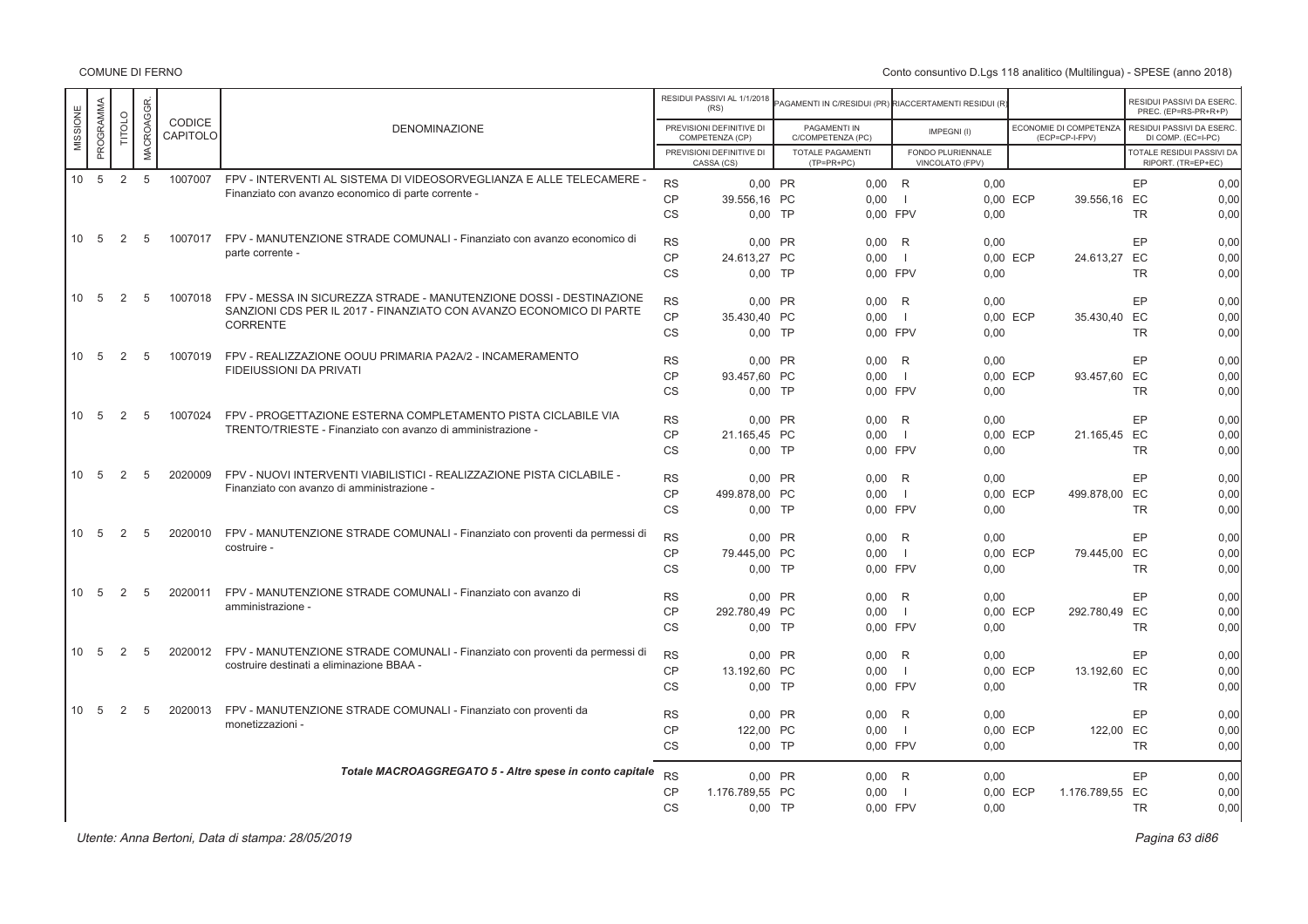Conto consuntivo D.Lgs 118 analitico (Multilingua) - SPESE (anno 2018)

|          |                     |                |                |                          |                                                                |           | RESIDUI PASSIVI AL 1/1/2018<br>(RS)         | AGAMENTI IN C/RESIDUI (PR) RIACCERTAMENTI RESIDUI (R |                |                                      |                                          |           | RESIDUI PASSIVI DA ESERC<br>PREC. (EP=RS-PR+R+P) |
|----------|---------------------|----------------|----------------|--------------------------|----------------------------------------------------------------|-----------|---------------------------------------------|------------------------------------------------------|----------------|--------------------------------------|------------------------------------------|-----------|--------------------------------------------------|
| MISSIONE | PROGRAMMA           | TITOLO         | MACROAGGR      | CODICE<br>CAPITOLO       | <b>DENOMINAZIONE</b>                                           |           | PREVISIONI DEFINITIVE DI<br>COMPETENZA (CP) | PAGAMENTI IN<br>C/COMPETENZA (PC)                    |                | IMPEGNI(I)                           | ECONOMIE DI COMPETENZA<br>(ECP=CP-I-FPV) |           | RESIDUI PASSIVI DA ESERC<br>DI COMP. (EC=I-PC)   |
|          |                     |                |                |                          |                                                                |           | PREVISIONI DEFINITIVE DI<br>CASSA (CS)      | <b>TOTALE PAGAMENTI</b><br>$(TP=PR+PC)$              |                | FONDO PLURIENNALE<br>VINCOLATO (FPV) |                                          |           | TOTALE RESIDUI PASSIVI DA<br>RIPORT. (TR=EP+EC)  |
|          |                     |                |                |                          | Totale TITOLO 2 - Spese in conto capitale                      | <b>RS</b> | 3.405.07 PR                                 | 3.405,07 R                                           |                | 0,00                                 |                                          | EP        | 0,00                                             |
|          |                     |                |                |                          |                                                                | CP        | 1.224.679.04 PC                             | 12.140,77                                            | $\blacksquare$ | 43.631,13 ECP                        | 4.258,36 EC                              |           | 31.490,36                                        |
|          |                     |                |                |                          |                                                                | <b>CS</b> | 51.294,56 TP                                | 15.545,84 FPV                                        |                | 1.176.789,55                         |                                          | TR        | 31.490,36                                        |
|          |                     |                |                |                          | Totale PROGRAMMA 5 - Viabilità e infrastrutture stradali       | <b>RS</b> | 96.591,51 PR                                | 83.046,59 R                                          |                | $-4.152,70$                          |                                          | EP        | 9.392,22                                         |
|          |                     |                |                |                          |                                                                | <b>CP</b> | 1.528.848,42 PC                             | 137.659,22                                           | $\blacksquare$ | 323.386,57 ECP                       | 28.672,30 EC                             |           | 185.727,35                                       |
|          |                     |                |                |                          |                                                                | <b>CS</b> | 435.535,59 TP                               | 220.705,81 FPV                                       |                | 1.176.789,55                         |                                          | <b>TR</b> | 195.119,57                                       |
|          |                     |                |                |                          |                                                                |           |                                             |                                                      |                |                                      |                                          |           |                                                  |
|          |                     |                |                |                          | Totale MISSIONE 10 - Trasporti e diritto alla mobilità         | <b>RS</b> | 96.591,51 PR                                | 83.046,59 R                                          |                | $-4.152,70$                          |                                          | EP        | 9.392,22                                         |
|          |                     |                |                |                          |                                                                | <b>CP</b> | 1.528.848,42 PC                             | 137.659,22                                           | $\blacksquare$ | 323.386,57 ECP                       | 28.672,30 EC                             |           | 185.727,35                                       |
|          |                     |                |                |                          |                                                                |           |                                             |                                                      |                |                                      |                                          |           |                                                  |
|          |                     |                |                |                          |                                                                | CS        | 435.535,59 TP                               | 220.705,81 FPV                                       |                | 1.176.789,55                         |                                          | <b>TR</b> | 195.119,57                                       |
|          | <b>MISSIONE 12:</b> |                |                |                          | Diritti sociali, politiche sociali e famiglia                  |           |                                             |                                                      |                |                                      |                                          |           |                                                  |
|          | <b>PROGRAMMA 1:</b> |                |                |                          | Interventi per l'infanzia e i minori e per asili nido          |           |                                             |                                                      |                |                                      |                                          |           |                                                  |
|          | <b>TITOLO 1:</b>    |                |                |                          | Spese correnti                                                 |           |                                             |                                                      |                |                                      |                                          |           |                                                  |
|          |                     |                |                | <b>MACROAGGREGATO 1:</b> | Redditi da lavoro dipendente                                   |           |                                             |                                                      |                |                                      |                                          |           |                                                  |
|          | $12 \quad 1$        | $\overline{1}$ | $\overline{1}$ | 0010004                  | CAP 10/4 - VOCI STIPENDIALI AL PERSONALE A TEMPO INDETERMINATO | <b>RS</b> | 0,00 PR                                     | $0,00$ R                                             |                | 0,00                                 |                                          | EP        | 0,00                                             |
|          |                     |                |                |                          |                                                                | CP        | 101.372,60 PC                               | 100.470,43                                           | $\blacksquare$ | 100.470,43 ECP                       | 902,17 EC                                |           | 0,00                                             |
|          |                     |                |                |                          |                                                                | <b>CS</b> | 101.372,60 TP                               | 100.470,43 FPV                                       |                | 0,00                                 |                                          | <b>TR</b> | 0,00                                             |
|          |                     |                |                |                          |                                                                |           |                                             |                                                      |                |                                      |                                          |           |                                                  |
|          | $12 \quad 1$        | $\overline{1}$ | $\overline{1}$ |                          | 0020004 CAP 20/4 - CONTRIBUTI OBBLIGATORI PER IL PERSONALE     | <b>RS</b> | 125,00 PR                                   | 125,00 R                                             |                | 0,00                                 |                                          | EP        | 0,00                                             |
|          |                     |                |                |                          |                                                                | CP        | 27.075,39 PC                                | 26.332,93                                            | $\blacksquare$ | 26.407,93 ECP                        | 667,46 EC                                |           | 75,00                                            |
|          |                     |                |                |                          |                                                                | <b>CS</b> | 27.200,39 TP                                | 26.457,93 FPV                                        |                | 0,00                                 |                                          | <b>TR</b> | 75,00                                            |
|          |                     |                |                |                          |                                                                |           |                                             |                                                      |                |                                      |                                          |           |                                                  |
|          | $12 \quad 1$        | $\overline{1}$ |                |                          | 0030060 CAP 30/60 - CONTRIBUTI PER INDENNITA' DI FINE RAPPORTO | <b>RS</b> | 0,00 PR                                     | $0,00$ R                                             |                | 0,00                                 |                                          | EP        | 0,00                                             |
|          |                     |                |                |                          |                                                                | <b>CP</b> | 3.039.24 PC                                 | 2.988,20                                             | - 1            | 2.988.20 ECP                         |                                          | 51,04 EC  | 0,00                                             |
|          |                     |                |                |                          |                                                                | CS        | 3.039,24 TP                                 | 2.988,20 FPV                                         |                | 0,00                                 |                                          | <b>TR</b> | 0,00                                             |
|          |                     |                |                |                          |                                                                |           |                                             |                                                      |                |                                      |                                          |           |                                                  |
|          | $12 \quad 1$        | $\overline{1}$ | $\overline{1}$ | 0040020                  | CAP 40/20 - ASSEGNI FAMILIARI                                  | <b>RS</b> | 0,00 PR                                     | $0,00$ R                                             |                | 0,00                                 |                                          | EP        | 0,00                                             |
|          |                     |                |                |                          |                                                                | <b>CP</b> | 1.462,26 PC                                 | 1.460,59                                             | - 1            | 1.460,59 ECP                         |                                          | 1,67 EC   | 0,00                                             |
|          |                     |                |                |                          |                                                                | <b>CS</b> | 1.462,26 TP                                 | 1.460,59 FPV                                         |                | 0,00                                 |                                          | <b>TR</b> | 0,00                                             |
|          |                     |                |                |                          |                                                                |           |                                             |                                                      |                |                                      |                                          |           |                                                  |
|          | $12 \quad 1$        | $\overline{1}$ | $\overline{1}$ | 0040021                  | <b>ARRETRATI STIPENDI</b>                                      | <b>RS</b> | 0,00 PR                                     | $0,00$ R                                             |                | 0,00                                 |                                          | EP        | 0,00                                             |
|          |                     |                |                |                          |                                                                | <b>CP</b> | 2.943,21 PC                                 | 2.943,21                                             | $\blacksquare$ | 2.943,21 ECP                         |                                          | 0,00 EC   | 0,00                                             |
|          |                     |                |                |                          |                                                                | <b>CS</b> | 2.943,21 TP                                 | 2.943,21 FPV                                         |                | 0,00                                 |                                          | <b>TR</b> | 0,00                                             |
|          |                     |                |                |                          | Totale MACROAGGREGATO 1 - Redditi da lavoro dipendente         | <b>RS</b> | 125,00 PR                                   | 125,00 R                                             |                | 0,00                                 |                                          | EP        | 0.00                                             |
|          |                     |                |                |                          |                                                                | CP        | 135.892,70 PC                               | 134.195,36                                           | - 1            | 134.270,36 ECP                       | 1.622,34 EC                              |           | 75,00                                            |
|          |                     |                |                |                          |                                                                | <b>CS</b> | 136.017,70 TP                               | 134.320,36 FPV                                       |                | 0,00                                 |                                          | <b>TR</b> | 75,00                                            |
|          |                     |                |                |                          |                                                                |           |                                             |                                                      |                |                                      |                                          |           |                                                  |
|          |                     |                |                |                          |                                                                |           |                                             |                                                      |                |                                      |                                          |           |                                                  |

Utente: Anna Bertoni, Data di stampa: 28/05/2019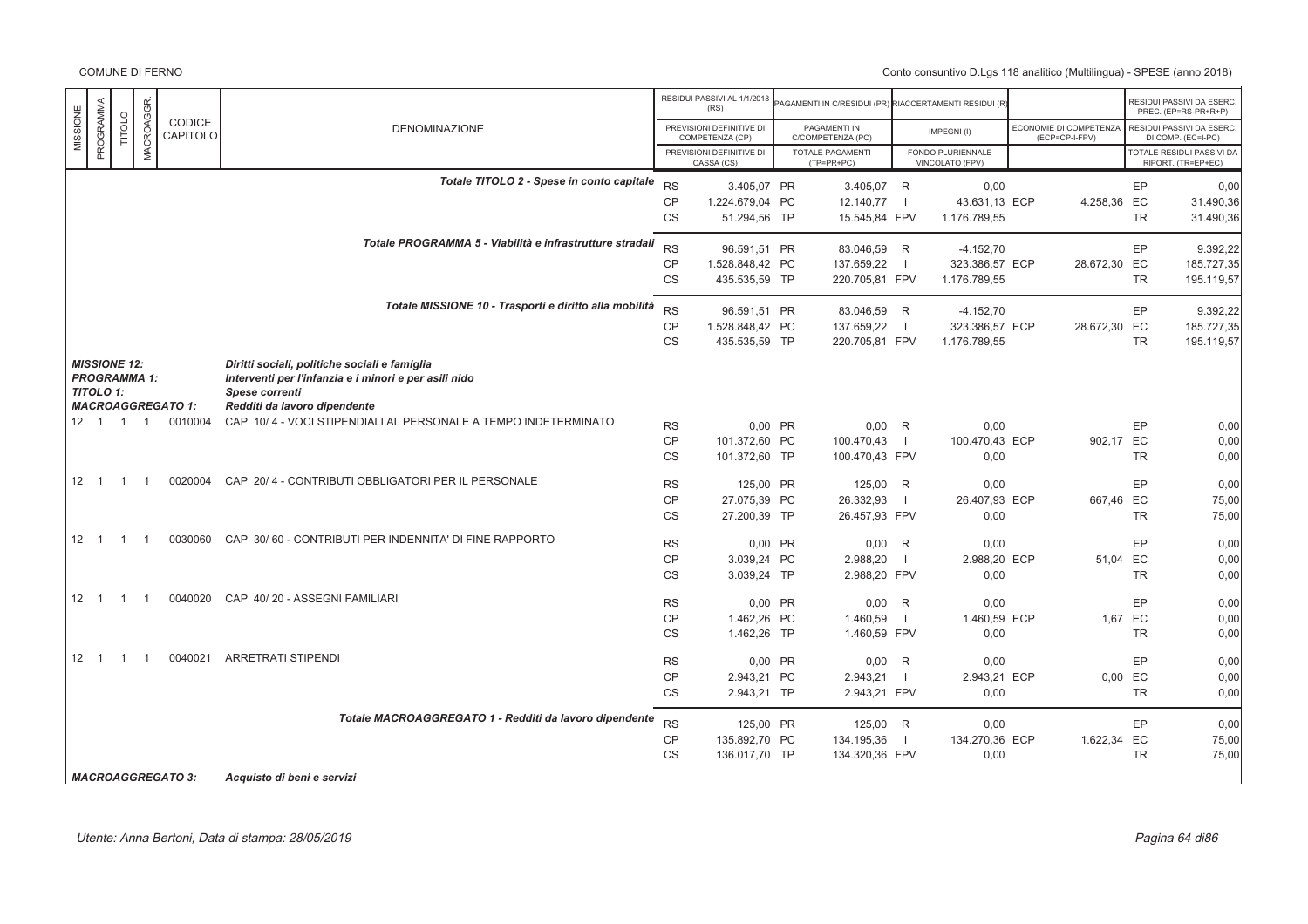|                       |                |              |                    |                                                                                                             |           | RESIDUI PASSIVI AL 1/1/2018<br>(RS)         | AGAMENTI IN C/RESIDUI (PR) RIACCERTAMENTI RESIDUI (R |                          |                                      |          |                                          |           | RESIDUI PASSIVI DA ESERC<br>PREC. (EP=RS-PR+R+P) |
|-----------------------|----------------|--------------|--------------------|-------------------------------------------------------------------------------------------------------------|-----------|---------------------------------------------|------------------------------------------------------|--------------------------|--------------------------------------|----------|------------------------------------------|-----------|--------------------------------------------------|
| PROGRAMMA<br>MISSIONE | TITOLO         | MACROAGGR    | CODICE<br>CAPITOLO | <b>DENOMINAZIONE</b>                                                                                        |           | PREVISIONI DEFINITIVE DI<br>COMPETENZA (CP) | PAGAMENTI IN<br>C/COMPETENZA (PC)                    |                          | IMPEGNI(I)                           |          | ECONOMIE DI COMPETENZA<br>(ECP=CP-I-FPV) |           | RESIDUI PASSIVI DA ESERC<br>DI COMP. (EC=I-PC)   |
|                       |                |              |                    |                                                                                                             |           | PREVISIONI DEFINITIVE DI<br>CASSA (CS)      | <b>TOTALE PAGAMENTI</b><br>(TP=PR+PC)                |                          | FONDO PLURIENNALE<br>VINCOLATO (FPV) |          |                                          |           | TOTALE RESIDUI PASSIVI DA<br>RIPORT. (TR=EP+EC)  |
| $12 \quad 1$          | $\overline{1}$ | $\mathbf{3}$ | 0010193            | CAP 10/193 - INTERVENTI PER L'INFANZIA, MINORI E NIDO - SERVIZI DI<br>ASSISTENZA SOCIALE DOMICILIARE        | <b>RS</b> | 5.609.02 PR                                 | 5.586.42 R                                           |                          | 0.00                                 |          |                                          | EP        | 22.60                                            |
|                       |                |              |                    |                                                                                                             | <b>CP</b> | 32.800,00 PC                                | 12.051,20                                            | $\blacksquare$           | 19.204,62 ECP                        |          | 13.595,38 EC                             |           | 7.153,42                                         |
|                       |                |              |                    |                                                                                                             | <b>CS</b> | 38.409,02 TP                                | 17.637,62 FPV                                        |                          | 0.00                                 |          |                                          | <b>TR</b> | 7.176.02                                         |
| $12 \quad 1$          | $\overline{1}$ | 3            | 0010445            | CAP 10/445 - SPESE ECONOMALI - FORNITURE DIVERSE INERENTI IL SERVIZIO                                       | <b>RS</b> | 0.00 PR                                     | 0.00                                                 | R                        | 0.00                                 |          |                                          | EP        | 0.00                                             |
|                       |                |              |                    | NIDO - MATERIALE FARMACEUTICO                                                                               | <b>CP</b> | 280,00 PC                                   | 92,50                                                | - 1                      | 92,50 ECP                            |          | 187,50 EC                                |           | 0,00                                             |
|                       |                |              |                    |                                                                                                             | CS        | 280,00 TP                                   | 92,50 FPV                                            |                          | 0.00                                 |          |                                          | <b>TR</b> | 0.00                                             |
| $12 \quad 1$          | $\overline{1}$ | 3            | 0010446            | CAP 10/446 - SPESE ECONOMALI - FORNITURE DIVERSE INERENTI IL SERVIZIO                                       | <b>RS</b> | 5.00 PR                                     | 5.00                                                 | R                        | 0.00                                 |          |                                          | EP        | 0.00                                             |
|                       |                |              |                    | NIDO - ALTRI BENI E MATERIALI DI CONSUMO                                                                    | <b>CP</b> | 280.00 PC                                   | 66.95                                                | - 1                      | 66.95 ECP                            |          | 213.05 EC                                |           | 0,00                                             |
|                       |                |              |                    |                                                                                                             | <b>CS</b> | 285,00 TP                                   | 71.95 FPV                                            |                          | 0.00                                 |          |                                          | <b>TR</b> | 0.00                                             |
| $12 \quad 1$          | $\overline{1}$ | 3            | 0020276            | CAP 20/276 - SPESE ECONOMALI - MANUTENZIONI E PRESTAZIONI DIVERSE                                           | <b>RS</b> | 0.00 PR                                     | 0.00                                                 | R                        | 0.00                                 |          |                                          | EP        | 0.00                                             |
|                       |                |              |                    | INERENTI IL SERVIZIO - SERVIZIO RILEVANTE AGLI EFFETTI DELL'IVA -                                           | <b>CP</b> | 100.00 PC                                   | 0.00                                                 | - 1                      |                                      | 0.00 ECP | 100.00 EC                                |           | 0,00                                             |
|                       |                |              |                    |                                                                                                             | <b>CS</b> | 100,00 TP                                   | 0.00 FPV                                             |                          | 0.00                                 |          |                                          | <b>TR</b> | 0.00                                             |
| $12 \quad 1$          | $\overline{1}$ | 3            | 0030132            | CAP 30/132 - SPESE PER LA RISCOSSIONE COATTIVA DI ENTRATE                                                   | <b>RS</b> | 0,00 PR                                     | 0,00                                                 | R                        | 0,00                                 |          |                                          | EP        | 0.00                                             |
|                       |                |              |                    |                                                                                                             | CP        | 430.00 PC                                   | 0.00                                                 | $\blacksquare$           | 154,36 ECP                           |          | 275.64 EC                                |           | 154,36                                           |
|                       |                |              |                    |                                                                                                             | <b>CS</b> | 430,00 TP                                   | 0.00 FPV                                             |                          | 0.00                                 |          |                                          | <b>TR</b> | 154.36                                           |
| $12 \quad 1$          | $\overline{1}$ | 3            | 0030203            | CAP 30/203 - INCARICO PER SERVIZI AUSILIARI PRESSO ASILO NIDO - SERVIZIO                                    | <b>RS</b> | 16.664,16 PR                                | 16.597,78                                            | R                        | 0,00                                 |          |                                          | EP        | 66,38                                            |
|                       |                |              |                    | RILEVANTI AGLI EFFETTI DELL'IVA -                                                                           | <b>CP</b> | 45.070.00 PC                                | 32.281,96                                            | $\blacksquare$           | 44.712,17 ECP                        |          | 357.83 EC                                |           | 12.430,21                                        |
|                       |                |              |                    |                                                                                                             | <b>CS</b> | 51.404,68 TP                                | 48.879,74 FPV                                        |                          | 0.00                                 |          |                                          | <b>TR</b> | 12.496,59                                        |
| $12 \quad 1$          | $\overline{1}$ | 3            | 0040309            | CAP 40/309 - INTERVENTI L. 285/97 - servizio parzialmente rilevante agli effetti dell'iva                   | <b>RS</b> | 3.000,00 PR                                 | 3.000,00                                             | R                        | 0,00                                 |          |                                          | EP        | 0.00                                             |
|                       |                |              |                    |                                                                                                             | CP        | 3.000.00 PC                                 | 487,50                                               | $\blacksquare$           | 3.000.00 ECP                         |          | 0.00                                     | EC        | 2.512,50                                         |
|                       |                |              |                    |                                                                                                             | <b>CS</b> | 6.000,00 TP                                 | 3.487,50 FPV                                         |                          | 0.00                                 |          |                                          | <b>TR</b> | 2.512,50                                         |
| $12 \quad 1$          | $\overline{1}$ | 3            | 0040497            | CAP 40/497 - ACQUISTI VARI PER ASILO NIDO- SERVIZIO RILEVANTE AI FINI IVA-                                  | <b>RS</b> | 0.00 PR                                     | 0,00                                                 | R                        | 0.00                                 |          |                                          | EP        | 0.00                                             |
|                       |                |              |                    |                                                                                                             | <b>CP</b> | 700.00 PC                                   | 589.09                                               | $\overline{\phantom{a}}$ | 589.09 ECP                           |          | 110.91 EC                                |           | 0,00                                             |
|                       |                |              |                    |                                                                                                             | CS        | 700.00 TP                                   | 589.09 FPV                                           |                          | 0.00                                 |          |                                          | <b>TR</b> | 0.00                                             |
| $12 \quad 1$          | $\overline{1}$ | 3            | 0110062            | CAP 110/62 - REFEZIONE ASILO NIDO - SERVIZIO RILEVANTE AGLI EFFETTI<br>DELL'IVA -                           | <b>RS</b> | 4.656.17 PR                                 | 4.634.74                                             | R                        | 0.00                                 |          |                                          | EP        | 21.43                                            |
|                       |                |              |                    |                                                                                                             | CP        | 18.500,00 PC                                | 9.500,00                                             | $\blacksquare$           | 13.482.78 ECP                        |          | 5.017.22 EC                              |           | 3.982,78                                         |
|                       |                |              |                    |                                                                                                             | <b>CS</b> | 21.133,05 TP                                | 14.134,74 FPV                                        |                          | 0.00                                 |          |                                          | <b>TR</b> | 4.004,21                                         |
| $12 \quad 1$          | $\overline{1}$ | 3            | 0120061            | CAP 120/61 - MANUTENZIONE IMPIANTO ANTINTRUSIONE ASILO NIDO - servizio<br>rilevante agli effetti dell'iva - | <b>RS</b> | 0.00 PR                                     | 0,00                                                 | R                        | 0.00                                 |          |                                          | EP        | 0.00                                             |
|                       |                |              |                    |                                                                                                             | <b>CP</b> | 735,00 PC                                   | 256,44                                               | $\overline{\phantom{a}}$ | 256,44 ECP                           |          | 478,56 EC                                |           | 0,00                                             |
|                       |                |              |                    |                                                                                                             | <b>CS</b> | 735,00 TP                                   | 256,44 FPV                                           |                          | 0,00                                 |          |                                          | <b>TR</b> | 0,00                                             |
| $12 \quad 1$          | $\overline{1}$ | 3            | 0400007            | CAP 400/7 - ACQUISTI CENTRALIZZATI - ACQUISTO DI TONER PER ASILO NIDO                                       | <b>RS</b> | 0.00 PR                                     | 0.00                                                 | R                        | 0.00                                 |          |                                          | EP        | 0.00                                             |
|                       |                |              |                    | COMUNALE                                                                                                    | CP        | 103.00 PC                                   | 47.58                                                | - 1                      | 47,58 ECP                            |          | 55.42 EC                                 |           | 0,00                                             |
|                       |                |              |                    |                                                                                                             | CS        | 103,00 TP                                   | 47,58 FPV                                            |                          | 0,00                                 |          |                                          | <b>TR</b> | 0.00                                             |
|                       |                |              |                    |                                                                                                             |           |                                             |                                                      |                          |                                      |          |                                          |           |                                                  |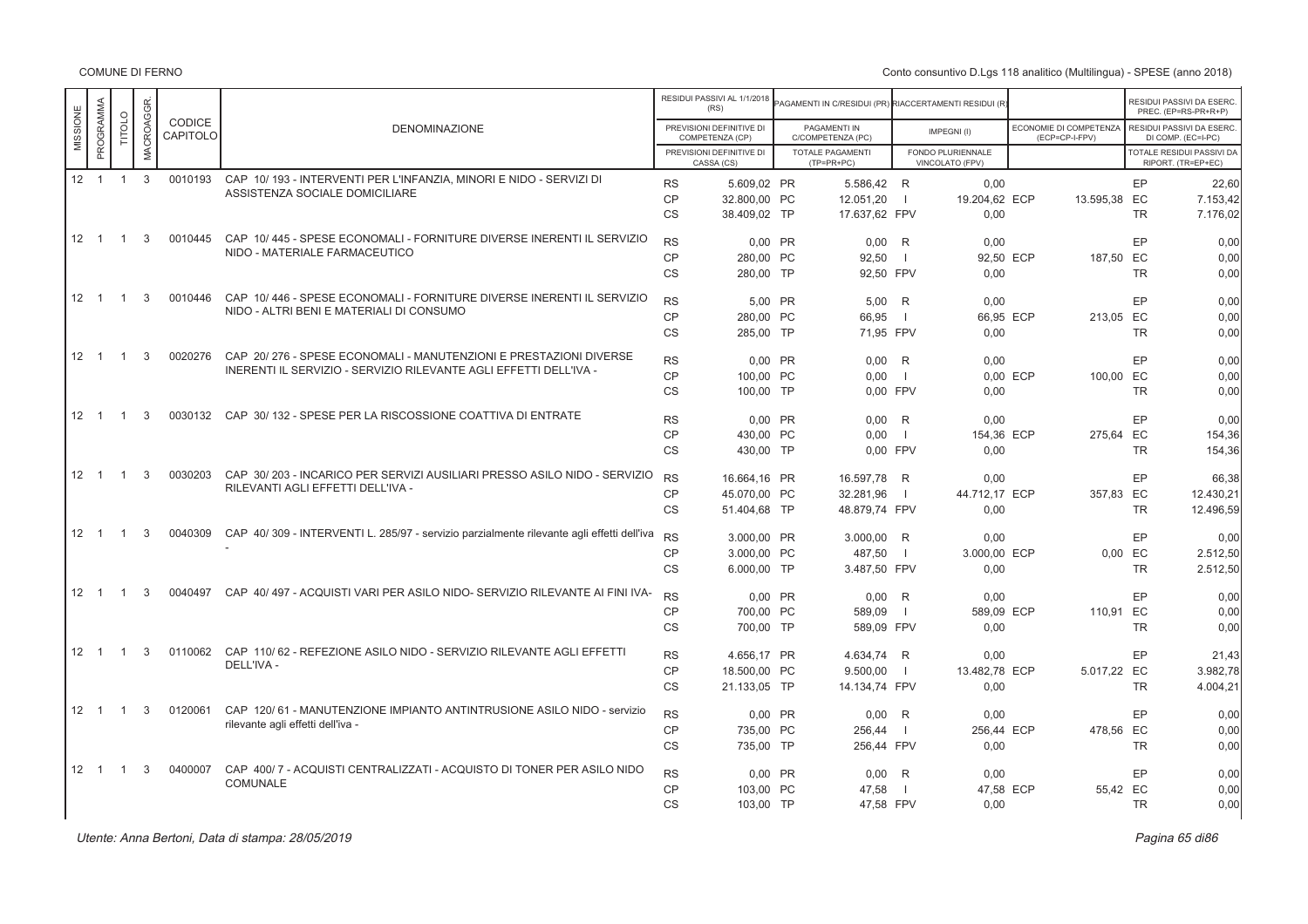|                       |                |                |                                  |                                                                                                      |           | RESIDUI PASSIVI AL 1/1/2018                 |                                                       |                |                                      |                                          |           |                                                   |
|-----------------------|----------------|----------------|----------------------------------|------------------------------------------------------------------------------------------------------|-----------|---------------------------------------------|-------------------------------------------------------|----------------|--------------------------------------|------------------------------------------|-----------|---------------------------------------------------|
|                       |                |                |                                  |                                                                                                      |           | (RS)                                        | AGAMENTI IN C/RESIDUI (PR) RIACCERTAMENTI RESIDUI (R) |                |                                      |                                          |           | RESIDUI PASSIVI DA ESERC.<br>PREC. (EP=RS-PR+R+P) |
| PROGRAMMA<br>MISSIONE | TITOLO         | MACROAGGR.     | <b>CODICE</b><br><b>CAPITOLO</b> | <b>DENOMINAZIONE</b>                                                                                 |           | PREVISIONI DEFINITIVE DI<br>COMPETENZA (CP) | PAGAMENTI IN<br>C/COMPETENZA (PC)                     |                | IMPEGNI(I)                           | ECONOMIE DI COMPETENZA<br>(ECP=CP-I-FPV) |           | RESIDUI PASSIVI DA ESERC.<br>DI COMP. (EC=I-PC)   |
|                       |                |                |                                  |                                                                                                      |           | PREVISIONI DEFINITIVE DI<br>CASSA (CS)      | <b>TOTALE PAGAMENTI</b><br>$(TP=PR+PC)$               |                | FONDO PLURIENNALE<br>VINCOLATO (FPV) |                                          |           | TOTALE RESIDUI PASSIVI DA<br>RIPORT. (TR=EP+EC)   |
| $12 \quad 1$          | $\overline{1}$ | 3              | 0600002                          | CAP 600/2 - ACQUISTI CENTRALIZZATI - ACQUISTO MATERIALE IGIENICO -                                   |           |                                             |                                                       |                |                                      |                                          |           |                                                   |
|                       |                |                |                                  | SANITARIO PER ASILO NIDO                                                                             | <b>RS</b> | 167,26 PR                                   | 167,26 R                                              |                | 0,00                                 |                                          | EP        | 0,00                                              |
|                       |                |                |                                  |                                                                                                      | CP        | 1.025,00 PC                                 | 549,48                                                | $\blacksquare$ | 549,48 ECP                           |                                          | 475,52 EC | 0,00                                              |
|                       |                |                |                                  |                                                                                                      | CS        | 1.192,26 TP                                 | 716,74 FPV                                            |                | 0,00                                 |                                          | <b>TR</b> | 0,00                                              |
| $12 \quad 1$          | $\overline{1}$ | 3              | 0700002                          | CAP 700/2 - UTENZE E CANONI - TELEFONIA FISSA - SERVIZIO RILEVANTE AGLI                              | <b>RS</b> | 126.11 PR                                   | 126,11 R                                              |                | 0.00                                 |                                          | EP        | 0.00                                              |
|                       |                |                |                                  | EFFETTI DELL'IVA -                                                                                   | <b>CP</b> | 1.000,00 PC                                 | 569,96                                                | $\blacksquare$ | 714,57 ECP                           |                                          | 285,43 EC | 144,61                                            |
|                       |                |                |                                  |                                                                                                      | CS        | 1.126,11 TP                                 | 696,07 FPV                                            |                | 0,00                                 |                                          | TR        | 144,61                                            |
|                       |                |                |                                  |                                                                                                      |           |                                             |                                                       |                |                                      |                                          |           |                                                   |
| $12 \quad 1$          | $\overline{1}$ | 3              | 0700006                          | CAP 700/6 - UTENZE E CANONI - ENERGIA ELETTRICA - SERVIZIO RILEVANTE<br>AGLI EFFETTI DELL'IVA -      | <b>RS</b> | 715.18 PR                                   | 715,18 R                                              |                | 0,00                                 |                                          | EP        | 0.00                                              |
|                       |                |                |                                  |                                                                                                      | <b>CP</b> | 4.200,00 PC                                 | 2.913,30                                              | $\blacksquare$ | 3.680,31 ECP                         |                                          | 519,69 EC | 767.01                                            |
|                       |                |                |                                  |                                                                                                      | CS        | 4.915,18 TP                                 | 3.628,48 FPV                                          |                | 0,00                                 |                                          | <b>TR</b> | 767,01                                            |
| $12 \quad 1$          | $\overline{1}$ | 3              | 0700008                          | CAP 700/8 - UTENZE E CANONI - ACQUA - SERVIZIO RILEVANTE AGLI EFFETTI                                |           |                                             |                                                       |                |                                      |                                          |           |                                                   |
|                       |                |                |                                  | DELL'IVA -                                                                                           | <b>RS</b> | 115.00 PR                                   | 115.00 R                                              |                | 0.00                                 |                                          | EP        | 0.00                                              |
|                       |                |                |                                  |                                                                                                      | CP        | 115,00 PC                                   | 0,00                                                  | $\blacksquare$ | 115,00 ECP                           |                                          | $0,00$ EC | 115,00                                            |
|                       |                |                |                                  |                                                                                                      | CS        | 195,50 TP                                   | 115,00 FPV                                            |                | 0,00                                 |                                          | <b>TR</b> | 115,00                                            |
| $12 \quad 1$          | $\overline{1}$ | 3              | 0700010                          | CAP 700/10 - UTENZE E CANONI - GAS - SERVIZIO RILEVANTE AGLI EFFETTI                                 | <b>RS</b> | 468,83 PR                                   | 468,83 R                                              |                | 0,00                                 |                                          | EP        | 0,00                                              |
|                       |                |                |                                  | DELL'IVA -                                                                                           | CP        | 7.200.00 PC                                 | 4.793,24                                              | $\blacksquare$ | 6.682.17 ECP                         |                                          | 517.83 EC | 1.888.93                                          |
|                       |                |                |                                  |                                                                                                      | <b>CS</b> | 7.668,83 TP                                 | 5.262,07 FPV                                          |                | 0,00                                 |                                          | <b>TR</b> | 1.888,93                                          |
|                       |                |                |                                  |                                                                                                      |           |                                             |                                                       |                |                                      |                                          |           |                                                   |
| $12 \quad 1$          | $\overline{1}$ | 3              | 0700012                          | CAP 80/52 - PRESTAZIONI DIVERSE INERENTI IL SERVIZIO - servizio rilevante agli<br>effetti dell'iva - | <b>RS</b> | 0,00 PR                                     | $0,00$ R                                              |                | 0,00                                 |                                          | EP        | 0,00                                              |
|                       |                |                |                                  |                                                                                                      | <b>CP</b> | 1.000,00 PC                                 | 0,00                                                  | $\blacksquare$ | 960,00 ECP                           |                                          | 40,00 EC  | 960,00                                            |
|                       |                |                |                                  |                                                                                                      | <b>CS</b> | 1.000,00 TP                                 | 0.00 FPV                                              |                | 0,00                                 |                                          | <b>TR</b> | 960,00                                            |
| $12 \quad 1$          | $\overline{1}$ | 3              | 0700013                          | UTENZE PER LINEA ADSL ASILO NIDO                                                                     | <b>RS</b> | $0,00$ PR                                   | $0,00$ R                                              |                | 0,00                                 |                                          | EP        | 0,00                                              |
|                       |                |                |                                  |                                                                                                      | <b>CP</b> | 685,40 PC                                   | 427,00                                                | - 1            | 671,00 ECP                           |                                          | 14,40 EC  | 244,00                                            |
|                       |                |                |                                  |                                                                                                      | CS        | 685.40 TP                                   | 427.00 FPV                                            |                | 0.00                                 |                                          | <b>TR</b> | 244,00                                            |
|                       |                |                |                                  |                                                                                                      |           |                                             |                                                       |                |                                      |                                          |           |                                                   |
| $12 \quad 1$          | $\overline{1}$ | 3              | 0700014                          | SPESE LEGALI                                                                                         | <b>RS</b> | 0,00 PR                                     | $0,00$ R                                              |                | 0,00                                 |                                          | EP        | 0,00                                              |
|                       |                |                |                                  |                                                                                                      | <b>CP</b> | 1.712,00 PC                                 | 1.707,18                                              | - 1            | 1.707,18 ECP                         |                                          | 4,82 EC   | 0,00                                              |
|                       |                |                |                                  |                                                                                                      | CS        | 1.712,00 TP                                 | 1.707,18 FPV                                          |                | 0,00                                 |                                          | <b>TR</b> | 0,00                                              |
|                       |                |                |                                  |                                                                                                      |           |                                             |                                                       |                |                                      |                                          |           |                                                   |
|                       |                |                |                                  | Totale MACROAGGREGATO 3 - Acquisto di beni e servizi                                                 | <b>RS</b> | 31.526,73 PR                                | 31.416,32 R                                           |                | 0.00                                 |                                          | EP        | 110,41                                            |
|                       |                |                |                                  |                                                                                                      | <b>CP</b> | 118.935,40 PC                               | 66.333,38                                             | $\blacksquare$ | 96.686,20 ECP                        | 22.249,20 EC                             |           | 30.352,82                                         |
|                       |                |                |                                  |                                                                                                      | <b>CS</b> | 138.075,03 TP                               | 97.749,70 FPV                                         |                | 0,00                                 |                                          | <b>TR</b> | 30.463,23                                         |
|                       |                |                | <b>MACROAGGREGATO 4:</b>         | Trasferimenti correnti                                                                               |           |                                             |                                                       |                |                                      |                                          |           |                                                   |
| $12 \quad 1 \quad 1$  |                | $\overline{4}$ | 0010191                          | CAP 10/191 - CONTRIBUTI ASSISTENZIALI A FAVORE DI FAMIGLIE CON MINORI                                | <b>RS</b> | 2.962,40 PR                                 | 2.962,40 R                                            |                | 0,00                                 |                                          | EP        | 0,00                                              |
|                       |                |                |                                  |                                                                                                      | <b>CP</b> | 20.700,00 PC                                | 14.406,56                                             | $\overline{1}$ | 18.422,61 ECP                        | 2.277,39 EC                              |           | 4.016,05                                          |
|                       |                |                |                                  |                                                                                                      | <b>CS</b> | 23.662,40 TP                                | 17.368,96 FPV                                         |                | 0,00                                 |                                          | <b>TR</b> | 4.016,05                                          |
|                       |                |                |                                  |                                                                                                      |           |                                             |                                                       |                |                                      |                                          |           |                                                   |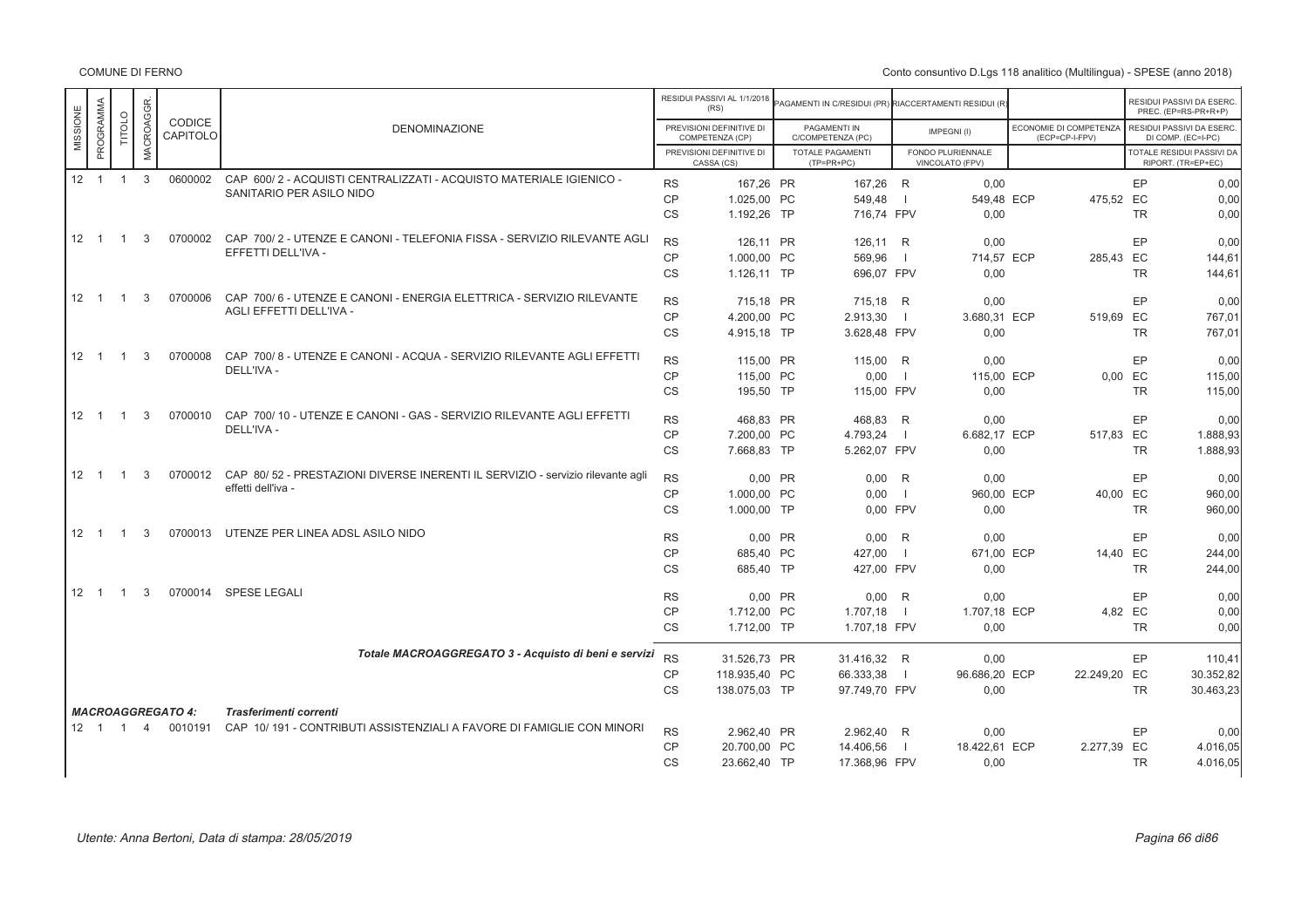# Conto consuntivo D.Lgs 118 analitico (Multilingua) - SPESE (anno 2018)

|          |                      |        |                  |                           |                                                                                                   |                        | RESIDUI PASSIVI AL 1/1/2018<br>(RS)         | PAGAMENTI IN C/RESIDUI (PR) RIACCERTAMENTI RESIDUI (R |                          |                                      |                                          |                      | RESIDUI PASSIVI DA ESERC<br>PREC. (EP=RS-PR+R+P) |
|----------|----------------------|--------|------------------|---------------------------|---------------------------------------------------------------------------------------------------|------------------------|---------------------------------------------|-------------------------------------------------------|--------------------------|--------------------------------------|------------------------------------------|----------------------|--------------------------------------------------|
| MISSIONE | PROGRAMMA            | TITOLO | <b>MACROAGGR</b> | <b>CODICE</b><br>CAPITOLO | <b>DENOMINAZIONE</b>                                                                              |                        | PREVISIONI DEFINITIVE DI<br>COMPETENZA (CP) | PAGAMENTI IN<br>C/COMPETENZA (PC)                     |                          | IMPEGNI(I)                           | ECONOMIE DI COMPETENZA<br>(ECP=CP-I-FPV) |                      | RESIDUI PASSIVI DA ESERC<br>DI COMP. (EC=I-PC)   |
|          |                      |        |                  |                           |                                                                                                   |                        | PREVISIONI DEFINITIVE DI<br>CASSA (CS)      | <b>TOTALE PAGAMENTI</b><br>(TP=PR+PC)                 |                          | FONDO PLURIENNALE<br>VINCOLATO (FPV) |                                          |                      | TOTALE RESIDUI PASSIVI DA<br>RIPORT. (TR=EP+EC)  |
|          |                      |        |                  |                           | Totale MACROAGGREGATO 4 - Trasferimenti correnti                                                  | <b>RS</b>              |                                             |                                                       |                          |                                      |                                          |                      |                                                  |
|          |                      |        |                  |                           |                                                                                                   | <b>CP</b>              | 2.962,40 PR<br>20.700,00 PC                 | 2.962,40 R<br>14.406,56                               | - 1                      | 0,00<br>18.422,61 ECP                | 2.277,39 EC                              | EP                   | 0,00<br>4.016,05                                 |
|          |                      |        |                  |                           |                                                                                                   | CS                     | 23.662,40 TP                                | 17.368,96 FPV                                         |                          | 0,00                                 |                                          | <b>TR</b>            | 4.016,05                                         |
|          |                      |        |                  | <b>MACROAGGREGATO 9:</b>  |                                                                                                   |                        |                                             |                                                       |                          |                                      |                                          |                      |                                                  |
|          | $12 \quad 1 \quad 1$ |        | 9                | 0000002                   | Rimborsi e poste correttive delle entrate<br>RIMBORSO SOMME INDEBITAMENTE PERCEPITE - NIDI GRATIS |                        |                                             |                                                       |                          |                                      |                                          |                      |                                                  |
|          |                      |        |                  |                           |                                                                                                   | <b>RS</b><br><b>CP</b> | 740,33 PR<br>0,00 PC                        | 740,33 R<br>0,00                                      | $\overline{\phantom{0}}$ | 0,00                                 | 0.00 ECP                                 | EP                   | 0,00<br>0.00                                     |
|          |                      |        |                  |                           |                                                                                                   | <b>CS</b>              | 740,33 TP                                   | 740,33 FPV                                            |                          | 0,00                                 |                                          | 0,00 EC<br><b>TR</b> | 0,00                                             |
|          |                      |        |                  |                           |                                                                                                   |                        |                                             |                                                       |                          |                                      |                                          |                      |                                                  |
|          |                      |        |                  |                           | Totale MACROAGGREGATO 9 - Rimborsi e poste correttive delle entrate                               | <b>RS</b>              | 740,33 PR                                   | 740,33 R                                              |                          | 0.00                                 |                                          | EP                   | 0,00                                             |
|          |                      |        |                  |                           |                                                                                                   | CP                     | 0,00 PC                                     | 0,00                                                  | $\blacksquare$           |                                      | 0,00 ECP                                 | 0,00 EC              | 0,00                                             |
|          |                      |        |                  |                           |                                                                                                   | CS                     | 740,33 TP                                   | 740,33 FPV                                            |                          | 0,00                                 |                                          | <b>TR</b>            | 0,00                                             |
|          |                      |        |                  |                           | Totale TITOLO 1 - Spese correnti                                                                  | <b>RS</b>              |                                             |                                                       |                          |                                      |                                          |                      |                                                  |
|          |                      |        |                  |                           |                                                                                                   | <b>CP</b>              | 35.354,46 PR<br>275.528,10 PC               | 35.244,05 R<br>214.935,30                             | $\blacksquare$           | 0,00<br>249.379,17 ECP               | 26.148,93 EC                             | EP                   | 110,41<br>34.443,87                              |
|          |                      |        |                  |                           |                                                                                                   | <b>CS</b>              | 298.495,46 TP                               | 250.179,35 FPV                                        |                          | 0,00                                 |                                          | <b>TR</b>            | 34.554,28                                        |
|          |                      |        |                  |                           |                                                                                                   |                        |                                             |                                                       |                          |                                      |                                          |                      |                                                  |
|          | <b>TITOLO 2:</b>     |        |                  | <b>MACROAGGREGATO 2:</b>  | Spese in conto capitale<br>Investimenti fissi lordi                                               |                        |                                             |                                                       |                          |                                      |                                          |                      |                                                  |
|          |                      |        |                  | 12 1 2 2 0310004          | ACQUISTO ATTREZZATURE PER ASILO NIDO - Finanziato con avanzo economico di                         | <b>RS</b>              | 321.10 PR                                   | 321.10                                                | R                        | 0,00                                 |                                          | EP                   | 0,00                                             |
|          |                      |        |                  |                           | parte corrente -                                                                                  | <b>CP</b>              | 1.000,00 PC                                 | 0,00                                                  | $\overline{1}$           |                                      | 0,00 ECP<br>1.000,00 EC                  |                      | 0,00                                             |
|          |                      |        |                  |                           |                                                                                                   | CS                     | 1.321,10 TP                                 | 321,10 FPV                                            |                          | 0,00                                 |                                          | <b>TR</b>            | 0,00                                             |
|          | $12 \quad 1$         | 2      | 2                | 0310006                   | ACQUISTO ARREDI E GIOCHI PER ASILO NIDO - Finanziato con avanzo di                                |                        |                                             |                                                       |                          |                                      |                                          |                      |                                                  |
|          |                      |        |                  |                           | amministrazione -                                                                                 | <b>RS</b>              | 0,00 PR                                     | 0,00                                                  | R                        | 0.00                                 |                                          | EP                   | 0.00                                             |
|          |                      |        |                  |                           |                                                                                                   | <b>CP</b><br>CS        | 7.000,00 PC<br>7.000,00 TP                  | 3.100,63<br>3.100,63 FPV                              | $\blacksquare$           | 6.668,28 ECP<br>0,00                 | 331,72 EC                                | <b>TR</b>            | 3.567,65<br>3.567,65                             |
|          |                      |        |                  |                           |                                                                                                   |                        |                                             |                                                       |                          |                                      |                                          |                      |                                                  |
|          |                      |        |                  |                           | Totale MACROAGGREGATO 2 - Investimenti fissi lordi                                                | <b>RS</b>              | 321,10 PR                                   | 321,10 R                                              |                          | 0,00                                 |                                          | EP                   | 0,00                                             |
|          |                      |        |                  |                           |                                                                                                   | <b>CP</b>              | 8.000,00 PC                                 | 3.100,63                                              | $\blacksquare$           | 6.668,28 ECP                         | 1.331,72 EC                              |                      | 3.567,65                                         |
|          |                      |        |                  |                           |                                                                                                   | CS                     | 8.321,10 TP                                 | 3.421,73 FPV                                          |                          | 0,00                                 |                                          | <b>TR</b>            | 3.567,65                                         |
|          |                      |        |                  |                           | Totale TITOLO 2 - Spese in conto capitale                                                         | <b>RS</b>              |                                             |                                                       |                          |                                      |                                          |                      |                                                  |
|          |                      |        |                  |                           |                                                                                                   | <b>CP</b>              | 321,10 PR<br>8.000,00 PC                    | 321,10 R<br>3.100,63                                  | $\blacksquare$           | 0,00<br>6.668,28 ECP                 | 1.331,72 EC                              | EP                   | 0,00<br>3.567,65                                 |
|          |                      |        |                  |                           |                                                                                                   | <b>CS</b>              | 8.321,10 TP                                 | 3.421,73 FPV                                          |                          | 0,00                                 |                                          | <b>TR</b>            | 3.567.65                                         |
|          |                      |        |                  |                           |                                                                                                   |                        |                                             |                                                       |                          |                                      |                                          |                      |                                                  |
|          |                      |        |                  |                           | Totale PROGRAMMA 1 - Interventi per l'infanzia e i minori e per asili nido                        | <b>RS</b>              | 35.675,56 PR                                | 35.565,15 R                                           |                          | 0,00                                 |                                          | EP                   | 110,41                                           |
|          |                      |        |                  |                           |                                                                                                   | <b>CP</b>              | 283.528,10 PC                               | 218.035,93                                            | $\blacksquare$           | 256.047,45 ECP                       | 27.480,65 EC                             |                      | 38.011,52                                        |
|          |                      |        |                  |                           |                                                                                                   | CS                     | 306.816,56 TP                               | 253.601,08 FPV                                        |                          | 0,00                                 |                                          | <b>TR</b>            | 38.121,93                                        |
|          | <b>PROGRAMMA 2:</b>  |        |                  |                           | Interventi per la disabilità                                                                      |                        |                                             |                                                       |                          |                                      |                                          |                      |                                                  |
|          | <b>TITOLO 1:</b>     |        |                  |                           | Spese correnti                                                                                    |                        |                                             |                                                       |                          |                                      |                                          |                      |                                                  |

*MACROAGGREGATO 3: MACROAGGREGATO 3: Acquisto di beni e servizi*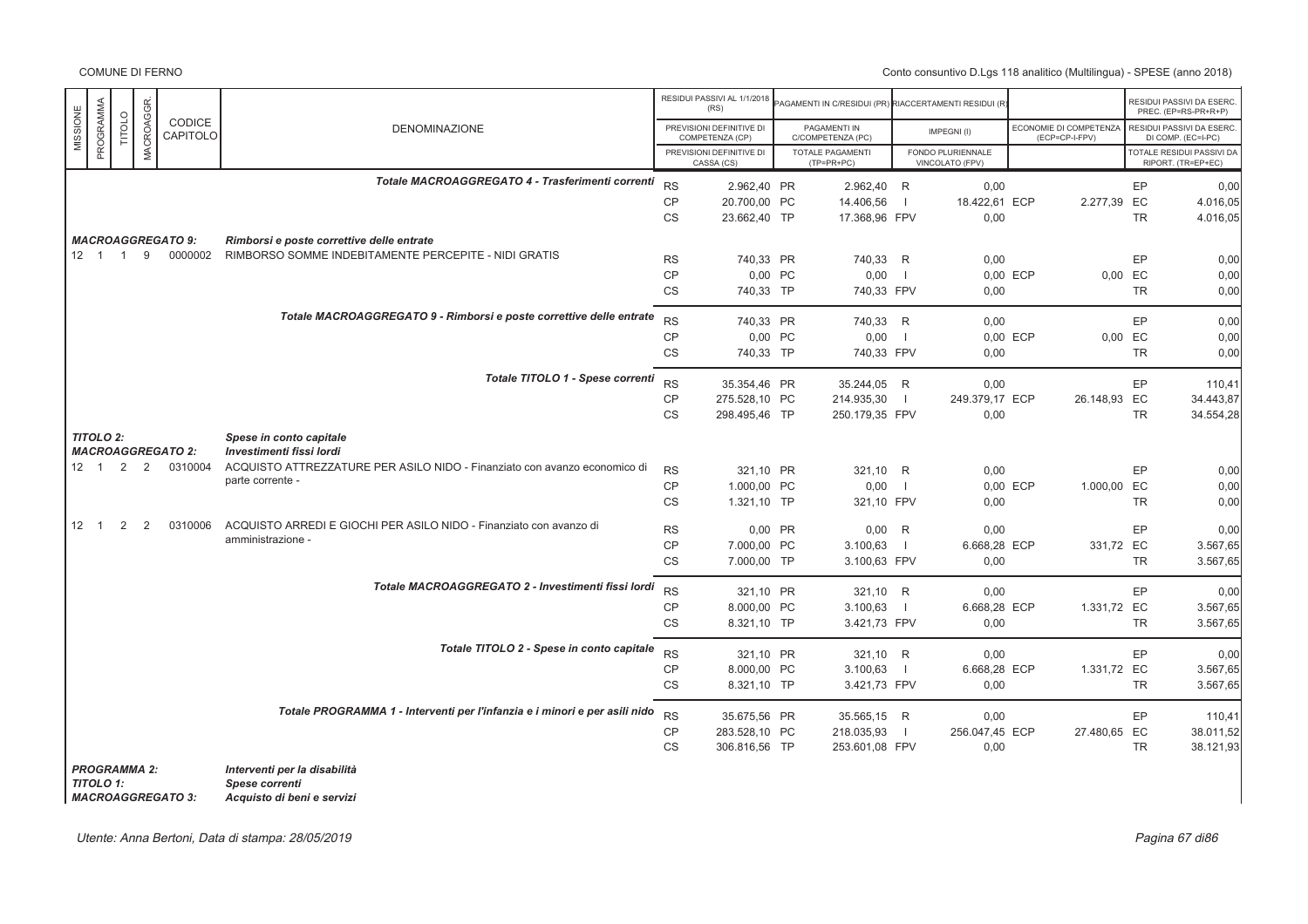|                      |           |                |                |                          |                                                                                                         |           | RESIDUI PASSIVI AL 1/1/2018<br>(RS)         | PAGAMENTI IN C/RESIDUI (PR) RIACCERTAMENTI RESIDUI (R |                |                                      |          |                                          |           | RESIDUI PASSIVI DA ESERC<br>PREC. (EP=RS-PR+R+P)       |
|----------------------|-----------|----------------|----------------|--------------------------|---------------------------------------------------------------------------------------------------------|-----------|---------------------------------------------|-------------------------------------------------------|----------------|--------------------------------------|----------|------------------------------------------|-----------|--------------------------------------------------------|
| MISSIONE             | PROGRAMMA | <b>TITOLO</b>  | MACROAGGR.     | CODICE<br>CAPITOLO       | <b>DENOMINAZIONE</b>                                                                                    |           | PREVISIONI DEFINITIVE DI<br>COMPETENZA (CP) | PAGAMENTI IN<br>C/COMPETENZA (PC)                     |                | IMPEGNI(I)                           |          | ECONOMIE DI COMPETENZA<br>(ECP=CP-I-FPV) |           | RESIDUI PASSIVI DA ESERC<br>DI COMP. (EC=I-PC)         |
|                      |           |                |                |                          |                                                                                                         |           | PREVISIONI DEFINITIVE DI<br>CASSA (CS)      | <b>TOTALE PAGAMENTI</b><br>$(TP=PR+PC)$               |                | FONDO PLURIENNALE<br>VINCOLATO (FPV) |          |                                          |           | <b>TOTALE RESIDUI PASSIVI DA</b><br>RIPORT. (TR=EP+EC) |
| 12 <sup>2</sup>      |           | $\mathbf{1}$   | 3              | 0050365                  | CAP 40/364 - INSERIMENTO UTENTI PRESSO C.S.E. E IDONEE STRUTTURE                                        | <b>RS</b> | 0,00 PR                                     | $0,00$ R                                              |                | 0,00                                 |          |                                          | EP        | 0,00                                                   |
|                      |           |                |                |                          |                                                                                                         | CP        | 35,000.00 PC                                | 24.162,59                                             |                | 28.246,59 ECP                        |          | 6.753,41                                 | EC        | 4.084,00                                               |
|                      |           |                |                |                          |                                                                                                         | CS        | 30.597,99 TP                                | 24.162,59 FPV                                         |                | 0,00                                 |          |                                          | <b>TR</b> | 4.084,00                                               |
|                      |           |                |                |                          | Totale MACROAGGREGATO 3 - Acquisto di beni e servizi                                                    | <b>RS</b> | 0,00 PR                                     | $0,00$ R                                              |                | 0,00                                 |          |                                          | EP        | 0,00                                                   |
|                      |           |                |                |                          |                                                                                                         | <b>CP</b> | 35.000,00 PC                                | 24.162,59                                             | $\blacksquare$ | 28.246,59 ECP                        |          | 6.753,41 EC                              |           | 4.084,00                                               |
|                      |           |                |                |                          |                                                                                                         | <b>CS</b> | 30.597,99 TP                                | 24.162,59 FPV                                         |                | 0,00                                 |          |                                          | <b>TR</b> | 4.084,00                                               |
|                      |           |                |                |                          |                                                                                                         |           |                                             |                                                       |                |                                      |          |                                          |           |                                                        |
|                      |           |                |                | <b>MACROAGGREGATO 4:</b> | Trasferimenti correnti                                                                                  |           |                                             |                                                       |                |                                      |          |                                          |           |                                                        |
| $12 \quad 2 \quad 1$ |           |                | $\overline{4}$ | 0010190                  | CAP 10/190 - CONTRIBUTI ASSISTENZIALI A FAVORE DI DISABILI                                              | <b>RS</b> | 43.986.82 PR                                | 43.986.82 R                                           |                | 0.00                                 |          |                                          | EP        | 0.00                                                   |
|                      |           |                |                |                          |                                                                                                         | <b>CP</b> | 160.000,00 PC                               | 111.282,35                                            | $\blacksquare$ | 150.465,67 ECP                       |          | 9.534,33 EC                              |           | 39.183,32                                              |
|                      |           |                |                |                          |                                                                                                         | CS        | 168.342,62 TP                               | 155.269,17 FPV                                        |                | 0,00                                 |          |                                          | <b>TR</b> | 39.183,32                                              |
|                      |           |                |                |                          | Totale MACROAGGREGATO 4 - Trasferimenti correnti                                                        | <b>RS</b> | 43.986,82 PR                                | 43.986,82 R                                           |                | 0,00                                 |          |                                          | EP        | 0.00                                                   |
|                      |           |                |                |                          |                                                                                                         | <b>CP</b> | 160.000,00 PC                               | 111.282,35                                            | $\blacksquare$ | 150.465,67 ECP                       |          | 9.534,33 EC                              |           | 39.183,32                                              |
|                      |           |                |                |                          |                                                                                                         | CS        | 168.342,62 TP                               | 155.269,17 FPV                                        |                | 0,00                                 |          |                                          | <b>TR</b> | 39.183,32                                              |
|                      |           |                |                |                          | Totale TITOLO 1 - Spese correnti                                                                        | <b>RS</b> | 43.986,82 PR                                | 43.986,82 R                                           |                | 0,00                                 |          |                                          | EP        | 0,00                                                   |
|                      |           |                |                |                          |                                                                                                         | <b>CP</b> | 195.000,00 PC                               | 135.444,94                                            | $\blacksquare$ | 178.712,26 ECP                       |          | 16.287,74 EC                             |           | 43.267,32                                              |
|                      |           |                |                |                          |                                                                                                         | <b>CS</b> | 198.940,61 TP                               | 179.431,76 FPV                                        |                | 0,00                                 |          |                                          | <b>TR</b> | 43.267,32                                              |
|                      |           |                |                |                          | Totale PROGRAMMA 2 - Interventi per la disabilità                                                       | <b>RS</b> | 43.986,82 PR                                | 43.986,82 R                                           |                | 0,00                                 |          |                                          | EP        | 0,00                                                   |
|                      |           |                |                |                          |                                                                                                         | <b>CP</b> | 195.000,00 PC                               | 135.444,94                                            | $\blacksquare$ | 178.712,26 ECP                       |          | 16.287,74 EC                             |           | 43.267,32                                              |
|                      |           |                |                |                          |                                                                                                         | <b>CS</b> | 198.940,61 TP                               | 179.431,76 FPV                                        |                | 0,00                                 |          |                                          | <b>TR</b> | 43.267,32                                              |
| <b>PROGRAMMA 3:</b>  |           |                |                |                          | Interventi per gli anziani                                                                              |           |                                             |                                                       |                |                                      |          |                                          |           |                                                        |
| <b>TITOLO 1:</b>     |           |                |                |                          | <b>Spese correnti</b>                                                                                   |           |                                             |                                                       |                |                                      |          |                                          |           |                                                        |
|                      |           |                |                | <b>MACROAGGREGATO 3:</b> | Acquisto di beni e servizi                                                                              |           |                                             |                                                       |                |                                      |          |                                          |           |                                                        |
| $12 \quad 3 \quad 1$ |           |                | $\mathbf{3}$   | 0010455                  | CAP 10/455 - SERVIZI DI ASSISTENZA DOMICILIARE ANZIANI - SERVIZIO<br>RILEVANTE AGLI EFFETTI DELL' IVA - | <b>RS</b> | 4.110,68 PR                                 | 4.091,76 R                                            |                | 0,00                                 |          |                                          | EP        | 18.92                                                  |
|                      |           |                |                |                          |                                                                                                         | <b>CP</b> | 18.300,00 PC                                | 10.294,92                                             | $\blacksquare$ | 12.722,73 ECP                        |          | 5.577,27 EC                              |           | 2.427,81                                               |
|                      |           |                |                |                          |                                                                                                         | <b>CS</b> | 18.590,23 TP                                | 14.386,68 FPV                                         |                | 0,00                                 |          |                                          | <b>TR</b> | 2.446,73                                               |
| $12 \quad 3$         |           | $\overline{1}$ | 3              | 0080148                  | CAP 80/148 - RICOVERO IN CASE DI CURA                                                                   | <b>RS</b> | 5.676,00 PR                                 | 5.676,00 R                                            |                | 0,00                                 |          |                                          | EP        | 0,00                                                   |
|                      |           |                |                |                          |                                                                                                         | <b>CP</b> | 1.700,00 PC                                 | 0,00                                                  | $\blacksquare$ |                                      | 0.00 ECP | 1.700,00 EC                              |           | 0.00                                                   |
|                      |           |                |                |                          |                                                                                                         | <b>CS</b> | 6.463,51 TP                                 | 5.676,00 FPV                                          |                | 0,00                                 |          |                                          | <b>TR</b> | 0,00                                                   |
| $12 \quad 3$         |           | $\overline{1}$ | 3              |                          | 0160015 CAP 160/15 - PRESTAZIONI DIVERSE INERENTI IL SERVIZIO                                           | <b>RS</b> | 350,75 PR                                   | 349,72 R                                              |                | 0,00                                 |          |                                          | EP        | 1,03                                                   |
|                      |           |                |                |                          |                                                                                                         | CP        | 1.100.00 PC                                 | 484,07                                                | $\blacksquare$ | 867.11 ECP                           |          | 232,89 EC                                |           | 383,04                                                 |
|                      |           |                |                |                          |                                                                                                         | <b>CS</b> | 1.450,75 TP                                 | 833,79 FPV                                            |                | 0,00                                 |          |                                          | <b>TR</b> | 384,07                                                 |
|                      |           |                |                |                          |                                                                                                         |           |                                             |                                                       |                |                                      |          |                                          |           |                                                        |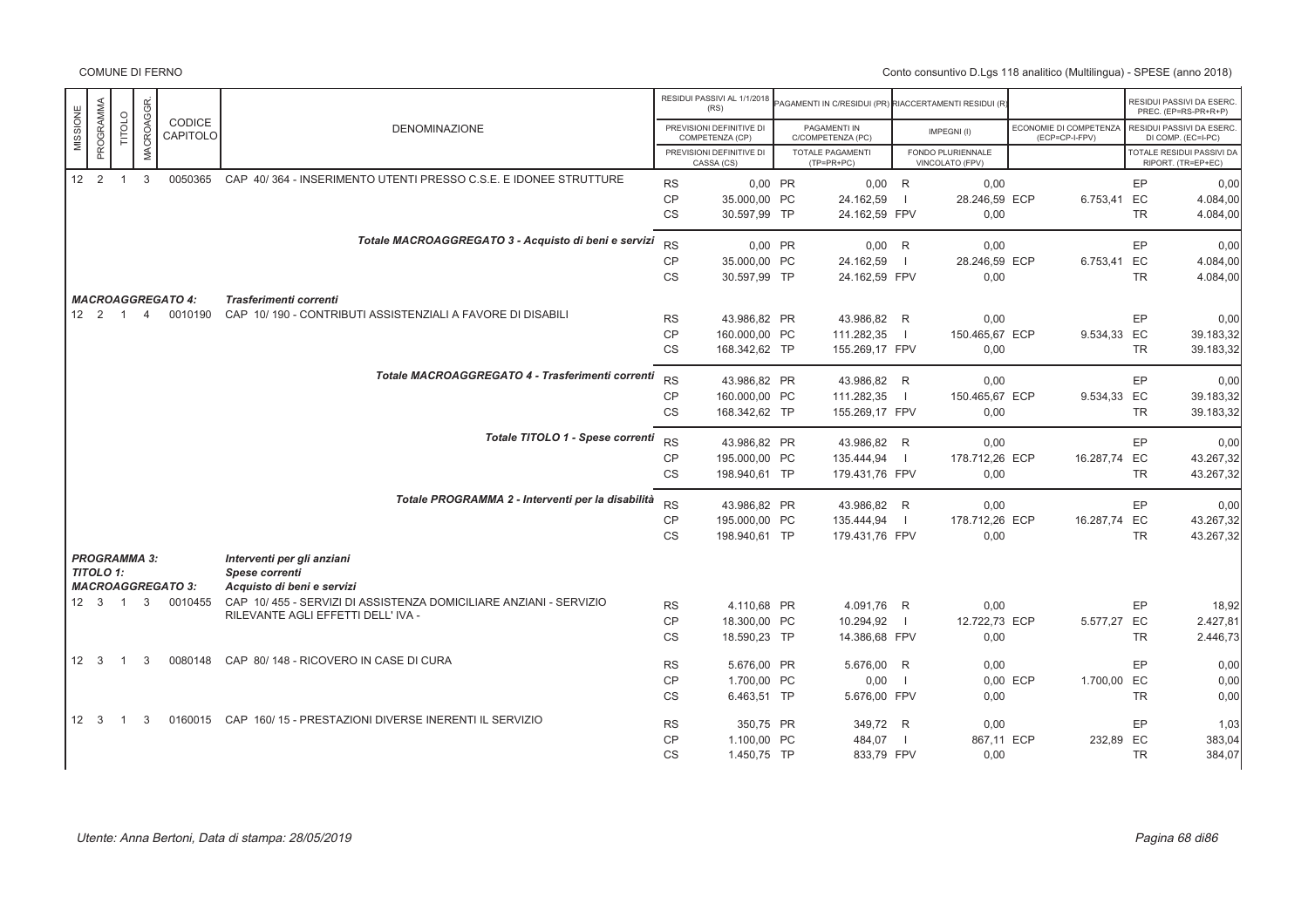|              |                            |                     |                                                  |                                                                                               |           | RESIDUI PASSIVI AL 1/1/2018                 | AGAMENTI IN C/RESIDUI (PR)        |                | RIACCERTAMENTI RESIDUI (R            |          |                                          |           | RESIDUI PASSIVI DA ESERC                        |
|--------------|----------------------------|---------------------|--------------------------------------------------|-----------------------------------------------------------------------------------------------|-----------|---------------------------------------------|-----------------------------------|----------------|--------------------------------------|----------|------------------------------------------|-----------|-------------------------------------------------|
|              |                            |                     | CODICE                                           |                                                                                               |           | (RS)                                        |                                   |                |                                      |          |                                          |           | PREC. (EP=RS-PR+R+P)                            |
| MISSIONE     | PROGRAMMA<br><b>TITOLO</b> | MACROAGGR           | CAPITOLO                                         | <b>DENOMINAZIONE</b>                                                                          |           | PREVISIONI DEFINITIVE DI<br>COMPETENZA (CP) | PAGAMENTI IN<br>C/COMPETENZA (PC) |                | IMPEGNI(I)                           |          | ECONOMIE DI COMPETENZA<br>(ECP=CP-I-FPV) |           | RESIDUI PASSIVI DA ESERC.<br>DI COMP. (EC=I-PC) |
|              |                            |                     |                                                  |                                                                                               |           | PREVISIONI DEFINITIVE DI<br>CASSA (CS)      | TOTALE PAGAMENTI<br>$(TP=PR+PC)$  |                | FONDO PLURIENNALE<br>VINCOLATO (FPV) |          |                                          |           | TOTALE RESIDUI PASSIVI DA<br>RIPORT. (TR=EP+EC) |
|              |                            |                     |                                                  | Totale MACROAGGREGATO 3 - Acquisto di beni e servizi                                          | <b>RS</b> | 10.137,43 PR                                | 10.117,48 R                       |                | 0,00                                 |          |                                          | EP        | 19,95                                           |
|              |                            |                     |                                                  |                                                                                               | <b>CP</b> | 21.100,00 PC                                | 10.778,99                         | $\Box$         | 13.589,84 ECP                        |          | 7.510,16 EC                              |           | 2.810,85                                        |
|              |                            |                     |                                                  |                                                                                               | CS        | 26.504,49 TP                                | 20.896,47 FPV                     |                | 0,00                                 |          |                                          | <b>TR</b> | 2.830,80                                        |
|              |                            |                     |                                                  | Totale TITOLO 1 - Spese correnti                                                              | <b>RS</b> |                                             |                                   |                |                                      |          |                                          |           |                                                 |
|              |                            |                     |                                                  |                                                                                               | <b>CP</b> | 10.137.43 PR<br>21.100,00 PC                | 10.117.48 R<br>10.778,99          | $\blacksquare$ | 0.00<br>13.589,84 ECP                |          | 7.510,16 EC                              | EP        | 19,95<br>2.810,85                               |
|              |                            |                     |                                                  |                                                                                               | CS        | 26.504,49 TP                                | 20.896,47 FPV                     |                | 0,00                                 |          |                                          | <b>TR</b> | 2.830,80                                        |
|              |                            |                     |                                                  |                                                                                               |           |                                             |                                   |                |                                      |          |                                          |           |                                                 |
|              |                            |                     |                                                  | Totale PROGRAMMA 3 - Interventi per gli anziani                                               | <b>RS</b> | 10.137,43 PR                                | 10.117,48 R                       |                | 0,00                                 |          |                                          | EP        | 19,95                                           |
|              |                            |                     |                                                  |                                                                                               | <b>CP</b> | 21.100,00 PC                                | 10.778,99                         | $\Box$         | 13.589,84 ECP                        |          | 7.510,16 EC                              |           | 2.810,85                                        |
|              |                            |                     |                                                  |                                                                                               | <b>CS</b> | 26.504,49 TP                                | 20.896,47 FPV                     |                | 0,00                                 |          |                                          | <b>TR</b> | 2.830,80                                        |
|              |                            | <b>PROGRAMMA 4:</b> |                                                  | Interventi per soggetti a rischio di esclusione sociale                                       |           |                                             |                                   |                |                                      |          |                                          |           |                                                 |
|              | TITOLO 1:                  |                     |                                                  | Spese correnti                                                                                |           |                                             |                                   |                |                                      |          |                                          |           |                                                 |
|              |                            |                     | <b>MACROAGGREGATO 3:</b><br>12  4  1  3  0010194 | Acquisto di beni e servizi<br>CAP 10/194 - INTERVENTI A FAVORE DI MINORI - ASSISTENZA SOCIALE |           |                                             |                                   |                |                                      |          |                                          |           |                                                 |
|              |                            |                     |                                                  | <b>RESIDENZIALE</b>                                                                           | <b>RS</b> | 14.137,40 PR                                | 10.147,40 R                       |                | $-3.990,00$                          |          |                                          | <b>EP</b> | 0,00                                            |
|              |                            |                     |                                                  |                                                                                               | CP        | 69.510.00 PC                                | 58.882,80                         | $\blacksquare$ | 69.247.25 ECP                        |          | 262.75 EC                                |           | 10.364,45                                       |
|              |                            |                     |                                                  |                                                                                               | CS        | 79.657,40 TP                                | 69.030,20 FPV                     |                | 0,00                                 |          |                                          | <b>TR</b> | 10.364,45                                       |
| $12 \quad 4$ | $\overline{1}$             | 3                   | 0160022                                          | CAP 160/22 - SERVIZIO A COOPERATIVE PER INSERIMENTO MIRATO (TIROCINI                          | <b>RS</b> | 530,00 PR                                   | 530,00 R                          |                | 0,00                                 |          |                                          | EP        | 0,00                                            |
|              |                            |                     |                                                  | <b>BORSE LAVORO)</b>                                                                          | CP        | 7.086.17 PC                                 | 4.289,17                          | $\sim$ 1.      | 5.264,17 ECP                         |          | 1.012,99 EC                              |           | 975,00                                          |
|              |                            |                     |                                                  |                                                                                               | <b>CS</b> | 7.616.17 TP                                 | 4.819,17 FPV                      |                | 809.01                               |          |                                          | <b>TR</b> | 975,00                                          |
|              |                            |                     |                                                  | Totale MACROAGGREGATO 3 - Acquisto di beni e servizi                                          | <b>RS</b> | 14.667,40 PR                                | 10.677,40 R                       |                | $-3.990,00$                          |          |                                          | EP        | 0,00                                            |
|              |                            |                     |                                                  |                                                                                               | <b>CP</b> | 76.596,17 PC                                | 63.171,97                         | $\blacksquare$ | 74.511,42 ECP                        |          | 1.275,74 EC                              |           | 11.339,45                                       |
|              |                            |                     |                                                  |                                                                                               | <b>CS</b> | 87.273,57 TP                                | 73.849,37 FPV                     |                | 809,01                               |          |                                          | <b>TR</b> | 11.339,45                                       |
|              |                            |                     | <b>MACROAGGREGATO 4:</b>                         | Trasferimenti correnti                                                                        |           |                                             |                                   |                |                                      |          |                                          |           |                                                 |
| 12 4         | $\overline{1}$             | $\overline{4}$      | 0010192                                          | CAP 10/192 - CONTRIBUTI ASSISTENZIALI A FAVORE DI FAMIGLIE                                    | <b>RS</b> | 4.025,36 PR                                 | 4.025,36 R                        |                | 0.00                                 |          |                                          | EP        | 0,00                                            |
|              |                            |                     |                                                  |                                                                                               | <b>CP</b> | 9.000,00 PC                                 | 7.660,38                          | $\blacksquare$ | 8.960,38 ECP                         |          | 39,62 EC                                 |           | 1.300,00                                        |
|              |                            |                     |                                                  |                                                                                               | CS        | 13.025,36 TP                                | 11.685,74 FPV                     |                | 0,00                                 |          |                                          | <b>TR</b> | 1.300,00                                        |
|              |                            |                     |                                                  | Totale MACROAGGREGATO 4 - Trasferimenti correnti                                              | <b>RS</b> |                                             |                                   |                |                                      |          |                                          |           |                                                 |
|              |                            |                     |                                                  |                                                                                               | CP        | 4.025,36 PR<br>9.000,00 PC                  | 4.025,36 R<br>7.660,38            | $\blacksquare$ | 0,00<br>8.960,38 ECP                 |          | 39,62 EC                                 | EP        | 0,00<br>1.300,00                                |
|              |                            |                     |                                                  |                                                                                               | <b>CS</b> | 13.025,36 TP                                | 11.685,74 FPV                     |                | 0,00                                 |          |                                          | <b>TR</b> | 1.300,00                                        |
|              |                            |                     |                                                  |                                                                                               |           |                                             |                                   |                |                                      |          |                                          |           |                                                 |
|              |                            |                     | <b>MACROAGGREGATO 10:</b>                        | Altre spese correnti                                                                          |           |                                             |                                   |                |                                      |          |                                          |           |                                                 |
|              |                            |                     | 12  4  1  10  0170042                            | FPV - CAP 160/22 - SERVIZIO A COOPERATIVE PER INSERIMENTO MIRATO<br>(TIROCINI BORSE LAVORO)   | <b>RS</b> | 0,00 PR                                     | $0,00$ R                          |                | 0,00                                 |          |                                          | EP        | 0,00                                            |
|              |                            |                     |                                                  |                                                                                               | <b>CP</b> | 809.01 PC                                   | 0,00                              | $\blacksquare$ |                                      | 0,00 ECP | 809,01                                   | EC        | 0,00                                            |
|              |                            |                     |                                                  |                                                                                               | <b>CS</b> | $0.00$ TP                                   | 0.00 FPV                          |                | 0,00                                 |          |                                          | <b>TR</b> | 0,00                                            |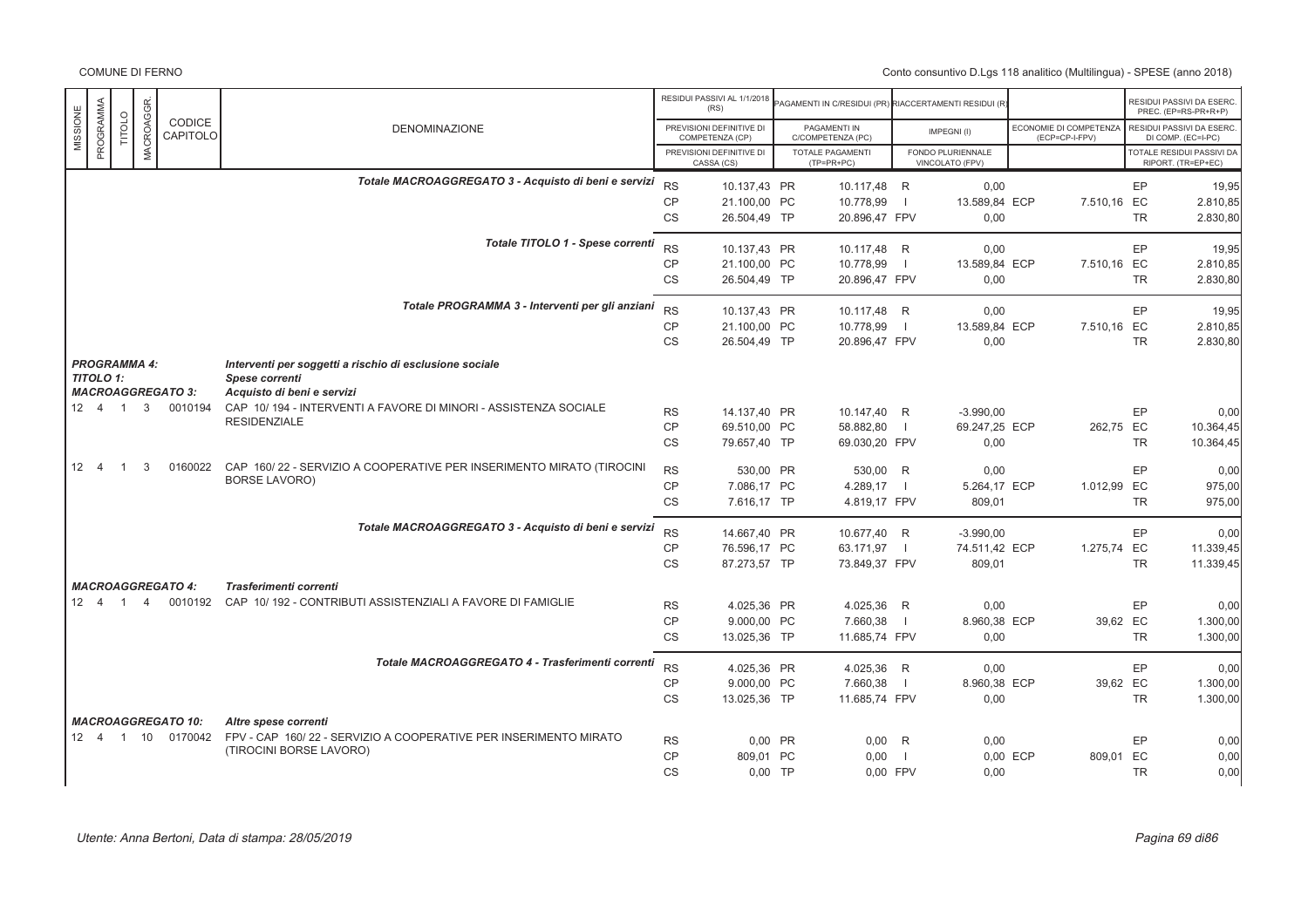|                       |                |                     |                          |                                                                                           |           | RESIDUI PASSIVI AL 1/1/2018<br>(RS)         | PAGAMENTI IN C/RESIDUI (PR) RIACCERTAMENTI RESIDUI (R |                |                                      |                                          |           | RESIDUI PASSIVI DA ESERC<br>PREC. (EP=RS-PR+R+P)       |
|-----------------------|----------------|---------------------|--------------------------|-------------------------------------------------------------------------------------------|-----------|---------------------------------------------|-------------------------------------------------------|----------------|--------------------------------------|------------------------------------------|-----------|--------------------------------------------------------|
| PROGRAMMA<br>MISSIONE | <b>TITOLO</b>  | MACROAGGR.          | CODICE<br>CAPITOLO       | <b>DENOMINAZIONE</b>                                                                      |           | PREVISIONI DEFINITIVE DI<br>COMPETENZA (CP) | PAGAMENTI IN<br>C/COMPETENZA (PC)                     |                | IMPEGNI(I)                           | ECONOMIE DI COMPETENZA<br>(ECP=CP-I-FPV) |           | RESIDUI PASSIVI DA ESERC<br>DI COMP. (EC=I-PC)         |
|                       |                |                     |                          |                                                                                           |           | PREVISIONI DEFINITIVE DI<br>CASSA (CS)      | TOTALE PAGAMENTI<br>$(TP=PR+PC)$                      |                | FONDO PLURIENNALE<br>VINCOLATO (FPV) |                                          |           | <b>TOTALE RESIDUI PASSIVI DA</b><br>RIPORT. (TR=EP+EC) |
|                       |                |                     |                          | Totale MACROAGGREGATO 10 - Altre spese correnti                                           | <b>RS</b> | 0.00 PR                                     | $0.00$ R                                              |                | 0.00                                 |                                          | EP        |                                                        |
|                       |                |                     |                          |                                                                                           | CP        | 809,01 PC                                   | 0,00                                                  | - 1            |                                      | 809,01 EC<br>0,00 ECP                    |           | 0,00<br>0,00                                           |
|                       |                |                     |                          |                                                                                           | <b>CS</b> | $0,00$ TP                                   | 0,00 FPV                                              |                | 0,00                                 |                                          | <b>TR</b> | 0,00                                                   |
|                       |                |                     |                          | Totale TITOLO 1 - Spese correnti                                                          | <b>RS</b> | 18.692,76 PR                                | 14.702,76 R                                           |                | $-3.990,00$                          |                                          | EP        | 0,00                                                   |
|                       |                |                     |                          |                                                                                           | CP        | 86.405,18 PC                                | 70.832,35                                             | $\blacksquare$ | 83.471,80 ECP                        | 2.124,37 EC                              |           | 12.639,45                                              |
|                       |                |                     |                          |                                                                                           | <b>CS</b> | 100.298,93 TP                               | 85.535,11 FPV                                         |                | 809,01                               |                                          | <b>TR</b> | 12.639.45                                              |
|                       |                |                     |                          | Totale PROGRAMMA 4 - Interventi per soggetti a rischio di esclusione sociale              | <b>RS</b> | 18.692,76 PR                                | 14.702,76 R                                           |                | $-3.990,00$                          |                                          | EP        | 0,00                                                   |
|                       |                |                     |                          |                                                                                           | CP        | 86.405,18 PC                                | 70.832,35                                             | $\blacksquare$ | 83.471,80 ECP                        | 2.124,37 EC                              |           | 12.639,45                                              |
|                       |                |                     |                          |                                                                                           | <b>CS</b> | 100.298,93 TP                               | 85.535,11 FPV                                         |                | 809,01                               |                                          | <b>TR</b> | 12.639,45                                              |
|                       |                | <b>PROGRAMMA 6:</b> |                          | Interventi per il diritto alla casa                                                       |           |                                             |                                                       |                |                                      |                                          |           |                                                        |
| TITOLO 1:             |                |                     | <b>MACROAGGREGATO 4:</b> | Spese correnti<br>Trasferimenti correnti                                                  |           |                                             |                                                       |                |                                      |                                          |           |                                                        |
| 12 6                  | $\overline{1}$ | $\overline{4}$      | 0040317                  | CAP 40/317 - FONDO SOSTEGNO AFFITTI                                                       | <b>RS</b> | 1.674,64 PR                                 | 1.674,64 R                                            |                | 0,00                                 |                                          | EP        | 0,00                                                   |
|                       |                |                     |                          |                                                                                           | CP        | 7.900.00 PC                                 | 7.900,00                                              | $\Box$         | 7.900,00 ECP                         |                                          | 0.00 EC   | 0,00                                                   |
|                       |                |                     |                          |                                                                                           | <b>CS</b> | 9.574,64 TP                                 | 9.574,64 FPV                                          |                | 0,00                                 |                                          | <b>TR</b> | 0,00                                                   |
|                       |                |                     |                          | Totale MACROAGGREGATO 4 - Trasferimenti correnti                                          | <b>RS</b> | 1.674,64 PR                                 | 1.674,64 R                                            |                | 0,00                                 |                                          | EP        | 0,00                                                   |
|                       |                |                     |                          |                                                                                           | CP        | 7.900,00 PC                                 | 7.900,00                                              | $\blacksquare$ | 7.900,00 ECP                         |                                          | 0,00 EC   | 0,00                                                   |
|                       |                |                     |                          |                                                                                           | <b>CS</b> | 9.574,64 TP                                 | 9.574,64 FPV                                          |                | 0,00                                 |                                          | <b>TR</b> | 0,00                                                   |
|                       |                |                     |                          | Totale TITOLO 1 - Spese correnti                                                          | <b>RS</b> | 1.674,64 PR                                 | 1.674,64 R                                            |                | 0,00                                 |                                          | EP        | 0,00                                                   |
|                       |                |                     |                          |                                                                                           | <b>CP</b> | 7.900,00 PC                                 | 7.900,00                                              | $\Box$         | 7.900,00 ECP                         |                                          | $0,00$ EC | 0,00                                                   |
|                       |                |                     |                          |                                                                                           | CS        | 9.574,64 TP                                 | 9.574,64 FPV                                          |                | 0,00                                 |                                          | <b>TR</b> | 0,00                                                   |
|                       |                |                     |                          | Totale PROGRAMMA 6 - Interventi per il diritto alla casa                                  | <b>RS</b> | 1.674,64 PR                                 | 1.674,64 R                                            |                | 0,00                                 |                                          | EP        | 0,00                                                   |
|                       |                |                     |                          |                                                                                           | <b>CP</b> | 7.900,00 PC                                 | 7.900,00                                              | $\blacksquare$ | 7.900,00 ECP                         |                                          | 0,00 EC   | 0.00                                                   |
|                       |                |                     |                          |                                                                                           | <b>CS</b> | 9.574.64 TP                                 | 9.574,64 FPV                                          |                | 0.00                                 |                                          | <b>TR</b> | 0.00                                                   |
| TITOLO 1:             |                | <b>PROGRAMMA 7:</b> |                          | Programmazione e governo della rete dei servizi sociosanitari e sociali<br>Spese correnti |           |                                             |                                                       |                |                                      |                                          |           |                                                        |
|                       |                |                     | <b>MACROAGGREGATO 1:</b> | Redditi da lavoro dipendente                                                              |           |                                             |                                                       |                |                                      |                                          |           |                                                        |
|                       |                | 12 7 1 1            | 0010004                  | CAP 10/4 - VOCI STIPENDIALI AL PERSONALE A TEMPO INDETERMINATO                            | <b>RS</b> | 0,00 PR                                     | $0,00$ R                                              |                | 0,00                                 |                                          | EP        | 0,00                                                   |
|                       |                |                     |                          |                                                                                           | <b>CP</b> | 75.605,54 PC                                | 74.993,94                                             | $\blacksquare$ | 74.993,94 ECP                        | 611,60 EC                                |           | 0,00                                                   |
|                       |                |                     |                          |                                                                                           | <b>CS</b> | 75.605,54 TP                                | 74.993,94 FPV                                         |                | 0,00                                 |                                          | <b>TR</b> | 0,00                                                   |
| 12 7                  | $\overline{1}$ | $\overline{1}$      |                          | 0020004 CAP 20/4 - CONTRIBUTI OBBLIGATORI PER IL PERSONALE                                | <b>RS</b> | 385,17 PR                                   | 378,22 R                                              |                | 0,00                                 |                                          | EP        | 6,95                                                   |
|                       |                |                     |                          |                                                                                           | <b>CP</b> | 20.159.51 PC                                | 20.109,05                                             | - 1            | 20.159,51 ECP                        | -669,36 EC                               |           | 50,46                                                  |
|                       |                |                     |                          |                                                                                           | <b>CS</b> | 20.544,68 TP                                | 20.487,27 FPV                                         |                | 669,36                               |                                          | <b>TR</b> | 57,41                                                  |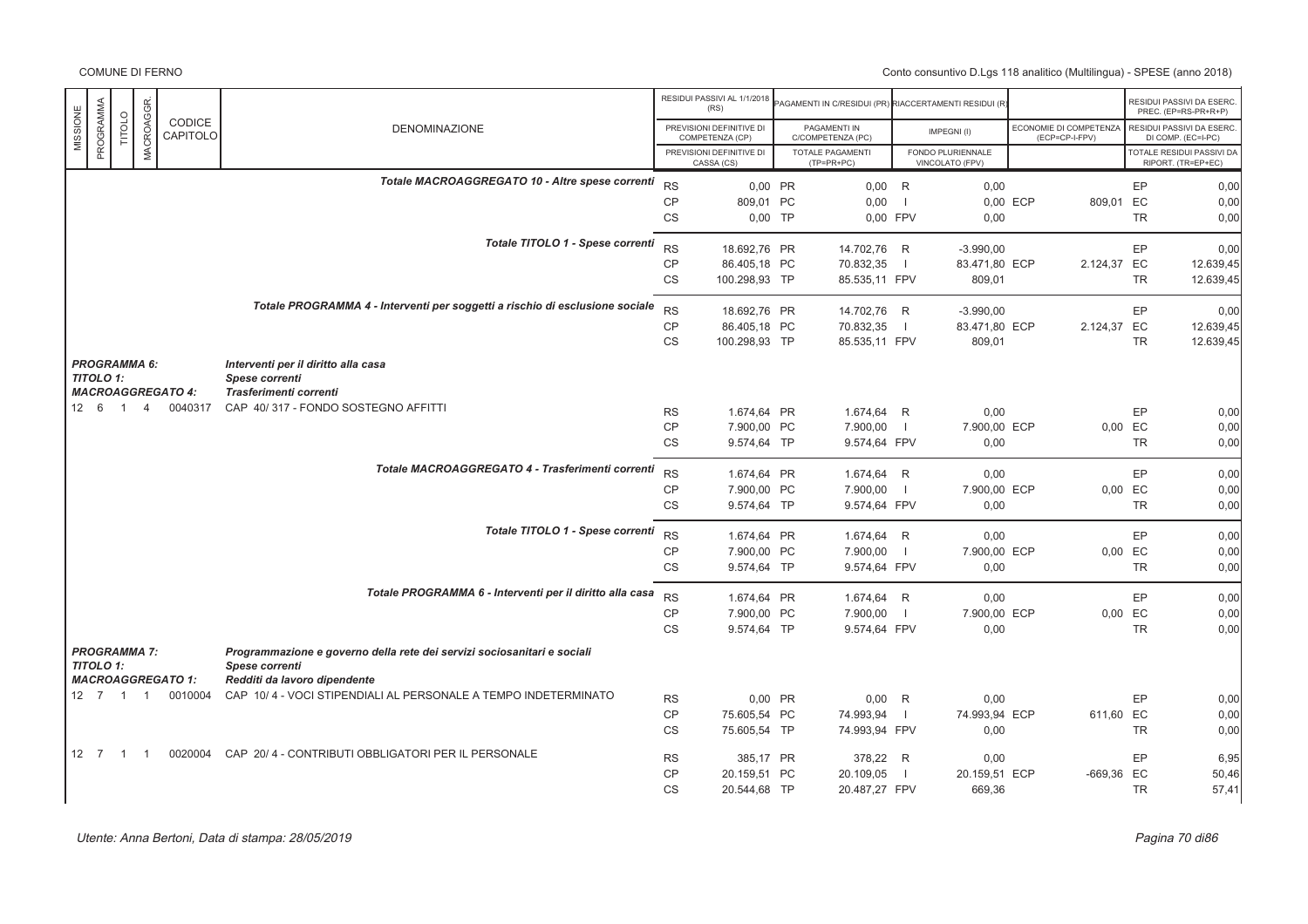Conto consuntivo D.Lgs 118 analitico (Multilingua) - SPESE (anno 2018)

|          |                      |                |                  |                          |                                                                |           | RESIDUI PASSIVI AL 1/1/2018<br>(RS)         | PAGAMENTI IN C/RESIDUI (PR) RIACCERTAMENTI RESIDUI (R |                |                                      |                                          |           | RESIDUI PASSIVI DA ESERC.<br>PREC. (EP=RS-PR+R+P) |
|----------|----------------------|----------------|------------------|--------------------------|----------------------------------------------------------------|-----------|---------------------------------------------|-------------------------------------------------------|----------------|--------------------------------------|------------------------------------------|-----------|---------------------------------------------------|
| MISSIONE | PROGRAMMA            | TITOLO         | <b>MACROAGGR</b> | CODICE<br>CAPITOLO       | <b>DENOMINAZIONE</b>                                           |           | PREVISIONI DEFINITIVE DI<br>COMPETENZA (CP) | PAGAMENTI IN<br>C/COMPETENZA (PC)                     |                | IMPEGNI(I)                           | ECONOMIE DI COMPETENZA<br>(ECP=CP-I-FPV) |           | RESIDUI PASSIVI DA ESERC.<br>DI COMP. (EC=I-PC)   |
|          |                      |                |                  |                          |                                                                |           | PREVISIONI DEFINITIVE DI<br>CASSA (CS)      | <b>TOTALE PAGAMENTI</b><br>$(TP=PR+PC)$               |                | FONDO PLURIENNALE<br>VINCOLATO (FPV) |                                          |           | TOTALE RESIDUI PASSIVI DA<br>RIPORT. (TR=EP+EC)   |
|          | $12 \quad 7 \quad 1$ |                | $\overline{1}$   |                          | 0030060 CAP 30/60 - CONTRIBUTI PER INDENNITA' DI FINE RAPPORTO | <b>RS</b> | 0,00 PR                                     | $0,00$ R                                              |                | 0,00                                 |                                          | <b>EP</b> | 0,00                                              |
|          |                      |                |                  |                          |                                                                | <b>CP</b> | 2.717,51 PC                                 | 2.664,79                                              |                | 2.664,79 ECP                         | 52,72 EC                                 |           | 0,00                                              |
|          |                      |                |                  |                          |                                                                | <b>CS</b> | 2.717,51 TP                                 | 2.664,79 FPV                                          |                | 0,00                                 |                                          | TR        | 0,00                                              |
|          | 12 7                 | $\overline{1}$ | $\overline{1}$   | 0040020                  | CAP 40/20 - ASSEGNI FAMILIARI                                  | <b>RS</b> | $0,00$ PR                                   | 0,00                                                  | R              | 0,00                                 |                                          | EP        | 0,00                                              |
|          |                      |                |                  |                          |                                                                | <b>CP</b> | 528.24 PC                                   | 483.18                                                |                | 483.18 ECP                           | 45.06 EC                                 |           | 0,00                                              |
|          |                      |                |                  |                          |                                                                | <b>CS</b> | 528,24 TP                                   | 483,18 FPV                                            |                | 0,00                                 |                                          | <b>TR</b> | 0,00                                              |
|          | $12 \quad 7 \quad 1$ |                | $\overline{1}$   | 0050005                  | CAP 50/5 - CONTRIBUTI PREVIDENZA COMPLEMENTARE                 | <b>RS</b> | 0,00 PR                                     | 0,00                                                  | R              | 0,00                                 |                                          | EP        | 0,00                                              |
|          |                      |                |                  |                          |                                                                | <b>CP</b> | 290,00 PC                                   | 249,80                                                |                | 254,10 ECP                           | 35,90 EC                                 |           | 4,30                                              |
|          |                      |                |                  |                          |                                                                | <b>CS</b> | 290.00 TP                                   | 249,80 FPV                                            |                | 0,00                                 |                                          | <b>TR</b> | 4,30                                              |
|          | 12 7 1               |                | $\overline{1}$   | 0130030                  | CAP 130/30 - INDENNITA' AL RESPONSABILE DEL SERVIZIO SOCIO     | <b>RS</b> | 1.377,00 PR                                 | 1.377,00 R                                            |                | 0,00                                 |                                          | EP        | 0,00                                              |
|          |                      |                |                  |                          | ASSISTENZIALE E SOCIO CULTURALE                                | <b>CP</b> | 9.999,98 PC                                 | 9.970,41                                              | $\blacksquare$ | 9.970,41 ECP                         | $-2.724,42$ EC                           |           | 0,00                                              |
|          |                      |                |                  |                          |                                                                | <b>CS</b> | 11.376,98 TP                                | 11.347,41 FPV                                         |                | 2.753,99                             |                                          | TR        | 0,00                                              |
|          | 12 7                 | $\overline{1}$ | $\overline{1}$   | 0130031                  | <b>ARRETRATI STIPENDI</b>                                      | <b>RS</b> | $0,00$ PR                                   | 0,00                                                  | R              | 0,00                                 |                                          | EP        | 0,00                                              |
|          |                      |                |                  |                          |                                                                | CP        | 2.194.89 PC                                 | 2.194,89                                              | $\overline{1}$ | 2.194.89 ECP                         |                                          | 0.00 EC   | 0,00                                              |
|          |                      |                |                  |                          |                                                                | <b>CS</b> | 2.194,89 TP                                 | 2.194,89 FPV                                          |                | 0,00                                 |                                          | <b>TR</b> | 0,00                                              |
|          |                      |                |                  |                          | Totale MACROAGGREGATO 1 - Redditi da lavoro dipendente         | <b>RS</b> | 1.762.17 PR                                 | 1.755,22 R                                            |                | 0,00                                 |                                          | EP        | 6,95                                              |
|          |                      |                |                  |                          |                                                                | <b>CP</b> | 111.495,67 PC                               | 110.666,06                                            | $\blacksquare$ | 110.720,82 ECP                       | $-2.648,50$ EC                           |           | 54.76                                             |
|          |                      |                |                  |                          |                                                                | <b>CS</b> | 113.257,84 TP                               | 112.421,28 FPV                                        |                | 3.423,35                             |                                          | TR        | 61,71                                             |
|          |                      |                |                  | <b>MACROAGGREGATO 2:</b> | Imposte e tasse a carico dell'ente                             |           |                                             |                                                       |                |                                      |                                          |           |                                                   |
|          | 12 7 1               |                | 2                | 0010458                  | CAP 10/458 - SPESE ECONOMALI - TASSA DI PROPRIETA' VEICOLI     | <b>RS</b> | 0,00 PR                                     | $0,00$ R                                              |                | 0,00                                 |                                          | EP        | 0,00                                              |
|          |                      |                |                  |                          |                                                                | <b>CP</b> | 120,00 PC                                   | 110,94                                                | - 1            | 110,94 ECP                           |                                          | 9,06 EC   | 0,00                                              |
|          |                      |                |                  |                          |                                                                | <b>CS</b> | 120,00 TP                                   | 110,94 FPV                                            |                | 0,00                                 |                                          | TR        | 0,00                                              |
|          | $12 \quad 7$         | $\overline{1}$ | 2                | 0020536                  | CAP 20/536 - IMPOSTA REGIONALE SULLE ATTIVITA' PRODUTTIVE      | <b>RS</b> | 117.05 PR                                   | 117.05 R                                              |                | 0.00                                 |                                          | EP        | 0,00                                              |
|          |                      |                |                  |                          |                                                                | <b>CP</b> | 7.506.96 PC                                 | 7.438,08                                              |                | 7.438.08 ECP                         | $-165,22$ EC                             |           | 0,00                                              |
|          |                      |                |                  |                          |                                                                | <b>CS</b> | 7.624,01 TP                                 | 7.555,13 FPV                                          |                | 234,10                               |                                          | TR        | 0,00                                              |
|          | $12 \quad 7 \quad 1$ |                | 2                | 0020537                  | <b>IMPOSTE, TASSE E BOLLI</b>                                  | <b>RS</b> | 0,00 PR                                     | 0,00                                                  | R              | 0,00                                 |                                          | EP        | 0,00                                              |
|          |                      |                |                  |                          |                                                                | <b>CP</b> | 250,00 PC                                   | 0,00                                                  | $\mathbf{I}$   | 250,00 ECP                           |                                          | 0,00 EC   | 250,00                                            |
|          |                      |                |                  |                          |                                                                | <b>CS</b> | 250,00 TP                                   | 0.00 FPV                                              |                | 0,00                                 |                                          | <b>TR</b> | 250,00                                            |
|          |                      |                |                  |                          | Totale MACROAGGREGATO 2 - Imposte e tasse a carico dell'ente   | <b>RS</b> | 117,05 PR                                   | 117,05 R                                              |                | 0,00                                 |                                          | EP        | 0,00                                              |
|          |                      |                |                  |                          |                                                                | <b>CP</b> | 7.876,96 PC                                 | 7.549,02                                              |                | 7.799,02 ECP                         | $-156, 16$ EC                            |           | 250,00                                            |
|          |                      |                |                  |                          |                                                                | <b>CS</b> | 7.994,01 TP                                 | 7.666,07 FPV                                          |                | 234,10                               |                                          | TR        | 250,00                                            |

*MACROAGGREGATO 3: Acquisto di beni e servizi*

Utente: Anna Bertoni, Data di stampa: 28/05/2019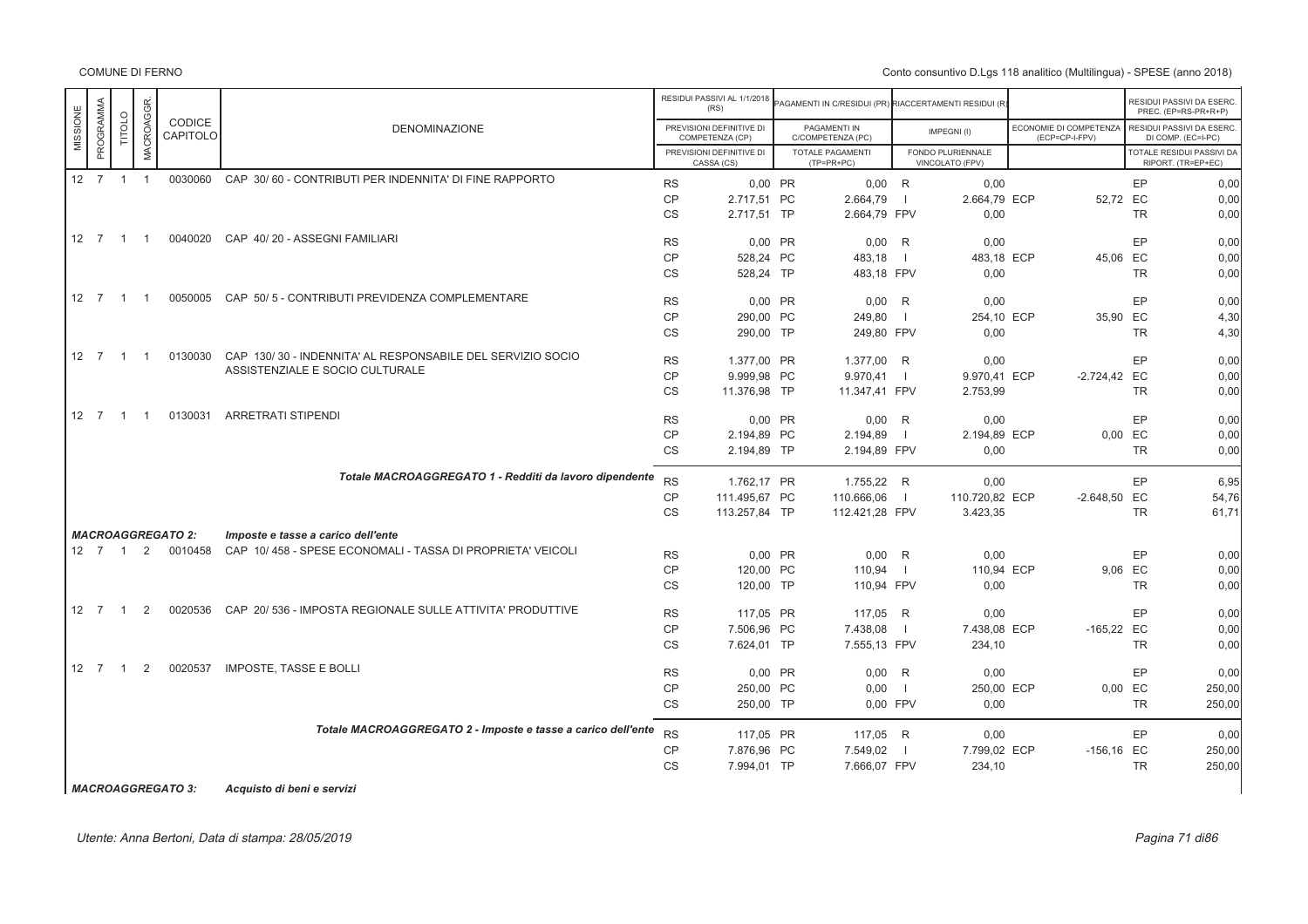|          |                      |                |            |                           |                                                                                                            |                        | RESIDUI PASSIVI AL 1/1/2018<br>(RS)         | PAGAMENTI IN C/RESIDUI (PR) RIACCERTAMENTI RESIDUI (R' |                     |                                      |                                          |           | RESIDUI PASSIVI DA ESERC.<br>PREC. (EP=RS-PR+R+P) |
|----------|----------------------|----------------|------------|---------------------------|------------------------------------------------------------------------------------------------------------|------------------------|---------------------------------------------|--------------------------------------------------------|---------------------|--------------------------------------|------------------------------------------|-----------|---------------------------------------------------|
| MISSIONE | PROGRAMMA            | TITOLO         | MACROAGGR. | <b>CODICE</b><br>CAPITOLO | <b>DENOMINAZIONE</b>                                                                                       |                        | PREVISIONI DEFINITIVE DI<br>COMPETENZA (CP) | PAGAMENTI IN<br>C/COMPETENZA (PC)                      |                     | IMPEGNI(I)                           | ECONOMIE DI COMPETENZA<br>(ECP=CP-I-FPV) |           | RESIDUI PASSIVI DA ESERC.<br>DI COMP. (EC=I-PC)   |
|          |                      |                |            |                           |                                                                                                            |                        | PREVISIONI DEFINITIVE DI<br>CASSA (CS)      | <b>TOTALE PAGAMENTI</b><br>$(TP=PR+PC)$                |                     | FONDO PLURIENNALE<br>VINCOLATO (FPV) |                                          |           | TOTALE RESIDUI PASSIVI DA<br>RIPORT. (TR=EP+EC)   |
|          | 12 7                 | $\overline{1}$ | 3          | 0010369                   | CAP 10/369 - SPESE ECONOMALI - FORNITURE DIVERSE INERENTI IL SERVIZIO                                      | <b>RS</b>              | 0.00 PR                                     | $0,00$ R                                               |                     | 0,00                                 |                                          | EP        | 0,00                                              |
|          |                      |                |            |                           | - CANCELLERIA E STAMPATI                                                                                   | <b>CP</b>              | 400.00 PC                                   | 78,50                                                  | - 1                 | 78,50 ECP                            | 321,50                                   | EC        | 0,00                                              |
|          |                      |                |            |                           |                                                                                                            | CS                     | 400,00 TP                                   | 78,50 FPV                                              |                     | 0,00                                 |                                          | <b>TR</b> | 0,00                                              |
|          | $12 \quad 7 \quad 1$ |                | 3          | 0010370                   | CAP 10/370 - FORNITURE DIVERSE INERENTI IL SERVIZIO - ACQUISTO                                             |                        |                                             |                                                        |                     |                                      |                                          |           |                                                   |
|          |                      |                |            |                           | CARBURANTE                                                                                                 | <b>RS</b><br><b>CP</b> | $0,00$ PR                                   | 0,00<br>400,00                                         | R<br>$\blacksquare$ | 0,00<br>400,00 ECP                   |                                          | EP<br>EC  | 0,00<br>0,00                                      |
|          |                      |                |            |                           |                                                                                                            | <b>CS</b>              | 489,00 PC<br>400.00 TP                      | 400.00 FPV                                             |                     | 0.00                                 | 89,00                                    | <b>TR</b> | 0.00                                              |
|          |                      |                |            |                           |                                                                                                            |                        |                                             |                                                        |                     |                                      |                                          |           |                                                   |
|          | 12 7                 | $\overline{1}$ | 3          | 0030605                   | CAP 30/605 - ACQUISTI VARI INERENTI IL SERVIZIO                                                            | <b>RS</b>              | 45,13 PR                                    | 45,13                                                  | R                   | 0,00                                 |                                          | EP        | 0,00                                              |
|          |                      |                |            |                           |                                                                                                            | CP                     | 500,00 PC                                   | 0,00                                                   | $\mathbf{I}$        |                                      | 0,00 ECP<br>500,00                       | EC        | 0,00                                              |
|          |                      |                |            |                           |                                                                                                            | <b>CS</b>              | 545.13 TP                                   | 45.13 FPV                                              |                     | 0.00                                 |                                          | <b>TR</b> | 0.00                                              |
|          | 12 7                 | $\overline{1}$ | 3          |                           | 0050196 CAP 50/196 - SPESE ECONOMALI - PRESTAZIONI VARIE INERENTI IL SERVIZIO                              |                        |                                             |                                                        |                     |                                      |                                          |           |                                                   |
|          |                      |                |            |                           |                                                                                                            | <b>RS</b>              | $0,00$ PR                                   | 0,00                                                   | R                   | 0,00                                 |                                          | EP        | 0,00                                              |
|          |                      |                |            |                           |                                                                                                            | CP                     | 101,00 PC                                   | 0,00                                                   | $\blacksquare$      |                                      | 0.00 ECP<br>101,00 EC                    |           | 0,00                                              |
|          |                      |                |            |                           |                                                                                                            | <b>CS</b>              | 101,00 TP                                   | 0,00 FPV                                               |                     | 0.00                                 |                                          | <b>TR</b> | 0.00                                              |
|          | 12 7                 | $\overline{1}$ | 3          | 0050197                   | CAP 50/197 - SPESE ECONOMALI - PRESTAZIONI VARIE INERENTI IL SERVIZIO -                                    | <b>RS</b>              | 0,00 PR                                     | 0,00                                                   | R                   | 0,00                                 |                                          | EP        | 0,00                                              |
|          |                      |                |            |                           | <b>SPESE PER TRASFERTE</b>                                                                                 | CP                     | 50,00 PC                                    | 0,00                                                   | $\overline{1}$      |                                      | 0,00 ECP                                 | 50,00 EC  | 0,00                                              |
|          |                      |                |            |                           |                                                                                                            | <b>CS</b>              | 50,00 TP                                    | 0.00 FPV                                               |                     | 0.00                                 |                                          | <b>TR</b> | 0,00                                              |
|          | 12 7                 | $\overline{1}$ | 3          |                           | 0080122 CAP 80/122 - PIANI DI ZONA                                                                         | <b>RS</b>              | $0.00$ PR                                   | $0.00$ R                                               |                     | 0.00                                 |                                          | EP        | 0.00                                              |
|          |                      |                |            |                           |                                                                                                            | <b>CP</b>              | 10.275.00 PC                                | 10.275,00                                              | $\blacksquare$      | 10.275,00 ECP                        | $-8.385,30$ EC                           |           | 0,00                                              |
|          |                      |                |            |                           |                                                                                                            | <b>CS</b>              | 10.275,00 TP                                | 10.275,00 FPV                                          |                     | 8.385,30                             |                                          | <b>TR</b> | 0.00                                              |
|          |                      |                |            |                           |                                                                                                            |                        |                                             |                                                        |                     |                                      |                                          |           |                                                   |
|          | $12 \quad 7$         | $\overline{1}$ | 3          | 0090025                   | CAP 90/25 - CORSI DI AGGIORNAMENTO PROFESSIONALE                                                           | <b>RS</b>              | 95.00 PR                                    | 95,00 R                                                |                     | 0,00                                 |                                          | EP        | 0.00                                              |
|          |                      |                |            |                           |                                                                                                            | CP                     | 350,00 PC                                   | 70,00                                                  | $\overline{1}$      | 70,00 ECP                            | 280,00 EC                                |           | 0,00                                              |
|          |                      |                |            |                           |                                                                                                            | <b>CS</b>              | 445,00 TP                                   | 165,00 FPV                                             |                     | 0,00                                 |                                          | <b>TR</b> | 0,00                                              |
|          | 12 7                 | $\overline{1}$ | 3          | 0150024                   | CAP 150/24 - CONVENZIONE CON FONDAZIONE LONATE POZZOLO PER CUP ED                                          | <b>RS</b>              | 0.00 PR                                     | 0.00                                                   | R                   | 0.00                                 |                                          | EP        | 0.00                                              |
|          |                      |                |            |                           | ALTRI SERVIZI SANITARI                                                                                     | CP                     | 3.500,00 PC                                 | 0,00                                                   | $\overline{1}$      | 3.500,00 ECP                         |                                          | $0,00$ EC | 3.500,00                                          |
|          |                      |                |            |                           |                                                                                                            | CS                     | 3.500,00 TP                                 | 0,00 FPV                                               |                     | 0,00                                 |                                          | <b>TR</b> | 3.500,00                                          |
|          |                      |                |            |                           |                                                                                                            |                        |                                             |                                                        |                     |                                      |                                          |           |                                                   |
|          | 12 7                 | $\overline{1}$ | 3          | 0160018                   | CAP 160/18 - PRESTAZIONI DIVERSE INERENTI IL SERVIZIO - MANUTENZIONE<br>ORDINARIA E RIPARAZIONE DI VETTURE | <b>RS</b>              | 0.00 PR                                     | 0.00                                                   | R                   | 0.00                                 |                                          | EP        | 0.00                                              |
|          |                      |                |            |                           |                                                                                                            | CP                     | 800,00 PC                                   | 564,03                                                 | $\overline{1}$      | 564,03 ECP                           | 235,97 EC                                |           | 0,00                                              |
|          |                      |                |            |                           |                                                                                                            | CS                     | 800,00 TP                                   | 564,03 FPV                                             |                     | 0,00                                 |                                          | <b>TR</b> | 0,00                                              |
|          | 12 7                 | $\overline{1}$ | 3          | 0400008                   | CAP 400/8 - ACQUISTI CENTRALIZZATI - ACQUISTO DI TONER PER SERVIZI                                         | <b>RS</b>              | 0.00 PR                                     | 0,00                                                   | R                   | 0.00                                 |                                          | EP        | 0.00                                              |
|          |                      |                |            |                           | SOCIO-ASSISTENZIALI                                                                                        | <b>CP</b>              | 308.00 PC                                   | 216,55                                                 | $\overline{1}$      | 216,55 ECP                           |                                          | 91.45 EC  | 0,00                                              |
|          |                      |                |            |                           |                                                                                                            | <b>CS</b>              | 308,00 TP                                   | 216,55 FPV                                             |                     | 0,00                                 |                                          | <b>TR</b> | 0,00                                              |
|          |                      |                |            |                           |                                                                                                            |                        |                                             |                                                        |                     |                                      |                                          |           |                                                   |
|          | 12 7                 | $\overline{1}$ | 3          | 0400010                   | RIPARAZIONE ATTREZZATURE SETTORE SOCIALE                                                                   | <b>RS</b>              | 0.00 PR                                     | 0,00                                                   | R                   | 0,00                                 |                                          | EP        | 0.00                                              |
|          |                      |                |            |                           |                                                                                                            | CP                     | 300.00 PC                                   | 0.00                                                   | $\overline{1}$      |                                      | 300,00 EC<br>0,00 ECP                    |           | 0,00                                              |
|          |                      |                |            |                           |                                                                                                            | <b>CS</b>              | 300,00 TP                                   | 0,00 FPV                                               |                     | 0,00                                 |                                          | <b>TR</b> | 0,00                                              |
|          |                      |                |            |                           |                                                                                                            |                        |                                             |                                                        |                     |                                      |                                          |           |                                                   |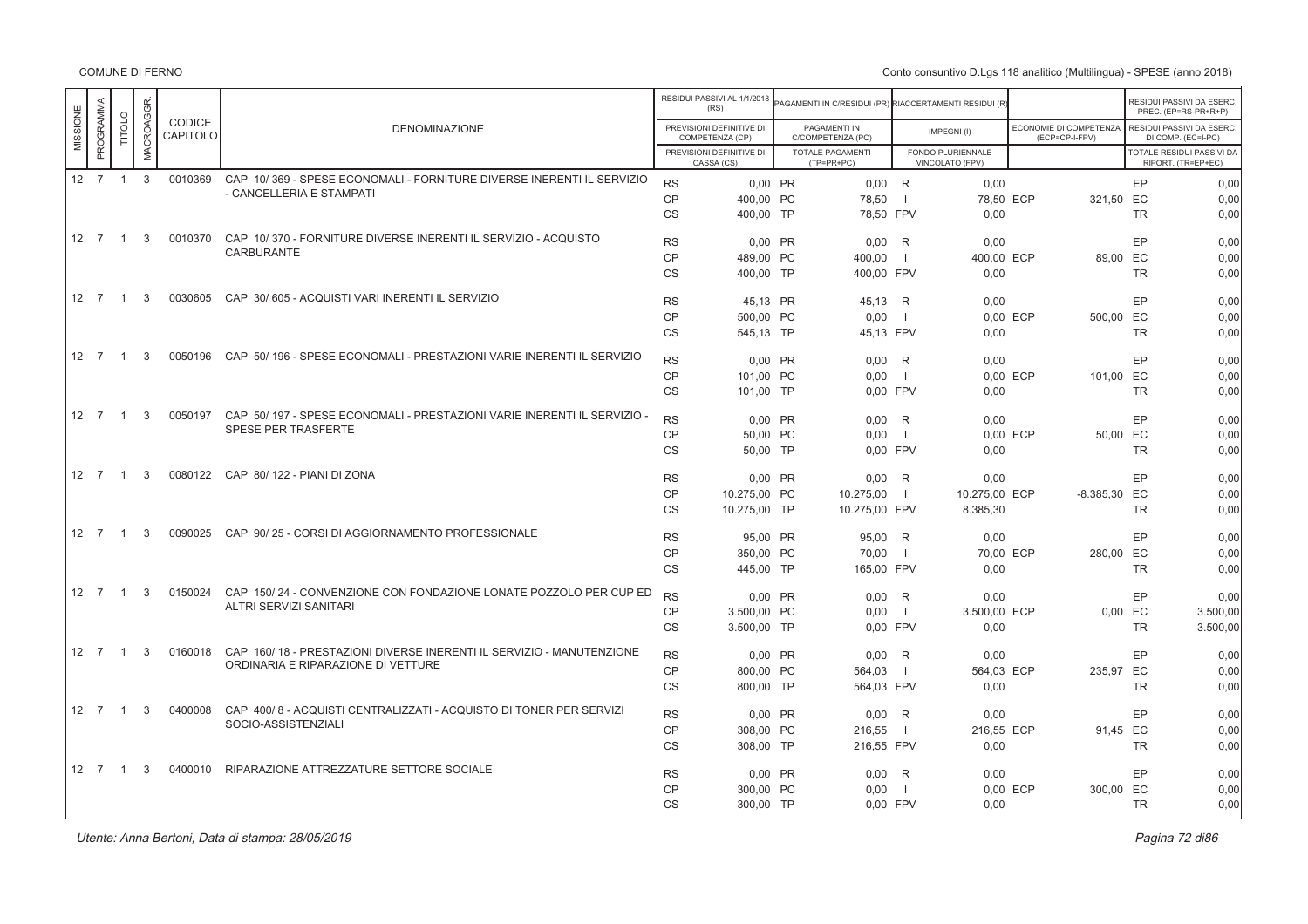COMUNE DI FERNO

|                              |               |                  |                           |                                                                        |                 | RESIDUI PASSIVI AL 1/1/2018<br>(RS)         | PAGAMENTI IN C/RESIDUI (PR) RIACCERTAMENTI RESIDUI (R |                          |                                      |          |                                          |           | RESIDUI PASSIVI DA ESERC<br>PREC. (EP=RS-PR+R+P)       |
|------------------------------|---------------|------------------|---------------------------|------------------------------------------------------------------------|-----------------|---------------------------------------------|-------------------------------------------------------|--------------------------|--------------------------------------|----------|------------------------------------------|-----------|--------------------------------------------------------|
| PROGRAMMA<br>MISSIONE        | <b>TITOLO</b> | <b>MACROAGGR</b> | CODICE<br>CAPITOLO        | <b>DENOMINAZIONE</b>                                                   |                 | PREVISIONI DEFINITIVE DI<br>COMPETENZA (CP) | PAGAMENTI IN<br>C/COMPETENZA (PC)                     |                          | IMPEGNI(I)                           |          | ECONOMIE DI COMPETENZA<br>(ECP=CP-I-FPV) |           | RESIDUI PASSIVI DA ESERC<br>DI COMP. (EC=I-PC)         |
|                              |               |                  |                           |                                                                        |                 | PREVISIONI DEFINITIVE DI<br>CASSA (CS)      | <b>TOTALE PAGAMENTI</b><br>$(TP=PR+PC)$               |                          | FONDO PLURIENNALE<br>VINCOLATO (FPV) |          |                                          |           | <b>TOTALE RESIDUI PASSIVI DA</b><br>RIPORT. (TR=EP+EC) |
|                              |               |                  |                           | Totale MACROAGGREGATO 3 - Acquisto di beni e servizi                   | <b>RS</b>       | 140,13 PR                                   | 140,13 R                                              |                          | 0,00                                 |          |                                          | EP        | 0,00                                                   |
|                              |               |                  |                           |                                                                        | CP              | 17.073,00 PC                                | 11.604,08                                             | $\blacksquare$           | 15.104,08 ECP                        |          | $-6.416,38$ EC                           |           | 3.500,00                                               |
|                              |               |                  |                           |                                                                        | <b>CS</b>       | 17.124,13 TP                                | 11.744,21 FPV                                         |                          | 8.385,30                             |          |                                          | <b>TR</b> | 3.500,00                                               |
|                              |               |                  | <b>MACROAGGREGATO 4:</b>  | Trasferimenti correnti                                                 |                 |                                             |                                                       |                          |                                      |          |                                          |           |                                                        |
| $12 \quad 7 \quad 1 \quad 4$ |               |                  | 0050381                   | CAP 20/74 - CONTRIBUTI AD ASSOCIAZIONI DIVERSE (C.R.I. - LEGA TUMORI - | <b>RS</b>       | 1.050,00 PR                                 | 1.050,00 R                                            |                          | 0,00                                 |          |                                          | EP        | 0,00                                                   |
|                              |               |                  |                           | ANFFAS - PEROGRANO - PADRE KOLBE - AIDO - ECC)                         | <b>CP</b>       | 3.500,00 PC                                 | 3.500,00                                              | $\blacksquare$           | 3.500,00 ECP                         |          | $0,00$ EC                                |           | 0,00                                                   |
|                              |               |                  |                           |                                                                        | <b>CS</b>       | 4.550,00 TP                                 | 4.550,00 FPV                                          |                          | 0,00                                 |          |                                          | TR.       | 0,00                                                   |
|                              |               |                  |                           | Totale MACROAGGREGATO 4 - Trasferimenti correnti                       |                 |                                             |                                                       |                          |                                      |          |                                          |           |                                                        |
|                              |               |                  |                           |                                                                        | <b>RS</b>       | 1.050,00 PR                                 | 1.050,00 R                                            |                          | 0,00                                 |          |                                          | EP        | 0,00                                                   |
|                              |               |                  |                           |                                                                        | <b>CP</b>       | 3.500,00 PC                                 | 3.500,00                                              | $\blacksquare$           | 3.500,00 ECP                         |          | 0,00 EC                                  |           | 0.00                                                   |
|                              |               |                  |                           |                                                                        | CS              | 4.550,00 TP                                 | 4.550,00 FPV                                          |                          | 0,00                                 |          |                                          | <b>TR</b> | 0,00                                                   |
|                              |               |                  | <b>MACROAGGREGATO 10:</b> | Altre spese correnti                                                   |                 |                                             |                                                       |                          |                                      |          |                                          |           |                                                        |
|                              |               |                  | 12 7 1 10 0020073         | CAP 20/73 - ASSICURAZIONE MEZZI                                        | <b>RS</b>       | 0.00 PR                                     | $0,00$ R                                              |                          | 0,00                                 |          |                                          | EP        | 0.00                                                   |
|                              |               |                  |                           |                                                                        | <b>CP</b>       | 300,00 PC                                   | 261,44                                                | $\blacksquare$           | 261,44 ECP                           |          | 38,56 EC                                 |           | 0,00                                                   |
|                              |               |                  |                           |                                                                        | <b>CS</b>       | 268,00 TP                                   | 261,44 FPV                                            |                          | 0,00                                 |          |                                          | <b>TR</b> | 0,00                                                   |
| 12 7 1 10                    |               |                  | 0060160                   | FPV - INDENNITA' DI RISULTATO AL RESPONSABILE DEL SERVIZIO             | <b>RS</b>       | 0,00 PR                                     | 0,00                                                  | R                        | 0,00                                 |          |                                          | EP        | 0,00                                                   |
|                              |               |                  |                           |                                                                        | <b>CP</b>       | 2.753,99 PC                                 | 0,00                                                  | $\blacksquare$           |                                      | 0.00 ECP | 2.753,99 EC                              |           | 0,00                                                   |
|                              |               |                  |                           |                                                                        | <b>CS</b>       | $0,00$ TP                                   | 0,00 FPV                                              |                          | 0,00                                 |          |                                          | <b>TR</b> | 0,00                                                   |
| 12 7 1 10                    |               |                  |                           | 0060161 FPV - CONTRIBUTI OBBLIGATORI PER IL PERSONALE                  | <b>RS</b>       | 0,00 PR                                     | 0,00                                                  | R                        | 0,00                                 |          |                                          | EP        | 0,00                                                   |
|                              |               |                  |                           |                                                                        | <b>CP</b>       | 669,36 PC                                   | 0,00                                                  | $\blacksquare$           |                                      | 0,00 ECP | 669,36 EC                                |           | 0,00                                                   |
|                              |               |                  |                           |                                                                        | <b>CS</b>       | $0,00$ TP                                   | 0,00 FPV                                              |                          | 0,00                                 |          |                                          | <b>TR</b> | 0,00                                                   |
| 12 7 1 10                    |               |                  |                           | 0060162    FPV - IMPOSTA REGIONALE SULLE ATTIVITA' PRODUTTIVE          | <b>RS</b>       | 0,00 PR                                     | 0.00                                                  | R                        | 0.00                                 |          |                                          | EP        | 0,00                                                   |
|                              |               |                  |                           |                                                                        | <b>CP</b>       | 234,10 PC                                   | 0,00                                                  | $\blacksquare$           |                                      | 0,00 ECP | 234,10 EC                                |           | 0,00                                                   |
|                              |               |                  |                           |                                                                        | <b>CS</b>       | $0,00$ TP                                   | 0,00 FPV                                              |                          | 0,00                                 |          |                                          | <b>TR</b> | 0,00                                                   |
| 12 7                         |               | 1 10             |                           | 0170041 FPV - CAP 80/122 - PIANI DI ZONA                               | <b>RS</b>       | 0,00 PR                                     | 0,00                                                  | R                        | 0,00                                 |          |                                          | EP        | 0,00                                                   |
|                              |               |                  |                           |                                                                        | CP              | 8.385,30 PC                                 | 0,00                                                  | $\overline{\phantom{0}}$ |                                      | 0,00 ECP | 8.385,30 EC                              |           | 0,00                                                   |
|                              |               |                  |                           |                                                                        | CS              | $0,00$ TP                                   | 0,00 FPV                                              |                          | 0,00                                 |          |                                          | <b>TR</b> | 0,00                                                   |
|                              |               |                  |                           | Totale MACROAGGREGATO 10 - Altre spese correnti                        |                 |                                             |                                                       |                          |                                      |          |                                          |           |                                                        |
|                              |               |                  |                           |                                                                        | <b>RS</b>       | 0,00 PR                                     | $0.00$ R                                              |                          | 0,00                                 |          |                                          | EP        | 0.00                                                   |
|                              |               |                  |                           |                                                                        | CP<br><b>CS</b> | 12.342,75 PC<br>268,00 TP                   | 261,44<br>261,44 FPV                                  | $\blacksquare$           | 261,44 ECP<br>0,00                   |          | 12.081,31 EC                             | <b>TR</b> | 0,00<br>0,00                                           |
|                              |               |                  |                           |                                                                        |                 |                                             |                                                       |                          |                                      |          |                                          |           |                                                        |
|                              |               |                  |                           | Totale TITOLO 1 - Spese correnti                                       | <b>RS</b>       | 3.069,35 PR                                 | 3.062,40 R                                            |                          | 0,00                                 |          |                                          | EP        | 6,95                                                   |
|                              |               |                  |                           |                                                                        | <b>CP</b>       | 152.288,38 PC                               | 133.580,60                                            | $\Box$                   | 137.385,36 ECP                       |          | 2.860,27 EC                              |           | 3.804,76                                               |
|                              |               |                  |                           |                                                                        | <b>CS</b>       | 143.193,98 TP                               | 136.643,00 FPV                                        |                          | 12.042,75                            |          |                                          | <b>TR</b> | 3.811,71                                               |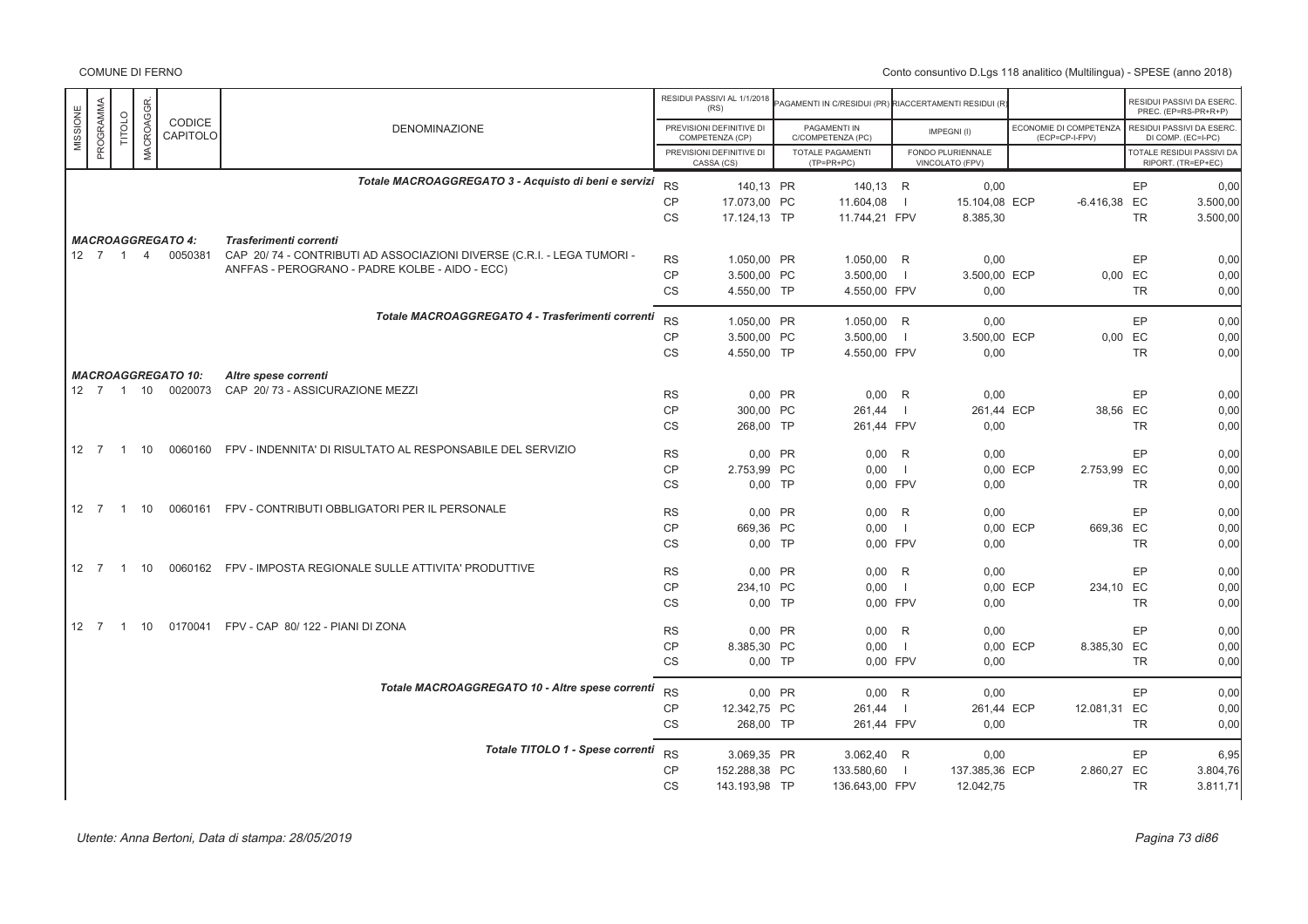COMUNE DI FERNO

|          |                  |                |                     |                          |                                                                                              |           | RESIDUI PASSIVI AL 1/1/2018<br>(RS)         |           | AGAMENTI IN C/RESIDUI (PR) RIACCERTAMENTI RESIDUI (R' |                |                                      |                                          |           | RESIDUI PASSIVI DA ESERC<br>PREC. (EP=RS-PR+R+P) |
|----------|------------------|----------------|---------------------|--------------------------|----------------------------------------------------------------------------------------------|-----------|---------------------------------------------|-----------|-------------------------------------------------------|----------------|--------------------------------------|------------------------------------------|-----------|--------------------------------------------------|
| MISSIONE | PROGRAMMA        | TITOLO         | MACROAGGR           | CODICE<br>CAPITOLO       | <b>DENOMINAZIONE</b>                                                                         |           | PREVISIONI DEFINITIVE DI<br>COMPETENZA (CP) |           | PAGAMENTI IN<br>C/COMPETENZA (PC)                     |                | IMPEGNI(I)                           | ECONOMIE DI COMPETENZA<br>(ECP=CP-I-FPV) |           | RESIDUI PASSIVI DA ESERC<br>DI COMP. (EC=I-PC)   |
|          |                  |                |                     |                          |                                                                                              |           | PREVISIONI DEFINITIVE DI<br>CASSA (CS)      |           | <b>TOTALE PAGAMENTI</b><br>$(TP=PR+PC)$               |                | FONDO PLURIENNALE<br>VINCOLATO (FPV) |                                          |           | TOTALE RESIDUI PASSIVI DA<br>RIPORT. (TR=EP+EC)  |
|          |                  |                |                     |                          | Totale PROGRAMMA 7 - Programmazione e governo della rete dei servizi sociosanitari e sociali | <b>RS</b> | 3.069.35 PR                                 |           | 3.062,40 R                                            |                | 0,00                                 |                                          | EP        | 6,95                                             |
|          |                  |                |                     |                          |                                                                                              | CP        | 152.288,38 PC                               |           | 133.580,60                                            | -1             | 137.385,36 ECP                       | 2.860,27 EC                              |           | 3.804,76                                         |
|          |                  |                |                     |                          |                                                                                              | <b>CS</b> | 143.193,98 TP                               |           | 136.643,00 FPV                                        |                | 12.042,75                            |                                          | <b>TR</b> | 3.811,71                                         |
|          | <b>TITOLO 1:</b> |                | <b>PROGRAMMA 9:</b> | <b>MACROAGGREGATO 1:</b> | Servizio necroscopico e cimiteriale<br>Spese correnti<br>Redditi da lavoro dipendente        |           |                                             |           |                                                       |                |                                      |                                          |           |                                                  |
|          |                  | 12 9 1 1       |                     | 0010004                  | CAP 10/4 - VOCI STIPENDIALI AL PERSONALE A TEMPO INDETERMINATO                               | <b>RS</b> | 0,00 PR                                     |           | $0,00$ R                                              |                | 0,00                                 |                                          | EP        | 0,00                                             |
|          |                  |                |                     |                          |                                                                                              | <b>CP</b> | 21.257.64 PC                                |           | 20.957,54                                             | -1             | 20.957,54 ECP                        | 300,10 EC                                |           | 0,00                                             |
|          |                  |                |                     |                          |                                                                                              | <b>CS</b> | 21.257,64 TP                                |           | 20.957,54 FPV                                         |                | 0,00                                 |                                          | <b>TR</b> | 0,00                                             |
|          | 12 9             | $\overline{1}$ | $\overline{1}$      | 0020004                  | CAP 20/4 - CONTRIBUTI OBBLIGATORI PER IL PERSONALE                                           | <b>RS</b> | 0,00 PR                                     |           | $0,00$ R                                              |                | 0,00                                 |                                          | EP        | 0,00                                             |
|          |                  |                |                     |                          |                                                                                              | <b>CP</b> | 6.141,91 PC                                 |           | 5.826,13                                              | -1             | 5.826,13 ECP                         | 315,78 EC                                |           | 0,00                                             |
|          |                  |                |                     |                          |                                                                                              | CS        | 6.141,91 TP                                 |           | 5.826,13 FPV                                          |                | 0,00                                 |                                          | <b>TR</b> | 0,00                                             |
|          | 12 9             | $\overline{1}$ | $\overline{1}$      | 0030060                  | CAP 30/60 - CONTRIBUTI PER INDENNITA' DI FINE RAPPORTO                                       |           |                                             |           |                                                       |                |                                      |                                          |           |                                                  |
|          |                  |                |                     |                          |                                                                                              | <b>RS</b> | 0,00 PR                                     |           | 0,00                                                  | R              | 0,00                                 |                                          | EP        | 0,00                                             |
|          |                  |                |                     |                          |                                                                                              | <b>CP</b> | 629.50 PC                                   |           | 613,28                                                | $\blacksquare$ | 613,28 ECP                           |                                          | 16,22 EC  | 0,00                                             |
|          |                  |                |                     |                          |                                                                                              | <b>CS</b> | 629,50 TP                                   |           | 613,28 FPV                                            |                | 0,00                                 |                                          | <b>TR</b> | 0,00                                             |
|          | 12 9             | $\overline{1}$ | $\overline{1}$      | 0030061                  | ASSEGNI FAMILIARI                                                                            | <b>RS</b> |                                             | $0.00$ PR | 0,00                                                  | R              | 0,00                                 |                                          | EP        | 0,00                                             |
|          |                  |                |                     |                          |                                                                                              | CP        | 1.129,98 PC                                 |           | 0,00                                                  | $\overline{1}$ |                                      | 0,00 ECP<br>1.129,98 EC                  |           | 0,00                                             |
|          |                  |                |                     |                          |                                                                                              | <b>CS</b> | 1.129,98 TP                                 |           | 0.00 FPV                                              |                | 0.00                                 |                                          | <b>TR</b> | 0,00                                             |
|          | 12 9             | $\overline{1}$ | $\overline{1}$      | 0030062                  | <b>ARRETRATI STIPENDI</b>                                                                    | <b>RS</b> | 0,00 PR                                     |           | 0,00                                                  | R              | 0,00                                 |                                          | EP        | 0,00                                             |
|          |                  |                |                     |                          |                                                                                              | <b>CP</b> | 644,90 PC                                   |           | 644,90                                                | $\blacksquare$ | 644,90 ECP                           |                                          | $0,00$ EC | 0,00                                             |
|          |                  |                |                     |                          |                                                                                              | <b>CS</b> | 644,90 TP                                   |           | 644,90 FPV                                            |                | 0,00                                 |                                          | <b>TR</b> | 0,00                                             |
|          |                  |                |                     |                          | Totale MACROAGGREGATO 1 - Redditi da lavoro dipendente                                       |           |                                             |           |                                                       |                |                                      |                                          |           |                                                  |
|          |                  |                |                     |                          |                                                                                              | <b>RS</b> | 0,00 PR                                     |           | 0,00                                                  | R              | 0,00                                 |                                          | EP        | 0,00                                             |
|          |                  |                |                     |                          |                                                                                              | CP        | 29.803,93 PC                                |           | 28.041,85                                             | $\blacksquare$ | 28.041,85 ECP                        | 1.762,08 EC                              |           | 0,00                                             |
|          |                  |                |                     |                          |                                                                                              | <b>CS</b> | 29.803,93 TP                                |           | 28.041,85 FPV                                         |                | 0,00                                 |                                          | <b>TR</b> | 0.00                                             |
|          |                  |                |                     | <b>MACROAGGREGATO 2:</b> | Imposte e tasse a carico dell'ente                                                           |           |                                             |           |                                                       |                |                                      |                                          |           |                                                  |
|          | 12 9             | $\overline{1}$ | 2                   | 0010909                  | CAP 10/909 - IMPOSTA REGIONALE SULLE ATTIVITA' PRODUTTIVE                                    | <b>RS</b> | 0,00 PR                                     |           | 0,00                                                  | R              | 0,00                                 |                                          | EP        | 0,00                                             |
|          |                  |                |                     |                          |                                                                                              | CP        | 1.861,72 PC                                 |           | 1.834,29                                              |                | 1.834,29 ECP                         |                                          |           |                                                  |
|          |                  |                |                     |                          |                                                                                              |           |                                             |           |                                                       | -1             |                                      |                                          | 27,43 EC  | 0,00                                             |
|          |                  |                |                     |                          |                                                                                              | CS        | 1.861,72 TP                                 |           | 1.834,29 FPV                                          |                | 0,00                                 |                                          | <b>TR</b> | 0,00                                             |
|          |                  |                |                     |                          | Totale MACROAGGREGATO 2 - Imposte e tasse a carico dell'ente                                 | <b>RS</b> | 0,00 PR                                     |           | $0,00$ R                                              |                | 0,00                                 |                                          | EP        | 0,00                                             |
|          |                  |                |                     |                          |                                                                                              | <b>CP</b> | 1.861,72 PC                                 |           | 1.834,29                                              |                | 1.834,29 ECP                         |                                          | 27,43 EC  | 0,00                                             |
|          |                  |                |                     |                          |                                                                                              | <b>CS</b> | 1.861,72 TP                                 |           | 1.834,29 FPV                                          |                | 0,00                                 |                                          | <b>TR</b> | 0.00                                             |
|          |                  |                |                     |                          |                                                                                              |           |                                             |           |                                                       |                |                                      |                                          |           |                                                  |

*MACROAGGREGATO 3: Acquisto di beni e servizi*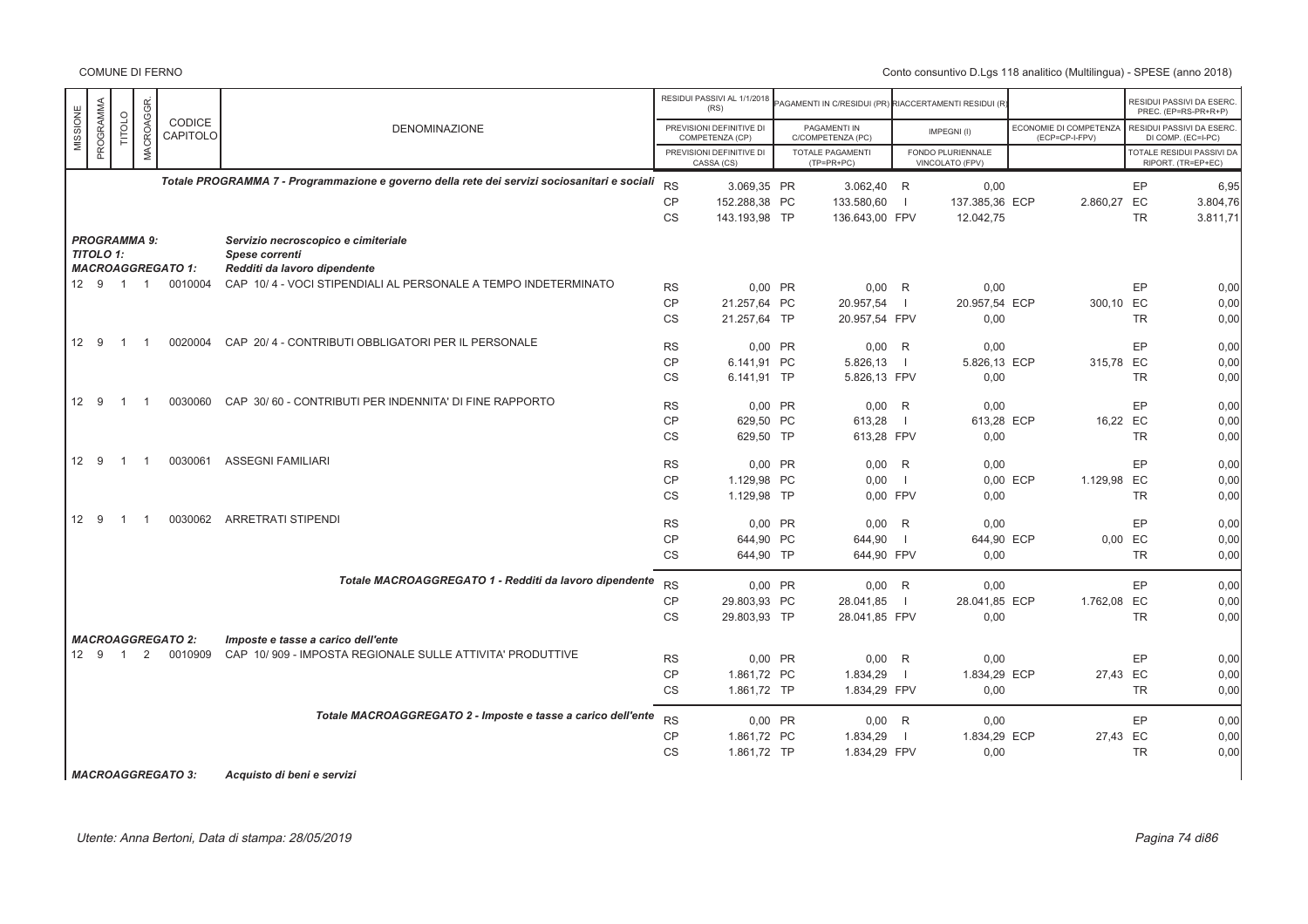|          |           |                |                |                           |                                                                       |                        | RESIDUI PASSIVI AL 1/1/2018<br>(RS)         | PAGAMENTI IN C/RESIDUI (PR) RIACCERTAMENTI RESIDUI (R |                          |                                      |                                          |          | RESIDUI PASSIVI DA ESERC<br>PREC. (EP=RS-PR+R+P)       |
|----------|-----------|----------------|----------------|---------------------------|-----------------------------------------------------------------------|------------------------|---------------------------------------------|-------------------------------------------------------|--------------------------|--------------------------------------|------------------------------------------|----------|--------------------------------------------------------|
| MISSIONE | PROGRAMMA | TITOLO         | MACROAGGR.     | <b>CODICE</b><br>CAPITOLO | <b>DENOMINAZIONE</b>                                                  |                        | PREVISIONI DEFINITIVE DI<br>COMPETENZA (CP) | PAGAMENTI IN<br>C/COMPETENZA (PC)                     |                          | IMPEGNI(I)                           | ECONOMIE DI COMPETENZA<br>(ECP=CP-I-FPV) |          | RESIDUI PASSIVI DA ESERC.<br>DI COMP. (EC=I-PC)        |
|          |           |                |                |                           |                                                                       |                        | PREVISIONI DEFINITIVE DI<br>CASSA (CS)      | <b>TOTALE PAGAMENTI</b><br>$(TP=PR+PC)$               |                          | FONDO PLURIENNALE<br>VINCOLATO (FPV) |                                          |          | <b>TOTALE RESIDUI PASSIVI DA</b><br>RIPORT. (TR=EP+EC) |
|          | 12 9      | $\overline{1}$ | 3              | 0010051                   | CAP 10/51 - INTERVENTI STRAORDINARI INERENTI IL SERVIZIO              | <b>RS</b>              | 0,00 PR                                     | $0,00$ R                                              |                          | 0,00                                 |                                          |          | EP<br>0,00                                             |
|          |           |                |                |                           |                                                                       | CP                     | 1.600,00 PC                                 | 1.600,00                                              |                          | 1.600,00 ECP                         |                                          | 0,00 EC  | 0,00                                                   |
|          |           |                |                |                           |                                                                       | <b>CS</b>              | 1.600,00 TP                                 | 1.600,00 FPV                                          |                          | 0,00                                 |                                          |          | 0,00<br><b>TR</b>                                      |
|          |           |                |                |                           |                                                                       |                        |                                             |                                                       |                          |                                      |                                          |          |                                                        |
|          | 12 9      | $\overline{1}$ | 3              | 0010353                   | CAP 10/353 - SPESE ECONOMALI - FORNITURE DIVERSE INERENTI IL SERVIZIO | <b>RS</b>              | 0,00 PR                                     | 0,00                                                  | R                        | 0,00                                 |                                          |          | EP<br>0,00                                             |
|          |           |                |                |                           | - PRODOTTI FARMACEUTICI                                               | CP                     | 100,00 PC                                   | 0,00                                                  | $\overline{\phantom{0}}$ |                                      | 100,00 EC<br>0,00 ECP                    |          | 0,00                                                   |
|          |           |                |                |                           |                                                                       | <b>CS</b>              | 100.00 TP                                   | 0.00 FPV                                              |                          | 0,00                                 |                                          |          | 0,00<br><b>TR</b>                                      |
|          |           |                |                |                           |                                                                       |                        |                                             |                                                       |                          |                                      |                                          |          |                                                        |
|          | 12 9      | -1             | 3              | 0010360                   | CAP 10/360 - SPESE ECONOMALI - FORNITURE DIVERSE INERENTI IL SERVIZIO | <b>RS</b>              | 0,00 PR                                     | $0,00$ R                                              |                          | 0,00                                 |                                          |          | EP<br>0,00                                             |
|          |           |                |                |                           |                                                                       | CP                     | 550,00 PC                                   | 79,28                                                 | - 1                      | 90,28 ECP                            | 459,72 EC                                |          | 11,00                                                  |
|          |           |                |                |                           |                                                                       | <b>CS</b>              | 550.00 TP                                   | 79.28 FPV                                             |                          | 0,00                                 |                                          |          | <b>TR</b><br>11,00                                     |
|          | 12 9      | $\overline{1}$ | 3              |                           | 0020031 CAP 20/31 - VESTIARIO                                         |                        |                                             |                                                       |                          |                                      |                                          |          |                                                        |
|          |           |                |                |                           |                                                                       | <b>RS</b>              | 215,00 PR                                   | 215,00 R                                              |                          | 0,00                                 |                                          |          | EP<br>0,00                                             |
|          |           |                |                |                           |                                                                       | <b>CP</b>              | 1.600,00 PC                                 | 0,00                                                  | - 1                      | 1.597,96 ECP                         |                                          | 2,04 EC  | 1.597,96                                               |
|          |           |                |                |                           |                                                                       | CS                     | 1.815,00 TP                                 | 215,00 FPV                                            |                          | 0,00                                 |                                          |          | 1.597,96<br><b>TR</b>                                  |
|          | 12 9      | $\overline{1}$ | 3              |                           | 0030317 CAP 30/316 - ACQUISTI DIVERSI INERENTI IL SERVIZIO -          |                        |                                             |                                                       |                          |                                      |                                          |          | EP                                                     |
|          |           |                |                |                           |                                                                       | <b>RS</b><br><b>CP</b> | 468,18 PR                                   | 468,18 R                                              |                          | 0,00                                 |                                          |          | 0,00                                                   |
|          |           |                |                |                           |                                                                       |                        | 1.035,00 PC                                 | 0,00                                                  | $\overline{\phantom{0}}$ | 302,00 ECP                           | 733,00 EC                                |          | 302,00                                                 |
|          |           |                |                |                           |                                                                       | CS                     | 1.503,18 TP                                 | 468,18 FPV                                            |                          | 0,00                                 |                                          |          | <b>TR</b><br>302,00                                    |
|          | 12 9      | $\overline{1}$ | 3              | 0050363                   | CAP 50/363 - PRESTAZIONI VARIE INERENTI IL SERVIZIO - MANUTENZIONE    | <b>RS</b>              | 0.00 PR                                     | $0.00$ R                                              |                          | 0.00                                 |                                          |          | EP<br>0,00                                             |
|          |           |                |                |                           | <b>CIMITERO</b>                                                       | CP                     | 518,00 PC                                   | 475,80                                                |                          | 475,80 ECP                           |                                          | 42,20 EC | 0,00                                                   |
|          |           |                |                |                           |                                                                       | CS                     | 518,00 TP                                   | 475,80 FPV                                            |                          | 0,00                                 |                                          |          | 0,00<br><b>TR</b>                                      |
|          |           |                |                |                           |                                                                       |                        |                                             |                                                       |                          |                                      |                                          |          |                                                        |
|          | 12 9      | $\overline{1}$ | 3              | 0700005                   | CAP 700/5 - UTENZE E CANONI - ENERGIA ELETTRICA                       | <b>RS</b>              | 181,77 PR                                   | 181,77 R                                              |                          | 0,00                                 |                                          |          | EP<br>0,00                                             |
|          |           |                |                |                           |                                                                       | <b>CP</b>              | 1.400,00 PC                                 | 498,83                                                | - 1                      | 696,60 ECP                           | 703,40 EC                                |          | 197,77                                                 |
|          |           |                |                |                           |                                                                       | <b>CS</b>              | 1.581,77 TP                                 | 680,60 FPV                                            |                          | 0,00                                 |                                          |          | 197,77<br><b>TR</b>                                    |
|          |           |                |                |                           |                                                                       |                        |                                             |                                                       |                          |                                      |                                          |          |                                                        |
|          | 12 9      | $\overline{1}$ | $\mathcal{R}$  | 0700007                   | CAP 700/7 - UTENZE E CANONI - ACQUA                                   | <b>RS</b>              | 20,00 PR                                    | 20,00 R                                               |                          | 0.00                                 |                                          |          | EP<br>0,00                                             |
|          |           |                |                |                           |                                                                       | CP                     | 20,00 PC                                    | 0,00                                                  | - 1                      | 20,00 ECP                            |                                          | 0,00 EC  | 20,00                                                  |
|          |           |                |                |                           |                                                                       | CS                     | 34,00 TP                                    | 20,00 FPV                                             |                          | 0,00                                 |                                          |          | <b>TR</b><br>20,00                                     |
|          |           |                |                |                           |                                                                       |                        |                                             |                                                       |                          |                                      |                                          |          |                                                        |
|          |           |                |                |                           | Totale MACROAGGREGATO 3 - Acquisto di beni e servizi                  | <b>RS</b>              | 884.95 PR                                   | 884.95 R                                              |                          | 0.00                                 |                                          |          | EP<br>0,00                                             |
|          |           |                |                |                           |                                                                       | CP                     | 6.823,00 PC                                 | 2.653,91                                              | $\blacksquare$           | 4.782,64 ECP                         | 2.040,36 EC                              |          | 2.128,73                                               |
|          |           |                |                |                           |                                                                       | <b>CS</b>              | 7.701,95 TP                                 | 3.538,86 FPV                                          |                          | 0,00                                 |                                          |          | 2.128,73<br><b>TR</b>                                  |
|          |           |                |                | <b>MACROAGGREGATO 4:</b>  | Trasferimenti correnti                                                |                        |                                             |                                                       |                          |                                      |                                          |          |                                                        |
|          | 12 9      | $\overline{1}$ | $\overline{4}$ | 0010034                   | CAP 10/34 - SERVIZI PROMISCUI FRAZIONE SAN MACARIO                    |                        |                                             |                                                       |                          |                                      |                                          |          |                                                        |
|          |           |                |                |                           |                                                                       | <b>RS</b>              | 0,00 PR                                     | $0,00$ R                                              |                          | 0,00                                 |                                          |          | EP<br>0,00                                             |
|          |           |                |                |                           |                                                                       | <b>CP</b>              | 3.500,00 PC                                 | 3.360,49                                              |                          | 3.360,49 ECP                         | 139,51 EC                                |          | 0,00                                                   |
|          |           |                |                |                           |                                                                       | <b>CS</b>              | 3.500,00 TP                                 | 3.360,49 FPV                                          |                          | 0,00                                 |                                          |          | <b>TR</b><br>0,00                                      |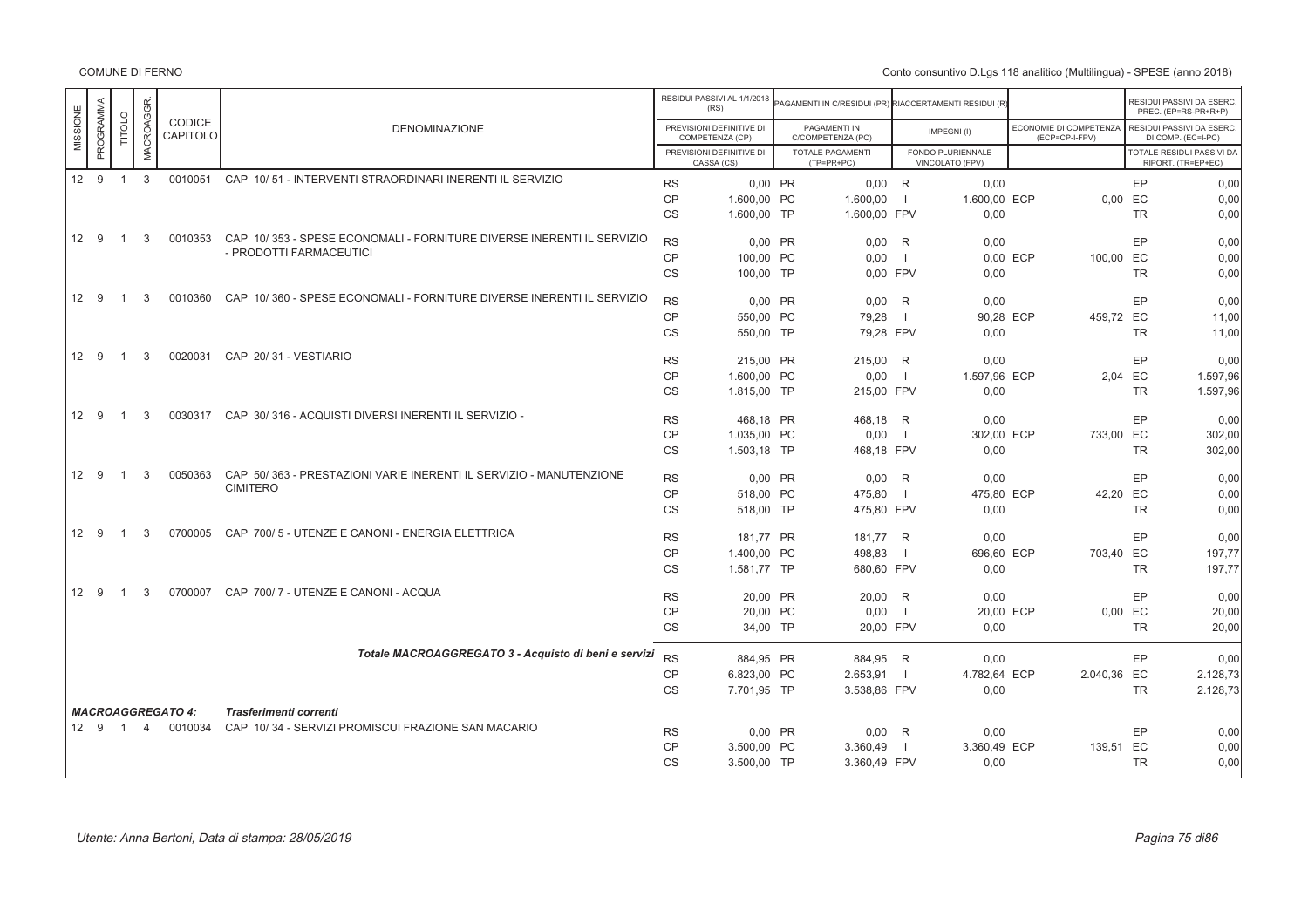|                        |               |                |                          |                                                                          |           | RESIDUI PASSIVI AL 1/1/2018<br>(RS)         | AGAMENTI IN C/RESIDUI (PR) RIACCERTAMENTI RESIDUI (R |                          |                                      |          |                                          |           | RESIDUI PASSIVI DA ESERC<br>PREC. (EP=RS-PR+R+P) |
|------------------------|---------------|----------------|--------------------------|--------------------------------------------------------------------------|-----------|---------------------------------------------|------------------------------------------------------|--------------------------|--------------------------------------|----------|------------------------------------------|-----------|--------------------------------------------------|
| PROGRAMMA<br>MISSIONE  | <b>TITOLO</b> | MACROAGGR      | CODICE<br>CAPITOLO       | <b>DENOMINAZIONE</b>                                                     |           | PREVISIONI DEFINITIVE DI<br>COMPETENZA (CP) | PAGAMENTI IN<br>C/COMPETENZA (PC)                    |                          | IMPEGNI(I)                           |          | ECONOMIE DI COMPETENZA<br>(ECP=CP-I-FPV) |           | RESIDUI PASSIVI DA ESERC<br>DI COMP. (EC=I-PC)   |
|                        |               |                |                          |                                                                          |           | PREVISIONI DEFINITIVE DI<br>CASSA (CS)      | TOTALE PAGAMENTI<br>$(TP=PR+PC)$                     |                          | FONDO PLURIENNALE<br>VINCOLATO (FPV) |          |                                          |           | TOTALE RESIDUI PASSIVI DA<br>RIPORT. (TR=EP+EC)  |
|                        |               |                |                          | Totale MACROAGGREGATO 4 - Trasferimenti correnti                         | <b>RS</b> |                                             |                                                      |                          |                                      |          |                                          |           |                                                  |
|                        |               |                |                          |                                                                          | <b>CP</b> | 0.00 PR<br>3.500,00 PC                      | $0.00$ R<br>3.360,49                                 | - 1                      | 0.00<br>3.360,49 ECP                 |          | 139.51                                   | EP<br>EC  | 0.00<br>0.00                                     |
|                        |               |                |                          |                                                                          | <b>CS</b> | 3.500,00 TP                                 | 3.360,49 FPV                                         |                          | 0.00                                 |          |                                          | <b>TR</b> | 0.00                                             |
|                        |               |                |                          | Totale TITOLO 1 - Spese correnti                                         | <b>RS</b> | 884,95 PR                                   | 884,95 R                                             |                          | 0,00                                 |          |                                          | EP        | 0,00                                             |
|                        |               |                |                          |                                                                          | <b>CP</b> | 41.988,65 PC                                | 35.890,54                                            | $\overline{\phantom{0}}$ | 38.019,27 ECP                        |          | 3.969,38 EC                              |           | 2.128,73                                         |
|                        |               |                |                          |                                                                          | <b>CS</b> | 42.867,60 TP                                | 36.775,49 FPV                                        |                          | 0,00                                 |          |                                          | <b>TR</b> | 2.128,73                                         |
| <b>TITOLO 2:</b>       |               |                | <b>MACROAGGREGATO 2:</b> | Spese in conto capitale<br>Investimenti fissi lordi                      |           |                                             |                                                      |                          |                                      |          |                                          |           |                                                  |
| 12 9 2                 |               | $\overline{2}$ | 0105106                  | CAP 105/106 - AMPLIAMENTO CIMITERO COMUNALE - finanziato con avanzo      |           |                                             |                                                      |                          |                                      |          |                                          |           |                                                  |
|                        |               |                |                          | economico di parte corrente -                                            | <b>RS</b> | 0.00 PR                                     | 0,00                                                 | R                        | 0,00                                 |          |                                          | EP        | 0,00                                             |
|                        |               |                |                          |                                                                          | <b>CP</b> | 0,00 PC                                     | 0,00                                                 | $\blacksquare$           |                                      | 0,00 ECP | -150.000,00 EC                           |           | 0,00                                             |
|                        |               |                |                          |                                                                          | <b>CS</b> | $0.00$ TP                                   | 0.00 FPV                                             |                          | 150.000,00                           |          |                                          | <b>TR</b> | 0.00                                             |
| 12 9                   | 2             | 2              | 0105107                  | CAP 105/107 - AMPLIAMENTO CIMITERO COMUNALE - finanziato con proventi da | <b>RS</b> | 0,00 PR                                     | 0,00                                                 | -R                       | 0,00                                 |          |                                          | EP        | 0,00                                             |
|                        |               |                |                          | permessi di costruire -                                                  | <b>CP</b> | 0.00 PC                                     | 0.00                                                 | - 1                      |                                      | 0.00 ECP | -158.500.00 EC                           |           | 0.00                                             |
|                        |               |                |                          |                                                                          | <b>CS</b> | $0.00$ TP                                   | 0.00 FPV                                             |                          | 158.500,00                           |          |                                          | <b>TR</b> | 0.00                                             |
| 12 <sup>2</sup><br>- 9 | 2             | $\mathcal{P}$  | 0200202                  | CAP 200/202 - AMPLIAMENTO CIMITERO COMUNALE - finanziato con avanzo di   | <b>RS</b> | 0,00 PR                                     | 0,00                                                 | R                        | 0,00                                 |          |                                          | EP        | 0.00                                             |
|                        |               |                |                          | amministrazione -                                                        | <b>CP</b> | 6.500.00 PC                                 | 2.375.15                                             | $\blacksquare$           | 6.500.00 ECP                         |          | $-145.377.98$                            | EC        | 4.124,85                                         |
|                        |               |                |                          |                                                                          | <b>CS</b> | 6.500,00 TP                                 | 2.375,15 FPV                                         |                          | 145.377,98                           |          |                                          | <b>TR</b> | 4.124,85                                         |
| 12 9                   | 2             | 2              | 0200203                  | CAP 105/101 - AMPLIAMENTO CIMITERO COMUNALE - finanziato con proventi da | <b>RS</b> | 0.00 PR                                     | 0.00                                                 | R                        | 0.00                                 |          |                                          | EP        | 0.00                                             |
|                        |               |                |                          | permessi di costruire destinati all'eliminazione di BBAA -               | CP        | 0,00 PC                                     | 0,00                                                 | $\blacksquare$           |                                      | 0,00 ECP | $-1.500,00$ EC                           |           | 0,00                                             |
|                        |               |                |                          |                                                                          | <b>CS</b> | $0,00$ TP                                   | 0,00 FPV                                             |                          | 1.500,00                             |          |                                          | <b>TR</b> | 0,00                                             |
| 12 9                   | 2             | 2              | 0200204                  | ACQUISTO ATTREZZATURE PER CIMITERO COMUNALE - finanziato con avanzo      | <b>RS</b> | 0,00 PR                                     | 0,00                                                 | R                        | 0,00                                 |          |                                          | EP        | 0,00                                             |
|                        |               |                |                          | economico di parte corrente                                              | <b>CP</b> | 1.900,00 PC                                 | 573,40                                               | $\blacksquare$           | 1.866,60 ECP                         |          | 33,40 EC                                 |           | 1.293,20                                         |
|                        |               |                |                          |                                                                          | <b>CS</b> | 1.900,00 TP                                 | 573,40 FPV                                           |                          | 0,00                                 |          |                                          | <b>TR</b> | 1.293,20                                         |
| 12 <sup>2</sup><br>9   | 2             | $\overline{2}$ | 0200205                  | ACQUISTO ATTREZZATURE PER CIMITERO COMUNALE - finanziato con avanzo di   | <b>RS</b> | 0,00 PR                                     | 0,00                                                 | R                        | 0,00                                 |          |                                          | EP        | 0.00                                             |
|                        |               |                |                          | amministrazione -                                                        | <b>CP</b> | 6.000,00 PC                                 | 0.00                                                 | $\blacksquare$           | 5.740,10 ECP                         |          | 259.90 EC                                |           | 5.740,10                                         |
|                        |               |                |                          |                                                                          | <b>CS</b> | 6.000,00 TP                                 | 0,00 FPV                                             |                          | 0,00                                 |          |                                          | <b>TR</b> | 5.740,10                                         |
|                        |               |                |                          | Totale MACROAGGREGATO 2 - Investimenti fissi lordi                       | <b>RS</b> | 0.00 PR                                     | $0.00$ R                                             |                          | 0.00                                 |          |                                          | EP        | 0.00                                             |
|                        |               |                |                          |                                                                          | <b>CP</b> | 14.400,00 PC                                | 2.948,55                                             | $\blacksquare$           | 14.106,70 ECP                        |          | -455.084,68 EC                           |           | 11.158,15                                        |
|                        |               |                |                          |                                                                          | <b>CS</b> | 14.400,00 TP                                | 2.948,55 FPV                                         |                          | 455.377,98                           |          |                                          | <b>TR</b> | 11.158,15                                        |
|                        |               |                | <b>MACROAGGREGATO 5:</b> | Altre spese in conto capitale                                            |           |                                             |                                                      |                          |                                      |          |                                          |           |                                                  |
| 12 9                   | 2             | 5              | 0200201                  | FPV - AMPLIAMENTO CIMITERO COMUNALE - finanziato con avanzo di           | <b>RS</b> | 0,00 PR                                     | 0,00                                                 | R                        | 0,00                                 |          |                                          | EP        | 0,00                                             |
|                        |               |                |                          | amministrazione -                                                        | <b>CP</b> | 145.377,98 PC                               | 0,00                                                 | - 11                     |                                      | 0,00 ECP | 145.377,98 EC                            |           | 0,00                                             |
|                        |               |                |                          |                                                                          | <b>CS</b> | $0,00$ TP                                   | 0.00 FPV                                             |                          | 0,00                                 |          |                                          | <b>TR</b> | 0.00                                             |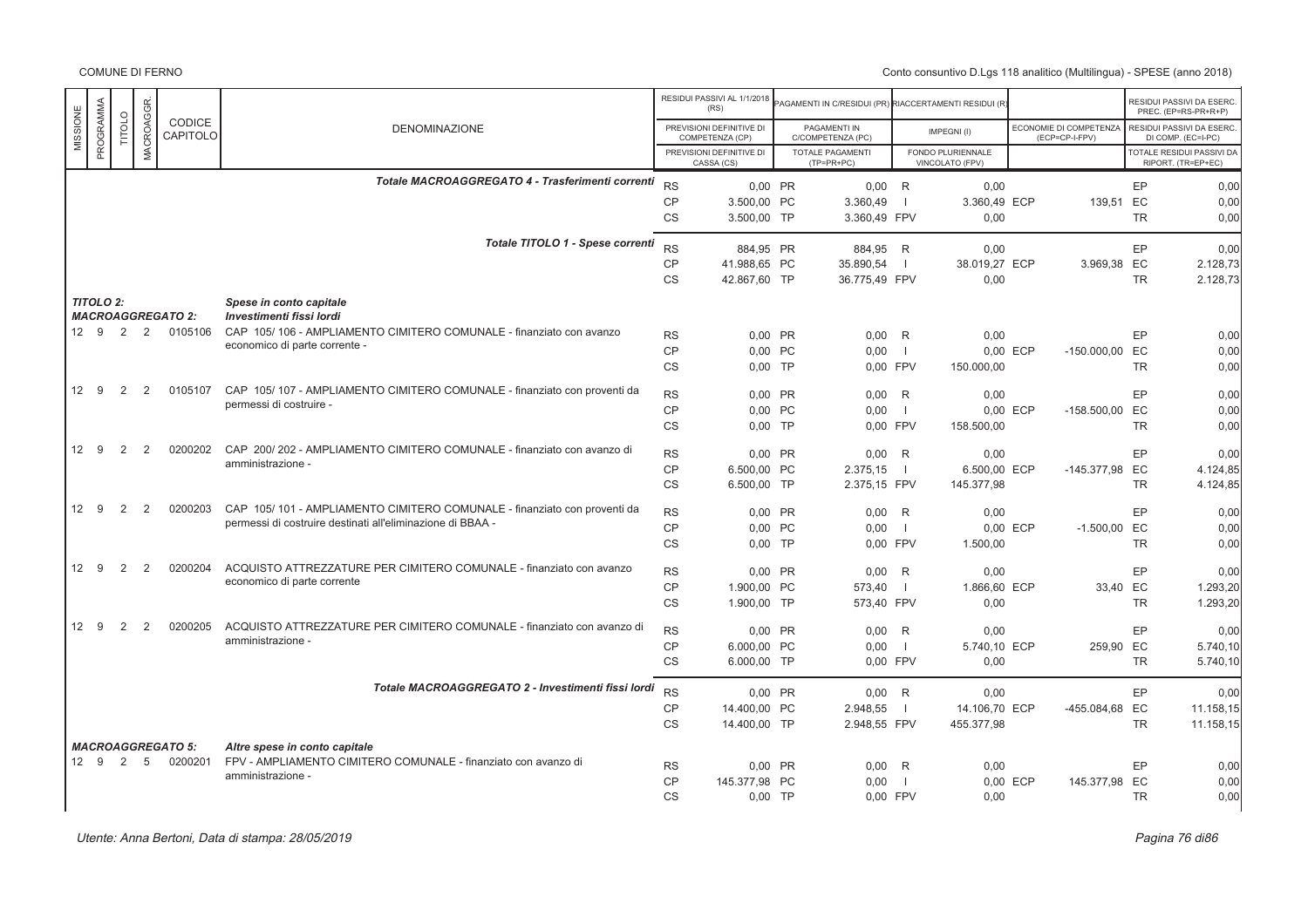COMUNE DI FERNO

|                      |           |                             |              |                          |                                                                           |           | RESIDUI PASSIVI AL 1/1/2018<br>(RS)         | PAGAMENTI IN C/RESIDUI (PR) RIACCERTAMENTI RESIDUI (R |                |                                      |                                          |              |           | RESIDUI PASSIVI DA ESERC<br>PREC. (EP=RS-PR+R+P)       |
|----------------------|-----------|-----------------------------|--------------|--------------------------|---------------------------------------------------------------------------|-----------|---------------------------------------------|-------------------------------------------------------|----------------|--------------------------------------|------------------------------------------|--------------|-----------|--------------------------------------------------------|
| MISSIONE             | PROGRAMMA | MACROAGGR.<br><b>TITOLO</b> |              | CODICE<br>CAPITOLO       | <b>DENOMINAZIONE</b>                                                      |           | PREVISIONI DEFINITIVE DI<br>COMPETENZA (CP) | PAGAMENTI IN<br>C/COMPETENZA (PC)                     |                | IMPEGNI(I)                           | ECONOMIE DI COMPETENZA<br>(ECP=CP-I-FPV) |              |           | RESIDUI PASSIVI DA ESERC<br>DI COMP. (EC=I-PC)         |
|                      |           |                             |              |                          |                                                                           |           | PREVISIONI DEFINITIVE DI<br>CASSA (CS)      | <b>TOTALE PAGAMENTI</b><br>$(TP=PR+PC)$               |                | FONDO PLURIENNALE<br>VINCOLATO (FPV) |                                          |              |           | <b>TOTALE RESIDUI PASSIVI DA</b><br>RIPORT. (TR=EP+EC) |
| 12 <sup>°</sup>      | 9         | 2<br>5                      |              | 0200204                  | FPV - CAP 105/106 - AMPLIAMENTO CIMITERO COMUNALE - finanziato con avanzo | <b>RS</b> | 0.00 PR                                     | $0,00$ R                                              |                | 0,00                                 |                                          |              | EP        | 0,00                                                   |
|                      |           |                             |              |                          | economico di parte corrente -                                             | <b>CP</b> | 150.000,00 PC                               | 0.00                                                  | $\blacksquare$ |                                      | 150.000,00 EC<br>0.00 ECP                |              |           | 0.00                                                   |
|                      |           |                             |              |                          |                                                                           | <b>CS</b> | $0,00$ TP                                   | 0,00 FPV                                              |                | 0,00                                 |                                          |              | <b>TR</b> | 0,00                                                   |
|                      |           |                             |              |                          |                                                                           |           |                                             |                                                       |                |                                      |                                          |              |           |                                                        |
| 12                   | - 9       | 2<br>5                      |              | 0200205                  | FPV - CAP 105/107 - AMPLIAMENTO CIMITERO COMUNALE - finanziato con        | <b>RS</b> | 0,00 PR                                     | 0,00                                                  | R              | 0,00                                 |                                          |              | EP        | 0,00                                                   |
|                      |           |                             |              |                          | proventi da permessi di costruire -                                       | <b>CP</b> | 158.500,00 PC                               | 0.00                                                  | $\blacksquare$ |                                      | 0.00 ECP<br>158.500,00 EC                |              |           | 0,00                                                   |
|                      |           |                             |              |                          |                                                                           | <b>CS</b> | $0,00$ TP                                   | 0,00 FPV                                              |                | 0,00                                 |                                          |              | <b>TR</b> | 0,00                                                   |
|                      |           | 2<br>5                      |              |                          | FPV - CAP 105/101 - AMPLIAMENTO CIMITERO COMUNALE - finanziato con        |           |                                             |                                                       |                |                                      |                                          |              |           |                                                        |
| 12 <sup>°</sup>      | - 9       |                             |              | 0200206                  | proventi da permessi di costruire destinati all'eliminazione di BBAA -    | <b>RS</b> | 0,00 PR                                     | 0,00                                                  | R              | 0,00                                 |                                          |              | EP        | 0,00                                                   |
|                      |           |                             |              |                          |                                                                           | <b>CP</b> | 1.500,00 PC                                 | 0.00                                                  | $\blacksquare$ |                                      | 0.00 ECP                                 | 1.500,00 EC  |           | 0.00                                                   |
|                      |           |                             |              |                          |                                                                           | CS        | $0,00$ TP                                   | 0,00 FPV                                              |                | 0,00                                 |                                          |              | <b>TR</b> | 0,00                                                   |
|                      |           |                             |              |                          | Totale MACROAGGREGATO 5 - Altre spese in conto capitale                   |           |                                             |                                                       |                |                                      |                                          |              |           |                                                        |
|                      |           |                             |              |                          |                                                                           | <b>RS</b> | 0,00 PR                                     | $0,00$ R                                              |                | 0,00                                 |                                          |              | EP        | 0,00                                                   |
|                      |           |                             |              |                          |                                                                           | CP        | 455.377,98 PC                               | 0,00                                                  | $\blacksquare$ |                                      | 0,00 ECP<br>455.377,98 EC                |              |           | 0,00                                                   |
|                      |           |                             |              |                          |                                                                           | CS        | $0,00$ TP                                   | 0.00 FPV                                              |                | 0,00                                 |                                          |              | <b>TR</b> | 0,00                                                   |
|                      |           |                             |              |                          | Totale TITOLO 2 - Spese in conto capitale                                 | <b>RS</b> | 0.00 PR                                     | $0,00$ R                                              |                | 0.00                                 |                                          |              | EP        | 0.00                                                   |
|                      |           |                             |              |                          |                                                                           | <b>CP</b> | 469.777,98 PC                               | 2.948,55                                              | $\blacksquare$ | 14.106,70 ECP                        |                                          | 293,30 EC    |           | 11.158,15                                              |
|                      |           |                             |              |                          |                                                                           | <b>CS</b> | 14.400.00 TP                                | 2.948,55 FPV                                          |                | 455.377.98                           |                                          |              | <b>TR</b> | 11.158,15                                              |
|                      |           |                             |              |                          |                                                                           |           |                                             |                                                       |                |                                      |                                          |              |           |                                                        |
|                      |           |                             |              |                          | Totale PROGRAMMA 9 - Servizio necroscopico e cimiteriale                  | <b>RS</b> | 884,95 PR                                   | 884,95 R                                              |                | 0,00                                 |                                          |              | EP        | 0.00                                                   |
|                      |           |                             |              |                          |                                                                           | <b>CP</b> | 511.766,63 PC                               | 38.839,09                                             | $\Box$         | 52.125,97 ECP                        |                                          | 4.262,68 EC  |           | 13.286,88                                              |
|                      |           |                             |              |                          |                                                                           | <b>CS</b> | 57.267,60 TP                                | 39.724,04 FPV                                         |                | 455.377,98                           |                                          |              | <b>TR</b> | 13.286,88                                              |
|                      |           |                             |              |                          |                                                                           |           |                                             |                                                       |                |                                      |                                          |              |           |                                                        |
|                      |           |                             |              |                          | Totale MISSIONE 12 - Diritti sociali, politiche sociali e famiglia        | <b>RS</b> | 114.121,51 PR                               | 109.994,20 R                                          |                | $-3.990,00$                          |                                          |              | EP        | 137,31                                                 |
|                      |           |                             |              |                          |                                                                           | <b>CP</b> | 1.257.988,29 PC                             | 615.411,90                                            | $\Box$         | 729.232,68 ECP                       |                                          | 60.525,87 EC |           | 113.820,78                                             |
|                      |           |                             |              |                          |                                                                           | <b>CS</b> | 842.596,81 TP                               | 725.406,10 FPV                                        |                | 468.229,74                           |                                          |              | <b>TR</b> | 113.958,09                                             |
| <b>MISSIONE 14:</b>  |           |                             |              |                          | Sviluppo economico e competitività                                        |           |                                             |                                                       |                |                                      |                                          |              |           |                                                        |
|                      |           | <b>PROGRAMMA 2:</b>         |              |                          | Commercio - reti distributive - tutela dei consumatori                    |           |                                             |                                                       |                |                                      |                                          |              |           |                                                        |
| <b>TITOLO 1:</b>     |           |                             |              |                          | Spese correnti                                                            |           |                                             |                                                       |                |                                      |                                          |              |           |                                                        |
|                      |           |                             |              | <b>MACROAGGREGATO 3:</b> | Acquisto di beni e servizi                                                |           |                                             |                                                       |                |                                      |                                          |              |           |                                                        |
| 14 2 1               |           |                             | $\mathbf{3}$ | 0010011                  | CAP 10/11 - CORSI DI AGGIORNAMENTO                                        | <b>RS</b> | 0.00 PR                                     | $0,00$ R                                              |                | 0,00                                 |                                          |              | EP        | 0,00                                                   |
|                      |           |                             |              |                          |                                                                           | CP        | 350.00 PC                                   | 142,00                                                | $\Box$         | 142,00 ECP                           |                                          | 208.00 EC    |           | 0.00                                                   |
|                      |           |                             |              |                          |                                                                           | <b>CS</b> | 350,00 TP                                   | 142,00 FPV                                            |                | 0,00                                 |                                          |              | <b>TR</b> | 0,00                                                   |
|                      |           |                             |              |                          |                                                                           |           |                                             |                                                       |                |                                      |                                          |              |           |                                                        |
| 14<br>$\overline{2}$ |           | $\mathcal{R}$               |              | 0010360                  | CAP 10/360 - SPESE ECONOMALI - FORNITURE DIVERSE INERENTI IL SERVIZIO     | <b>RS</b> | 165,22 PR                                   | 165,22 R                                              |                | 0,00                                 |                                          |              | EP        | 0,00                                                   |
|                      |           |                             |              |                          |                                                                           | <b>CP</b> | 340.00 PC                                   | 0.00                                                  | $\blacksquare$ | 110.85 ECP                           |                                          | 229.15 EC    |           | 110,85                                                 |
|                      |           |                             |              |                          |                                                                           | <b>CS</b> | 505,22 TP                                   | 165,22 FPV                                            |                | 0,00                                 |                                          |              | <b>TR</b> | 110,85                                                 |
|                      |           |                             |              |                          |                                                                           |           |                                             |                                                       |                |                                      |                                          |              |           |                                                        |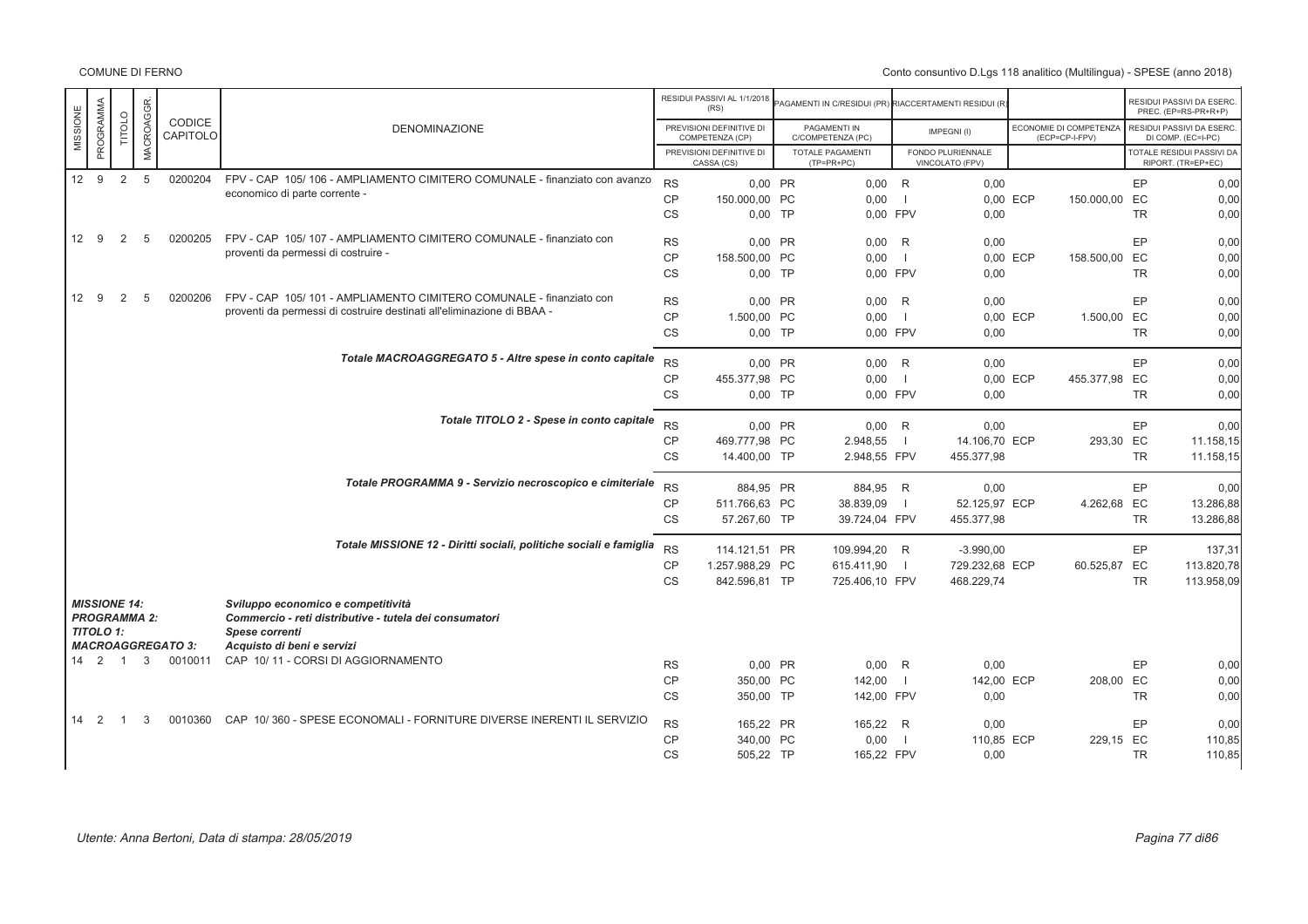|                      | PROGRAMMA |                | <b>MACROAGGR</b> | <b>CODICE</b>            |                                                                                                       |           | RESIDUI PASSIVI AL 1/1/2018<br>(RS)         | PAGAMENTI IN C/RESIDUI (PR) RIACCERTAMENTI RESIDUI (R |                |                                      |                                          |           | RESIDUI PASSIVI DA ESERC.<br>PREC. (EP=RS-PR+R+P) |
|----------------------|-----------|----------------|------------------|--------------------------|-------------------------------------------------------------------------------------------------------|-----------|---------------------------------------------|-------------------------------------------------------|----------------|--------------------------------------|------------------------------------------|-----------|---------------------------------------------------|
| MISSIONE             |           | <b>TITOLO</b>  |                  | CAPITOLO                 | <b>DENOMINAZIONE</b>                                                                                  |           | PREVISIONI DEFINITIVE DI<br>COMPETENZA (CP) | PAGAMENTI IN<br>C/COMPETENZA (PC)                     |                | IMPEGNI(I)                           | ECONOMIE DI COMPETENZA<br>(ECP=CP-I-FPV) |           | RESIDUI PASSIVI DA ESERC.<br>DI COMP. (EC=I-PC)   |
|                      |           |                |                  |                          |                                                                                                       |           | PREVISIONI DEFINITIVE DI<br>CASSA (CS)      | TOTALE PAGAMENTI<br>$(TP=PR+PC)$                      |                | FONDO PLURIENNALE<br>VINCOLATO (FPV) |                                          |           | TOTALE RESIDUI PASSIVI DA<br>RIPORT. (TR=EP+EC)   |
| $14$ 2 1 3           |           |                |                  |                          | 0030605 CAP 30/605 - ACQUISTI VARI INERENTI IL SERVIZIO                                               | <b>RS</b> | 0,00 PR                                     | $0,00$ R                                              |                | 0,00                                 |                                          | EP        | 0,00                                              |
|                      |           |                |                  |                          |                                                                                                       | <b>CP</b> | 520,00 PC                                   | 512,40                                                | $\blacksquare$ | 512,40 ECP                           |                                          | 7,60 EC   | 0,00                                              |
|                      |           |                |                  |                          |                                                                                                       | <b>CS</b> | 520.00 TP                                   | 512,40 FPV                                            |                | 0,00                                 |                                          | <b>TR</b> | 0,00                                              |
| $14 \quad 2$         |           | $\overline{1}$ | 3                | 0400009                  | CAP 400/9 - ACQUISTI CENTRALIZZATI - ACQUISTO DI TONER PER SERVIZIO                                   | <b>RS</b> | 0.00 PR                                     | $0,00$ R                                              |                | 0,00                                 |                                          | EP        | 0,00                                              |
|                      |           |                |                  |                          | ATTIVITA' ECONOMICHE                                                                                  | CP        | 150,00 PC                                   | 0,00                                                  | $\blacksquare$ |                                      | 0,00 ECP<br>150,00 EC                    |           | 0,00                                              |
|                      |           |                |                  |                          |                                                                                                       | <b>CS</b> | 150,00 TP                                   | 0.00 FPV                                              |                | 0,00                                 |                                          | <b>TR</b> | 0,00                                              |
| $14 \quad 2$         |           | $\overline{1}$ | 3                | 0700005                  | CAP 700/5 - UTENZE E CANONI - ENERGIA ELETTRICA                                                       | <b>RS</b> | 736,27 PR                                   | 736,27 R                                              |                | 0,00                                 |                                          | EP        | 0,00                                              |
|                      |           |                |                  |                          |                                                                                                       | <b>CP</b> | 3.350,00 PC                                 | 2.324,94                                              | $\overline{1}$ | 2.939,54 ECP                         | 410,46 EC                                |           | 614,60                                            |
|                      |           |                |                  |                          |                                                                                                       | <b>CS</b> | 4.086,27 TP                                 | 3.061,21 FPV                                          |                | 0,00                                 |                                          | <b>TR</b> | 614,60                                            |
| $14 \quad 2$         |           | $\overline{1}$ | 3                | 0700007                  | CAP 700/7 - UTENZE E CANONI - ACQUA                                                                   | <b>RS</b> | 12.00 PR                                    | 12.00 R                                               |                | 0,00                                 |                                          | EP        | 0,00                                              |
|                      |           |                |                  |                          |                                                                                                       | <b>CP</b> | 12,00 PC                                    | 0,00                                                  | $\blacksquare$ | 12,00 ECP                            |                                          | 0,00 EC   | 12,00                                             |
|                      |           |                |                  |                          |                                                                                                       | <b>CS</b> | 20.40 TP                                    | 12.00 FPV                                             |                | 0,00                                 |                                          | <b>TR</b> | 12,00                                             |
| $14 \quad 2$         |           | $\overline{1}$ | 3                | 0700008                  | FORNITURA E POSA LUMINARIE NATALIZIE                                                                  | <b>RS</b> | 0,00 PR                                     | $0.00$ R                                              |                | 0.00                                 |                                          | EP        | 0.00                                              |
|                      |           |                |                  |                          |                                                                                                       | <b>CP</b> | 3.200,00 PC                                 | 3.141,21                                              | $\blacksquare$ | 3.141,21 ECP                         | 58,79 EC                                 |           | 0,00                                              |
|                      |           |                |                  |                          |                                                                                                       | <b>CS</b> | 3.200,00 TP                                 | 3.141,21 FPV                                          |                | 0,00                                 |                                          | <b>TR</b> | 0,00                                              |
| $\overline{2}$<br>14 |           | $\overline{1}$ | 3                | 0700009                  | ACQUISTI VARI PER LO SVILUPPO ECONOMICO SUL TERRITORIO                                                | <b>RS</b> | 0.00 PR                                     | $0.00$ R                                              |                | 0.00                                 |                                          | EP        | 0.00                                              |
|                      |           |                |                  |                          |                                                                                                       | <b>CP</b> | 3.000,00 PC                                 | 0,00                                                  | - 1            | 2.901,16 ECP                         | 98,84 EC                                 |           | 2.901,16                                          |
|                      |           |                |                  |                          |                                                                                                       | <b>CS</b> | 3.000,00 TP                                 | 0,00 FPV                                              |                | 0,00                                 |                                          | <b>TR</b> | 2.901,16                                          |
|                      |           |                |                  |                          | Totale MACROAGGREGATO 3 - Acquisto di beni e servizi                                                  | <b>RS</b> | 913,49 PR                                   | 913,49 R                                              |                | 0,00                                 |                                          | EP        | 0,00                                              |
|                      |           |                |                  |                          |                                                                                                       | <b>CP</b> | 10.922,00 PC                                | 6.120,55                                              | $\blacksquare$ | 9.759,16 ECP                         | 1.162,84 EC                              |           | 3.638,61                                          |
|                      |           |                |                  |                          |                                                                                                       | <b>CS</b> | 11.831,89 TP                                | 7.034,04 FPV                                          |                | 0,00                                 |                                          | <b>TR</b> | 3.638,61                                          |
|                      |           |                |                  |                          | Totale TITOLO 1 - Spese correnti                                                                      | <b>RS</b> | 913,49 PR                                   | 913,49 R                                              |                | 0,00                                 |                                          | EP        | 0,00                                              |
|                      |           |                |                  |                          |                                                                                                       | <b>CP</b> | 10.922,00 PC                                | 6.120,55                                              | - 1            | 9.759,16 ECP                         | 1.162,84 EC                              |           | 3.638,61                                          |
|                      |           |                |                  |                          |                                                                                                       | <b>CS</b> | 11.831,89 TP                                | 7.034,04 FPV                                          |                | 0,00                                 |                                          | <b>TR</b> | 3.638,61                                          |
| <b>TITOLO 2:</b>     |           |                |                  |                          | Spese in conto capitale                                                                               |           |                                             |                                                       |                |                                      |                                          |           |                                                   |
|                      |           |                |                  | <b>MACROAGGREGATO 2:</b> | Investimenti fissi lordi                                                                              |           |                                             |                                                       |                |                                      |                                          |           |                                                   |
| 14 2 2               |           |                | 2                | 0120023                  | CAP 120/23 - INCARICHI PROFESSIONALI ESTERNI - Finanziato con avanzo<br>economico di parte corrente - | <b>RS</b> | 761,28 PR                                   | $0,00$ R                                              |                | 0,00                                 |                                          | EP        | 761,28                                            |
|                      |           |                |                  |                          |                                                                                                       | <b>CP</b> | 0.00 PC                                     | 0,00                                                  | $\blacksquare$ |                                      | 0,00 ECP                                 | 0,00 EC   | 0.00                                              |
|                      |           |                |                  |                          |                                                                                                       | <b>CS</b> | 761,28 TP                                   | 0,00 FPV                                              |                | 0,00                                 |                                          | <b>TR</b> | 761,28                                            |
|                      |           |                |                  |                          | Totale MACROAGGREGATO 2 - Investimenti fissi lordi                                                    | <b>RS</b> | 761,28 PR                                   | $0.00$ R                                              |                | 0,00                                 |                                          | EP        | 761,28                                            |
|                      |           |                |                  |                          |                                                                                                       | CP        | 0,00 PC                                     | 0,00                                                  | $\blacksquare$ |                                      | 0,00 ECP                                 | 0,00 EC   | 0,00                                              |
|                      |           |                |                  |                          |                                                                                                       | <b>CS</b> | 761,28 TP                                   | 0.00 FPV                                              |                | 0,00                                 |                                          | <b>TR</b> | 761,28                                            |
|                      |           |                |                  |                          |                                                                                                       |           |                                             |                                                       |                |                                      |                                          |           |                                                   |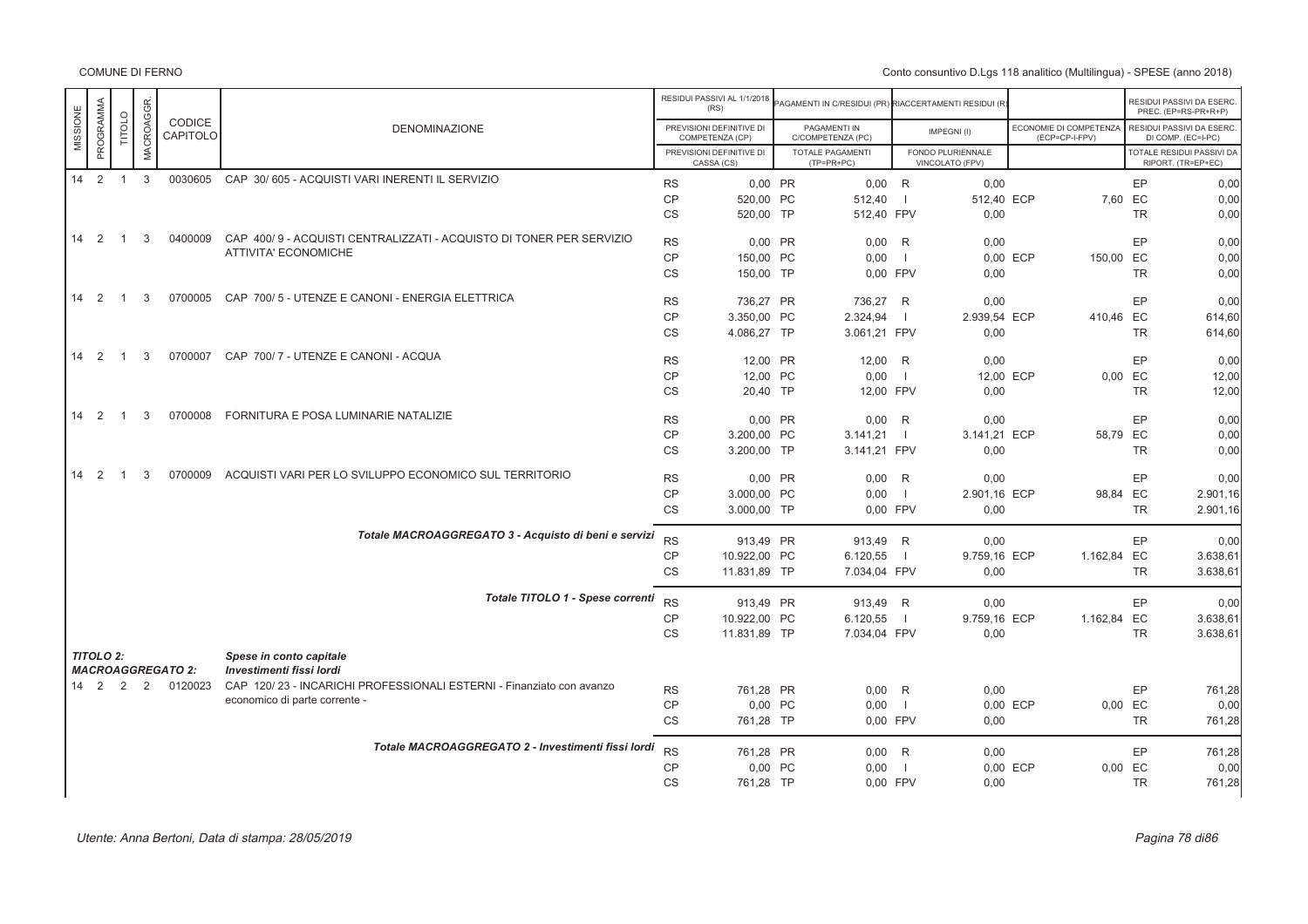|                       |                |           |                           |                                                                             |           | RESIDUI PASSIVI AL 1/1/2018<br>(RS)         | PAGAMENTI IN C/RESIDUI (PR) RIACCERTAMENTI RESIDUI (R |                |                                      |                                          |           | RESIDUI PASSIVI DA ESERC<br>PREC. (EP=RS-PR+R+P)       |
|-----------------------|----------------|-----------|---------------------------|-----------------------------------------------------------------------------|-----------|---------------------------------------------|-------------------------------------------------------|----------------|--------------------------------------|------------------------------------------|-----------|--------------------------------------------------------|
| PROGRAMMA<br>MISSIONE | <b>TITOLO</b>  | MACROAGGR | CODICE<br>CAPITOLO        | <b>DENOMINAZIONE</b>                                                        |           | PREVISIONI DEFINITIVE DI<br>COMPETENZA (CP) | PAGAMENTI IN<br>C/COMPETENZA (PC)                     |                | IMPEGNI(I)                           | ECONOMIE DI COMPETENZA<br>(ECP=CP-I-FPV) |           | RESIDUI PASSIVI DA ESERC<br>DI COMP. (EC=I-PC)         |
|                       |                |           |                           |                                                                             |           | PREVISIONI DEFINITIVE DI<br>CASSA (CS)      | <b>TOTALE PAGAMENTI</b><br>$(TP=PR+PC)$               |                | FONDO PLURIENNALE<br>VINCOLATO (FPV) |                                          |           | <b>TOTALE RESIDUI PASSIVI DA</b><br>RIPORT. (TR=EP+EC) |
|                       |                |           |                           | Totale TITOLO 2 - Spese in conto capitale                                   | <b>RS</b> | 761.28 PR                                   | $0,00$ R                                              |                | 0,00                                 |                                          | EP        | 761.28                                                 |
|                       |                |           |                           |                                                                             | <b>CP</b> | 0,00 PC                                     | 0,00                                                  | $\overline{1}$ |                                      | 0.00 ECP<br>0.00                         | EC        | 0,00                                                   |
|                       |                |           |                           |                                                                             | <b>CS</b> | 761.28 TP                                   | 0.00 FPV                                              |                | 0.00                                 |                                          | <b>TR</b> | 761.28                                                 |
|                       |                |           |                           | Totale PROGRAMMA 2 - Commercio - reti distributive - tutela dei consumatori | <b>RS</b> | 1.674.77 PR                                 | 913.49 R                                              |                | 0.00                                 |                                          | EP        | 761.28                                                 |
|                       |                |           |                           |                                                                             | <b>CP</b> | 10.922,00 PC                                | 6.120,55                                              | $\blacksquare$ | 9.759,16 ECP                         | 1.162,84 EC                              |           | 3.638,61                                               |
|                       |                |           |                           |                                                                             | CS        | 12.593,17 TP                                | 7.034,04 FPV                                          |                | 0,00                                 |                                          | <b>TR</b> | 4.399,89                                               |
| <b>PROGRAMMA 4:</b>   |                |           |                           | Reti e altri servizi di pubblica utilità                                    |           |                                             |                                                       |                |                                      |                                          |           |                                                        |
| TITOLO 1:             |                |           | <b>MACROAGGREGATO 2:</b>  | Spese correnti<br>Imposte e tasse a carico dell'ente                        |           |                                             |                                                       |                |                                      |                                          |           |                                                        |
| 14 4 1                |                | 2         | 0020431                   | CAP 20/431 - TASSE PER FARMACIA COMUNALE - SERVIZIO RILEVANTE AGLI          | <b>RS</b> | 0.00 PR                                     | 0,00                                                  | R              | 0,00                                 |                                          | EP        | 0,00                                                   |
|                       |                |           |                           | EFFETTI DELL'IVA -                                                          | <b>CP</b> | 123,00 PC                                   | 121,37                                                | $\Box$         | 121,37 ECP                           |                                          | 1,63 EC   | 0,00                                                   |
|                       |                |           |                           |                                                                             | <b>CS</b> | 121,37 TP                                   | 121,37 FPV                                            |                | 0,00                                 |                                          | <b>TR</b> | 0,00                                                   |
|                       |                |           |                           | Totale MACROAGGREGATO 2 - Imposte e tasse a carico dell'ente                | <b>RS</b> | 0.00 PR                                     | $0.00$ R                                              |                | 0.00                                 |                                          | EP        | 0.00                                                   |
|                       |                |           |                           |                                                                             | <b>CP</b> | 123,00 PC                                   | 121,37                                                | $\blacksquare$ | 121,37 ECP                           |                                          | 1.63 EC   | 0,00                                                   |
|                       |                |           |                           |                                                                             | <b>CS</b> | 121,37 TP                                   | 121,37 FPV                                            |                | 0,00                                 |                                          | <b>TR</b> | 0,00                                                   |
|                       |                |           | <b>MACROAGGREGATO 3:</b>  | Acquisto di beni e servizi                                                  |           |                                             |                                                       |                |                                      |                                          |           |                                                        |
| 14 4 1                |                | 3         | 0020122                   | CAP 20/122 - SPESE PER AGGI SU IMPOSTA SULLA PUBBLICITA' E DIRITTI          | <b>RS</b> | 102,92 PR                                   | 102,92 R                                              |                | 0,00                                 |                                          | EP        | 0,00                                                   |
|                       |                |           |                           | PUBLICHE AFFISSIONI                                                         | <b>CP</b> | 58.382,60 PC                                | 48.269,43                                             | - 1            | 58.044,89 ECP                        | 337,71 EC                                |           | 9.775,46                                               |
|                       |                |           |                           |                                                                             | CS        | 58.186,14 TP                                | 48.372,35 FPV                                         |                | 0,00                                 |                                          | <b>TR</b> | 9.775,46                                               |
| $14 \quad 4$          | $\overline{1}$ | 3         | 0020572                   | CAP 20/570 - SPESE LEGALI PER DIFESA DA RICORSI                             | <b>RS</b> | 0,00 PR                                     | 0,00                                                  | R              | 0.00                                 |                                          | EP        | 0,00                                                   |
|                       |                |           |                           |                                                                             | CP        | 0.00 PC                                     | 0.00                                                  | $\blacksquare$ |                                      | 0.00 ECP<br>$-3.857,42$ EC               |           | 0,00                                                   |
|                       |                |           |                           |                                                                             | <b>CS</b> | $0.00$ TP                                   | 0.00 FPV                                              |                | 3.857,42                             |                                          | <b>TR</b> | 0.00                                                   |
| 14<br>$\overline{4}$  |                | 3         | 0020573                   | CANONE DI MANUTENZIONE TABELLONI INFORMA-CITTA'                             | <b>RS</b> | 0.00 PR                                     | $0.00$ R                                              |                | 0.00                                 |                                          | EP        | 0.00                                                   |
|                       |                |           |                           |                                                                             | <b>CP</b> | 1.700,00 PC                                 | 1.698,24                                              | $\blacksquare$ | 1.698,24 ECP                         |                                          | 1,76 EC   | 0,00                                                   |
|                       |                |           |                           |                                                                             | CS        | 1.700,00 TP                                 | 1.698,24 FPV                                          |                | 0,00                                 |                                          | <b>TR</b> | 0,00                                                   |
|                       |                |           |                           | Totale MACROAGGREGATO 3 - Acquisto di beni e servizi                        | <b>RS</b> | 102,92 PR                                   | 102,92 R                                              |                | 0,00                                 |                                          | EP        | 0,00                                                   |
|                       |                |           |                           |                                                                             | <b>CP</b> | 60.082,60 PC                                | 49.967,67                                             | $\blacksquare$ | 59.743,13 ECP                        | -3.517,95 EC                             |           | 9.775,46                                               |
|                       |                |           |                           |                                                                             | CS        | 59.886,14 TP                                | 50.070,59 FPV                                         |                | 3.857,42                             |                                          | <b>TR</b> | 9.775,46                                               |
|                       |                |           | <b>MACROAGGREGATO 10:</b> | Altre spese correnti                                                        |           |                                             |                                                       |                |                                      |                                          |           |                                                        |
| $14 \quad 4$          |                | 1 10      | 0020573                   | FPV - SPESE LEGALI PER DIFESA DA RICORSI                                    | <b>RS</b> | 0,00 PR                                     | 0.00                                                  | R              | 0,00                                 |                                          | EP        | 0,00                                                   |
|                       |                |           |                           |                                                                             | CP        | 3.857.42 PC                                 | 0.00                                                  | $\overline{1}$ |                                      | 0.00 ECP<br>3.857.42 EC                  |           | 0,00                                                   |
|                       |                |           |                           |                                                                             | <b>CS</b> | $0.00$ TP                                   | 0.00 FPV                                              |                | 0.00                                 |                                          | <b>TR</b> | 0.00                                                   |
|                       |                |           |                           |                                                                             |           |                                             |                                                       |                |                                      |                                          |           |                                                        |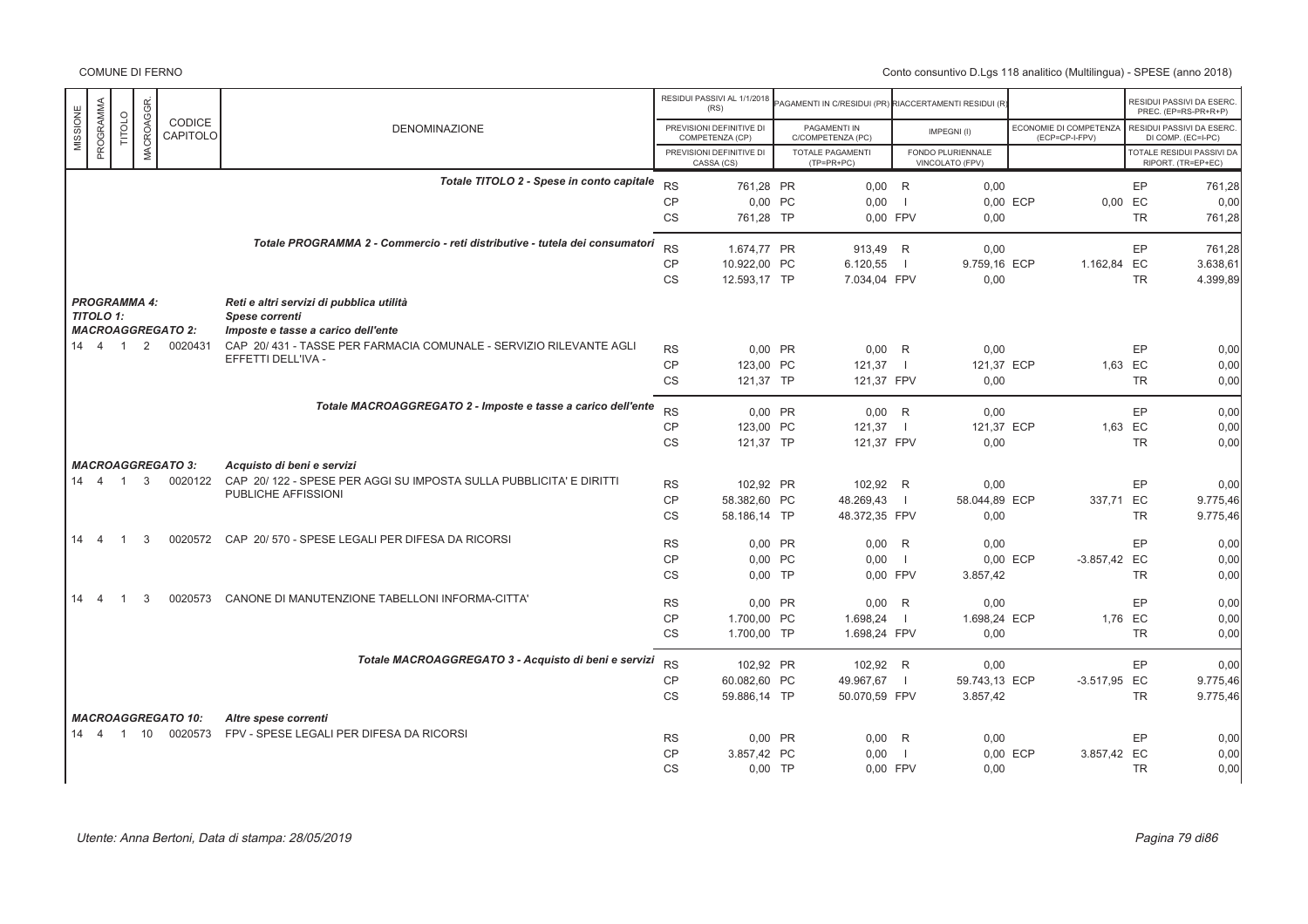# Conto consuntivo D.Lgs 118 analitico (Multilingua) - SPESE (anno 2018)

|          |                                                                                                            |                |                |                                                                                                                                                     |                                                                                                         |           | RESIDUI PASSIVI AL 1/1/2018<br>(RS)         | PAGAMENTI IN C/RESIDUI (PR) RIACCERTAMENTI RESIDUI (R) |                          |                                      |                                          |           | RESIDUI PASSIVI DA ESERC<br>PREC. (EP=RS-PR+R+P) |
|----------|------------------------------------------------------------------------------------------------------------|----------------|----------------|-----------------------------------------------------------------------------------------------------------------------------------------------------|---------------------------------------------------------------------------------------------------------|-----------|---------------------------------------------|--------------------------------------------------------|--------------------------|--------------------------------------|------------------------------------------|-----------|--------------------------------------------------|
| MISSIONE | PROGRAMMA                                                                                                  | TITOLO         | MACROAGGR.     | CODICE<br>CAPITOLO                                                                                                                                  | <b>DENOMINAZIONE</b>                                                                                    |           | PREVISIONI DEFINITIVE DI<br>COMPETENZA (CP) | PAGAMENTI IN<br>C/COMPETENZA (PC)                      |                          | IMPEGNI(I)                           | ECONOMIE DI COMPETENZA<br>(ECP=CP-I-FPV) |           | RESIDUI PASSIVI DA ESERC<br>DI COMP. (EC=I-PC)   |
|          |                                                                                                            |                |                |                                                                                                                                                     |                                                                                                         |           | PREVISIONI DEFINITIVE DI<br>CASSA (CS)      | <b>TOTALE PAGAMENTI</b><br>$(TP=PR+PC)$                |                          | FONDO PLURIENNALE<br>VINCOLATO (FPV) |                                          |           | TOTALE RESIDUI PASSIVI DA<br>RIPORT. (TR=EP+EC)  |
|          |                                                                                                            |                |                |                                                                                                                                                     | Totale MACROAGGREGATO 10 - Altre spese correnti                                                         | <b>RS</b> | 0,00 PR                                     | $0,00$ R                                               |                          | 0,00                                 |                                          | EP        | 0,00                                             |
|          |                                                                                                            |                |                |                                                                                                                                                     |                                                                                                         | <b>CP</b> | 3.857,42 PC                                 | 0,00                                                   | $\blacksquare$           |                                      | 0,00 ECP<br>3.857,42 EC                  |           | 0,00                                             |
|          |                                                                                                            |                |                |                                                                                                                                                     |                                                                                                         | CS        | $0,00$ TP                                   | 0,00 FPV                                               |                          | 0,00                                 |                                          | <b>TR</b> | 0.00                                             |
|          |                                                                                                            |                |                |                                                                                                                                                     | Totale TITOLO 1 - Spese correnti                                                                        | <b>RS</b> | 102,92 PR                                   | 102,92 R                                               |                          | 0,00                                 |                                          | EP        | 0,00                                             |
|          |                                                                                                            |                |                |                                                                                                                                                     |                                                                                                         | <b>CP</b> | 64.063,02 PC                                | 50.089,04                                              | $\overline{1}$           | 59.864,50 ECP                        | 341,10 EC                                |           | 9.775,46                                         |
|          |                                                                                                            |                |                |                                                                                                                                                     |                                                                                                         | CS        | 60.007,51 TP                                | 50.191,96 FPV                                          |                          | 3.857,42                             |                                          | <b>TR</b> | 9.775,46                                         |
|          |                                                                                                            |                |                |                                                                                                                                                     | Totale PROGRAMMA 4 - Reti e altri servizi di pubblica utilità                                           | <b>RS</b> | 102,92 PR                                   | 102.92 R                                               |                          | 0,00                                 |                                          | EP        | 0,00                                             |
|          |                                                                                                            |                |                |                                                                                                                                                     |                                                                                                         | <b>CP</b> | 64.063,02 PC                                | 50.089,04                                              | $\blacksquare$           | 59.864,50 ECP                        | 341,10 EC                                |           | 9.775,46                                         |
|          |                                                                                                            |                |                |                                                                                                                                                     |                                                                                                         | CS        | 60.007,51 TP                                | 50.191,96 FPV                                          |                          | 3.857,42                             |                                          | <b>TR</b> | 9.775,46                                         |
|          |                                                                                                            |                |                |                                                                                                                                                     | Totale MISSIONE 14 - Sviluppo economico e competitività                                                 | <b>RS</b> | 1.777,69 PR                                 | 1.016,41 R                                             |                          | 0,00                                 |                                          | EP        | 761,28                                           |
|          |                                                                                                            |                |                |                                                                                                                                                     |                                                                                                         | <b>CP</b> | 74.985,02 PC                                | 56.209,59                                              | - 1                      | 69.623,66 ECP                        | 1.503,94 EC                              |           | 13.414,07                                        |
|          |                                                                                                            |                |                |                                                                                                                                                     |                                                                                                         | CS        | 72.600,68 TP                                | 57.226,00 FPV                                          |                          | 3.857,42                             |                                          | <b>TR</b> | 14.175,35                                        |
|          | <b>MISSIONE 15:</b><br><b>PROGRAMMA 1:</b><br><b>TITOLO 1:</b><br><b>MACROAGGREGATO 4:</b><br>$15 \quad 1$ |                |                | Politiche per il lavoro e la formazione professionale<br>Servizi per lo sviluppo del mercato del lavoro<br>Spese correnti<br>Trasferimenti correnti |                                                                                                         |           |                                             |                                                        |                          |                                      |                                          |           |                                                  |
|          |                                                                                                            | $\overline{1}$ | $\overline{4}$ | 0110020                                                                                                                                             | CAP 110/20 - SPESE E DIRITTI A CARICO COMUNE                                                            | <b>RS</b> | 0,00 PR                                     | $0,00$ R                                               |                          | 0,00                                 |                                          | EP        | 0,00                                             |
|          |                                                                                                            |                |                |                                                                                                                                                     |                                                                                                         | <b>CP</b> | 1.320,00 PC                                 | 1.238,92                                               | $\blacksquare$           | 1.238,92 ECP                         |                                          | 81,08 EC  | 0,00                                             |
|          |                                                                                                            |                |                |                                                                                                                                                     |                                                                                                         | CS        | 1.320,00 TP                                 | 1.238,92 FPV                                           |                          | 0,00                                 |                                          | <b>TR</b> | 0,00                                             |
|          |                                                                                                            |                |                |                                                                                                                                                     | Totale MACROAGGREGATO 4 - Trasferimenti correnti                                                        | <b>RS</b> | 0,00 PR                                     | $0,00$ R                                               |                          | 0,00                                 |                                          | EP        | 0,00                                             |
|          |                                                                                                            |                |                |                                                                                                                                                     |                                                                                                         | <b>CP</b> | 1.320,00 PC                                 | 1.238,92                                               | $\overline{\phantom{0}}$ | 1.238,92 ECP                         |                                          | 81,08 EC  | 0,00                                             |
|          |                                                                                                            |                |                |                                                                                                                                                     |                                                                                                         | <b>CS</b> | 1.320,00 TP                                 | 1.238,92 FPV                                           |                          | 0,00                                 |                                          | <b>TR</b> | 0,00                                             |
|          |                                                                                                            |                |                |                                                                                                                                                     | Totale TITOLO 1 - Spese correnti                                                                        | <b>RS</b> | 0,00 PR                                     | $0,00$ R                                               |                          | 0,00                                 |                                          | EP        | 0,00                                             |
|          |                                                                                                            |                |                |                                                                                                                                                     |                                                                                                         | <b>CP</b> | 1.320,00 PC                                 | 1.238,92                                               | $\blacksquare$           | 1.238,92 ECP                         |                                          | 81,08 EC  | 0,00                                             |
|          |                                                                                                            |                |                |                                                                                                                                                     |                                                                                                         | <b>CS</b> | 1.320,00 TP                                 | 1.238,92 FPV                                           |                          | 0,00                                 |                                          | <b>TR</b> | 0,00                                             |
|          |                                                                                                            |                |                |                                                                                                                                                     | Totale PROGRAMMA 1 - Servizi per lo sviluppo del mercato del lavoro                                     | <b>RS</b> | $0.00$ PR                                   | $0,00$ R                                               |                          | 0,00                                 |                                          | EP        | 0,00                                             |
|          |                                                                                                            |                |                |                                                                                                                                                     |                                                                                                         | <b>CP</b> | 1.320,00 PC                                 | 1.238,92                                               | $\blacksquare$           | 1.238,92 ECP                         |                                          | 81,08 EC  | 0,00                                             |
|          |                                                                                                            |                |                |                                                                                                                                                     |                                                                                                         | CS        | 1.320,00 TP                                 | 1.238,92 FPV                                           |                          | 0,00                                 |                                          | <b>TR</b> | 0,00                                             |
|          |                                                                                                            |                |                |                                                                                                                                                     | Totale MISSIONE 15 - Politiche per il lavoro e la formazione professionale                              | <b>RS</b> | 0,00 PR                                     | $0,00$ R                                               |                          | 0,00                                 |                                          | EP        | 0,00                                             |
|          |                                                                                                            |                |                |                                                                                                                                                     |                                                                                                         | <b>CP</b> | 1.320,00 PC                                 | 1.238,92                                               | $\blacksquare$           | 1.238,92 ECP                         |                                          | 81,08 EC  | 0,00                                             |
|          |                                                                                                            |                |                |                                                                                                                                                     |                                                                                                         | <b>CS</b> | 1.320,00 TP                                 | 1.238,92 FPV                                           |                          | 0,00                                 |                                          | <b>TR</b> | 0,00                                             |
|          | <b>MISSIONE 17:</b><br><b>PROGRAMMA 1:</b><br><b>TITOLO 1:</b>                                             |                |                |                                                                                                                                                     | Energia e diversificazione delle fonti energetiche<br><b>Fonti energetiche</b><br><b>Spese correnti</b> |           |                                             |                                                        |                          |                                      |                                          |           |                                                  |

Utente: Anna Bertoni, Data di stampa: 28/05/2019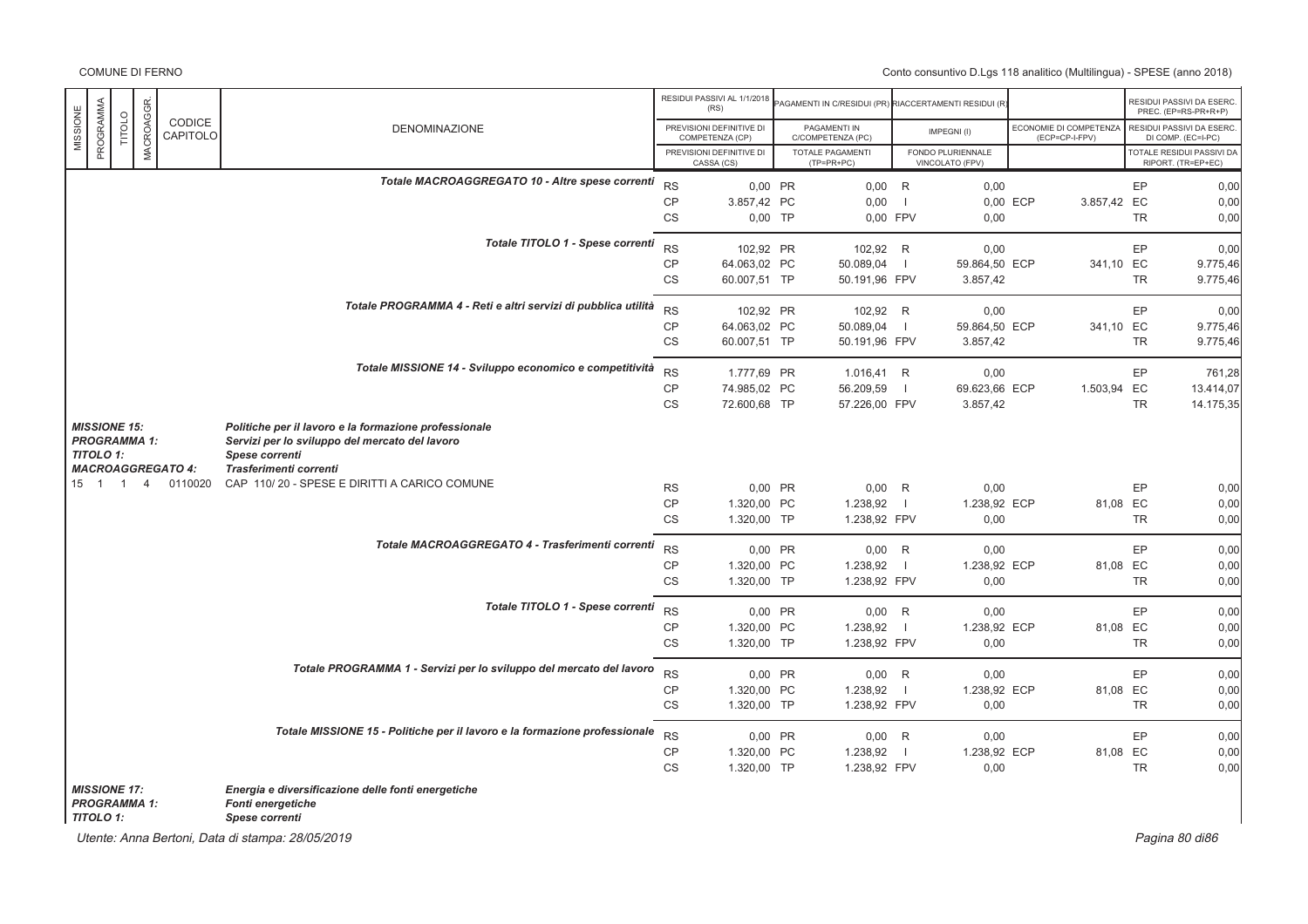|                       |                |                              |                          |                                                                            |           | RESIDUI PASSIVI AL 1/1/2018<br>(RS)         | AGAMENTI IN C/RESIDUI (PR) RIACCERTAMENTI RESIDUI (R |                |                                      |          |                                          |           | RESIDUI PASSIVI DA ESERC<br>PREC. (EP=RS-PR+R+P) |
|-----------------------|----------------|------------------------------|--------------------------|----------------------------------------------------------------------------|-----------|---------------------------------------------|------------------------------------------------------|----------------|--------------------------------------|----------|------------------------------------------|-----------|--------------------------------------------------|
| PROGRAMMA<br>MISSIONE | <b>TITOLO</b>  | MACROAGGR.                   | CODICE<br>CAPITOLO       | <b>DENOMINAZIONE</b>                                                       |           | PREVISIONI DEFINITIVE DI<br>COMPETENZA (CP) | PAGAMENTI IN<br>C/COMPETENZA (PC)                    |                | IMPEGNI(I)                           |          | ECONOMIE DI COMPETENZA<br>(ECP=CP-I-FPV) |           | RESIDUI PASSIVI DA ESERC.<br>DI COMP. (EC=I-PC)  |
|                       |                |                              |                          |                                                                            |           | PREVISIONI DEFINITIVE DI<br>CASSA (CS)      | TOTALE PAGAMENTI<br>$(TP=PR+PC)$                     |                | FONDO PLURIENNALE<br>VINCOLATO (FPV) |          |                                          |           | TOTALE RESIDUI PASSIVI DA<br>RIPORT. (TR=EP+EC)  |
|                       |                |                              | <b>MACROAGGREGATO 9:</b> | Rimborsi e poste correttive delle entrate                                  |           |                                             |                                                      |                |                                      |          |                                          |           |                                                  |
| $17-1$                | $\overline{1}$ | 9                            | 0000001                  | RIMBORSO DI SOMME NON DOVUTE AL CONCESSIONARIO DEL SERVIZIO GAS            | <b>RS</b> | 168.492,32 PR                               | 0,00                                                 | R              | 0,00                                 |          |                                          | EP        | 168.492,32                                       |
|                       |                |                              |                          |                                                                            | <b>CP</b> | 0,00 PC                                     | 0.00                                                 | $\blacksquare$ |                                      | 0.00 ECP | 0.00 EC                                  |           | 0,00                                             |
|                       |                |                              |                          |                                                                            | <b>CS</b> | 168.492,32 TP                               | 0,00 FPV                                             |                | 0,00                                 |          |                                          | TR        | 168.492,32                                       |
|                       |                |                              |                          | Totale MACROAGGREGATO 9 - Rimborsi e poste correttive delle entrate        | <b>RS</b> | 168.492,32 PR                               | 0,00                                                 | R              | 0,00                                 |          |                                          | EP        | 168.492,32                                       |
|                       |                |                              |                          |                                                                            | <b>CP</b> | 0,00 PC                                     | 0,00                                                 | $\blacksquare$ |                                      | 0.00 ECP | 0,00 EC                                  |           | 0,00                                             |
|                       |                |                              |                          |                                                                            | <b>CS</b> | 168.492,32 TP                               | 0,00 FPV                                             |                | 0,00                                 |          |                                          | <b>TR</b> | 168.492,32                                       |
|                       |                |                              |                          | Totale TITOLO 1 - Spese correnti                                           | <b>RS</b> | 168.492,32 PR                               | $0,00$ R                                             |                | 0,00                                 |          |                                          | EP        | 168.492,32                                       |
|                       |                |                              |                          |                                                                            | <b>CP</b> | 0,00 PC                                     | 0,00                                                 | $\blacksquare$ |                                      | 0,00 ECP | 0,00 EC                                  |           | 0,00                                             |
|                       |                |                              |                          |                                                                            | <b>CS</b> | 168.492,32 TP                               | 0,00 FPV                                             |                | 0,00                                 |          |                                          | <b>TR</b> | 168.492,32                                       |
| <b>TITOLO 2:</b>      |                |                              | <b>MACROAGGREGATO 2:</b> | Spese in conto capitale<br>Investimenti fissi lordi                        |           |                                             |                                                      |                |                                      |          |                                          |           |                                                  |
| $17 \quad 1$          | 2              | 2                            | 0500501                  | CAP 500/501 - SERVIZIO DI STIMA VALORE RESIDUO RETE GAS - finanziato con   | <b>RS</b> | 0,00 PR                                     | 0,00                                                 | R              | 0,00                                 |          |                                          | EP        | 0,00                                             |
|                       |                |                              |                          | avanzo di amministrazione -                                                | CP        | 0,00 PC                                     | 0,00                                                 | $\blacksquare$ |                                      | 0,00 ECP | -3.172,00 EC                             |           | 0,00                                             |
|                       |                |                              |                          |                                                                            | <b>CS</b> | $0,00$ TP                                   | 0,00 FPV                                             |                | 3.172,00                             |          |                                          | <b>TR</b> | 0,00                                             |
|                       |                |                              |                          | Totale MACROAGGREGATO 2 - Investimenti fissi lordi                         | <b>RS</b> | 0,00 PR                                     | $0,00$ R                                             |                | 0.00                                 |          |                                          | EP        | 0,00                                             |
|                       |                |                              |                          |                                                                            | <b>CP</b> | 0,00 PC                                     | 0,00                                                 | $\overline{1}$ |                                      | 0,00 ECP | -3.172,00 EC                             |           | 0,00                                             |
|                       |                |                              |                          |                                                                            | <b>CS</b> | $0,00$ TP                                   | 0,00 FPV                                             |                | 3.172,00                             |          |                                          | <b>TR</b> | 0,00                                             |
|                       |                |                              | <b>MACROAGGREGATO 5:</b> | Altre spese in conto capitale                                              |           |                                             |                                                      |                |                                      |          |                                          |           |                                                  |
|                       |                | $17 \quad 1 \quad 2 \quad 5$ | 0500500                  | FPV - SERVIZIO DI STIMA VALORE RESIDUO RETE GAS - finanziato con avanzo di | <b>RS</b> | 0.00 PR                                     | $0,00$ R                                             |                | 0,00                                 |          |                                          | EP        | 0,00                                             |
|                       |                |                              |                          | amministrazione -                                                          | <b>CP</b> | 3.172,00 PC                                 | 0,00                                                 | $\blacksquare$ |                                      | 0,00 ECP | 3.172,00 EC                              |           | 0,00                                             |
|                       |                |                              |                          |                                                                            | CS        | $0,00$ TP                                   | 0,00 FPV                                             |                | 0,00                                 |          |                                          | <b>TR</b> | 0,00                                             |
|                       |                |                              |                          | Totale MACROAGGREGATO 5 - Altre spese in conto capitale                    | <b>RS</b> | 0,00 PR                                     | $0,00$ R                                             |                | 0,00                                 |          |                                          | EP        | 0,00                                             |
|                       |                |                              |                          |                                                                            | CP        | 3.172,00 PC                                 | 0,00                                                 | $\blacksquare$ |                                      | 0,00 ECP | 3.172,00 EC                              |           | 0,00                                             |
|                       |                |                              |                          |                                                                            | CS        | $0,00$ TP                                   | 0,00 FPV                                             |                | 0,00                                 |          |                                          | <b>TR</b> | 0,00                                             |
|                       |                |                              |                          | Totale TITOLO 2 - Spese in conto capitale                                  | <b>RS</b> | 0.00 PR                                     |                                                      |                | 0.00                                 |          |                                          | EP        |                                                  |
|                       |                |                              |                          |                                                                            | <b>CP</b> | 3.172,00 PC                                 | $0,00$ R<br>0,00                                     | $\blacksquare$ |                                      | 0,00 ECP | 0,00 EC                                  |           | 0,00<br>0,00                                     |
|                       |                |                              |                          |                                                                            | <b>CS</b> | $0,00$ TP                                   | 0,00 FPV                                             |                | 3.172,00                             |          |                                          | TR        | 0,00                                             |
|                       |                |                              |                          |                                                                            |           |                                             |                                                      |                |                                      |          |                                          |           |                                                  |
|                       |                |                              |                          | Totale PROGRAMMA 1 - Fonti energetiche                                     | <b>RS</b> | 168.492,32 PR                               | $0,00$ R                                             |                | 0,00                                 |          |                                          | EP        | 168.492,32                                       |
|                       |                |                              |                          |                                                                            | <b>CP</b> | 3.172,00 PC                                 | 0,00                                                 | $\overline{1}$ |                                      | 0,00 ECP | 0,00 EC                                  |           | 0,00                                             |
|                       |                |                              |                          |                                                                            | <b>CS</b> | 168.492,32 TP                               | 0,00 FPV                                             |                | 3.172,00                             |          |                                          | <b>TR</b> | 168.492,32                                       |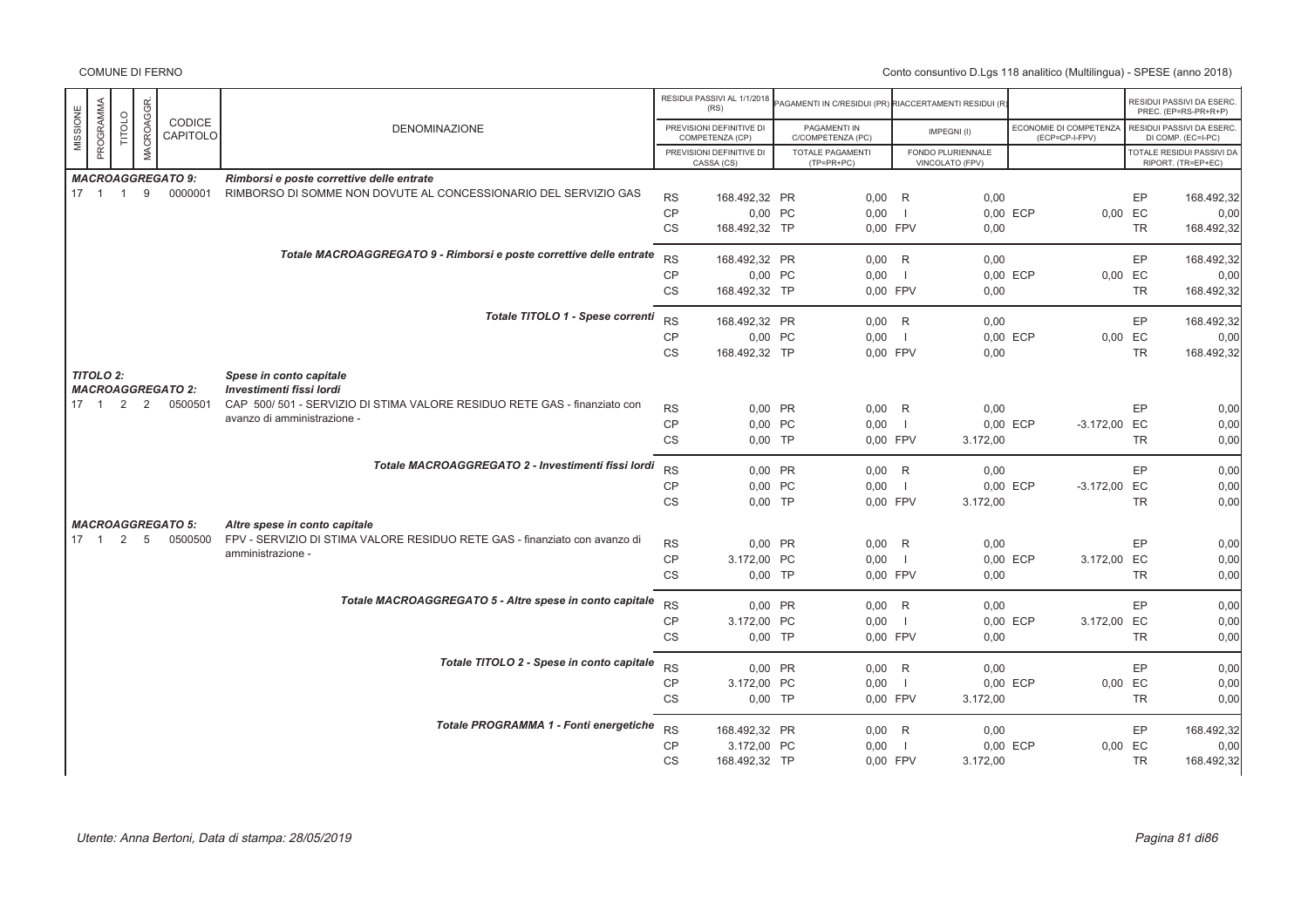COMUNE DI FERNO

|                       |                |            |                                                |                                                                         |                 | RESIDUI PASSIVI AL 1/1/2018                 |                                                      |                          |                   |          |                                          |           |                                                  |
|-----------------------|----------------|------------|------------------------------------------------|-------------------------------------------------------------------------|-----------------|---------------------------------------------|------------------------------------------------------|--------------------------|-------------------|----------|------------------------------------------|-----------|--------------------------------------------------|
|                       |                |            |                                                |                                                                         |                 | (RS)                                        | AGAMENTI IN C/RESIDUI (PR) RIACCERTAMENTI RESIDUI (R |                          |                   |          |                                          |           | RESIDUI PASSIVI DA ESERC<br>PREC. (EP=RS-PR+R+P) |
| PROGRAMMA<br>MISSIONE | TITOLO         | MACROAGGR. | CODICE<br>CAPITOLO                             | <b>DENOMINAZIONE</b>                                                    |                 | PREVISIONI DEFINITIVE DI<br>COMPETENZA (CP) | PAGAMENTI IN<br>C/COMPETENZA (PC)                    |                          | IMPEGNI(I)        |          | ECONOMIE DI COMPETENZA<br>(ECP=CP-I-FPV) |           | RESIDUI PASSIVI DA ESERC<br>DI COMP. (EC=I-PC)   |
|                       |                |            |                                                |                                                                         |                 | PREVISIONI DEFINITIVE DI                    | TOTALE PAGAMENTI                                     |                          | FONDO PLURIENNALE |          |                                          |           | <b>TOTALE RESIDUI PASSIVI DA</b>                 |
|                       |                |            |                                                |                                                                         |                 | CASSA (CS)                                  | $(TP=PR+PC)$                                         |                          | VINCOLATO (FPV)   |          |                                          |           | RIPORT. (TR=EP+EC)                               |
|                       |                |            |                                                | Totale MISSIONE 17 - Energia e diversificazione delle fonti energetiche | <b>RS</b>       | 168.492,32 PR                               | 0,00                                                 | R                        | 0,00              |          |                                          | EP        | 168.492,32                                       |
|                       |                |            |                                                |                                                                         | CP              | 3.172,00 PC                                 | 0,00                                                 | $\overline{1}$           |                   | 0,00 ECP | 0,00 EC                                  |           | 0,00                                             |
|                       |                |            |                                                |                                                                         | <b>CS</b>       | 168.492,32 TP                               | 0,00 FPV                                             |                          | 3.172,00          |          |                                          | <b>TR</b> | 168.492,32                                       |
| <b>MISSIONE 20:</b>   |                |            |                                                | Fondi e accantonamenti                                                  |                 |                                             |                                                      |                          |                   |          |                                          |           |                                                  |
| <b>PROGRAMMA 1:</b>   |                |            |                                                | Fondo di riserva                                                        |                 |                                             |                                                      |                          |                   |          |                                          |           |                                                  |
| <b>TITOLO 1:</b>      |                |            | <b>MACROAGGREGATO 10:</b>                      | <b>Spese correnti</b><br>Altre spese correnti                           |                 |                                             |                                                      |                          |                   |          |                                          |           |                                                  |
| $20 \quad 1$          | $\overline{1}$ |            | 10 0010061                                     | CAP 10/61 - FONDO DI RISERVA                                            | <b>RS</b>       | 0,00 PR                                     | 0,00                                                 | R                        | 0,00              |          |                                          | EP        | 0,00                                             |
|                       |                |            |                                                |                                                                         | <b>CP</b>       | 8.939,18 PC                                 | 0,00                                                 | - 1                      |                   | 0,00 ECP | 8.939,18 EC                              |           | 0,00                                             |
|                       |                |            |                                                |                                                                         | CS              | 6.938,27 TP                                 | 0,00 FPV                                             |                          | 0,00              |          |                                          | <b>TR</b> | 0,00                                             |
|                       |                |            |                                                |                                                                         |                 |                                             |                                                      |                          |                   |          |                                          |           |                                                  |
|                       |                |            |                                                | Totale MACROAGGREGATO 10 - Altre spese correnti                         | <b>RS</b>       | 0,00 PR                                     | $0.00$ R                                             |                          | 0,00              |          |                                          | EP        | 0,00                                             |
|                       |                |            |                                                |                                                                         | CP              | 8.939,18 PC                                 | 0,00                                                 | $\overline{\phantom{0}}$ |                   | 0,00 ECP | 8.939,18 EC                              |           | 0,00                                             |
|                       |                |            |                                                |                                                                         | <b>CS</b>       | 6.938,27 TP                                 | 0,00 FPV                                             |                          | 0,00              |          |                                          | <b>TR</b> | 0,00                                             |
|                       |                |            |                                                | Totale TITOLO 1 - Spese correnti                                        | <b>RS</b>       | 0,00 PR                                     | 0,00                                                 | R                        | 0,00              |          |                                          | EP        | 0,00                                             |
|                       |                |            |                                                |                                                                         | <b>CP</b>       | 8.939,18 PC                                 | 0,00                                                 | $\blacksquare$           |                   | 0,00 ECP | 8.939,18 EC                              |           | 0,00                                             |
|                       |                |            |                                                |                                                                         | <b>CS</b>       | 6.938,27 TP                                 | 0,00 FPV                                             |                          | 0,00              |          |                                          | <b>TR</b> | 0,00                                             |
|                       |                |            |                                                |                                                                         |                 |                                             |                                                      |                          |                   |          |                                          |           |                                                  |
|                       |                |            |                                                | Totale PROGRAMMA 1 - Fondo di riserva                                   | <b>RS</b>       | 0,00 PR                                     | 0,00                                                 | R                        | 0,00              |          |                                          | EP        | 0,00                                             |
|                       |                |            |                                                |                                                                         | <b>CP</b>       | 8.939,18 PC                                 | 0,00                                                 | $\overline{1}$           |                   | 0,00 ECP | 8.939,18 EC                              |           | 0,00                                             |
|                       |                |            |                                                |                                                                         | <b>CS</b>       | 6.938,27 TP                                 | 0,00 FPV                                             |                          | 0,00              |          |                                          | <b>TR</b> | 0.00                                             |
| <b>PROGRAMMA 2:</b>   |                |            |                                                | Fondo crediti di dubbia esigibilità                                     |                 |                                             |                                                      |                          |                   |          |                                          |           |                                                  |
| <b>TITOLO 1:</b>      |                |            |                                                | <b>Spese correnti</b>                                                   |                 |                                             |                                                      |                          |                   |          |                                          |           |                                                  |
|                       |                |            | <b>MACROAGGREGATO 10:</b><br>20 2 1 10 0010019 | Altre spese correnti<br>CAP 10/19 - FONDO SVALUTAZIONE CREDITI          |                 |                                             |                                                      |                          |                   |          |                                          |           |                                                  |
|                       |                |            |                                                |                                                                         | <b>RS</b>       | 0,00 PR                                     | 0,00                                                 | R                        | 0,00              |          |                                          | EP        | 0,00                                             |
|                       |                |            |                                                |                                                                         | <b>CP</b><br>CS | 225.736,92 PC<br>$0,00$ TP                  | 0,00<br>0,00 FPV                                     | $\blacksquare$           | 0,00              | 0,00 ECP | 225.736,92 EC                            | <b>TR</b> | 0,00<br>0,00                                     |
|                       |                |            |                                                |                                                                         |                 |                                             |                                                      |                          |                   |          |                                          |           |                                                  |
|                       |                |            |                                                | Totale MACROAGGREGATO 10 - Altre spese correnti                         | <b>RS</b>       | 0,00 PR                                     | $0,00$ R                                             |                          | 0,00              |          |                                          | EP        | 0,00                                             |
|                       |                |            |                                                |                                                                         | CP              | 225.736,92 PC                               | 0,00                                                 | $\blacksquare$           |                   | 0,00 ECP | 225.736,92 EC                            |           | 0,00                                             |
|                       |                |            |                                                |                                                                         | <b>CS</b>       | $0,00$ TP                                   | 0,00 FPV                                             |                          | 0,00              |          |                                          | <b>TR</b> | 0,00                                             |
|                       |                |            |                                                | Totale TITOLO 1 - Spese correnti                                        |                 |                                             |                                                      |                          |                   |          |                                          |           |                                                  |
|                       |                |            |                                                |                                                                         | <b>RS</b>       | 0,00 PR                                     | 0,00                                                 | R                        | 0,00              |          |                                          | EP        | 0,00                                             |
|                       |                |            |                                                |                                                                         | <b>CP</b>       | 225.736,92 PC                               | 0,00                                                 | $\overline{\phantom{0}}$ |                   | 0,00 ECP | 225.736,92 EC                            |           | 0,00                                             |
|                       |                |            |                                                |                                                                         | CS              | 0,00 TP                                     | 0,00 FPV                                             |                          | 0,00              |          |                                          | <b>TR</b> | 0,00                                             |
|                       |                |            |                                                | Totale PROGRAMMA 2 - Fondo crediti di dubbia esigibilità                | <b>RS</b>       | 0,00 PR                                     | 0,00                                                 | R                        | 0.00              |          |                                          | EP        | 0,00                                             |
|                       |                |            |                                                |                                                                         | CP              | 225.736,92 PC                               | 0,00                                                 | - 1                      |                   | 0,00 ECP | 225.736,92 EC                            |           | 0,00                                             |
|                       |                |            |                                                |                                                                         | <b>CS</b>       | $0,00$ TP                                   | 0,00 FPV                                             |                          | 0,00              |          |                                          | <b>TR</b> | 0.00                                             |
|                       |                |            |                                                |                                                                         |                 |                                             |                                                      |                          |                   |          |                                          |           |                                                  |

 $P$ agina 82 di86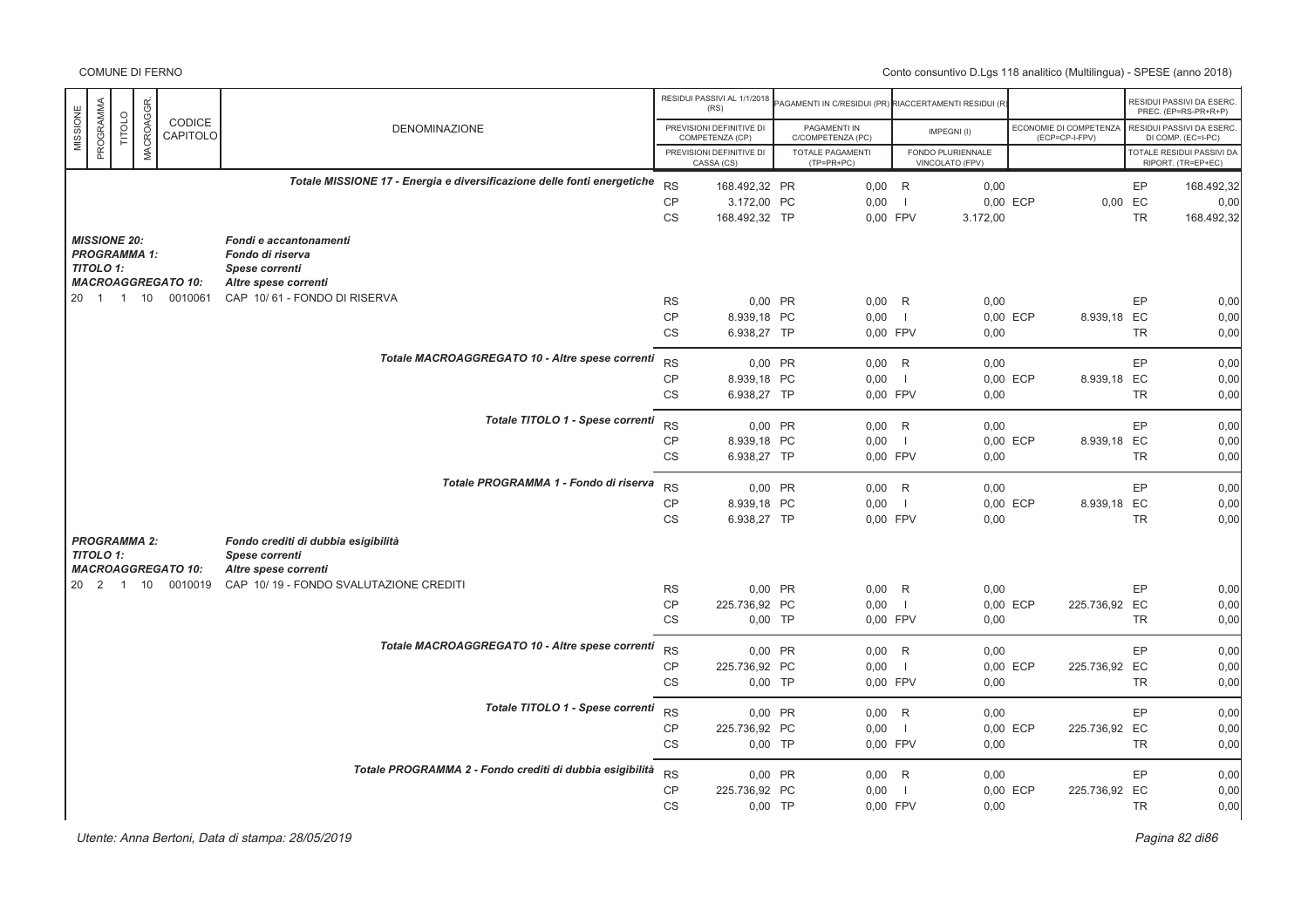|                     |           |                             |                           |                                                                                                  |           | RESIDUI PASSIVI AL 1/1/2018<br>(RS)         | AGAMENTI IN C/RESIDUI (PR) RIACCERTAMENTI RESIDUI (R |                          |                                      |          |                                          |           | RESIDUI PASSIVI DA ESERC.<br>PREC. (EP=RS-PR+R+P) |
|---------------------|-----------|-----------------------------|---------------------------|--------------------------------------------------------------------------------------------------|-----------|---------------------------------------------|------------------------------------------------------|--------------------------|--------------------------------------|----------|------------------------------------------|-----------|---------------------------------------------------|
| MISSIONE            | PROGRAMMA | MACROAGGR.<br><b>TITOLO</b> | <b>CODICE</b><br>CAPITOLO | <b>DENOMINAZIONE</b>                                                                             |           | PREVISIONI DEFINITIVE DI<br>COMPETENZA (CP) | PAGAMENTI IN<br>C/COMPETENZA (PC)                    |                          | IMPEGNI(I)                           |          | ECONOMIE DI COMPETENZA<br>(ECP=CP-I-FPV) |           | RESIDUI PASSIVI DA ESERC.<br>DI COMP. (EC=I-PC)   |
|                     |           |                             |                           |                                                                                                  |           | PREVISIONI DEFINITIVE DI<br>CASSA (CS)      | TOTALE PAGAMENTI<br>$(TP=PR+PC)$                     |                          | FONDO PLURIENNALE<br>VINCOLATO (FPV) |          |                                          |           | TOTALE RESIDUI PASSIVI DA<br>RIPORT. (TR=EP+EC)   |
|                     |           | <b>PROGRAMMA 3:</b>         |                           | Altri fondi                                                                                      |           |                                             |                                                      |                          |                                      |          |                                          |           |                                                   |
| <b>TITOLO 1:</b>    |           |                             |                           | Spese correnti                                                                                   |           |                                             |                                                      |                          |                                      |          |                                          |           |                                                   |
|                     |           |                             | <b>MACROAGGREGATO 10:</b> | Altre spese correnti                                                                             |           |                                             |                                                      |                          |                                      |          |                                          |           |                                                   |
|                     |           |                             | 20 3 1 10 0000001         | SPESE PER INDENNITA' DI FINE MANDATO SINDACO                                                     | <b>RS</b> | 0,00 PR                                     | $0,00$ R                                             |                          | 0,00                                 |          |                                          | EP        | 0,00                                              |
|                     |           |                             |                           |                                                                                                  | CP        | 2.631,80 PC                                 | 0,00                                                 | $\blacksquare$           |                                      | 0,00 ECP | 2.631,80 EC                              |           | 0,00                                              |
|                     |           |                             |                           |                                                                                                  | CS        | $0,00$ TP                                   | 0,00 FPV                                             |                          | 0,00                                 |          |                                          | <b>TR</b> | 0,00                                              |
| 20<br>- 3           |           | 10<br>$\overline{1}$        |                           | 0000002 FONDO PER ACCANTONAMENTO PERDITE SOCIETA' PARTECIPATE                                    |           |                                             |                                                      |                          |                                      |          |                                          |           |                                                   |
|                     |           |                             |                           |                                                                                                  | <b>RS</b> | 0,00 PR                                     | $0,00$ R                                             |                          | 0,00                                 |          |                                          | EP        | 0,00                                              |
|                     |           |                             |                           |                                                                                                  | CP        | 20.710,00 PC                                | 0,00                                                 | - 1                      |                                      | 0,00 ECP | 20.710,00 EC                             |           | 0,00                                              |
|                     |           |                             |                           |                                                                                                  | <b>CS</b> | $0,00$ TP                                   | 0.00 FPV                                             |                          | 0,00                                 |          |                                          | <b>TR</b> | 0,00                                              |
| 20                  | - 3       | 10<br>$\overline{1}$        | 0000003                   | ACCANTONAMENTO A FONDO CONTENZIOSO                                                               | <b>RS</b> | 0,00 PR                                     | 0,00                                                 | R                        | 0,00                                 |          |                                          | EP        | 0,00                                              |
|                     |           |                             |                           |                                                                                                  | CP        |                                             | 0,00                                                 | $\overline{\phantom{0}}$ |                                      | 0,00 ECP |                                          |           | 0,00                                              |
|                     |           |                             |                           |                                                                                                  | <b>CS</b> | 10.000,00 PC<br>$0,00$ TP                   | 0,00 FPV                                             |                          | 0,00                                 |          | 10.000,00 EC                             | <b>TR</b> | 0,00                                              |
|                     |           |                             |                           |                                                                                                  |           |                                             |                                                      |                          |                                      |          |                                          |           |                                                   |
| 20                  | - 3       | 10<br>$\overline{1}$        | 0000004                   | <b>FONDO RISCHI</b>                                                                              | <b>RS</b> | 0,00 PR                                     | 0,00                                                 | R                        | 0,00                                 |          |                                          | EP        | 0,00                                              |
|                     |           |                             |                           |                                                                                                  | CP        | 93.000,00 PC                                | 0,00                                                 | $\Box$                   |                                      | 0,00 ECP | 93.000,00 EC                             |           | 0,00                                              |
|                     |           |                             |                           |                                                                                                  | CS        | $0,00$ TP                                   | 0,00 FPV                                             |                          | 0,00                                 |          |                                          | <b>TR</b> | 0,00                                              |
|                     |           |                             |                           |                                                                                                  |           |                                             |                                                      |                          |                                      |          |                                          |           |                                                   |
|                     |           |                             |                           | Totale MACROAGGREGATO 10 - Altre spese correnti                                                  | <b>RS</b> | 0,00 PR                                     | $0,00$ R                                             |                          | 0,00                                 |          |                                          | EP        | 0,00                                              |
|                     |           |                             |                           |                                                                                                  | CP        | 126.341,80 PC                               | 0,00                                                 | $\blacksquare$           |                                      | 0,00 ECP | 126.341,80 EC                            |           | 0,00                                              |
|                     |           |                             |                           |                                                                                                  | <b>CS</b> | $0,00$ TP                                   | 0,00 FPV                                             |                          | 0,00                                 |          |                                          | <b>TR</b> | 0,00                                              |
|                     |           |                             |                           |                                                                                                  |           |                                             |                                                      |                          |                                      |          |                                          |           |                                                   |
|                     |           |                             |                           | Totale TITOLO 1 - Spese correnti                                                                 | <b>RS</b> | 0,00 PR                                     | $0,00$ R                                             |                          | 0,00                                 |          |                                          | EP        | 0,00                                              |
|                     |           |                             |                           |                                                                                                  | CP        | 126.341,80 PC                               | 0,00                                                 | - 1                      |                                      | 0,00 ECP | 126.341,80 EC                            |           | 0,00                                              |
|                     |           |                             |                           |                                                                                                  | <b>CS</b> | $0,00$ TP                                   | 0,00 FPV                                             |                          | 0,00                                 |          |                                          | <b>TR</b> | 0,00                                              |
|                     |           |                             |                           | Totale PROGRAMMA 3 - Altri fondi                                                                 |           |                                             |                                                      |                          |                                      |          |                                          |           |                                                   |
|                     |           |                             |                           |                                                                                                  | <b>RS</b> | 0.00 PR                                     | $0.00$ R                                             |                          | 0,00                                 |          |                                          | EP        | 0,00                                              |
|                     |           |                             |                           |                                                                                                  | <b>CP</b> | 126.341,80 PC                               | 0,00                                                 | $\blacksquare$           |                                      | 0,00 ECP | 126.341,80 EC                            |           | 0,00                                              |
|                     |           |                             |                           |                                                                                                  | <b>CS</b> | $0,00$ TP                                   | 0.00 FPV                                             |                          | 0,00                                 |          |                                          | <b>TR</b> | 0,00                                              |
|                     |           |                             |                           | Totale MISSIONE 20 - Fondi e accantonamenti                                                      |           |                                             |                                                      |                          |                                      |          |                                          |           |                                                   |
|                     |           |                             |                           |                                                                                                  | <b>RS</b> | 0,00 PR                                     | $0,00$ R                                             |                          | 0,00                                 |          |                                          | EP        | 0,00                                              |
|                     |           |                             |                           |                                                                                                  | CP        | 361.017,90 PC                               | 0,00                                                 | $\overline{\phantom{0}}$ |                                      | 0,00 ECP | 361.017,90 EC                            |           | 0,00                                              |
|                     |           |                             |                           |                                                                                                  | <b>CS</b> | 6.938,27 TP                                 | 0,00 FPV                                             |                          | 0,00                                 |          |                                          | <b>TR</b> | 0,00                                              |
| <b>MISSIONE 50:</b> |           |                             |                           | Debito pubblico                                                                                  |           |                                             |                                                      |                          |                                      |          |                                          |           |                                                   |
|                     |           | <b>PROGRAMMA 2:</b>         |                           | Quota capitale ammortamento mutui e prestiti obbligazionari                                      |           |                                             |                                                      |                          |                                      |          |                                          |           |                                                   |
| <b>TITOLO 4:</b>    |           |                             |                           | Rimborso di prestiti                                                                             |           |                                             |                                                      |                          |                                      |          |                                          |           |                                                   |
|                     |           |                             | <b>MACROAGGREGATO 3:</b>  | Rimborso mutui e altri finanziamenti a medio lungo termine                                       |           |                                             |                                                      |                          |                                      |          |                                          |           |                                                   |
| 50 2                |           | 3<br>$\overline{4}$         | 0012510                   | CAP 12/510 - RIMBORSO QUOTE DI CAPITALE DI MUTUI E PRESTITI - ALTRI ENTI<br>DEL SETTORE PUBBLICO | <b>RS</b> | 0,00 PR                                     | $0,00$ R                                             |                          | 0,00                                 |          |                                          | EP        | 0,00                                              |
|                     |           |                             |                           |                                                                                                  | CP        | 6.125,00 PC                                 | 6.124,66                                             | - 1                      | 6.124,66 ECP                         |          | 0,34 EC                                  |           | 0,00                                              |
|                     |           |                             |                           |                                                                                                  | <b>CS</b> | 6.125,00 TP                                 | 6.124,66 FPV                                         |                          | 0,00                                 |          |                                          | <b>TR</b> | 0,00                                              |
|                     |           |                             |                           |                                                                                                  |           |                                             |                                                      |                          |                                      |          |                                          |           |                                                   |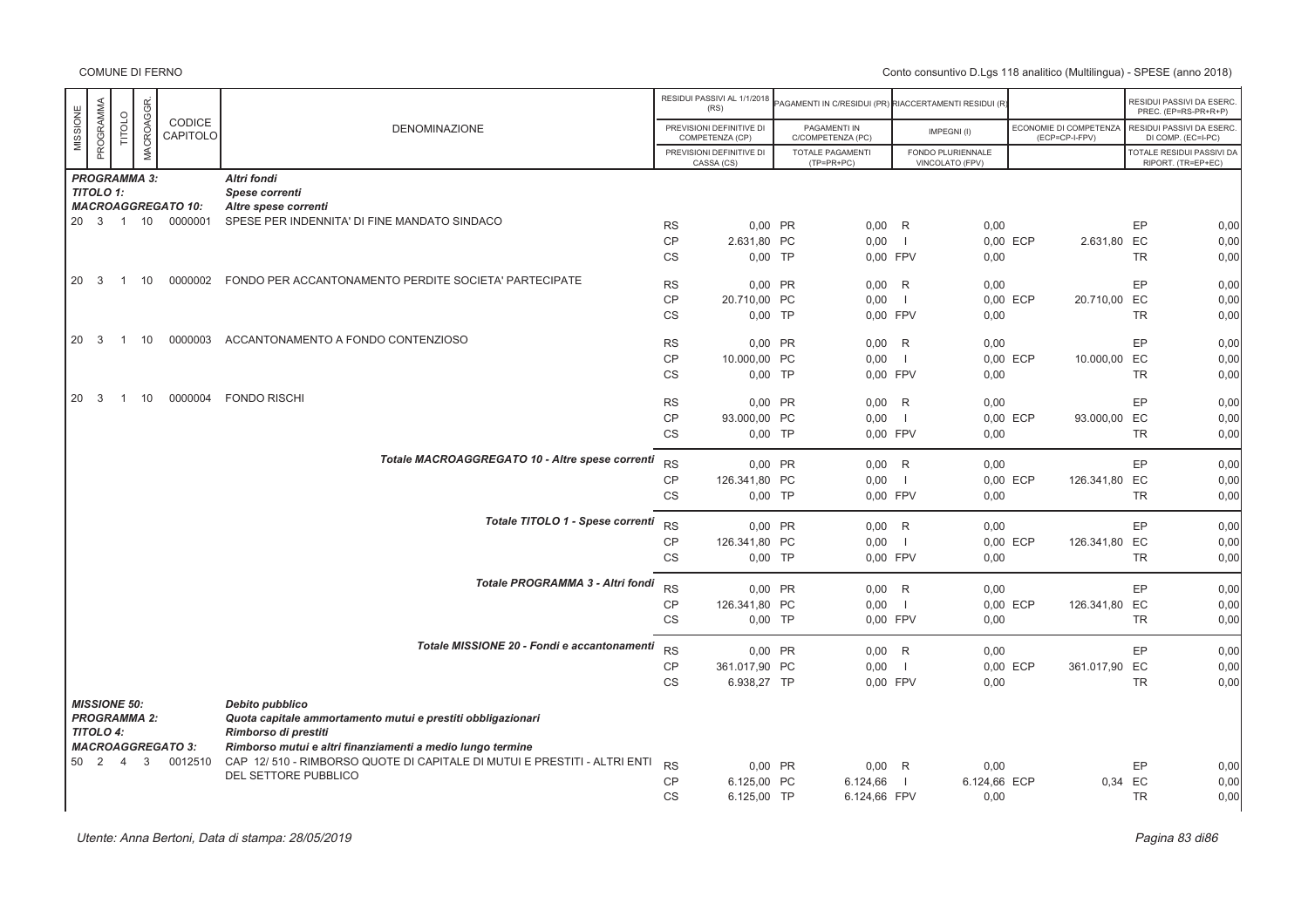|                                                                |                |                |                           |                                                                                                                                               |           | RESIDUI PASSIVI AL 1/1/2018<br>(RS)         | AGAMENTI IN C/RESIDUI (PR) RIACCERTAMENTI RESIDUI (R) |                |                                      |                                          |           | RESIDUI PASSIVI DA ESERC.<br>PREC. (EP=RS-PR+R+P) |
|----------------------------------------------------------------|----------------|----------------|---------------------------|-----------------------------------------------------------------------------------------------------------------------------------------------|-----------|---------------------------------------------|-------------------------------------------------------|----------------|--------------------------------------|------------------------------------------|-----------|---------------------------------------------------|
| PROGRAMMA<br>MISSIONE                                          | TITOLO         | MACROAGGR      | <b>CODICE</b><br>CAPITOLO | <b>DENOMINAZIONE</b>                                                                                                                          |           | PREVISIONI DEFINITIVE DI<br>COMPETENZA (CP) | PAGAMENTI IN<br>C/COMPETENZA (PC)                     |                | IMPEGNI(I)                           | ECONOMIE DI COMPETENZA<br>(ECP=CP-I-FPV) |           | RESIDUI PASSIVI DA ESERC.<br>DI COMP. (EC=I-PC)   |
|                                                                |                |                |                           |                                                                                                                                               |           | PREVISIONI DEFINITIVE DI<br>CASSA (CS)      | <b>TOTALE PAGAMENTI</b><br>$(TP=PR+PC)$               |                | FONDO PLURIENNALE<br>VINCOLATO (FPV) |                                          |           | TOTALE RESIDUI PASSIVI DA<br>RIPORT. (TR=EP+EC)   |
|                                                                |                |                |                           | Totale MACROAGGREGATO 3 - Rimborso mutui e altri finanziamenti a medio lungo termine                                                          | <b>RS</b> | 0.00 PR                                     | $0.00$ R                                              |                | 0.00                                 |                                          | EP        | 0,00                                              |
|                                                                |                |                |                           |                                                                                                                                               | <b>CP</b> | 6.125,00 PC                                 | 6.124,66                                              | - 1            | 6.124,66 ECP                         | 0,34                                     | EC        | 0,00                                              |
|                                                                |                |                |                           |                                                                                                                                               | <b>CS</b> | 6.125.00 TP                                 | 6.124,66 FPV                                          |                | 0.00                                 |                                          | <b>TR</b> | 0,00                                              |
|                                                                |                |                |                           | Totale TITOLO 4 - Rimborso di prestiti                                                                                                        | <b>RS</b> | 0,00 PR                                     | $0,00$ R                                              |                | 0,00                                 |                                          | EP        | 0,00                                              |
|                                                                |                |                |                           |                                                                                                                                               | <b>CP</b> | 6.125.00 PC                                 | 6.124,66                                              | $\blacksquare$ | 6.124,66 ECP                         |                                          | 0.34 EC   | 0,00                                              |
|                                                                |                |                |                           |                                                                                                                                               | <b>CS</b> | 6.125,00 TP                                 | 6.124,66 FPV                                          |                | 0,00                                 |                                          | <b>TR</b> | 0,00                                              |
|                                                                |                |                |                           | Totale PROGRAMMA 2 - Quota capitale ammortamento mutui e prestiti obbligazionari                                                              | <b>RS</b> | 0,00 PR                                     | $0,00$ R                                              |                | 0,00                                 |                                          | EP        | 0,00                                              |
|                                                                |                |                |                           |                                                                                                                                               | <b>CP</b> | 6.125.00 PC                                 | 6.124,66                                              | $\blacksquare$ | 6.124.66 ECP                         | 0.34                                     | EC        | 0,00                                              |
|                                                                |                |                |                           |                                                                                                                                               | <b>CS</b> | 6.125,00 TP                                 | 6.124,66 FPV                                          |                | 0,00                                 |                                          | <b>TR</b> | 0,00                                              |
|                                                                |                |                |                           | Totale MISSIONE 50 - Debito pubblico                                                                                                          |           |                                             |                                                       |                |                                      |                                          |           |                                                   |
|                                                                |                |                |                           |                                                                                                                                               | <b>RS</b> | 0,00 PR                                     | $0,00$ R                                              |                | 0,00                                 |                                          | EP        | 0,00                                              |
|                                                                |                |                |                           |                                                                                                                                               | CP        | 6.125,00 PC                                 | 6.124,66                                              | $\blacksquare$ | 6.124.66 ECP                         | 0,34                                     | EC        | 0.00                                              |
|                                                                |                |                |                           |                                                                                                                                               | <b>CS</b> | 6.125,00 TP                                 | 6.124,66 FPV                                          |                | 0,00                                 |                                          | <b>TR</b> | 0,00                                              |
| <b>MISSIONE 99:</b><br><b>PROGRAMMA 1:</b><br><b>TITOLO 7:</b> |                |                | <b>MACROAGGREGATO 1:</b>  | Servizi per conto terzi<br>Servizi per conto terzi e Partite di giro<br>Spese per conto terzi e partite di giro<br>Uscite per partite di giro |           |                                             |                                                       |                |                                      |                                          |           |                                                   |
| 99 1 7                                                         |                | $\overline{1}$ | 0010145                   | CAP 10/144 - RITENUTE PREVIDENZIALI ED ASSISTENZIALI AL PERSONALE                                                                             | <b>RS</b> | 0,00 PR                                     | 0,00                                                  | R              | 0,00                                 |                                          | EP        | 0,00                                              |
|                                                                |                |                |                           |                                                                                                                                               | <b>CP</b> | 97.800.00 PC                                | 97.723,89                                             | - 1            | 97.723,89 ECP                        | 76,11 EC                                 |           | 0,00                                              |
|                                                                |                |                |                           |                                                                                                                                               | <b>CS</b> | 97.800,00 TP                                | 97.723,89 FPV                                         |                | 0,00                                 |                                          | <b>TR</b> | 0,00                                              |
| 99 1                                                           | $\overline{7}$ | $\overline{1}$ | 0010145                   | CAP 10/145 - RITENUTE ERARIALI DIPENDENTI                                                                                                     | <b>RS</b> | 0,00 PR                                     | 0,00                                                  | R              | 0,00                                 |                                          | EP        | 0,00                                              |
|                                                                |                |                |                           |                                                                                                                                               | CP        | 179.575.00 PC                               | 179.570,29                                            | $\blacksquare$ | 179.570.29 ECP                       | 4.71                                     | EC        | 0,00                                              |
|                                                                |                |                |                           |                                                                                                                                               | <b>CS</b> | 179.575,00 TP                               | 179.570,29 FPV                                        |                | 0,00                                 |                                          | <b>TR</b> | 0,00                                              |
| 99 1                                                           | $\overline{7}$ | - 1            | 0010147                   | CAP 10/146 - ALTRE RITENUTE AL PERSONALE PER CONTO DI TERZI                                                                                   | <b>RS</b> | 0.00 PR                                     | 0,00                                                  | R              | 0.00                                 |                                          | EP        | 0,00                                              |
|                                                                |                |                |                           |                                                                                                                                               | <b>CP</b> | 10.112,00 PC                                | 7.888,87                                              | $\blacksquare$ | 7.888,87 ECP                         | 2.223,13 EC                              |           | 0,00                                              |
|                                                                |                |                |                           |                                                                                                                                               | <b>CS</b> | 10.112,00 TP                                | 7.888,87 FPV                                          |                | 0,00                                 |                                          | <b>TR</b> | 0,00                                              |
| 99<br>$\overline{1}$                                           | $\overline{7}$ |                | 0010148                   | CAP 10/148 - SPESE PER SERVIZI PER CONTO TERZI                                                                                                | <b>RS</b> | 20.306.04 PR                                | 4.440.60 R                                            |                | 0.00                                 |                                          | EP        | 15.865.44                                         |
|                                                                |                |                |                           |                                                                                                                                               | <b>CP</b> | 20.000,00 PC                                | 12.055,84                                             | $\blacksquare$ | 13.555,84 ECP                        | 6.444,16 EC                              |           | 1.500,00                                          |
|                                                                |                |                |                           |                                                                                                                                               | <b>CS</b> | 40.306,04 TP                                | 16.496,44 FPV                                         |                | 0,00                                 |                                          | <b>TR</b> | 17.365,44                                         |
| 99 1                                                           | $\overline{7}$ | -1             | 0010150                   | CAP 10/149 - ANTICIPAZIONE DI FONDI PER IL SERVIZIO ECONOMATO                                                                                 | <b>RS</b> | 0,00 PR                                     | $0,00$ R                                              |                | 0,00                                 |                                          | EP        | 0,00                                              |
|                                                                |                |                |                           |                                                                                                                                               | <b>CP</b> | 12,000.00 PC                                | 11.700,00                                             | $\blacksquare$ | 11.700.00 ECP                        | 300,00 EC                                |           | 0,00                                              |
|                                                                |                |                |                           |                                                                                                                                               | <b>CS</b> | 12.000,00 TP                                | 11.700,00 FPV                                         |                | 0,00                                 |                                          | <b>TR</b> | 0,00                                              |
|                                                                |                |                |                           |                                                                                                                                               |           |                                             |                                                       |                |                                      |                                          |           |                                                   |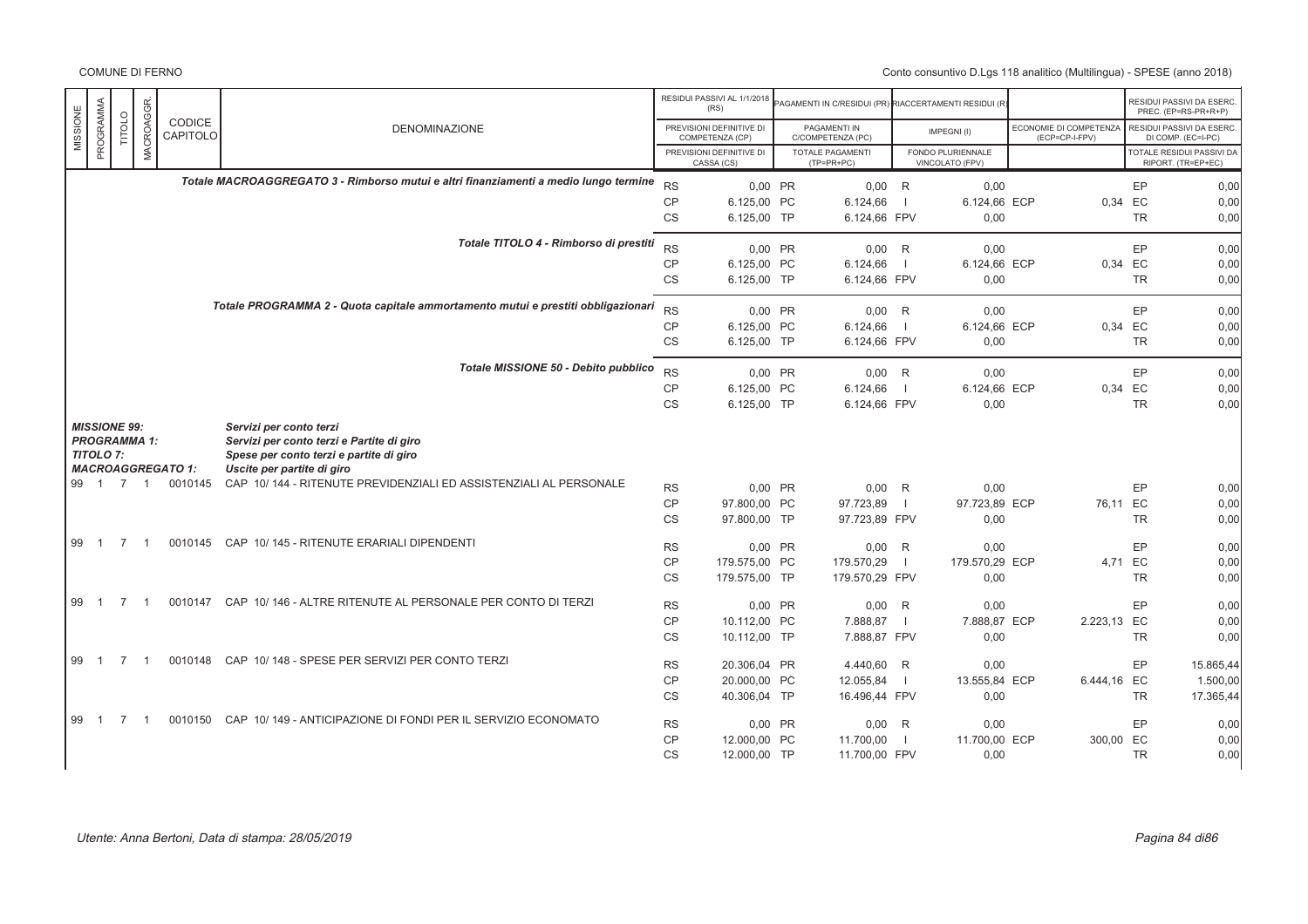| PROGRAMMA            |                     | MACROAGGR.     | <b>CODICE</b>            |                                                                         |           | RESIDUI PASSIVI AL 1/1/2018<br>(RS)         | AGAMENTI IN C/RESIDUI (PR) RIACCERTAMENTI RESIDUI (R |                          |                                      |                                          |           | RESIDUI PASSIVI DA ESERC.<br>PREC. (EP=RS-PR+R+P) |
|----------------------|---------------------|----------------|--------------------------|-------------------------------------------------------------------------|-----------|---------------------------------------------|------------------------------------------------------|--------------------------|--------------------------------------|------------------------------------------|-----------|---------------------------------------------------|
| MISSIONE             | <b>TITOLO</b>       |                | CAPITOLO                 | <b>DENOMINAZIONE</b>                                                    |           | PREVISIONI DEFINITIVE DI<br>COMPETENZA (CP) | PAGAMENTI IN<br>C/COMPETENZA (PC)                    |                          | IMPEGNI(I)                           | ECONOMIE DI COMPETENZA<br>(ECP=CP-I-FPV) |           | RESIDUI PASSIVI DA ESERC.<br>DI COMP. (EC=I-PC)   |
|                      |                     |                |                          |                                                                         |           | PREVISIONI DEFINITIVE DI<br>CASSA (CS)      | <b>TOTALE PAGAMENTI</b><br>$(TP=PR+PC)$              |                          | FONDO PLURIENNALE<br>VINCOLATO (FPV) |                                          |           | TOTALE RESIDUI PASSIVI DA<br>RIPORT. (TR=EP+EC)   |
| 99                   | $1 \quad 7 \quad 1$ |                | 0020089                  | CAP 20/89 - RITENUTE ERARIALI NON DIPENDENTI                            | <b>RS</b> | 0.00 PR                                     | $0.00$ R                                             |                          | 0,00                                 |                                          | EP        | 0,00                                              |
|                      |                     |                |                          |                                                                         | <b>CP</b> | 45.000,00 PC                                | 34.441,81                                            | $\blacksquare$           | 34.617,81 ECP                        | 10.382,19 EC                             |           | 176,00                                            |
|                      |                     |                |                          |                                                                         | <b>CS</b> | 45,000.00 TP                                | 34.441,81 FPV                                        |                          | 0,00                                 |                                          | <b>TR</b> | 176,00                                            |
| 99<br>$\overline{1}$ | $\overline{7}$      | $\overline{1}$ | 0030090                  | CAP 30/90 - RITENUTE ERARIALI PER SPLIT PAYMENT                         | <b>RS</b> | 31.494,23 PR                                | 31.494,23 R                                          |                          | 0,00                                 |                                          | EP        | 0,00                                              |
|                      |                     |                |                          |                                                                         | <b>CP</b> | 300.000,00 PC                               | 173.475,22                                           |                          | 180.425,48 ECP                       | 119.574,52 EC                            |           | 6.950,26                                          |
|                      |                     |                |                          |                                                                         | <b>CS</b> | 331.494,23 TP                               | 204.969,45 FPV                                       |                          | 0.00                                 |                                          | <b>TR</b> | 6.950,26                                          |
|                      |                     |                |                          | Totale MACROAGGREGATO 1 - Uscite per partite di giro                    | <b>RS</b> | 51.800,27 PR                                | 35.934,83 R                                          |                          | 0,00                                 |                                          | EP        | 15.865,44                                         |
|                      |                     |                |                          |                                                                         | <b>CP</b> | 664.487,00 PC                               | 516.855,92                                           | $\overline{\phantom{0}}$ | 525.482,18 ECP                       | 139.004,82 EC                            |           | 8.626,26                                          |
|                      |                     |                |                          |                                                                         | <b>CS</b> | 716.287.27 TP                               | 552.790,75 FPV                                       |                          | 0,00                                 |                                          | <b>TR</b> | 24.491.70                                         |
|                      |                     |                |                          |                                                                         |           |                                             |                                                      |                          |                                      |                                          |           |                                                   |
|                      |                     |                | <b>MACROAGGREGATO 2:</b> | Uscite per conto terzi                                                  |           |                                             |                                                      |                          |                                      |                                          |           |                                                   |
|                      |                     | 99 1 7 2       | 0000001                  | RESTITUZIONE DI DEPOSITI CAUZIONALI - UFFICIO RAGIONERIA -              | <b>RS</b> | 0,00 PR                                     | $0,00$ R                                             |                          | 0,00                                 |                                          | EP        | 0,00                                              |
|                      |                     |                |                          |                                                                         | <b>CP</b> | 500,00 PC                                   | 0,00                                                 | $\blacksquare$           |                                      | 0,00 ECP<br>500,00 EC                    |           | 0,00                                              |
|                      |                     |                |                          |                                                                         | <b>CS</b> | 500.00 TP                                   | 0.00 FPV                                             |                          | 0.00                                 |                                          | <b>TR</b> | 0,00                                              |
| 99 1                 | $\overline{7}$      | 2              |                          | 0000002 RESTITUZIONE DI DEPOSITI CAUZIONALI - SERVIZI SOCIO-CULTURALI - | <b>RS</b> | 1.775,00 PR                                 | 200,00 R                                             |                          | 0,00                                 |                                          | EP        | 1.575,00                                          |
|                      |                     |                |                          |                                                                         | <b>CP</b> | 1.500,00 PC                                 | 200,00                                               | $\blacksquare$           | 1.139,32 ECP                         | 360,68 EC                                |           | 939,32                                            |
|                      |                     |                |                          |                                                                         | <b>CS</b> | 3.275,00 TP                                 | 400,00 FPV                                           |                          | 0,00                                 |                                          | <b>TR</b> | 2.514,32                                          |
| 99<br>$\overline{1}$ | $\overline{7}$      | 2              | 0000003                  | RESTITUZIONE DI DEPOSITI CAUZIONALI - UFFICIO TECNICO -                 | <b>RS</b> | 17.903,11 PR                                | 3.248,60 R                                           |                          | 0,00                                 |                                          | EP        | 14.654,51                                         |
|                      |                     |                |                          |                                                                         | <b>CP</b> | 2.500,00 PC                                 | 103,29                                               |                          | 2.286,27 ECP                         | 213,73 EC                                |           | 2.182,98                                          |
|                      |                     |                |                          |                                                                         | <b>CS</b> | 20.403.11 TP                                | 3.351,89 FPV                                         |                          | 0,00                                 |                                          | <b>TR</b> | 16.837,49                                         |
| 99 1                 | $\overline{7}$      | 2              | 0000004                  | RESTITUZIONE DI DEPOSITI CAUZIONALI - UFFICIO ANAGRAFE -                | <b>RS</b> | 500.00 PR                                   | 0.00                                                 | R                        | 0.00                                 |                                          | EP        | 500,00                                            |
|                      |                     |                |                          |                                                                         | <b>CP</b> | 1.000,00 PC                                 | 0,00                                                 | $\blacksquare$           |                                      | 0,00 ECP<br>1.000,00 EC                  |           | 0,00                                              |
|                      |                     |                |                          |                                                                         | <b>CS</b> | 1.500,00 TP                                 | 0.00 FPV                                             |                          | 0,00                                 |                                          | <b>TR</b> | 500,00                                            |
| 99 1                 | $\overline{7}$      | 2              | 0000005                  | RESTITUZIONE DI DEPOSITI CAUZIONALI - UFFICIO ATTIVITA' ECONOMICHE -    | <b>RS</b> | 0,00 PR                                     | $0,00$ R                                             |                          | 0,00                                 |                                          | EP        | 0,00                                              |
|                      |                     |                |                          |                                                                         | <b>CP</b> | 1.500,00 PC                                 | 0,00                                                 | - 1                      |                                      | 0,00 ECP<br>1.500,00 EC                  |           | 0,00                                              |
|                      |                     |                |                          |                                                                         | CS        | 1.500,00 TP                                 | 0,00 FPV                                             |                          | 0,00                                 |                                          | TR        | 0,00                                              |
| 99<br>$\overline{1}$ | $\overline{7}$      | 2              | 0010151                  | CAP 10/150 - SPESE CONTRATTUALI                                         | <b>RS</b> | 245.00 PR                                   | 245.00 R                                             |                          | 0.00                                 |                                          | EP        | 0,00                                              |
|                      |                     |                |                          |                                                                         | <b>CP</b> | 5.000,00 PC                                 | 428,50                                               | $\overline{1}$           | 673,50 ECP                           | 4.326,50 EC                              |           | 245,00                                            |
|                      |                     |                |                          |                                                                         | <b>CS</b> | 5.245,00 TP                                 | 673,50 FPV                                           |                          | 0,00                                 |                                          | <b>TR</b> | 245,00                                            |
| 99 1                 | $\overline{7}$      | 2              | 0031050                  | CAP 31/50 - RIVERSAMENTO ALLA PROVINCIA TEFA SUL TRIBUTO DEL            | <b>RS</b> | 29.530,37 PR                                | 11.883,76 R                                          |                          | $-4.873,54$                          |                                          | EP        | 12.773,07                                         |
|                      |                     |                |                          | SERVIZIO RIFIUTI SOLIDI URBANI                                          | <b>CP</b> | 36.750,00 PC                                | 20.929,64                                            |                          | 33.370,81 ECP                        | 3.379,19 EC                              |           | 12.441,17                                         |
|                      |                     |                |                          |                                                                         | <b>CS</b> | 61.406,83 TP                                | 32.813,40 FPV                                        |                          | 0,00                                 |                                          | <b>TR</b> | 25.214,24                                         |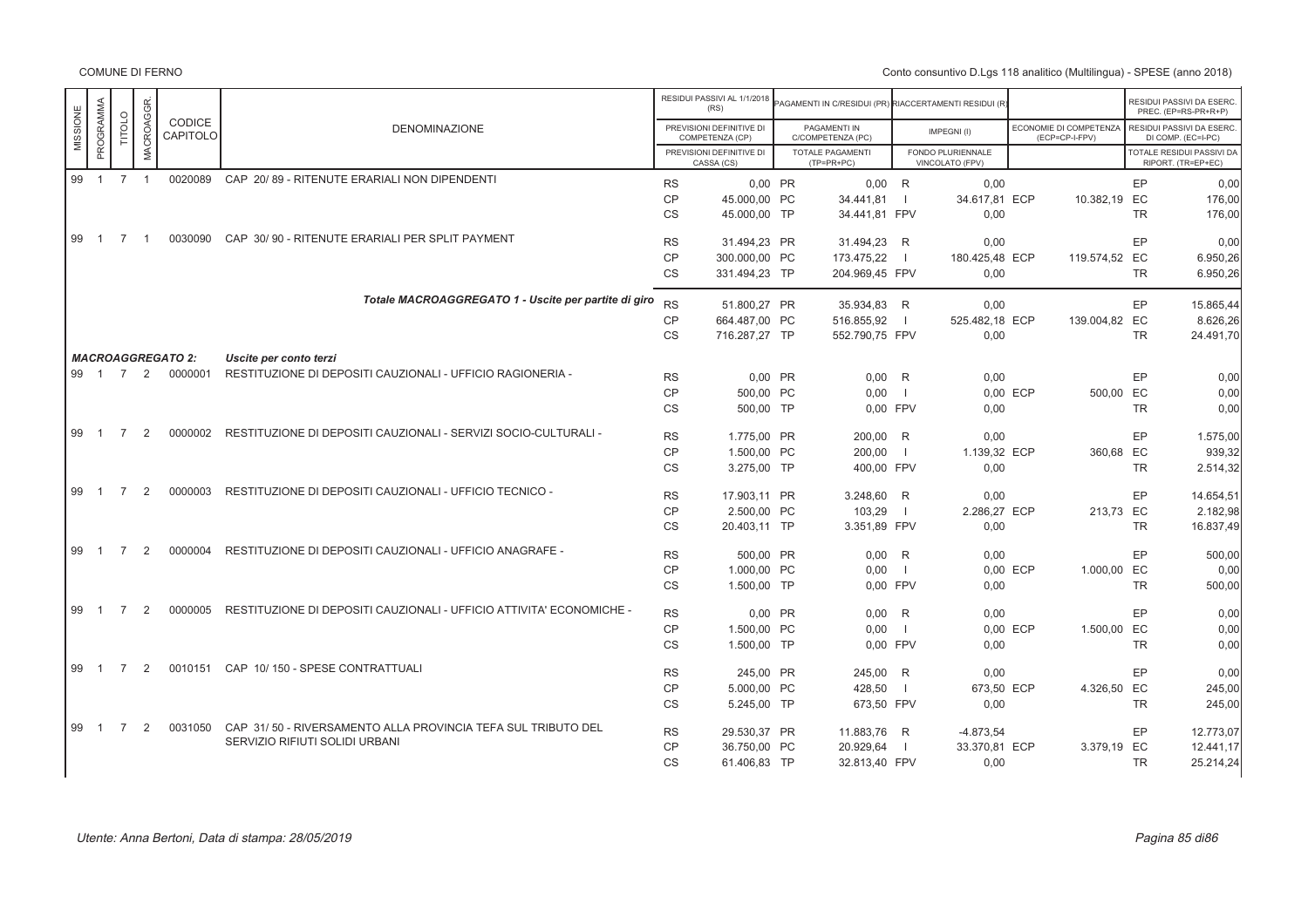|          |           |        |                  |                    |                                                                 |           | RESIDUI PASSIVI AL 1/1/2018<br>(RS)         | PAGAMENTI IN C/RESIDUI (PR) RIACCERTAMENTI RESIDUI (R) |   |                                      |                                          |           | RESIDUI PASSIVI DA ESERC.<br>PREC. (EP=RS-PR+R+P) |
|----------|-----------|--------|------------------|--------------------|-----------------------------------------------------------------|-----------|---------------------------------------------|--------------------------------------------------------|---|--------------------------------------|------------------------------------------|-----------|---------------------------------------------------|
| MISSIONE | PROGRAMMA | TITOLO | <b>MACROAGGR</b> | CODICE<br>CAPITOLO | <b>DENOMINAZIONE</b>                                            |           | PREVISIONI DEFINITIVE DI<br>COMPETENZA (CP) | PAGAMENTI IN<br>C/COMPETENZA (PC)                      |   | IMPEGNI(I)                           | ECONOMIE DI COMPETENZA<br>(ECP=CP-I-FPV) |           | RESIDUI PASSIVI DA ESERC.<br>DI COMP. (EC=I-PC)   |
|          |           |        |                  |                    |                                                                 |           | PREVISIONI DEFINITIVE DI<br>CASSA (CS)      | TOTALE PAGAMENTI<br>$(TP=PR+PC)$                       |   | FONDO PLURIENNALE<br>VINCOLATO (FPV) |                                          |           | TOTALE RESIDUI PASSIVI DA<br>RIPORT. (TR=EP+EC)   |
| 99       |           |        | 2                | 0031051            | RIVERSAMENTO ALLO STATO NUOVI DIRITTI RILASCIO C.I. ELETTRONICA | <b>RS</b> | 352,59 PR                                   | 352,59                                                 | R | 0,00                                 |                                          | EP        | 0,00                                              |
|          |           |        |                  |                    |                                                                 | <b>CP</b> | 14,700.00 PC                                | 14.187,55                                              |   | 14.372,24 ECP                        | 327,76 EC                                |           | 184,69                                            |
|          |           |        |                  |                    |                                                                 | CS        | 15.052,59 TP                                | 14.540,14 FPV                                          |   | 0,00                                 |                                          | TR        | 184,69                                            |
|          |           |        |                  |                    | Totale MACROAGGREGATO 2 - Uscite per conto terzi                | <b>RS</b> | 50.306,07 PR                                | 15.929,95 R                                            |   | $-4.873,54$                          |                                          | EP        | 29.502,58                                         |
|          |           |        |                  |                    |                                                                 | <b>CP</b> | 63.450,00 PC                                | 35.848,98                                              |   | 51.842,14 ECP                        | 11.607,86 EC                             |           | 15.993,16                                         |
|          |           |        |                  |                    |                                                                 | CS        | 108.882,53 TP                               | 51.778,93 FPV                                          |   | 0,00                                 |                                          | <b>TR</b> | 45.495,74                                         |
|          |           |        |                  |                    | Totale TITOLO 7 - Spese per conto terzi e partite di giro       | <b>RS</b> | 102.106,34 PR                               | 51.864,78 R                                            |   | $-4.873,54$                          |                                          | EP        | 45.368,02                                         |
|          |           |        |                  |                    |                                                                 | <b>CP</b> | 727.937.00 PC                               | 552.704,90                                             |   | 577.324,32 ECP                       | 150.612,68 EC                            |           | 24.619,42                                         |
|          |           |        |                  |                    |                                                                 | CS        | 825.169,80 TP                               | 604.569,68 FPV                                         |   | 0,00                                 |                                          | TR        | 69.987,44                                         |
|          |           |        |                  |                    | Totale PROGRAMMA 1 - Servizi per conto terzi e Partite di giro  | <b>RS</b> | 102.106,34 PR                               | 51.864,78 R                                            |   | $-4.873,54$                          |                                          | EP        | 45.368,02                                         |
|          |           |        |                  |                    |                                                                 | <b>CP</b> | 727.937,00 PC                               | 552.704,90                                             |   | 577.324,32 ECP                       | 150.612,68 EC                            |           | 24.619,42                                         |
|          |           |        |                  |                    |                                                                 | CS        | 825.169,80 TP                               | 604.569,68 FPV                                         |   | 0,00                                 |                                          | TR        | 69.987,44                                         |
|          |           |        |                  |                    | Totale MISSIONE 99 - Servizi per conto terzi                    | <b>RS</b> | 102.106,34 PR                               | 51.864,78 R                                            |   | $-4.873,54$                          |                                          | EP        | 45.368,02                                         |
|          |           |        |                  |                    |                                                                 | CP        | 727.937,00 PC                               | 552.704,90                                             |   | 577.324,32 ECP                       | 150.612,68 EC                            |           | 24.619,42                                         |
|          |           |        |                  |                    |                                                                 | CS        | 825.169,80 TP                               | 604.569,68 FPV                                         |   | 0,00                                 |                                          | <b>TR</b> | 69.987,44                                         |
|          |           |        |                  |                    | <b>TOTALE GENERALE DELLE SPESE</b>                              | <b>RS</b> | 1.232.390,67 PR                             | 906.757,63 R                                           |   | $-30.368,86$                         |                                          | EP        | 295.264,18                                        |
|          |           |        |                  |                    |                                                                 | CP        | 8.115.116,07 PC                             | 3.831.923,22                                           |   | 5.161.306,86 ECP                     | 965.828,72 EC                            |           | 1.329.383,64                                      |
|          |           |        |                  |                    |                                                                 | <b>CS</b> | 6.694.044,23 TP                             | 4.738.680,85 FPV                                       |   | 1.987.980,49                         |                                          | <b>TR</b> | 1.624.647,82                                      |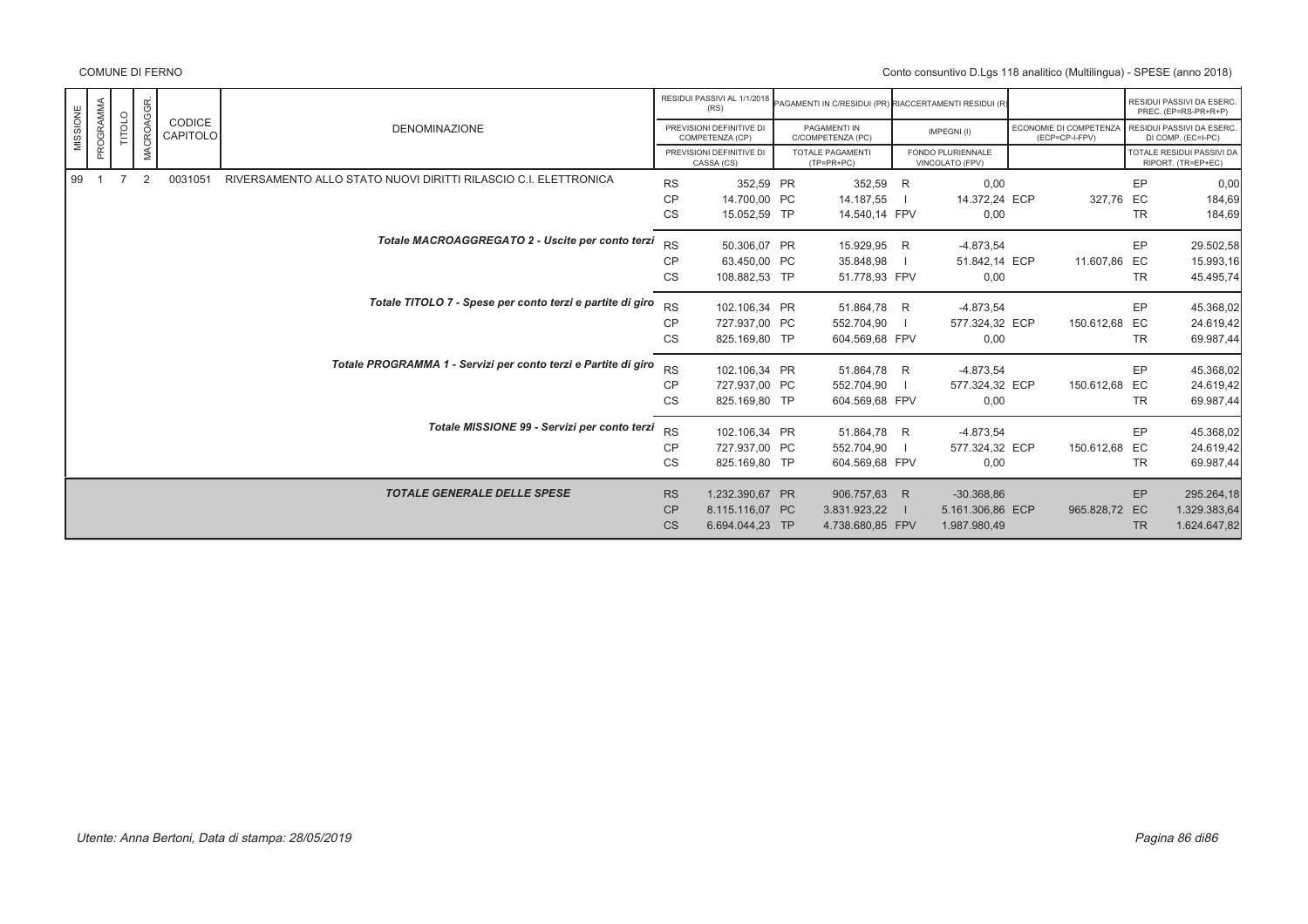# **CONTO DEL BILANCIO - RIEPILOGO GENERALE DELLE SPESE**

|               |                                              |                                  | <b>RESIDUI PASSIVI AL</b><br>1/1/2018 (RS)              | PAGAMENTI IN<br>C/RESIDUI (PR)                   |                | <b>RIACCERTAMENTI</b><br>RESIDUI (R)             |                                                    |                 | RESIDUI PASSIVI DA<br><b>ESERCIZI PREC.</b><br>$(EP=RS-PR+R)$   |
|---------------|----------------------------------------------|----------------------------------|---------------------------------------------------------|--------------------------------------------------|----------------|--------------------------------------------------|----------------------------------------------------|-----------------|-----------------------------------------------------------------|
| <b>TITOLO</b> | <b>DENOMINAZIONE</b>                         |                                  | <b>PREVISIONI</b><br>DEFINITIVE DI<br>COMPETENZA (CP)   | <b>PAGAMENTI IN</b><br>C/COMPETENZA (PC)         |                | IMPEGNI(I)                                       | <b>ECONOMIE DI</b><br>COMPETENZA<br>(ECP=CP-I-FPV) |                 | <b>RESIDUI PASSIVI DA</b><br>ESERCIZIO DI COMP.<br>$(EC=I-PC)$  |
|               |                                              |                                  | <b>PREVISIONI</b><br><b>DEFINITIVE DI CASSA</b><br>(CS) | <b>TOTALE PAGAMENTI</b><br>$(TP=PR+PC)$          |                | <b>FONDO</b><br>PLURIENNALE<br>VINCOLATO (FPV)   |                                                    |                 | <b>TOTALE RESIDUI</b><br>PASSIVI DA RIPORT.<br>$(TR = EP + EC)$ |
|               | <b>DISAVANZO DI AMMINISTRAZIONE</b>          | CP                               | 0,00                                                    |                                                  |                |                                                  |                                                    |                 |                                                                 |
| Titolo 1      | Spese correnti                               | <b>RS</b>                        | 1.036.403,09 PR                                         | 788.707,08 R                                     |                | $-18.266,43$                                     |                                                    | EP              | 229.429,58                                                      |
|               |                                              | CP<br><b>CS</b>                  | 5.248.355,46 PC<br>5.528.385,84 TP                      | 3.234.500,28<br>4.023.207.36 FPV                 |                | 4.370.847,47 ECP<br>117.257,24                   | 760.250,75 EC                                      | <b>TR</b>       | 1.136.347,19<br>1.365.776,77                                    |
| Titolo 2      | Spese in conto capitale                      | <b>RS</b>                        | 93.881,24 PR                                            | 66.185,77 R                                      |                | $-7.228,89$                                      |                                                    | EP              | 20.466,58                                                       |
|               |                                              | CP<br>CS                         | 2.132.698,61 PC<br>334.363,59 TP                        | 38.593,38<br>104.779,15 FPV                      | $\blacksquare$ | 207.010,41 ECP<br>1.870.723,25                   | 54.964,95 EC                                       | <b>TR</b>       | 168.417,03<br>188.883,61                                        |
| Titolo 3      | Spese per incremento di attività finanziarie | <b>RS</b>                        | 0,00 PR                                                 | 0,00                                             | R              | 0,00                                             |                                                    | EP              | 0,00                                                            |
|               |                                              | CP<br>CS                         | 0,00 PC<br>0,00 TP                                      | 0,00<br>0,00 FPV                                 | $\blacksquare$ | 0,00 ECP<br>0,00                                 | 0,00 EC                                            | <b>TR</b>       | 0,00<br>0,00                                                    |
| Titolo 4      | Rimborso di prestiti                         | <b>RS</b>                        | 0,00 PR                                                 | 0,00                                             | R              | 0,00                                             |                                                    | EP              | 0,00                                                            |
|               |                                              | CP<br>CS                         | 6.125,00 PC<br>6.125,00 TP                              | 6.124,66<br>6.124,66 FPV                         | $\blacksquare$ | 6.124,66 ECP<br>0,00                             | 0,34 EC                                            | <b>TR</b>       | 0,00<br>0,00                                                    |
| Titolo 7      | Spese per conto terzi e partite di giro      | <b>RS</b>                        | 102.106,34 PR                                           | 51.864,78 R                                      |                | $-4.873,54$                                      |                                                    | EP              | 45.368,02                                                       |
|               |                                              | CP<br>CS                         | 727.937,00 PC<br>825.169,80 TP                          | 552.704,90<br>604.569,68 FPV                     |                | 577.324,32 ECP<br>0,00                           | 150.612,68 EC                                      | <b>TR</b>       | 24.619,42<br>69.987,44                                          |
|               | <b>TOTALE TITOLI</b>                         | <b>RS</b><br>CP<br>$\mathsf{cs}$ | 1.232.390,67 PR<br>8.115.116,07 PC<br>6.694.044,23 TP   | 906.757,63 R<br>3.831.923,22<br>4.738.680,85 FPV | $\blacksquare$ | $-30.368,86$<br>5.161.306,86 ECP<br>1.987.980,49 | 965.828,72 EC                                      | EP<br><b>TR</b> | 295.264,18<br>1.329.383,64<br>1.624.647,82                      |